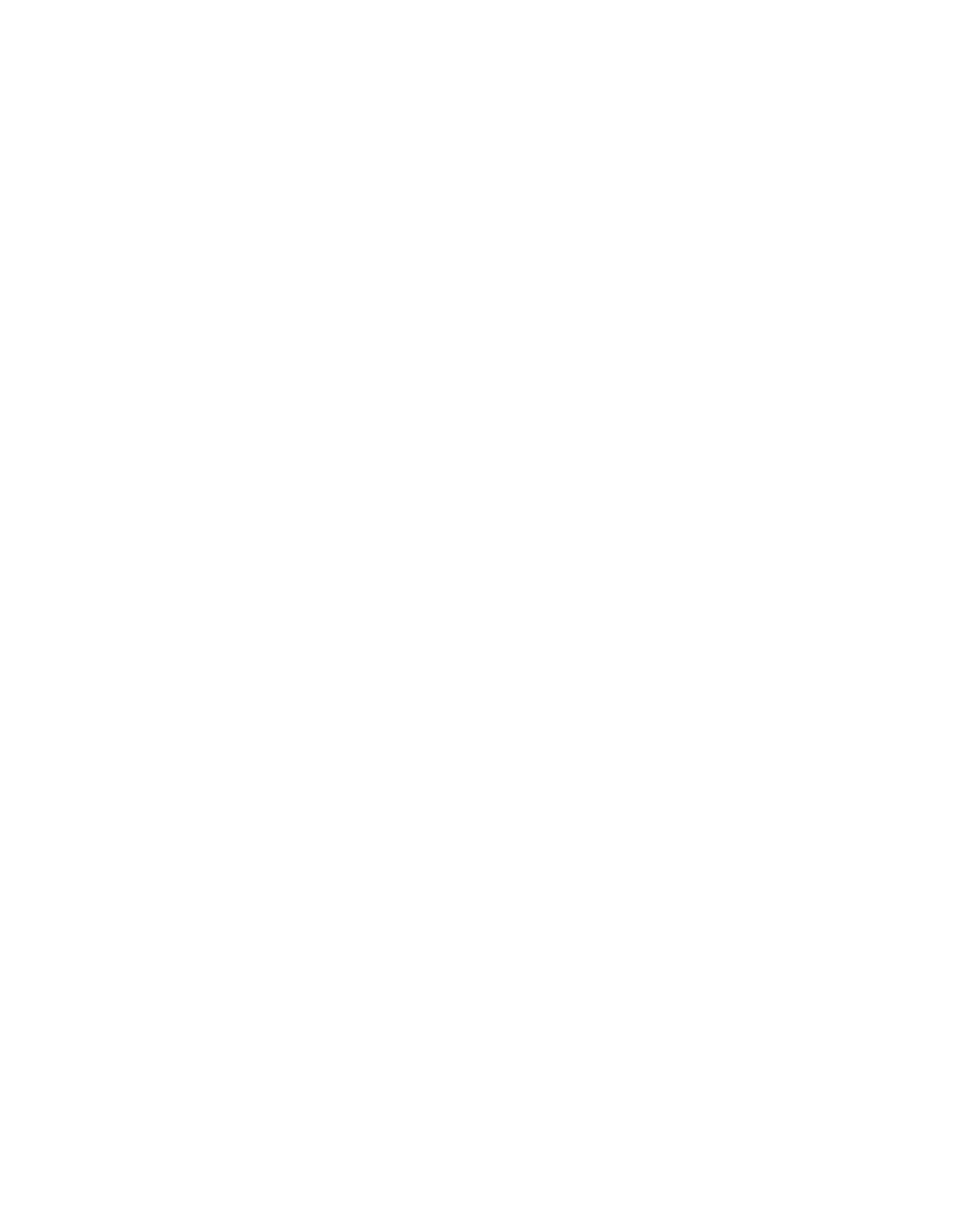1 2 3 4 5 6 7 8 9 10 11 12 13 14 15 16 17 18 19 20 21 22 23 24 25 little further then, with the fear of putting my foot in it, but I mean  $-$  I  $-$  personally, myself, I've had concerns -- ongoing concerns that the interviews -- not only the -- not only is the -- the questionnaire problematic up front, but the interviews have -- have not been considered a very important part of the overall DR process and -- and are not really used. And they fall on deaf ears. And there's evidence of this. And -- and I know we've -- and I -- I do see that you're making progress on this, like the DR -- some of our findings relate to the DR report and how you're correcting that to address the fact that, you know, if someone raised incidents, it didn't fa-- fall on deaf ears. Actually, you know, the internal dose assigned did actually bound, you know, these incidents that -- but when you sta-- you know, I think that just -- you know, just the fact that, you know, many people go through the trouble in their -- in these interview processes of identifying coworkers, identifying all these incidents and then they get their DR report and nothing's mentioned of any of this. And the procedure  $--$  I don't  $--$  and this I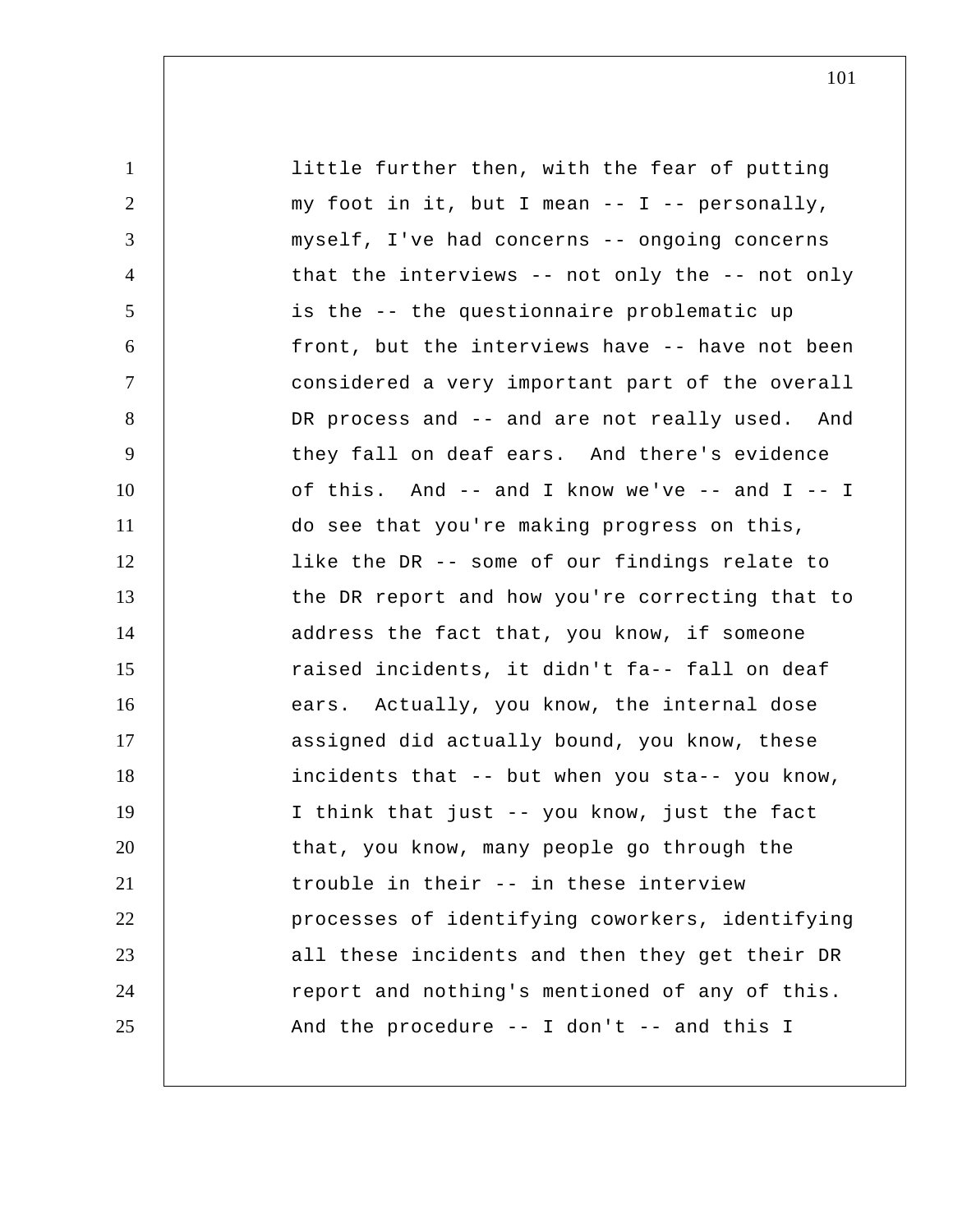1 2 3 4 5 6 7 8 9 10 11 12 13 14 15 16 17 18 19 20 21 22 23 24 25 guess is still being considered, this idea of a trigger -- when -- when would you call a coworker or contact a coworker or pull coworker records to cross-walk a case. You know, four or five years into this, I'm not sure there's a clear process for that still.  **MR. HINNEFELD:** Right.  **MR. GRIFFON:** So I mean I -- I guess I'll go a little further than Mike's -- I -- I believe progress has been made but I -- I'm not sure that more value couldn't -- couldn't have come out of this process. And -- and then the other -- I mean -- first of all, I think there - there could be some technical value to it. But then the second part is it -- it's critical, in terms of communicating with the claimant, that you're doing everything that you can to address their specific concerns about their exposure. It's an individual dose reconstruction, it's not a -- you know, when you start getting boilerplate responses, people say they didn't consider the details I ga-- you know, so --  **MS. MUNN:** Well -- **MR. GRIFFON:** -- I guess I'll get off my - that spot for a second.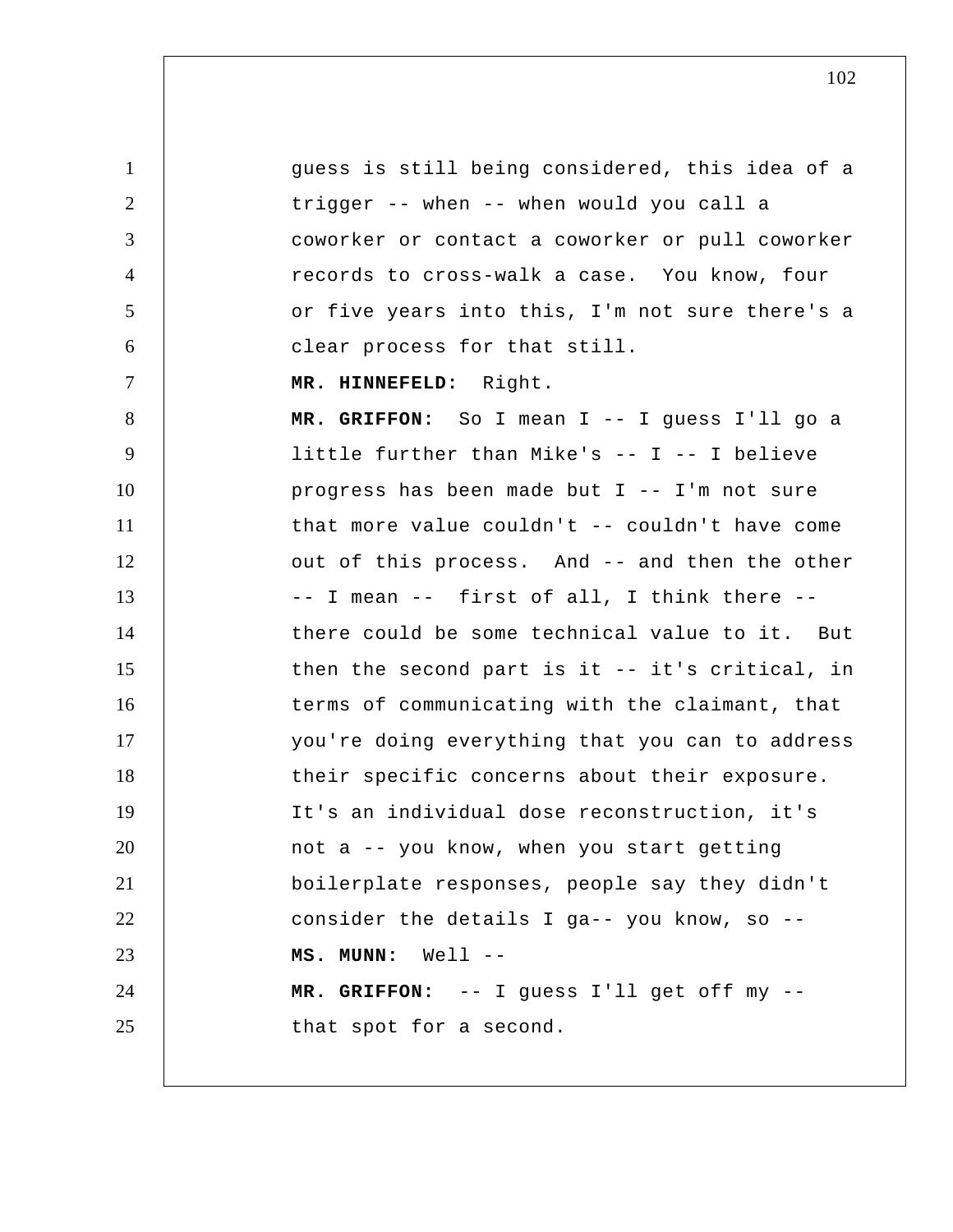1 2 3 4 5 6 7 8 9 10 11 12 13 14 15 16 17 18 19 20 21 22 23 24 25  **MS. MUNN:** But conversely, as true as that is, it is also true that, human nature being what it is, it's highly unlikely that an individual with a probability of causation of 35 would ever likely understand fully what that means, nor would -- you -- you've all heard me harp on this before, that we mislead the public by leading them to believe that there is an enormous amount of precision, and perhaps they have not had all of their information incorporated, when the truth of the matter is they have been given every conceivable additional added dose that anyone could possibly dream of in order to give them the benefit of every single doubt that's arisen in the calculation. And it's -- it's --  **MR. GRIFFON:** Well, at least for the maximizing ones, anyway.  **MS. MUNN:** Well, not only just the maximizing ones, you know, we --  **MR. GIBSON:** Mark, this is Mike. Could I respond? With all due respect, Wanda, as I stated yesterday -- we may have a different audience here today -- but, you know, all I heard yesterday was when a worker says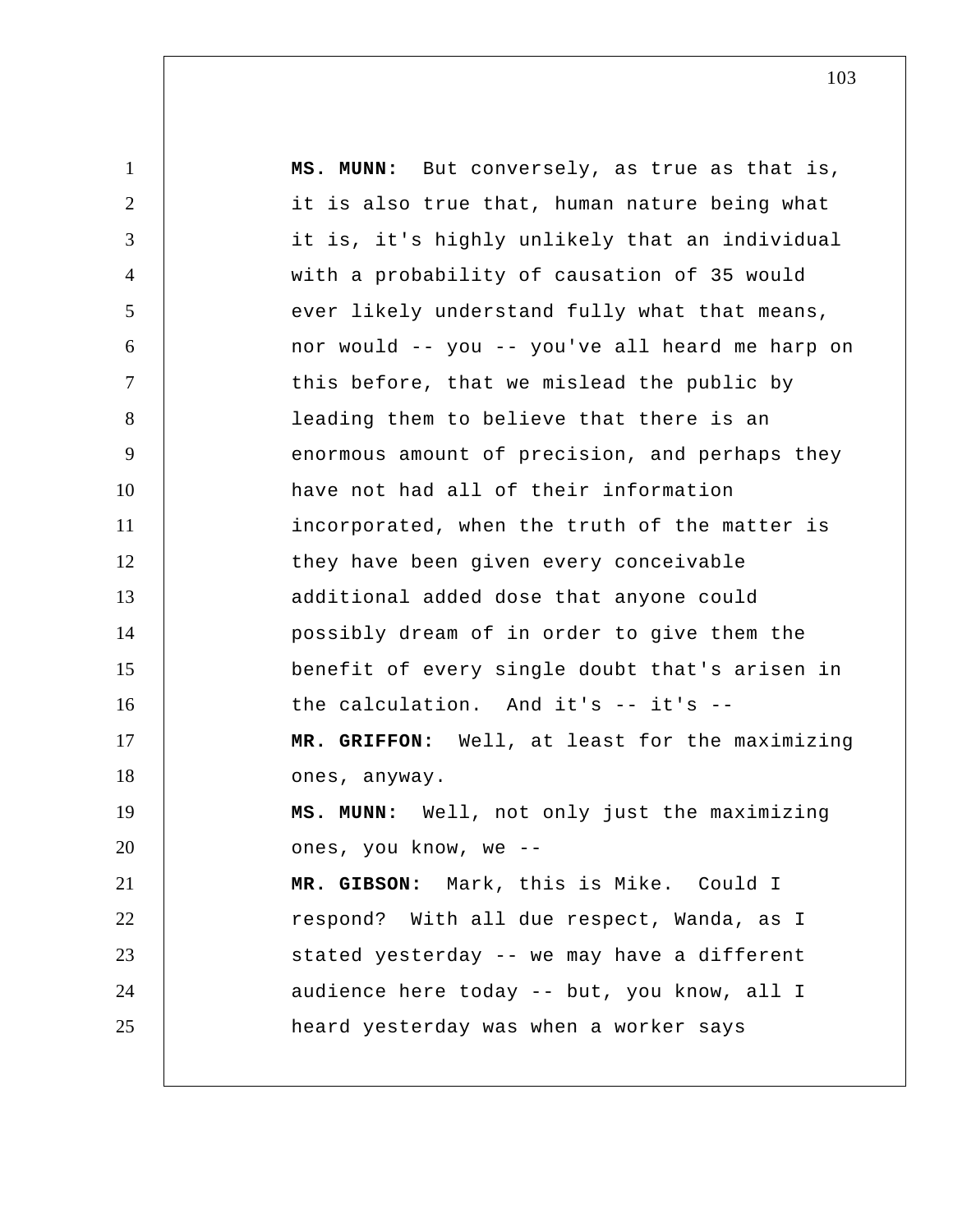| $\mathbf{1}$   | something it's -- I think Brant used the word     |
|----------------|---------------------------------------------------|
| $\overline{2}$ | "alleged". But then when I heard the words        |
| 3              | from these people that worked at Rocky Flats in   |
| 4              | the radiological protection program in various    |
| 5              | capacities and managing -- management             |
| 6              | capacities, you know, that made up basically      |
| 7              | the site profile and everything else. But         |
| 8              | whenever a worker or a claimant says something,   |
| 9              | it's "alleged." And again, you know, and I        |
| 10             | bes-- I stated this yesterday and I'll state it   |
| 11             | again, I've asked how many workers, whether       |
| 12             | they're hourly or salary, not in a management     |
| 13             | capacity, have been used to develop site          |
| 14             | profiles? So, you know, yes, granted, there       |
| 15             | are some cases they -- NIOSH puts an upper        |
| 16             | bound on limits, but in some cases how much are   |
| 17             | these people listened to? And as Mark said,       |
| 18             | how much is their information looked into?        |
| 19             | MR. GRIFFON: I -- I mean -- I guess my fee--      |
| 20             | and I don't $-$ - I don't $-$ - you know, the     |
| 21             | efficiency process has its place in this          |
| 22             | program and -- and there is this communication    |
| 23             | problem, certainly. I don't disagree with         |
| 24             | that. But I also think there's probably a         |
| 25             | tendency to screen by cancer -- $I$ -- I mean I'm |
|                |                                                   |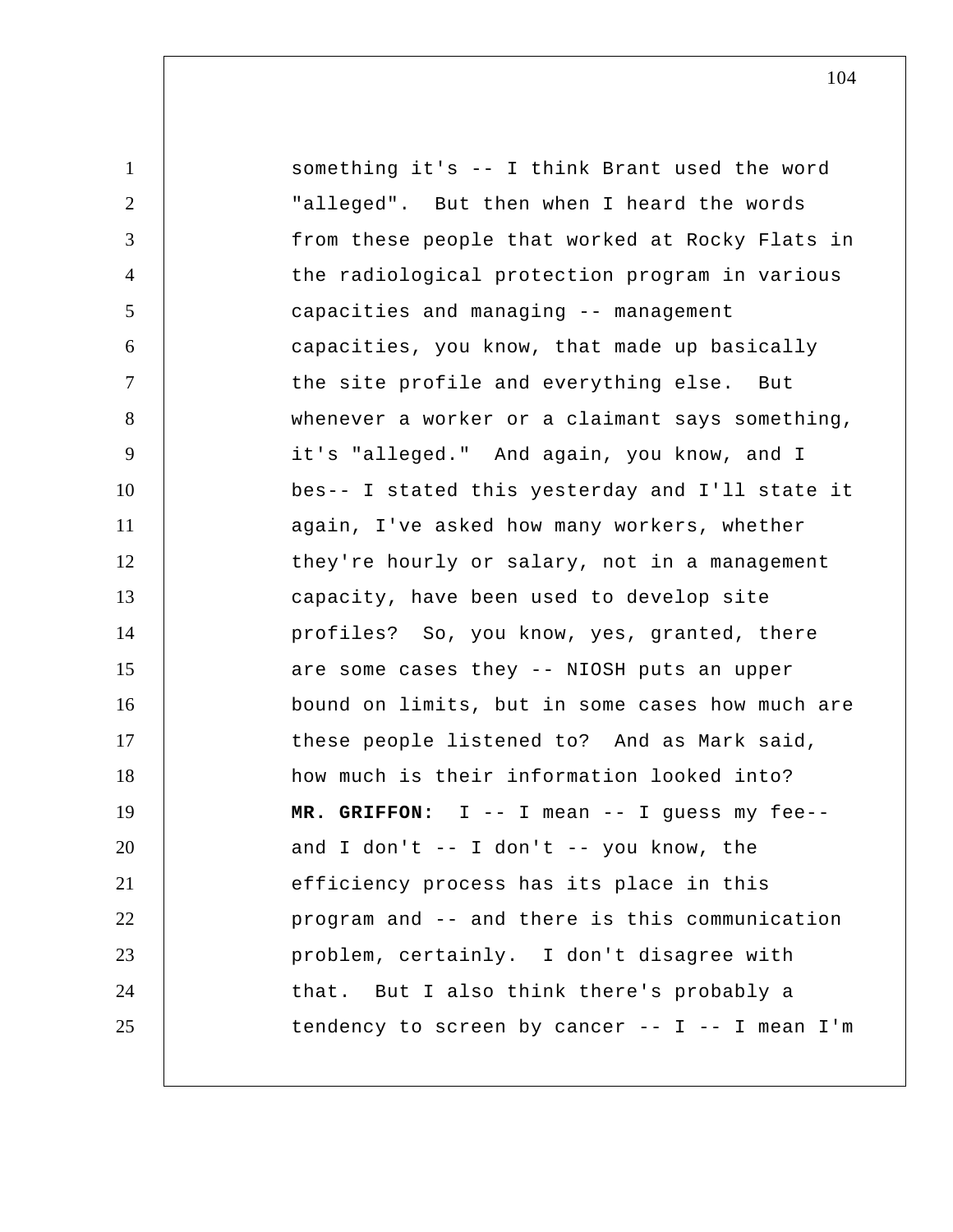1 2 3 4 5 6 7 8 9 10 11 12 13 14 15 16 17 18 19 20 21 22 23 24 25 not sure exactly the efficiency mode but, you know, there's obviously a -- probably a tendency to screen by cancer type. And if someone has a prostate cancer, automatically you -- you probably don't even spend much time with the incidents and at least it deserves to be addressed and say, okay, you know, everything here, even if -- even if they're all -- let's assume they're all true, we're still very bounding in our dose. And -- and then that communicated to the -- and we've talked about that one.  **MR. HINNEFELD:** Uh-huh.  **MR. GRIFFON:** So it's those types of things that I think and  $--$  and some, I guess  $--$  at  $-$ at least the perception and  $I$  -- and  $I$  -- you know, I don't know that we've seen a lot of cases where it looks as though specific things have been looked into. So we -- we're still - although we've been doing most overestimates --  **MR. HINNEFELD:** There -- there have been a number of cases that have done that, but of course with a hundred or so samples you wouldn't necessarily have seen them.  **MR. GRIFFON:** Right, right. And we're looking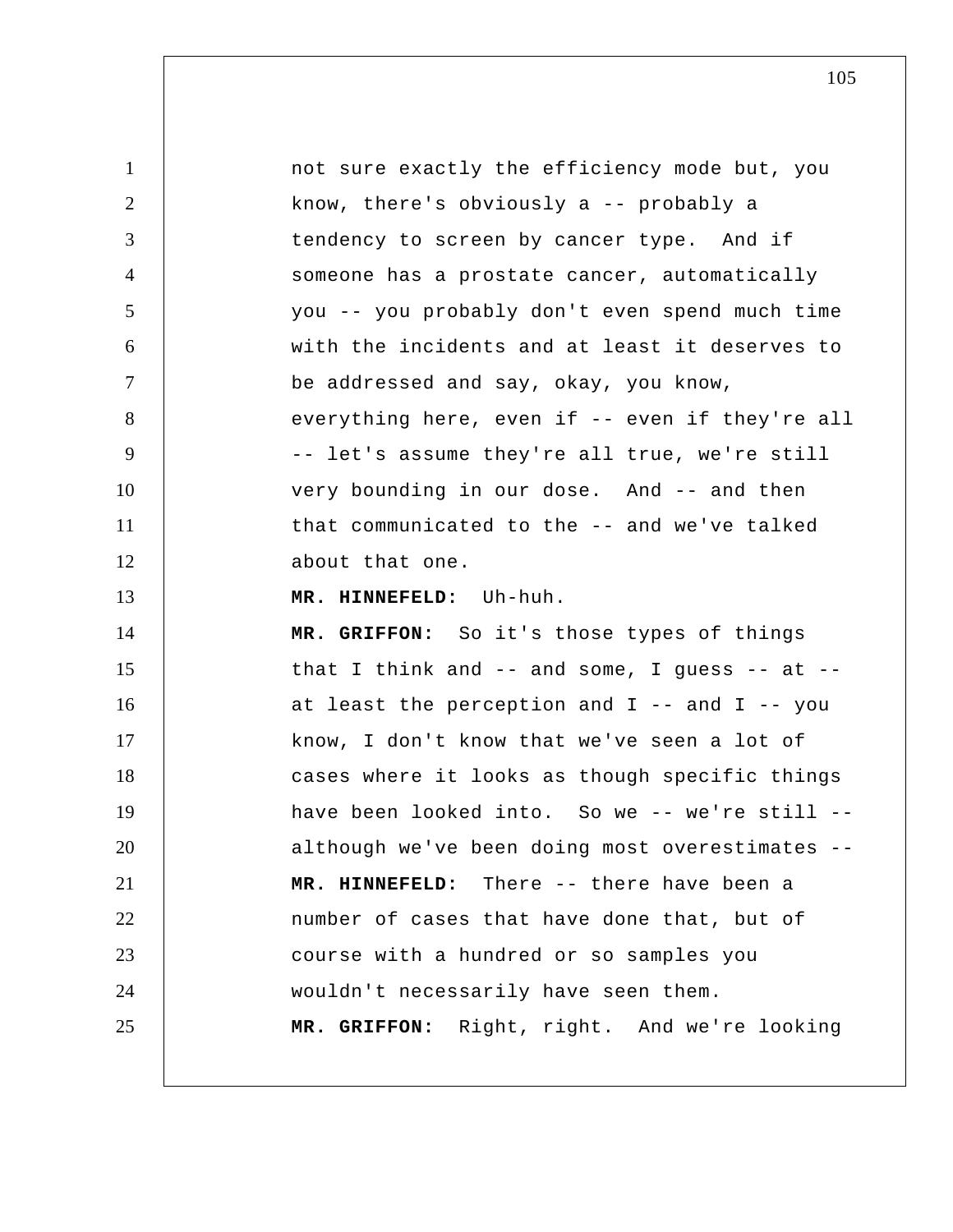1 2 3 4 5 6 7 8 9 10 11 12 13 14 15 16 17 18 19 20 21 22 23 24 25 -- so far we've looked mainly at the overestimating and the underestimating, which wouldn't necessarily get into that coworker interview as a follow-up on incidents or anything like that. But I guess, you know, some of the responses that we've heard from the field from claimants is that they don't feel that's being addressed. And you know, it may not in every -- in all cases just be a matter of adding in some boilerplate language that says your incidents are covered by our 12 nuclide model, you know. Sometimes, like Mike said, you know, there is some there there and you might look at those incidents and not initially believe them, but see -- check into it and say, wow, you know, we didn't realize that happened at that site, you know, so -- but anyway --  **MS. MUNN:** Or in cases where the individual provides specific information about their job - **MR. GRIFFON:** Right.  **MS. MUNN:** -- category, perhaps that can be highlighted so that the closeout interviewer refers to that and the -- the -- claimant does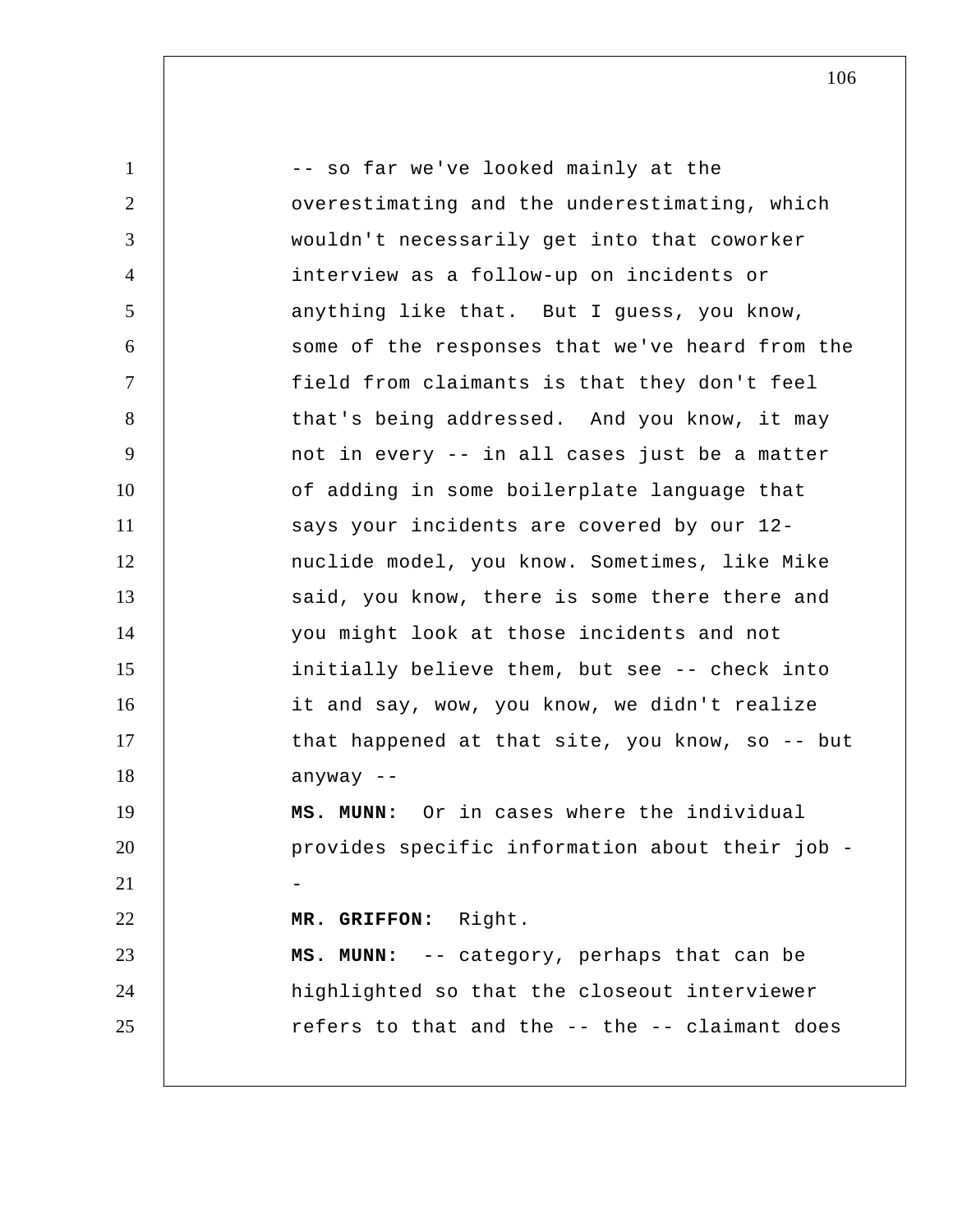1 2 3 4 5 6 7 8 9 10 11 12 13 14 15 16 17 18 19 20 21 22 23 24 25 not have the sense that they have been ignored simply because it was not referred to.  **MR. GRIFFON:** And I -- I think there was - this might be a broader problem for the full Board but I mean the whole worker outreach program, the -- the same question -- all the questions that are raised in these worker outreach program -- you know, I'm -- I'm hearing from people in the field that they're saying well, we went through this whole process, we went through this whole meeting, we raised a lot of questions and it's been 12 months and the site profile version's the same, so we assume nothing's happening with it, you know. That's -- that's the question, you know, are these things flagged like, you know, if they find something specific in these meetings or in the individual interviews, flagged and do they make a difference in the path forward with the DR. And you know, at least a lot of people's perception now is that, you know, that it -- that's it's not, so...  **DR. MAKHIJANI:** Mark, it may be -- you know, this -- this -- I think the initial packet and what NIOSH promises in that packet in the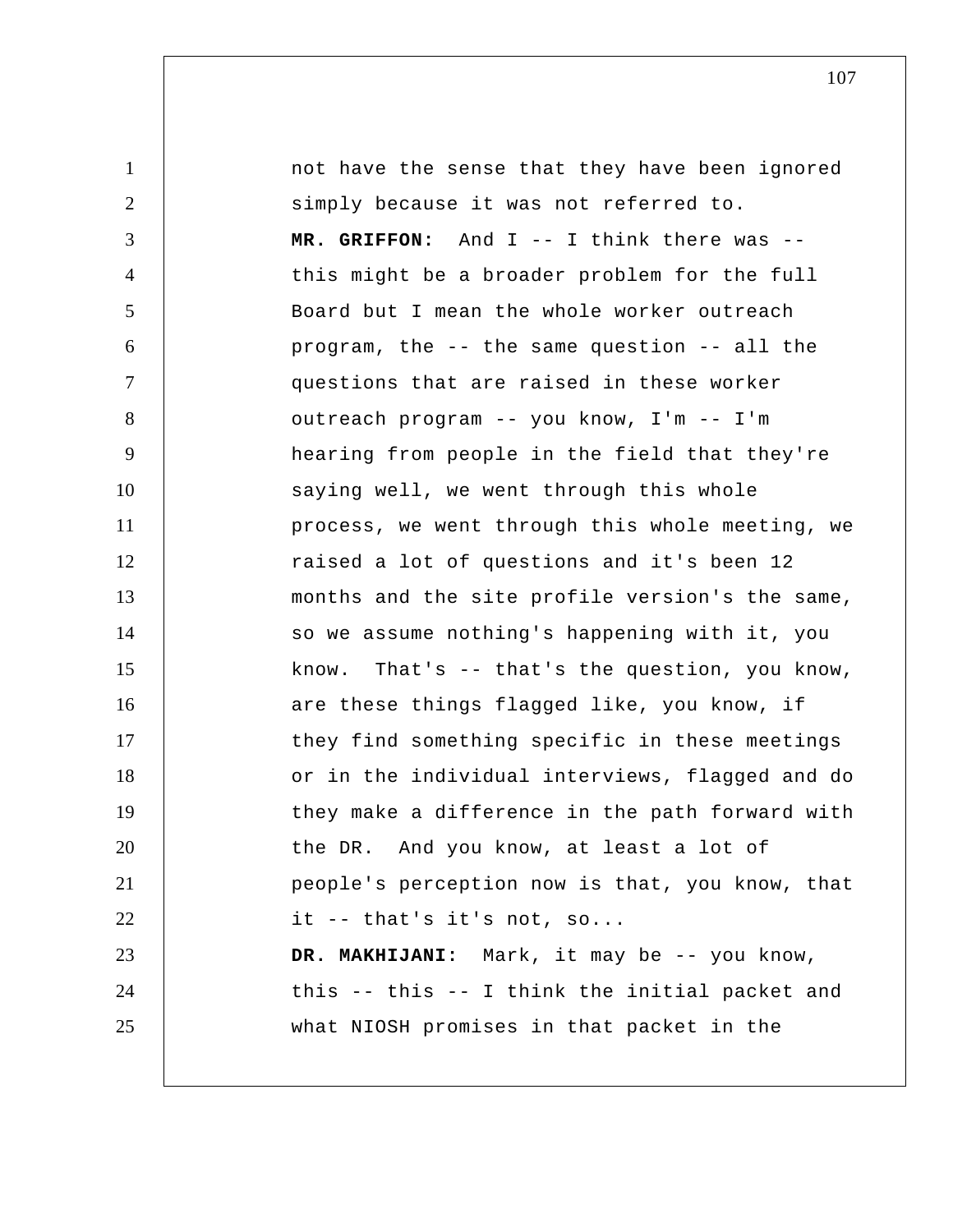1 2 3 4 5 6 7 8 9 10 11 12 13 14 15 16 17 18 19 20 21 22 23 24 25 context of the CATI -- very important, you know. I guess most the interviews are done, but whatever remains in that, I think -- I think there should be some commitment to explain how the dose reconstruction is related or not related to the radiological-related items in the interview. So -- so that when that there is a dose reconstruction report, it isn't silent on -- on these items. Just what you were saying, that there -- there is a bulleted list, you said -- and --  **MR. GRIFFON:** Yeah. And I think --  **DR. MAKHIJANI:** -- we didn't do this incident because --  **MR. GRIFFON:** -- this came up in our cases. Right?  **MS. BEHLING:** Yes.  **MR. GRIFFON:** And Stu, I believe you made a - a preliminary commitment to modify DR language, I think was one of the actions.  **MR. HINNEFELD:** Yeah. I've got a draft on my desk.  **MR. GRIFFON:** Right, right, right. So you have -- you are considering that, I think.  **DR. MAKHIJANI:** But I -- but I think that could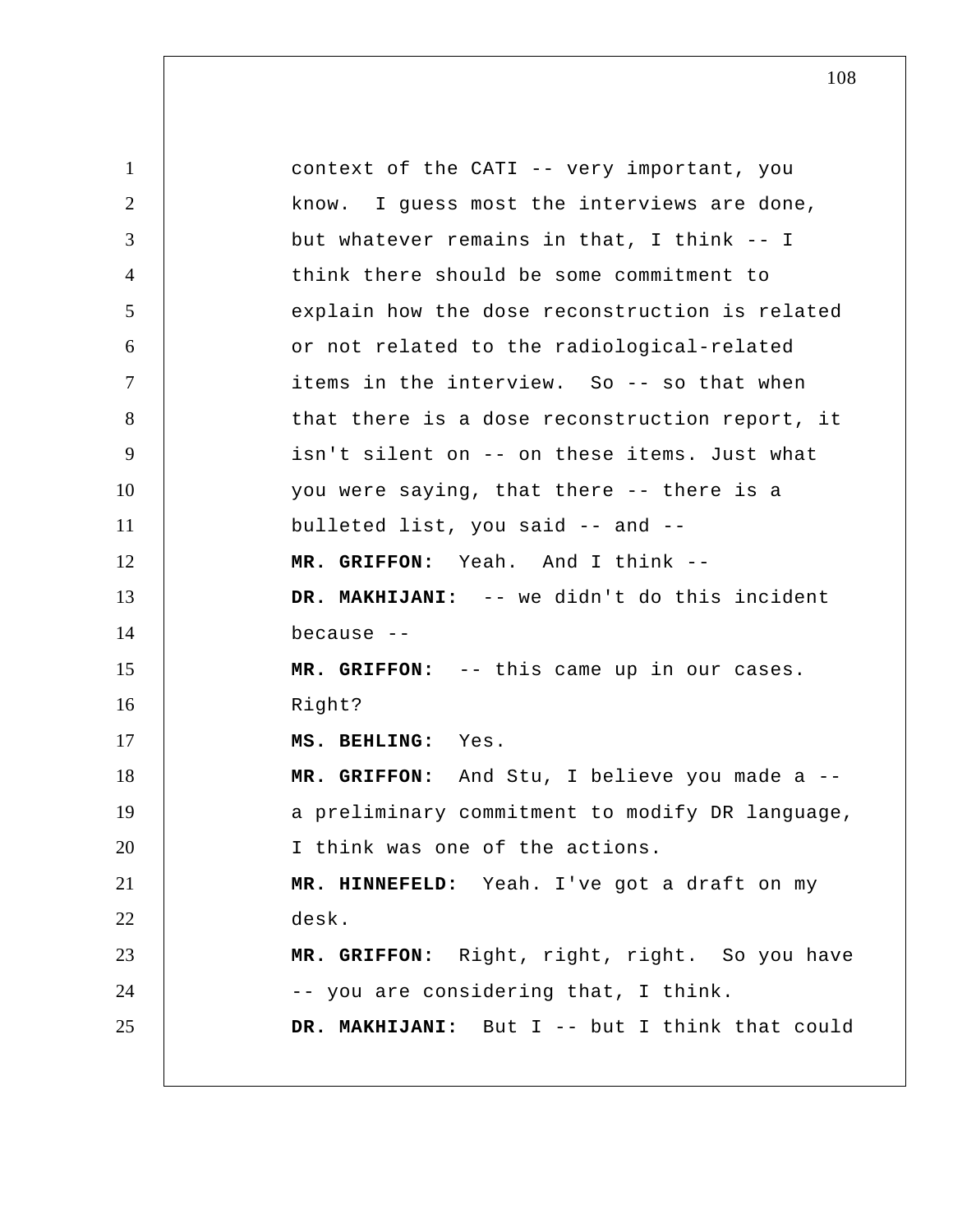be  $--$ 

1

2 3 4 5 6 7 8 9 10 11 12 13 14 15 16 17 18 19 20 21 22 23 24 25  **MR. HINNEFELD:** Yeah.  **DR. MAKHIJANI:** -- that could be part of this. What -- what the claimant knows initially about the process is very important because -- I've found the same thing, I mean, and it's documented in our report that claimants are confused about what this means and -- and at the end of it, remain confused and then they get -- then they get angry because -- and find it, you know, the interview process and the whole process, meaningless. I think, you know, we have -- I certainly have found the same kinds of thing that Mike has found at Mound echoed in other places as we've interviewed people; that -- that this is -- and I think NIOSH knows this, that this is a problem.  **MR. HINNEFELD:** Well, certainly it's -- it's not new information. I mean we're not hearing it here for the first time. And I think that we certainly welcome suggestions to improve it. I mean, we have a difficult communication path -- you know, task.  **MR. GRIFFON:** Yeah.  **MR. HINNEFELD:** I think everybody will agree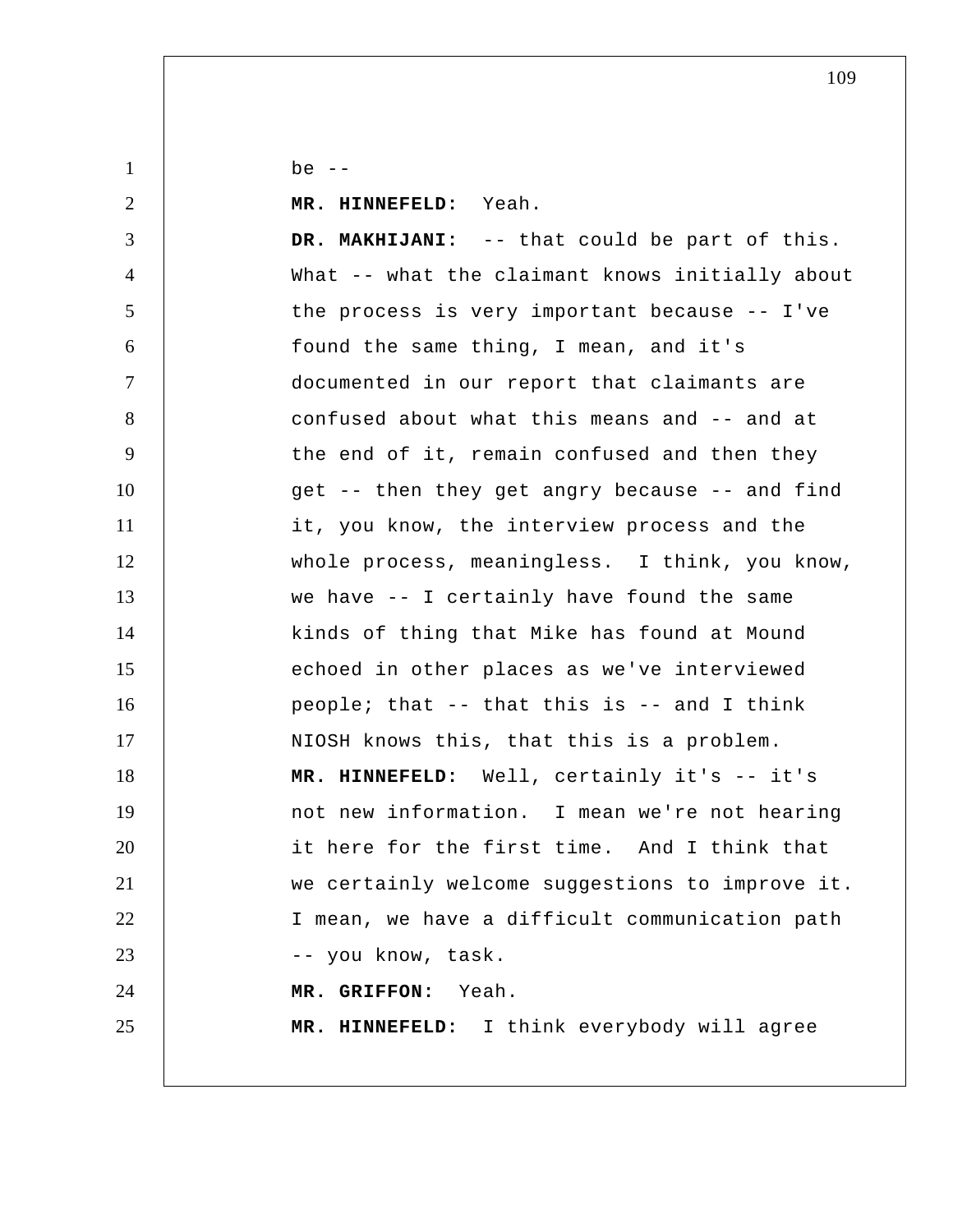1 2 3 4 5 6 7 8 9 10 11 12 13 14 15 16 17 18 19 20 21 22 23 24 25 with that. We're trying to explain a program that's not very easily explained to the layman. And so certainly I think in the sense that these findings and the comments we hear and Mike's comments and -- you know, that he relates from others -- these are all important information to us as we carry out our task in terms of how we, you know, emphasize, you know, serving the -- serving the claimant in this process. The -- an added advantage of written re-- findings, specifically on particular parts of the procedure, is that that allows us to systematically incorporate in our instructions -- instructions to our staff, that these are the things that need to be considered as you deal with this, and these are things that we want the claimant -- try to, you know - attempt to -- you know, try and make the claimant to understand at various places and --  **MR. GRIFFON:** That'll lose you a championship.  **MR. HINNEFELD:** I'll make my comment about that later, off the record. But -- **MR. GRIFFON:** Please, on the record.  **MR. HINNEFELD:** I put the court reporter to sleep.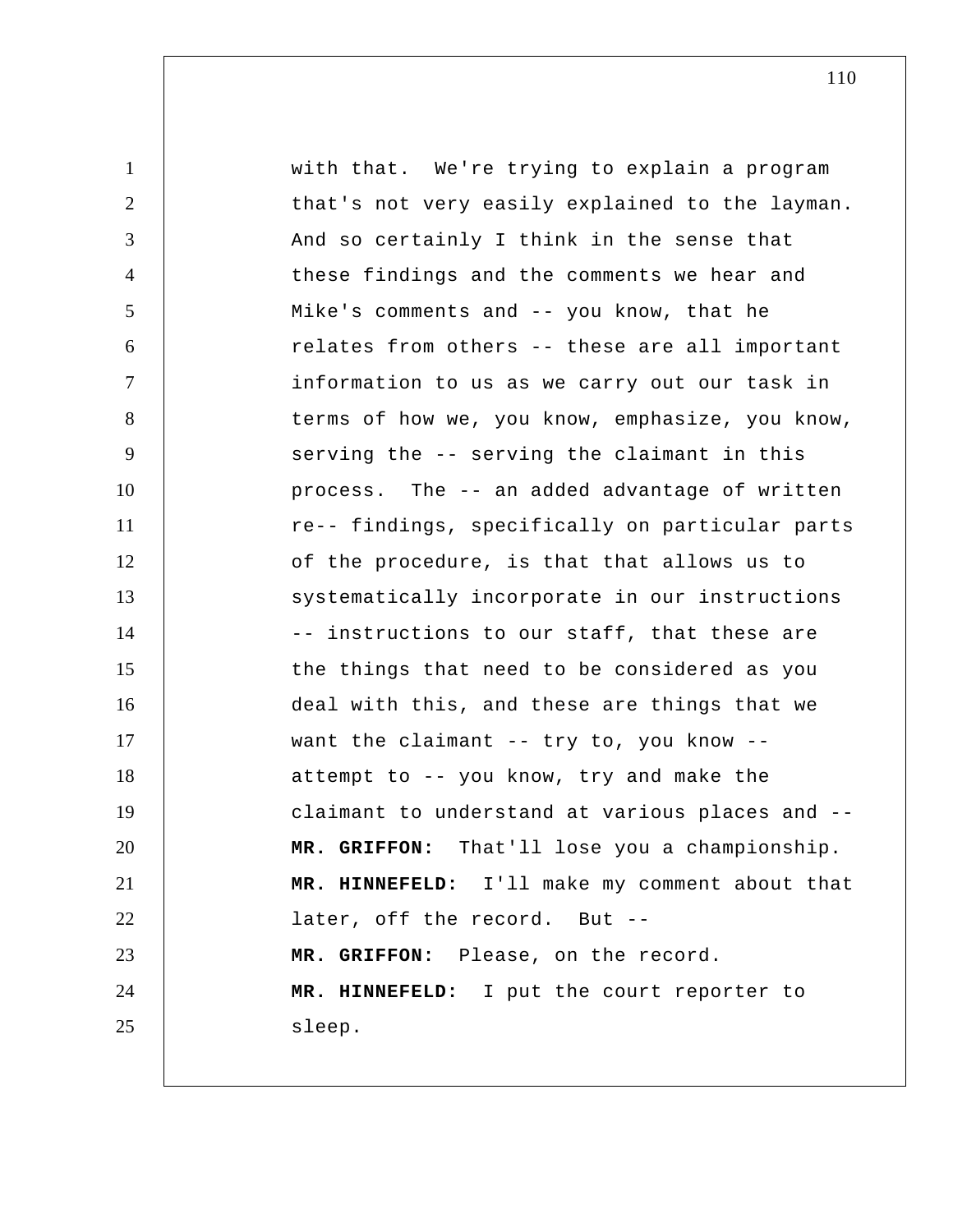1 2 3 4 5 6 7 8 9 10 11 12 13 14 15 16 17 18 19 20 21 22 23 24 25 The  $-$  so I  $-$  I certainly am not trying to say that these are not -- it's not worthwhile if we've not done it.  **MR. GRIFFON:** No, I -- **MR. HINNEFELD:** Quite frankly, you know, my - my statement about prioritization is that there's a lot of big chunks of work in front of us, and this contract only has about another year before their contract's over, and we have a lot of big chunks of work to wrap up. And so sometimes things that have a, you know -- you know, actually relatively small payoff or - the ORAU contract -- if they're only going to interview for another year, and that's an if --  **MR. GRIFFON:** Yeah.  **MR. HINNEFELD:** -- but the current contract ends in September of next year, and they have all these other chunks of -- and -- and there's not a big interview load in front of them, and there's all these other chunks of work which they have to get done in that year, this - these activities, these fixes, in terms of formalizing the instruction -- you know, we always en-- we always verbally enforce it - and -- and reinforce to our staff that you have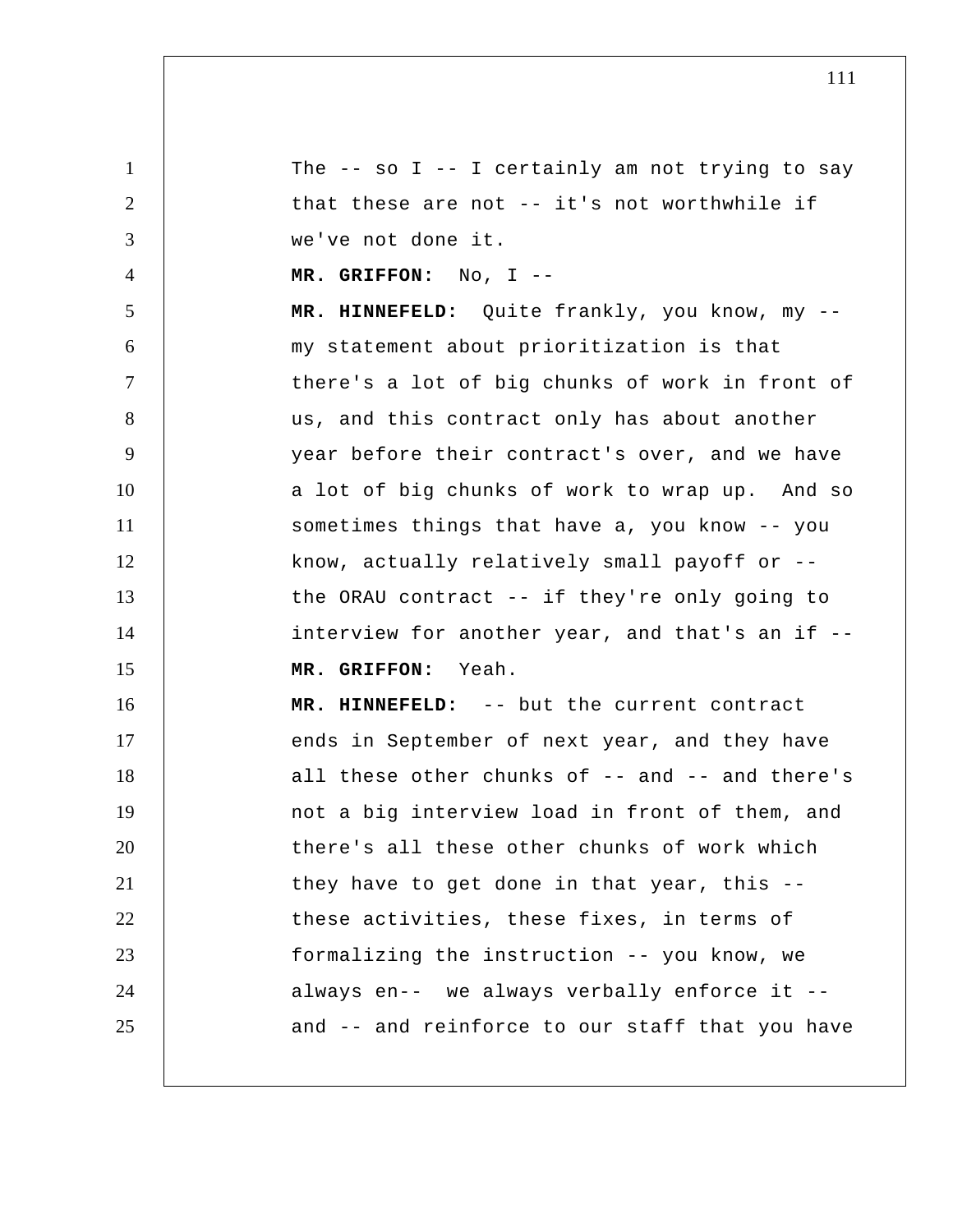1 2 3 4 5 6 7 8 9 10 11 12 13 14 15 16 17 18 19 20 21 22 23 24 25 to, you know, make sure you're serving the claimant in these interviews. But in terms of the effort needed to formalize these instructions, I've got to say, you know, probably will -- has not been prioritized as highly as some other items.  **MR. GRIFFON:** Right.  **DR. WADE:** Now the Board -- the working group  $or$   $--$  **MR. GIBSON:** Stu, if -- **DR. WADE:** -- the Board can speak to that.  **MR. GIBSON:** -- I could just say this. Being an ex-union president, I would just say that hearing from these people about how they're confused about the program, I seriously considered resigning from the Board and going to help these claimants. I mean, that's - that's how serious this matter is. I -- you know, if ORAU spent -- received from the government I don't how many hundred thousands of dollars, and people don't realize how serious this is, you know -- again, I don't want to see people that don't -- that didn't receive exposures that caused their illness, I don't want to see them receive compensation.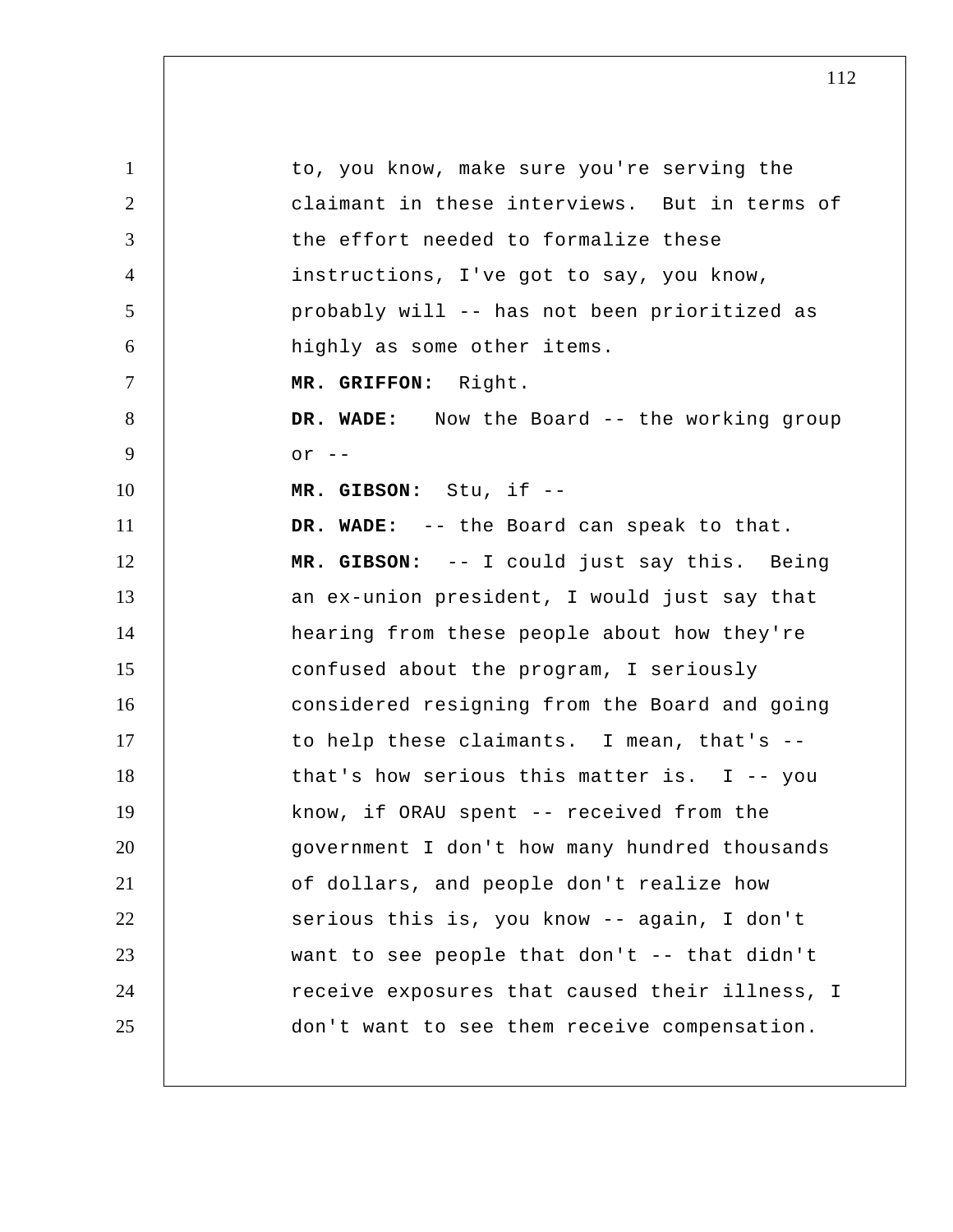1 2 3 4 5 6 7 8 9 10 11 12 13 14 15 16 17 18 19 20 21 22 23 24 25 But those that did, I certainly do. And I mean it's that serious to me.  **MR. HINNEFELD:** Well, that's a good point. That's a good point.  **MR. GRIFFON:** As we think through this I -- I mean there might be some things in here, Stu, that -- that, as Mike's suggesting, are -- are pretty serious priorities and maybe some that are lesser, you know, because so many in- interviews have been done already, maybe certain procedural, you -- you know, changes might not be as important, but the DR language and -- and maybe OCAS form one, you know, that's -- that's your interface with the public and that might be more --  **MR. HINNEFELD:** Yeah.  **MR. GRIFFON:** -- a higher priority. So you know, I understand what you're saying, you know. You got a lot of -- a load of work ahead and have to consider this in the overall priorities, but -- **DR. WADE:** But -- but you know, the -- the working group can speak to NIOSH --  **MR. HINNEFELD:** Yeah.  **DR. WADE:** -- about its priorities.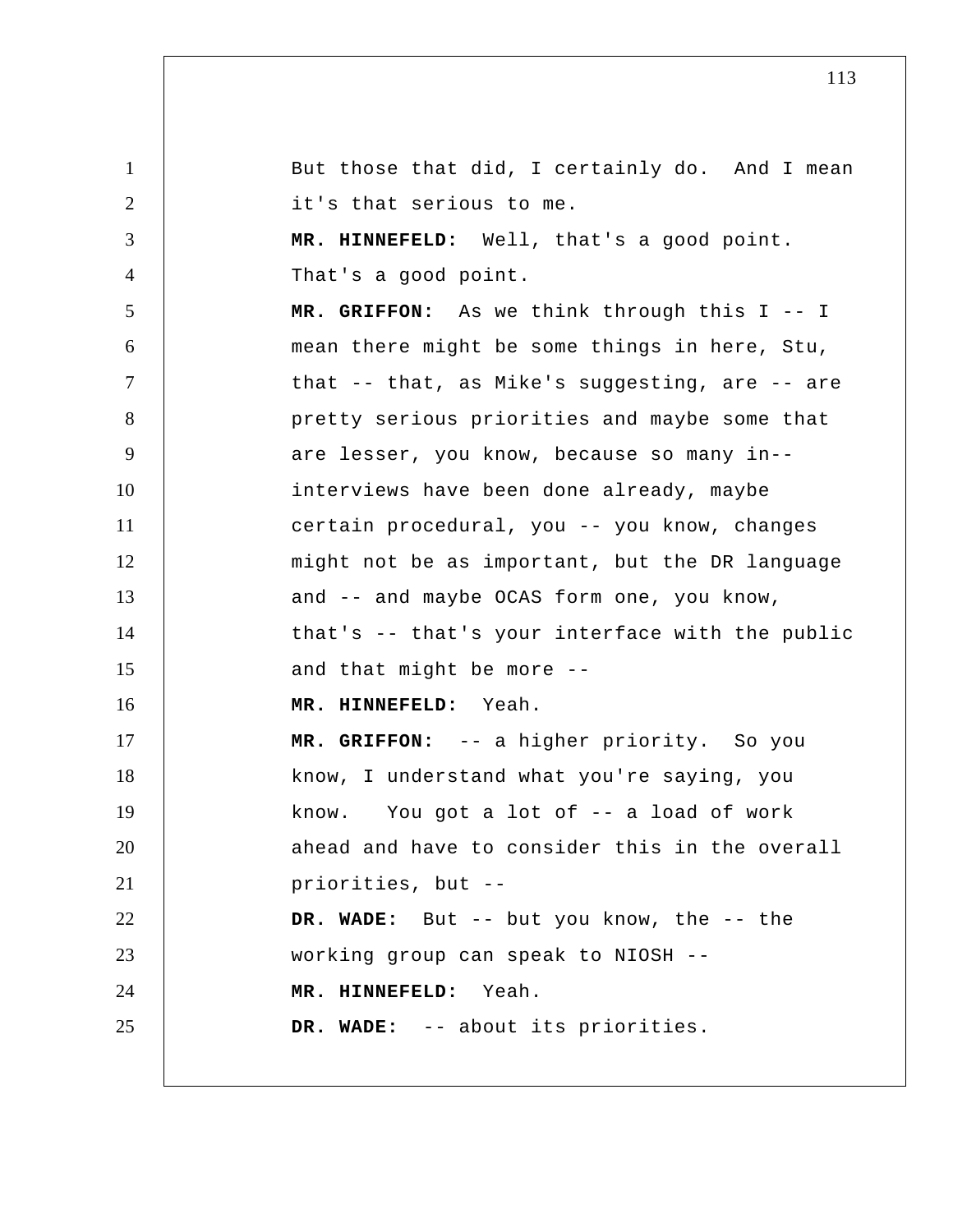1 2 3 4 5 6 7 8 9 10 11 12 13 14 15 16  $17$   $-$ 18 19 20 21 22 23 24 25  **MR. GRIFFON:** Right.  **DR. WADE:** And you know -- and -- and I'm sure NIOSH will heed the working group's guidance. So if, as you -- as you complete this, you would like to give NIOSH some guidance on the relative priority of this to other things, then please do that.  **MR. GRIFFON:** And that's what -- we even tried with OCAS-IG-1 -- we tried to --  **MR. HINNEFELD:** Yeah.  **MR. GRIFFON:** -- sort of do that with, you know, this is a low priority --  **MR. HINNEFELD:** Yeah.  **MR. GRIFFON:** -- format and stuff like that --  **MR. HINNEFELD:** Right.  **MR. GRIFFON:** -- is obviously low priority, so  **MR. HINNEFELD:** Right.  **MR. GRIFFON:** -- so we could certainly attempt that going forward.  $I$  -- to get back to the matrix, I was wondering -- you know, I think maybe if we can get back to a path forward on this. Do we need to  $-$ - to put a  $-$ - an action in here that NIOSH is going to revise as necessary? Maybe we -- we qualify it slightly,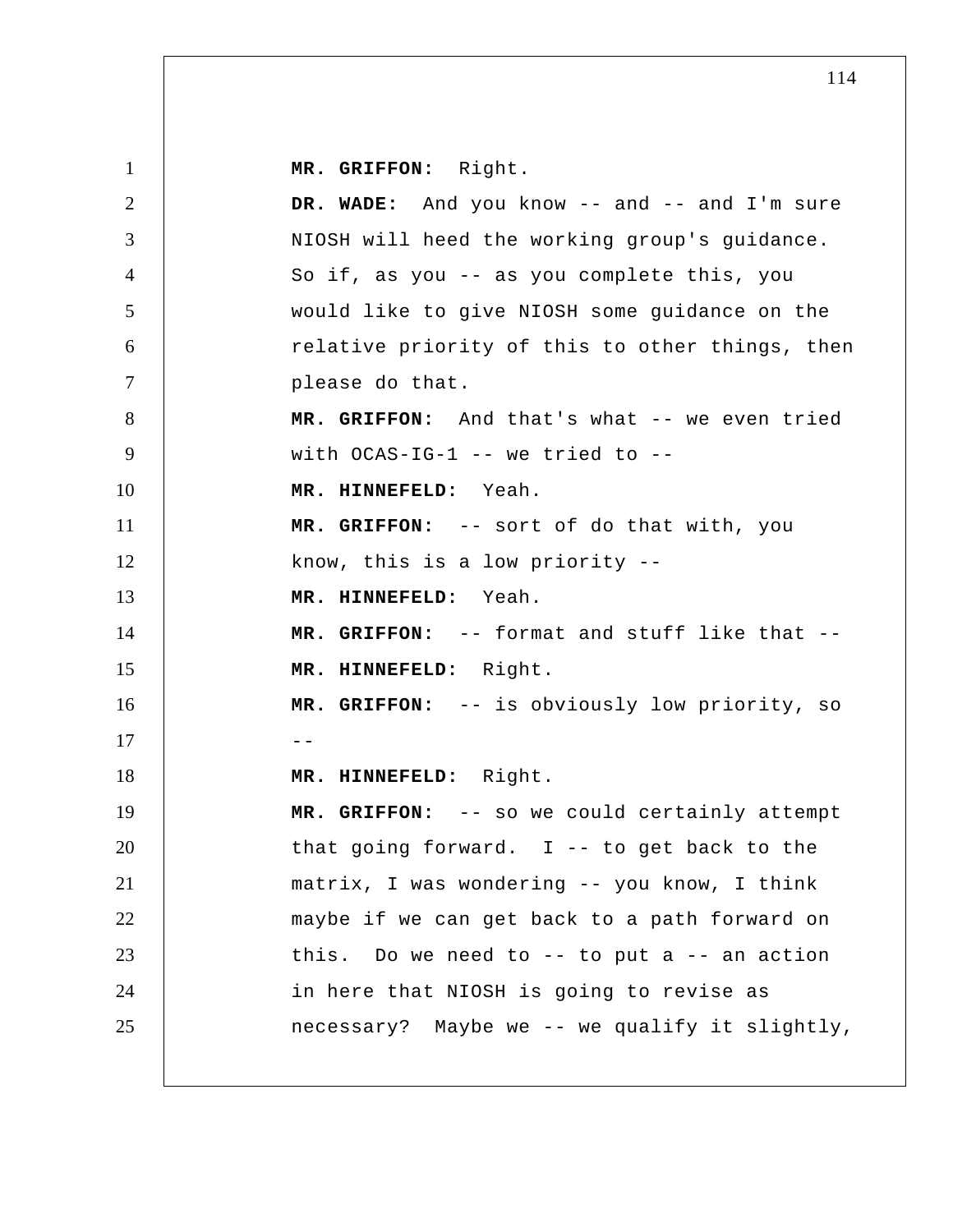1 2 3 4 5 6 7 8 9 10 11 12 13 14 15 16 17 18 19 20 21 22 23 24 25 but  $I$  -- I don't know that we -- we can answer all these questions today, is my point. But I think I want to have an action in there that - that holds it so that we move it forward and - and we don't  $--$  we  $--$  **MR. HINNEFELD:** Right.  **MR. GRIFFON:** -- and then maybe the next workgroup session we can all consider which ones are high or medium or low priority amongst these actions and have a more -- more --  **MS. MUNN:** Perhaps it's reasonable to move this one up as much as the --  **MR. GRIFFON:** As much as I hate to move --  **DR. WADE:** Right, I wouldn't --  **MR. GRIFFON:** As much as I hate to push it along again, I -- I don't think we're going to resolve all these --  **DR. WADE:** But -- but you could take a general sense -- and again, I don't want to put words in your mouth, but I'm hearing a sense of the working group that in all matters that -- that deal with NIOSH's interaction with the claimant or petitioner population, this working group wants NIOSH to focus it -- focus its attention in terms of the procedures comments on -- on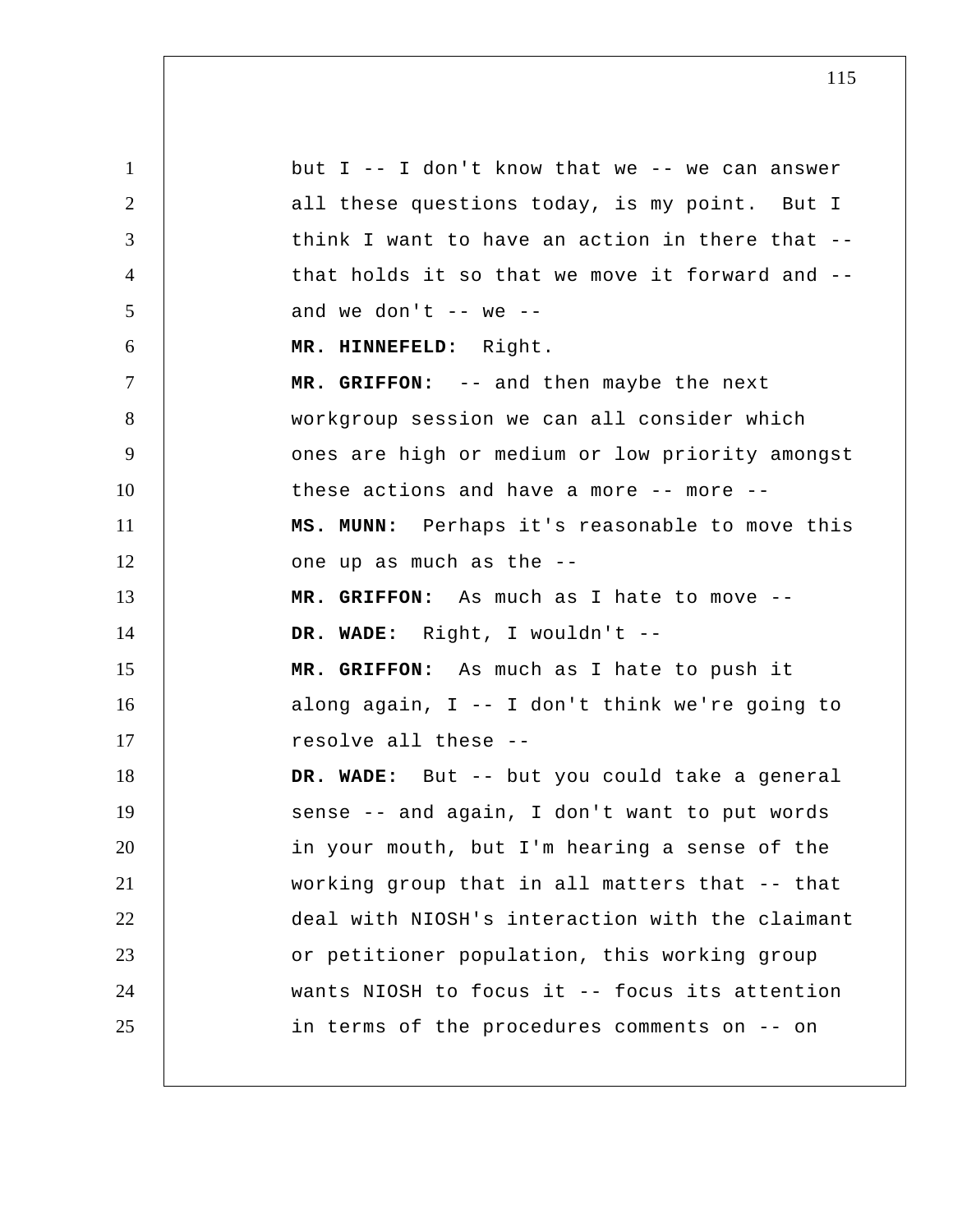1 2 3 4 5 6 7 8 9 10 11 12 13 14 15 16 17 18 19 20 21 22 23 24 25 those issues, and I would think that at the next meeting NIOSH can demonstrate that.  **MR. GRIFFON:** Right.  **DR. WADE:** Again, you have to talk about that, but I certainly get that sense from Mike's comments.  **MR. GRIFFON:** Yeah, I think we've -- we've talked about it, you know, and --  **MS. MUNN:** I think that's reasonable. **UNIDENTIFIED:** Yeah.  **MR. GRIFFON:** Yeah. Anything that -- the interface with the claimants or the public is certainly higher priority.  **MS. MUNN:** Need to move up.  **MR. GRIFFON:** Yeah, yeah. **UNIDENTIFIED:** Mark, I -- **MR. PRESLEY:** Excuse me. This is Bob Presley. It's not -- not just NIOSH, too. I think the Department of Labor -- we've got the same problem with their -- their reports.  **MR. GRIFFON:** Right.  **MR. PRESLEY:** In fact, I think that we've got more of a problem with the Dep -- with the stuff coming from the Department of Labor than we do with NIOSH. I'm getting a whole lot more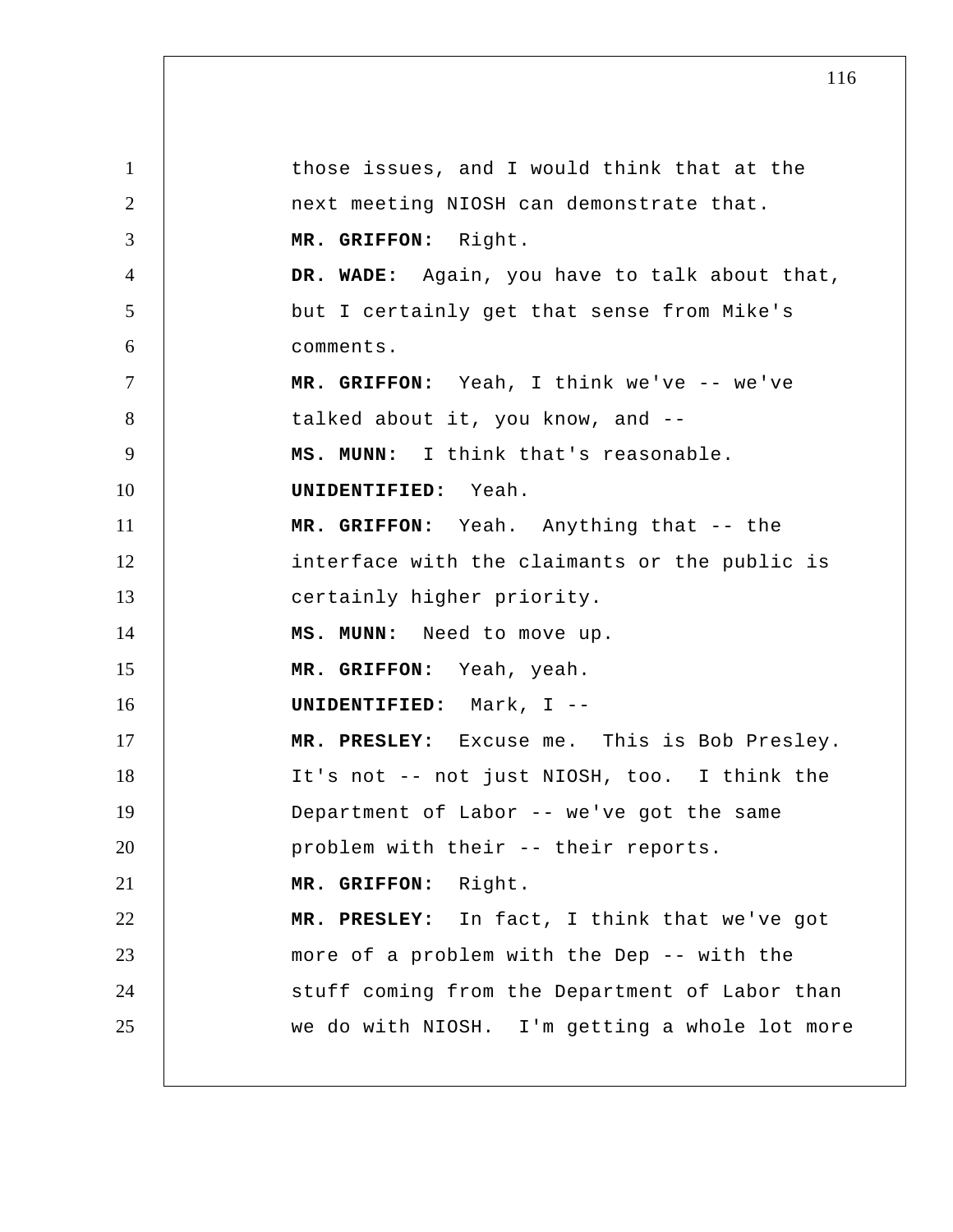1 2 3 4 5 6 7 8 9 10 11 12 13 14 15 16 17 18 19 20 21 22 23 24 25 complaints about -- about Labor than I am anything about NIOSH.  **MR. GRIFFON:** And that's come to the Board's attention, too, and actually Mike's raised a few good points on that -- brought in sample letters of that.  **MR. PRESLEY:** Right.  **MR. GRIFFON:** But what -- that's not really our purview, but you know, yeah. We -- can I ask -- I think you had a comment?  **MR. GERLACH:** Yeah. Sure.  **MR. GRIFFON:** Hold on, Mike, one second. We got a comment from --  **MR. GERLACH:** Frank Gerlach. One of the things I think you -- you need to do where you -- you know that 60-day letter, or 60 days they have to do something -- I believe they have the opportunity to ask to be put on hold, and they're not notified of that. I think the regulations provide it, if they're actively seeking some additional information that would affect the -- the dose. And if you could work that language into there, I think the due process would be greatly helped.  **MR. PRESLEY:** Thank you --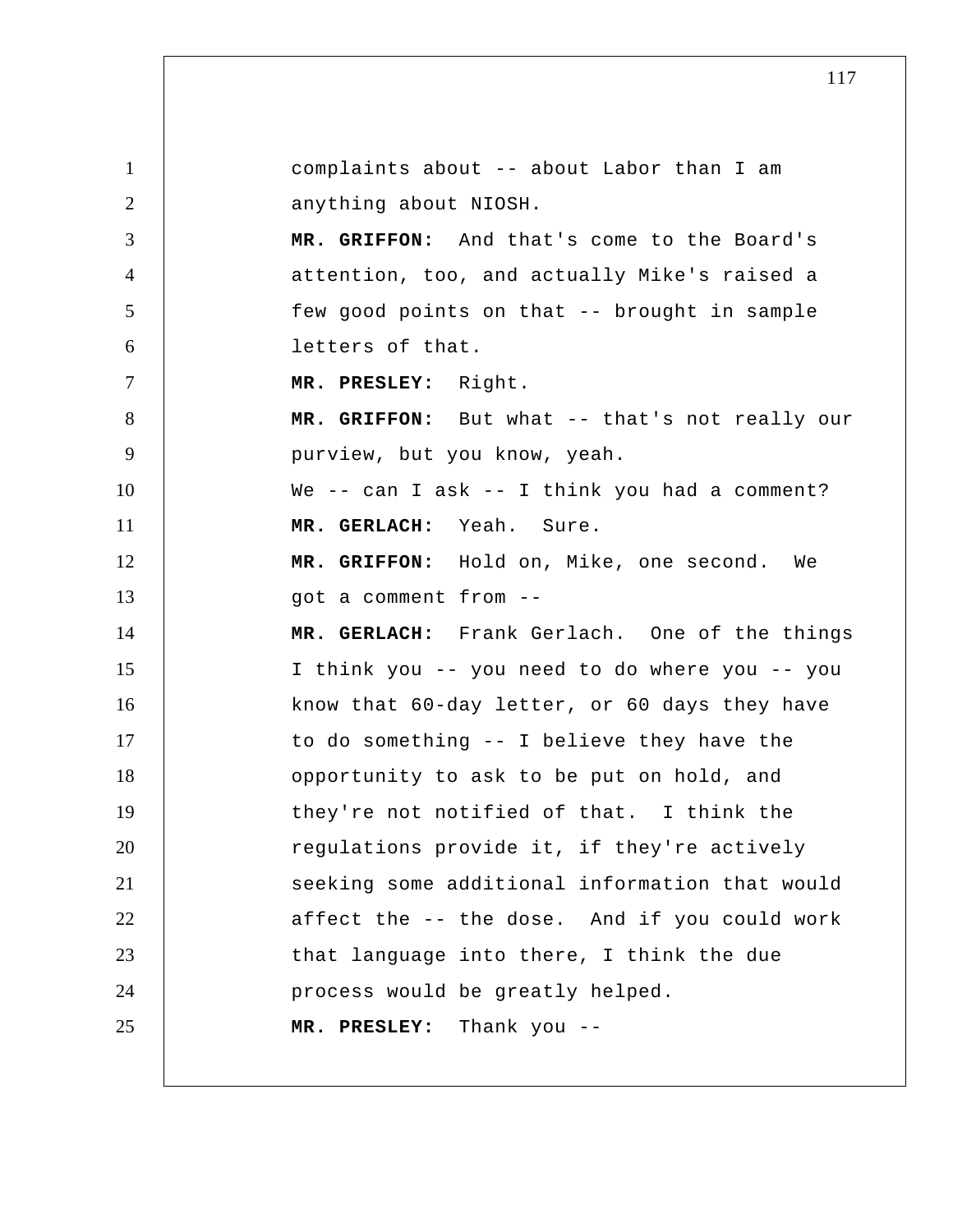1 2 3 4 5 6 7 8 9 10 11 12 13 14 15 16 17 18 19 20 21 22 23 24 25  **MR. GRIFFON:** Thank you for the comment, yeah.  **MS. MUNN:** That's a helpful comment. Thank you.  **MR. PRESLEY:** -- very much.  **MR. GRIFFON:** Yeah. Thank you. DR. MAKHIJANI: Mark? Maybe -- it -- it might be helpful if I -- there are a few items that I think, within the limitations of what Stu has talked about, at least for the short term, that possibly could be changed that could be of great importance. At least, you know, from having done -- done the review of the procedures I can -- and talked to Hans and Kathy who've done all these audits and looked over some of their stuff -- perhaps give you a little bit of a sense of the few items that I think are -- are important that -- that could make a material difference in terms of the actual substance and -- and the public confidence in this thing.  **MR. GRIFFON:** Yeah.  **DR. MAKHIJANI:** And -- and I think this introductory package is really important. I don't think it will take a significant change, but I think what is in there and what the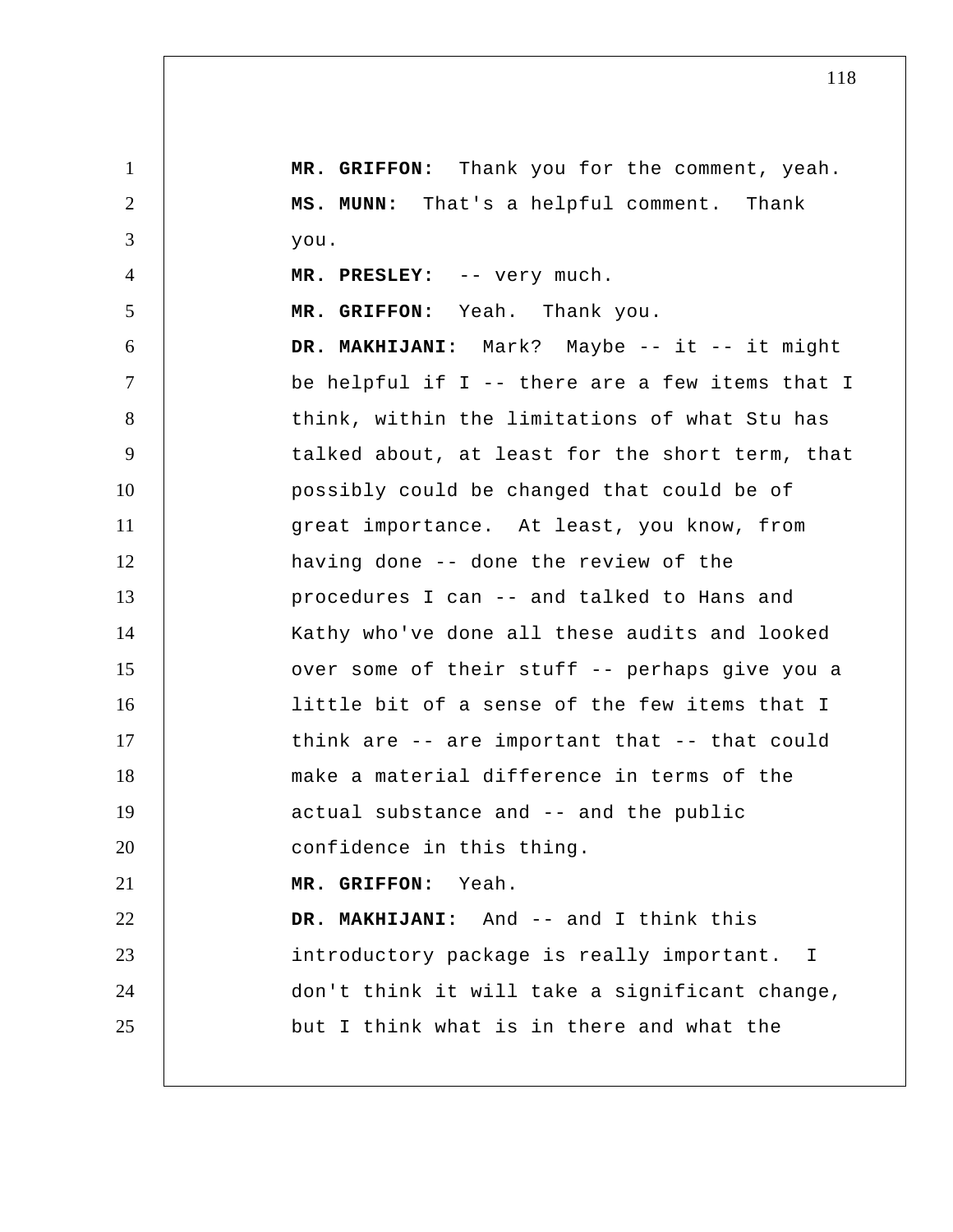| $\mathbf{1}$   | claimant knows in the beginning before the      |
|----------------|-------------------------------------------------|
| $\overline{2}$ | interview, what they're told -- and for the big |
| 3              | sites, to really assign the interviewers with   |
| $\overline{4}$ | some -- with some care about what they know     |
| 5              | about the site and the site profile, as -- as   |
| 6              | Mike was saying -- this -- this, I think --     |
| $\overline{7}$ | this -- this could -- maybe not a lot -- I      |
| 8              | don't know how much work it takes inside ORAU,  |
| 9              | but from -- from the implementability point of  |
| 10             | view, that might not take very long.            |
| 11             | The second item is $-$ -                        |
| 12             | DR. WADE: Just to stop you for a minute. Is -   |
| 13             | - are your comments captured in the             |
| 14             | acknowledgments packet? Is that what we're      |
| 15             | talking about?                                  |
| 16             | DR. MAKHIJANI: Yes, this first --               |
| 17             | DR. WADE: The acknowledgment packet.            |
| 18             | DR. MAKHIJANI: The first comment in this        |
| 19             | acknowledgment package that -- and the in--     |
| 20             | introductory letter and what happens in the     |
| 21             | beginning of the interview -- so -- 04 and the  |
| 22             | beginning of the interview process --           |
| 23             | DR. WADE: Okay. Thank you.                      |
| 24             | DR. MAKHIJANI: Not -- not the questions that -  |
| 25             | - that the public answers.                      |
|                |                                                 |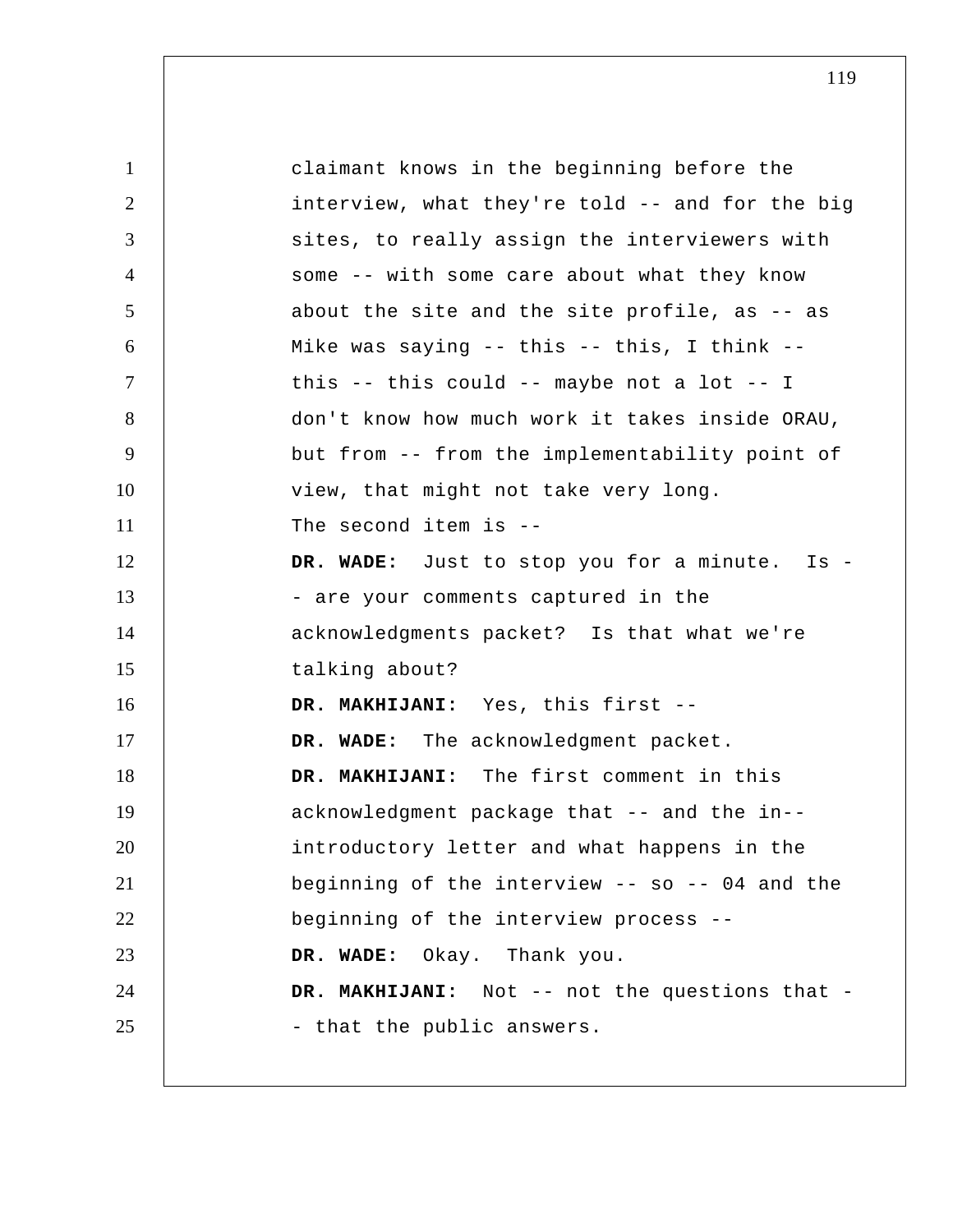| 1              | The second piece is the trigger for coworker    |
|----------------|-------------------------------------------------|
| 2              | interviews. I think that can be -- I've         |
| 3              | thought about this a lot, and I think that that |
| $\overline{4}$ | can be, at least as a minimal trigger, greatly  |
| 5              | simplified in that for survivor claimants, or   |
| 6              | for claimants who cannot answer questions       |
| $\tau$         | themselves because they are -- employee         |
| 8              | claimants because they are too sick and somebo- |
| 9              | - a survivor or relative is answering for them, |
| 10             | if a claimant -- a survivor claimant is going   |
| 11             | to be denied, and they have gone through the    |
| 12             | trouble of naming coworkers, I think a coworker |
| 13             | interview should be mandatory and it should be  |
| 14             | documented.                                     |
| 15             | UNIDENTIFIED: Oh, bless you.                    |
| 16             | DR. MAKHIJANI: And it should be provided -- it  |
| 17             | should be provided to the claimant, because I   |
| 18             | think NIOSH has acknowledged that there is an   |
| 19             | inequity -- it's manifest. You can't -- you     |
| 20             | can't bring the employee back from the grave.   |
| 21             | It is -- it's -- it's not an equal playing      |
| 22             | field. But this one thing can be done to make   |
| 23             | it less unequal and -- and I think -- and I     |
| 24             | think it should -- it should be done. I don't   |
| 25             | think it needs a change in the interview        |
|                |                                                 |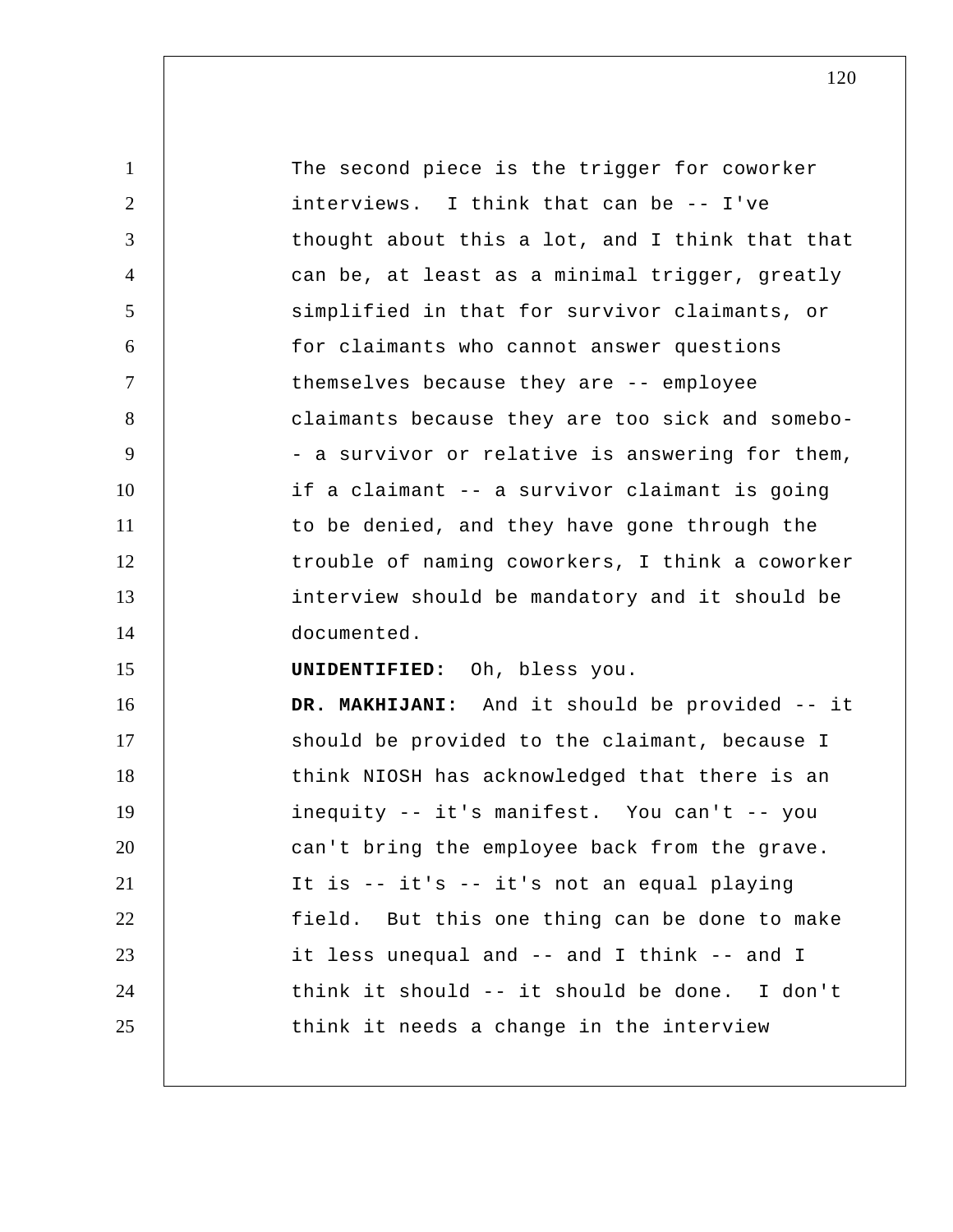1 2 3 4 5 6 7 8 9 10 11 12 13 14 15 16 17 18 19 20 21 22 23 24 25 procedure; it needs a change in the DR form, that you name co -- these coworkers -- this is why we didn't interview them in your case and this is why -- at the time we did this review I think only maybe ten or a dozen coworker interviews had ever been done until Jan-- until January, 2005. And -- and so the DR report would need to be changed. And the last big item is I do think the coworker interview needs to be -- the closeout interview needs to be carefully documented and any information provided in the closeout interview should be cross-walked with the CATI. Because when -- when the -- when the person is providing the inter-- interview -- in the closeout interview new information about - that may affect dose reconstruction, or it may already have been there in the CATI and hasn't been used, it's really important for the dose reconstructor and for NIOSH to know that.  **MR. GRIFFON:** Isn't the closeout interview documented already?  **MR. HINNEFELD:** Yeah.  **MR. GRIFFON:** I mean -- **MR. HINNEFELD:** It's -- it's -- might be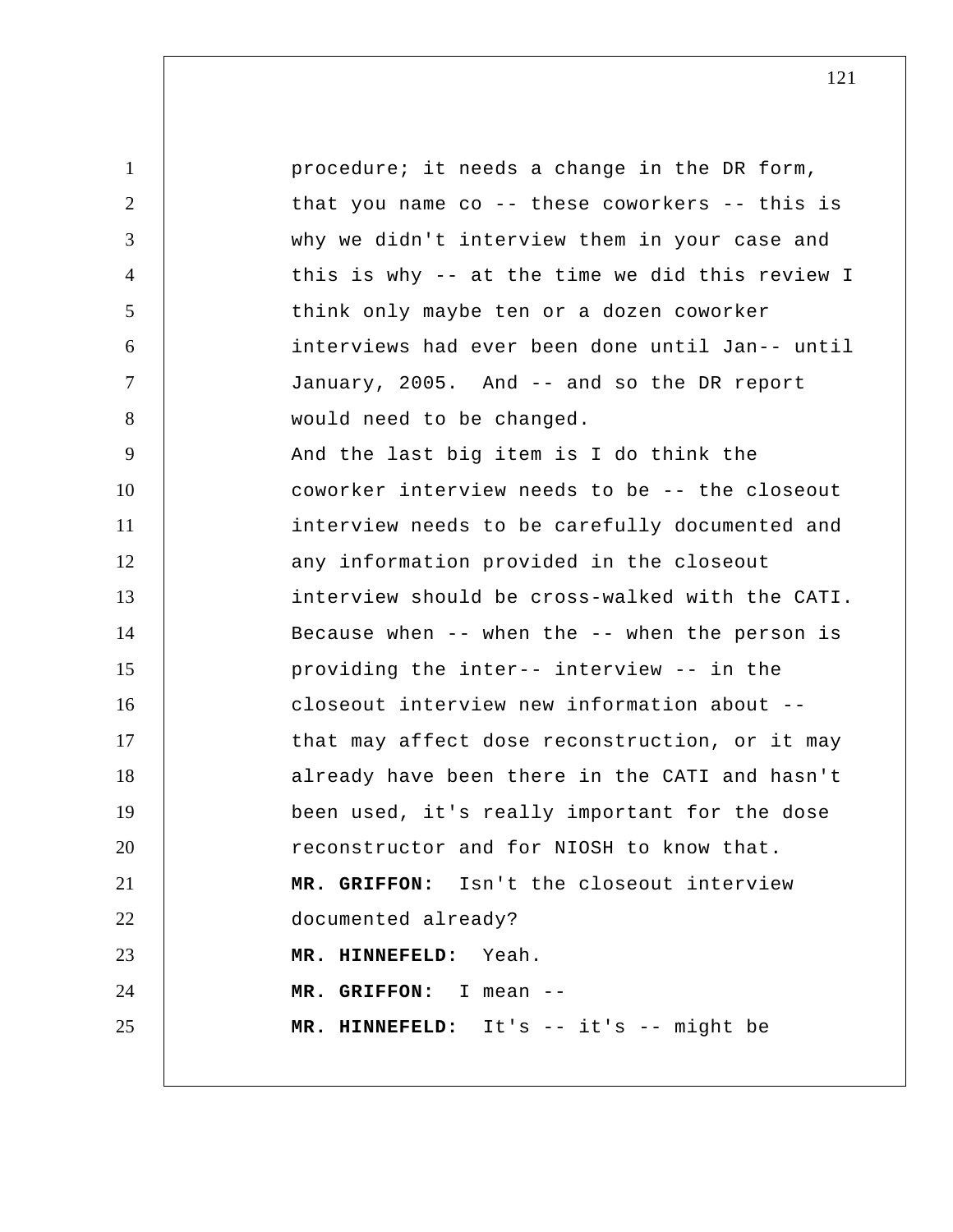1 2 3 4 5 6 7 8 9 10 11 12 13 14 15 16 17 18 19 20 21 22 23 24 25 related to the phone log, but I mean it would need -- it may need some specific assistance in the, you know, the categories of things you think should be documented there. Th-- they are documented in the phone log.  **MR. GRIFFON:** Documented that you -- that you had one or -- **DR. MAKHIJANI:** I think they're documented in the sense that it happened.  **MR. GRIFFON:** Oh, just that it happened, or - no? Notes from the call, yeah.  **MR. MCFEE:** No, there is extensive, extensive notes from the call, generally cut and pasted from Word into the phone log. We can get you copies of th-- **DR. WADE:** Right, but Arjun's point is that it needs to be scripted in a way that the -- the right interactions are made --  **MR. HINNEFELD:** Right.  **DR. WADE:** -- and presented to the claimants. So we -- we understand.  **MR. HINNEFELD:** And just in case anybody's interested, if there's information presented in the closeout that is different than the assumptions during the dose reconstruction,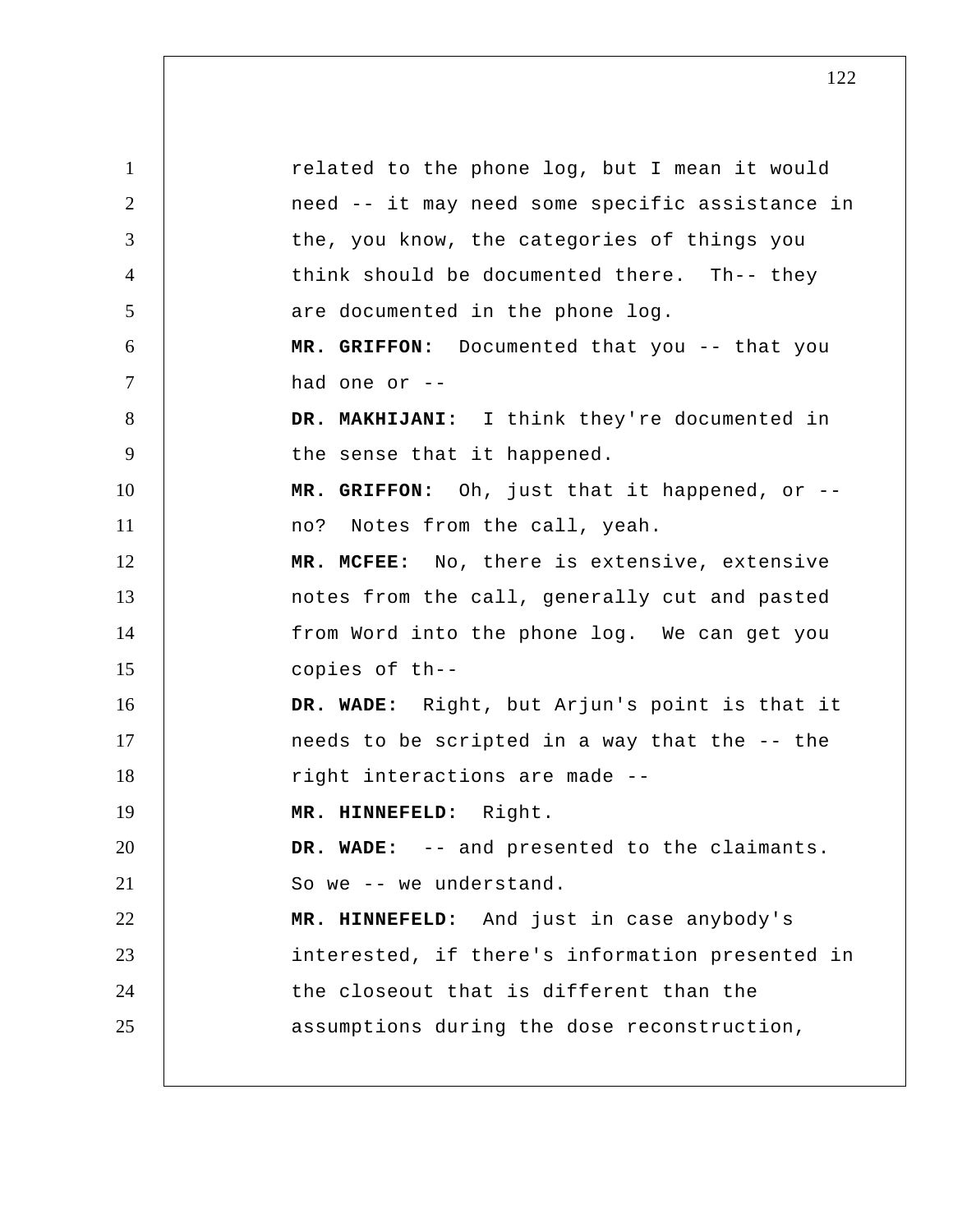1 2 3 4 5 6 7 8 9 10 11 12 13 14 15 16 17 18 19 20 21 22 23 24 25 then the dose reconstruction is redone.  **MR. GRIFFON:** Yeah. Right.  **MR. HINNEFELD:** We have a whole loop for that.  **MS. MUNN:** Uh-huh.  **MR. GRIFFON:** Have you reviewed the -- the close-- SC&A, have you guys reviewed closeout interview logs? **UNIDENTIFIED:** No.  **MR. GRIFFON:** I assume in some of the cases we've looked at those -- no? **UNIDENTIFIED:** (Unintelligible)  **MR. GRIFFON:** Because they're -- they're on the -- they're on the case --  **MR. HINNEFELD:** They're on the phone log part. They're in the AR -- in the AR for the case --  **MR. GRIFFON:** Right.  **MR. HINNEFELD:** -- and in the phone log part.  **MR. GRIFFON:** Right.  **MR. PRESLEY:** This is Bob Presley. I have a question.  **MR. GRIFFON:** And I think that might be worthwhile looking at prior to our next interaction on this issue. Yeah.  **MR. PRESLEY:** Don't you all have a process where somebody identifies a coworker, that you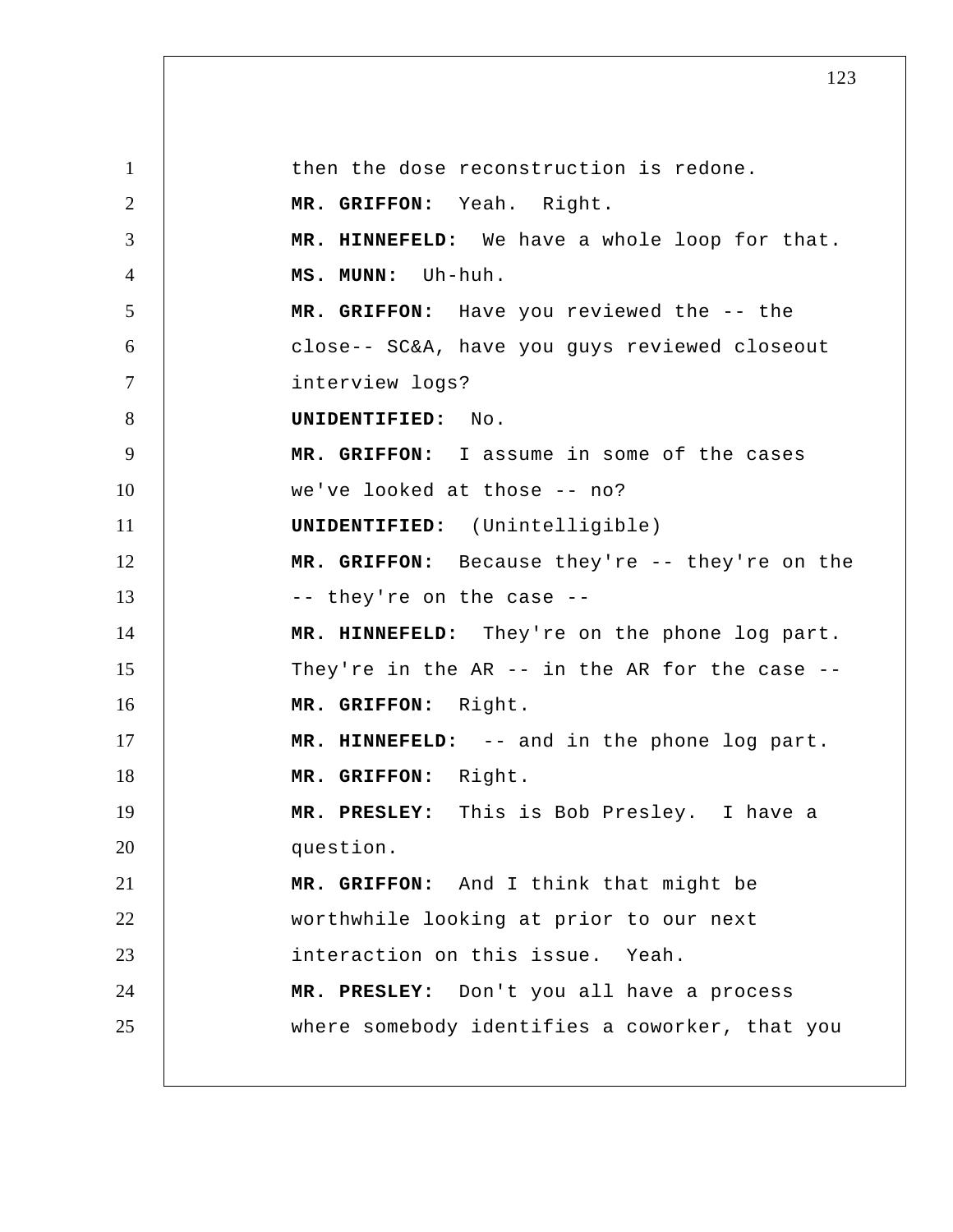1 2 3 4 5 6 7 8 9 10 11 12 13 14 15 16 17 18 19 20 21 22 23 24 25 all already go and check and see if we have anything on that coworker, interviews or -- or anybody that's on that coworker list has had a dose review or anything like that?  **MR. GRIFFON:** Doesn't necessarily happen.  **MR. HINNEFELD:** No, it's not necessarily a routine thing.  **MS. MUNN:** There wouldn't be a reason to do that if you have information on the worker. If you have the worker's record, then there's no reason why you would.  **MR. PRESLEY:** Right, but I mean there was --  **MR. GRIFFON:** Well, that -- **MR. PRESLEY:** If they -- if they list coworkers, though -- **MS. MUNN:** Yeah.  **MR. PRESLEY:** -- right up front.  **MS. MUNN:** So you wouldn't need that if you had the worker's record.  **MR. HINNEFELD:** Calli-- calling a cowork -- if we -- you know, the -- the --  **MR. GRIFFON:** Well, that -- that's why we --  **MR. HINNEFELD:** -- just speaking hypothetically, just --  **MR. GRIFFON:** That's why we talked about the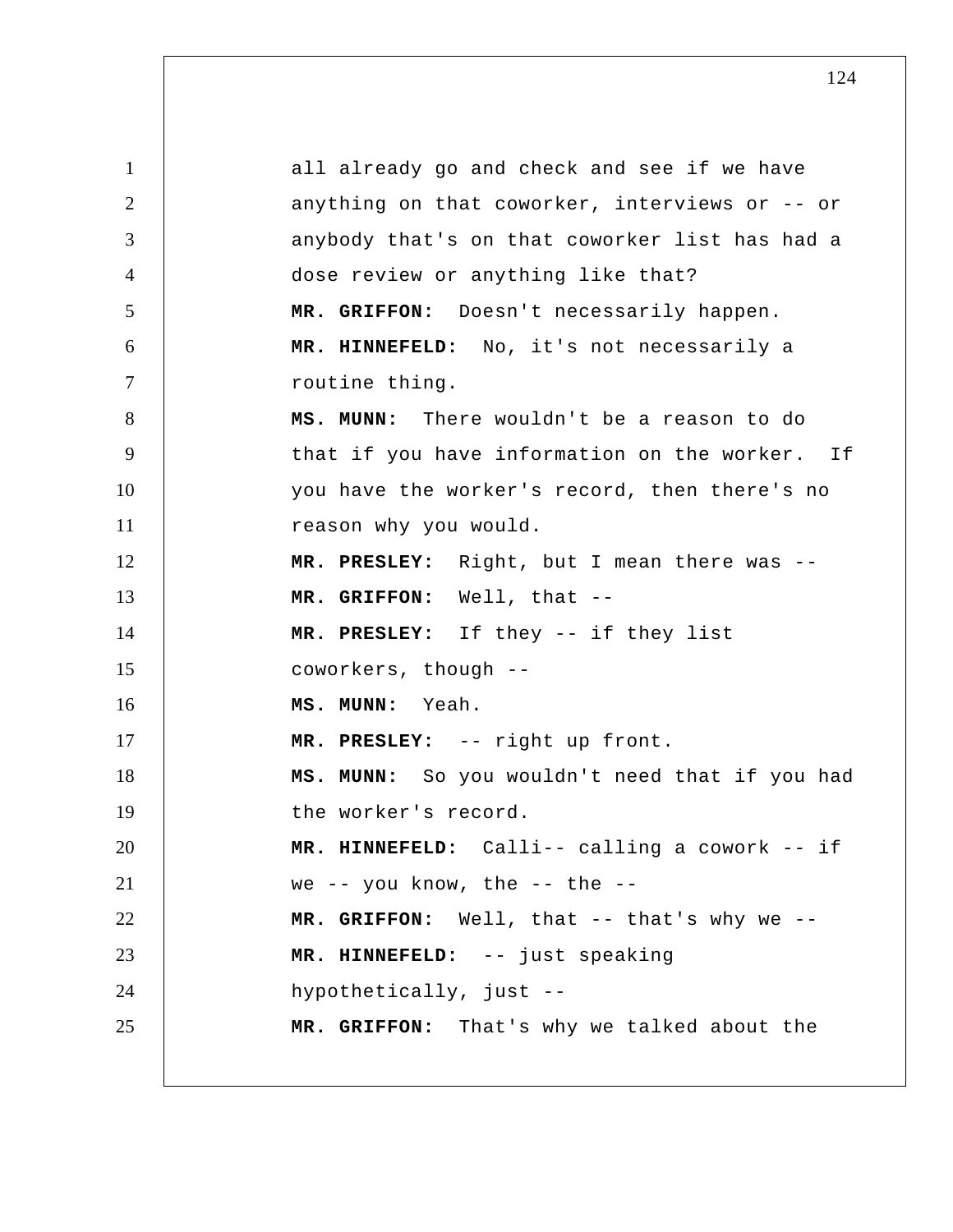triggers.

| $\overline{2}$ | MR. HINNEFELD: Yeah. Just --                    |
|----------------|-------------------------------------------------|
| 3              | MR. GRIFFON: I mean you may not need it, but    |
| $\overline{4}$ | what triggers it? What should trigger it, you   |
| 5              | know.                                           |
| 6              | MR. HINNEFELD: -- just talking. I'm not         |
| $\tau$         | making decisions --                             |
| 8              | MR. GRIFFON: Yeah.                              |
| 9              | MR. HINNEFELD: -- or advocating a position      |
| 10             | here, but a co-- if we're going to have a       |
| 11             | coworker interview, it should be for a purpose, |
| 12             | you know. We shouldn't just call them and ask   |
| 13             | them the entire CATI about Joe Smith who says   |
| 14             | he was your coworker. We -- we -- you know,     |
| 15             | and so you -- if you're going to make that --   |
| 16             | these triggers then almost have to be in what   |
| 17             | circumstances will it be helpful? Now           |
| 18             | certainly a survivor -- a survivor claimant is  |
| 19             | at a disadvantage in term-- in terms of telling |
| 20             | what happened at the site and knowledge of the  |
| 21             | site and knowledge of things exposed -- it may  |
| 22             | be that, you know, we know the radionuclides    |
| 23             | that were present at the site. We've            |
| 24             | interviewed 500 other people, 500 energy        |
| 25             | employee claimants from that site, and we have  |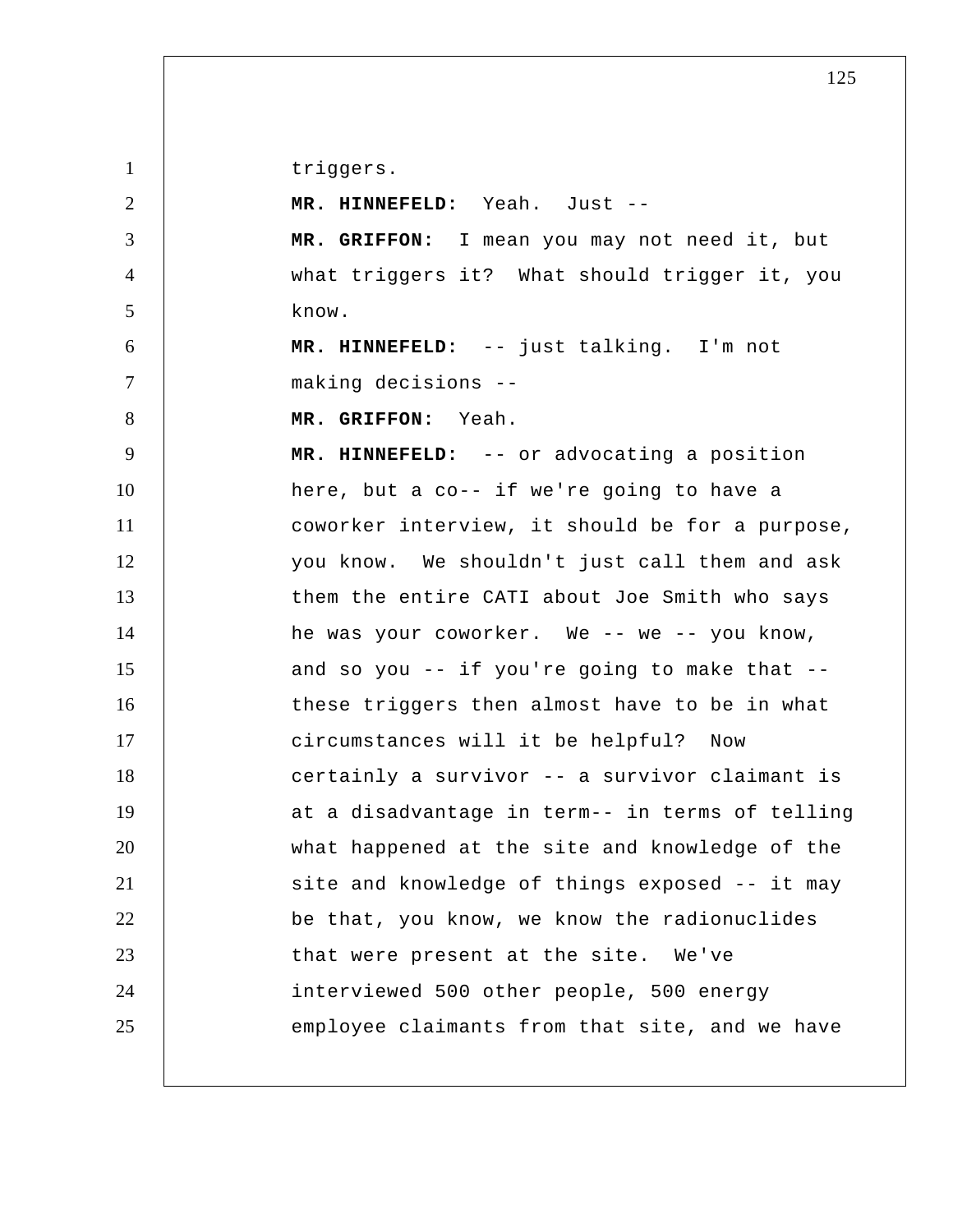1 2 3 4 5 6 7 8 9 10 11 12 13 14 15 16 17 18 19 20  $21$   $-$ 22 23 24 25 information and we've captured that information or through our research and it's in the site profile so we know what -- what they were exposed to. We may know about the site practices. We may know that it was accepted practice to take your badge off and -- and shield it so that you didn't get timed out. You know, there may be some things like that. So when  $--$  so when you start  $--$  I'm  $--$  I'm really struggling with -- with the concept of a trigger for a survival -- for a survivor interview when in fact the survivor interview is -- you know, it's really for a specific purpose, you know. I was involved in this event and so was Joe Smith and I don't think it's in my record, and sure enough it's not in his record, and you call Joe Smith and he says, yeah, we did that and whatever ever reason they don't show up on our film badge -- I mean, that's -- that's a pretty extreme example, but  **MR. GRIFFON:** Right.  **MR. HINNEFELD:** -- you -- you almost have to call him for a purpose --  **MR. GRIFFON:** Right. Oh, I agree. I agree.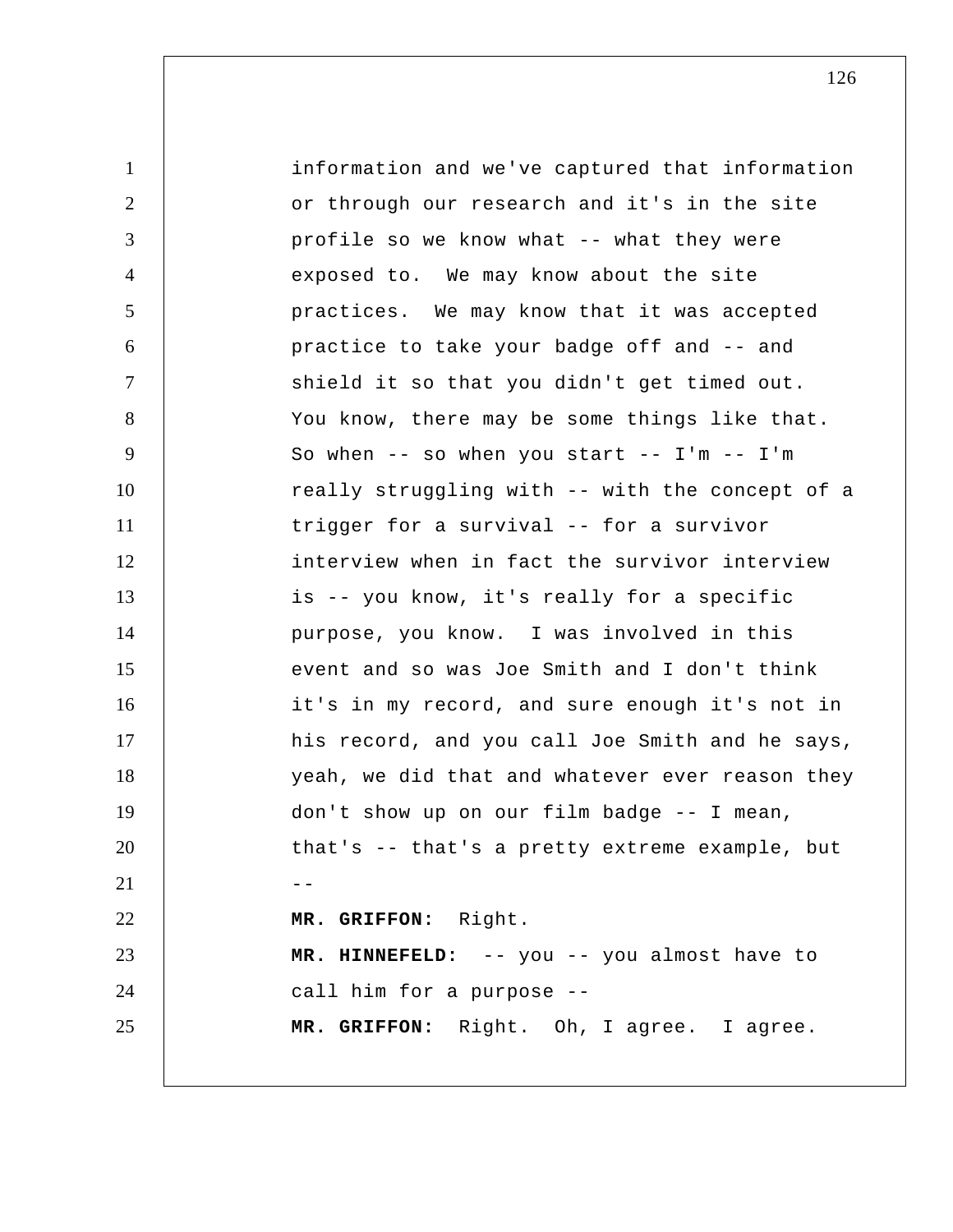1 2 3 4 5 6 7 8 9 10 11 12 13 14 15 16 17 18 19 20 21 22 23 24 25  **MR. HINNEFELD:** So when we say coworker interviews should be done, it's not quite as simple as saying you can have cer-- you can have a threshold for a coworker interview. You know, it's a little more complicated than just that.  **MR. GRIFFON:** No, I think the trigger -- I -- I didn't suggest that this trigger proc-- process would be like one -- one trigger. I think there's a -- you know, sort of a --  **MR. HINNEFELD:** Sort of a ser-- a logic pathway.  **MR. GRIFFON:** If this -- if this/then this - yeah, a logic -- **MR. HINNEFELD:** Sort of a logic pathway. I see.  **MR. GRIFFON:** Right.  **DR. WADE:** And there's two parts --  **MR. GRIFFON:** That's kind of what I was envisioning anyway.  **DR. WADE:** There's a logic pathway. But then Arjun is saying, if the logic pathway takes you not to conduct a coworker interview, then you should present the logic for that to the individual who gave you the information --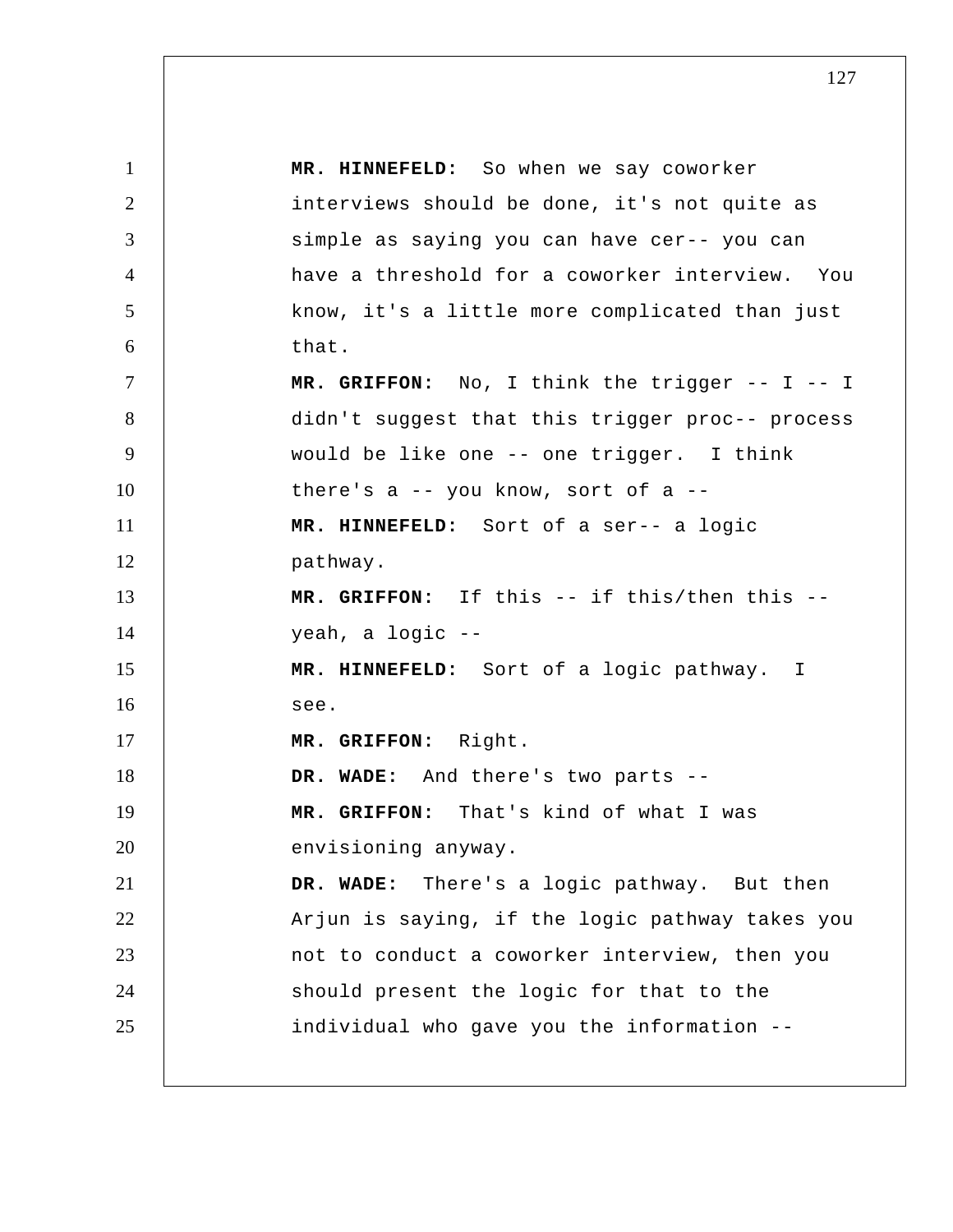1 2 3 4 5 6 7 8 9 10 11 12 13 14 15 16 17 18 19 20 21 22 23 24 25  **MR. HINNEFELD:** Yeah. That would be the dose reconstructor.  **DR. WADE:** -- since we didn't do that (unintelligible).  **MR. GRIFFON:** And that would be in the DR report, yeah. Yeah, we -- we -- you know, you did identify individuals; however, we didn't need to contact them, because --  **DR. MAURO:** The difficulty with -- and -- and certainly that makes sense, but I think that the last time we discussed this, the reason the coworker interviews were not as prevalent as your -- it was because you didn't --  **MR. GRIFFON:** Maximizing.  **DR. MAURO:** -- the maximizing approach, and I - and I have to say, it's going to be one difficult time to try to explain -- in other words, as though -- as you had just mentioned - well, the reason we didn't follow up on your recommended coworkers is because we used this maximizing approach which uses these 12 radionucli-- you know, and -- and then you're down into this position where you -- where it's going to get worse. It's not going to get better. So it's almost as if we've got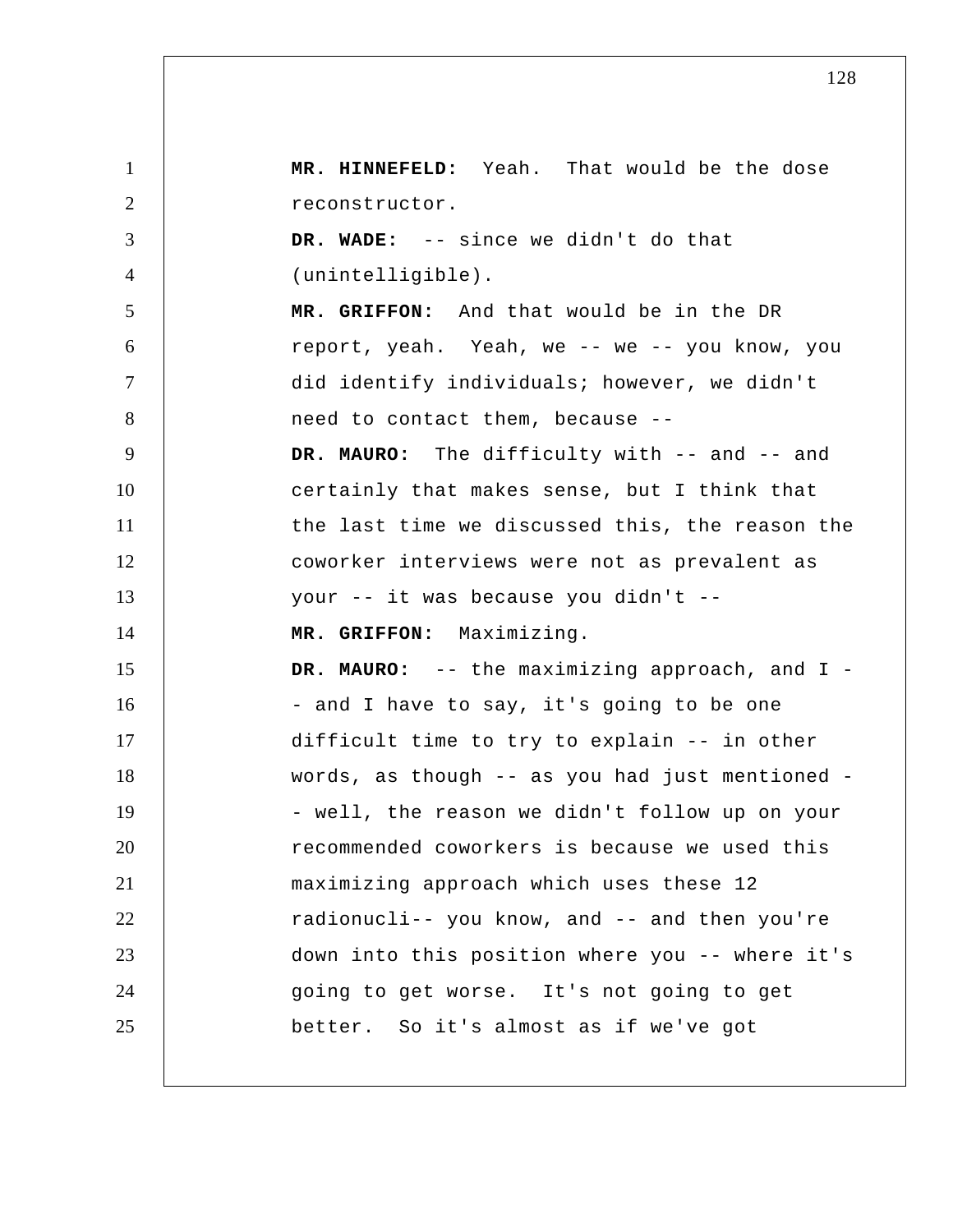ourselves --

| 2              | MR. GRIFFON: I hate to give up before we try.   |
|----------------|-------------------------------------------------|
| 3              | DR. MAURO:<br>-- an un-- un-- yeah. Yeah.       |
| $\overline{4}$ | Right. Now -- but then -- then there's, so --   |
| 5              | from the point of view of the -- there's the    |
| 6              | other side of the questions. Do you perform a   |
| $\tau$         | coworker interview? Do you open up a dialogue   |
| 8              | because you're more concerned with a bedside    |
| 9              | manner issue; that is, you're trying to create  |
| 10             | peace of mind. What I'm hearing is really that  |
| 11             | your -- your objective is to get factual        |
| 12             | information that's going to allow you to do the |
| 13             | best job you possibly can do in your dose       |
| 14             | reconstruction --                               |
| 15             | MR. GRIFFON: That's the way we've behaved       |
| 16             | (unintelligible).                               |
| 17             | DR. MAURO: -- and that's the way it's been      |
| 18             | designed, and I can understand that. But what   |
| 19             | I'm hearing at the same time is that one of the |
| 20             | unanticipated consequences of going down that   |
| 21             | path is the cre-- is the creation of some       |
| 22             | degree of alienation, because that process does |
| 23             | not always lend itself to developing confidence |
| 24             | and a -- and a sense, you know, that yes, I am  |
| 25             | being treated as a human being, I -- there's    |
|                |                                                 |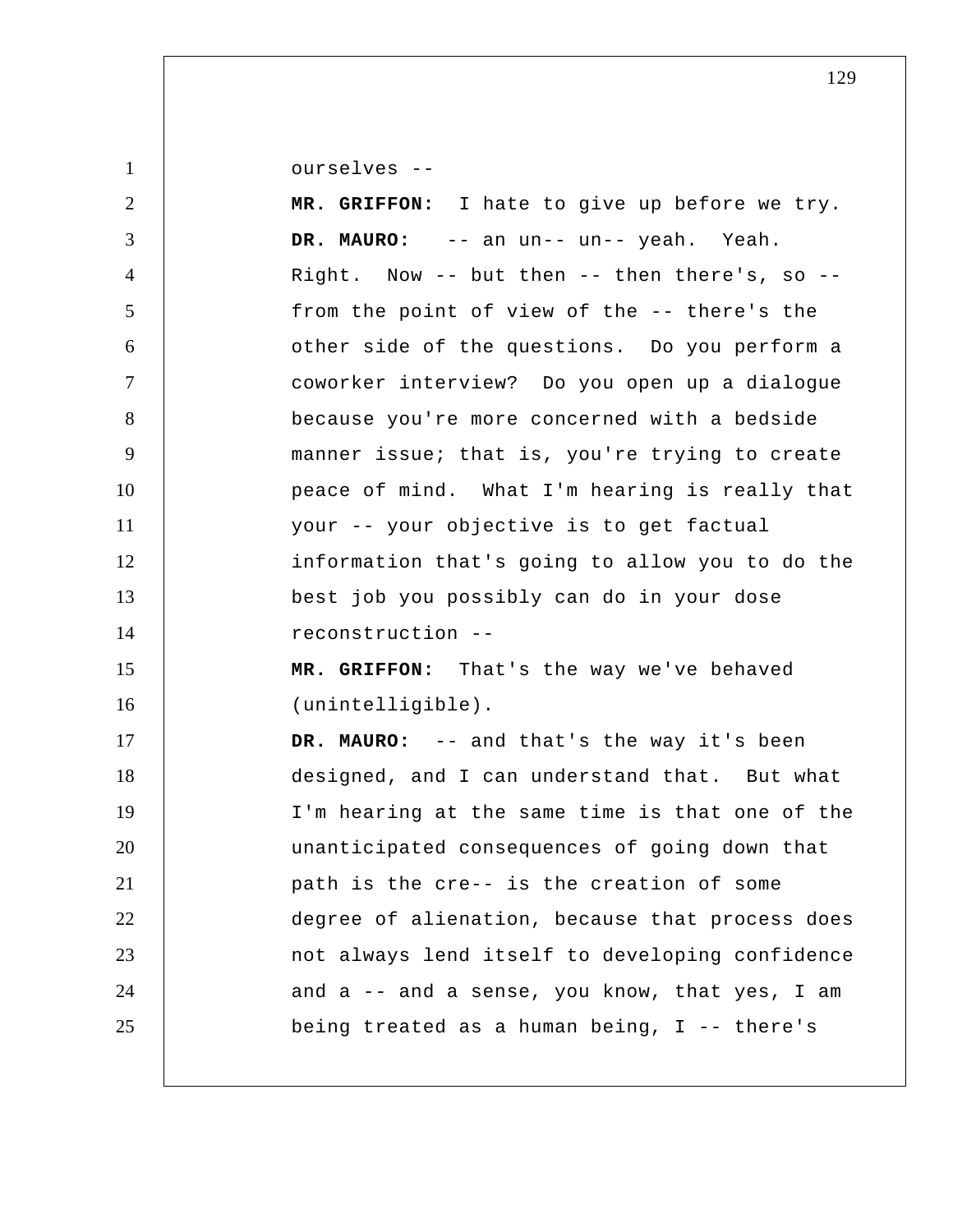| $\mathbf{1}$   | someone out there who cares about it. So I      |
|----------------|-------------------------------------------------|
| $\overline{2}$ | think that we have thi-- a situation that is -- |
| 3              | perhaps we -- we could strike a balance         |
| $\overline{4}$ | someplace where we optimize, but I do think we  |
| 5              | have conflicting objectives that are not easily |
| 6              | resolved entirely. Certainly we have to get     |
| $\overline{7}$ | the information we need to do the dose          |
| 8              | reconstruction, but unfortunately, I think, to  |
| 9              | date, in so doing I think it's possible that    |
| 10             | the bedside manner side of the equation --      |
| 11             | MR. GRIFFON: $I$ --                             |
| 12             | DR. MAURO: -- has been -- has not been tended   |
| 13             | to.                                             |
| 14             | MR. GRIFFON: I don't think they're              |
| 15             | incongruous, if that's the right word.          |
| 16             | DR. MAURO: Yeah, yeah. Okay.                    |
| 17             | MR. GRIFFON: I mean I -- I think that -- you    |
| 18             | know, from the claimant's standpoint, they want |
| 19             | to know that you've considered their specific   |
| 20             | information. But if you didn't -- if you had    |
| 21             | no reason, I think they wou-- and -- but it's   |
| 22             | not in the report right now, or -- or it wasn't |
| 23             | in the older reports --                         |
| 24             | MR. HINNEFELD: No, it's not.                    |
| 25             | MR. GRIFFON: -- an explanation that, you know,  |
|                |                                                 |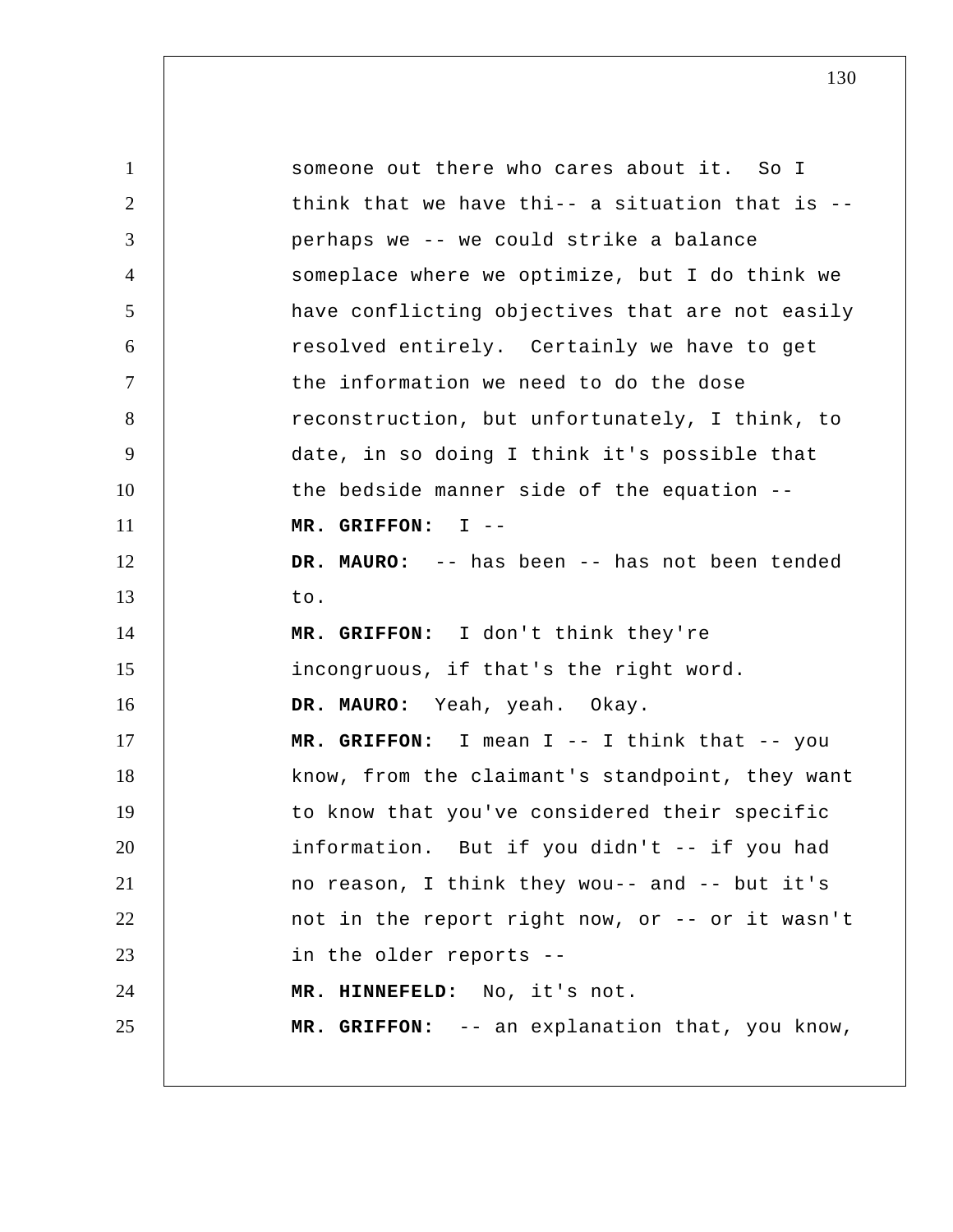1 2 3 4 5 6 7 8 9 10 11 12 13 14 15 16 17 18 19 20 21 22 23 24 25 you provided all these specifics, but here's why we didn't need to go down that path with your particular case. We had your specific dosimetry; we had -- you know --  **MR. HINNEFELD:** Yeah. We -- we don't --  **MR. GRIFFON:** I -- I think -- **MR. HINNEFELD:** -- comment on coworker.  **MR. GRIFFON:** -- with thi-- this maximizing issue it does get -- it can get complicated --  **DR. MAURO:** Yeah.  **MR. GRIFFON:** -- but I think it can be done and I don't think that they would -- you know, I don't think that we should  $-- I -- I -- at$ least personally, I don't feel that we should ask the program to interview coworkers just for the sake of being able to say to the claimant that yeah, we checked with these coworkers and we verified that you worked at K-25, you know? It had nothing to do with your dose reconstruction report, but there you go. **DR. MAURO:** We did it any-- we did it anyway.  **MR. GRIFFON:** You know, isn't that good bedside manner. I mean that's --  **DR. MAURO:** I -- I understand, yeah.  **MR. GRIFFON:** I mean I -- I don't think that's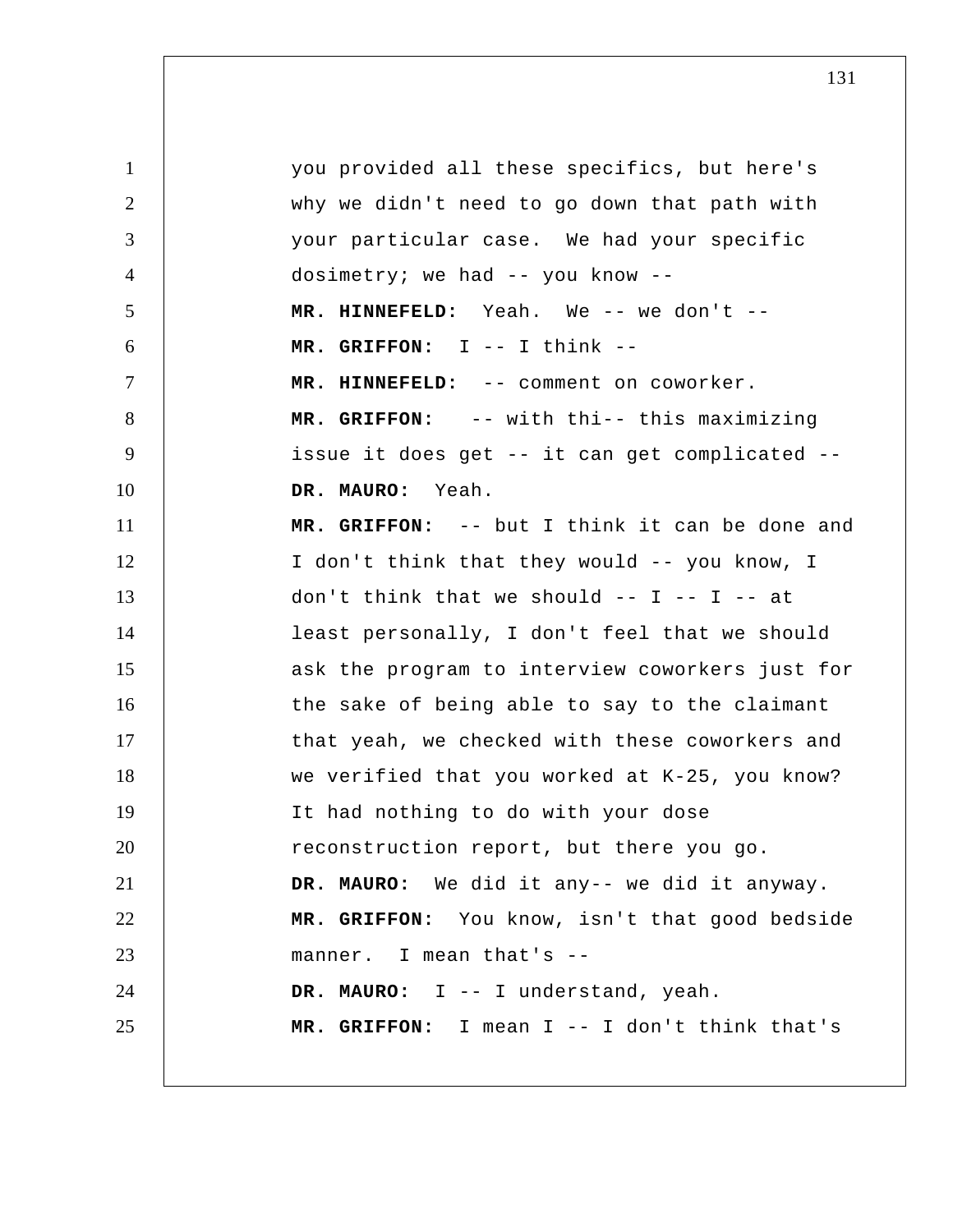| $\mathbf{1}$   | useful at all.                                  |
|----------------|-------------------------------------------------|
| $\overline{2}$ | MS. MUNN: No, and as a matter of fact, there    |
| 3              | are even privacy issues that are involved       |
| $\overline{4}$ | there, that $--$                                |
| 5              | MR. GRIFFON: Right, right.                      |
| 6              | MS. MUNN: -- you don't want to get into that    |
| $\tau$         | $ -$                                            |
| 8              | MR. GRIFFON: I just think -- I -- I -- don't    |
| 9              | think that $-$                                  |
| 10             | MS. MUNN: -- unless you have to.                |
| 11             | MR. GRIFFON: I think Stu's stated policy is     |
| 12             | good, that -- that you do it when you need to   |
| 13             | do it for the purposes of the individual dose   |
| 14             | reconstruction. Now the -- the question is,     |
| 15             | with survivors, I think you -- you get into the |
| 16             | question of do you know enough about that       |
| 17             | person's job history, because you're not --     |
| 18             | Arjun's point is that when you're interviewing  |
| 19             | the survivor they're likely not to know much    |
| 20             | about that person's job history. And then,      |
| 21             | you know, is there a different trigger on those |
| 22             | survivor claims that says, you know, geez, we   |
| 23             | have sketch-- real sketchy dosimetry            |
| 24             | information on this person --                   |
| 25             | MR. GIBSON: This -- this is Mike --             |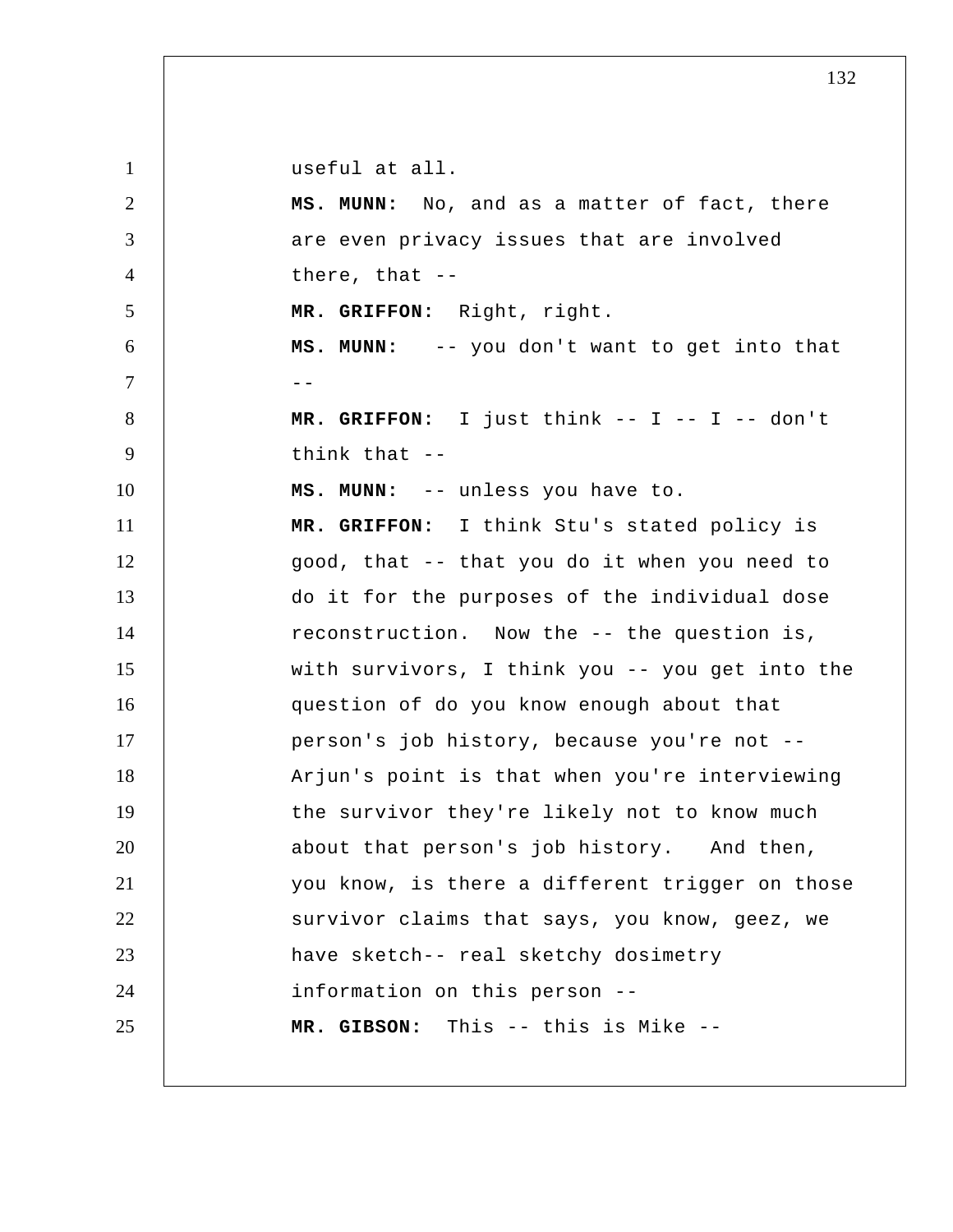1 2 3 4 5 6 7 8 9 10 11 12 13 14 15 16 17 18 19 20 21 22 23 24 25  **MR. GRIFFON:** -- all we know about them is that they worked at that plant. Maybe we need to interview a coworker and find out more about what -- what this individual did, you know? Go ahead, Mike.  **MR. GIBSON:** I just want to make sure that we're not getting confused here and -- and, you know,-- I know I've got us off subject, but I originally started talking about living claimants that have a potential case that don't understand the process, not necessarily the coworkers or their survivors -- which are important, but I'm -- I was just talking about claimants themselves that don't understand this process. And secondly, I just -- you know, I want to agree with Mr. Presley that, you know, I'm not criticizing NIOSH. It's DOL, it's the whole structure of the process that has had -- that has claimants confused and giving up when, you know, they may or may not have a legitimate case to file.  **MR. GRIFFON:** No, we -- we got that point, Mike. I guess we were going down that path because Arjun was going down some specific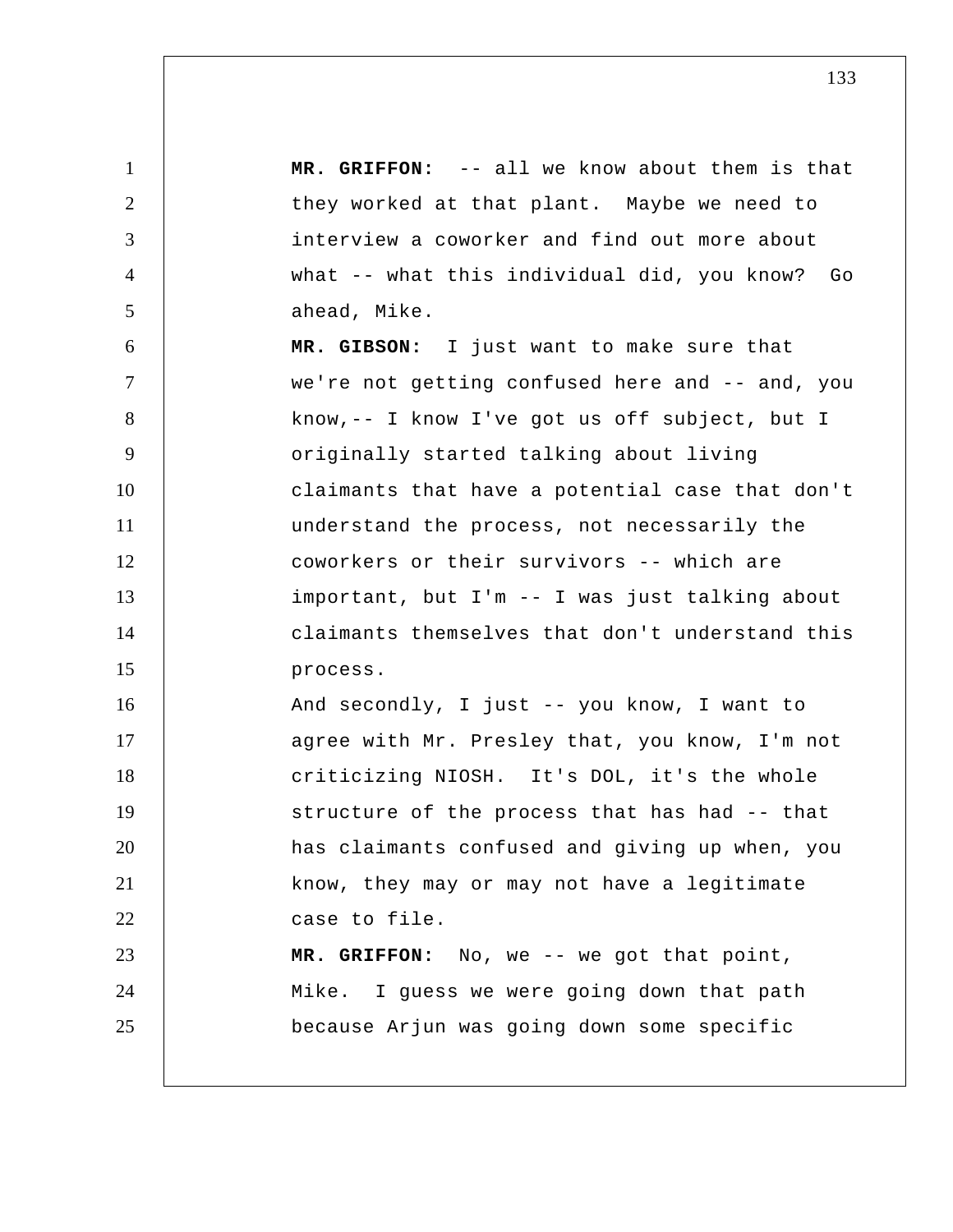1 2 3 4 5 6 7 8 9 10 11 12 13 14 15 16 17 18 19 20 21 22 23 24 25 recommendations on ways to modify some of these procedures. And that's why we got into the coworker question.  **MR. HINNEFELD:** Yeah.  **MR. GIBSON:** Okay.  **DR. MAKHIJANI:** Well, some -- some -- sorry, Mike. Go ahe-- **MR. GIBSON:** No. No, I'm done.  **DR. MAKHIJANI:** In regard to -- in regard to the specific case of survivor claimants who are going to be denied, let me just kind of - because I have thought about this a lot. The -- they cannot talk about incidents. Generally they don't know about radionuclides. Very often they don't know about processes. So you -- you read the interview forms and most of it is "don't know," even though the interview form is minimal compared to the employee interview form. I think in that -- unless you have an extraordinarily complete record for this record for this worker, you don't know that they haven't been involved in spills, 'specially when you've got workers from the 40's, 50's and 60's, when the documentation on-site is -- we know is more sparse than in later times.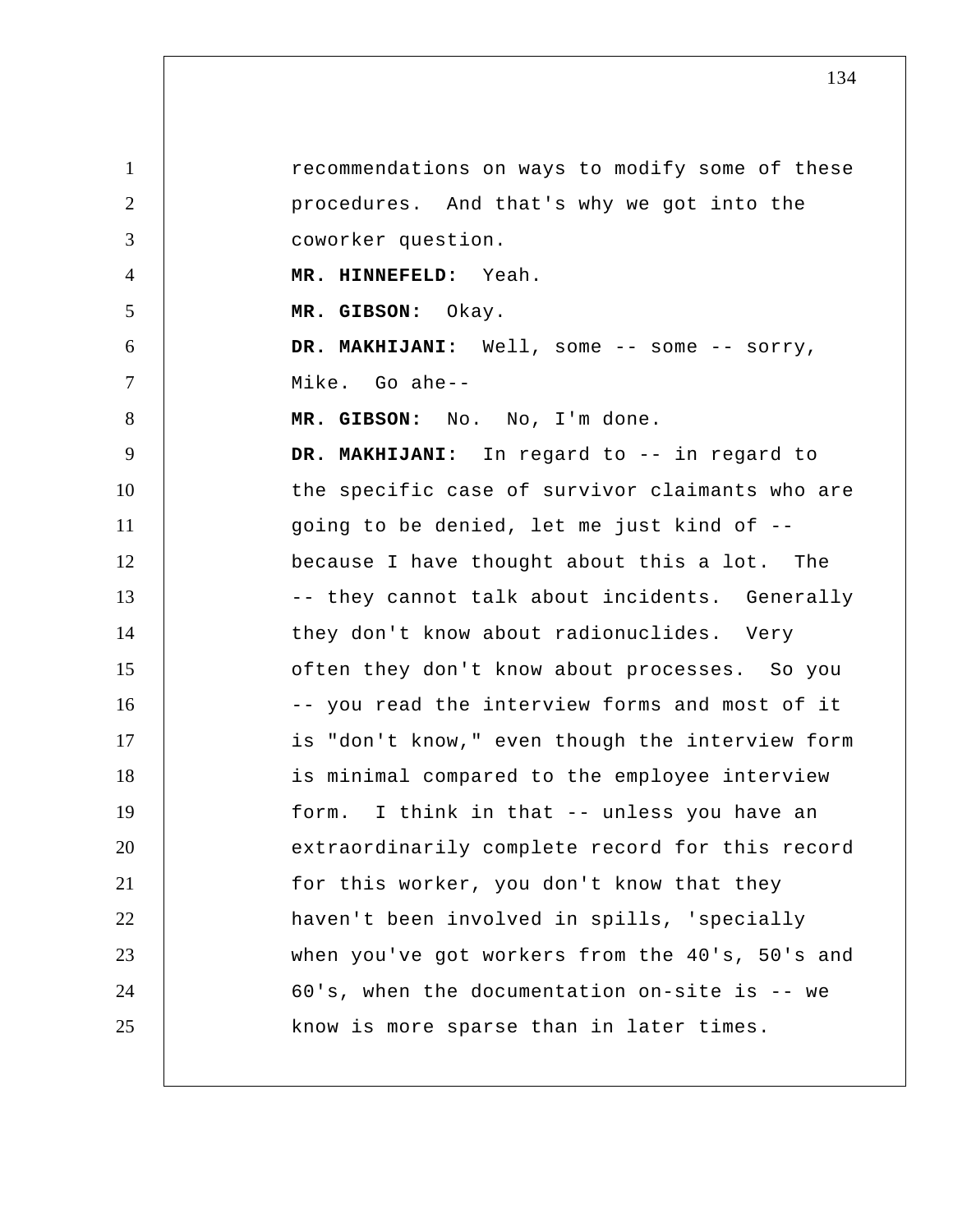1 2 3 4 5 6 7 8 9 10 11 12 13 14 15 16 17 18 19 20 21 22 23 24 25 You've -- you've got a situation where I feel you cannot be confident, as a dose reconstructor, that when you apply the 12 or the high five, that you're actually doing a good dose reconstruction. You don't know that. We  $--$  we  $--$ **UNIDENTIFIED:** Question. DR. MAKHIJANI: -- we saw that at Mallinckrodt, that I -- I personally have looked at cases where the 12 from Hanford were applied to Mallinckrodt cases, and when we actually got into the details of the actiniums and the protactiniums, I felt -- and we did write in the report -- that if you go back and redo those things, you may actually find a higher dose than what NIOSH was confident could not be exceeded under a maximum dose reconstruction. And I think if there is not -- if there's not some kind of -- when the -- when the survivor has gone through the trouble of finding a coworker, if there's not an interview process that -- that -- by which NIOSH can be sure that -- that they haven't -- otherwise, NIOSH has to certify that this is a complete dose reconstruction file and we have not -- we don't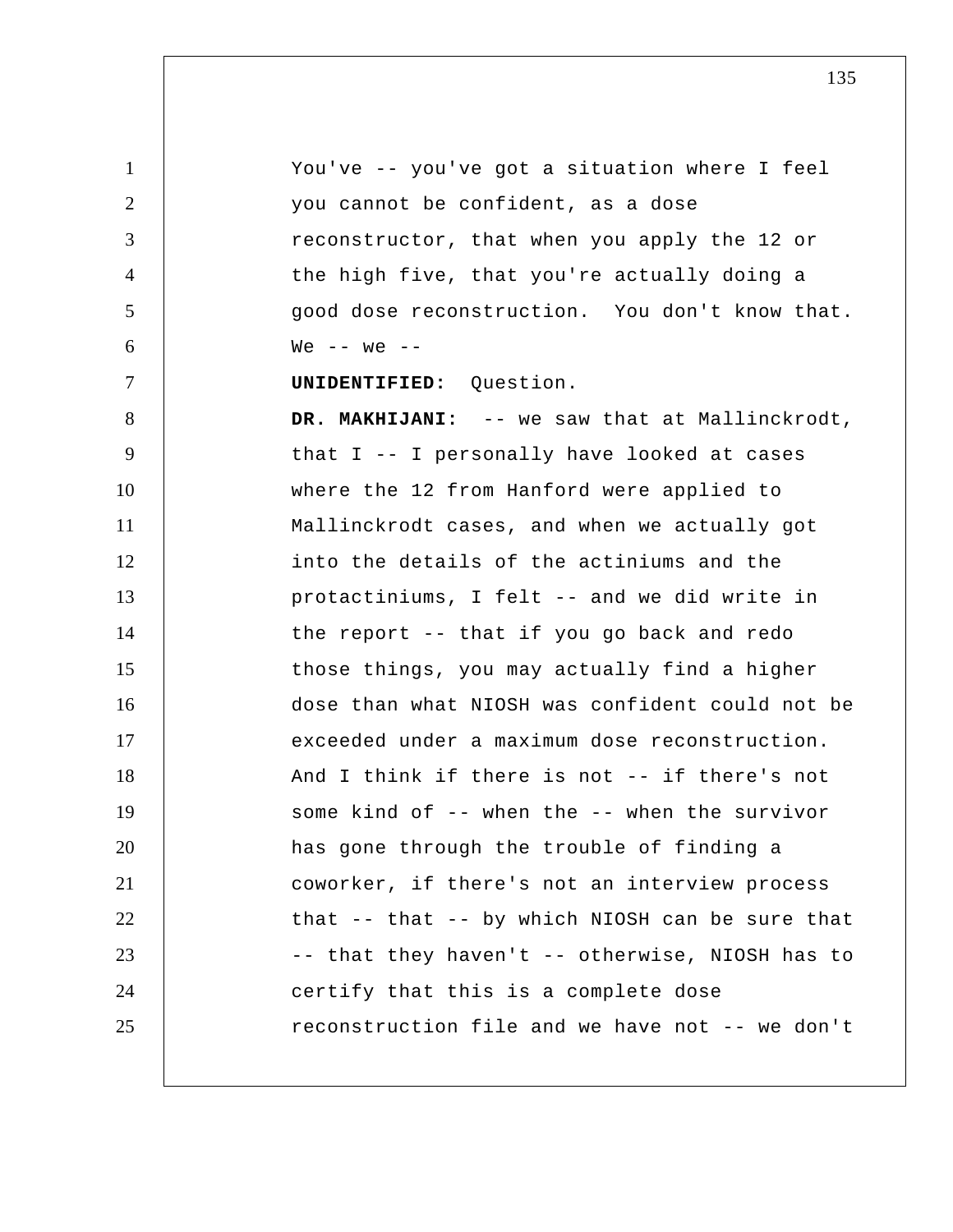1 2 3 4 5 6 7 8 9 10 11 12 13 14 15 16 17 18 19 20 21 22 23 24 25 see the need for a coworker interview because we've got every film badge record and we know that there were no incidents in which this worker was involved -- which are not documented -- I think that is a very, very high bar from whatever I know about the program.  **MR. GRIFFON:** I -- I still think this falls into that whole logic tree of triggers that I was, you know, sort of -- from an action standpoint, I think it's -- it kind of falls under that category. But I -- I mean to -- to be -- I -- I hear your point, Arjun, but I'm wondering if -- trying to think of some of the AWE site where you would say that for all workers we're applying this model and -- I think this is a big and -- but it's -- and they -- they -- on-line training? **UNIDENTIFIED:** Yep.  **MR. GRIFFON:** And -- and there's -- in the - in your process of doing the Bethlehem Steel you've interviewed 20 or so workers at the site and therefore, you know -- so in that case do you still think each survivor should have a coworker interview done if they've identified a coworker? I'm just -- just probing you on this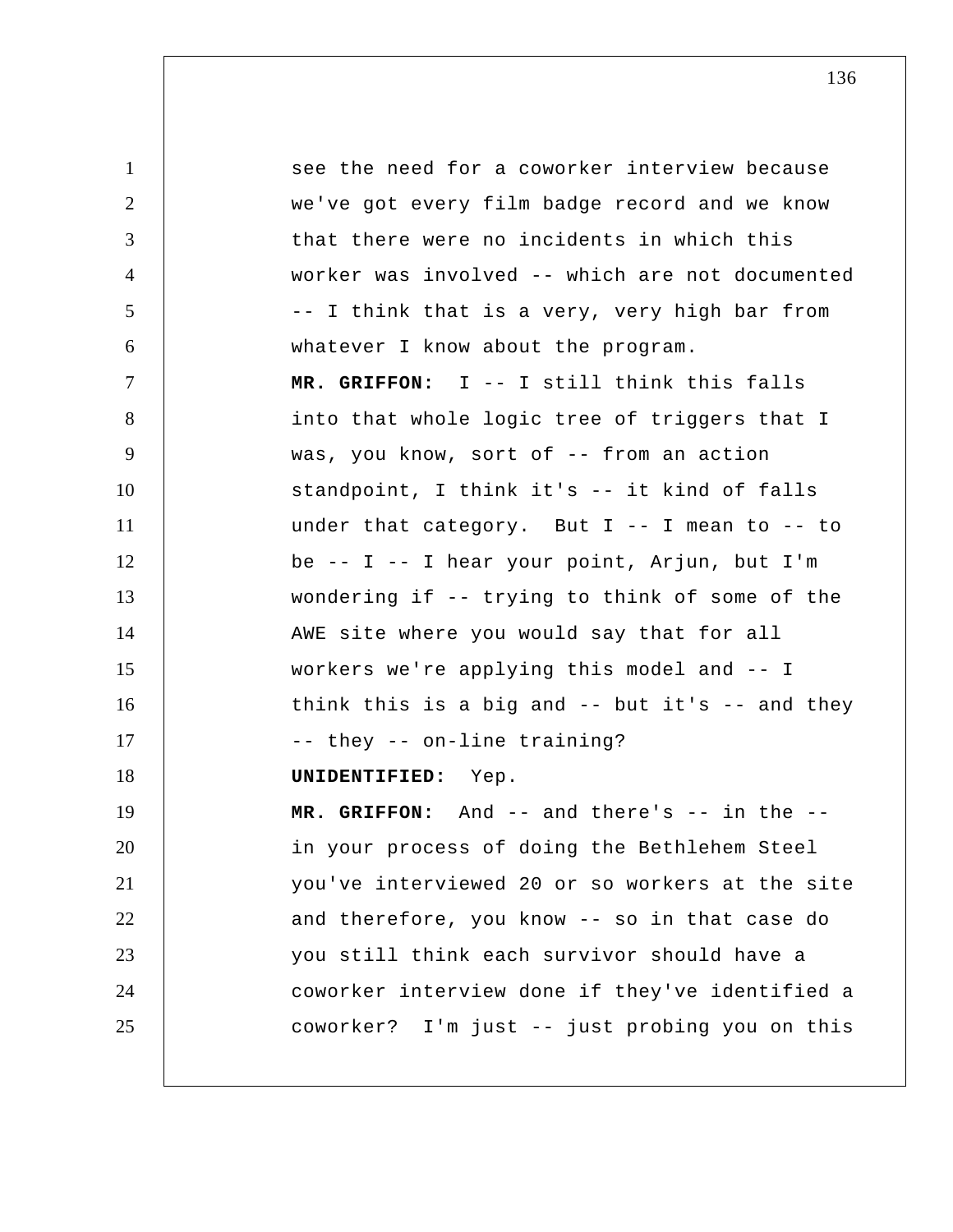1 2 3 4 5 6 7 8 9 10 11 12 13 14 15 16 17 18 19 20 21 22 23 24 25 point a little bit, I guess.  **DR. MAKHIJANI:** Yeah. I -- I'm not sure.  **MR. GRIFFON:** Yeah.  **DR. MAKHIJANI:** I mean Bethlehem Steel is a kind of very stripped down case where there's - **MR. GRIFFON:** But there's a lot of those AWEs that fall into that category, that's why I ask. Yeah.  **DR. MAKHIJANI:** Yes. Yeah. Yes, that's true.  **MR. GRIFFON:** So maybe not for every co-- you know.  **DR. MAKHIJANI:** Yeah. Let -- **MR. GRIFFON:** So let's ask for some kind of logic to that trigger, I think, is what we're - **DR. MAKHIJANI:** -- let me just say that if - at the -- at the end of the day, there is a subst-- it's not a bedside manner question, in my mind.  **MR. GRIFFON:** Right.  **DR. MAKHIJANI:** There's a substance issue involved. And before you get to get to the convincing the survivor, I think the substance issue's got to be settled. At the end of the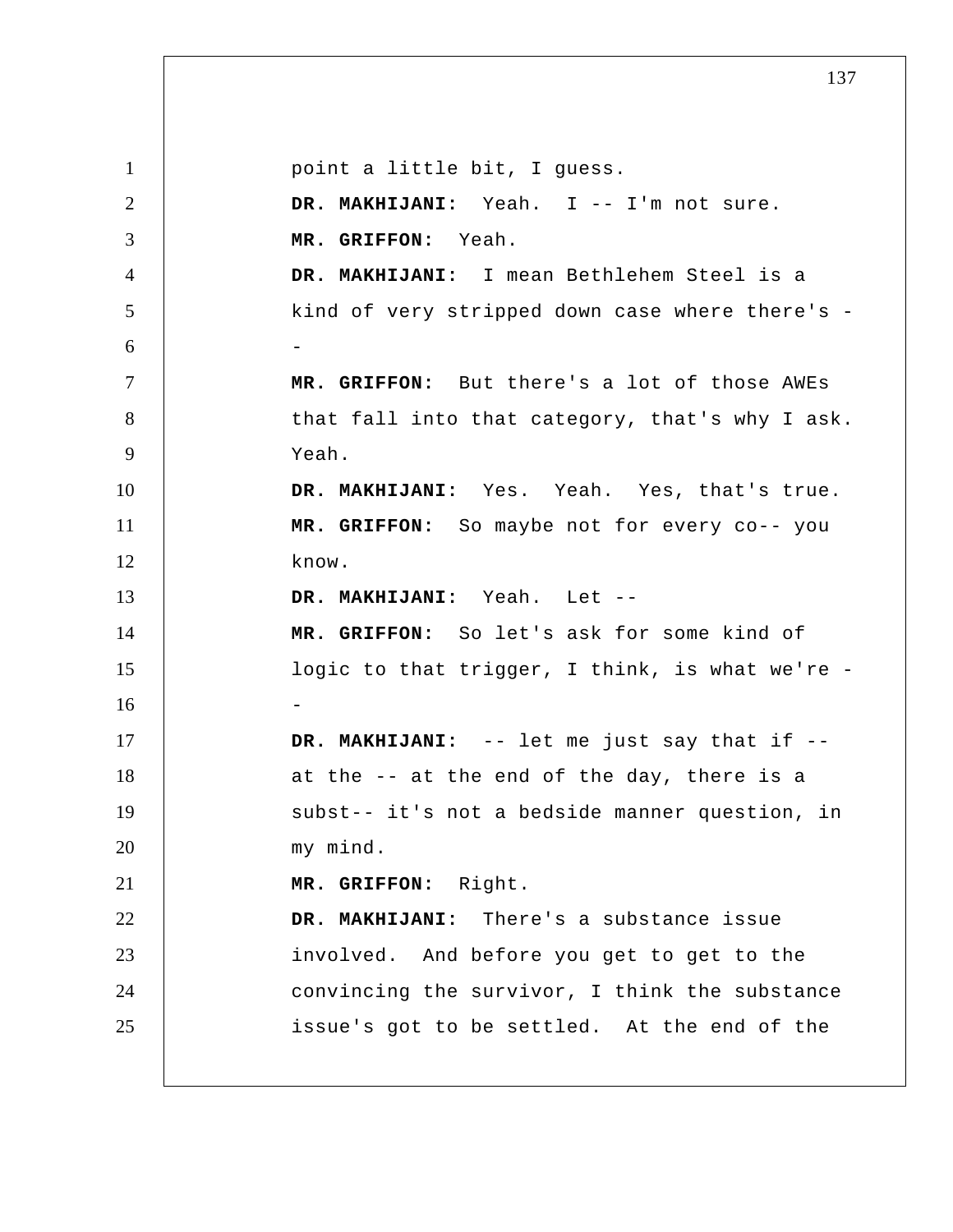1 2 3 4 5 6 7 8 9 10 11 12 13 14 15 16 17 18 19 20 21 22 23 24  $25$  -day, is NIOSH sure that it has sufficient information that the number that it has - either on a best case or a maximum case -- is truly what has been promised in the regulation and the law. And I'm not confident that currently that -- that is always the case, and I've given you a specific example of that.  **MR. GRIFFON:** Yeah. Right. Okay.  **DR. MAKHIJANI:** The -- even in the maximum case. Once that is done, then you can represent that. So this -- this coworker interview process has to be -- so, okay, you've interviewed 20 workers and you've got the rolling part of it, and you've got the cooling bed part of it, and the shearing part of it, and you've got the cobbling part of it; okay. So you -- you've -- we've done that actually for Bethlehem Steel. We've got all of these interviews and I think that that can be explained, that your husband or your father worked at the rollers, and we have that --  **MR. GRIFFON:** And we've interviewed some people that -- yeah.  **DR. MAKHIJANI:** -- and we have these interviews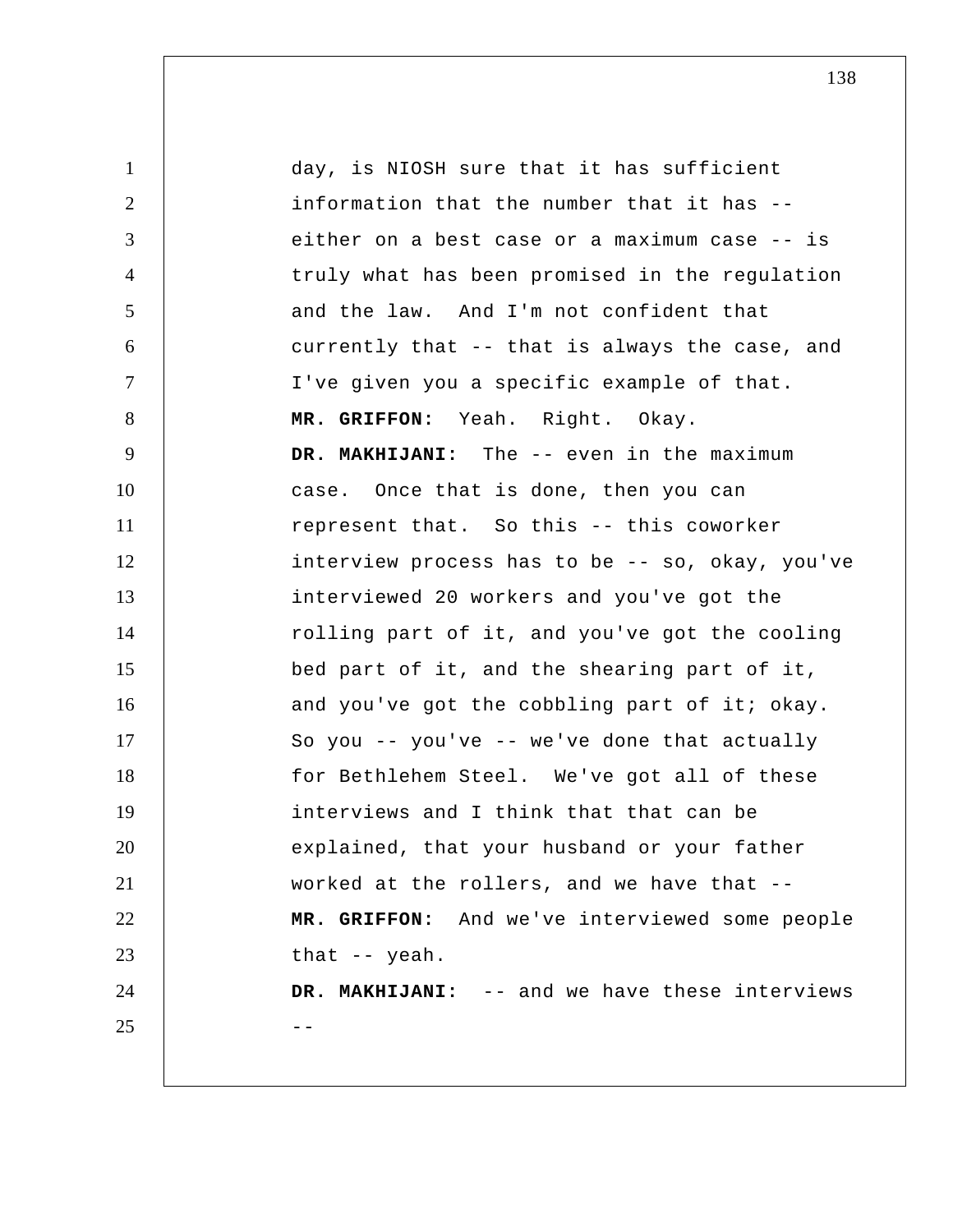1 2 3 4 5 6 7 8 9 10 11 12 13 14 15 16 17 18 19 20 21 22 23 24 25  **MR. GRIFFON:** Interviewed coworkers.  **DR. MAKHIJANI:** -- that fulfill the same function --  **MR. GRIFFON:** Right.  **DR. MAKHIJANI:** -- as the person whose name you gave us. And I don't think -- I don't think a person at the other end would take it amiss that that -- you know, Joe Smith wasn't called, but  $--$  **MR. GRIFFON:** That's the only reason I pointed that out -- **DR. MAKHIJANI:** Yeah, no, I think that's right.  **MR. GRIFFON:** -- because it could be -- yeah. Yeah.  **DR. MAKHIJANI:** But some-- someth-- **MR. GRIFFON:** So I think still the action is probably that this coworker trigger question that you might consider -- and it's clearly a sort of logic tree approach, I guess.  **MR. HINNEFELD:** Yeah. I -- I can just -- it just seems problematic to me, but I mean I'm not saying it can't be done. But I'm saying it will be difficult to come up with a logic path that -- in -- in a lot of cases. But maybe not. Maybe -- maybe I'm just being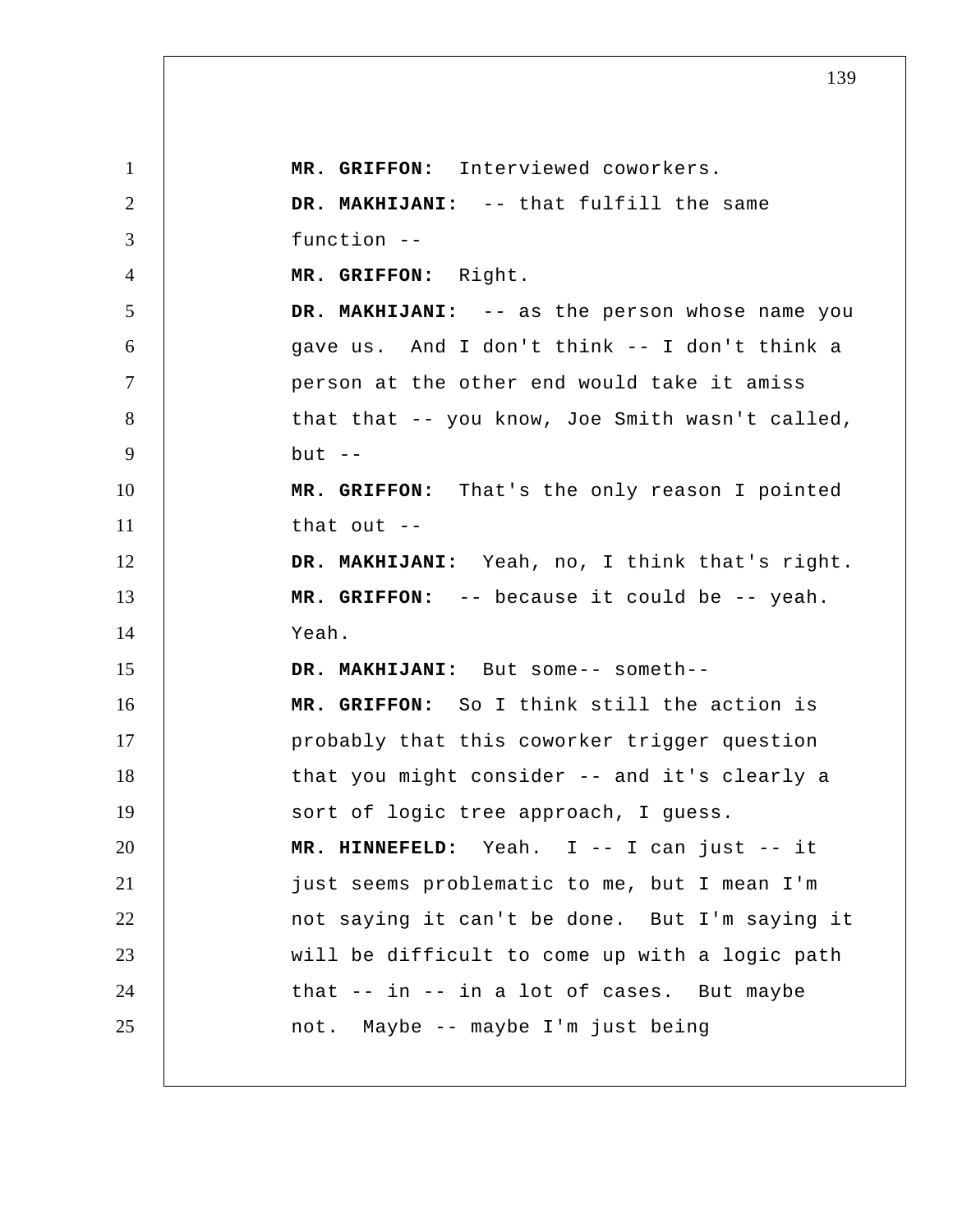pessimistic.

| $\overline{2}$ | MR. GRIFFON: I mean you -- you have any         |
|----------------|-------------------------------------------------|
| 3              | problems right now that you want to identify or |
| $\overline{4}$ | you want to just think on it and report back?   |
| 5              | MR. HINNEFELD: No, it's -- it's more of --      |
| 6              | MR. GRIFFON: Yeah.                              |
| $\tau$         | MR. HINNEFELD: -- more of a gut feeling. I'm    |
| 8              | try-- well, if we're going to ask -- you know,  |
| 9              | I -- I would guess since we will have a         |
| 10             | particular set of things to ask a coworker,     |
| 11             | because you really -- I mean, you'd call for a  |
| 12             | reason, you're essentially then customizing     |
| 13             | each one, you know -- or maybe not. May-- if    |
| 14             | you have -- if it's not a custom interv-- if it |
| 15             | is -- if it's not a custom interview, if it's a |
| 16             | standard interview, then -- and we ask more     |
| 17             | than nine, then we have to have an OMB approval |
| 18             | on a coworker interfor-- interview form. If,    |
| 19             | you know, there are --                          |
| 20             | MR. GRIFFON: You've got coworker interviews     |
| 21             | now, to date, haven't you?                      |
| 22             | MR. HINNEFELD: Yeah, but you know, they were    |
| 23             | in a sense a -- custom coworker interviews, you |
| 24             | know, for a particular issue.                   |
| 25             | MR. GRIFFON: Right. But how would that be --    |
|                |                                                 |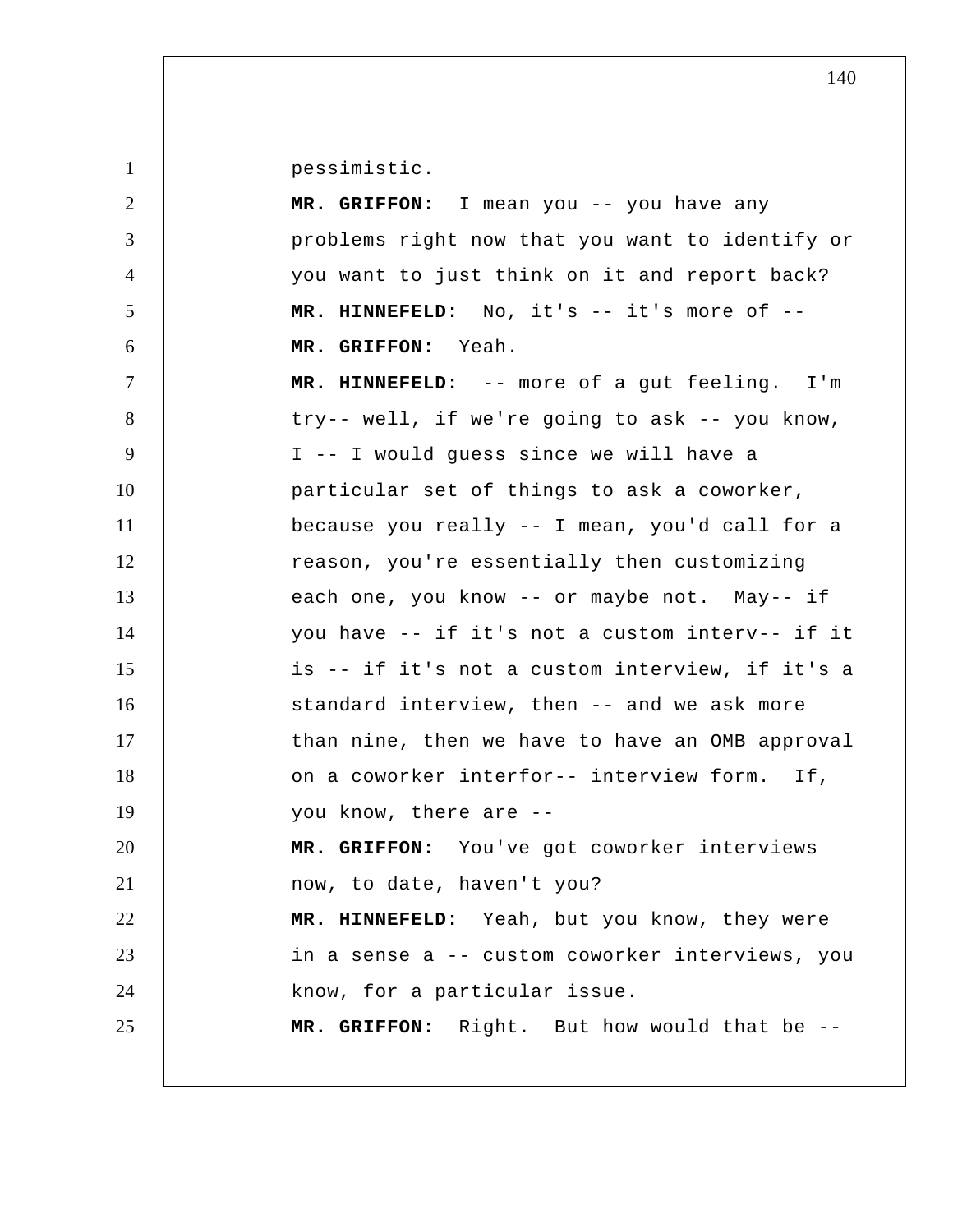1 2 3 4 5 6 7 8 9 10 11 12 13 14 15 16 17 18 19 20 21 22 23 24 25 I don't think we're asking for a different --  **MR. HINNEFELD:** So you're asking -- but these are custom, and you're asking for a custom interview -- **MR. GRIFFON:** Yeah.  **MR. HINNEFELD:** -- on every survivor claim, which is half the claims. MR. GRIFFON: And they only -- and -- and they only would be done for the purposes of answering a question, as -- as you --  **MR. HINNEFELD:** Right.  **MR. GRIFFON:** -- I don't think it's different than your stated policy.  **MR. HINNEFELD:** I'm just -- I'm just --  **MR. GRIFFON:** Right.  **MR. HINNEFELD:** I'm struggling with it, will we find all the triggers. You know, will we - will have a  $-$  **MR. GRIFFON:** I agree.  **MR. HINNEFELD:** -- coherent -- **MR. GRIFFON:** I mean I'm just thinking --  **MR. HINNEFELD:** -- ahead of time.  **MR. GRIFFON:** Right.  **MR. HINNEFELD:** Will we be able to foresee the -- the things that are going to say well, maybe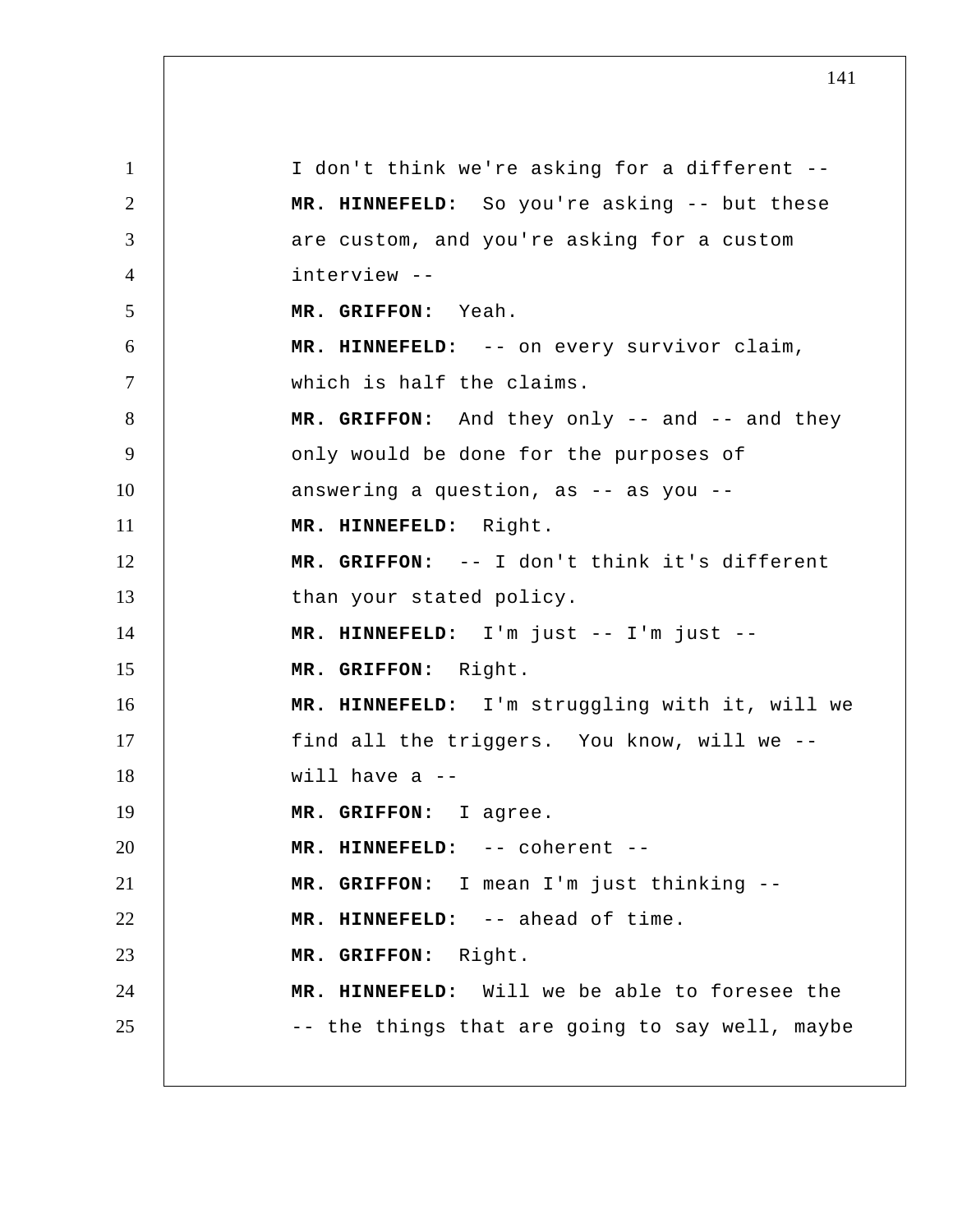this sh--

1

2 3 4 5 6 7 8 9 10 11 12 13 14 15 16 17 18 19 20 21 22 23 24 25  **MR. GRIFFON:** I agree.  **MR. HINNEFELD:** -- should be done in this case. And then  $-$  and again, there  $-$  and, as you've alluded to, there are a lot of cases that, on the face of them, are not going to be successful and we just aren't going to be able to make them successful. People who have short employment periods, short or a non-ex-- or almost non-existent latency periods, and cer - and a -- and a radiation-resistant cancer, you can't find out enough stuff to make that case compensable.  **MR. GRIFFON:** Right, right.  **MR. HINNEFELD:** And so there are certain cases where it kind of drops off.  $I$  -- I'm sorry, it just does. DR. MAKHIJANI: Well, I -- I think that that -you know, this information is held in a kind of a closed way by the cognoscenti of the program. All of us who do numbers and sit in meetings know that prostate cancers almost never get compensated. And you know, I've broached this subject in -- in private with -- with some of the people --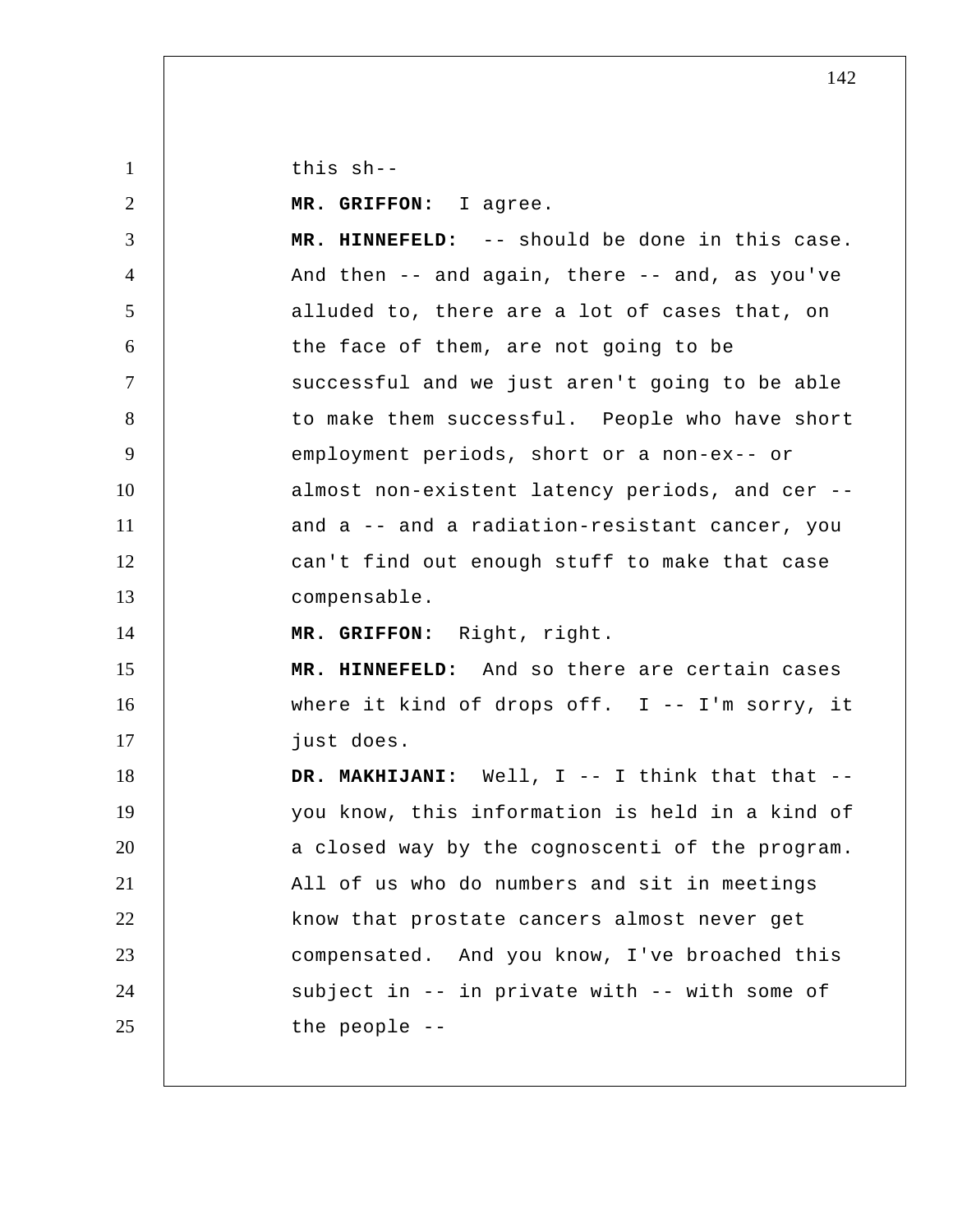**MR. HINNEFELD:** Yeah.

1

2 3 4 5 6 7 8 9 10 11 12 13 14 15 16 17 18 19 20 21 22 23 24 25  **DR. MAKHIJANI:** -- that I think that the public ought to know that, that prostate cancers, from the way the law is written, and -- and Dr. Wade testified to this -- to this effect -- that, you know, many people get denied, not -- not because NIOSH is-- isn't good -- doing a good job, it's from the way the law is written; that if you have to have a 50 percent or more PC and given the nature of the best we know about radiation, prostate cancers are almost never going to be compensated.  **MR. HINNEFELD:** Right.  **DR. MAKHIJANI:** And I think this is a simple truth that the public does not know. And -- **MS. MUNN:** But if you're going to give that truth, then you need to also give the truth of what the actual epidemiological evidence is. And I know everybody fights that. No, no, this is not an epidemiological study. I know it's not a study, but the truth is, if -- and I'm unsure of what the exact percentage is, but my memory is that it's well over 60 percent of all males over the age of 60 have some form of prostate cancer.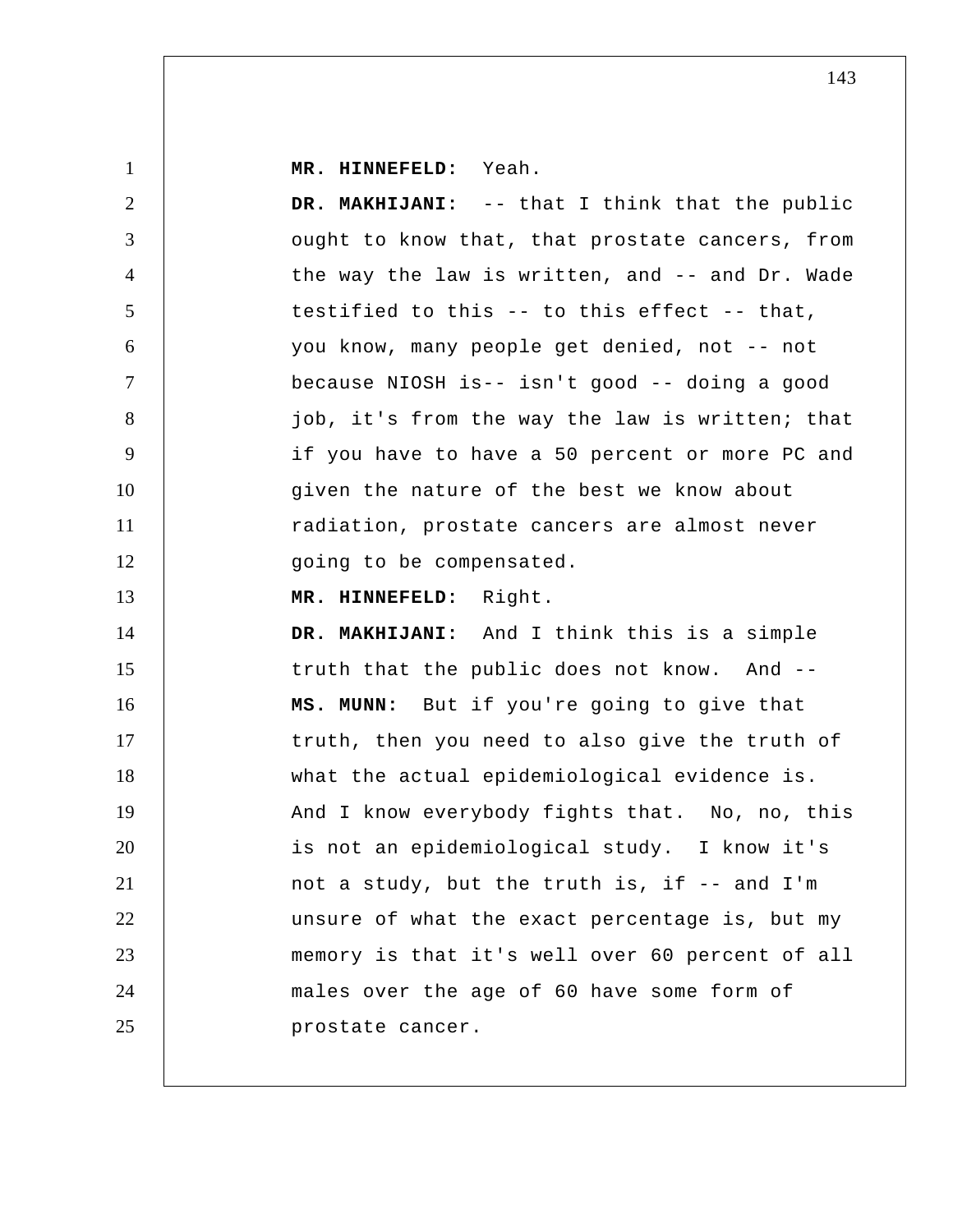| $\mathbf{1}$   | MR. SHARFI: Proportional to your age.             |
|----------------|---------------------------------------------------|
| 2              | MS. MUNN: Yeah. And -- and if that's the          |
| 3              | case, then if we're going to on the one hand      |
| $\overline{4}$ | say we can't provide you compensation for this    |
| 5              | because the law says this, then we must also on   |
| 6              | the other hand, to be fair, say however, in       |
| $\tau$         | point of fact, the reality is, you probably --    |
| 8              | given the statistical realities that exist in     |
| 9              | the world today, you can't $-$ there's no way     |
| 10             | that one can say your employment had anything     |
| 11             | to do with this.                                  |
| 12             | MR. GRIFFON: Well, I guess you read further in    |
| 13             | tha-- into that than I did, but I -- I mean --    |
| 14             | just to say we can't because of the law, $I$ -- I |
| 15             | guess I see your point. I mean --                 |
| 16             | MS. MUNN: That's not what I --                    |
| 17             | MR. GRIFFON: I don't think the law -- I don't     |
| 18             | think the law's wrong in that, you know.          |
| 19             | MS. MUNN: No, but -- but --                       |
| 20             | DR. MAKHIJANI: No.                                |
| 21             | MR. GRIFFON: I mean prostate cancers probably     |
| 22             | should not be 'cause they're less radio-          |
| 23             | sensitive. At least the evidence is --            |
| 24             | DR. MAKHIJANI: Yes.                               |
| 25             | MR. GRIFFON: -- to date, says that, so --         |
|                |                                                   |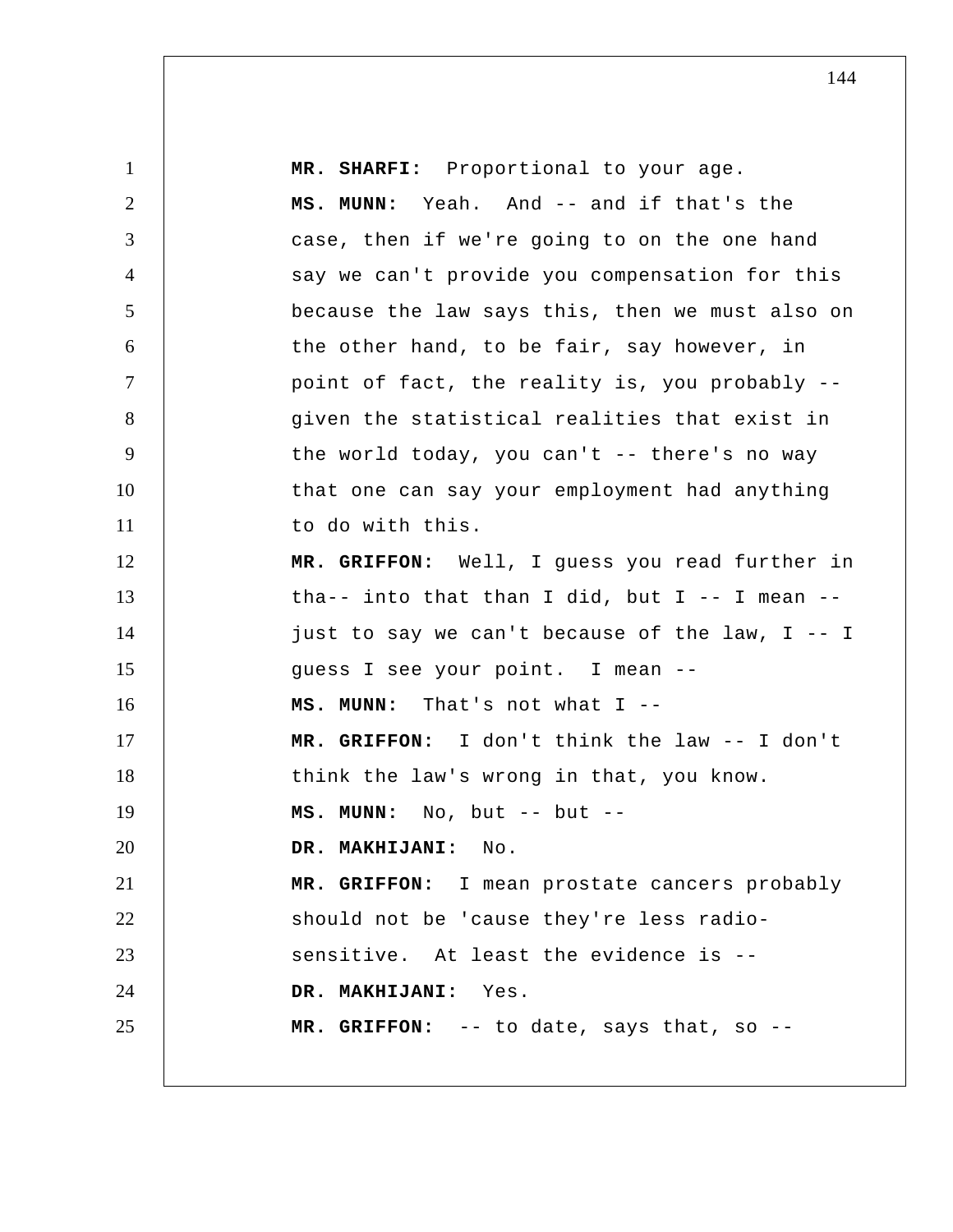1 2 3 4 5 6 7 8 9 10 11 12 13 14 15 16 17 18 19 20 21 22 23 24 25  **DR. MAKHIJANI:** If there's a probability of causation test -- **MR. GRIFFON:** Right.  **DR. MAKHIJANI:** -- and this is -- so this is sort of outside of our purview -- so long as that test is there, then it is from the -- it is from the general occurrence of prostate cancer that that probability of cancer is so difficult -- **MR. GRIFFON:** Yeah. DR. BEHLING: -- to exceed 50 percent. So actually, what you're saying complements -- is -- it isn't opposed -- **MR. GRIFFON:** Right.  **DR. MAKHIJANI:** -- to what I was saying or what's in the law.  **MR. GRIFFON:** And I -- I agree with Stu. I think you need -- I mean, I think we need to consider this moving forward, if -- if a trigger can work, or what -- what type of logic can be consi-- **MR. HINNEFELD:** We can -- we can certainly take a look at it.  **MR. GRIFFON:** -- because I can see some pitfalls in --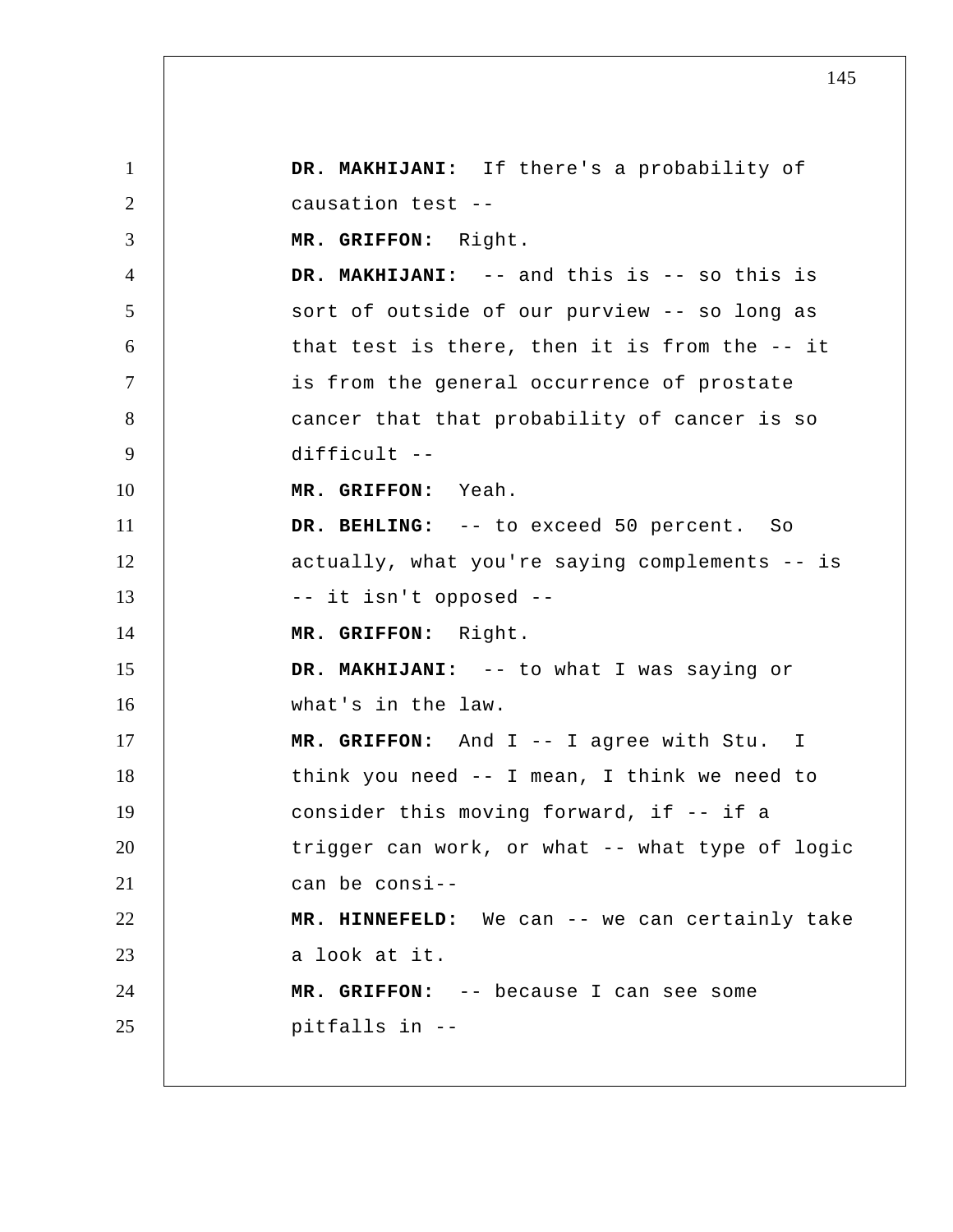1 2 3 4 5 6 7 8 9 10 11 12 13 14 15 16 17 18 19 20 21 22 23 24 25  **MR. HINNEFELD:** I mean, I'm not saying we're not going to do it -- I'm just, I'm -- maybe I'm just a pessimist -- **MR. GRIFFON:** I mean I'm not sure how -- how exactly the program uses POC triggers, either, 'cause I think that's a dicey little area - because NIOSH is not in the business of estimating P-- or calculating POCs. Right? That's DOL.  **MR. HINNEFELD:** DOL makes the determination of POC but we certainly -- **MR. GRIFFON:** Right. So how you screen on POC, and  $--$  **MR. HINNEFELD:** Well, we-- **MR. GRIFFON:** -- how you write that up in your procedure, I think --  **MR. HINNEFELD:** Well, I mean -- **MR. GRIFFON:** -- if -- if you include that - go ahead.  **MR. HINNEFELD:** It's in -- it's in, kind of, Procedure 6 and -- **MR. GRIFFON:** Oh, it is. Okay.  **MR. HINNEFELD:** There is a categorization - yeah, we do it.  **MR. GRIFFON:** Okay.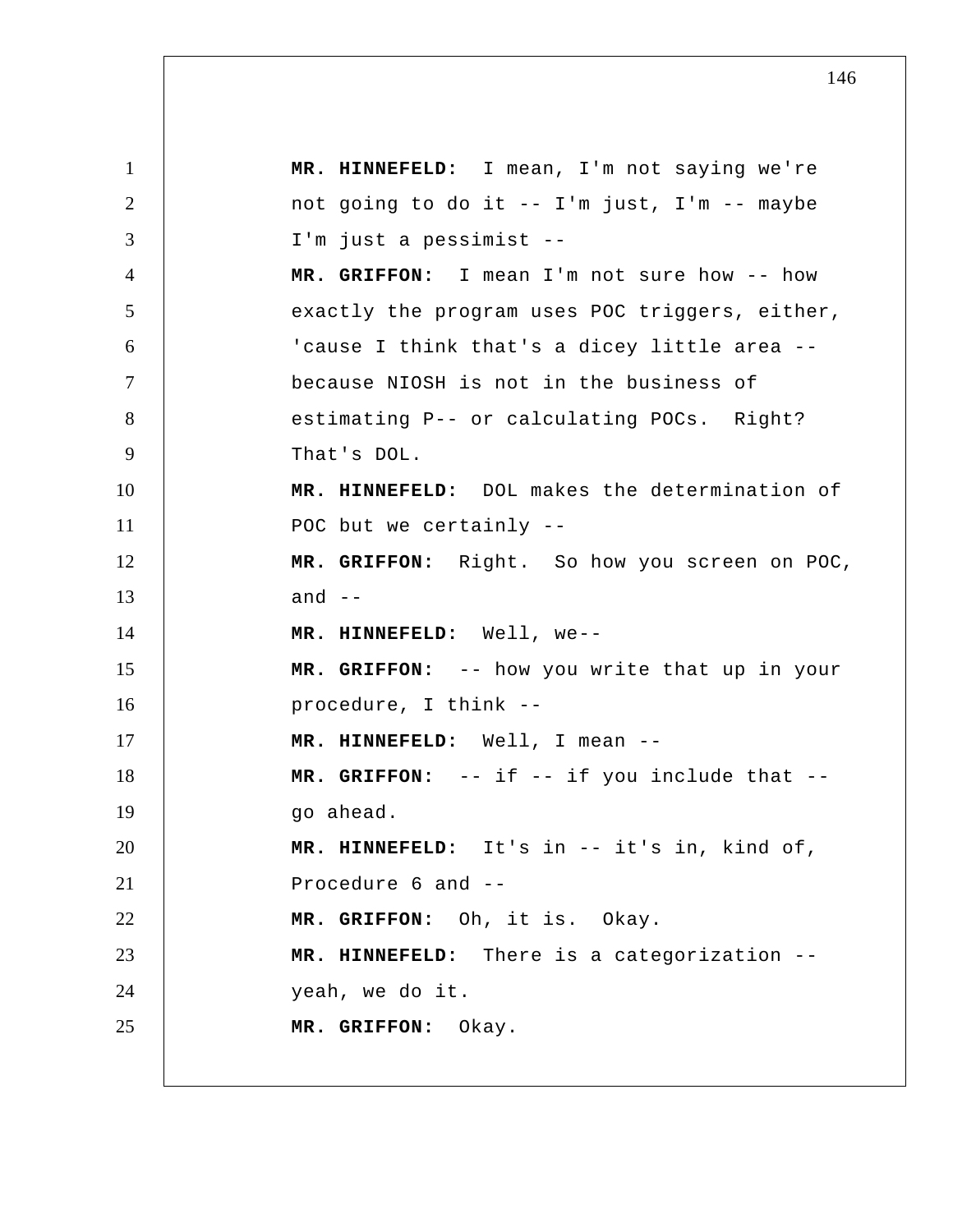1 2 3 4 5 6 7 8 9 10 11 12 13 14 15 16 17 18 19 20 21 22 23 24 25  **MR. HINNEFELD:** You know -- and do it from accumulated knowledge of whether a case is --  **MR. GRIFFON:** Right.  **MR. HINNEFELD:** -- this looks like this is almost surely a pay-- I mean there's plenty of case -- long -- long exposure to actinides in a lung cancer -- **MR. GRIFFON:** Yeah.  **MR. HINNEFELD:** -- you know, that's -- that's going to be easy; short -- short exposure and  $--$  or  $--$  short  $--$  **MR. GRIFFON:** So, I agree, I mean -- I agree  $with$   $-$  **MR. HINNEFELD:** -- short latency period and most solid tumors, that's -- or -- you know, or not -- not metabolic type of tumors are not going to be, you know -- **MR. GRIFFON:** My sense -- my sense is that in writing a logic pattern for the triggers, I think you're right -- we're not going to --  **MR. HINNEFELD:** I don't think we're going to foresee everything.  **MR. GRIFFON:** Up front -- up front you're probably not going to foresee everything, right. I mean you're not going to get all the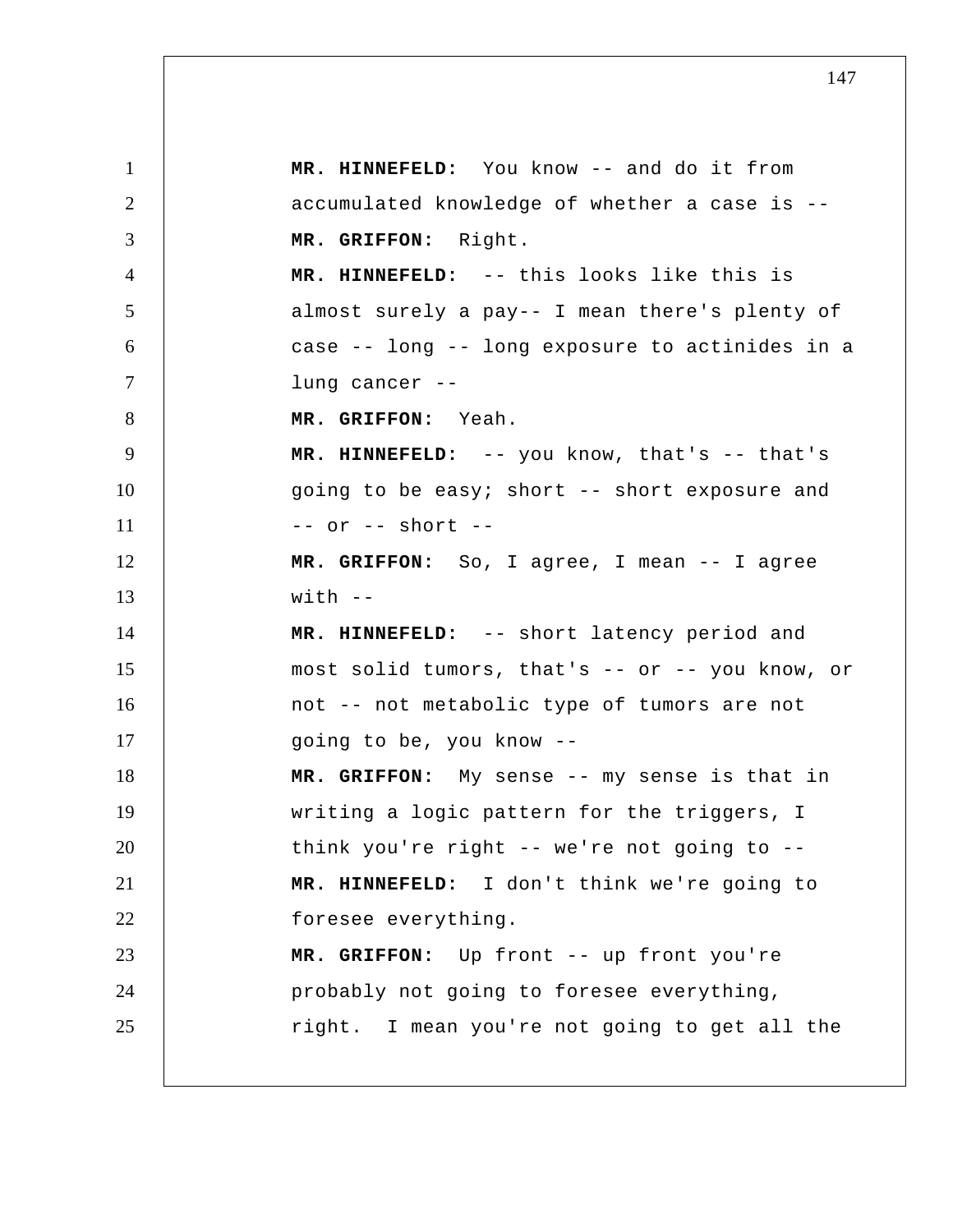| $\mathbf{1}$   | what-ifs. I mean, the AWE one that I just      |
|----------------|------------------------------------------------|
| $\overline{2}$ | brought up, I think there's good rationale for |
| 3              | -- for probably not interviewing all coworkers |
| $\overline{4}$ | from survivors because you've already          |
| 5              | interviewed a bunch for Bethlehem, you know.   |
| 6              | That's one example. And then -- but you're not |
| $\tau$         | going to foresee all the -- you know, but --   |
| 8              | DR. WADE: But the fact that you're not going   |
| 9              | to foresee them all is -- is not a reason to   |
| 10             | not strive.                                    |
| 11             | MR. GRIFFON: Doesn't mean you can't --         |
| 12             | MR. HINNEFELD: -- to not try. Right.           |
| 13             | MR. GRIFFON: Exactly. Exactly. That's my       |
| 14             | point.                                         |
| 15             | DR. WADE: The instruction is clear that the    |
| 16             | working group would like to see NIOSH explore  |
| 17             | this issue of triggers that would require that |
| 18             | we follow up on coworker interviews.           |
| 19             | MR. GRIFFON: Right.                            |
| 20             | DR. WADE: And in the case of survivors, we     |
| 21             | expect that to be much more of a hair trigger. |
| 22             | We expect that $-$ - the test to be $-$ -      |
| 23             | MR. HINNEFELD: Easier on a survivor claimant.  |
| 24             | MR. GRIFFON: Right.                            |
| 25             | MR. PRESLEY: Yeah.                             |
|                |                                                |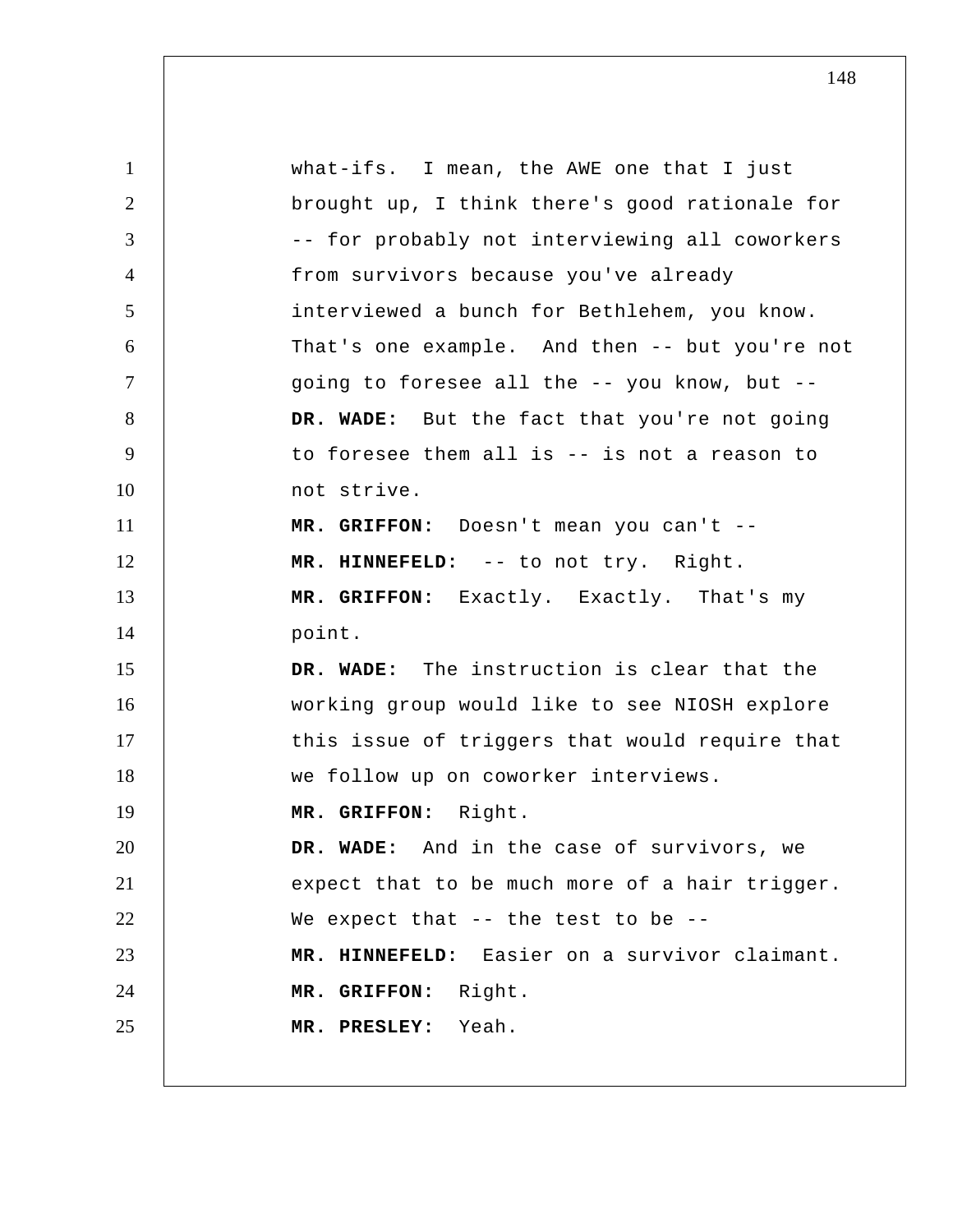**MR. GRIFFON:** Right.

1

2 3 4 5 6 7 8 9 10 11 12 13 14 15 16 17 18 19 20 21 22 23 24 25 DR. MAKHIJANI: And that's what -- and NIOSH needs to come back to the working group and say here is our thought on this, and then the working group can --  **MR. GRIFFON:** Now -- now, generally -- again, I don't want to cut Arjun off, but generally what I've done with the action here is to say that in most of these -- and I'll re-send my matrix one more time on this -- but most of them are now going to say NIOSH will modify procedures and policies as appropriate. SC&A will review. The trigger one I'm going to -- some of the specific ones we had in there, I'll leave those as -- as written before. But some of the ones that before just said, for instance, for SC&A to review Proc 90 and 92, I think we've realized that -- that wasn't really appropriate.  **MR. HINNEFELD:** Right.  **MR. GRIFFON:** So I'm -- I'm replacing it with just kind of a "NIOSH will modify procedures and policies as appropriate" -- that qualifies it big time --  **MR. HINNEFELD:** Right.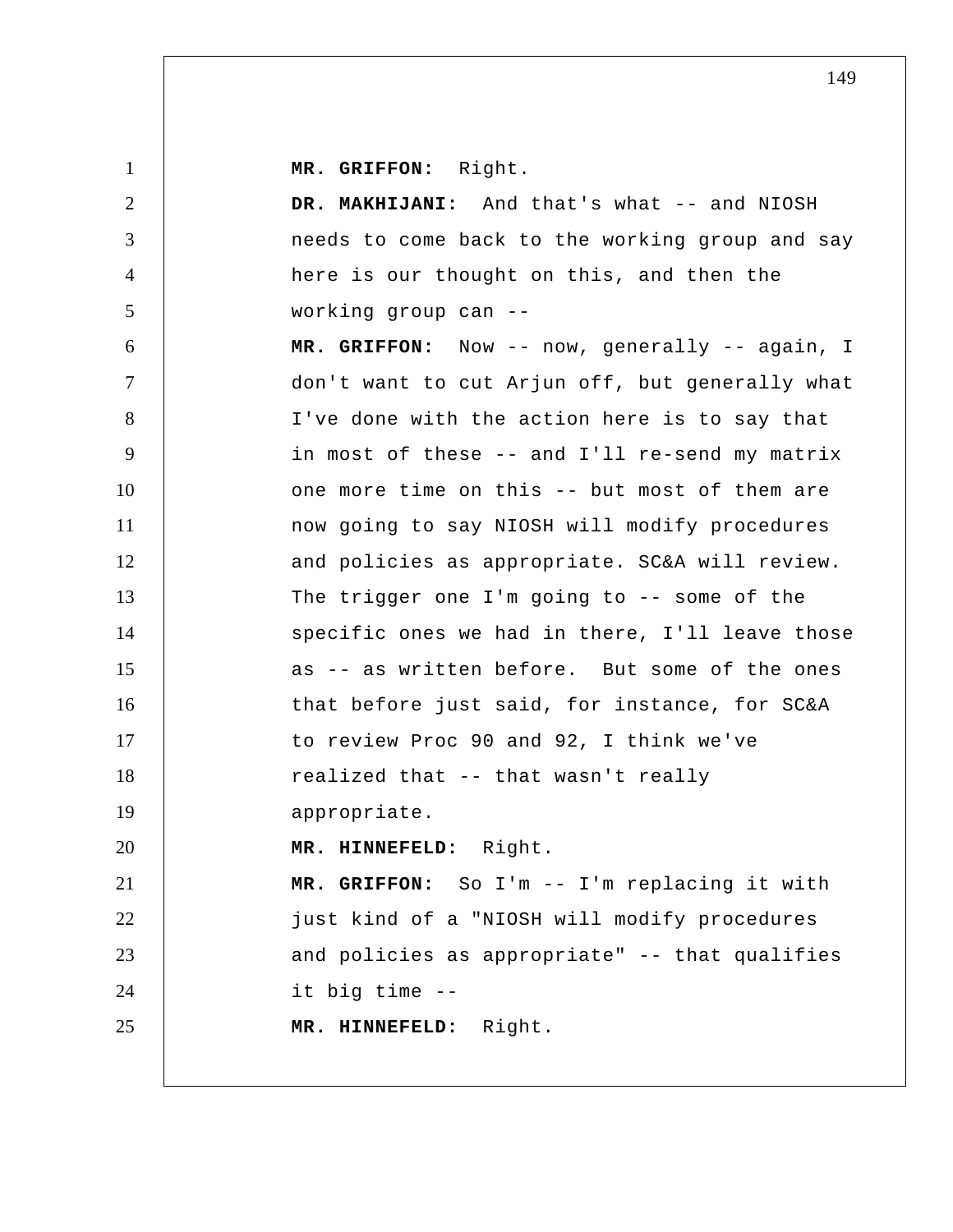1 2 3 4 5 6 7 8 9 10 11 12 13 14 15 16 17 18 19 20 21 22 23 24 25  **MR. GRIFFON:** -- "and SC&A will review" -- and we'll move this forward, you know --  **MR. HINNEFELD:** Yeah, and -- **MR. GRIFFON:** -- 'cause my intent is to close this -- **MR. HINNEFELD:** Right.  **MR. GRIFFON:** -- procedures review out. I mean we really need to -- **MR. HINNEFELD:** This would be -- right --  **MR. GRIFFON:** -- to move on to the procedures that are being used in the program.  **MR. HINNEFELD:** This would be a step after - after CATI. You were saying -- I like what you said, "modify procedures and -- and policies" because -- we don't want to specify which one because it may be something we write --  **MR. GRIFFON:** Right.  **MR. HINNEFELD:** -- that occurs after the CATI step.  **MR. GRIFFON:** Right.  **MR. HINNEFELD:** You know, realistically, that's where it would occur -- **MR. GRIFFON:** Yeah.  **MR. HINNEFELD:** -- is after the CATI step where you'd run through these triggers--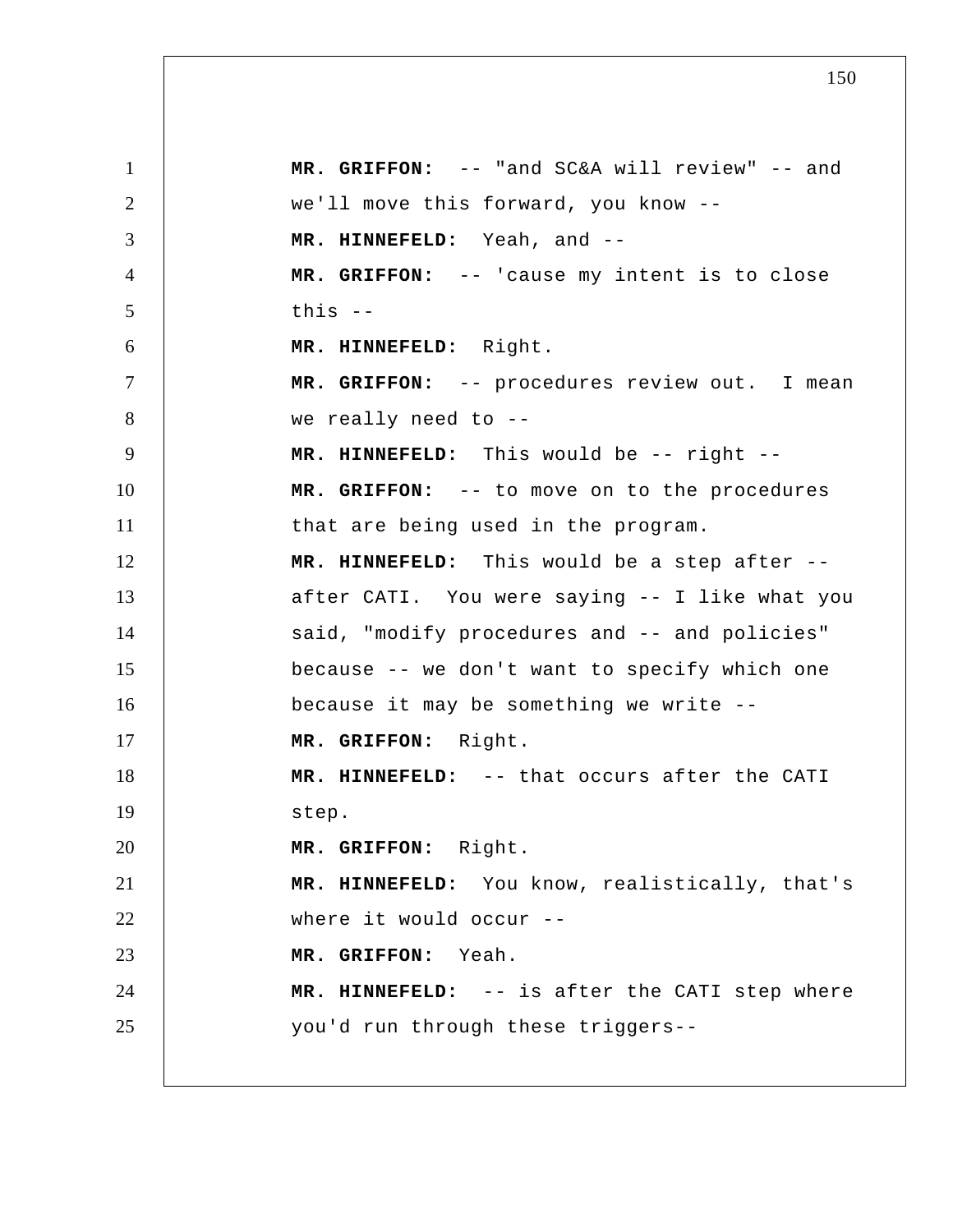1 2 3 4 5 6 7 8 9 10 11 12  $13$   $-$ 14 15 16 17 18 19 20 21 22 23 24 25  **MR. GRIFFON:** So -- **MR. HINNEFELD:** -- to determine whether to do a coworker interview.  **MR. GRIFFON:** Is that okay? And then -- go ahead.  **MS. MUNN:** We have to be realistic. You know, as much as we would like to mechanize everything that we do and say here's the jumpoff point, here's where you do this, here's where you don't do this, this alone tells us how impossible that is. We -- you know --  **MR. GRIFFON:** Well, yeah. And the other -- the  **MS. MUNN:** -- we're making -- we're doing our best to try to do that.  **MR. GRIFFON:** I agree. I agree.  **MS. MUNN:** But in point of fact, what it comes down to is everyone involved in this process at some juncture has to use their best technical judgment.  **MR. GRIFFON:** Well, and there's -- there's ways to -- I just -- I'm glad you brought up that point, 'cause there's way -- in those triggers, I think there's ways procedurally -- and you guys do this for a living more than I do, but I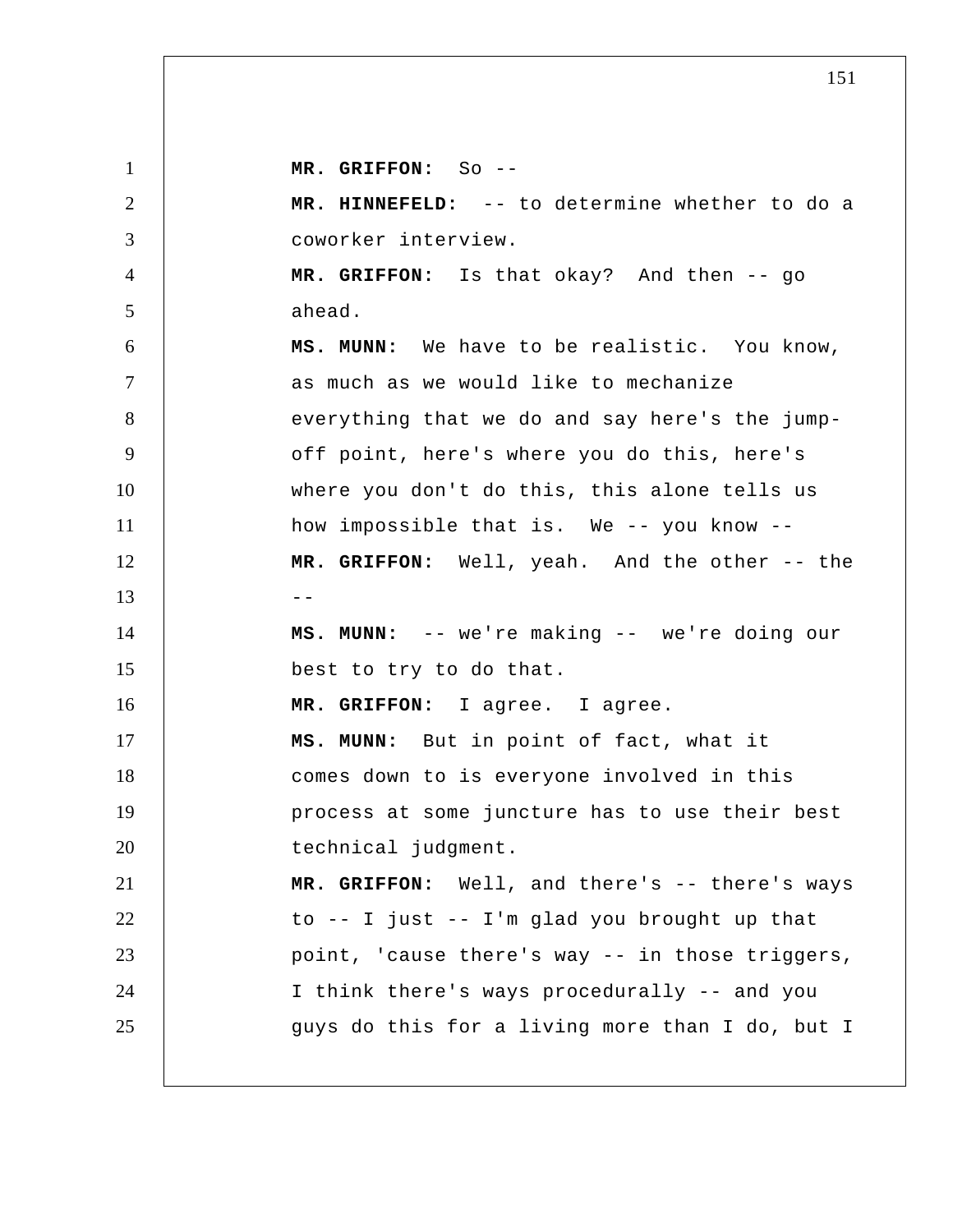1 2 3 4 5 6 7 8 9 10 11 12 13 14 15 16 17 18 19 20 21 22 23 24 25 mean the  $-$ - the  $-$ - or the DR or  $-$ - can be shall, should, and may, you know? I mean you can have different levels of -- so it's -- **MR. HINNEFELD:** Right.  **MR. GRIFFON:** -- it's a little fuzzier. I mean I, you know  $--$  we don't  $--$  we  $--$  you know, 'cause -- 'cause of just the situations that Stu is describing, I think we're not going to foresee everything so we may have to, you know, certainly consider some softer language in those triggers that, you know -- but you know, I think we need to at least attempt that and move forward with that. And as -- as Lew said, probably a -- more of a hair trigger with the survivors.  **MS. MUNN:** Right.  **MR. GRIFFON:** More of a hair trigger. Arjun, did you have other sp-- specifics that we --  **DR. MAKHIJANI:** No, I think -- **MR. GRIFFON:** Because I think we're almost --  **DR. MAKHIJANI:** Yeah, I think I've mentioned the most important things --  **MR. GRIFFON:** Right.  **DR. MAKHIJANI:** -- from -- from the review. The -- the four things. And I think the rest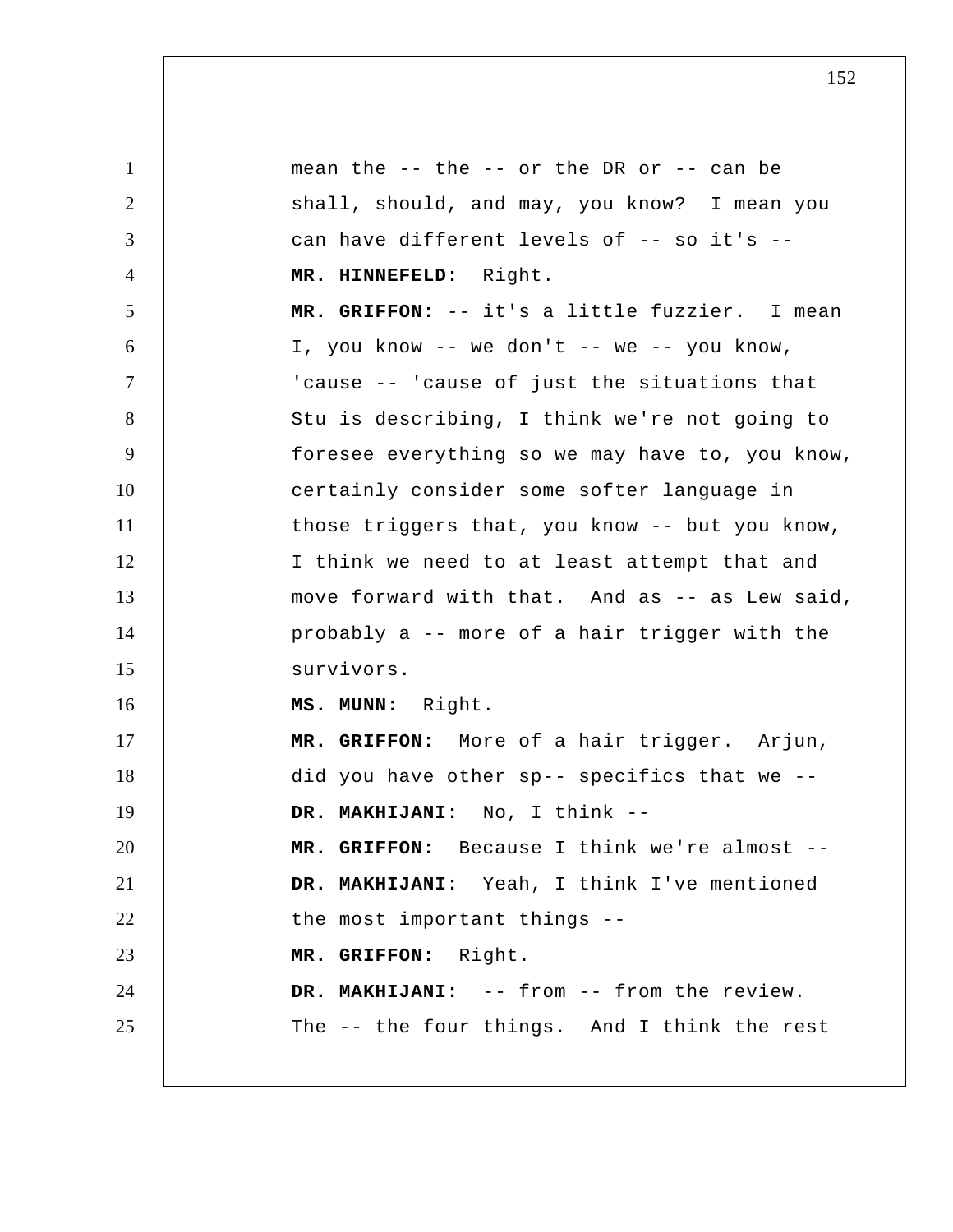| $\mathbf{1}$   | is detail -- either detail or would require     |
|----------------|-------------------------------------------------|
| $\overline{2}$ | modification of the CATI form, which -- I don't |
| 3              | know how you want to proceed with that.         |
| $\overline{4}$ | MR. GRIFFON: Well, we still have the -- we      |
| 5              | still have that in there as a recommendation -- |
| 6              | "NIOSH to consider the -- the modification of   |
| $\tau$         | the for--," the CATI questionnaire itself.      |
| 8              | Right?                                          |
| 9              | MR. HINNEFELD: It -- it's in there, and --      |
| 10             | MR. GRIFFON: Yeah.                              |
| 11             | MR. HINNEFELD: -- and it's something that we    |
| 12             | might -- you know, we can do.                   |
| 13             | MR. GRIFFON: We can carry tha-- as much as I    |
| 14             | didn't like the fuzzy language, I think we can  |
| 15             | carry that forward to consider.                 |
| 16             | MR. HINNEFELD: I wouldn't -- I would like       |
| 17             | perhaps a little instruction. I don't know if   |
| 18             | we can get this today, but maybe from the       |
| 19             | workgroup or SC&A, we were given an example of  |
| 20             | a preferable interview that was the Y-12        |
| 21             | berylliosis or beryllium interview. And -- and  |
| 22             | I'm puzzled by the -- the more desirable        |
| 23             | features. You know, why -- what about that      |
| 24             | form $--$ I $--$ I've read $--$ I've read the   |
| 25             | questionnaire.                                  |
|                |                                                 |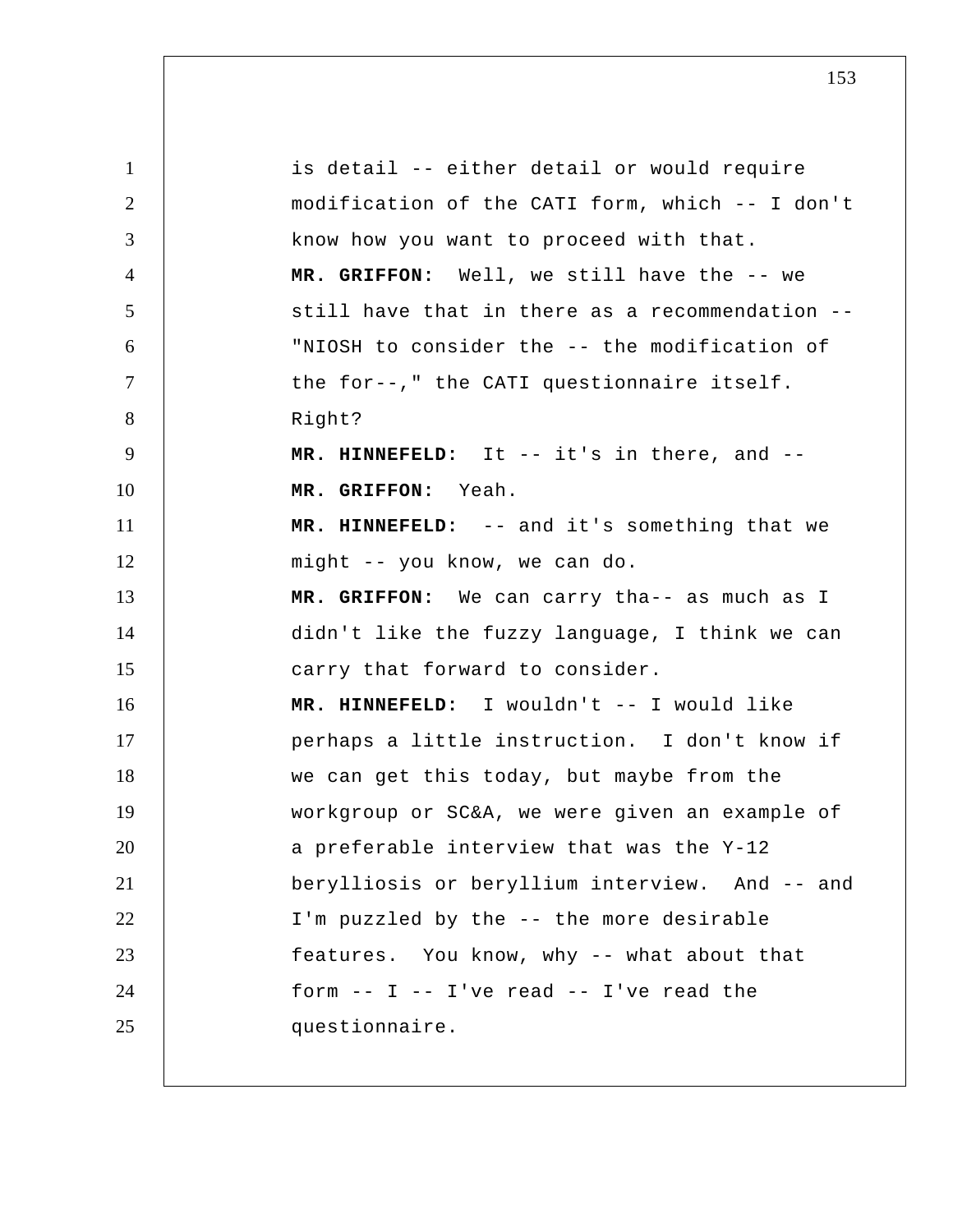**MR. GRIFFON:** Yeah.

| $\overline{2}$ | MR. HINNEFELD: What about that questionnaire         |
|----------------|------------------------------------------------------|
| 3              | is better than the CATI questionnaire? You           |
| $\overline{4}$ | know, what is it that $-$ - and I'm just not a $-$ - |
| 5              | maybe I'm just not an interview person, but I -      |
| 6              | - I read it, and it looked a lot like the CATI       |
| $\tau$         | interview to me, except of course it was             |
| 8              | specific to Y-12. And it could be a lot -- you       |
| 9              | know, it could have details about what               |
| 10             | buildings you were in and stuff --                   |
| 11             | MR. GRIFFON: Right.                                  |
| 12             | MR. HINNEFELD: -- 'cause it was specific to Y-       |
| 13             | 12. But I -- I didn't -- other than that, I          |
| 14             | didn't see the advantage. And I got -- I             |
| 15             | brought some examples, if anybody wants to take      |
| 16             | it with them and let me know what the ad--           |
| 17             | advantage of that interview is over a CATI.          |
| 18             | MR. GRIFFON: Yeah, maybe if you have the             |
| 19             | examples, yeah.                                      |
| 20             | MR. HINNEFELD: And in fact, the dose                 |
| 21             | reconstruction -- our -- our--                       |
| 22             | MR. GRIFFON: You can share those with us and         |
| 23             | we can consider it at the next meeting, but          |
| 24             | MR. HINNEFELD: -- our Task IV and our do-- you       |
| 25             | know, work with the communicators, and the --        |
|                |                                                      |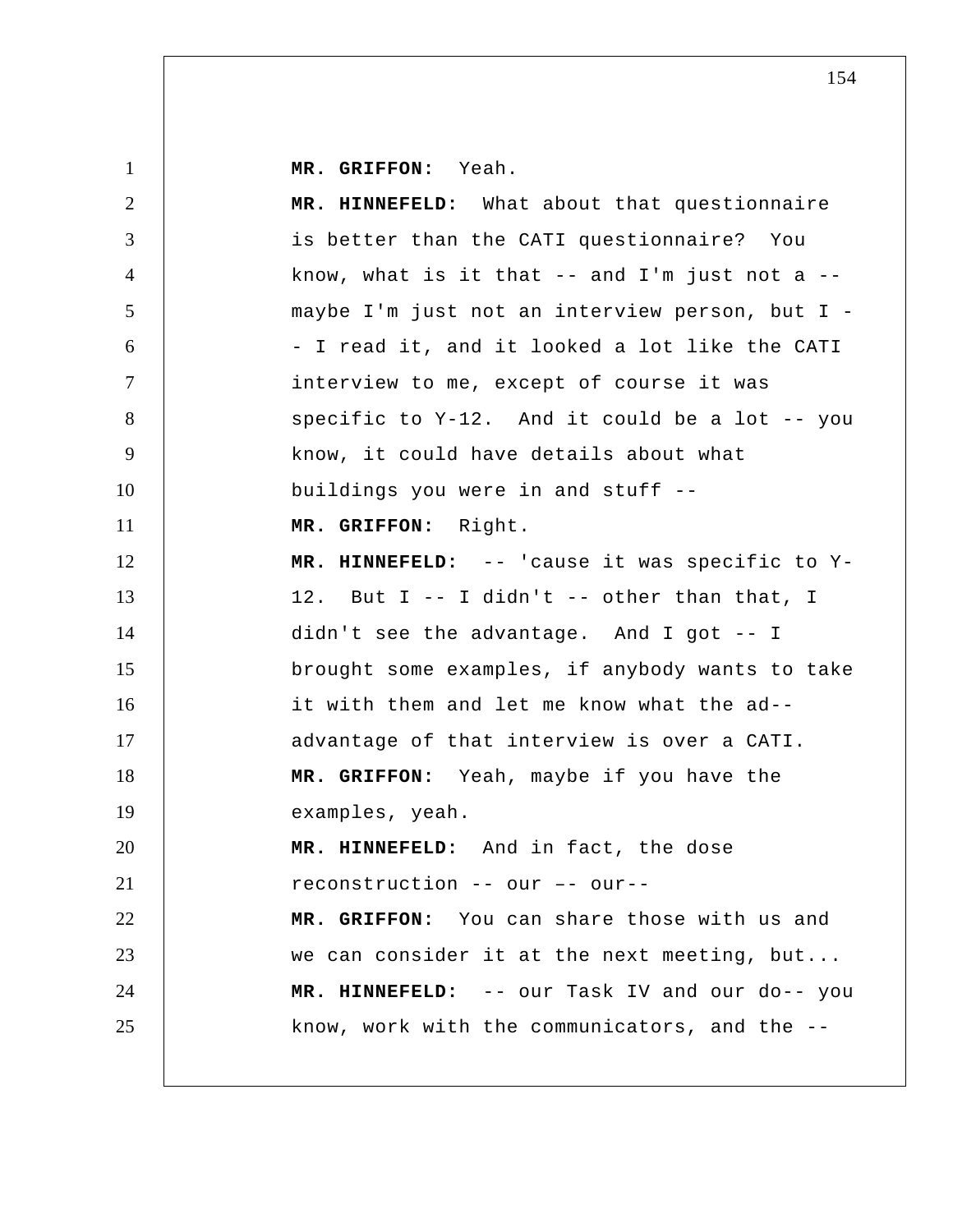| $\mathbf{1}$   | now I'm losing everything --                    |
|----------------|-------------------------------------------------|
| 2              | MS. MUNN: I didn't take it, I swear.            |
| 3              | MR. HINNEFELD: -- the communicators and the     |
| $\overline{4}$ | dose reconstructors probably have some ideas    |
| 5              | about things that might be worthwhile to ask in |
| 6              | a CAT-- or maybe there are some things in the   |
| $\tau$         | CATI now that really don't ever yield any       |
| 8              | benefit.                                        |
| 9              | MR. GRIFFON: So maybe we can -- we'll carry     |
| 10             | that action -- we'll carry that action forward, |
| 11             | and when we have it on the next time we'll get  |
| 12             | some of the people that are doing it in the     |
| 13             | room with us and we can discuss that            |
| 14             | specifically. Right? Arjun?                     |
| 15             | DR. MAKHIJANI: In regard to the -- in regard    |
| 16             | to the Y-12 beryllium interview, this is        |
| 17             | something that I'd like Kathy DeMers to address |
| 18             | because she had a lot of experience with that   |
| 19             | and we -- as you know, we did this -- this      |
| 20             | piece of the Task II report together, and I     |
| 21             | think one of the things, for example, was she   |
| 22             | was saying, you know, when you interview        |
| 23             | somebody in person it makes a lot of            |
| 24             | difference. And we realize it was a telephone   |
| 25             | interview --                                    |
|                |                                                 |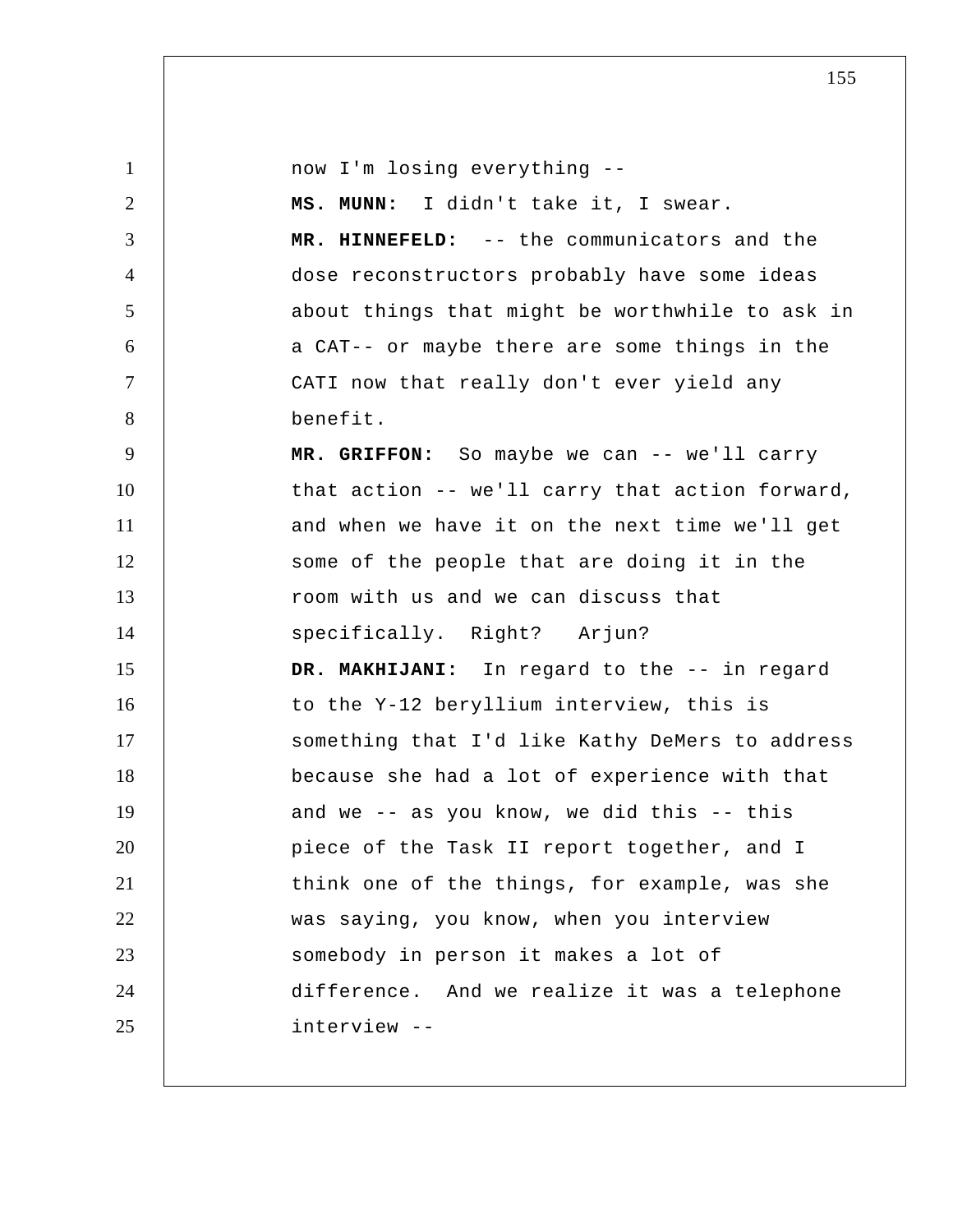| $\mathbf{1}$   | MR. HINNEFELD: Sure.                            |
|----------------|-------------------------------------------------|
| $\overline{2}$ | DR. MAKHIJANI: -- and I think they did in-      |
| 3              | person interviews and they had a little bit     |
| 4              | more free form. Fro-- from the -- from my own   |
| 5              | review of the CATI, which -- which was in a --  |
| 6              | in a different realm rather than the process,   |
| $\tau$         | it -- it related to the substance of things     |
| 8              | that are not in there, which are on page 205 -- |
| 9              | MR. HINNEFELD: Right.                           |
| 10             | DR. MAKHIJANI: -- of our Task III report.       |
| 11             | MR. HINNEFELD: And -- and I believe what we     |
| 12             | said in our response was sounds like there's    |
| 13             | some pretty good suggestions here; we ought to  |
| 14             | take this back and evaluate, you know, if we    |
| 15             | want to do this.                                |
| 16             | DR. MAKHIJANI: So -- so those -- I would        |
| 17             | suggest sort of a two-track resolution of that, |
| 18             | whether the -- about what to do with the CATI   |
| 19             | form.                                           |
| 20             | MR. HINNEFELD: Uh-huh.                          |
| 21             | DR. MAKHIJANI: One is let me consult with --    |
| 22             | with Kath-- Kathy and have either her or me get |
| 23             | back to you about this particular form and --   |
| 24             | MR. GRIFFON: Yeah, just --                      |
| 25             | DR. MAKHIJANI: -- so she can explain to you     |
|                |                                                 |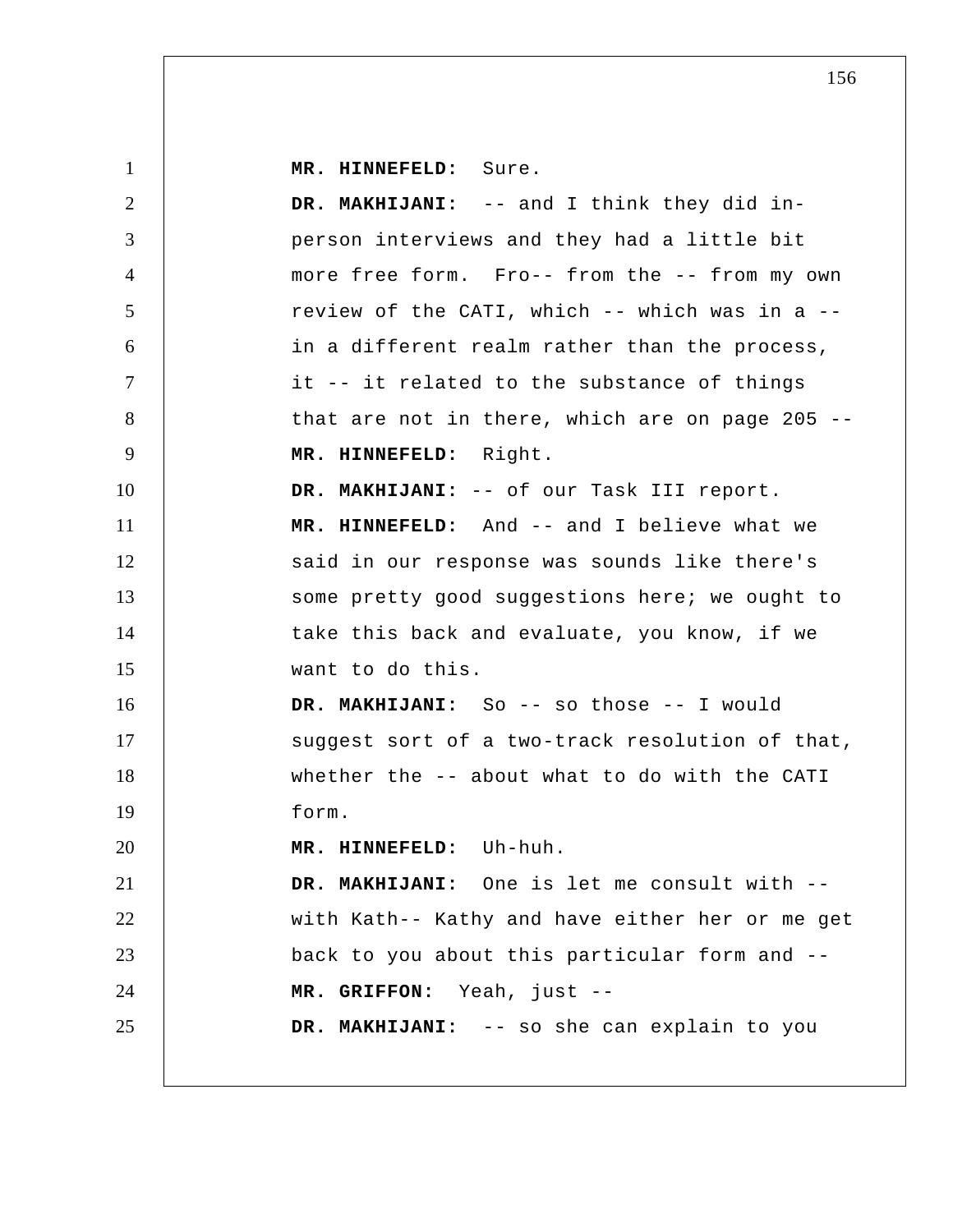her view of this.

1

2 3 4 5 6 7 8 9 10 11 12 13 14 15 16 17 18 19 20 21 22 23 24 25  **MR. HINNEFELD:** Yeah, what's the aspect of this that's better than the CATI interview --  **DR. MAKHIJANI:** Yeah.  **MR. HINNEFELD:** -- 'cause I'm -- maybe I'm just not a very good interviewer --  **DR. MAKHIJANI:** I -- I don't recall -- I don't recall our discussion from about two years ago about -- about this thing so I want -- so I want her to tell you, but there is this sort of very specific item, no question about food, no question about overtime.  **MR. HINNEFELD:** Right.  **DR. MAKHIJANI:** I mean if these could be thought about --  **MR. HINNEFELD:** Right.  **DR. MAKHIJANI:** -- in terms of expanding the CATI form -- modifying it.  **MR. GRIFFON:** And there are -- it's quite a bit of experience from the medical surveillance programs, too, and every program has their different questionnaires.  **MR. HINNEFELD:** Yeah.  **MR. GRIFFON:** You know, some are probably consistent with what you have; some might be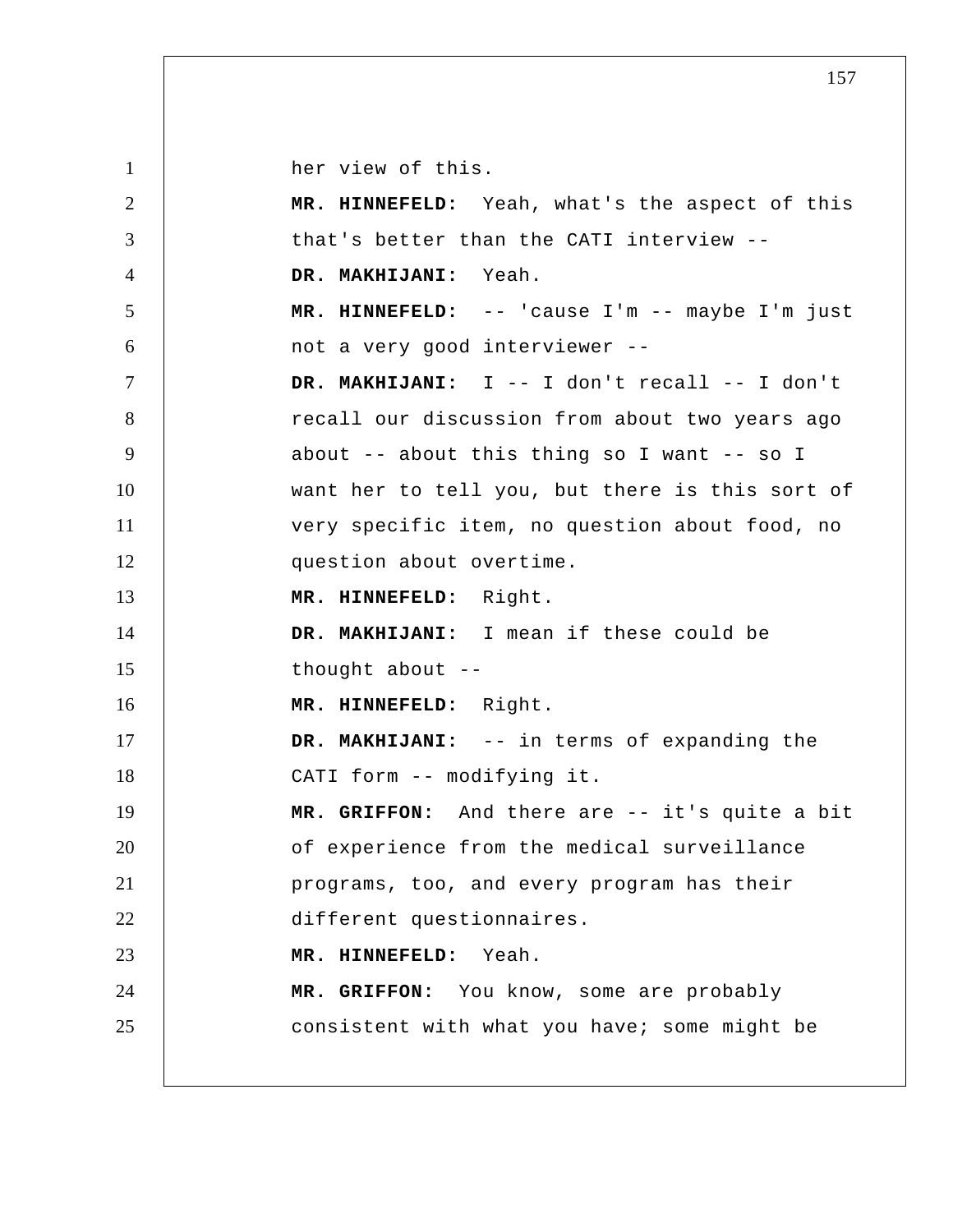1 2 3 4 5 6 7 8 9 10 11 12 13  $14$  --15 16 17 18 19 20 21 22 23 24 25 different. But I mean -- you know, my experience in that program is that I get more valuable information with regard to work practices and/or buildings and operations and processes than radionuclide or chemical checklists, you know.  **MR. HINNEFELD:** Yeah.  **MR. GRIFFON:** It's difficult-- **MR. HINNEFELD:** Yeah.  **MR. GRIFFON:** -- but anyway, the --  **MR. HINNEFELD:** Yeah.  **MR. GRIFFON:** -- we can continue on that path and SC&A will share their information with you  **MR. HINNEFELD:** Okay.  **MR. GRIFFON:** -- and go forward.  **DR. WADE:** The only procedural thing is we need to break for lunch by 12:30.  **MR. GRIFFON:** Yeah, I was going to say 12:30. I think we need to take five in a few minutes.  **DR. WADE:** Right. They're going to shift - they're going to shift rooms when we break. There's been a confusion in terms of the rooms, but we just move down two doors. But if we do that by 12:30, we're fine.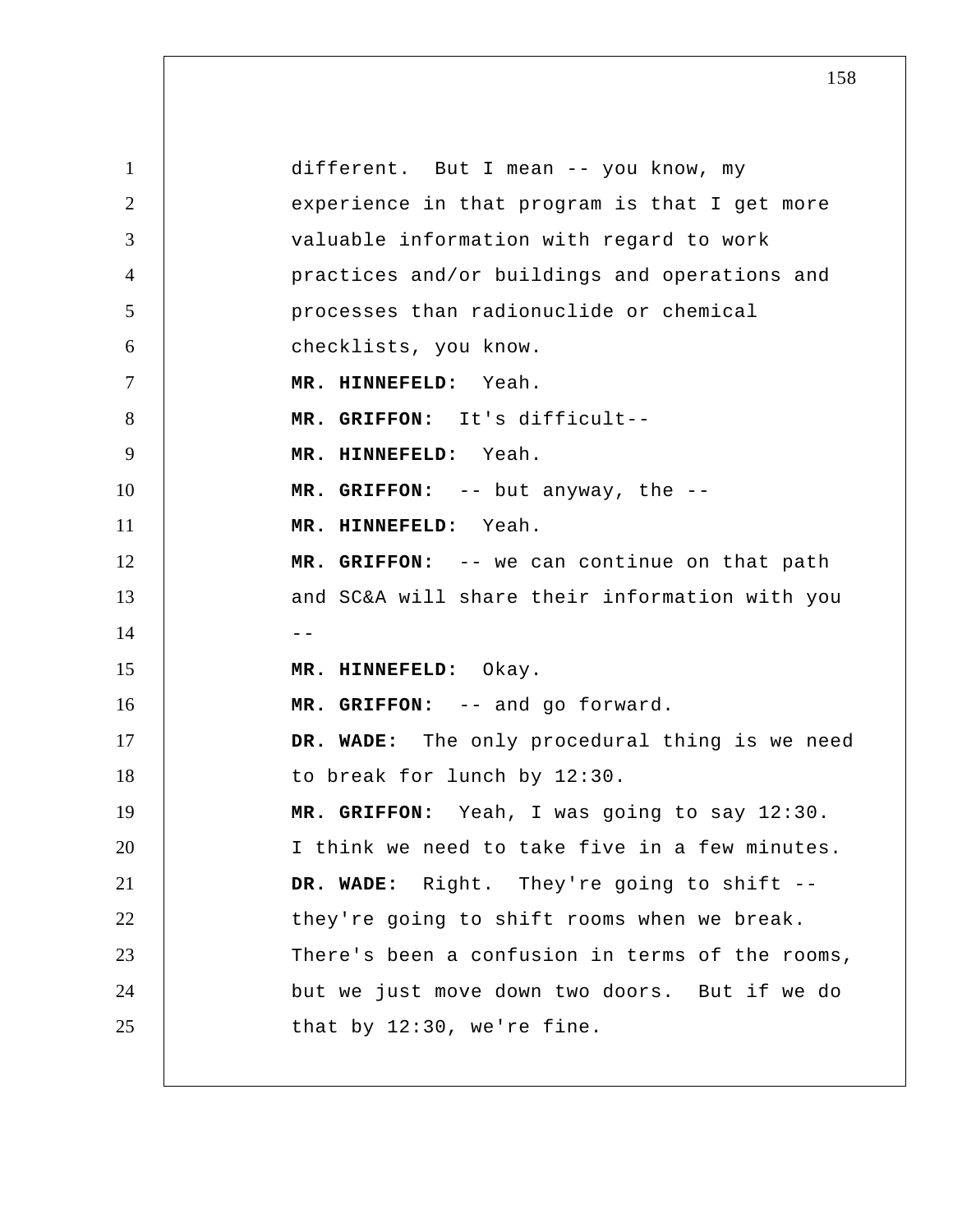1 2 3 4 5 6 7 8 9 10 11 12 13 14 15 16 17 18 19 20 21 22 23 24 25  **MR. GRIFFON:** All right. Are we -- did we cover everything in these -- so -- so I'll -- I'll send the new matrix, but a lot of these items now are going to have that -- that NIOSH will recons-- or will consider the policy and procedures and SC&A will review them, so we're going to sort of carry this task -- or this review forward and not jump off into 90 and 92. It doesn't make sense. DR. MAURO: No. We'll -- we'll pull the plug on that.  **MR. GRIFFON:** We'll stick with these specific issues, yeah. Yeah.  **MR. HINNEFELD:** Yeah.  **DR. MAURO:** We're pulling the plug on 90 and 92 for the time being.  **MR. GRIFFON:** Yeah. **DR. MAURO:** Okay. Good.  **MR. GRIFFON:** All right?  **DR. WADE:** Just for my general information, this acknowledgment pack and a revised attachment to CATI letter, has that -- are we in the process of reviewing what NIOSH has prepared?  **MR. HINNEFELD:** We're -- we're --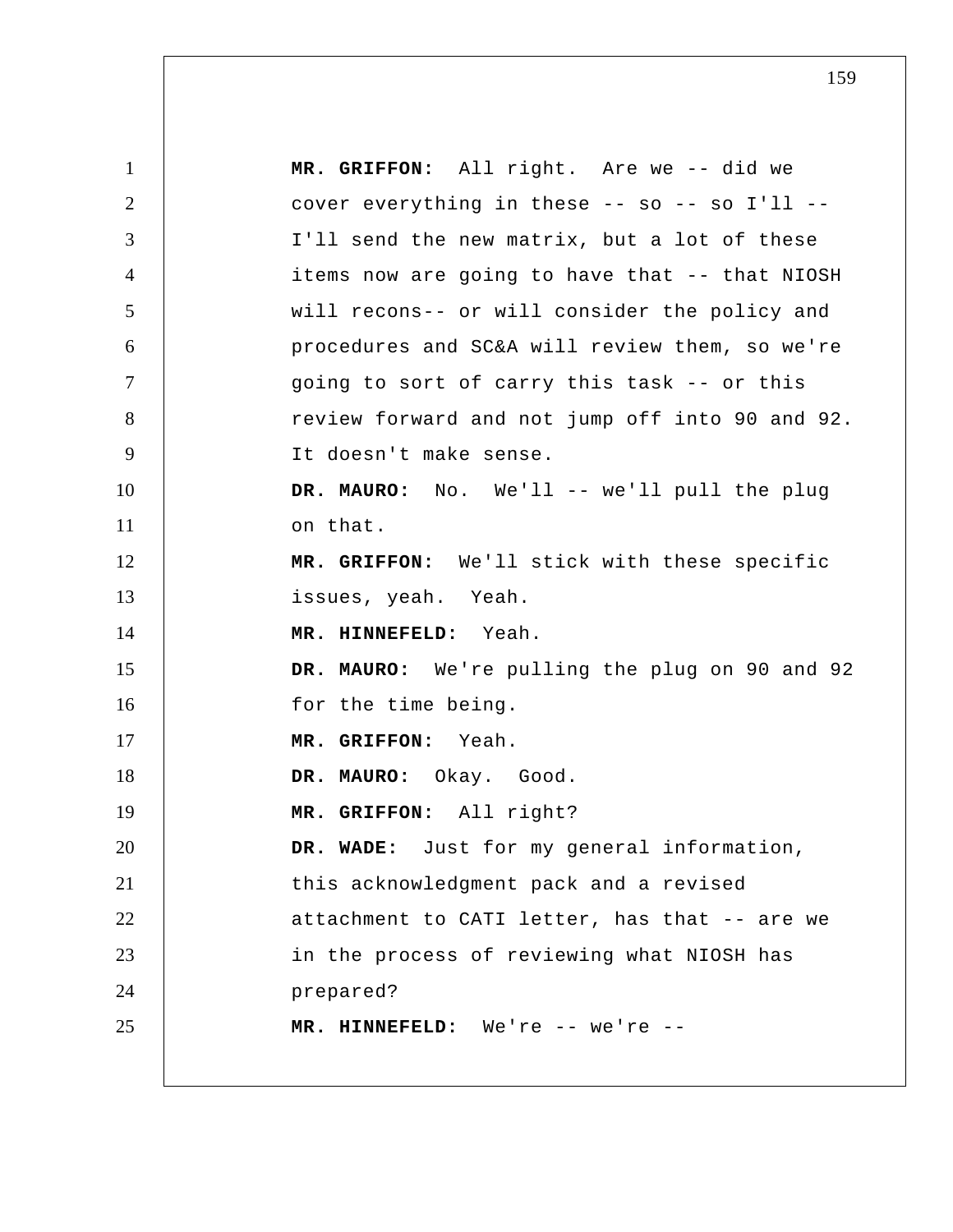1 2 3 4 5 6 7 8 9 10 11 12 13 14 15 16 17 18 19 20 21 22 23 24 25  **DR. WADE:** Or is it not prepared?  **MR. HINNEFELD:** It's not prepared.  **MR. GRIFFON:** No. It's not final.  **MR. HINNEFELD:** It's a product that's not - not -- we're not ready to share it with the Board. I mean -- it -- we'll share it with the  $Board --$  **MR. GRIFFON:** But when it is -- **MR. HINNEFELD:** -- when it's absolutely final, but we want to have a product we're happy with.  **DR. WADE:** When it is, you'll share it with SC&A so that's-- **MR. HINNEFELD:** And if the -- see, that was the acknowledgment packet -- and the attachment to the CATI letter is -- has been done. That was -- that issue had to do with -- there was sort of some coercive language on -- this was the CATI introduction letter. You know, we - we're going to interview you, and there was an attachment on there that kind of said that you'd better interview, you know, it's really important, et cetera, et cetera -- and so it kind of set in mind -- and this was part of the findings in the bulk of the report -- you won't find it on the matrix, but in the bulk of the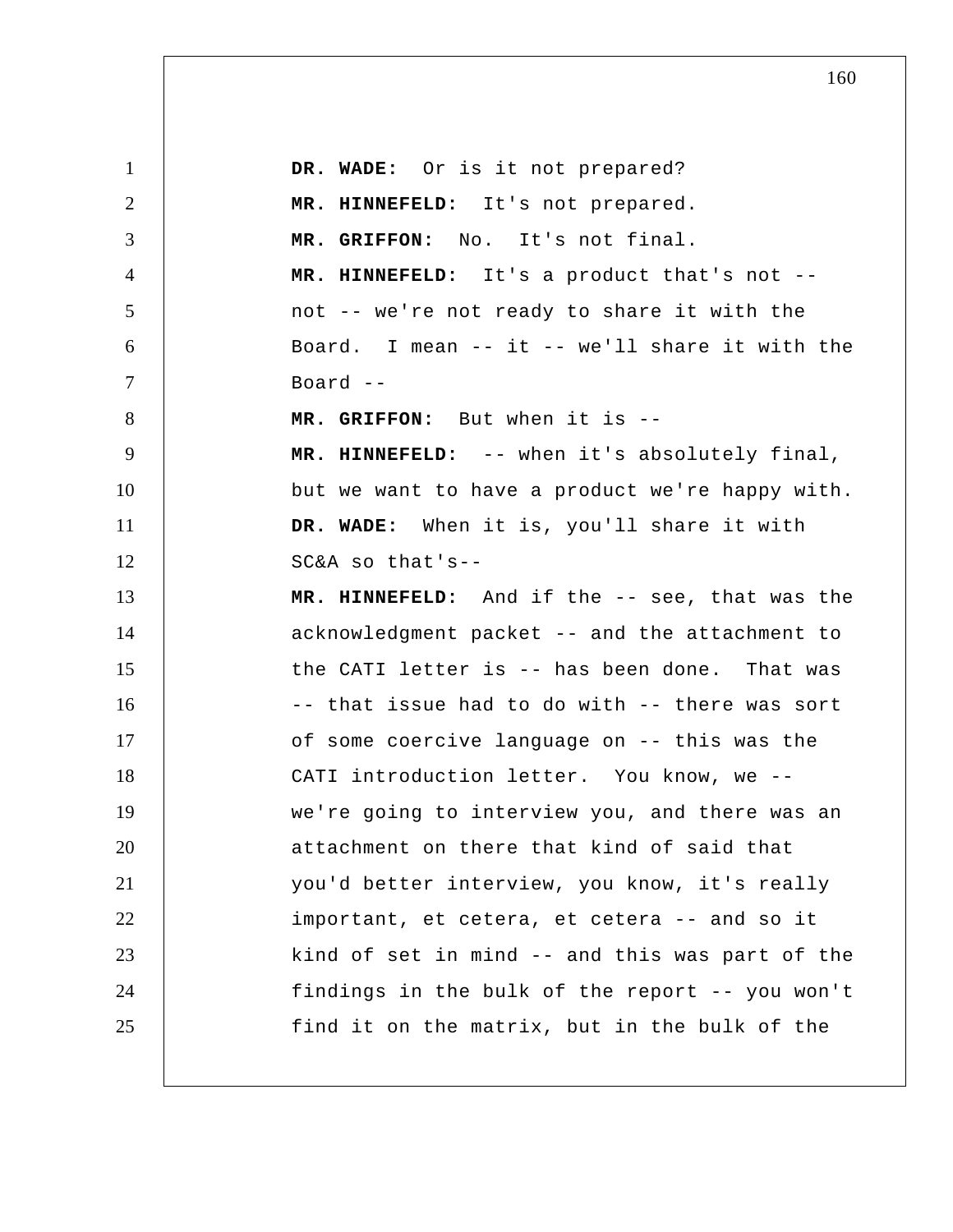1 2 3 4 5 6 7 8 9 10 11 12 13 14 15 16 17 18 19 20 21 22 23 24 25 report, was this is kind of a scary -- you know, you really are --  **MR. GRIFFON:** Right.  **MR. HINNEFELD:** -- setting these people up and putting them in a bad situation. Now that attachment has been changed.  **DR. WADE:** Okay.  **MR. HINNEFELD:** And I prob-- I believe I provided copies of the -- the new and the old, but I can.  **MR. GRIFFON:** I don't know if I've captured that on the matrix, but we should probably add that on, that the attachment gets --  **DR. MAKHIJANI:** I think it is in the matrix.  **MR. GRIFFON:** -- gets reviewed again.  **DR. MAKHIJANI:** It is in the matrix that it has been changed.  **MR. HINNEFELD:** Yeah, it has -- we have changed it.  **MR. GRIFFON:** But -- but not that SC&A is reviewing it.  **DR. MAKHIJANI:** No. We have -- I have not seen it. Maybe I lost it in the whole report.  **MR. GRIFFON:** I'll -- I'll carry it through, but that will be an SC&A action.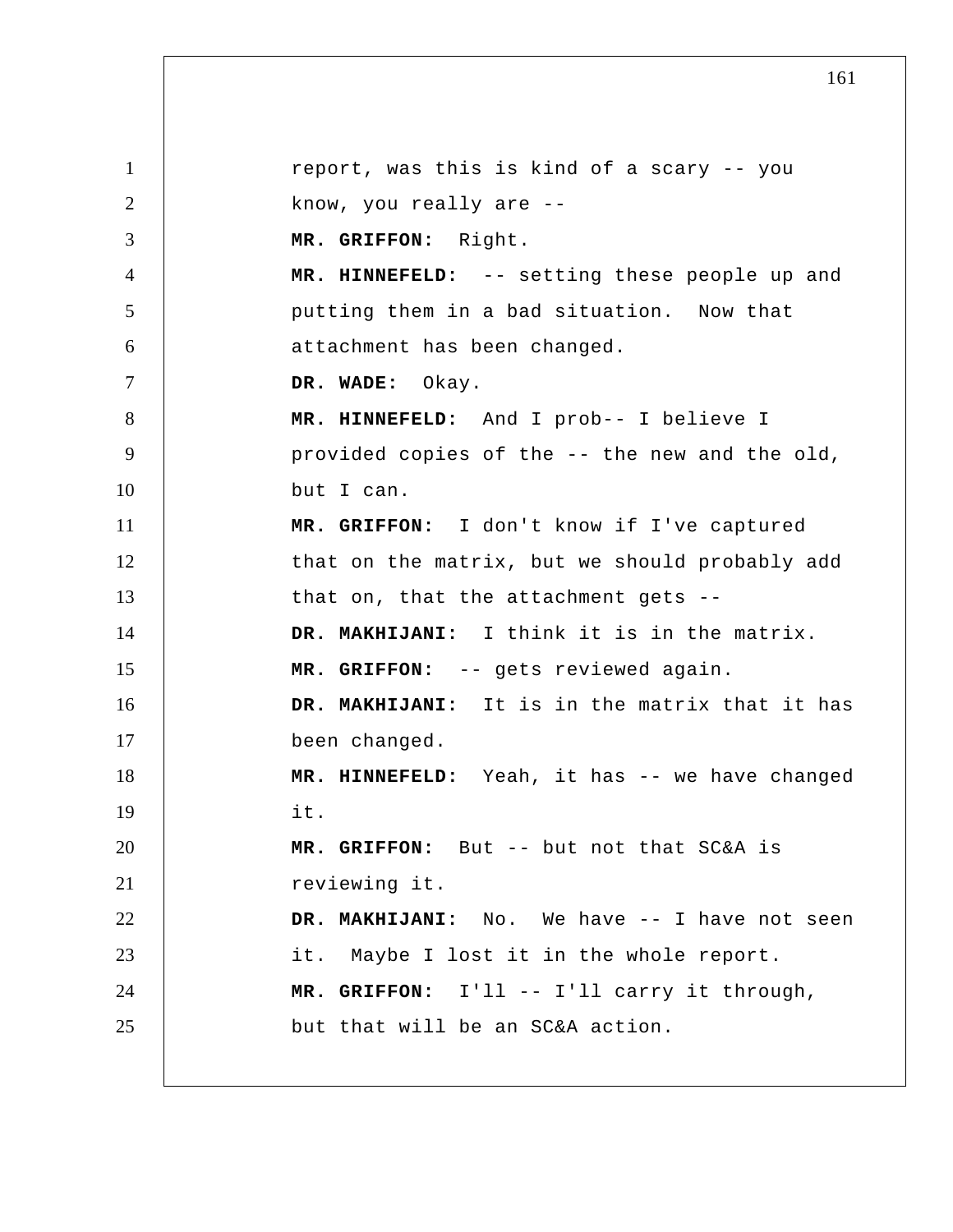1 2 3 4 5 6 7 8 9 10 11 12 13 14 15 16 17 18 19 20 21 22 23 24 25  **MR. HINNEFELD:** Yeah, I'll e-mail you a copy of both.  **DR. MAKHIJANI:** Okay, great.  **MR. GRIFFON:** I think if we can take five, I think some people might have to check out of the hotel. Let's take a short break and then we'll still plan on breaking for lunch at 12:30, but we'll start the second set of cases when we get back.  **MS. MUNN:** Did I hear Lew say we had to move rooms?  **MR. HINNEFELD:** Yeah, after the lunch break.  **MR. GRIFFON:** After the lunch break at 12:30 we'll have to move rooms.  **MS. MUNN:** Well... (Whereupon, a recess was taken from 11:25 a.m. to 11:40 a.m.)  **MR. GRIFFON:** Everyone on the line, we're ready start here. I think we have just -- just a second here to close out on the procedures review section. Stu, you had a comment.  **MR. HINNEFELD:** I had -- I had one comment to make. One of the -- one of the proposed actions on the matrix from earlier was to - for SC&A to sit in on closeout interview -- a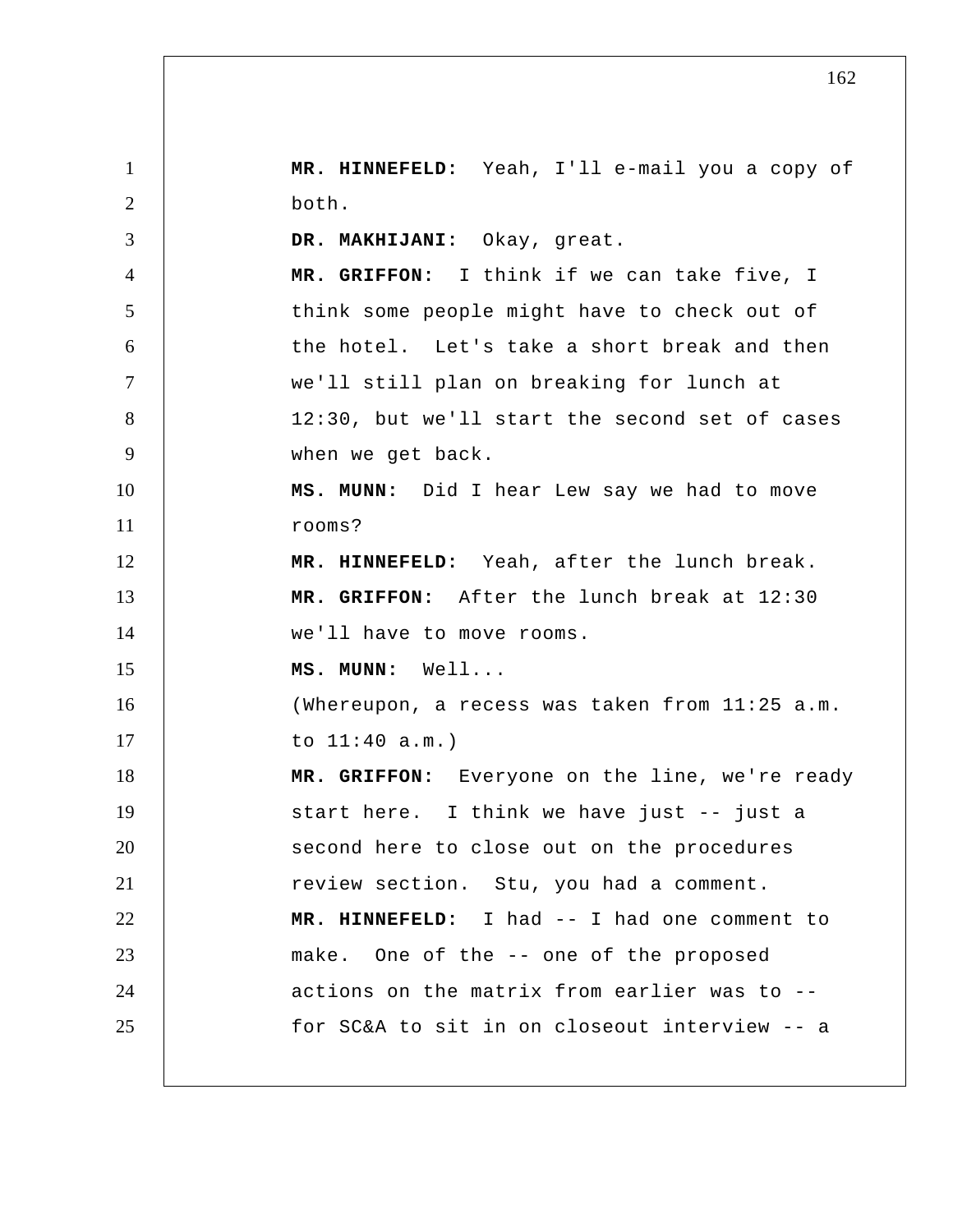1 2 3 4 5 6 7 8 9 10 11 12 13 14 15 16 17 18 19 20 21 22 23 24 25 closeout -- or closeout interviews, and we're proceeding to -- down that pathway. I just wanted to make one comment about the proposed course of action, which was they would listen in, write the report and then share it with the claimant. I want to make sure OGC weighs in on that because having the claimant review -- this is an active claim. Now this is not a claim that's closed. And so presenting this product to an active claimant departs pretty far from what we've ever done. And so I -- I want to -- I just want to put in there, I'm not so sure that we want -- that we'll be able to accommodate providing the product to the claimant to review.  **DR. MAKHIJANI:** Okay.  **MR. HINNEFELD:** Because the claimant's participation -- I mean, this -- this audit process is sup-- not supposed to perturb --  **MR. GRIFFON:** Yeah.  **MR. HINNEFELD:** -- the claimant's par- participation at all, because this is still an active claim.  **MR. GRIFFON:** That might be a problem. I mean that's inconsistent with what we've done before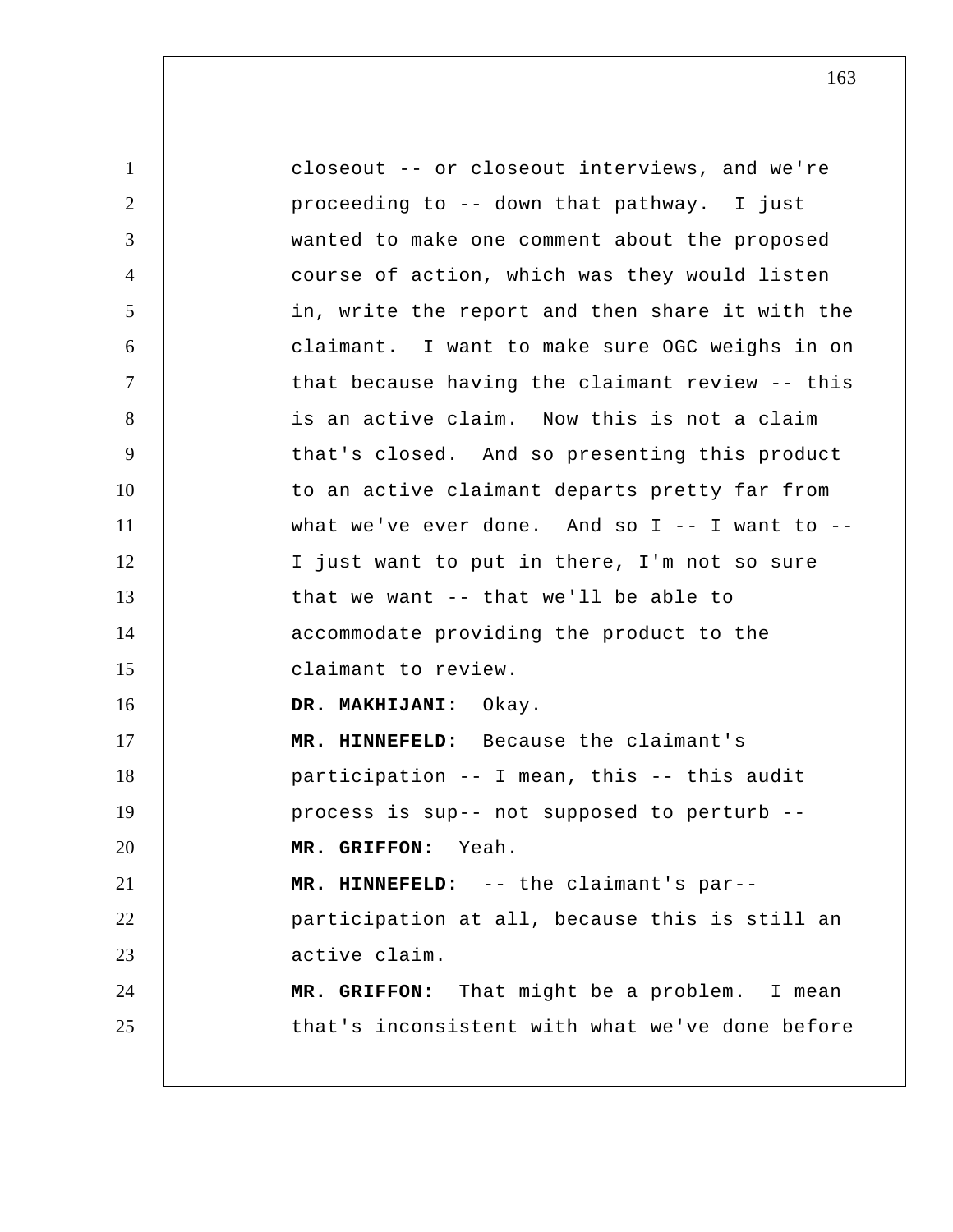$1 \quad \vert \quad \vert \quad \vert \quad \vert \quad \vert \quad \vert$ 

2

3

4

 **MR. HINNEFELD:** Yeah.

 **MR. GRIFFON:** -- with other case reviews, so I  $don't --$ 

5 6 7 8 9 10 11 12 13 14 15 16 17 18 19 20 21 22 23 24 25  **MR. HINNEFELD:** So we'll set up the process, and in fact it may already be, as I told Kate yesterday -- yes, for sure, you know, ORAU will initiate the contact and we'll re-- and we'll initiate the scheduling. We think we have a - a method that will work. But I'm -- I'm concerned about having -- you know, introducing a perturbation in the claimant's process.  **DR. MAKHIJANI:** I have a question about that. Our -- you know, I think Stu sent us a set of terms where SC&A would essentially be strictly an observer and say nothing. And I think - and I think that's ent-- entirely right and we should say nothing. We -- we will, for our own review process, have to document our observations because you can't rely on memory. I mean -- **MR. HINNEFELD:** Sure.  **DR. MAKHIJANI:** And so we're going to be making some notes during this process. And the idea of sending the notes both to the interviewer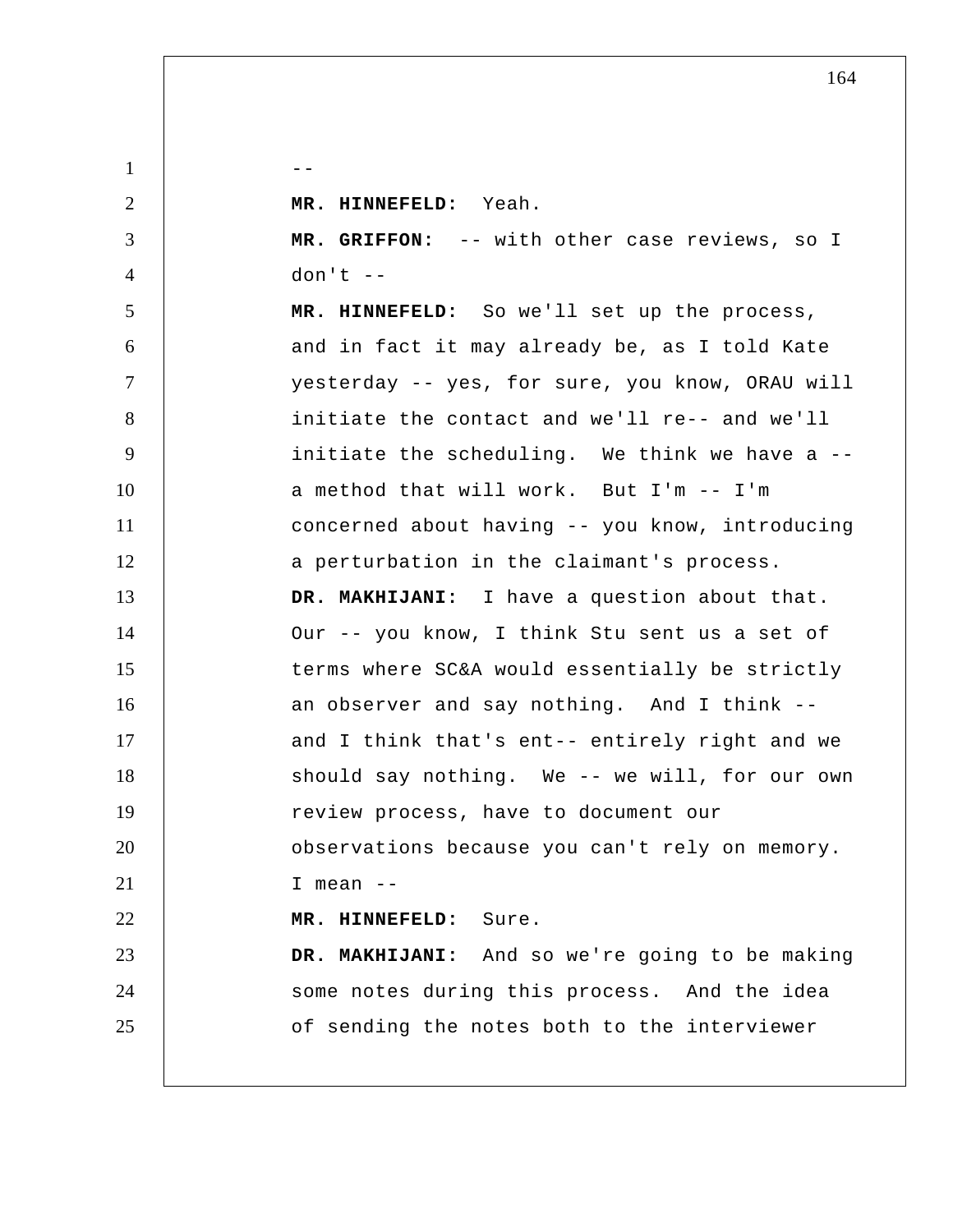1 2 3 4 5 6 7 8 9 10 11 12 13 14 15 16 17 18 19 20 21 22 23 24 25 and the interviewee for a fact-- was for a factual check. Now if that's going to perturb the -- as to -- as to whether the notes were accurate or not -- and now if that's going to perturb the process, then I -- I just have a question about how is the documentation of the interview to -- observation process to be presented to the Board?  **MR. GRIFFON:** Well, I think -- I think you might consid-- I mean I think where you may end up is having -- sharing that -- your notes with the interviewer for the factual check and coming to agreement between the interviewer and -- and the observer -- **MR. HINNEFELD:** There's -- there's no particular problem -- **MR. GRIFFON:** Yeah.  **MR. HINNEFELD:** -- with noting and making notes and  $--$  **MR. GRIFFON:** Right.  **MR. HINNEFELD:** -- preparing your product. But what I think the concern -- the effect of the concern is perturbing the process --  **MR. GRIFFON:** Right.  **MR. HINNEFELD:** -- for an active claimant.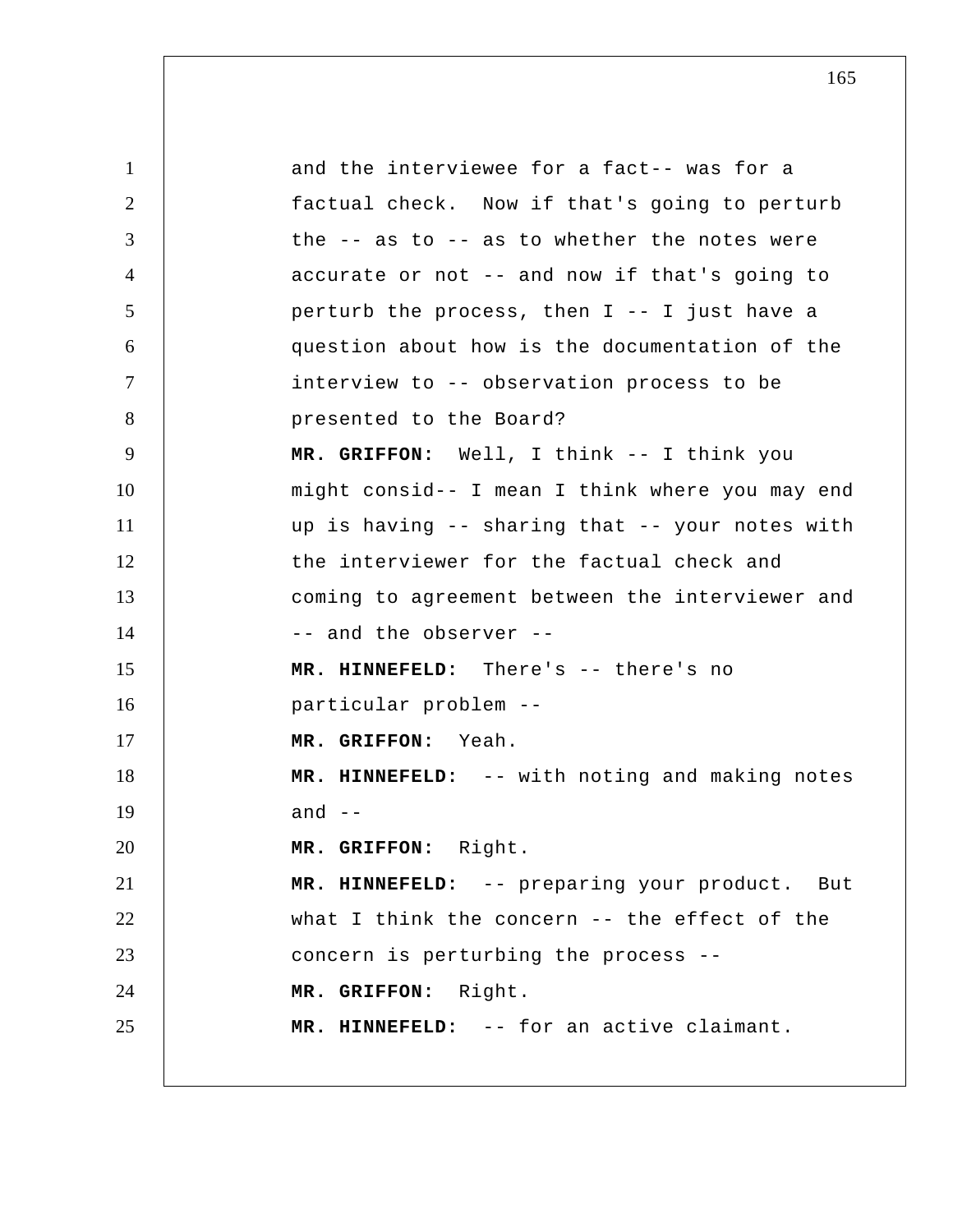1 2 3 4 5  $6$  --7 8 9 10 11 12 13 14 15 16 17 18 19 20 21 22 23 24 25  **MR. GRIFFON:** I don't think we can go there.  **DR. MAKHIJANI:** Right. And we don't want to do that, obviously. There's -- there's no point.  **MR. GRIFFON:** So -- but I think that the rest of the process is fine. Right, Stu? The rest  **MR. HINNEFELD:** As far as I know the rest is fine.  **MR. PRESLEY:** And -- and then it could be redacted when it comes back to the Board.  **MR. GRIFFON:** Right. Present it to the Board -  **MR. PRESLEY:** There's no problem there.  **MR. HINNEFELD:** Well, yeah -- the Board is entitled to see unredacted information.  **MR. GRIFFON:** We can see the Privacy Act - yeah.  **MR. HINNEFELD:** If we're going to make it public -- if we want to make it public we would have to redact it.  **MR. PRESLEY:** Right.  **DR. MAKHIJANI:** Okay.  **MR. GRIFFON:** And it's not clear to me that the -- I mean, a redacted version in this -- in this instance is probably adequate.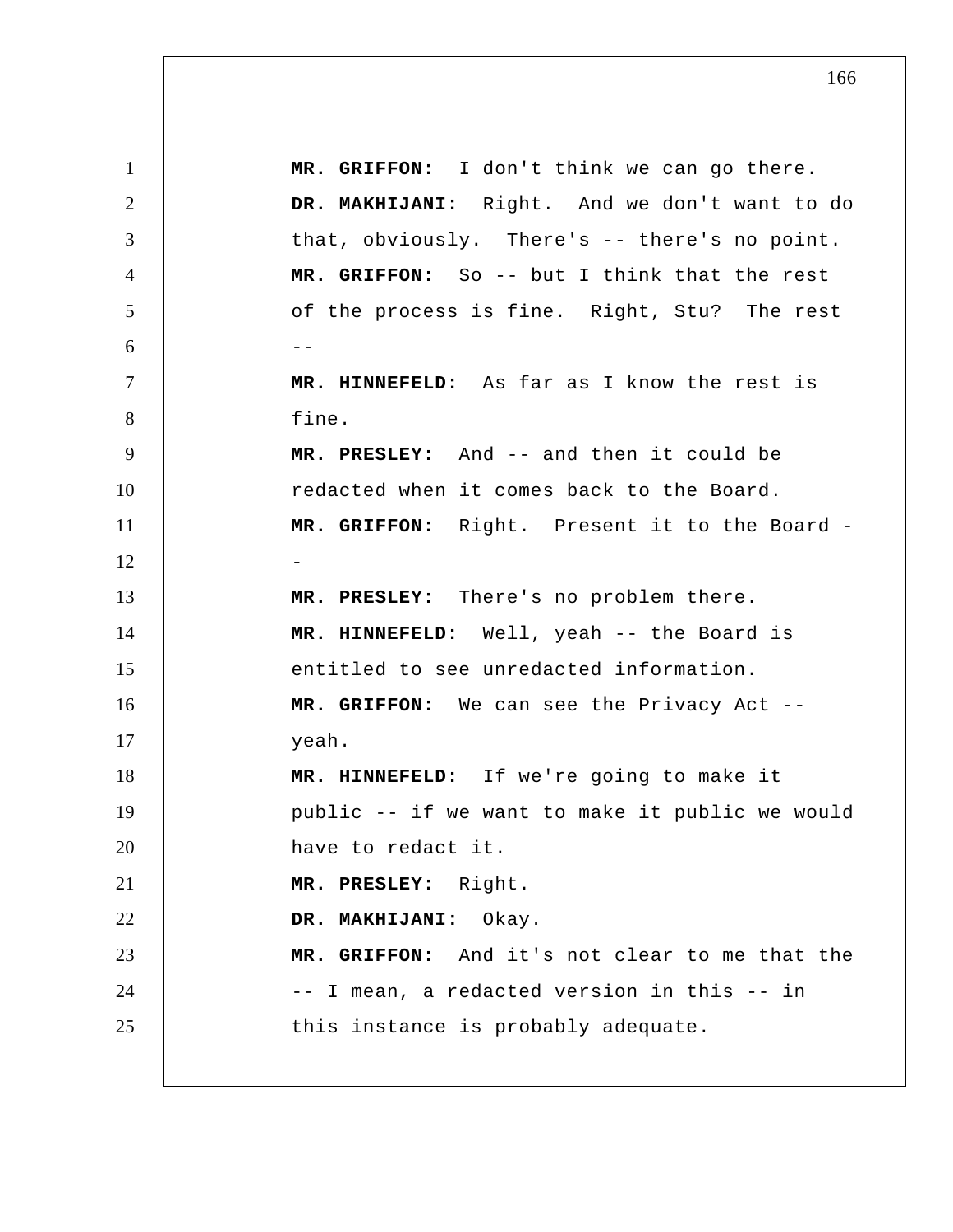1 2 3 4 5 6 7 8 9 10 11 12 13 14 15 16 17 18 19 20 21 22 23 24 25  **MS. MUNN:** Yeah. I think so.  **MR. GRIFFON:** We're not looking for who, we're looking for -- you know --  **MS. MUNN:** No. We're not looking for who, we're not looking for buildings --  **MR. GRIFFON:** Right, right.  **MS. MUNN:** -- we're not even looking for site.  **MR. GRIFFON:** But anyway -- yeah, yeah.  **DR. MAKHIJANI:** Yeah, no.  **MR. GRIFFON:** Yeah.  **DR. MAKHIJANI:** It was -- it was just so we're not relying on our memory of a complex process in order to doc-- you know, in order to arrive at conclusions from -- **MR. HINNEFELD:** Yeah, there's no problem with preparing a -- a report or a product --  **MR. GRIFFON:** Yeah.  **MR. HINNEFELD:** -- from listening in. I think it's the perturbation --  **MR. GRIFFON:** So I think sharing it with the - sharing with the claimant is not going to happen then. Right?  **DR. MAKHIJANI:** Okay. I mean -- **MR. HINNEFELD:** I believe that's probably where we would have to --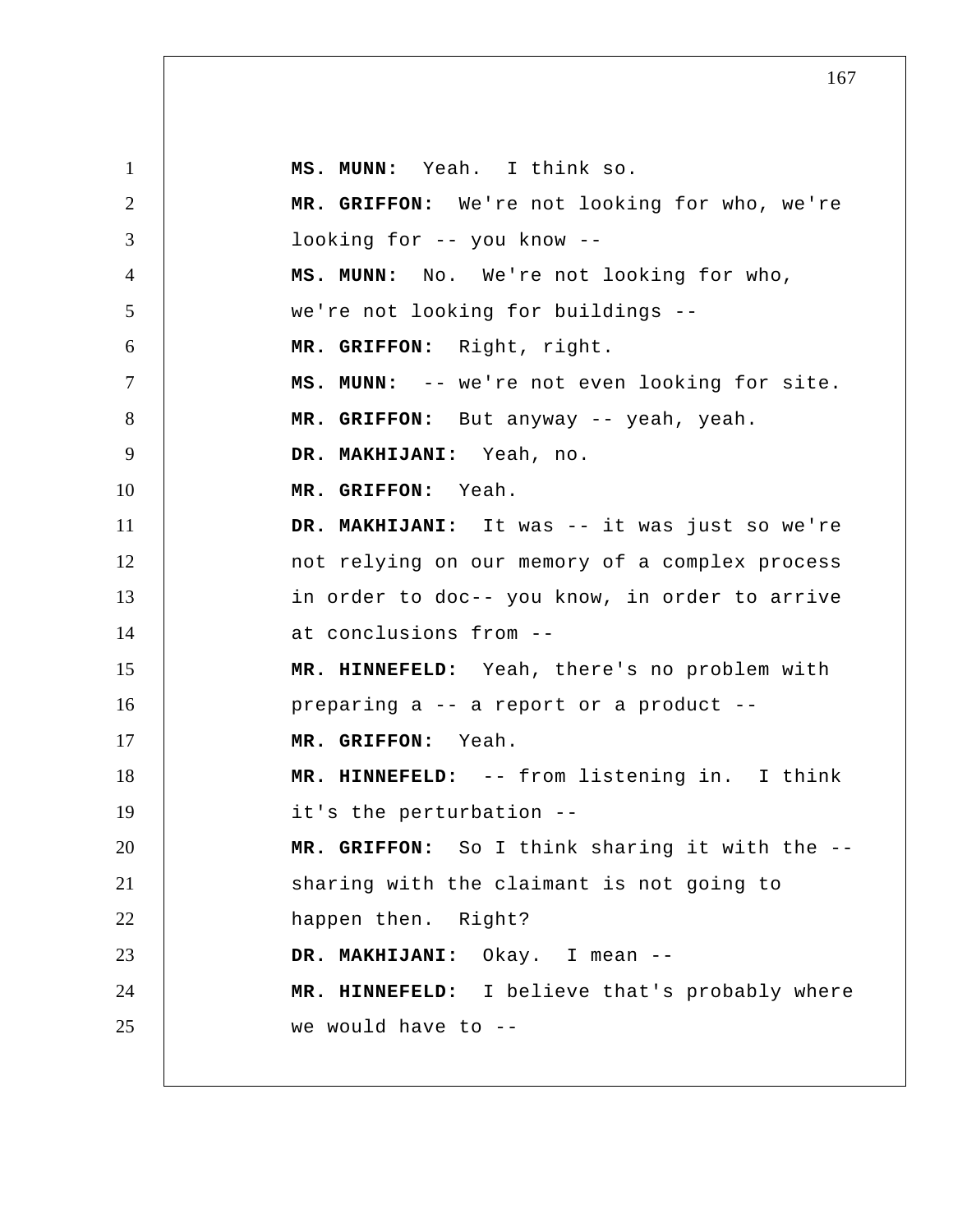1 2 3 4 5 6 7 8 9 10 11 12 13 14 15 16 17 18 19 20 21 22 23 24 25  **MR. GRIFFON:** I'm asking SC&A if you're -- if you're agreeing with it right now. You don't have to get a read from your legal.  **DR. MAKHIJANI:** Well, if there's any -- if it's questionable in any way from the point of view of perturbing the process, I'd -- I'd personally actually rather not--  **MR. GRIFFON:** Right. DR. MAKHIJANI: -- go there.  **MR. GRIFFON:** Right.  **MR. HINNEFELD:** Yeah.  **MR. GRIFFON:** So it's -- strike that, we won't ask for that.  **MR. HINNEFELD:** Yeah.  **MR. GRIFFON:** Okay. Anything else on procedures review? I think we're ready to go into the second set of cases, at least start it before lunch, and maybe -- you know, I -- I think we'll go through most of these fairly quickly. We've been doing this for a while. These cases date back a ways. So, okay -everyone have that matrix in front of them? **SUMMARY OF FINDINGS MATRIX CASES 21 THROUGH 38** It's "Summary of Findings Matrix Cases 21 through 38, prepared by the work group July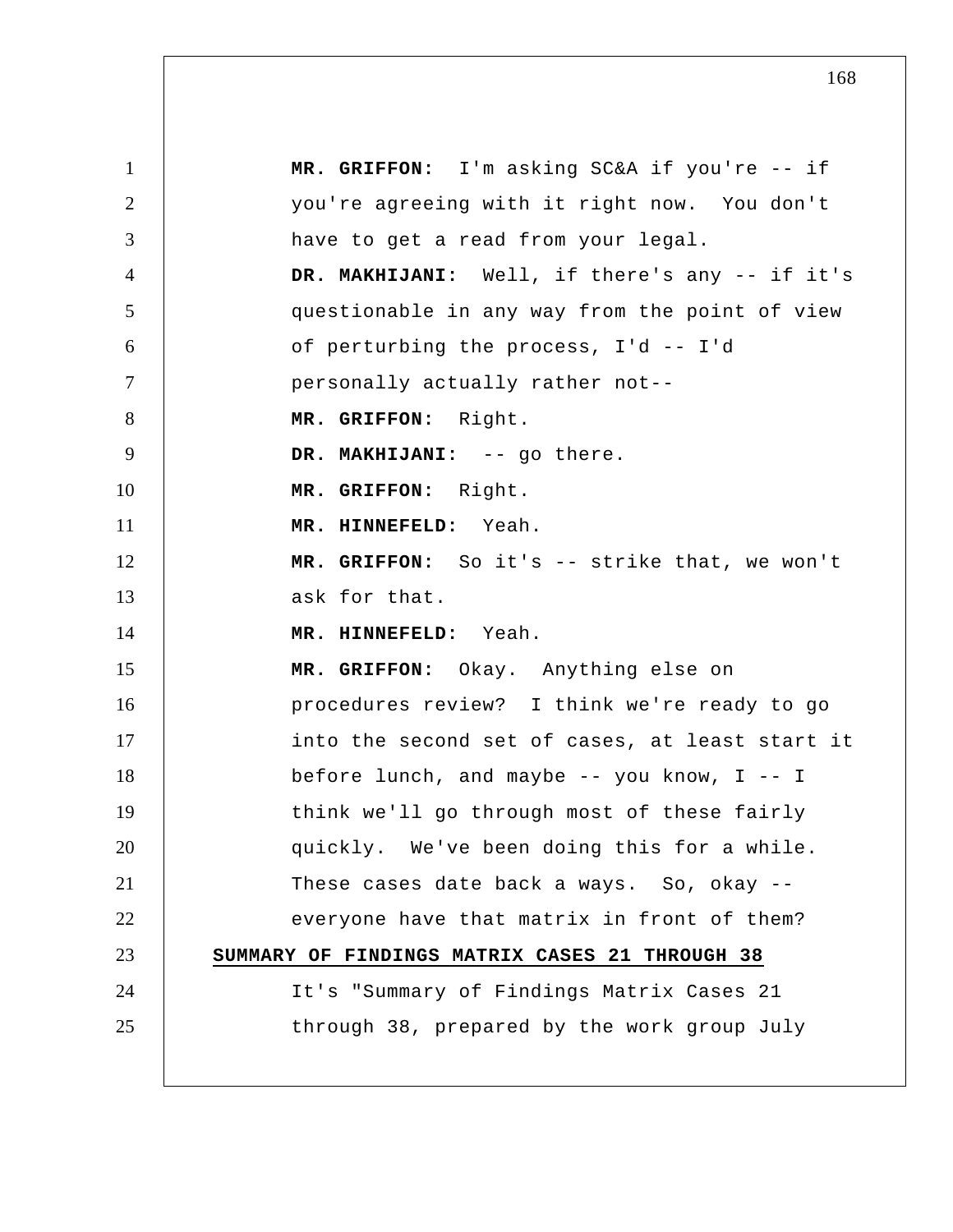1 2 3 4 5 6 7 8 9 10 11 12 13 14 15 16 17 18 19 20 21 22 23 24 25 23rd through 2006." Lew, I don't know if we have -- can we make copies available?  **DR. WADE:** We can. I can have copies made, if you would like.  **MR. GRIFFON:** I mean, I'm thinking for people watching in here.  **DR. WADE:** Well, maybe I can give them my copy and I can look over someone's shoulder.  **MR. GRIFFON:** So I'll go by the finding number. Just for those on the phone, I'll read the - go down the finding numbers. And I'm really just going to go where -- where I have something highlighted unless other people raise other questions. So the first one -- sometimes they're hard to read 'cause the finding and response overlap into two pages but, you know, we did the best we can to limit the pages on this, but it's down to 60, I think -- 57.  **MS. MUNN:** Down to 60.  **MR. GRIFFON:** Yeah.  **MS. BEHLING:** Mark?  **MR. GRIFFON:** Yeah.  **MS. BEHLING:** I realize on the very first finding, 21.1 -- **MR. GRIFFON:** Right.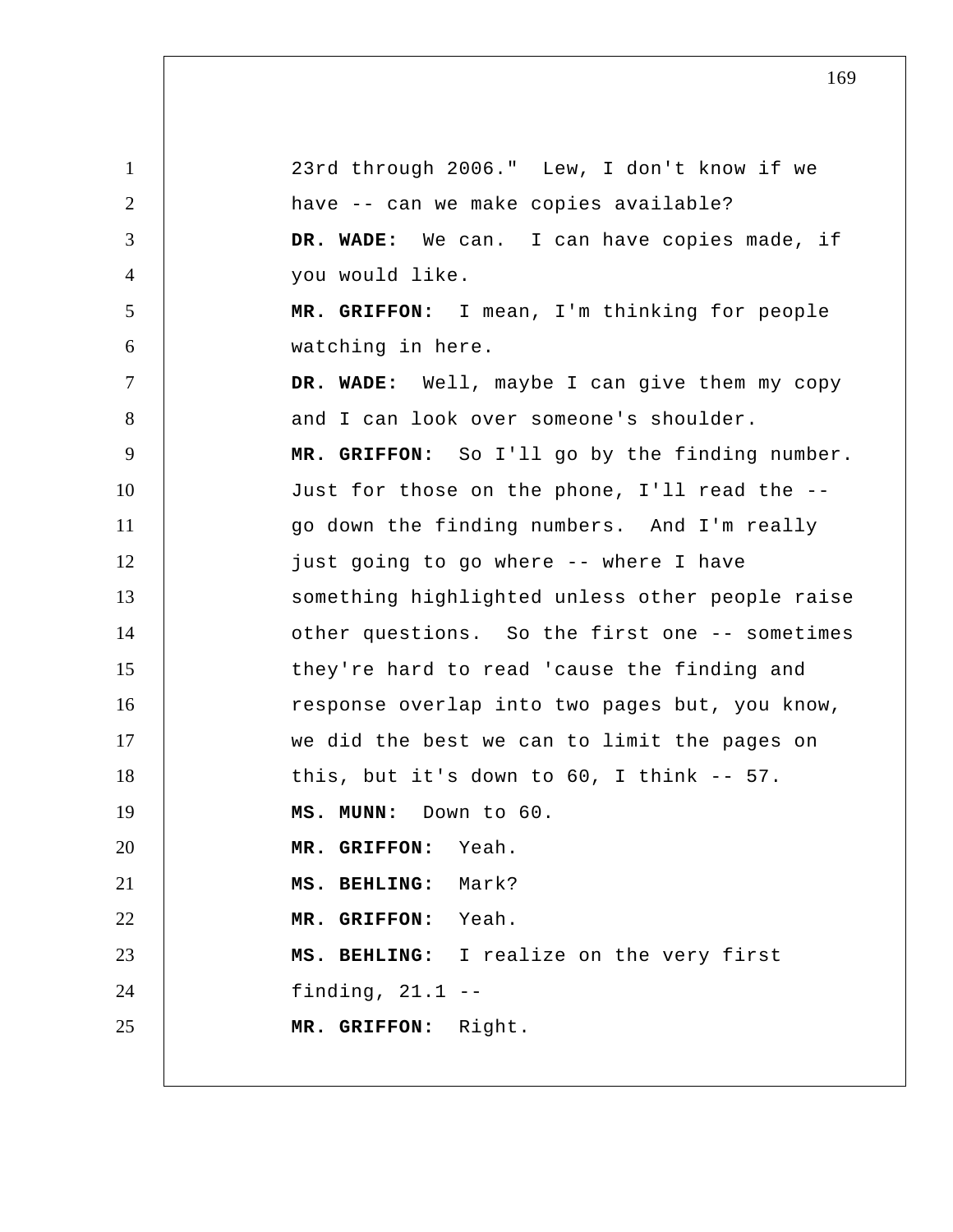1 2 3 4 5 6 7 8 9 10 11 12 13 14 15 16 17 18 19 20 21 22 23 24 25  **MS. BEHLING:** -- and we talked about this and I gave you wrong information for the NIOSH action under this first finding. This -- actually this case is a Rocky Flats case and --  **MR. GRIFFON:** Oh, okay.  **MS. BEHLING:** -- it doesn't have to do with a Hanford issue, although this Hanford issue about the skin dose will come up later.  **MR. GRIFFON:** Okay.  **MS. BEHLING:** So I'm afraid we're going to have to change --  **MR. GRIFFON:** So this wasn't a Rocky.  **MS. BEHLING:** -- this NIOSH action. This is a Rocky issue. And --  **MR. GRIFFON:** What was the NIOSH action prior to this? There was no action, was there? Or  $WAS$  -- **MR. HINNEFELD:** Well, we were going to talk about this -- **MR. GRIFFON:** Yeah.  **MR. HINNEFELD:** -- because there's a discrepancy in the -- in the dose record I think we can talk about today. It's really minor.  **MS. BEHLING:** It -- it is minor.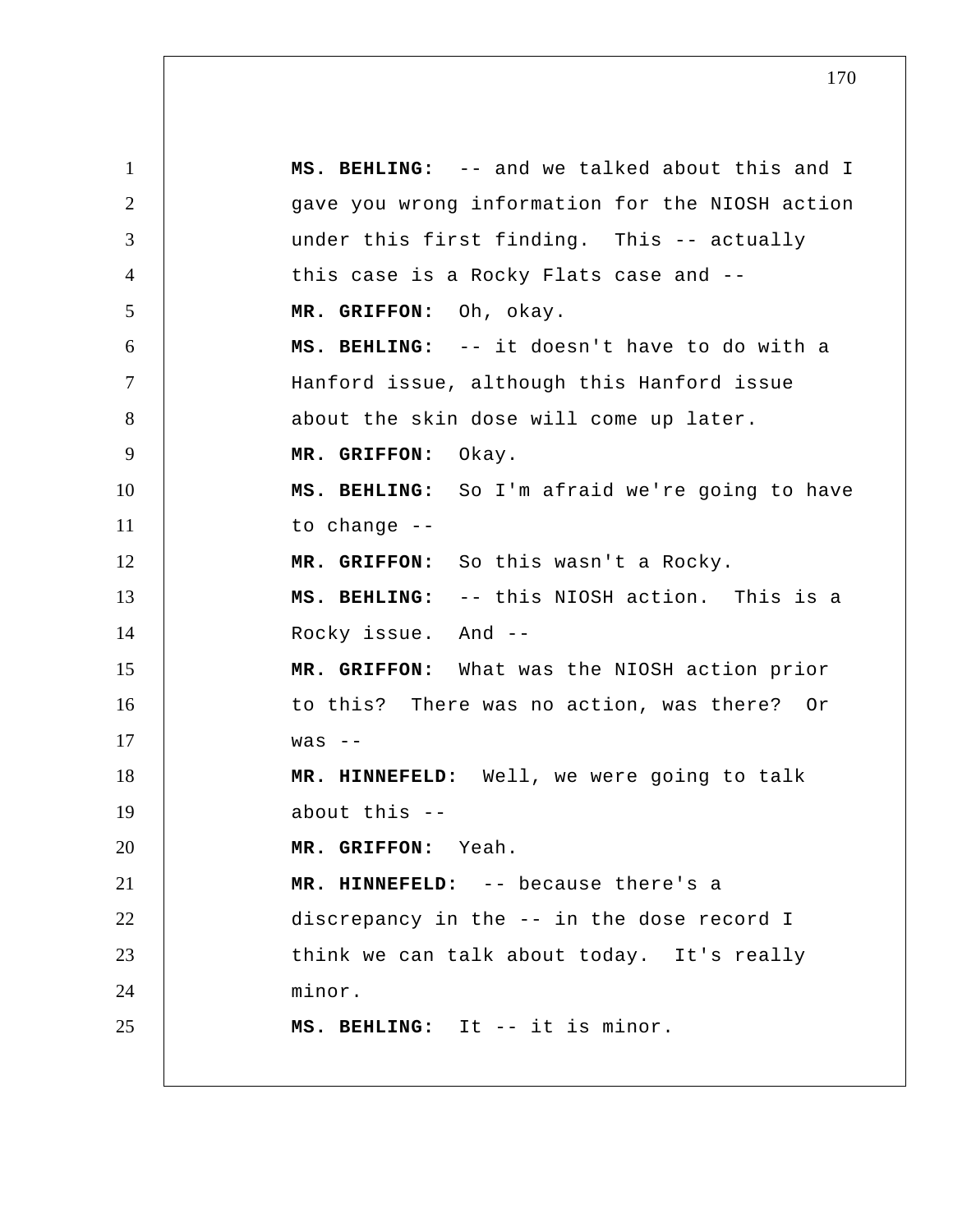1 2 3 4 5 6 7 8 9 10 11 12 13 14 15 16 17 18 19 20 21 22 23 24 25  **MR. HINNEFELD:** If we just talk about it a little bit I think we can just say okay, good enough. I have copies of some things if -- I have -- I have made eight copies. I want to make sure Hans and Kathy have one and I want to make sure the Board members have one. I suppose Ray should have one. Maybe everybody else can share -- because it explains the record and why this calculation error -- or apparent calculation error appears in the dose reconstruction.  **MR. GRIFFON:** Okay.  **MR. HINNEFELD:** Okay. Now what I just handed out -- the packet I just handed out has essentially a two-page excerpt from the dose reconstruction review -- I'm sorry, a threepage excerpt. The top three pages are from the dose reconstruction review. And then I've attached to that an additional -- oh, about five or six pages which are additional renditions of the occupational dose record for this energy employee that line up with the - the one sheet that's attached. You know, there -- the -- Rocky Flats provides -- I'll call them three different renditions of the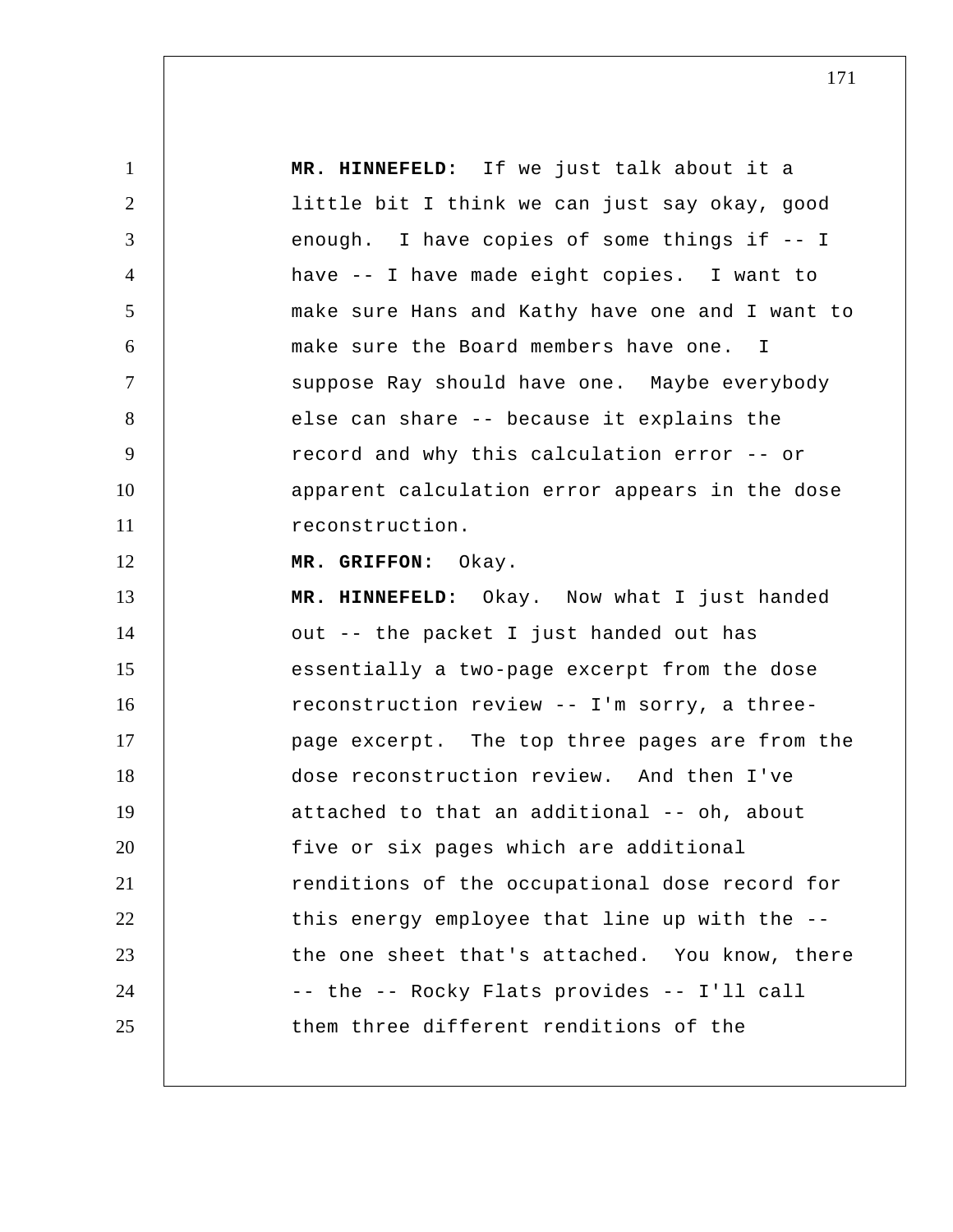| $\mathbf{1}$   | occupational exposure record with their -- with |
|----------------|-------------------------------------------------|
| $\overline{2}$ | the file. And so the -- the basis for the       |
| 3              | arithmetic error is that shallow -- the -- the  |
| 4              | shallow dose calculation is supposed to start   |
| 5              | from the difference between shallow and deep    |
| 6              | photon. Okay? And you take that difference      |
| $\tau$         | and that starts the calculation for -- for the  |
| 8              | shallow dose. And in the page that's attached   |
| 9              | to the finding -- in other words the third page |
| 10             | of the package I just handed out, and in the    |
| 11             | rendition immediately behind that which is two  |
| 12             | more pages, for the various years that are      |
| 13             | highlighted -- well, it's exposure -- entry     |
| 14             | lines 18, 19 -- or eight, nine, ten -- and they |
| 15             | are marked by little arrows on page two. For    |
| 16             | those lines and those years there's a           |
| 17             | discrepancy. If you use this exposure record    |
| 18             | there really is no difference between shallow   |
| 19             | and deep dose and so there shouldn't be a       |
| 20             | shallow dose calculation, but on the dose       |
| 21             | reconstruction report there is one.             |
| 22             | Now, if you look at the final rendition of the  |
| 23             | exposure history, this one -- this is the final |
| 24             | rendition of the exposure history for those     |
| 25             | years -- and a good example is 19-- well, 1997  |
|                |                                                 |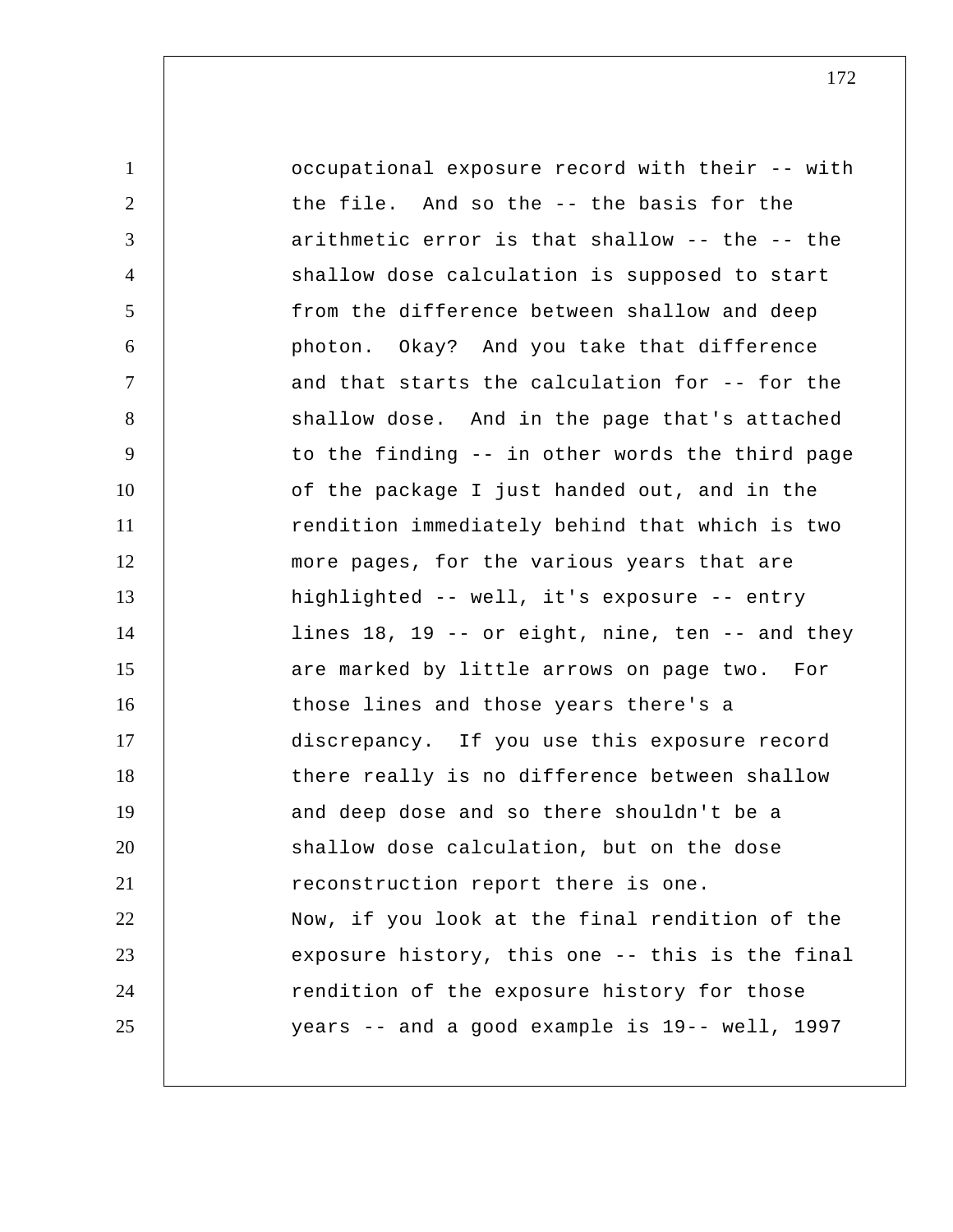| $\mathbf{1}$   | is a good example. It's on the first page of        |
|----------------|-----------------------------------------------------|
| $\overline{2}$ | the $--$ this record $--$ '77 $--$ 1977, I'm sorry, |
| 3              | 1977. This -- this rendition provides what          |
| $\overline{4}$ | appears to be components from various -- or,        |
| 5              | yeah, doses from various dosimeter components       |
| 6              | because you have a DDE or deep dose equivalent      |
| $\tau$         | -- which could be deep dose equivalent photon       |
| 8              | dose -- you have SDE-SK, shallow dose               |
| 9              | equivalent or skin dose photon, and then to the     |
| 10             | right you have a column that says neutron.          |
| 11             | And there's a number in that neutron for one of     |
| 12             | the badges in 1977 and it's three, maybe we --      |
| 13             | that just starts a whole 'nother debate and         |
| 14             | subject to another finding. But on this sheet       |
| 15             | there is a difference between the shallow and       |
| 16             | the deep photon dose. So if you add up all the      |
| 17             | nu-- all the 1977 -- there's more than one 1977     |
| 18             | badge -- so if you add up all the 1977 badges       |
| 19             | you have a difference between shallow and deep.     |
| 20             | And so this -- this rendition of the dose           |
| 21             | record which -- which appears to present the        |
| 22             | photon shallow and the photon deep, and that        |
| 23             | difference then is the starting point for the       |
| 24             | dose calculations. That's why the dose              |
| 25             | reconstruction was done. The numbers are so         |
|                |                                                     |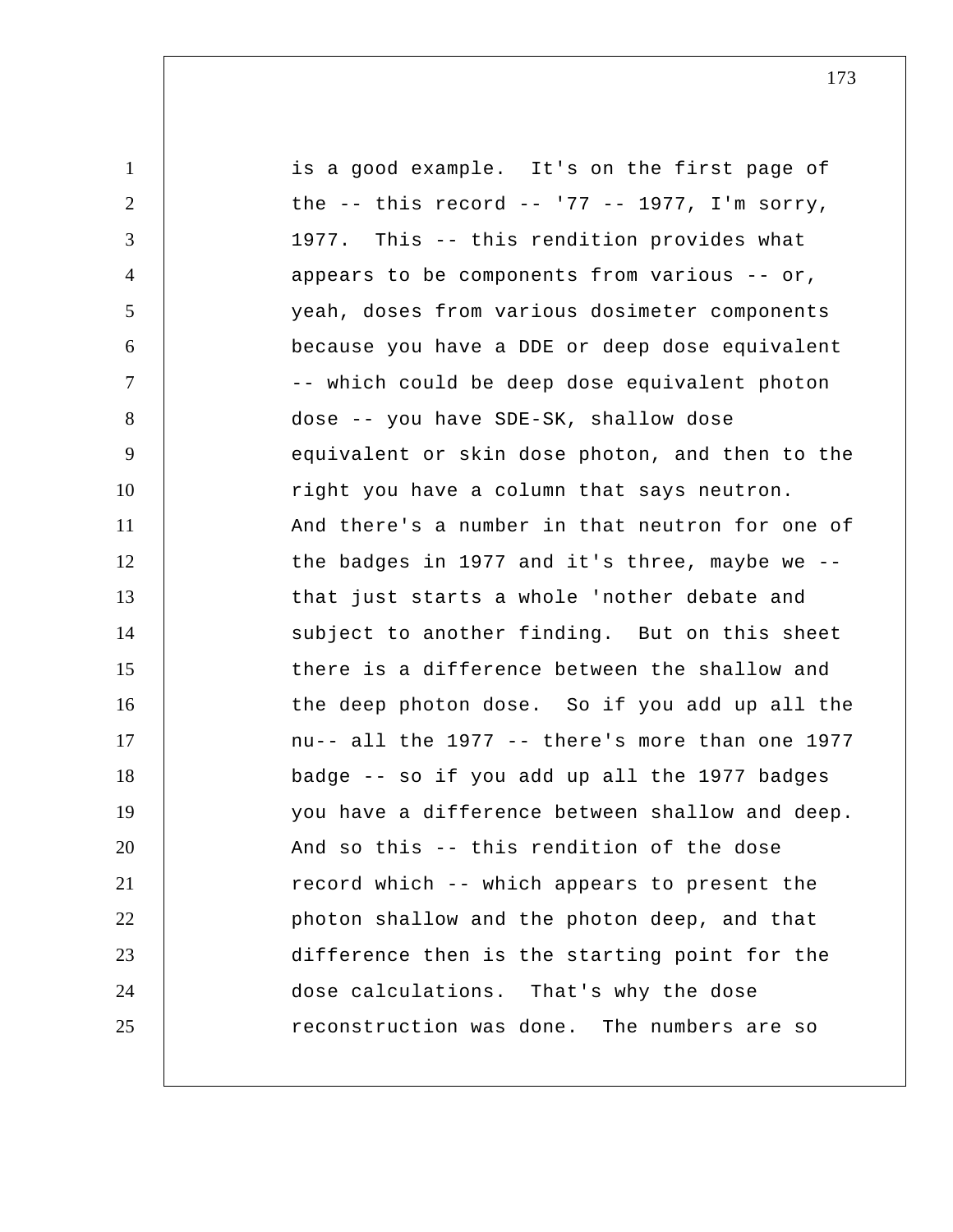1 2 3 4 5 6 7 8 9 10 11 12 13 14 15 16 17 18 19 20 21 22 23 24 25 small that it really doesn't matter. So we can just, you know, go beyond that. But I did want to explain that.  **MS. BEHLING:** Okay.  **MR. HINNEFELD:** Thank you.  **MR. GRIFFON:** Okay, so there's no action on this then.  **MS. BEHLING:** No action.  **MR. GRIFFON:** We thought it was a Han-- I thought it was Hanford, okay.  **MS. BEHLING:** Yeah, I misguided you there.  **MR. GRIFFON:** That's okay. It's those dogs getting in our way. All right, I'm on 21.2 -- 21.2. I didn't highlight this and I'm wondering why. But in -- in the NIOSH action column there's this excerpt from a memo apparently, and I don't know that we've seen the memo or anybody --  **MR. HINNEFELD:** It's an e-mail.  **MR. GRIFFON:** It's an e-mail?  **MR. HINNEFELD:** Yeah.  **MR. GRIFFON:** Oh, it's just e-mail. Okay.  **MR. HINNEFELD:** I can forward it.  **MR. GRIFFON:** Yeah, I think so. It --(Pause)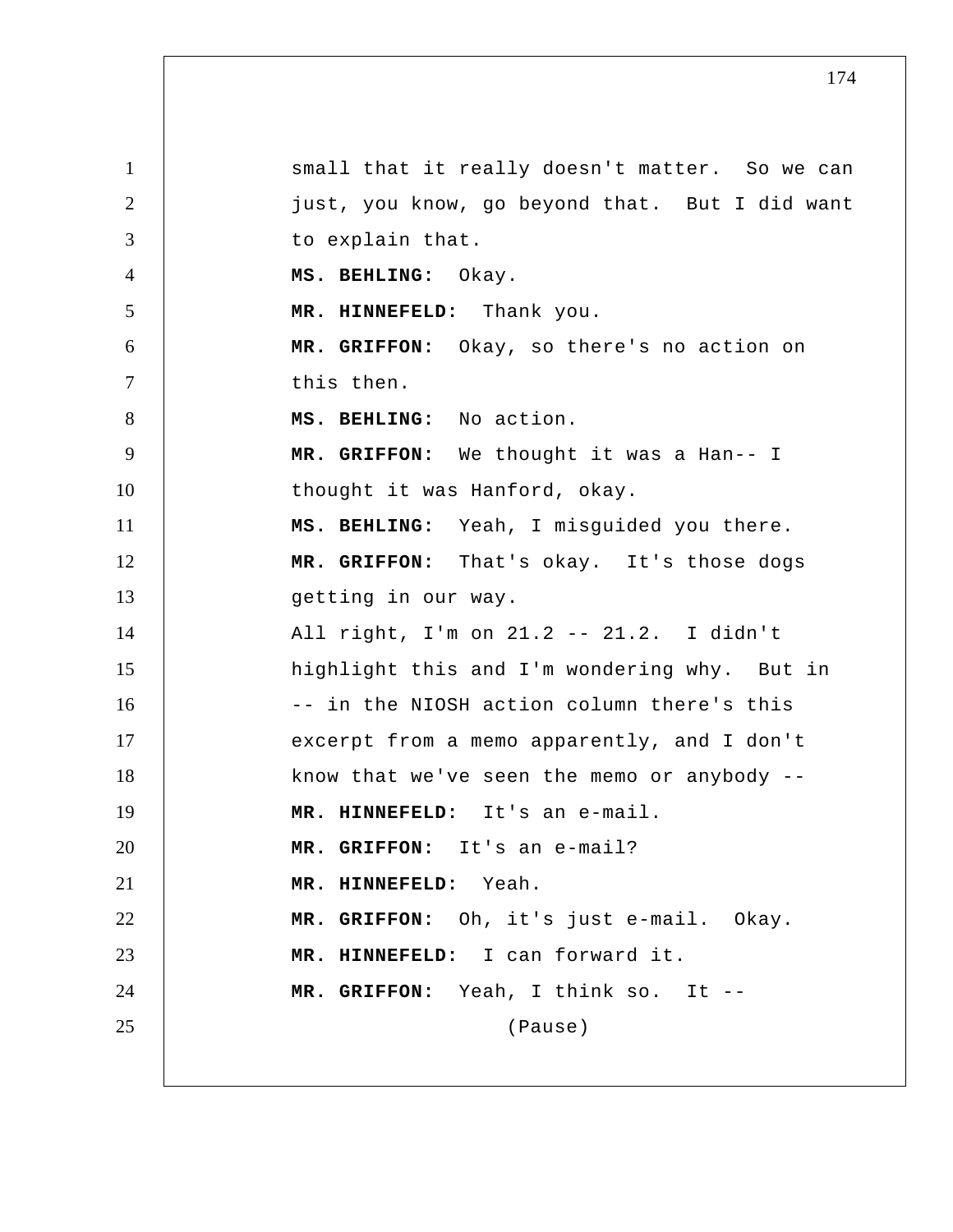1 2 3 4 5 6 7 8 9 10 11 12 13 14 15 16 17 18 19 20 21 22 23 24 25 Yeah, I guess we just wanted to see -- so it's not a -- it's not a -- nothing more than a e mail. It's not a procedure or policy --  **MR. HINNEFELD:** I give -- I give ORAU tons of instructions in e-mails.  **MR. GRIFFON:** Okay.  **MS. BEHLING:** Thi-- this has not been incorporated, say, into the revision to Proc 6 or anything -- this change in -- I'm going to call it a change in -- in the NIOSH philosophy. This, you know --  **MR. HINNEFELD:** I don't know if you'll find it in Proc 6 or not, but -- I mean Proc 6 talks about ORAU's thinking, gets kind of a -- but - and some of them are maybe unnecessarily generous -- but at least there is -- you know, there is a prescribed -- there is a scri- prescribed pathway, you know, for these things. This instruction was -- rather than see dose reconstructions with, you know, unnecessarily high estimates -- just, you know, throw in some doses just because you can 'cause nothing's going to change -- we said you shouldn't do that.  **MR. GRIFFON:** Right.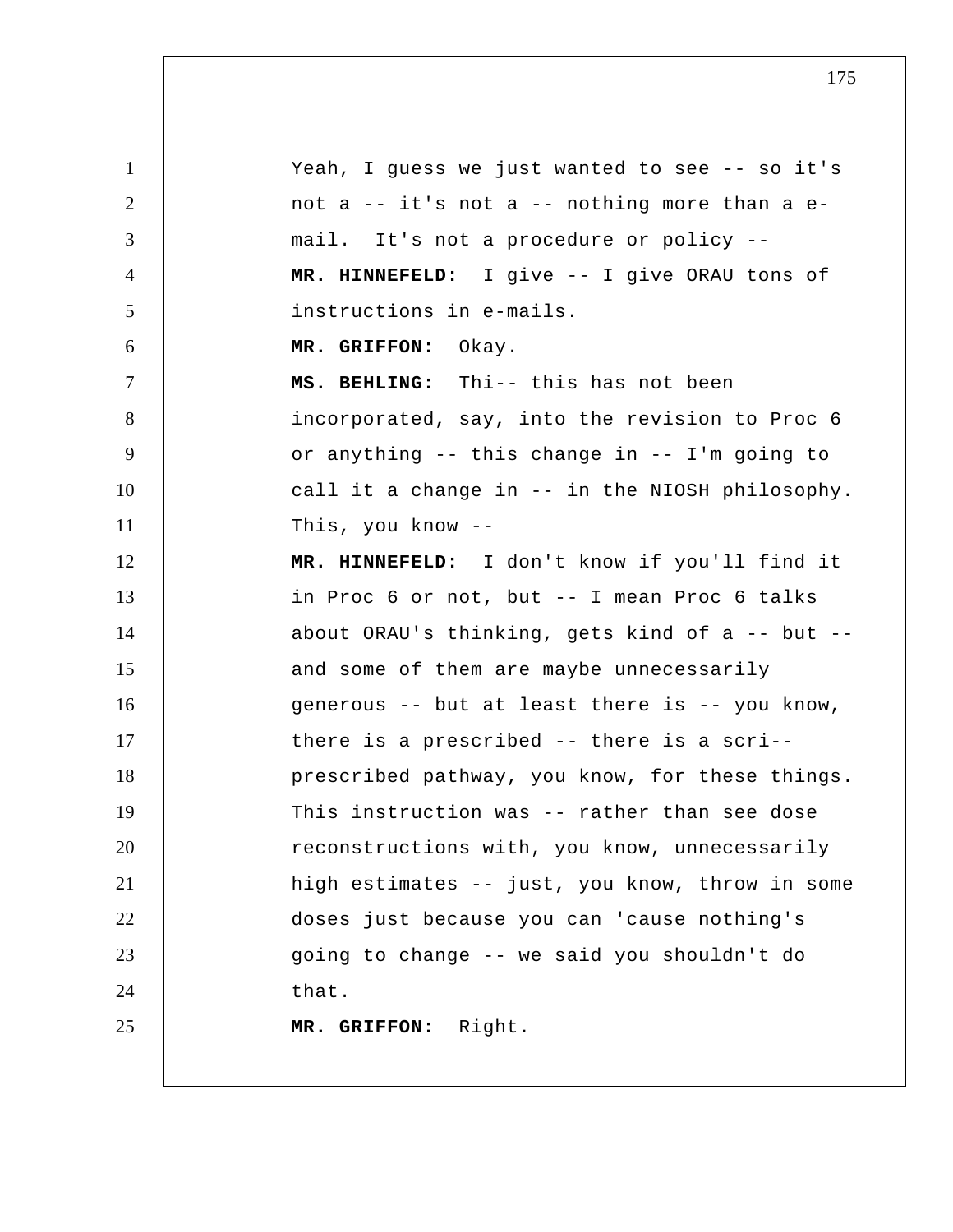1 2 3 4 5 6 7 8 9 10 11 12 13 14 15 16 17 18 19 20 21 22 23 24 25  **MS. BEHLING:** Okay.  **MR. GRIFFON:** Right.  **MR. HINNEFELD:** Now there may be things that are efficient that, on the face of it if you look at it, don't seem efficient but really are, based on the dose reconstruction tools.  **MS. BEHLING:** Okay.  **MR. HINNEFELD:** And you're going to commit to tools.  **MS. BEHLING:** Yes.  **MR. GRIFFON:** Right, right.  **MS. BEHLING:** And we -- we understand that.  **MR. HINNEFELD:** Okay.  **MS. BEHLING:** And -- we certainly agree with any efficiency process, but when -- as we've said before -- you can go to a table or you can look at things very easily and calculate the correct information or the correct -- pick the correct organ of interest, then we should do that, and I just didn't know if that was going to be reflected in -- in changes to Proc 6 --  **MR. HINNEFELD:** We'll -- **MS. BEHLING:** -- which is where I think it should be.  **MR. HINNEFELD:** Again, there are -- there's a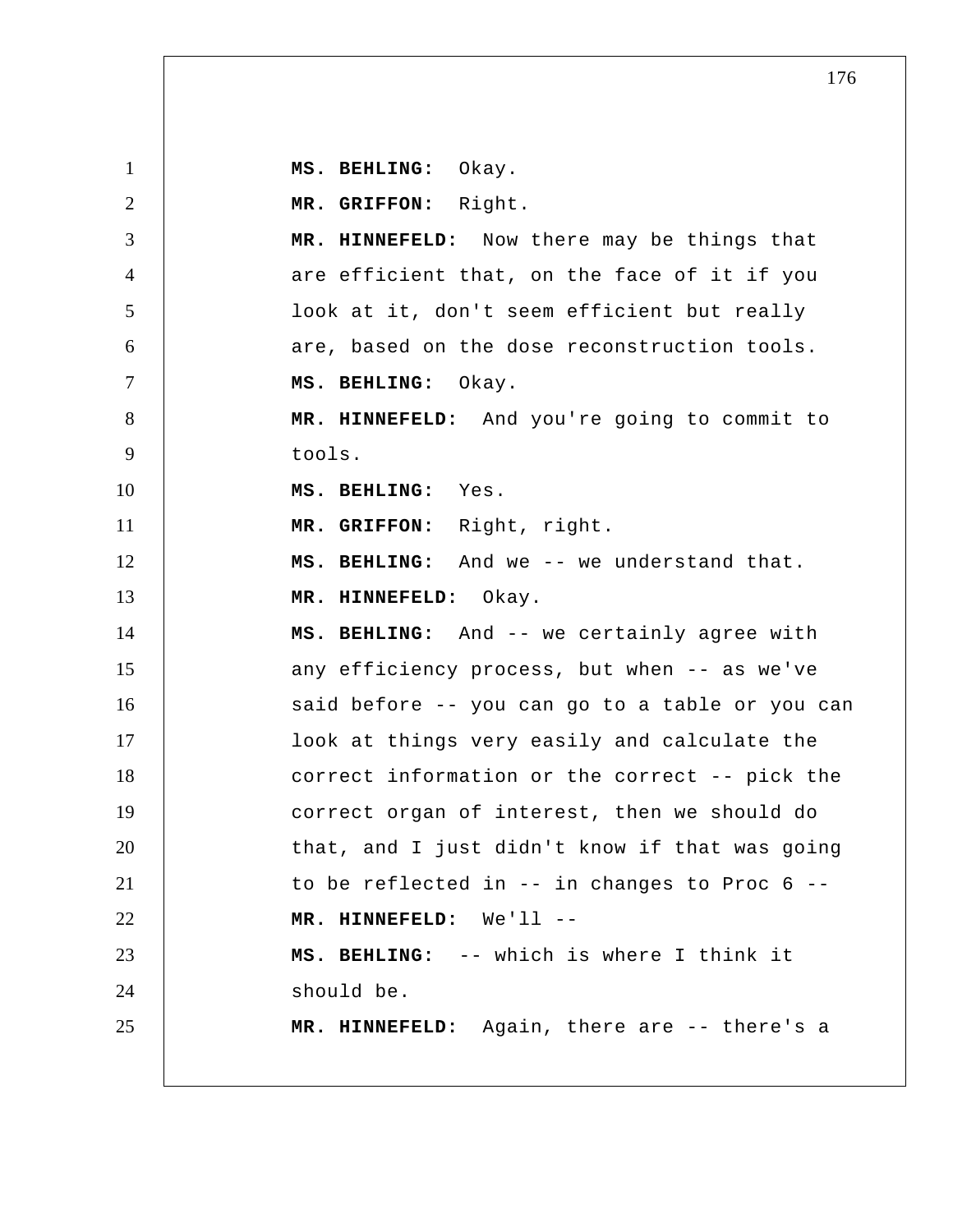1 2 3 4 5 6 7 8 9 10 11 12 13 14 15 16 17 18 19 20 21 22 23 24 25 tool that provides -- you know, there may be a table where you can look up the true value, and the tool may not have that built in.  **MS. BEHLING:** Okay.  **MR. HINNEFELD:** And the -- and the tool allows you to do the overestimating technique that - like I said, it doesn't necessarily look like an efficiency, but it is --  **MS. BEHLING:** It is.  **MR. HINNEFELD:** -- as the dose reconstructor and (unintelligible).  **DR. BEHLING:** I think what sometimes is confusing is when you don't identify the reference. Obviously, if you use the TBD which is site-specific -- and they give you LOD values and they differ from the generic TIB-8 or 10 -- **MR. HINNEFELD:** Uh-huh.  **DR. BEHLING:** -- I would say either one is fine. If you're going to overestimate, use the complex-wide generic procedure such as 8 or 10, realizing that those numbers may not necessarily agree with the TBD for a specific time frame.  **MR. HINNEFELD:** Right.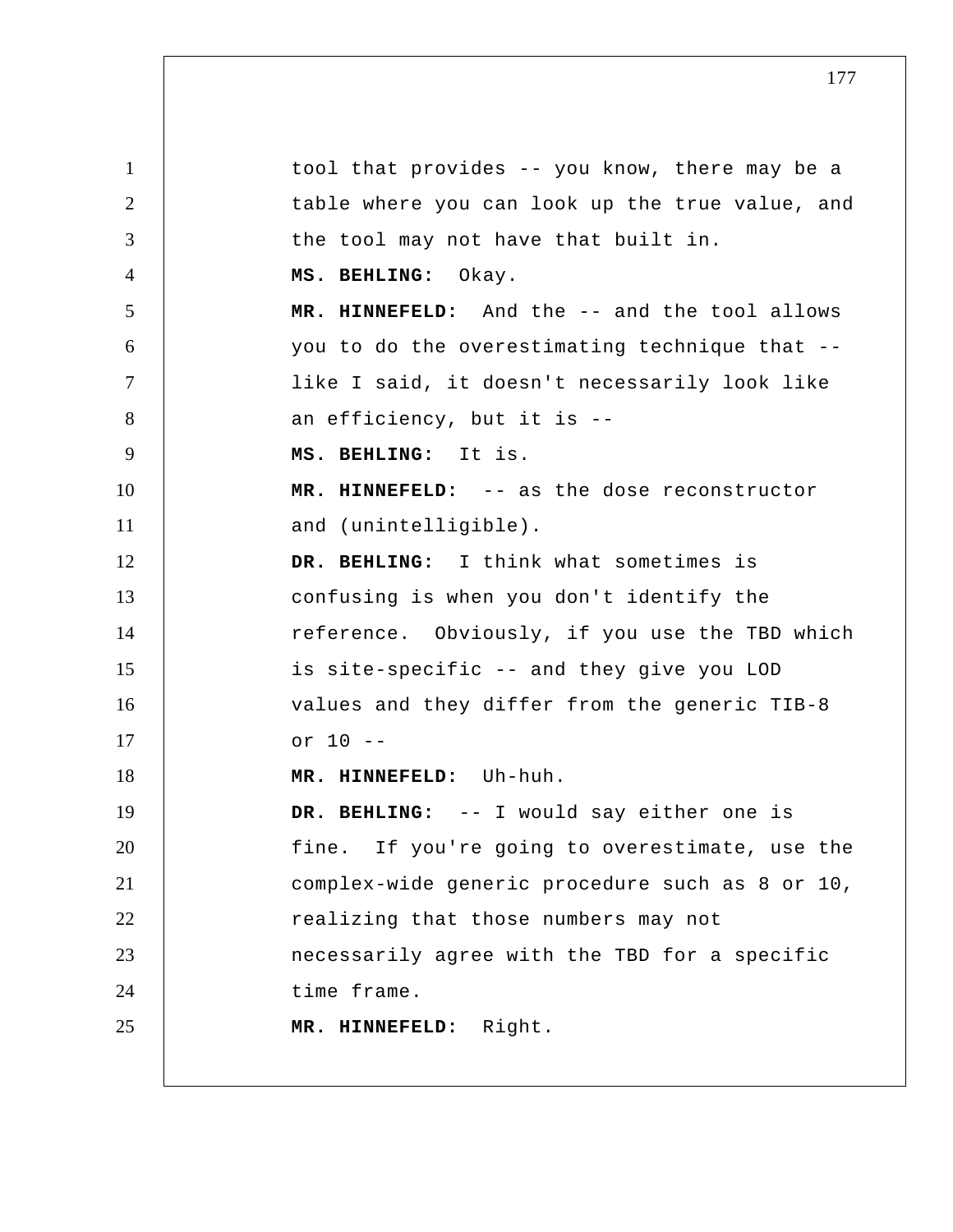1 2 3 4 5 6 7 8 9 10 11 12 13 14 15 16 17 18 19 20 21 22 23 24 25  **DR. BEHLING:** But if someone says a reference then we sort of say, okay, that's what they used and this is how they document the ultimate value that's entered into the IREP input. And -- and sometimes that's not necessarily clear, so you don't know which document they use, realizing that there's some disagreement when you deal with the complex-wide versus site specific documents.  **MS. BEHLING:** And I think we're -- we're jumping ahead here a little bit with this issue.  **MR. GRIFFON:** I was just -- I'm thinking the same thing. Go ahead, yeah.  **MS. BEHLING:** Since -- since Hans mentioned it, though --  **MR. GRIFFON:** The workbook.  **MS. BEHLING**: -- the workbook issue is in referencing the workbooks, that's typically not done in dose reconstruction reports. So if it was referenced there, then I think that would also help us to not identify something like this as a finding. But that's going to come up again --  **MR. GRIFFON:** Right.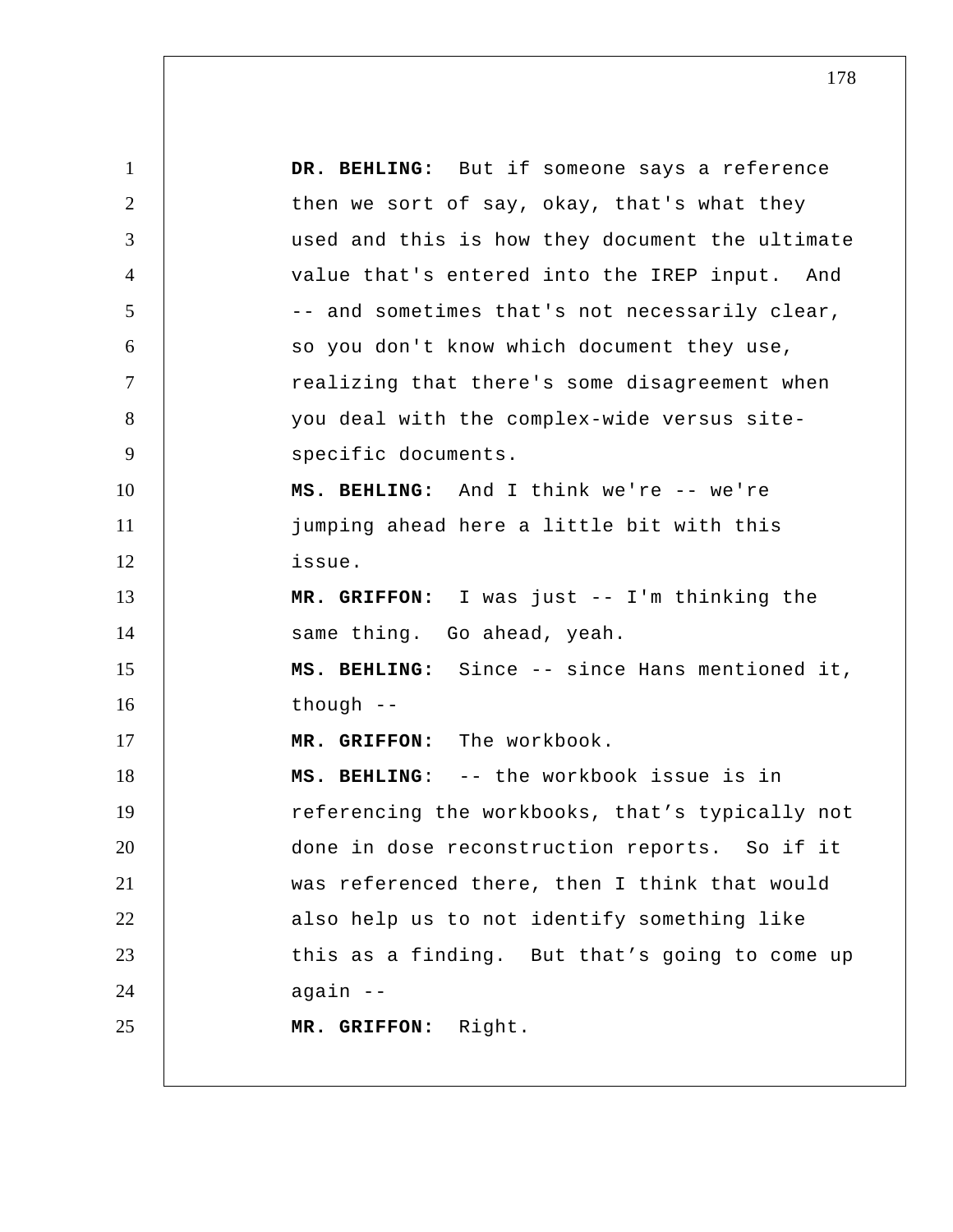1 2 3 4 5 6 7 8 9 10 11 12 13 14 15 16 17 18 19 20 21 22 23 24 25  **MS. BEHLING:** -- later.  **MR. GRIFFON:** That'll come up later, but we've got it now. Okay,  $I$  -- so  $I$  -- the same thing is on 21.3. I'm not going to go through that. I -- Stu, just if you can provide that e-mail to  $us$   $--$  **MR. HINNEFELD:** Yeah. I -- I'm confident I can find it -- **MR. GRIFFON:** -- I don't think there's any question -- I think we all are in agreement that that's the appropriate policy.  **MR. HINNEFELD:** Right.  **MR. GRIFFON:** I'm going to scan down. I'm looking through case 21. And if anybody has anything, certainly step in, but I'm down to case 22 now. Case 22 finding 22.7-B.3, to be specific. Well, this sort of -- we discussed in the -- **MS. BEHLING:** In the procedures.  **MR. GRIFFON:** -- in our procedures review, yeah. So I think the CATI question is -- is going to be covered in there so I'm willing to sort of defer that to that section, if you guys are okay with that.  **MS. BEHLING:** Yes.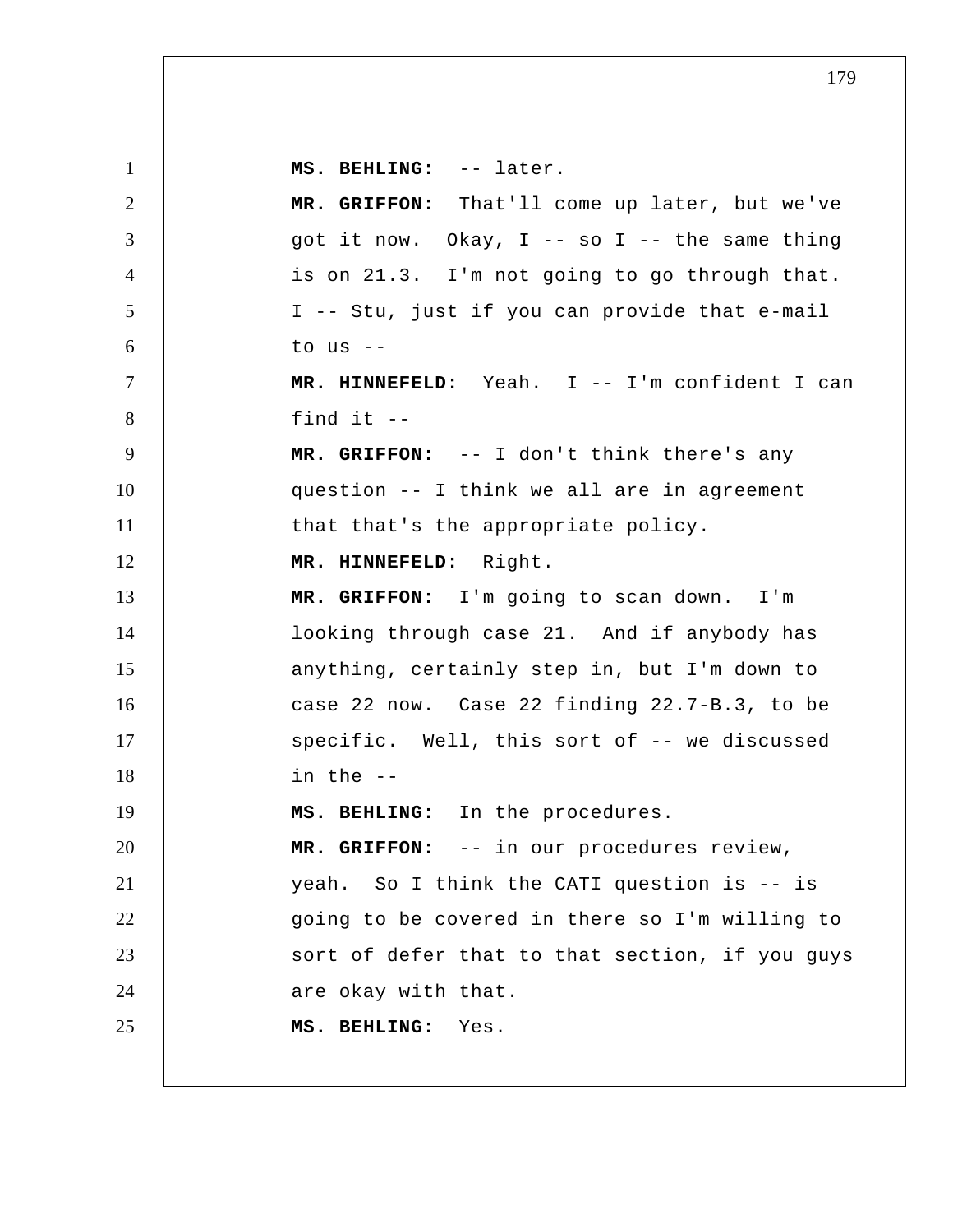1 2 3 4 5 6 7 8 9 10 11 12 13 14 15 16 17 18 19 20 21 22 23 24 25  **MR. GRIFFON:** So I'll take that out. In that first paragraph, "NIOSH has modified DR report language, SC&A will review report language" - that was what was in there initially. Is that -- is that agreeable?  **MR. HINNEFELD:** We are modifying.  **MR. GRIFFON:** NIOSH -- **MR. HINNEFELD:** It has not been completed yet.  **MR. GRIFFON:** -- is modi-- I'm sorry. Okay.  **MR. HINNEFELD:** Okay.  **MR. GRIFFON:** NIOSH is modifying. I always count on Paul to check my grammatical stuff - no. Okay, so "is modifying." Yeah, now 22.8 is the same -- same change. Sorry, I'm just - if I don't capture these edits now, it's a lot more work later. (Pause) All right. I'm on case 23 -- 23.2. Since Proc 6 was mentioned in the NIOSH response, I added it in an action. It -- it -- I think it's also co-- sort of covered in our procedures review that you said you would look at that and consider differences from IG -- or maybe not, I don't know.  **MR. HINNEFELD:** Yeah, the --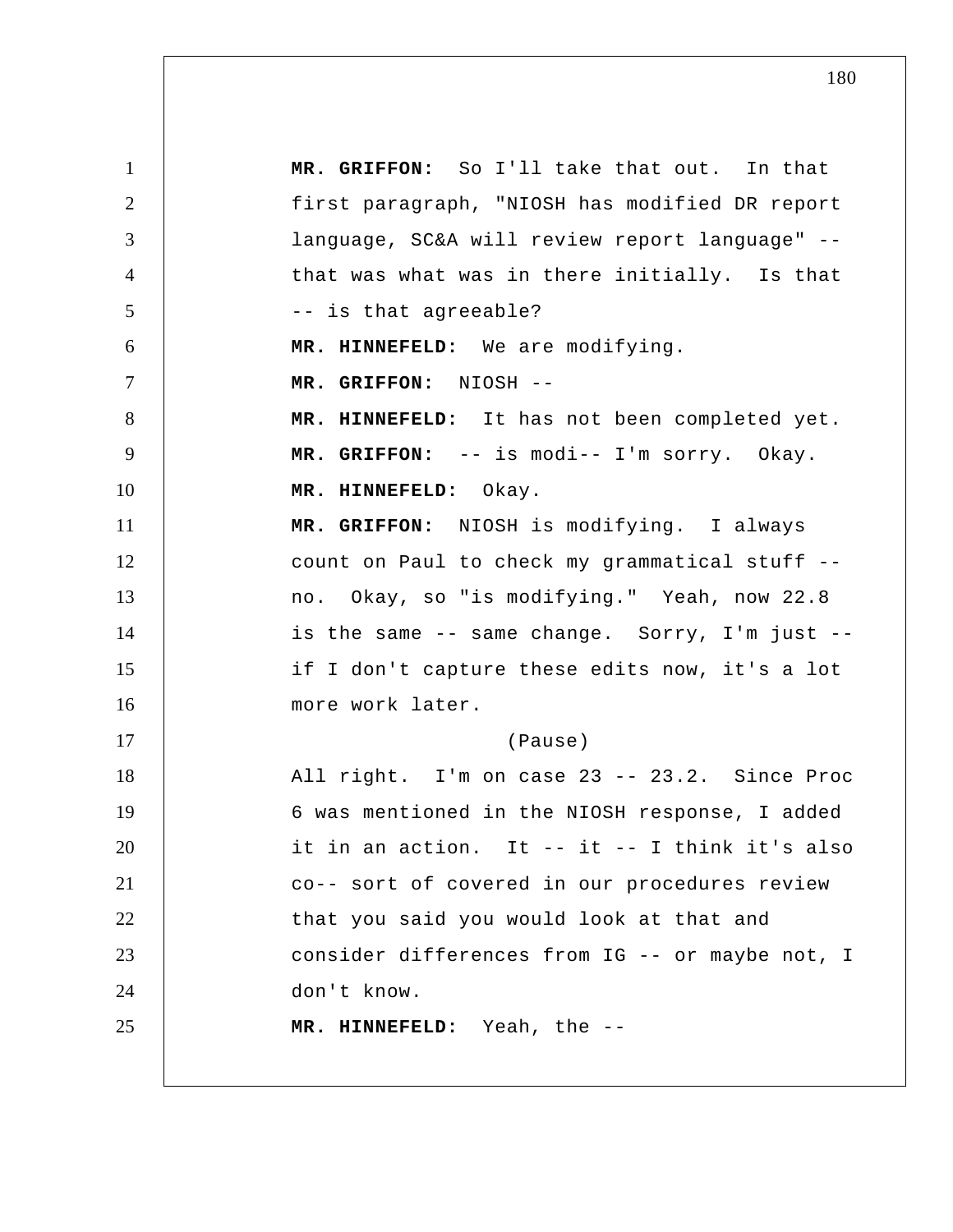1 2 3 4 5 6 7 8 9 10 11 12 13 14 15 16 17 18 19 20 21 22 23 24 25  **MR. GRIFFON:** From IG-1.  **MR. HINNEFELD:** There's a kind of recurring theme that measured dose isn't always captured in the normal distribution and in ca-- in this particular case, probably should have been a normal distribution. So we're thinking about how we get that instruction out there. Procedure 6 seems to be the li-- logical place for it to be. If we deviate from that and decide it should be somewhere else, we'll let you know -- but I think Procedure 6 is the place for that guidance to be.  **MR. GRIFFON:** So is that -- I'll keep that in the action now and if you deviate from that you'll --  **MR. HINNEFELD:** Yeah.  **MR. GRIFFON:** -- you'll explain why.  **MR. HINNEFELD:** Yeah.  **MR. GRIFFON:** Yeah. All right.  **MS. BEHLING:** What's the comment -- excuse me, but -- "re-evaluate case 23 in light of comments provided" -- what --  **MR. GRIFFON:** Oh. Yeah.  **MR. HINNEFELD:** Well, there -- there were enough -- there were enough items on here that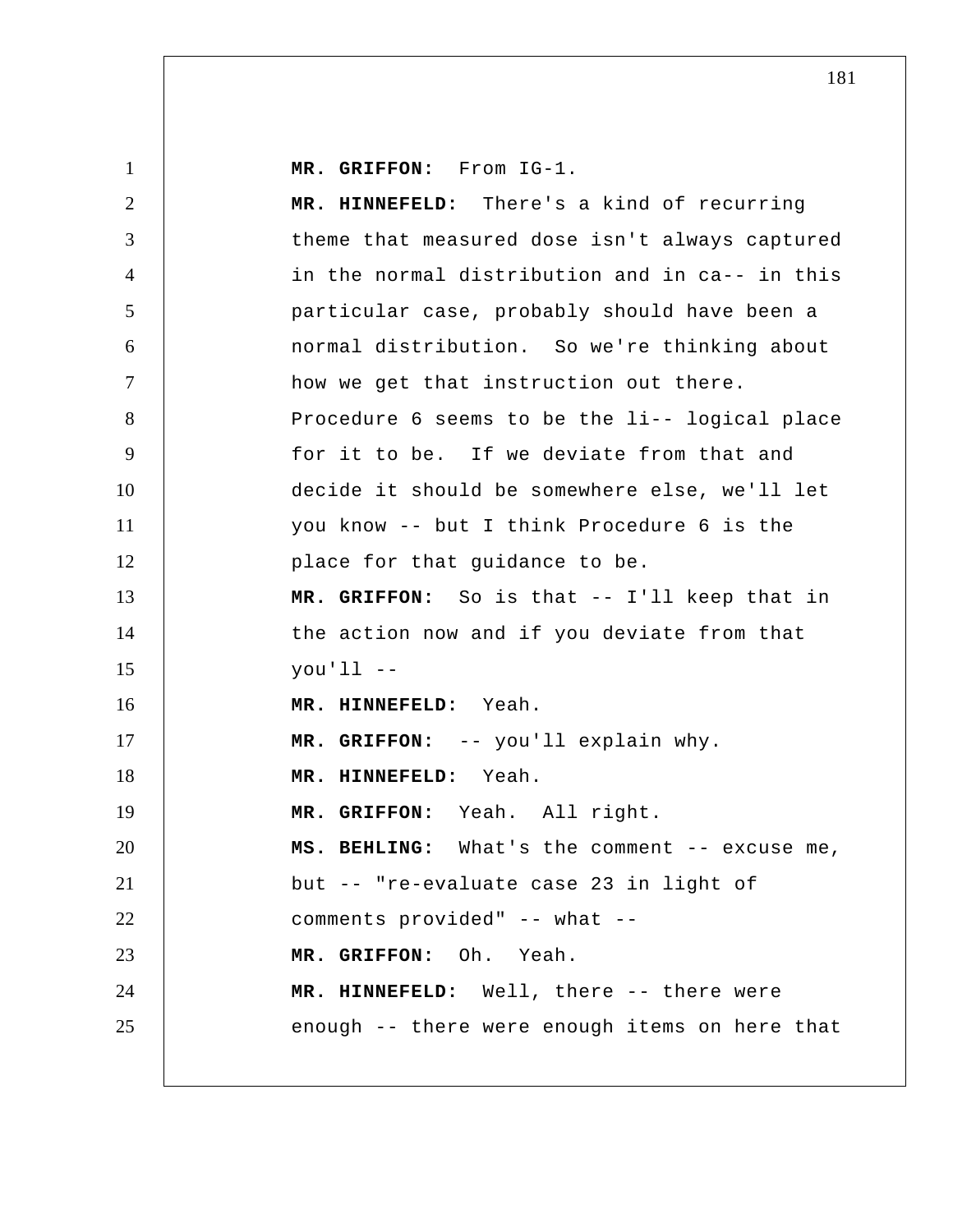1 2 3 4 5 6 7 8 9 10 11 12 13 14 15 16 17 18 19 20 21 22 23 24 25 I thought should be reworked that we just wanted to rework those, you know -- the case. You know, take into account all of the findings here, rework the case with these findings.  **MS. BEHLING:** And -- and that's being done?  **MR. HINNEFELD:** Yeah.  **MR. GRIFFON:** Okay.  **DR. BEHLING:** Let me ask a couple of things, because it's been brought up on previous dialogue that we've had with you and Jim Neton on the issue of uncertainty which frequently was not used, but I think in this -- with the addition of workbooks which do the calculations for you, I think that problem is by and large resolved. But early on, it was discussed that the issue of -- of uncertainty, when it's not necessarily identified, is compensated by claimant-favorable selection of DCFs that would potentially compensate for the absence of an uncertainty. Is that still a policy to --  **MR. HINNEFELD:** They're -- we're eval-- there's -- one of our actions on here is to evaluate - to show whether that's an -- under what conditions is that -- **DR. BEHLING:** Okay.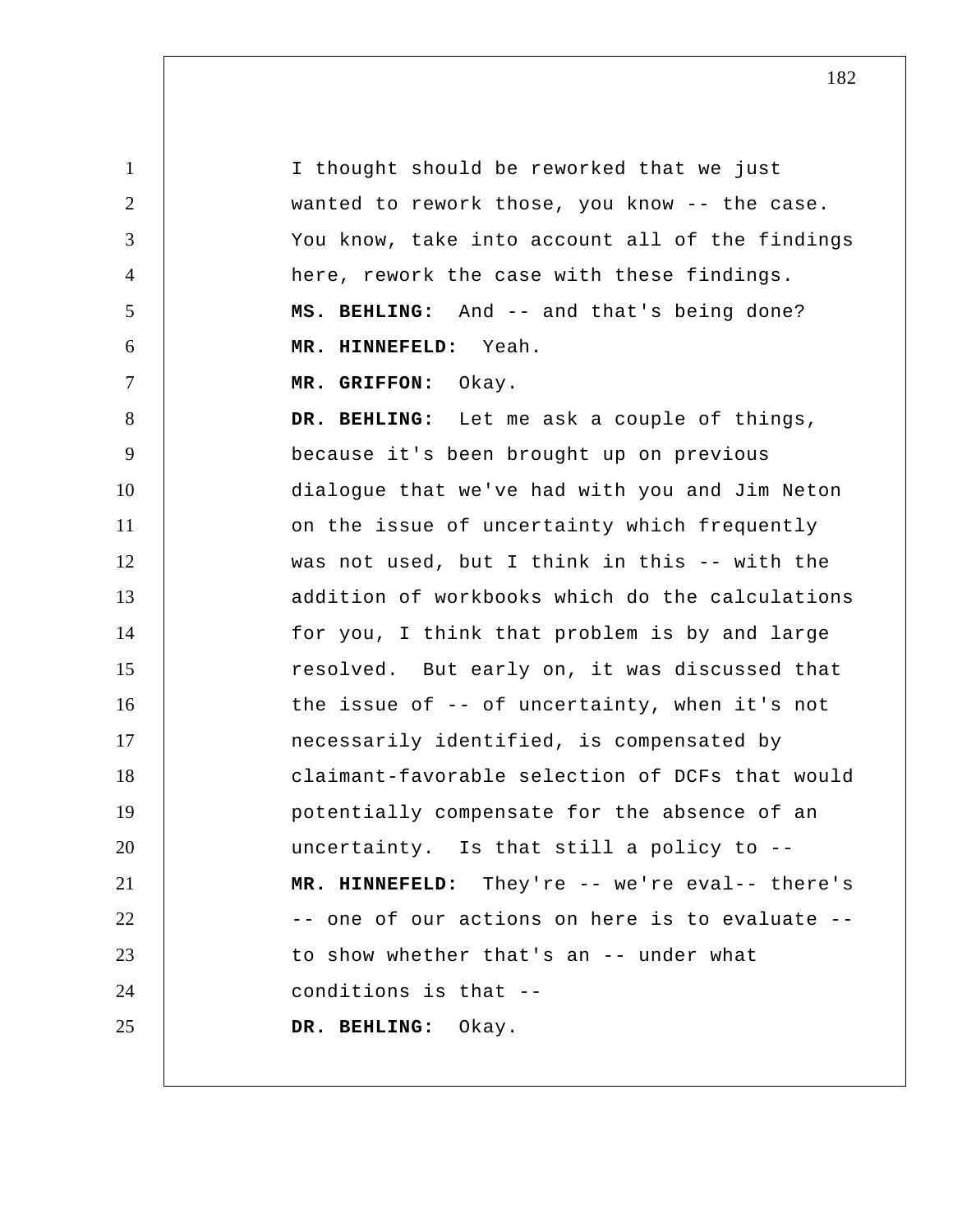1 2 3 4 5 6 7 8 9 10 11 12 13 14 15 16 17 18 19 20 21 22 23 24 25  **MR. HINNEFELD:** -- use of a DCF of one --  **DR. BEHLING:** Yes, a DCF of one -- **MR. HINNEFELD:** -- in place of a triangular DCF that's below one, times the normal distribution and is that sufficiently favorable -- that evaluation's pretty far along.  **MR. GRIFFON:** That is action. That is an action on here.  **MR. HINNEFELD:** We've got to run it model by model so it's a lot of calculation to do, but it's -- or organ by organ, because of combinations and (unintelligible) and risk code, so -- IREP models, so -- but yeah, we're pretty far along in that effort to illustrate - so I have calculations to illustrate that that decision goes down the normal distribution times the triangular DCF.  **MR. GRIFFON:** Okay. Hans? You okay?  **DR. BEHLING:** Yeah. Yeah. Yeah -- it would be helpful, however, in doing the audit, in -- in perhaps making a note of that so that we don't end up citing it as an issue --  **MR. HINNEFELD:** Right.  **DR. BEHLING:** -- when in fact that becomes a no-issue.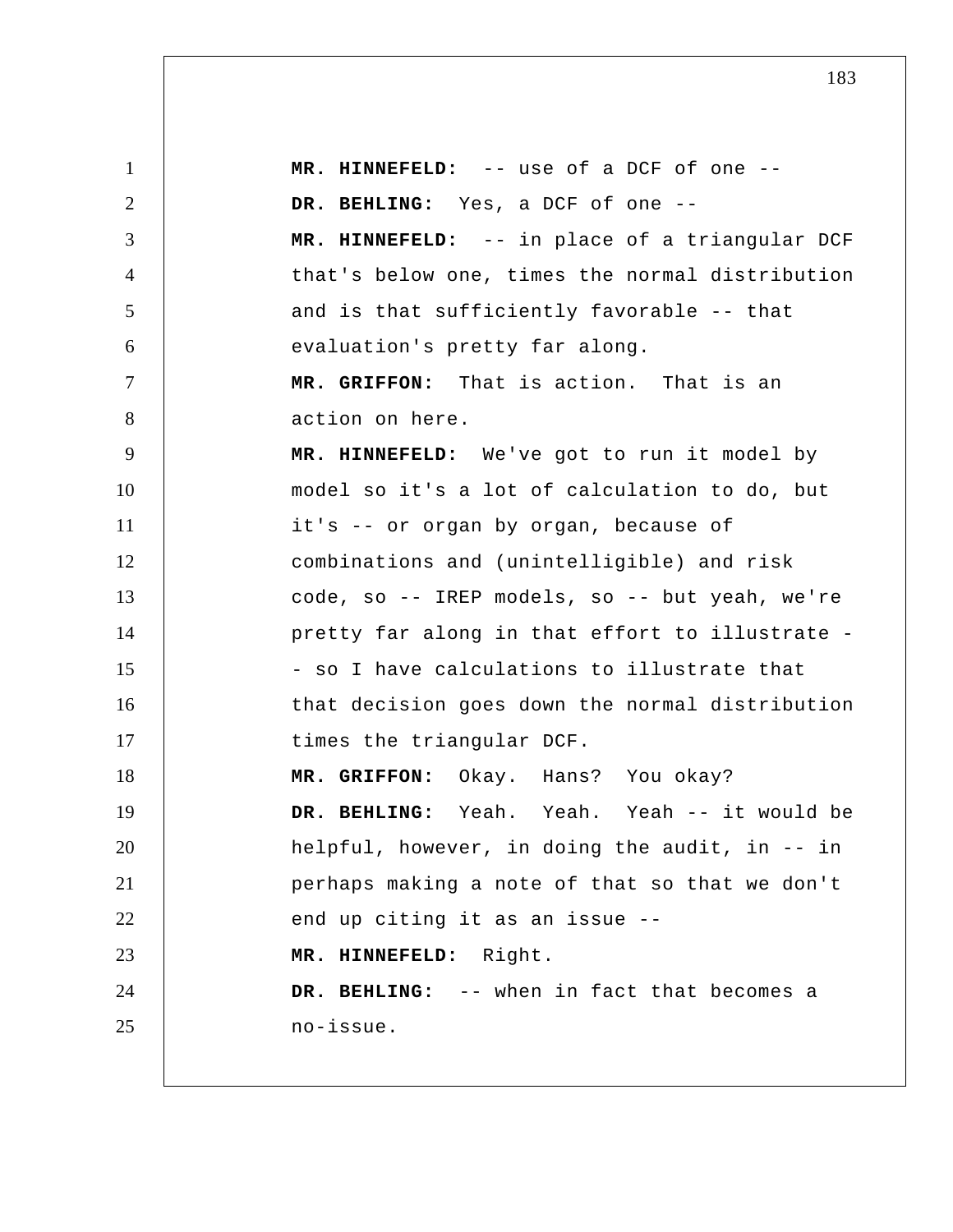1 2 3 4 5 6 7 8 9 10 11 12 13 14 15 16 17 18 19 20 21 22 23 24 25  **MR. GRIFFON:** Well if -- if workbooks are referenced, that's the other action --  **DR. BEHLING:** Yes.  **MR. GRIFFON:** -- then you would know. Right?  **DR. BEHLING:** Yes.  **MR. GRIFFON:** That --  **DR. BEHLING:** Well, when a claimant-favorable DCF is used, then perhaps the tedious task of doing an uncertainty analysis is not necessary.  **MR. GRIFFON:** Right.  **MR. HINNEFELD:** Right.  **MR. GRIFFON:** All right. We're -- you okay over there, Ray? **THE COURT REPORTER:** Yeah. I just realized he moved again.  **MR. GRIFFON:** Yeah.  **MR. HINNEFELD:** They don't want to make it easy for you, Ray. You're the world champ, come on.  **MR. GRIFFON:** Down to case 24. We should clarify the record, I don't think he is world champ.  **MS. MUNN:** Yeah, he is.  **MR. PRESLEY:** In our book he is.  **MR. GRIFFON:** Silver medalist, but he's our world champion.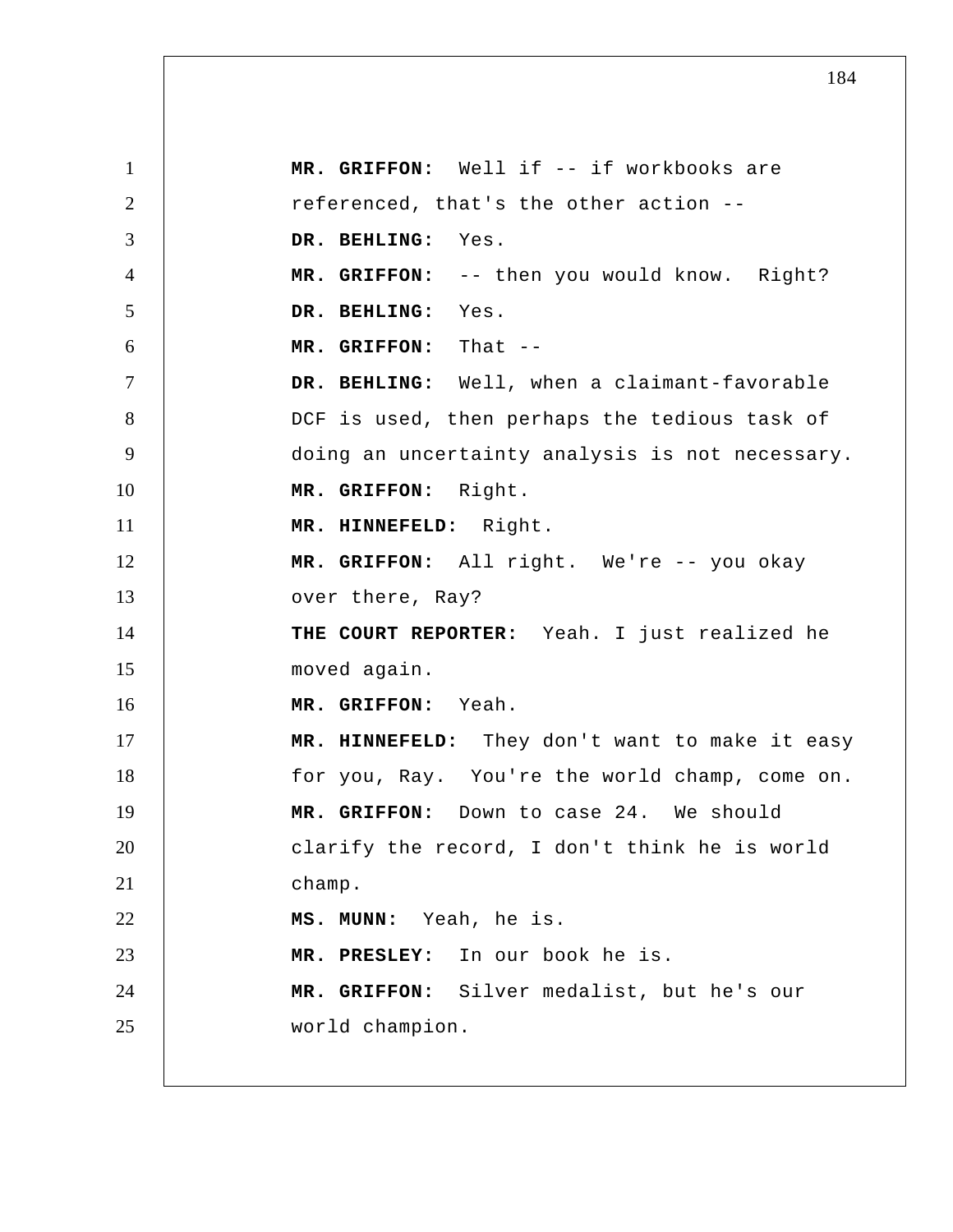1 2 3 4 5 6 7 8 9 10 11 12 13 14 15 16 17 18 19 20 21 22 23 24 25  **MR. PRESLEY:** He's the world champ.  **MS. MUNN:** Nobody does it better.  **MR. GRIFFON:** Oh, no, Wanda's breaking into song. I knew it would come to this.  **MS. MUNN:** We've gone too long.  **MR. GRIFFON:** Case 24 we're on, and I think I -- I didn't change anything in the action column. I believe I tried to highlight --  **MS. BEHLING:** And we talked about this earlier and TIB-8 and 10 have been revised. And we did look -- and I'll correct the record -- we did look out on the O drive and both of those procedures are there now.  **MR. GRIFFON:** Are there, yeah, so we're -- and -- and as John said, as a course of action to carry through these,  $I$  -- I think we -- we have SC&A -- it's "SC&A will review these," at least with respect to the findings here.  **DR. MAURO:** I guess -- does (unintelligible) need another column on this thing eventually saying, you know -- **MR. GRIFFON:** Well, we're going to have a list of actions out of this -- from this --  **MR. HINNEFELD:** Maybe we could track that on the action item list --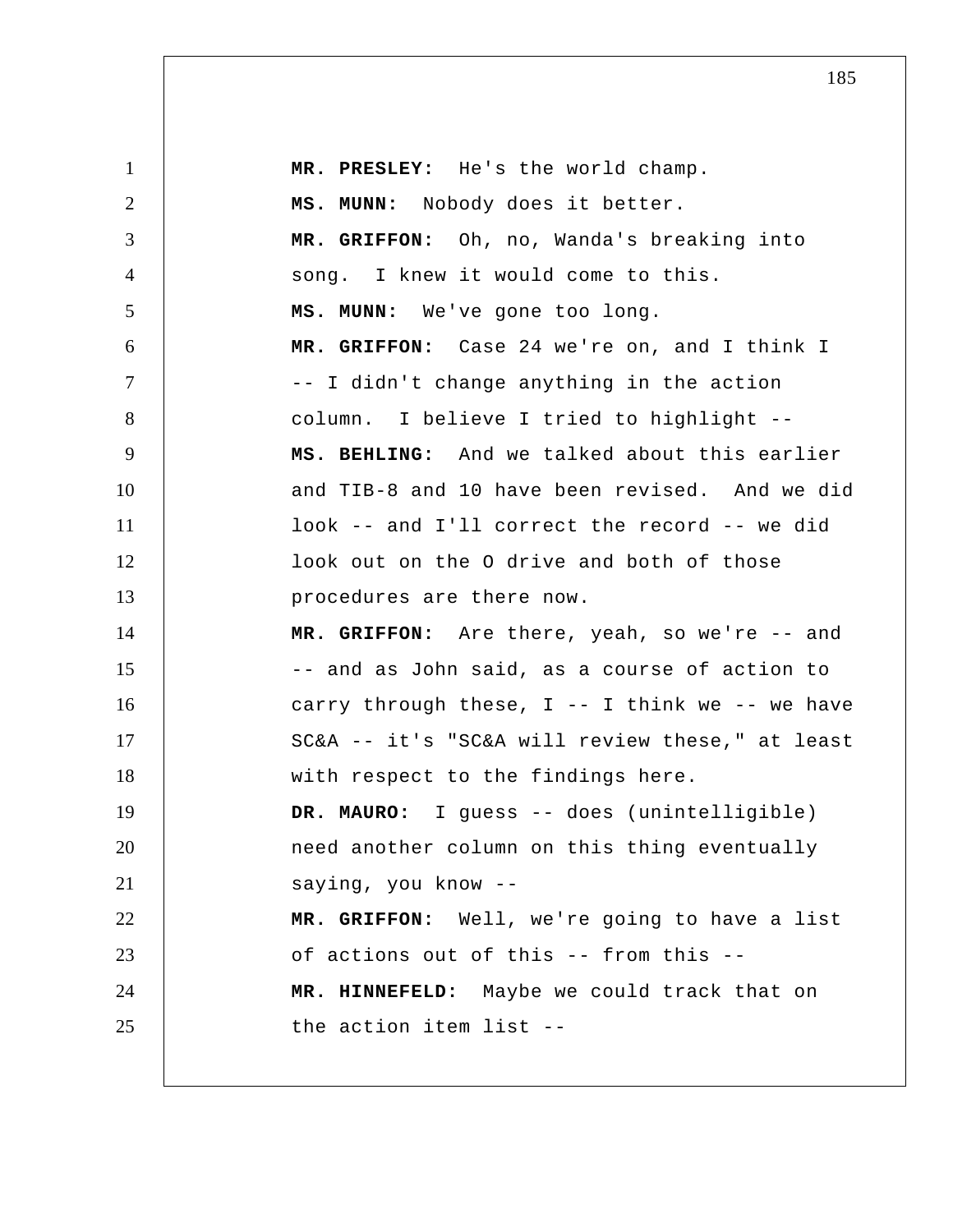**MR. GRIFFON:** Yeah.

1 2 3 4 5  $6$  --7 8 9 10 11 12 13 14 15 16 17 18 19 20 21 22 23 24 25  **MR. HINNEFELD:** -- as opposed to this matrix?  **MR. GRIFFON:** Yes. Yeah, I think we -- we'll try to close this matrix --**DR. MAURO:** Okay, move the ma-- yeah, we talked  **MS. MUNN:** Yeah.  **MR. GRIFFON:** Close the matrix and have a listing of ac-- ongoing actions.  **MR. BUCHANAN:** You say that the new version of 8 and 10 are on the O drive now?  **MS. BEHLING:** Yes. Yes.  **MR. GRIFFON:** Yes, they are, yeah. We'll find  $-$  **MS. BEHLING:** Let me just ask a question. John, are we going to review the entire 8 -- on 8 and 10, or are we only looking specifically at these issues? Because 8 and 10 has not been -- is not part of our supplemental procedures.  **DR. MAURO:** Yeah, I -- I guess my reaction is we're only going to review it with respect to this issue.  **MR. GRIFFON:** But -- but the issue was that they were ambiguous, so I think you're going to end up --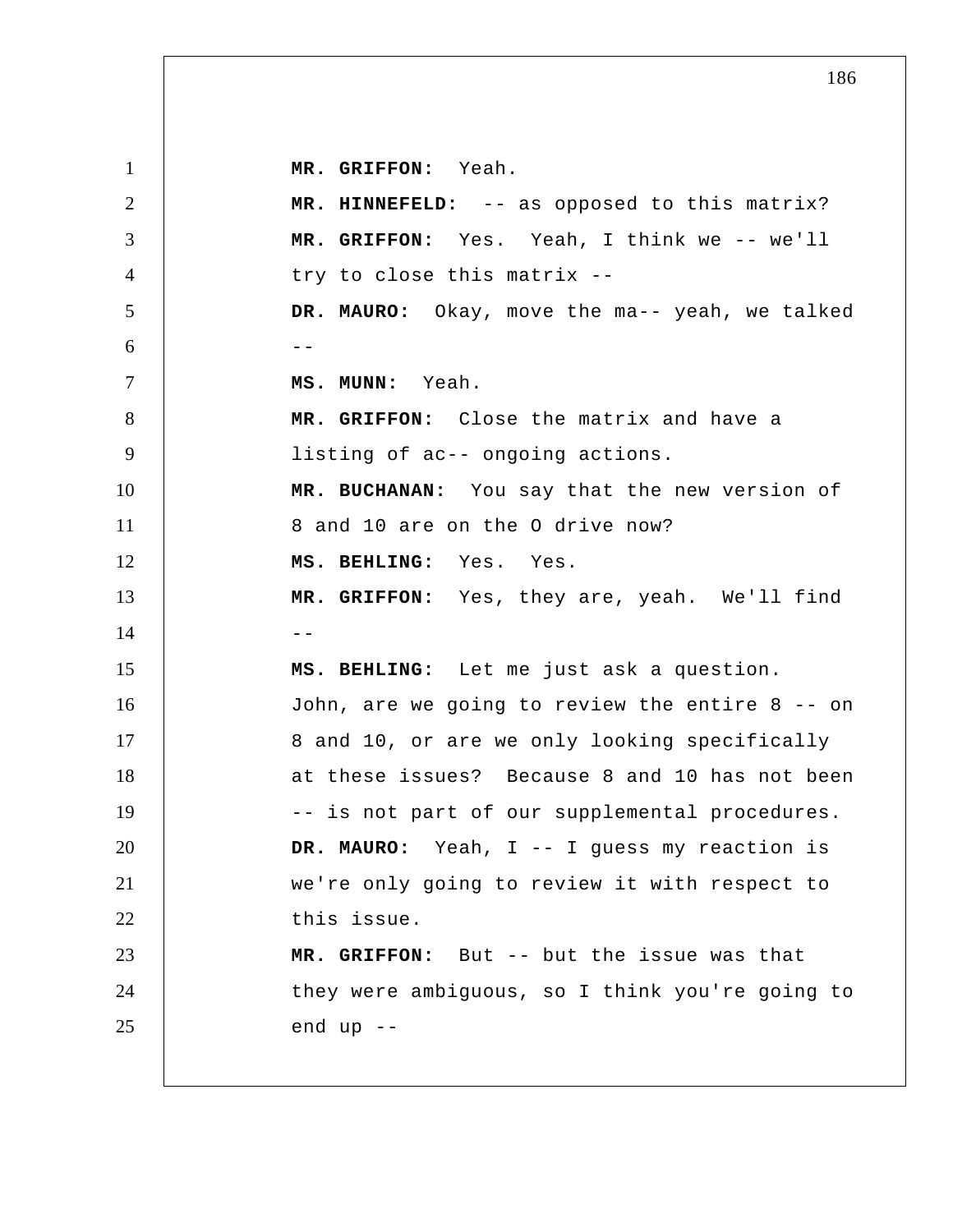1 2 3 4 5 6 7 8 9 10 11 12 13 14 15 16 17 18 19 20 21 22 23 24 25  **DR. MAURO:** Well, then we're forced to. You know what I'm saying -- I'd like, as a matter of policy, keep it cl-- you know, to be responsive to this particular issue.  **MR. GRIFFON:** To the finding, right.  **DR. MAURO:** Now if the issue is -- is of a general nature where we have to review the whole thing, that's what we'll do.  **MS. BEHLING:** Okay. Because that's what -- we will have to do it on this case.  **DR. BEHLING:** And it -- and it may come up in the -- the litmus test of having resolved the ambiguity of the procedure will be tested when we look at future audits where that particular TIB will be used. And -- and at this point, we can only make a very subjective evaluation regarding the clarity of the procedure.  **MS. BEHLING:** However those TIBs were just issued, and it's not likely we're going to see those cases for quite some time.  **MR. HINNEFELD:** Not for a while.  **MR. GRIFFON:** Yeah.  **MS. BEHLING:** Any cases that would use tho- the revised TIB, we just -- you just don't get -- it doesn't get through the process quick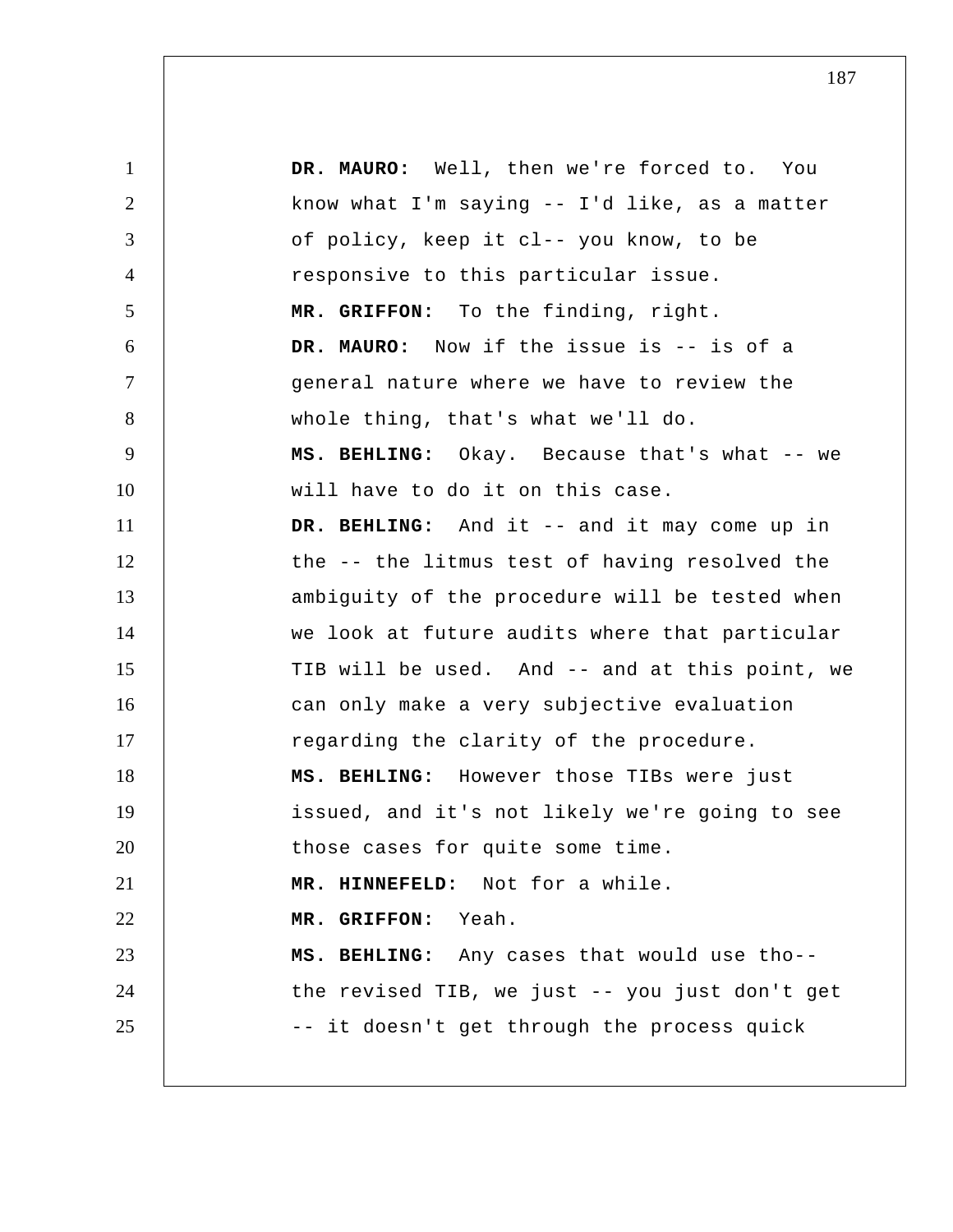1 2 3 4 5 6 7 8 9 10 11 12 13 14 15 16 17 18 19 20 21 22 23 24 25 enough for us to see them. It will probably be a year -- **MR. HINNEFELD:** We're at least months away-- at le-- way-- at least months -- could be a year.  **MS. BEHLING:** Yes.  **MR. GRIFFON:** And -- and I'll let -- I mean I think John may want to discuss with Lew, you know, any kind of -- as we -- as you look at the scope of what's generated out of this, the -- any contracting concerns. Because it -- it -- I mean, I'm thinking if -- if an action is always -- I mean we have several actions that were to, you know, defer to a new procedure or defer to this or -- or clarify it in this, and it seems like that may be sort of a change order -- but, you know -- **MR. HINNEFELD:** Right.  **DR. WADE:** We have a lot of flexibility under Task III so I think we can accommodate it.  **MR. GRIFFON:** Yeah. Okay. It's beyond my scope.  **DR. MAURO:** (Unintelligible) Task III because it -- they're smaller chunks.  **MR. GRIFFON:** Okay.  **DR. WADE:** And there's a lot of them that are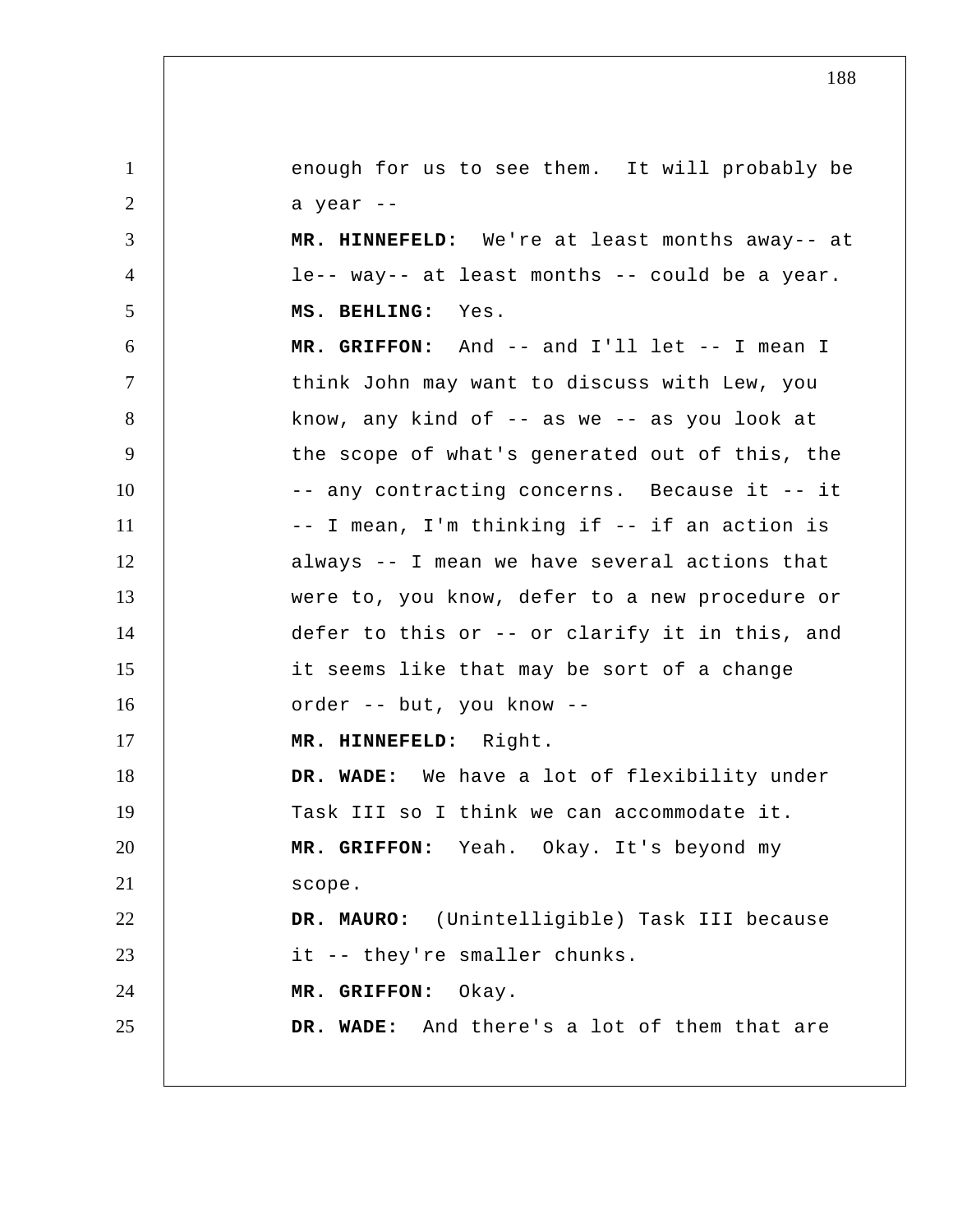1 2 3 4 5 6 7 8 9 10 11 12 13 14 15 16 17 18 19 20 21 22 23 24 25 scheduled new for a year, so we should be able to accommodate them.  **MR. GRIFFON:** Okay. I just didn't to put you in a bind that way. Okay. Down to case 25, I think. No?  **DR. BEHLING:** No, can I just make a comment, because it's appropriate at this point to perhaps state something. TIB-8 and 10 have been notorious sources of findings in the past, including through the fourth set.  **MR. GRIFFON:** Yeah.  **DR. BEHLING:** I think starting in the future - and we will, probably for the next conceivable time frame, look at similar problems that involve TIB-8 and 10, because as -- as we just finished mentioning, chances are we won't see the benefit of the revisions to those TIBs for a long time. We're not going to cite them again as a finding. We will possibly make an observation without having to go through the matrix, because at this point we have resolved the issue. And so hopefully --  **DR. MAURO:** No. I -- I'm sorry. This goes toward -- and a funny -- in a way the Task IV proposal -- that is, what we're getting at here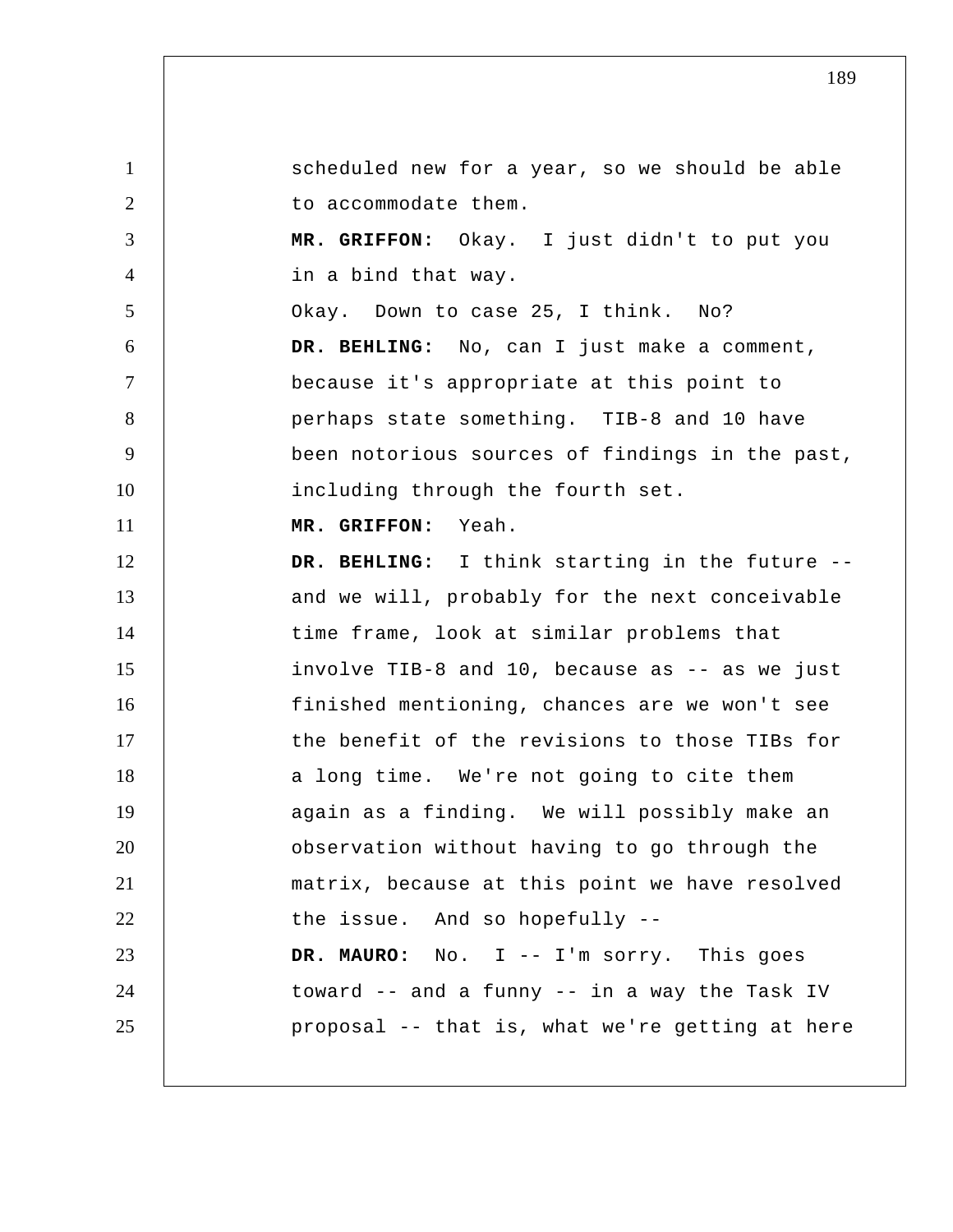1 2 3 4 5 6 7 8 9 10 11 12 13 14 15 16 17 18 19 20 21 22 23 24 25 is that right now, to -- to repeat a finding again and again and again in each one of our audit reports line item and an IREP--  **MR. MAHER:** The -- the speaker needs to get closer to the mike.  **DR. MAURO:** I guess this -- this might be a good example of something that we're going to be discussing either at the next full Board meeting on the conference call or in September, and this is a good preview for it. There are certain efficiencies SC&A could incorporate into our audits of cases which would allow us to -- to more quickly process the audit, and this would be an example. That is, if there - if as you're going through it, if there's a TIB-8, 10 issue that is self-evident, rather than spending time working it up, working it into the report, we can just move on to -- to new issues and not just rehash old issues. And this is a judgment call that right now in our proposal that all of the Board members has before them now, we actually pr-- provide an option. One of the options is -- we probably can -- for the same price, we can probably do a lot more cases if we are given a certain amount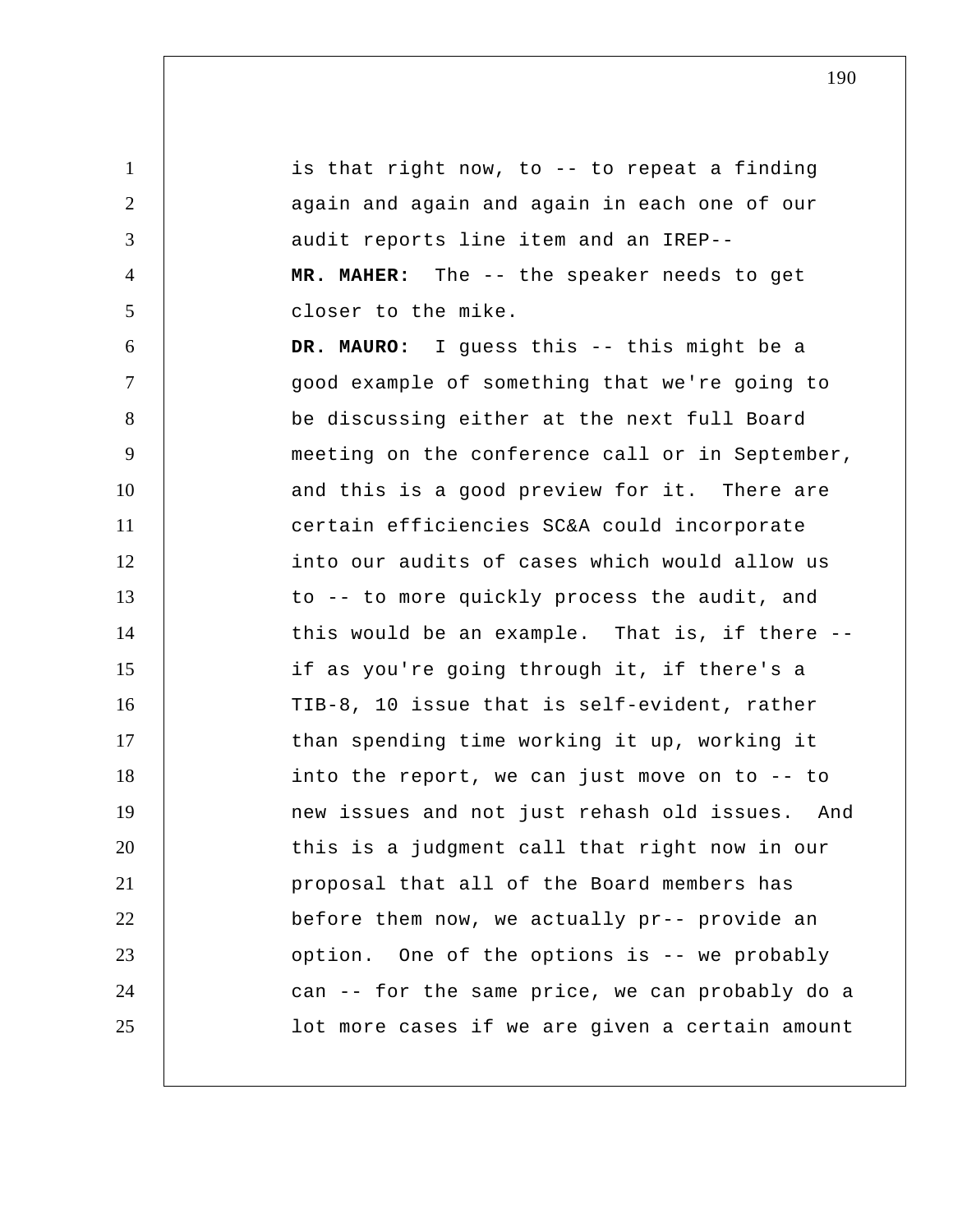| $\mathbf{1}$    | of leeway of not having to, you know, delve     |
|-----------------|-------------------------------------------------|
| $\overline{2}$  | into some of the issues. And this is a tough    |
| 3               | call, whether -- you know, it means that we     |
| $\overline{4}$  | would have -- rather than being as strict in    |
| $5\overline{)}$ | terms of our audits as we were in the past      |
| 6               | where we went over every line and checked every |
| $\tau$          | number, now there would be a certain degree of  |
| 8               | discretion. I think that's the word we          |
| 9               | actually used in our proposal, leaving Hans and |
| 10              | Kathy and the rest of the team with a certain   |
| 11              | amount of discretion on which particular issues |
| 12              | we will pursue and which ones really represent  |
| 13              | things that we've already talked about and      |
| 14              | really don't require us to spend very much time |
| 15              | on. So this is -- I -- all I'm saying is, this  |
| 16              | is a topic we will probably just have to        |
| 17              | discuss before the full Board, but it's a good  |
| 18              | opportunity now at least to introduce it to the |
| 19              | working group and the Board members here, that  |
| 20              | we will be engaging this. I see an efficiency   |
| 21              | on our end now, coming in, if we can do this.   |
| 22              | MR. GRIFFON: I think we have to carefully       |
| 23              | consider it. I mean I'll --                     |
| 24              | DR. MAURO: Yes.                                 |
| 25              | MR. GRIFFON: -- wait for your proposal, but I   |
|                 |                                                 |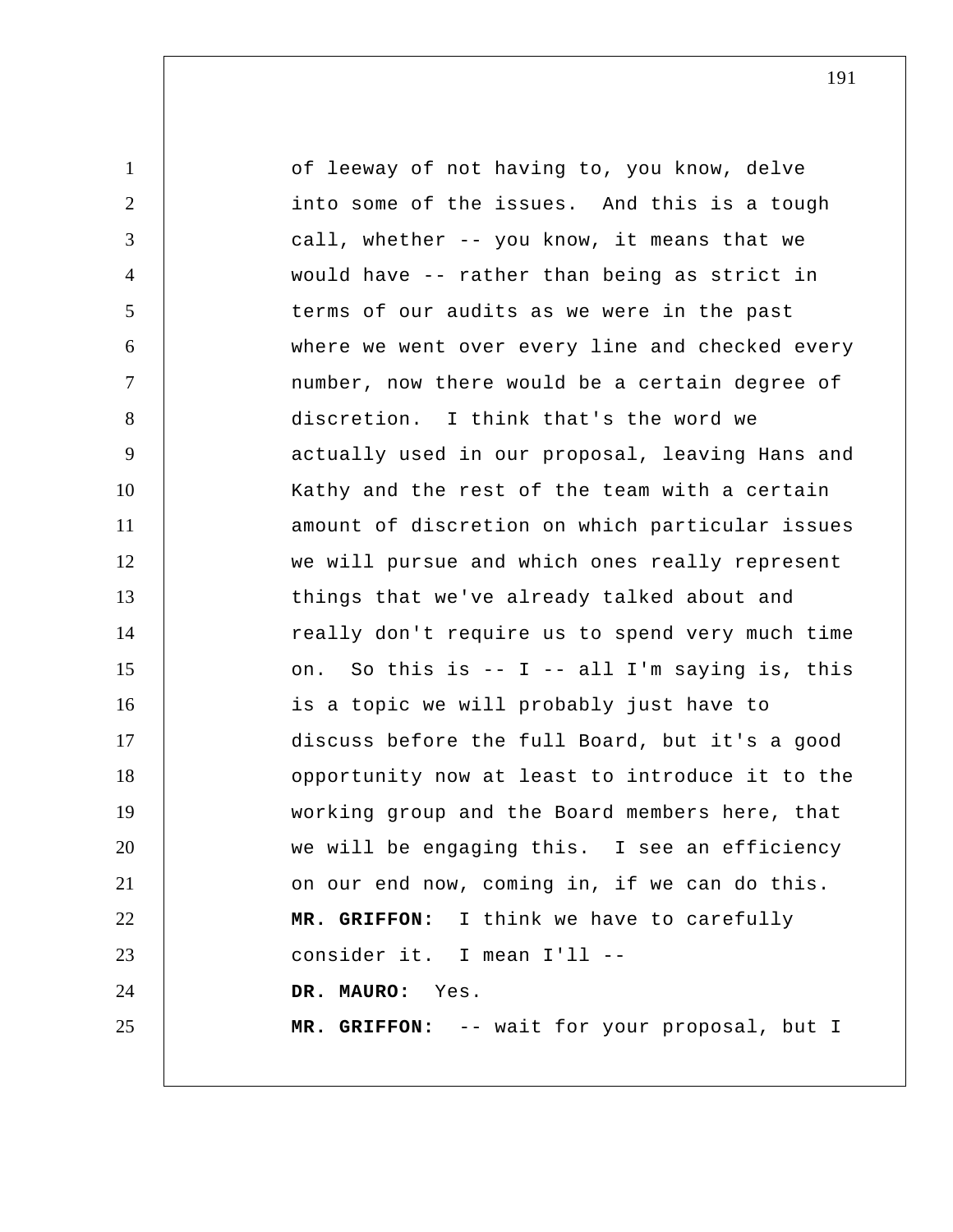$1 \quad \vert \quad \vert \quad \vert \quad \vert \quad \vert \quad \vert$ 

2

 **MS. BEHLING:** Right.

3 4 5 6 7 8 9 10 11 12 13 14 15 16 17 18 19 20 21 22 23 24 25  **MR. GRIFFON:** -- you know, the downside of it is, you have to remember that we're doing a percentage of cases -- I mean that the goal of the overall audit -- and if you start to not look at some of these -- you know, it may be old news, but we're only doing -- you know, in the overall picture it should still be listed as a finding and just -- we would just streamline the resolution process. In other words, we know what you -- what you've done, so we don't need to, you know --  **MS. BEHLING:** Mark, excuse me just one second, because I've given that some thought also and I -- what I was going to consi-- going to recommend doing for the fifth and sixth sets is a situation like this where we know a revision has ma-- been made to 8 and 10 but we're still looking at older dose reconstructions --  **MR. HINNEFELD:** Right.  **MS. BEHLING:** -- rather than making it a finding in the write-up, we make it an observation, and possibly even capture it by making a change to our checklist, where we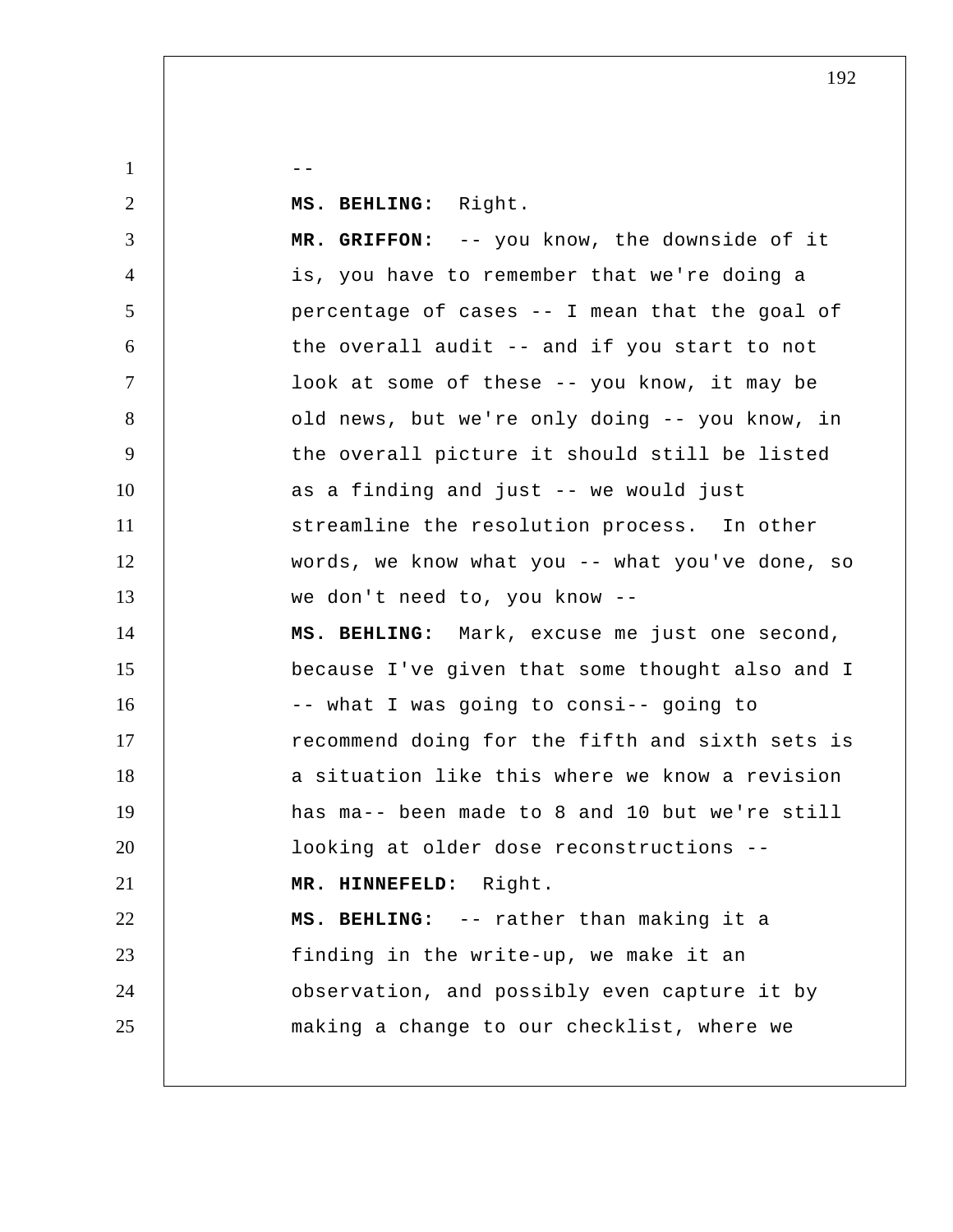| $\mathbf{1}$   | still state no. But rather than high, medium,   |
|----------------|-------------------------------------------------|
| 2              | and low under the significance, we could make   |
| 3              | it an observation indicating -- or some         |
| $\overline{4}$ | indication that this is an issue that's already |
| 5              | been resolved.                                  |
| 6              | MR. GRIFFON: But what's the benefit of          |
| $\tau$         | downgrading it to an observation?               |
| 8              | DR. BEHLING: The fact that it doesn't end up    |
| 9              | in a matrix and go through --                   |
| 10             | MS. BEHLING: So it doesn't get -- get into a    |
| 11             | matrix process.                                 |
| 12             | DR. BEHLING: -- this whole issue of             |
| 13             | resolution. I mean, the purpose of a matrix is  |
| 14             | to find resolution to existing problem. We      |
| 15             | have solved the problem with the revision of    |
| 16             | TIB-8 and 10.                                   |
| 17             | MR. GRIFFON: But -- but you've solved the --    |
| 18             | but you're not getting my point. My point is    |
| 19             | that you -- if you're looking at an overall     |
| 20             | program review, you -- you solved the problem,  |
| 21             | but it still existed in these other cases --    |
| 22             | DR. BEHLING: Yes.                               |
| 23             | MR. GRIFFON: -- that you've come across. So     |
| 24             | now you're saying, well, it's old news so we're |
| 25             | -- sort of downgrading it to an observation.    |
|                |                                                 |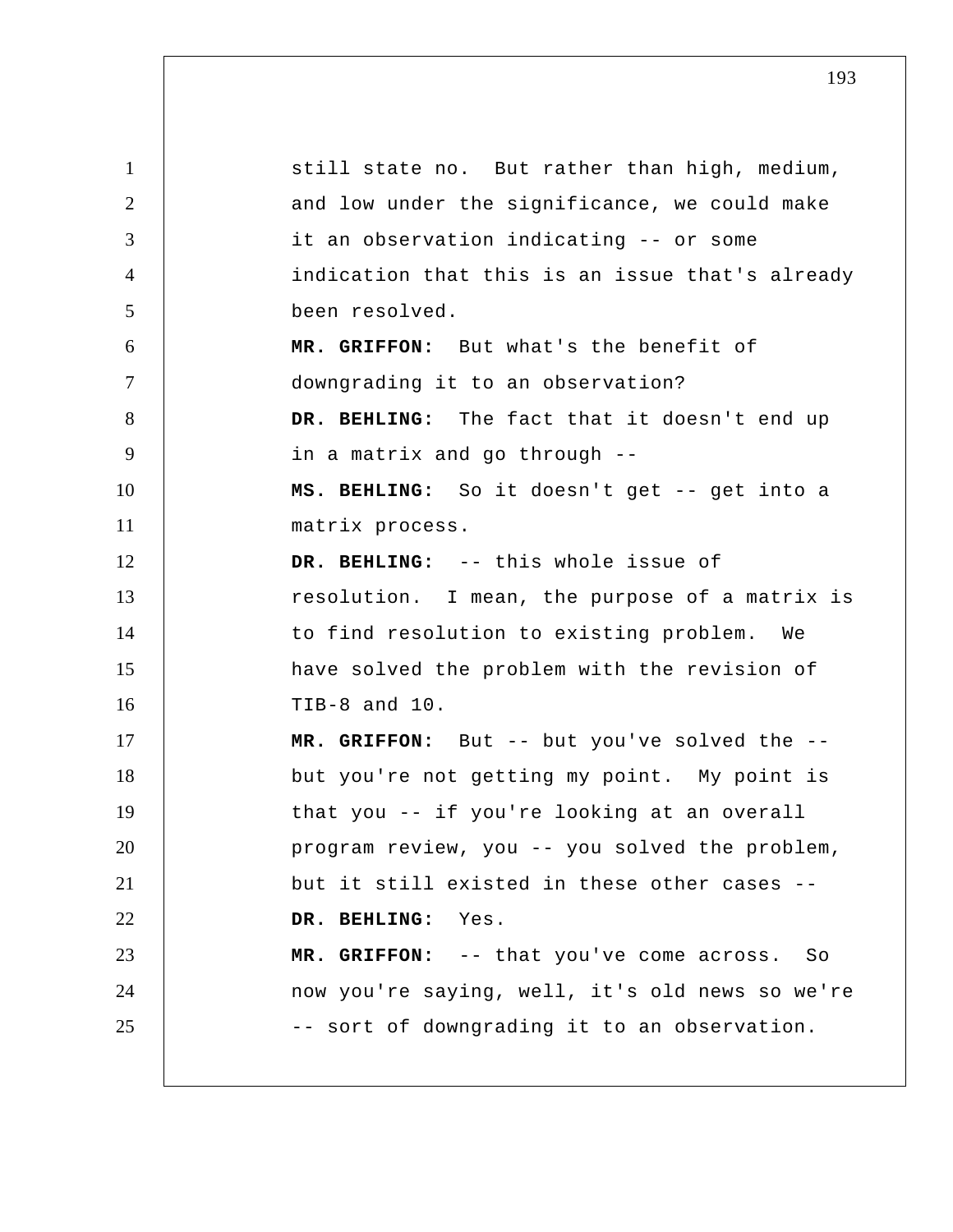1 2 3 4 5 6 7 8 9 10 11 12 13 14 15 16 17 18 19 20 21 22 23 24 25 You know, I know there's no more resolution to be done, but I hate to -- **DR. BEHLING:** How about a finding with an asterisk, that says -- **MR. GRIFFON:** Well, yeah. Something like that. I think we can get there.  **DR. BEHLING:** -- it's been resolved. It doesn't have to be entered into a matrix.  **MR. GRIFFON:** I'm saying streamline the work but maybe don't -- don't disregard it as a finding, 'cause -- **MS. BEHLING:** It would certainly become a finding if it -- **MR. GRIFFON:** Yeah.  **MS. BEHLING:** -- you know, significantly impacted the case in any way on that individual case.  **DR. BEHLING:** Well, those are -- it wouldn't. They're  $--$  and they're  $--$  **MR. GRIFFON:** Well, yeah -- DR. BEHLING: -- basically, these two TIBs used to estimate maximized doses and the likelihood that it would ever impact a claim that goes from non-compensable to compensable is virtually nil. And so it's -- it has limited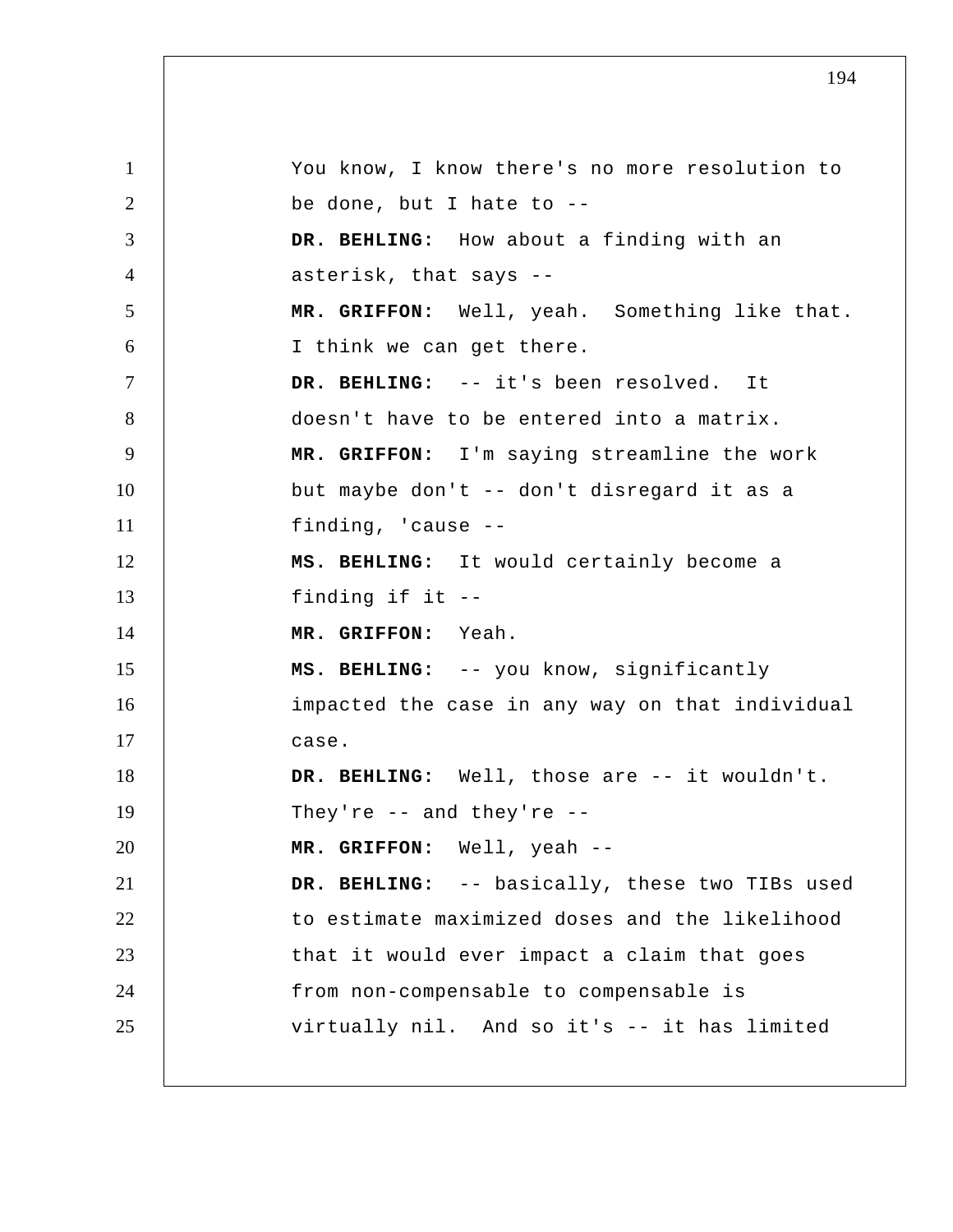1 2 3 4 5 6 7 8 9 10 11 12 13 14 15 16 17 18 19 20 21 22 23 24 25 value --  **MR. GRIFFON:** Yeah.  **DR. BEHLING:** -- in that regard.  **MS. BEHLING:** Yeah.  **MR. GRIFFON:** It may be that they were sort - yeah -- probably in the observation category all along, you know.  **DR. BEHLING:** Yeah.  **MR. GRIFFON:** Yeah.  **DR. BEHLING:** Well, it's -- it's a finding that has a low impact --  **MR. GRIFFON:** Right. DR. BEHLING: -- as we always acknowledge.  **MR. GRIFFON:** As we -- as we acknowledge, yeah.  **MS. BEHLING:** Maybe we can keep it a finding with an asterisk just to alert everyone that this is something that's already been resolved.  **DR. BEHLING:** And really should not be --  **MR. GRIFFON:** Or we'll de-- we just know in the path forward there's no resolution process, yeah, we don't fret.  **DR. BEHLING:** Yeah, it should not be part of the next matrix.  **MR. PRESLEY:** Yeah, and it stops right there.  **MR. GRIFFON:** We don't -- we don't bog it down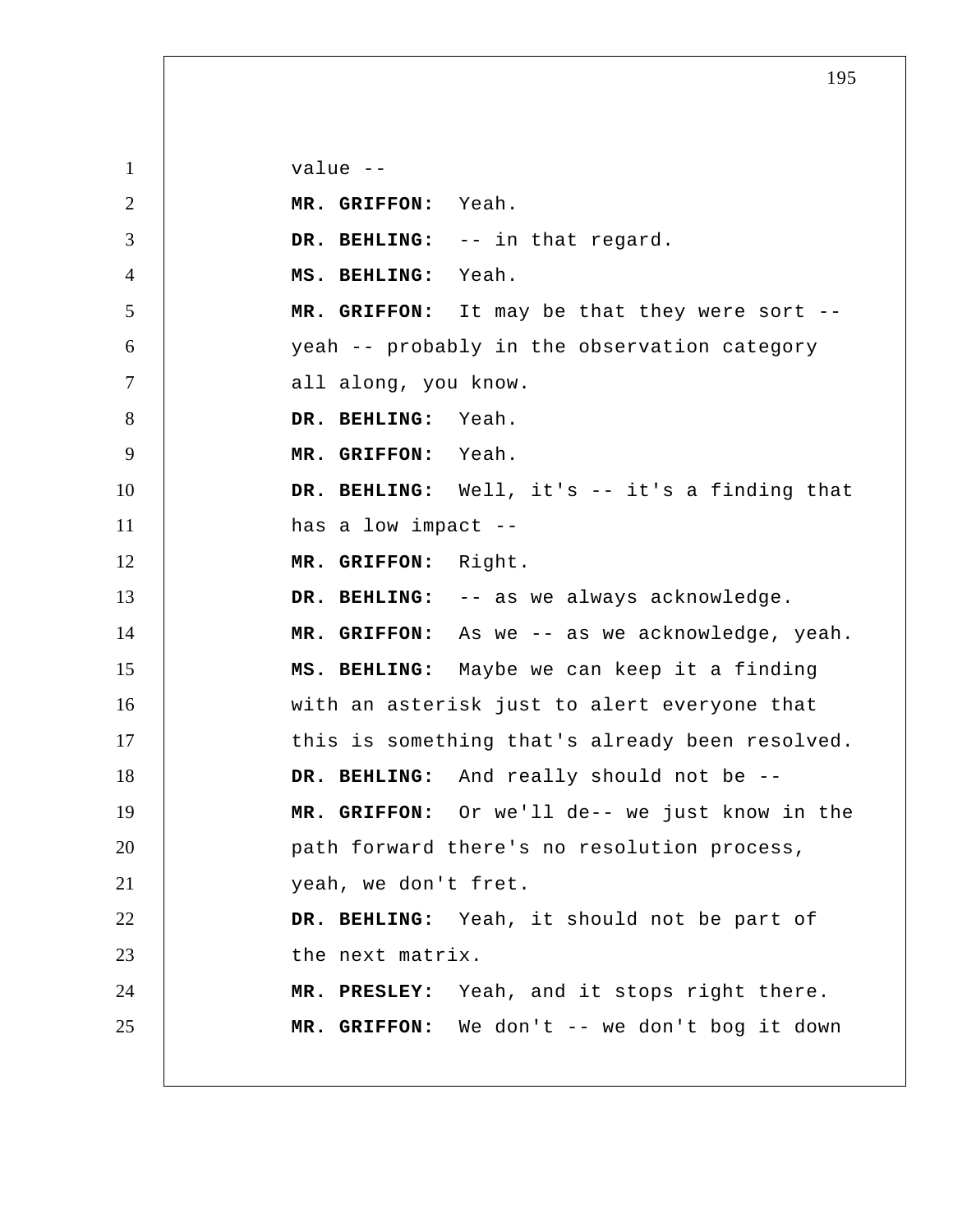in the matrix process.

1

2 3 4 5 6 7 8 9 10 11 12 13 14 15 16 17 18 19 20 21 22 23 24 25  **MS. BEHLING:** Right.  **DR. BEHLING:** Yes. That's what I want to avoid, the issue of having a 30, 40-page matrix where you said -- when in fact the issue has been resolved.  **MR. GRIFFON:** Right, right. I get -- I -- okay. All right. So back to -- I'm up to case 25. Only stopping if I hear something. Case 26 -- 26.1 I have something. Always-- and I think this is okay, I just added this but -- Stu, this was not from you. I added it as a NIOSH response. Don't want to put words in your mouth, but I think it's -- it was at the bottom of -- of the finding, really, or the -- it was at the bottom of the third column in the matrix there.  **MR. HINNEFELD:** That's fine.  **MR. GRIFFON:** That a class has been added for Iowa, so  $--$  **MR. HINNEFELD:** Okay.  **MR. GRIFFON:** -- okay. And there's no action on these.  **MS. MUNN:** That's 26. Right?  **MR. GRIFFON:** Yes, 26. And it goes on for the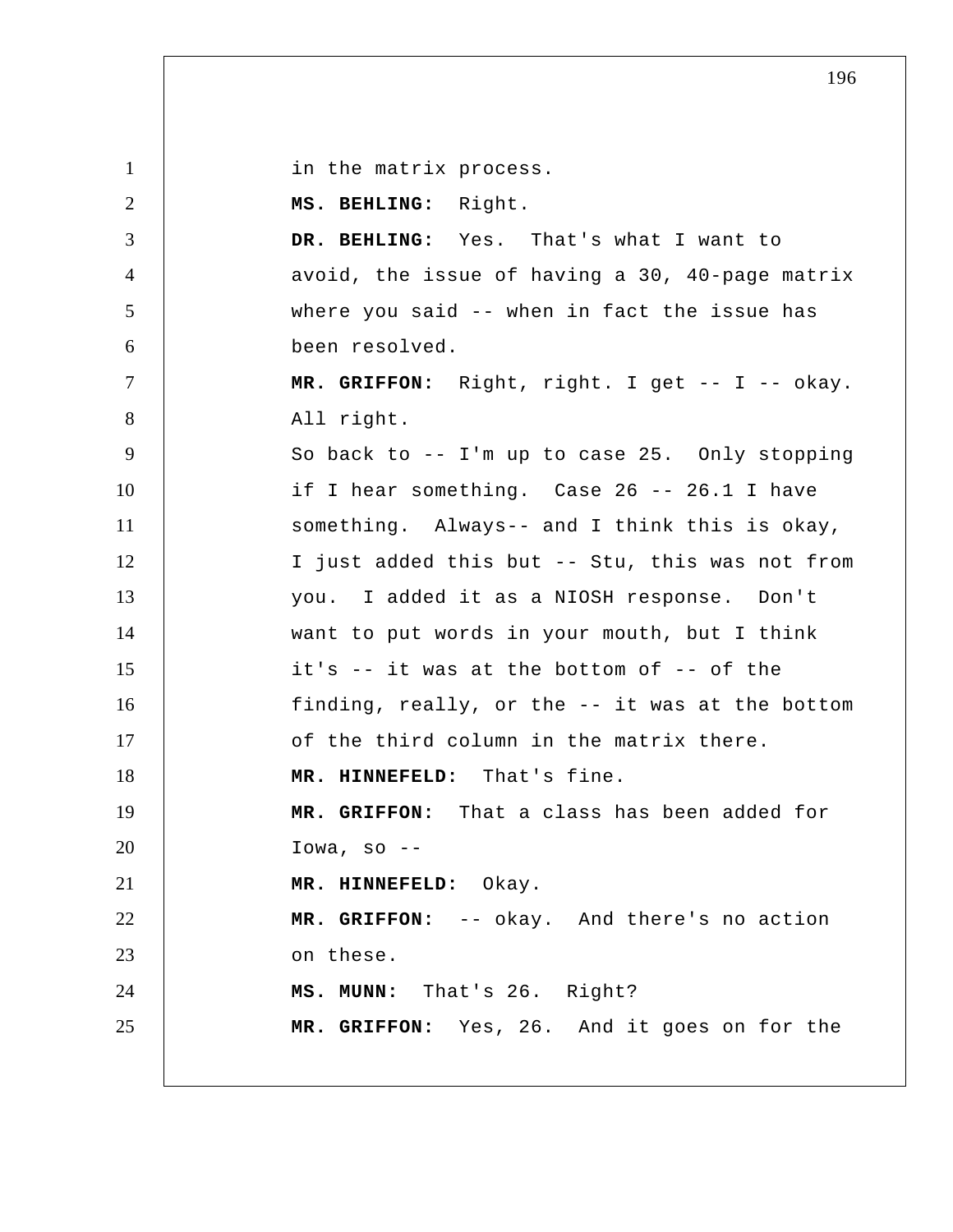1 2 3 4 5 6 7 8 9 10 11 12 13 14 15 16 17 18 19 20 21 22 23 24 25 next couple -- **MS. MUNN:** Yeah.  **MR. GRIFFON:** -- same thing. Okay -- **MS. MUNN:** Number 27?  **MR. GRIFFON:** -- 27.1 -- **MS. BEHLING:** This is what we talked about earlier.  **MR. GRIFFON:** Yes, yes.  **MS. BEHLING:** And this is -- that it would be helpful for us when a workbook is used, that it actually be referenced -- and possibly even the version of that workbook be referenced -- in the dose reconstruction report. That would certainly be helpful me.  **MR. HINNEFELD:** That would be easy to do in the revised DR format that we're looking at --  **MS. BEHLING:** Okay.  **MR. HINNEFELD:** -- in the health physicist portion of that DR. That would be easy to put in there.  **MS. BEHLING:** Okay.  **MS. MUNN:** Good. That would be nice.  **MR. GRIFFON:** So it -- the reference would be in the DR. Right?  **MR. HINNEFELD:** Yeah.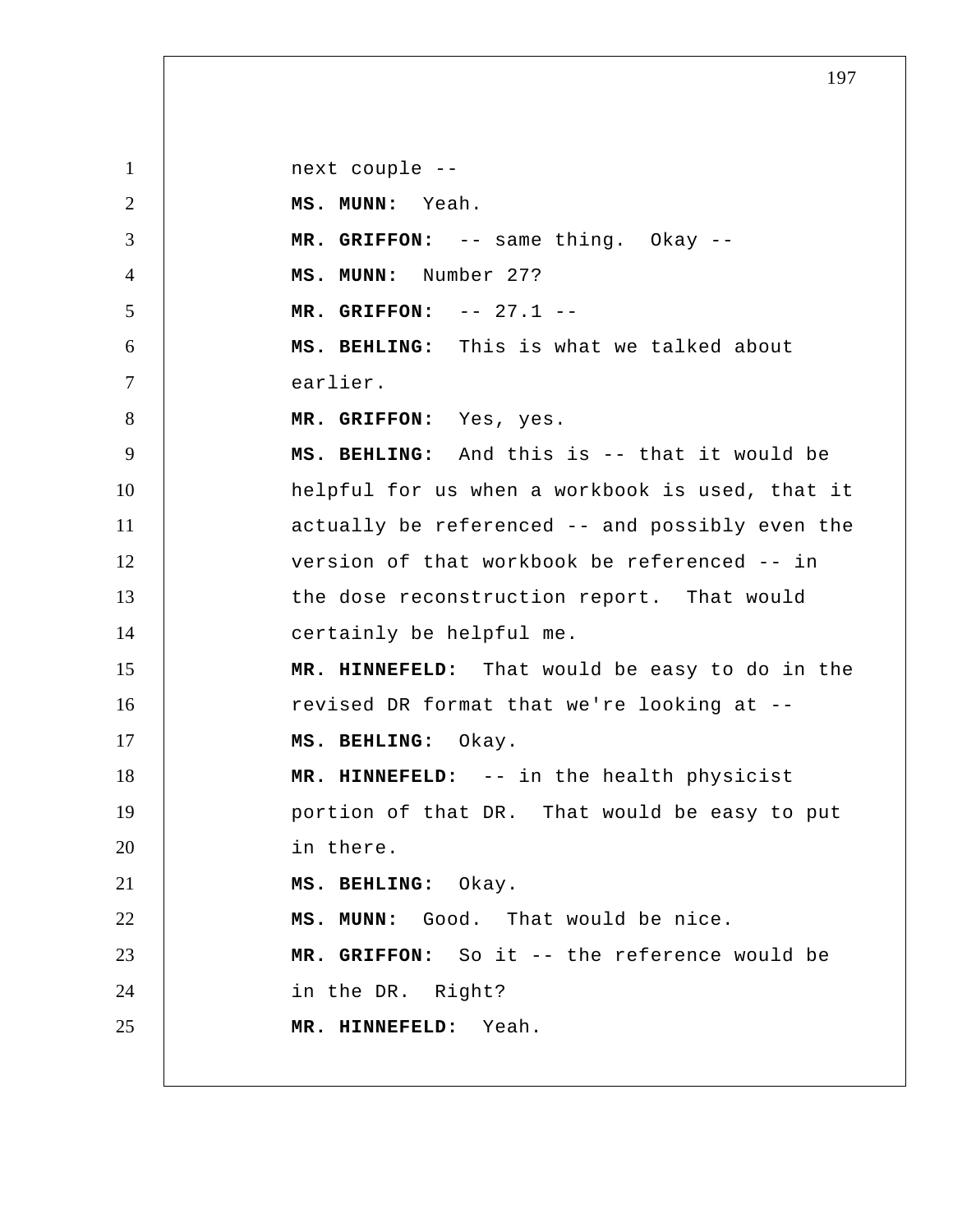1 2 3 4 5 6 7 8 9 10 11 12 13 14 15 16 17 18 19 20 21 22 23 24 25  **MR. GRIFFON:** Not in the procedures. I think I misstated that.  **MS. BEHLING:** In the DR.  **MR. HINNEFELD:** DR.  **MR. GRIFFON:** Because a lot of the proce-- a lot of the tools are related -- not all the tools are related to procedures.  **MS. BEHLING:** No.  **MR. HINNEFELD:** Ah, procedures, TIBs, you know -- other -- they -- they should all draw their information from a published technical document.  **MR. GRIFFON:** Right.  **MR. HINNEFELD:** But now which one you're -- I - I see your point -- where you draw from, where's it drawn from.  **MS. BEHLING:** Yeah.  **MR. HINNEFELD:** I think that -- our -- our envisioned rewrite of the dose reconstruction format where we're going to have a section for the health physicist would allow us to -- I think -- list pretty clearly what tool is used.  **MS. BEHLING:** Okay. That'd be con-- very helpful.  **MR. GRIFFON:** Now I didn't number this, but it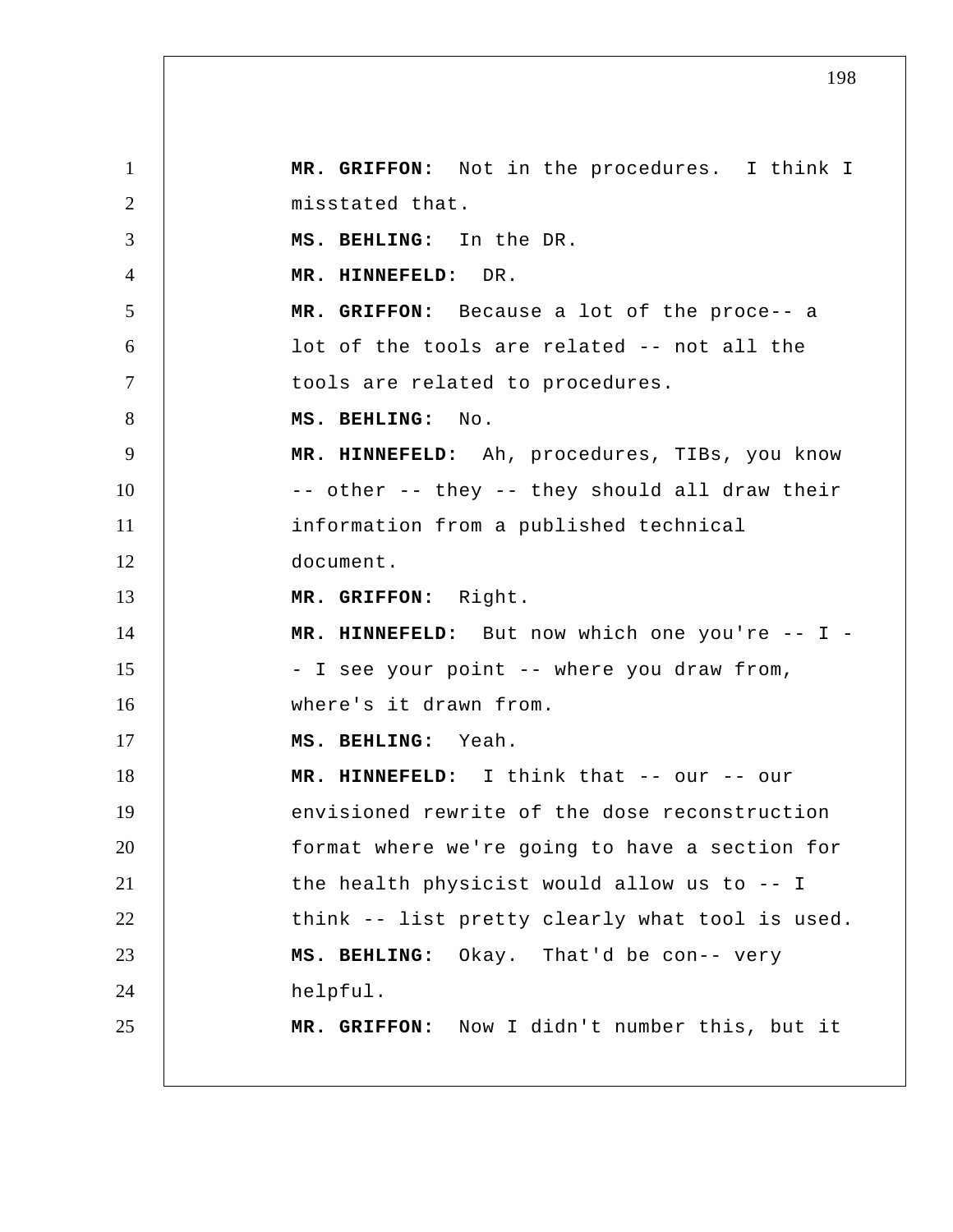1 2 3 4 5 6 7 8 9 10 11 12 13 14 15 16 17 18 19 20 21 22 23 24 25 -- would this be a NIOSH action?  **MR. HINNEFELD:** Yeah.  **MR. GRIFFON:** I don't have your numbering system -- we can -- we can get that later. I can.  **MR. HINNEFELD:** I can -- I can in-- I can tell you if I can just -- if I can remember it real quick. DR -- this would be DR 27.1.  **MR. GRIFFON:** DR 27.1. And it -- it should read -- **MR. HINNEFELD:** And this is the only place it appears.  **MR. GRIFFON:** It should read --  **MR. HINNEFELD:** Yeah.  **MR. GRIFFON:** -- "NIOSH will reformat DR report language to --"  **MR. HINNEFELD:** Yeah.  **MR. GRIFFON:** " -- include..."  **MS. MUNN:** Reference workbooks, uh-huh.  **MR. HINNEFELD:** Let's just say -- yeah -- yeah.  **MS. MUNN:** Uh-huh, "Procedures will be revised to reference workbooks in the DRs".  **MS. BEHLING:** DRs.  **MR. HINNEFELD:** No, it's the DR. Refor-- the reformatted DR will reference the workbook.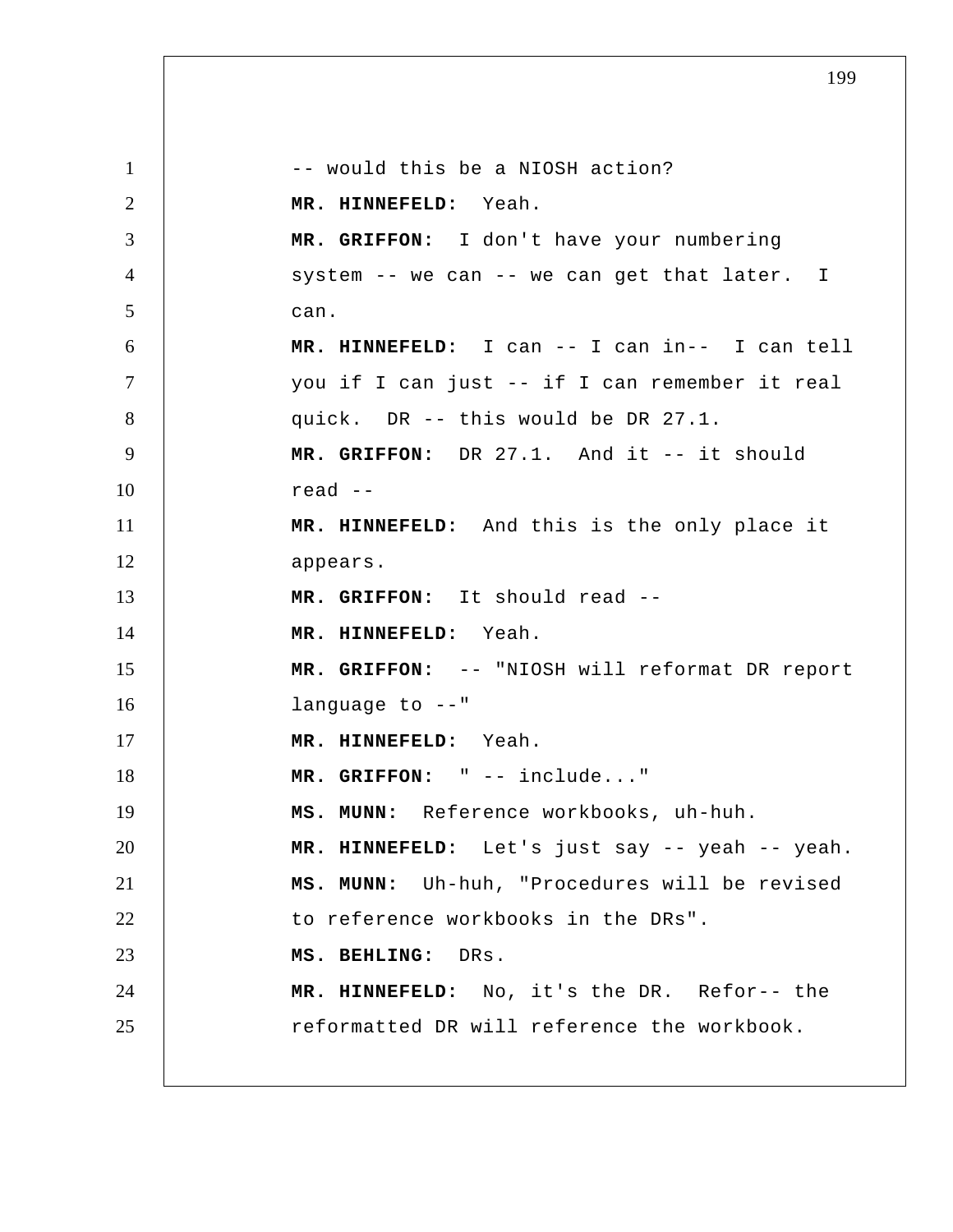1 2 3 4 5 6 7 8 9 10 11 12 13 14 15 16 17 18 19 20 21 22 23 24 25  **MS. BEHLING:** Great. But not the procedure. (Pause)  **MR. GRIFFON:** Reference Excel tools. Should I leave "as appropriate" in there? Just some qualifying language. Okay.  **MS. MUNN:** It's going to -- just -- it's going to reference the DR, isn't it?  **MR. HINNEFELD:** Yeah. No, the DRs will reference the tools.  **MR. GRIFFON:** DR will reference the tool.  **MR. HINNEFELD:** And it's -- if none were used, then it won't reference them. I don't think you really have to (unintelligible).  **MR. GRIFFON:** Right. Okay, got it. On to -where -- where'd my matrix go?  **MS. BEHLING:** It's 27 -- this is the --  **MR. GRIFFON:** Twenty-seven point five --  **MS. BEHLING:** Again, this is issue of recorded dose uncertainty and -- that we discussed earlier.  **MR. GRIFFON:** So I -- I just added -- that came out of the NIOSH response column and I -- as a way to track this -- this is an SC&A action, not a -- not a NIOSH action. Correct?  **MS. BEHLING:** Well, earlier I think we also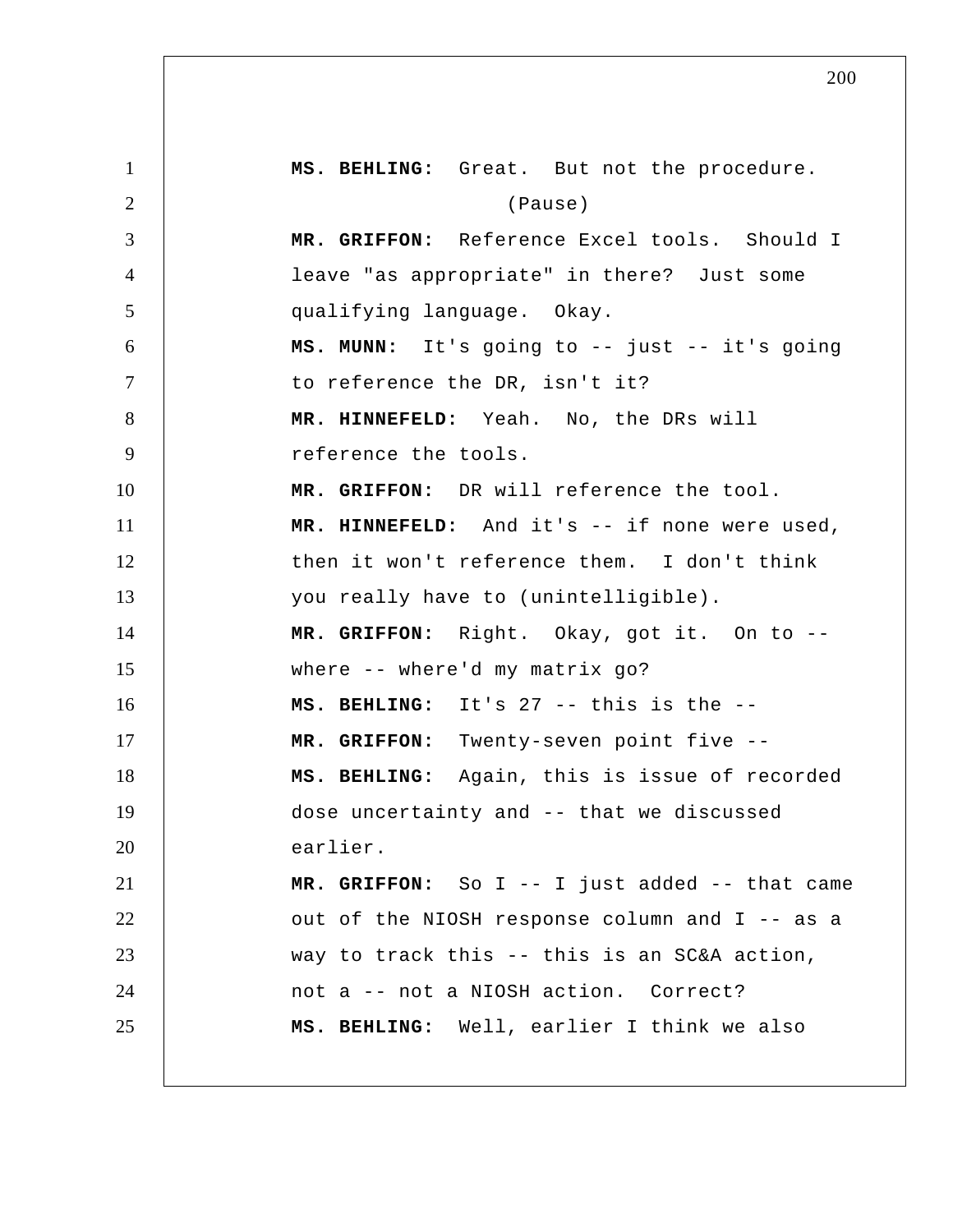1 2 3 4 5 6 7 8 9 10 11 12 13 14 15 16 17 18 19 20  $21$   $-$ 22 23 24 25 said that NIOSH is looking into this issue. When workbooks are used, yes, SC&A is reviewing that issue among -- within Task III and the workbook evaluations.  **MR. GRIFFON:** But is there a NIOSH action on this you're saying, too?  **DR. MAURO:** There -- there's this last sentence here about -- however, I -- we're looking at 27.5 right now.  **MR. GRIFFON:** Uncer-- uncertainty, yeah.  **DR. MAURO:** Yeah, there's just something here about uncertainty -- additional uncertainty, which goes over and above, I guess, just making reference to the workbook and whether or not there's an action here dealing with additional uncertainty that might be -- need to be incorporated.  **DR. BEHLING:** That was basically part of the implementation guide because it's really the implementation guide that identifies the three  **DR. MAURO:** Yes.  **DR. BEHLING:** -- components of uncertainty.  **DR. MAURO:** Okay.  **DR. BEHLING:** -- and -- and so if -- if the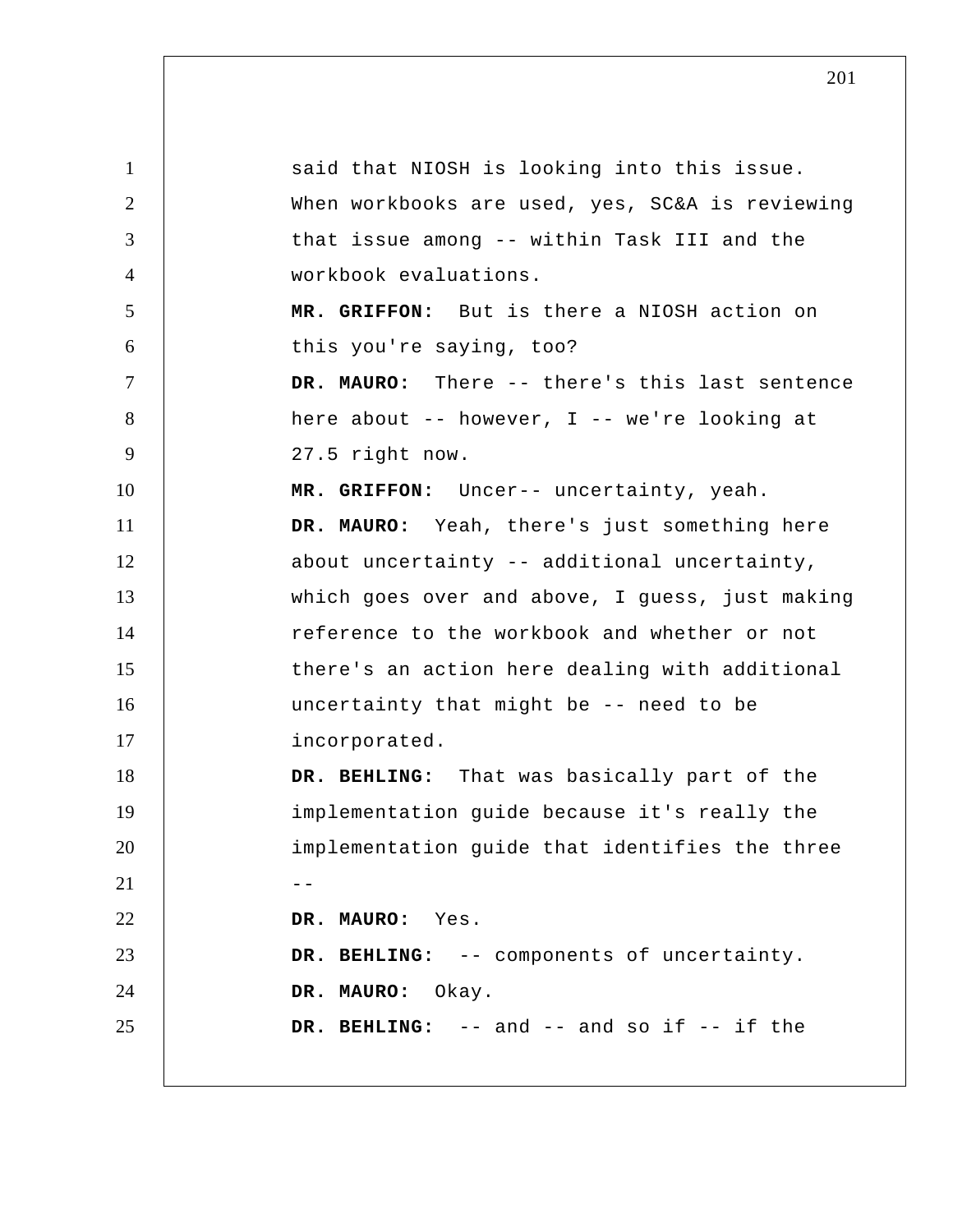| $\mathbf{1}$   | revised implementation guide 01 addresses that, |
|----------------|-------------------------------------------------|
| $\overline{2}$ | then it satisfies this as an issue.             |
| 3              | MR. HINNEFELD: Yeah, that's where we describe   |
| $\overline{4}$ | uncertainty approaches. And the id-- and so     |
| 5              | while these -- what they describe there are     |
| 6              | laboratory uncertainties on individual badge    |
| $\tau$         | reading, you know, in application the           |
| 8              | uncertainty's applied to an annual total which  |
| 9              | may be 12 badge readings. And so the            |
| 10             | uncertainty sort of converges as you combine    |
| 11             | multiple badge totals. So I think we have in    |
| 12             | our revision IG-1 -- I think we have a          |
| 13             | description of the basis for uncertainty.       |
| 14             | That's what we're supposed to have, the basis   |
| 15             | for the uncertainty we're using.                |
| 16             | DR. BEHLING: And -- and the workbooks usually   |
| 17             | reflected that methodology.                     |
| 18             | MR. HINNEFELD: Yes. Yes.                        |
| 19             | MR. GRIFFON: So that -- that action stands as   |
| 20             | an SC&A action?                                 |
| 21             | MS. BEHLING: Yes.                               |
| 22             | MR. GRIFFON: Is that okay, Stu, that --         |
| 23             | MR. HINNEFELD: Yeah.                            |
| 24             | MS. MUNN: That's been captured in "Revise IG-   |
| 25             | 1". Right?                                      |
|                |                                                 |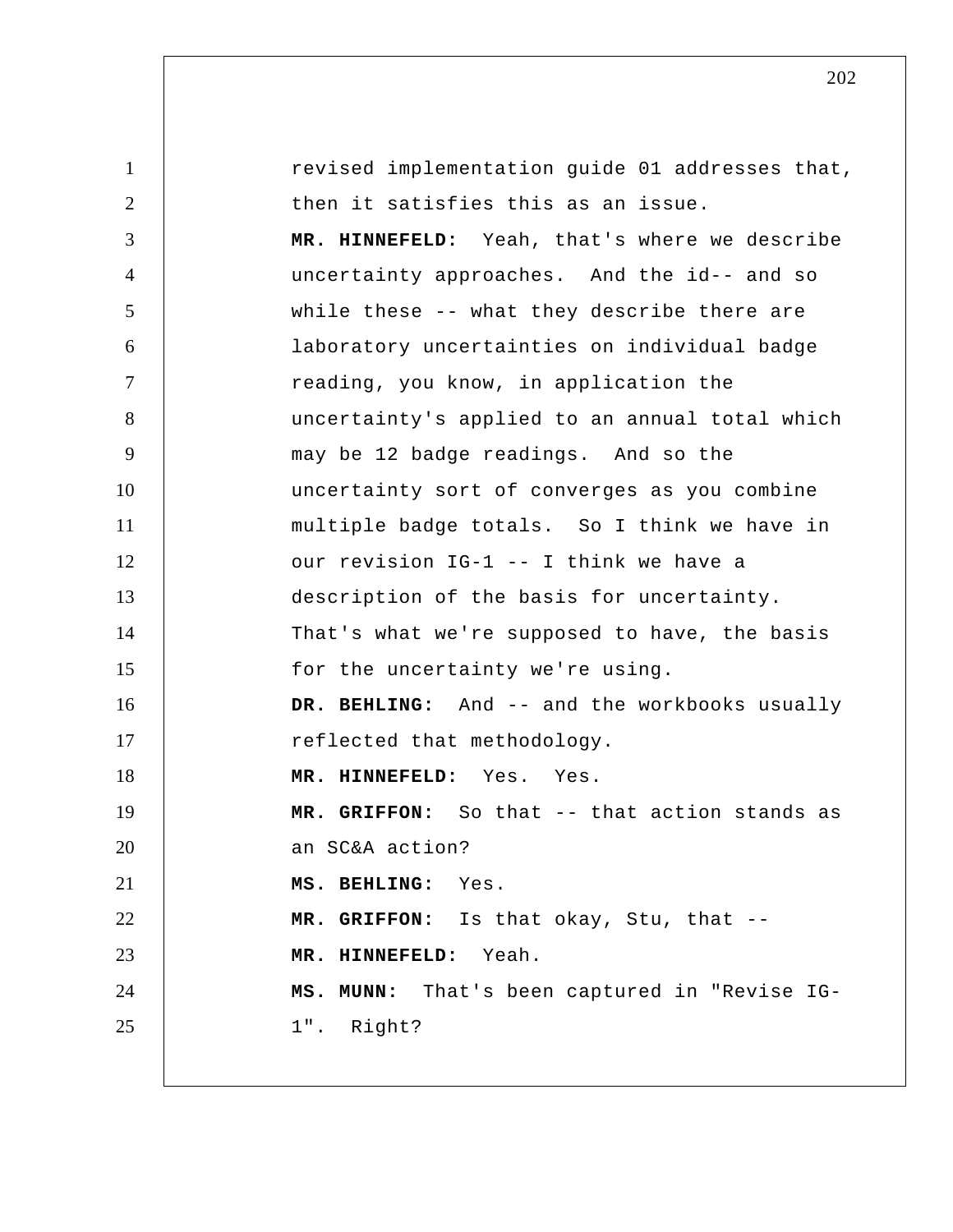1 2 3 4 5 6 7 8 9 10 11 12 13 14 15 16 17 18 19 20 21 22 23 24 25  **MR. GRIFFON:** What's that, Wanda? Should I add some  $--$  **MR. HINNEFELD:** That -- that -- she was making  $a$  -- **MS. MUNN:** That I was say-- I was just saying -- which has been captured in the revised IG-001.  **MR. GRIFFON:** Yeah. Right -- I'm down to 28.1, finding 28.1-C.1-1. Oh, this is the same thing. Right?  **MS. BEHLING:** Can we go back --  **MR. GRIFFON:** Yeah.  **MS. BEHLING:** I'm sorry, Mark. Can we go back to 27.9?  **MR. GRIFFON:** Twenty-seven point nine. Okay. Oh, yeah.  **MS. BEHLING:** This is an action regarding the -- (unintelligible). Okay, maybe this is -- is this covered by the new Proc 60? Am I in the wrong --  **MR. HINNEFELD:** Okay, this has -- this has to do with that there were several -- the SRS site profile gives all these -- a variety of options for doing ambient depths. That's the nut of this one. Right?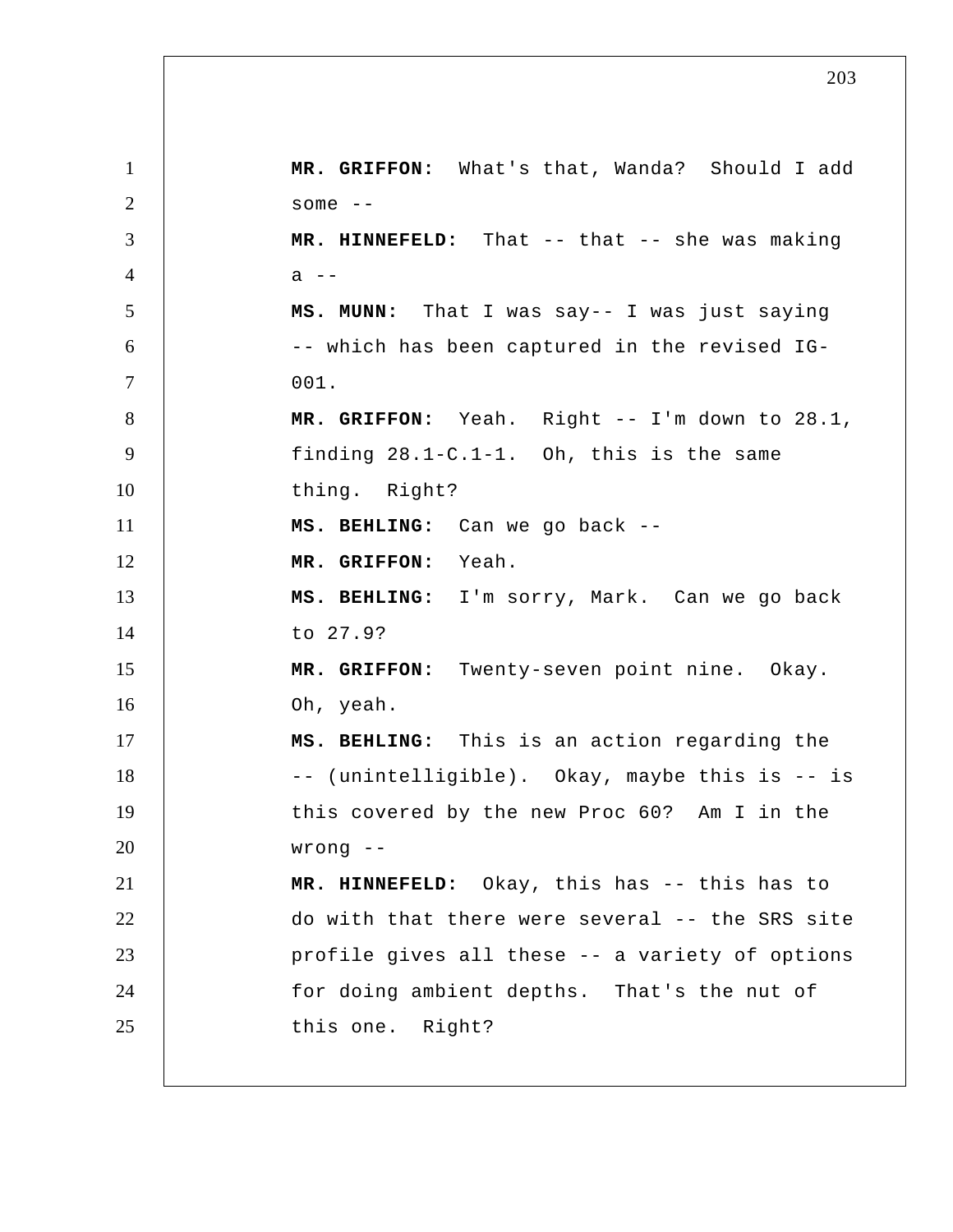1 2 3 4 5 6 7 8 9 10 11 12 13 14 15 16 17 18 19 20 21 22 23 24 25  **MS. BEHLING:** Oh, yes.  **MR. GRIFFON:** Yeah.  **MR. HINNEFELD:** I guess my preference would be we move that into Savannah River site profile since it's the site profile where the stuff's written. And Proc 60 is the new -- either 60 or 61, I can't keep them straight --  **MR. GRIFFON:** Sixty.  **MS. BEHLING:** Sixty.  **MR. HINNEFELD:** Sixty. Proc 60's a new ambient dose one, so I don't -- I don't really know if it specifically says about, you know --  **MS. BEHLING:** Yeah.  **MR. HINNEFELD:** -- what to do about Savannah River or not.  **MS. BEHLING:** Is Savannah River's specific data incorporated into 60? I know there's a few -- **DR. MAURO:** The table there (unintelligible) --  **MR. GIBSON:** Mark?  **MR. GRIFFON:** Yes.  **MR. GIBSON:** I'm having a hard time hearing the lady that's speaking.  **MS. BEHLING:** Kathy, I'm sorry.  **MR. GRIFFON:** Okay, Kathy, yeah -- we'll - we'll get her to speak up. Sorry, Mike.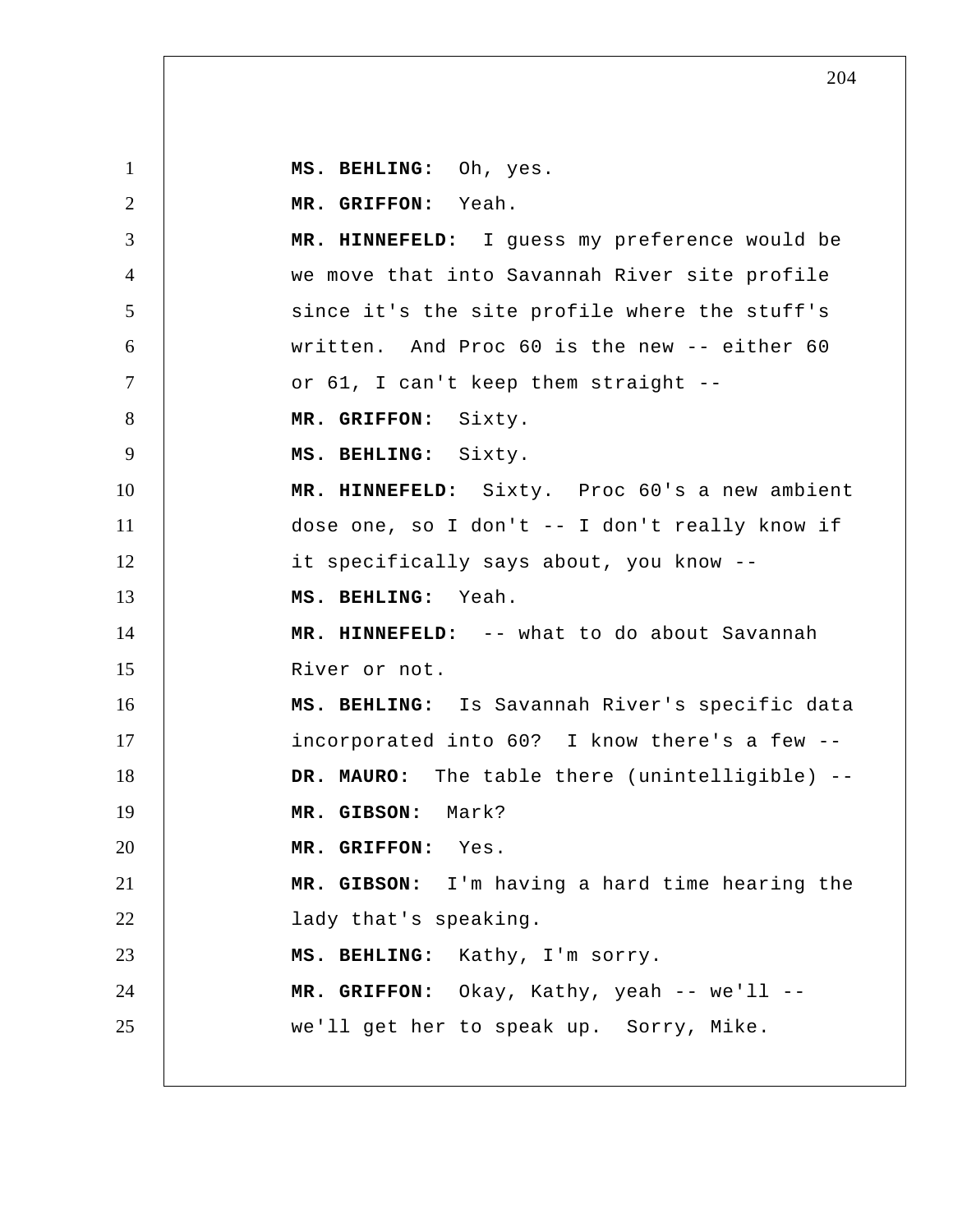1 2 3 4 5 6 7 8 9 10 11 12 13 14 15 16 17 18 19 20 21 22 23 24 25  **MS. BEHLING:** I'm sorry, Mike. It's Kathy Behling.  **MR. GIBSON:** Okay. Thanks, Kathy.  **MS. BEHLING:** Okay. I was just questioning from back on 27.9 -- finding 27.9. We indicated that they were going to reconsider two KBS 00 -- yeah 003, which is the Savannah River site technical basis document -- and I wasn't sure if the new procedure, Proc 60, may already incorporate Savannah River Site's specific data.  **MR. HINNEFELD:** It's not in the data table.  **MS. BEHLING:** Okay.  **MR. HINNEFELD:** There is a -- there's a note to the data table that refers to a specific table in the site profile -- in the Savannah River site profile.  **MS. BEHLING:** Okay, because I thought -- I thought possibly this would be resolved through  $60$ , but  $-$  **MR. HINNEFELD:** It's not resolved through 60.  **MS. BEHLING:** It's -- no, it's not.  **MR. HINNEFELD:** I think it should be moved to - it's a site profile issue, though, and should be taken care of there, which is under -- that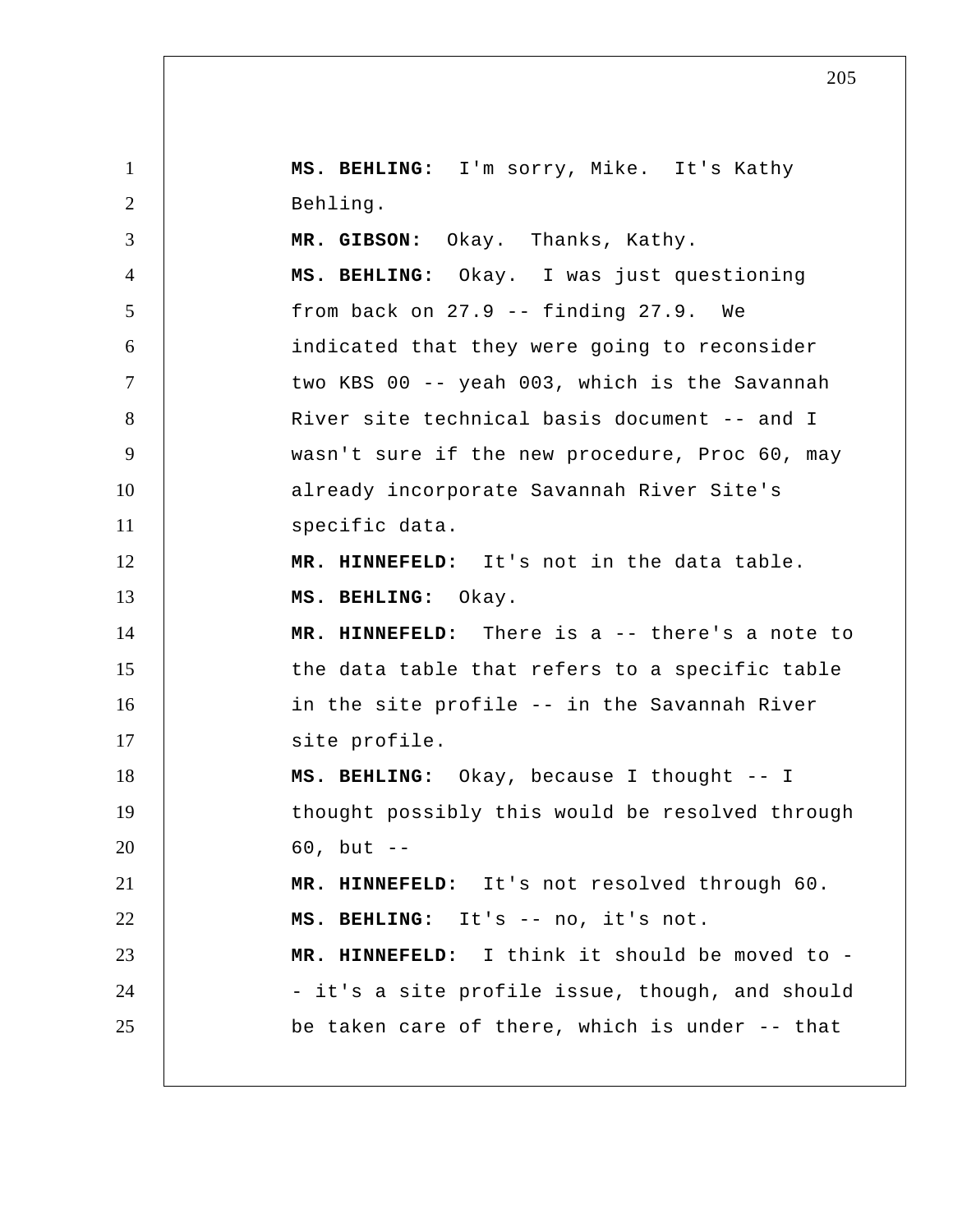1 2 3 4 5 6 7 8 9 10 11 12 13 14 15 16 17 18 19 20 21 22 23 24 25 -- that discussion's ongoing, too.  **MR. GRIFFON:** Yeah. So this -- this item being tracked is where we'll get there. Right?  **MR. HINNEFELD:** Yes.  **MR. GRIFFON:** Yeah.  **MR. HINNEFELD:** Yes. I'm trying -- making a mental note to myself how I'm going to do that, but yes.  **MR. GRIFFON:** Okay. All right, 28.1? This is the same tool question being referenced, I think.  **MS. BEHLING:** Yes.  **MR. GRIFFON:** That's all we need in there.  **MR. GRIFFON:** And if I have the same thing - and that's still going to be -- Stu, to stay with your numbering system, that'll still be 27.1. Right? DR (unintelligible) --  **MR. HINNEFELD:** Yes. Yeah. Once it's -- the first time it appears.  **MR. GRIFFON:** Once it's the -- right. That's what I thought. So I'll carry that through for the next several here. The next four have that. If you feel it's inappropriate, let me know. Then I'm down to case 28.13 actually, "SC&A will review under Task III work." Is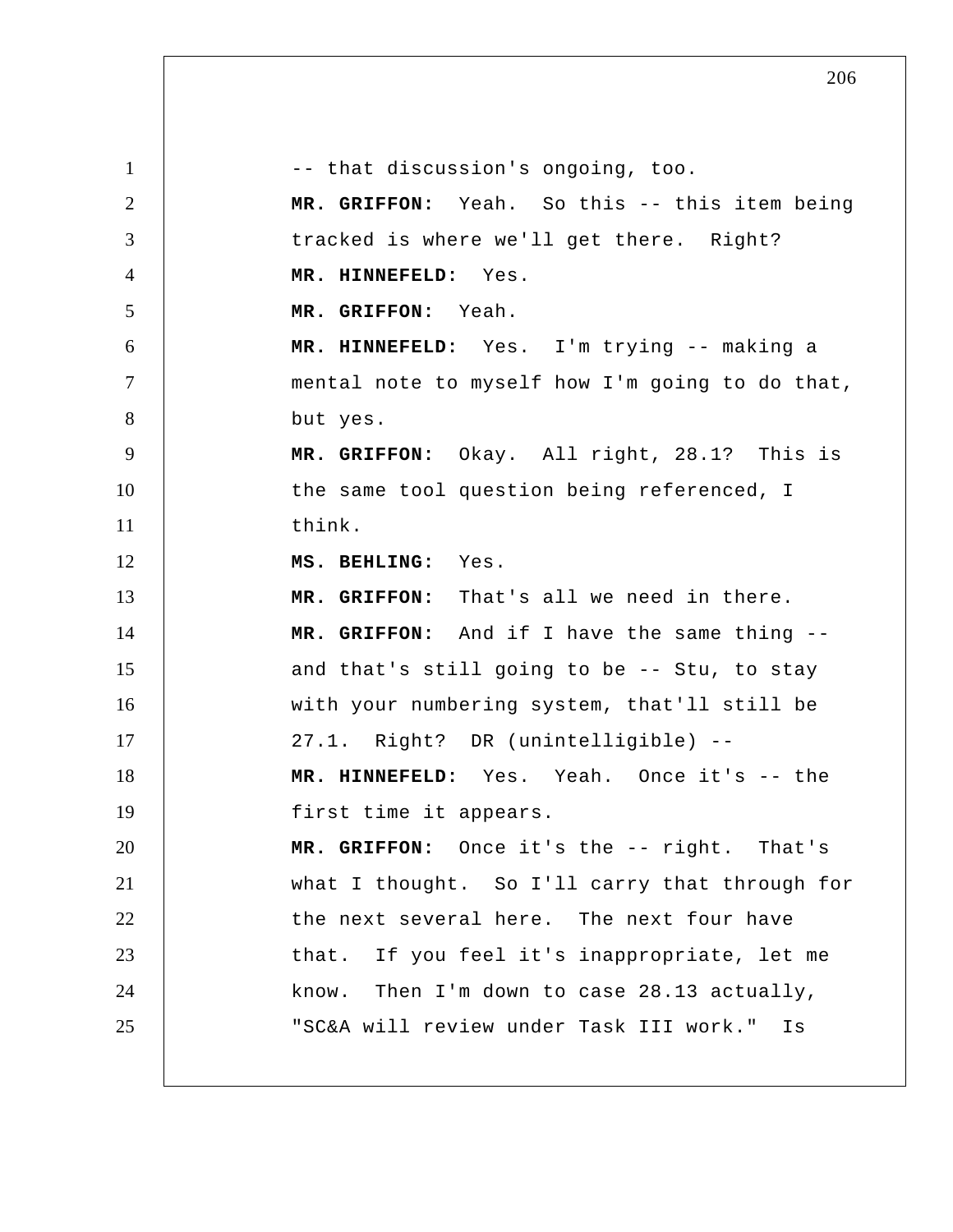1 2 3 4 5 6 7 8 9 10 11 12 13 14 15 16 17 18 19 20 21 22 23 24 25 that -- this is a DCF question, I think.  **MS. BEHLING:** I'm sorry again, Mark. Can we go back to  $28.7$ ? I -- I know you don't have this highlighted, but I -- **MR. GRIFFON:** Okay.  **MS. BEHLING:** I think this is -- we're questioning here -- **MR. GRIFFON:** Yeah.  **MS. BEHLING:** -- did -- did NIOSH --  **MR. GRIFFON:** Oh, yeah, yeah, yeah.  **MS. BEHLING:** -- change its mind about --  **MR. GRIFFON:** Thank you.  **MS. BEHLING:** -- agreeing with us.  **MR. GRIFFON:** Right. This is your "upon further reflection" is kind of the opening NIOSH action, and it seems like the previous column, "NIOSH agrees," might not be appropriate anymore. (Pause) We might -- you want time over lunch to look at that one, Stu, and come back? We can proceed down, or -- it's up to you.  **MR. HINNEFELD:** The -- the issue had to do -- I mean I don't think it needs to be -- I wouldn't really carry it any farther.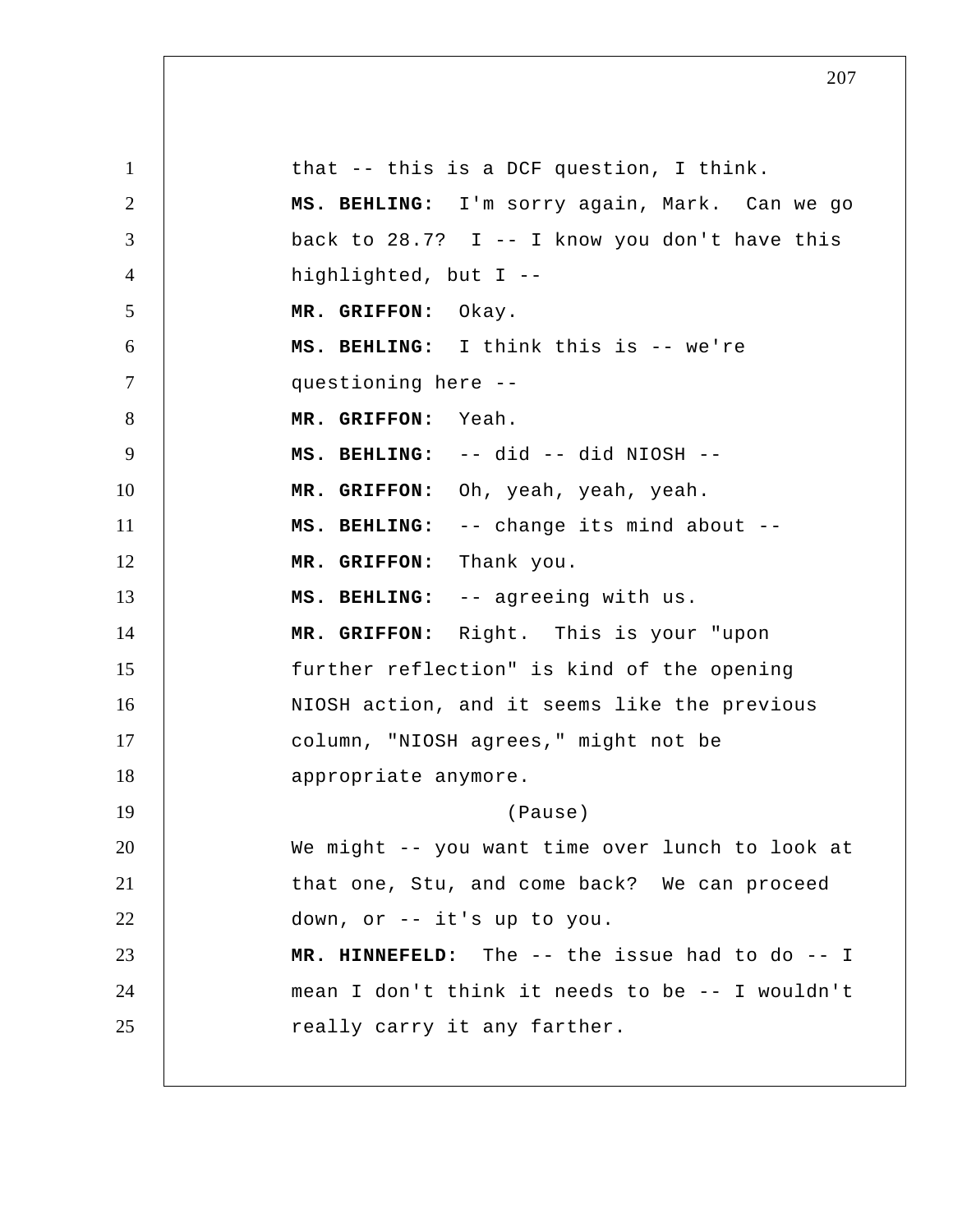**MR. GRIFFON:** Okay.

| $\mathbf{1}$   | MR. GRIFFON: Okay.                              |
|----------------|-------------------------------------------------|
| $\overline{2}$ | MR. HINNEFELD: The issue is this, that the      |
| 3              | comment was made. There's no need to -- if      |
| $\overline{4}$ | you've got a shallow dose there's no need to    |
| 5              | apportion it among, you know, what's photon,    |
| 6              | what's do-- what's beta, because it -- it's the |
| $\overline{7}$ | shallow dose.                                   |
| 8              | MR. GRIFFON: Right.                             |
| 9              | MR. HINNEFELD: When in fact the range           |
| 10             | effectiveness factor for beta particle's        |
| 11             | different from a 30 to 250 KB photon. So if     |
| 12             | you -- you know, in this case it's an           |
| 13             | overestimate; it's just a bigger overestimate.  |
| 14             | It doesn't matter. I mean they essentially      |
| 15             | double-added it here. I mean so it was an       |
| 16             | overestimate, but --                            |
| 17             | MR. GRIFFON: Yeah.                              |
| 18             | MS. BEHLING: It is --                           |
| 19             | DR. BEHLING: But -- but let me -- let me just   |
| 20             | interject something. If you look at Appendix B  |
| 21             | of Implementation Guide 1, and you look under   |
| 22             | skin dose, there's a footnote up in the header  |
| 23             | that says disregard all these things if you     |
| 24             | have a seven milligram skin dose, which serves  |
| 25             | as the way of assessing --                      |
|                |                                                 |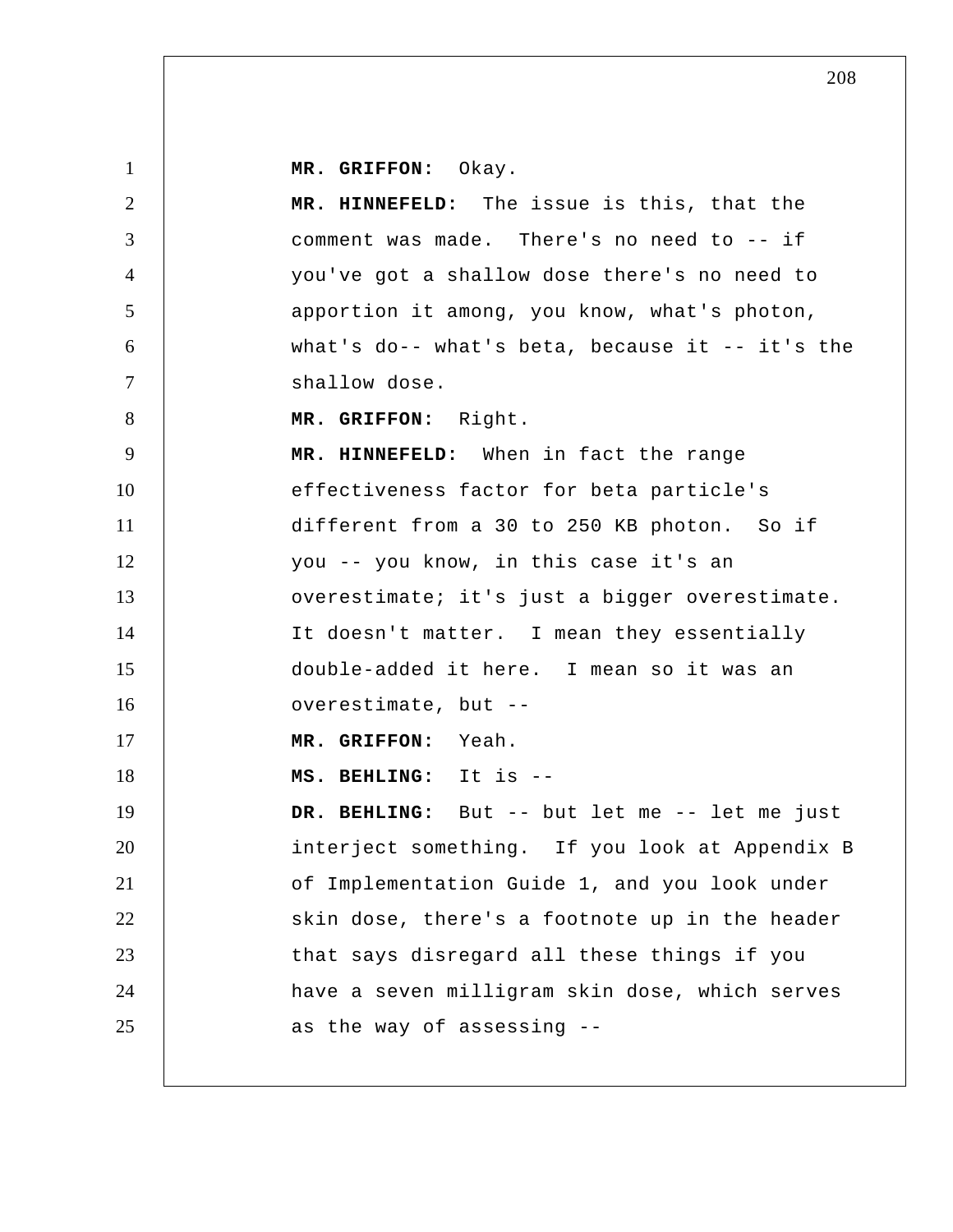1 2 3 4 5 6 7 8 9 10 11 12 13 14 15 16 17 18 19 20 21 22 23 24 25  **MR. HINNEFELD:** Organ -- organ dose correction factors.  **DR. BEHLING:** Yes.  **MR. HINNEFELD:** Okay.  **DR. BEHLING:** DCF.  **MR. HINNEFELD:** Right, for organ dose correction factors.  **MS. BEHLING:** Two different issues.  **MR. HINNEFELD:** The difference is, in IREP a thirt-- a two hun -- a 30 to 250 keV photon has a higher radiological effectiveness factor than the -- than a beta particle, which -- the beta particle is the same as a high-energy photon. So if you -- you can apportion out the skin dose that comes from those photons, you know, you actually have a higher risk. And so that's why we apportioned it. Now in this case it was done doubly. I think it was kind of thrown into both beta and photon.  **MS. BEHLING:** It was. It was. And this has been an oversight. And I did go back to the TBD and the TBD does specify to do it this way. It just seemed strange. And the -- these are really two different issues -- **MR. HINNEFELD:** Okay.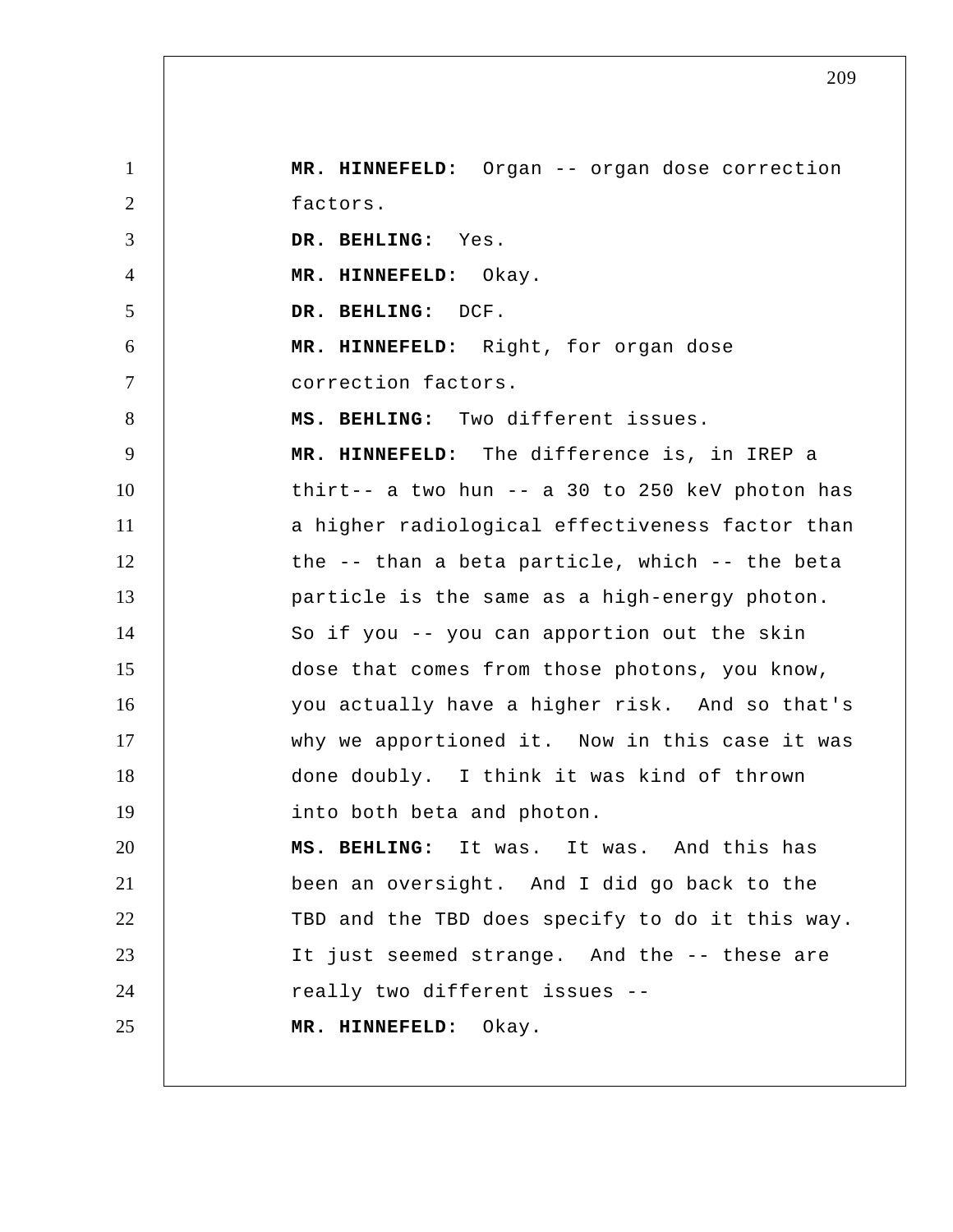1 2 3 4 5 6 7 8 9 10 11 12 13 14 15 16 17 18 19 20 21 22 23 24 25  **MS. BEHLING:** -- the photon component and then the issue of the skin. And once you have the seven -- seven milligram dose you don't have to apply a DCF.  **MR. HINNEFELD:** Right. Gotcha. Gotcha.  **MS. BEHLING:** I think they're okay here.  **MR. GRIFFON:** Yeah, I think they're okay.  **MS. BEHLING:** Yeah.  **DR. BEHLING:** Was this a best estimate?  **MS. BEHLING:** No.  **MR. HINNEFELD:** No.  **MS. BEHLING:** Yes. MR. HINNEFELD: No -- what -- was it?  **MS. BEHLING:** Or was this -- **DR. BEHLING:** I mean it seems like an awful lot of investment in time to -- **MR. HINNEFELD:** Oh, it was a workbook. It was a workbook.  **MS. BEHLING:** Yeah, this is a best estimate.  **MR. HINNEFELD:** This was workbook case. Right? Wasn't 28 a workbook case?  **MS. BEHLING:** Yes.  **MR. HINNEFELD:** Okay.  **MS. BEHLING:** It was a best estimate.  **MR. GRIFFON:** Okay. All right.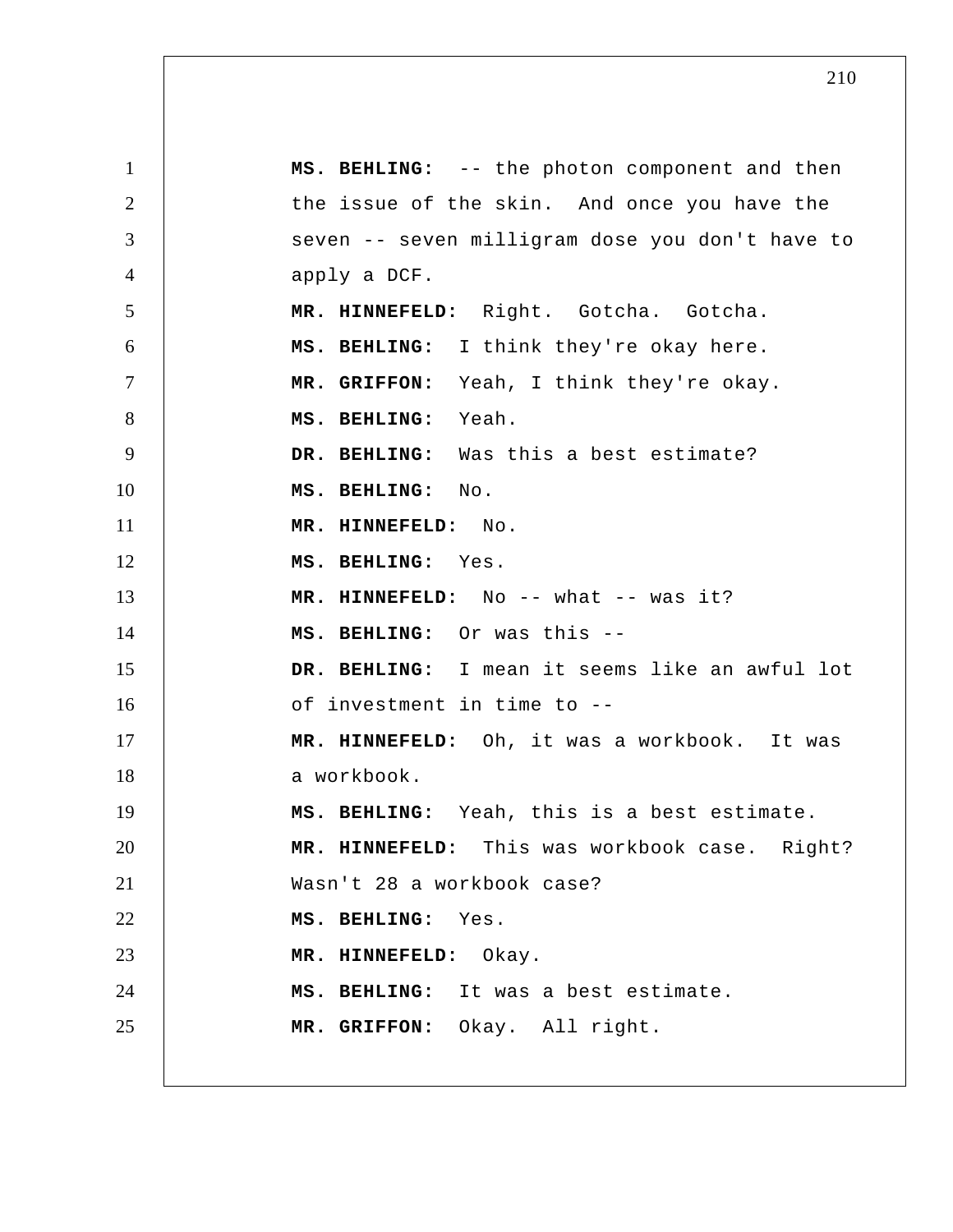1 2 3 4 5 6 7 8 9 10 11 12 13 14 15 16 17 18 19 20 21 22 23 24 25  **MS. BEHLING:** But that was a conservative assumption. Okay.  **MR. GRIFFON:** Twenty-eight point thirteen. Is that okay, that action, SC&A will rev--  **MS. MUNN:** Missed photon dose.  **MS. BEHLING:** Okay, one second.  **MS. MUNN:** And organ dose.  **MS. BEHLING:** This is Savannah River. (Pause)  **MR. HINNEFELD:** So the -- is this the total range? DCF -- the total range of the DCF using -- being used in the workbook rather than the AP range? Is that what this one is?  **MS. BEHLING:** I'm trying to get re-oriented. I don't know, just a minute.  **MR. GRIFFON:** Okay.  **MS. BEHLING:** Yes, this will be covered under the workbooks under Task III and it does have to do with the range -- **MR. HINNEFELD:** Yep.  **MS. BEHLING:** -- and DCFs -- **MR. HINNEFELD:** Yep.  **MS. BEHLING:** -- and using -- they use the min/max as opposed to --  **MR. GRIFFON:** The total min/max as opposed to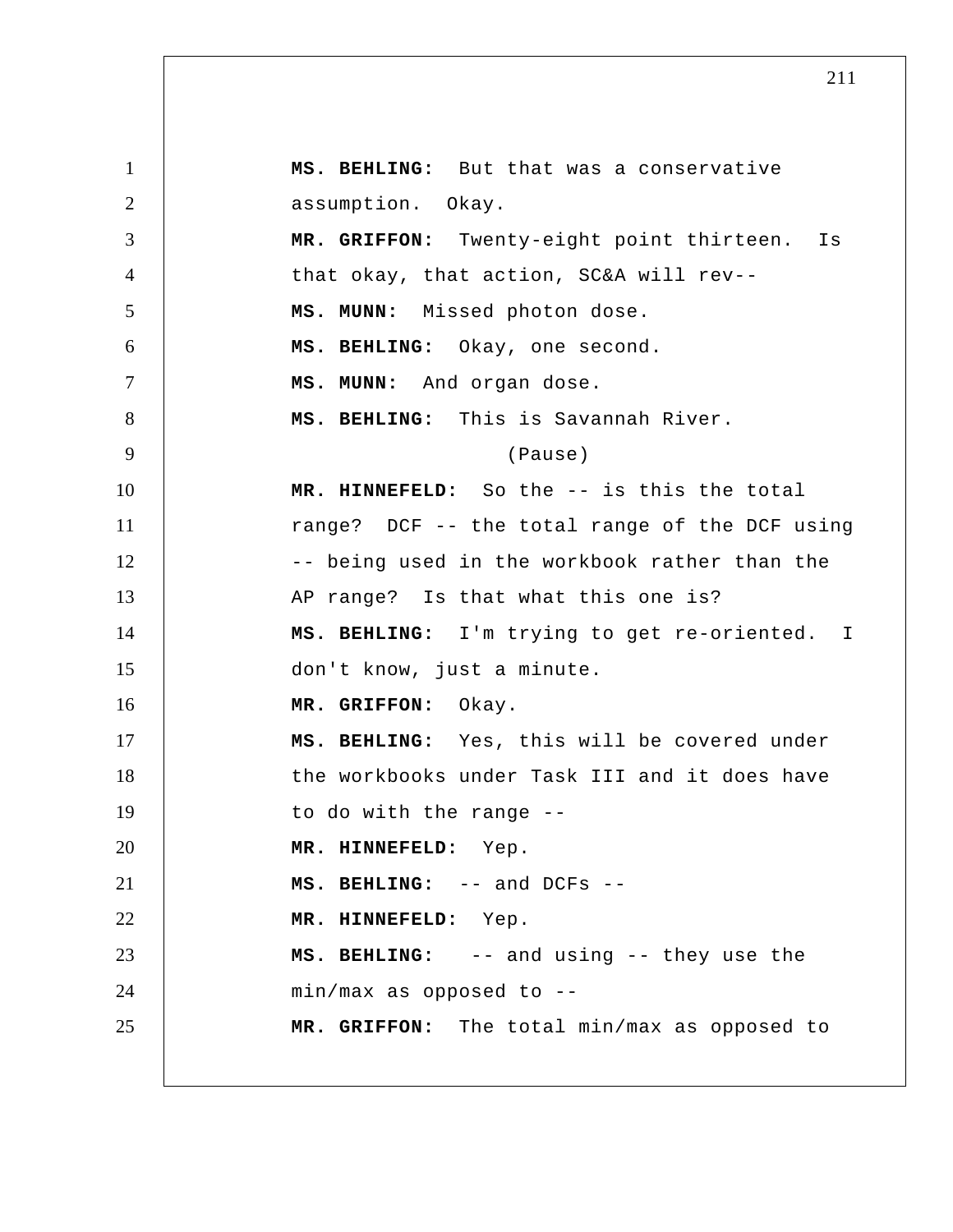1 2 3 4 5 6 7 8 9 10 11 12 13 14 15 16 17 18 19 20 21 22 23 24 25 the AP min/max.  **MS. BEHLING:** Exactly.  **MR. GRIFFON:** Gotcha.  **DR. BEHLING:** Yeah. In fact, you'll see that in the fourth set, too.  **MR. HINNEFELD:** Yep.  **MR. GRIFFON:** Okay.  **DR. BEHLING:** The workbook just defaults to the lowest among the -- all four geometries.  **MR. HINNEFELD:** Yeah.  **DR. BEHLING:** And we've kind of agreed that --  **MR. HINNEFELD:** AP should be used.  **DR. BEHLING:** -- the AP geometry is the driver at the moment.  **MR. HINNEFELD:** Yeah.  **MR. GRIFFON:** Okay. Looking ahead, we're almost at lunchtime and I'm looking at the clock. But I'm on to case 30, 30.1.  **MS. BEHLING:** Mark?  **MR. GRIFFON:** You want to go back again?  **MS. BEHLING:** I'm sorry. Just to capture everything --  **MR. GRIFFON:** Yeah.  **MS. BEHLING:** -- 28.19 -- **MR. GRIFFON:** Okay.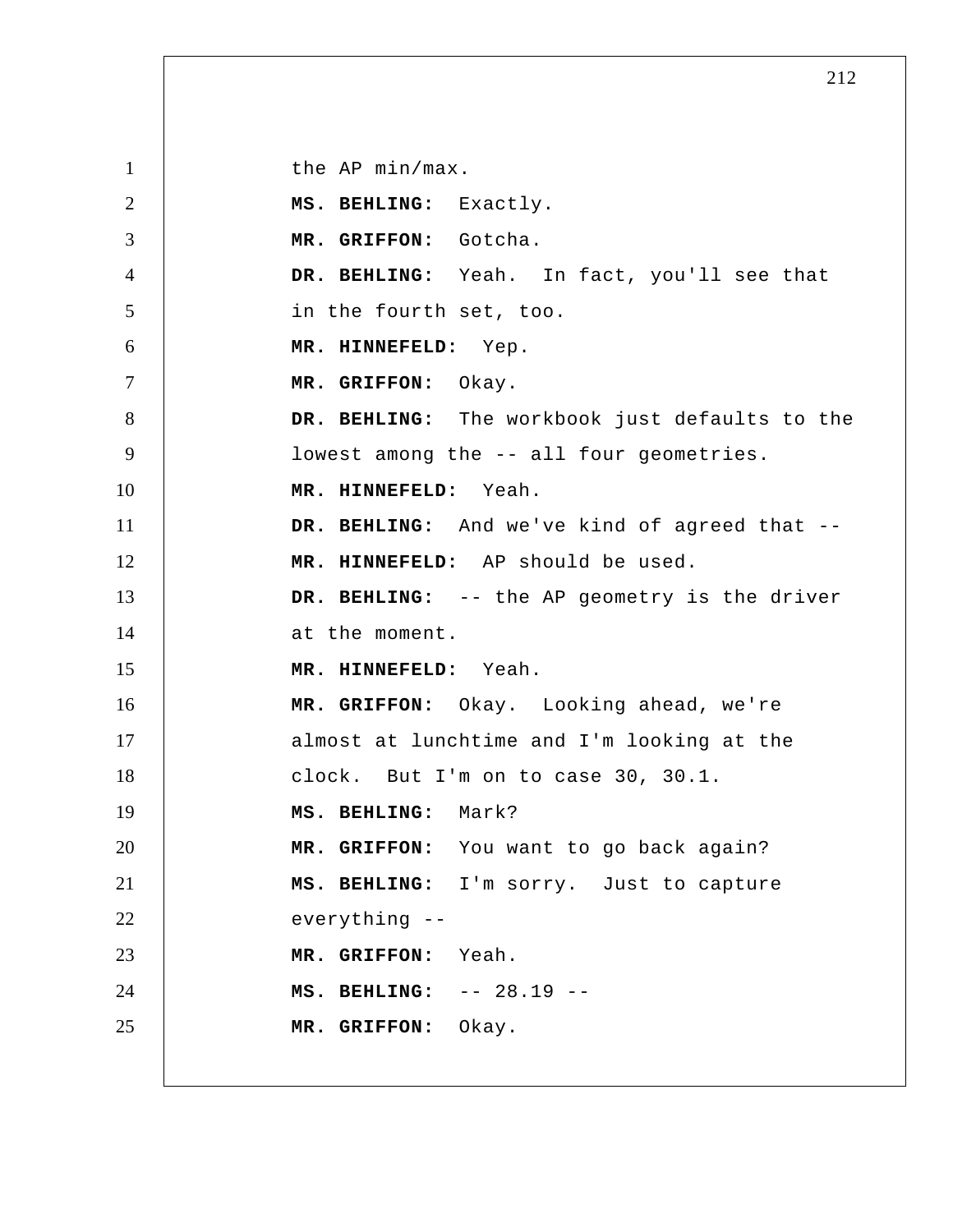1 2 3 4 5 6 7 8 9 10 11 12 13 14 15 16 17 18 19 20 21 22 23 24 25  **MS. BEHLING:** -- here again, I just want to be sure that that does get captured then in the site profile.  **MR. GRIFFON:** Right. And I think --  **MS. BEHLING:** Is that going to take --  **MR. GRIFFON:** TK-- TKBS. Right?  **MS. BEHLING:** Yes, Savannah River.  **MR. GRIFFON:** Yeah. So that, by definition, is caught in the site profile.  **MS. BEHLING:** Okay, I -- **MR. GRIFFON:** Understand that Stu's got to make sure we're tracking -- **MR. HINNEFELD:** What -- which number are we talking about?  **MS. BEHLING:** All right, 28.19 -- **MR. GRIFFON:** Twenty-eight point nineteen.  **MS. BEHLING:** -- and 28.20.  **MR. GRIFFON:** There's a action -- **MS. BEHLING:** I just don't want to lose those.  **MR. GRIFFON:** Right. No, I agree. It's the same thing as before. **UNIDENTIFIED:** Photon and electron.  **MR. HINNEFELD:** Oh, it's ambient photon at Savannah River, right.  **MR. GRIFFON:** Got to make sure you -- might go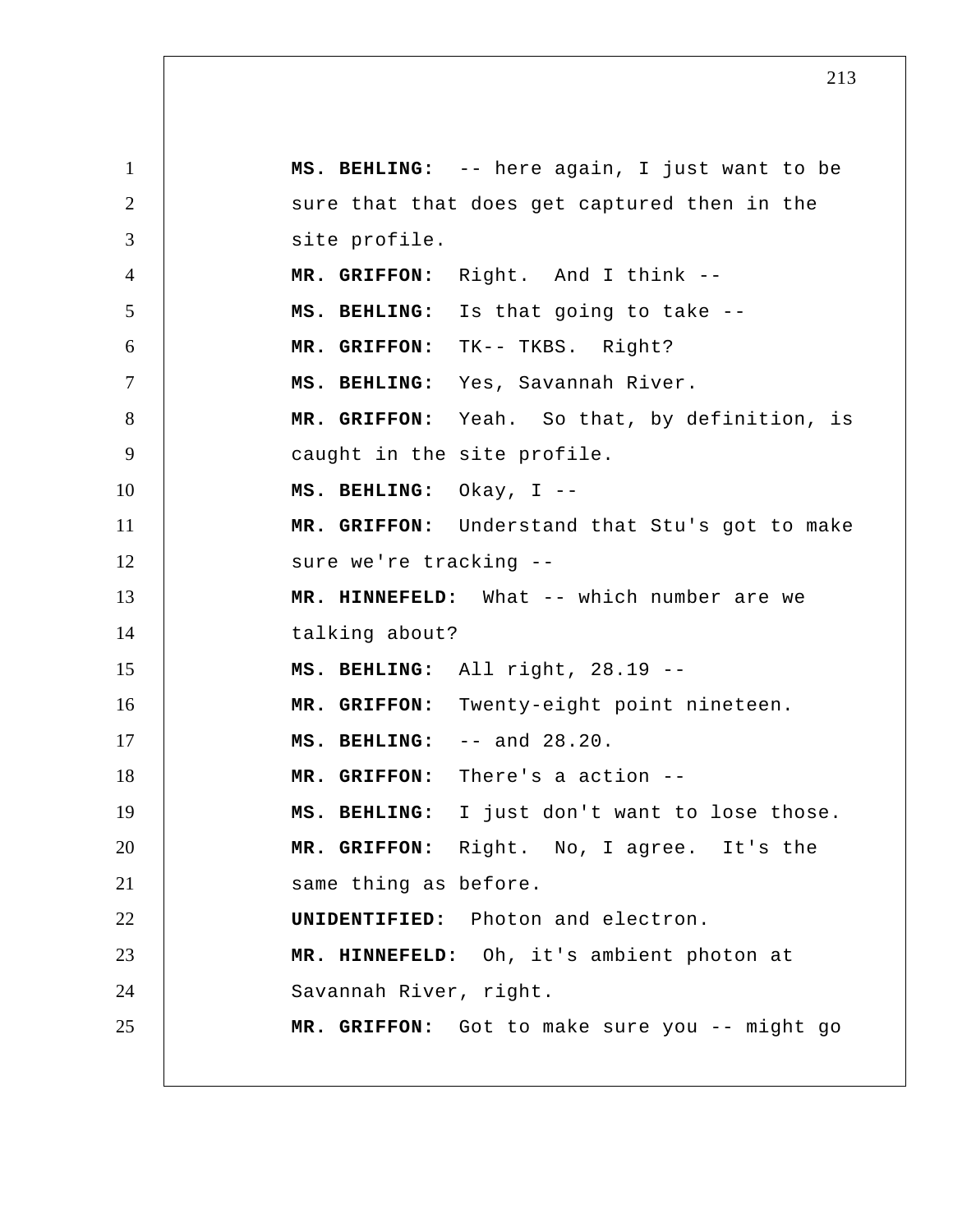1 2 3 4 5 6 7 8 9 10 11 12 13 14 15 16 17 18 19 20 21 22 23 24 25 in the site profile. Got them there.  **MR. HINNEFELD:** Yep.  **MR. GRIFFON:** Then we're on to 30, if -- I'll pause while you look through 29.  **DR. BEHLING:** There's nothing in 29.  **MR. GRIFFON:** Thirty is what -- a case from what site? It's from Hanford. Hanford. Right? **UNIDENTIFIED:** Hanford site.  **MR. GRIFFON:** Yeah.  **MS. BEHLING:** Okay.  **MR. GRIFFON:** So I -- this is a workbook issue and a site profile I guess, really. So there's kind of -- this -- this issue's been deferred to the --  **MS. BEHLING:** To the Task III workbook review.  **MR. GRIFFON:** Or the site profile review. Right?  **MS. BEHLING:** Both.  **MR. GRIFFON:** Yeah.  **MS. BEHLING:** Yes.  **MR. GRIFFON:** Okay. And the same on the next, 30.2. And we're down to 30.4, you have a DR general one.  **MR. HINNEFELD:** That goes all back -- all the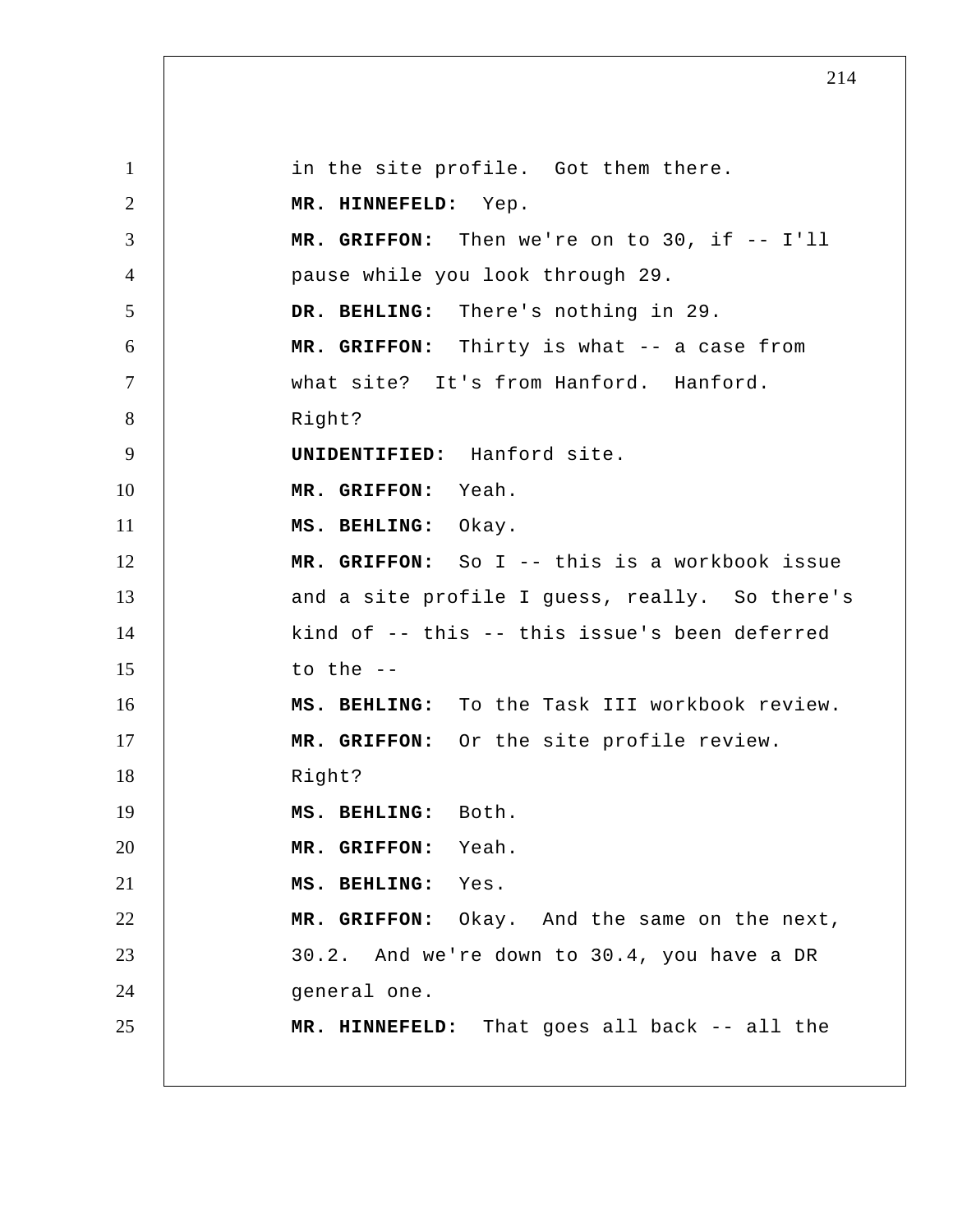1 2 3 4 5 6 7 8 9 10 11 12 13 14 15 16 17 18 19 20 21 22 23 24 25 way back to the first matrix.  **MR. GRIFFON:** Right.  **MR. HINNEFELD:** The first 20 matrix.  **MR. GRIFFON:** Okay. This -- and this involves rever-- revising the DR report format. Right?  **MR. HINNEFELD:** Yes.  **MR. GRIFFON:** So there's a couple of those. Several with no actions -- 30.9 I just edited your response there in yellow. I think you meant to put LOD over two. It's another - it's in the other matrices that way, before it had said LOD.  **MR. HINNEFELD:** Yeah. Okay. Should be LOD over two.  **MR. GRIFFON:** Right.  **MS. MUNN:** Which number?  **MR. GRIFFON:** Thirty point nine -- finding 30.9.  **MR. HINNEFELD:** I did bring this e-mail where I -- (unintelligible) attach to change management, if you're interested.  **MS. MUNN:** LOD over two?  **MS. BEHLING:** Yeah.  **MR. GRIFFON:** Yeah. I mean I guess we should have that. Yeah, that would be good.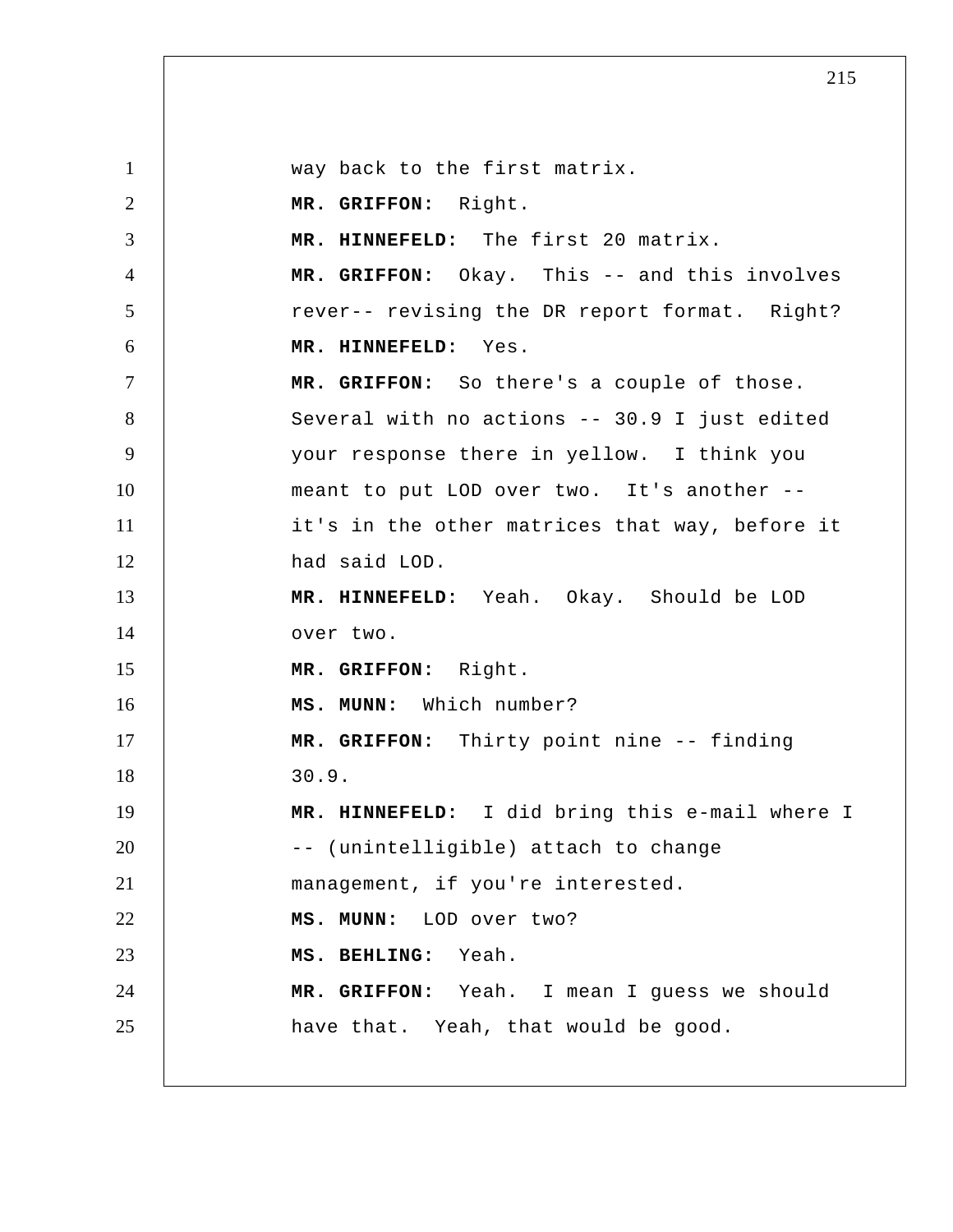1 2 3 4 5 6 7 8 9 10 11 12 13 14 15 16 17 18 19 20 21 22 23 24 25  **MS. MUNN:** LOD over two?  **MS. BEHLING:** Uh-huh.  **MR. GRIFFON:** Oh, you brought a hard copy of that one. Okay.  **MR. HINNEFELD:** Yep. (Pause)  **MR. HINNEFELD:** Ray, here's another one. Send that on around.  **MR. GRIFFON:** Is this the same thing or...  **MR. HINNEFELD:** Yeah.  **MR. GRIFFON:** Yeah.  **MR. HINNEFELD:** Says finding -- finding 30.9, the copy was just -- we inadvertently kept two over here.  **MR. GRIFFON:** So help us out here, Stu -- what -- what are we looking at?  **MR. HINNEFELD:** Okay. This -- the front is the e-mail string that documents the timing of the conversation. The back form is an ORAU change management form, which -- when we tell them you can do something one way, we want you to do it a different way -- as a general rule, they put it -- they document that direction to them in this fashion. They prepared this form, and so this is the one we conveyed over -- I hope I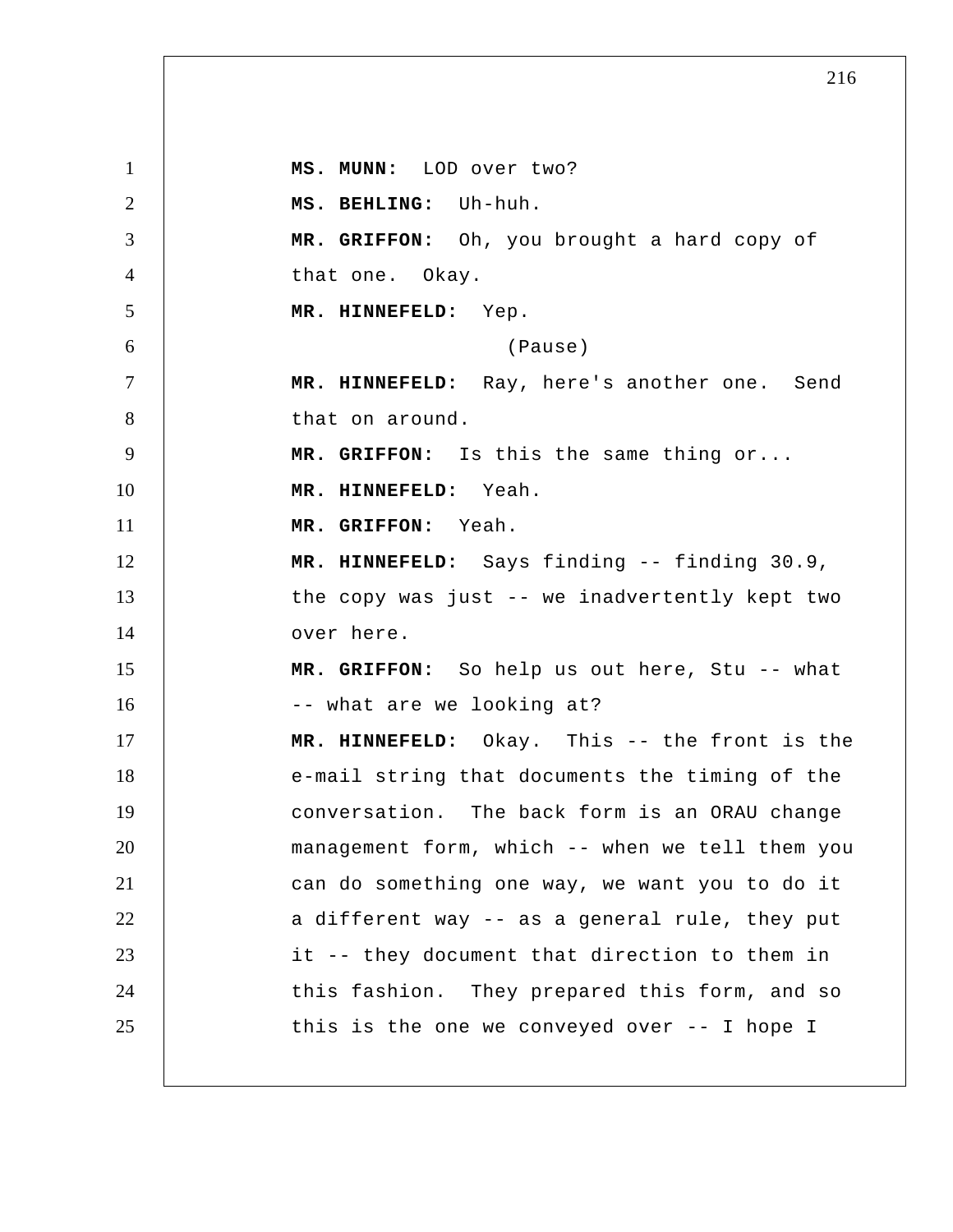1 2 3 4 5 6 7 8 9 10 11 12 13 14 15 16 17 18 19 20 21 22 23 24 25 got the right one, yeah, LOD over 2 -- and said yes, in fact we want you to behave that way.  **MS. BEHLING:** Okay.  **MR. GRIFFON:** Okay.  **MR. MAHER:** And that's scheduled for implementation the first of September.  **MS. MUNN:** Who said that?  **MR. HINNEFELD:** That was Ed Maher.  **MR. MAHER:** That's because it requires a tools change.  **MR. HINNEFELD:** Right.  **MR. GRIFFON:** Okay. Thank you. All right, we're up to 30 -- the end of case 30. Look through all those -- everybody set with those 'cause I think we're -- we're ready to break for lunch. And as Lew said, we have to switch rooms so I think we should sti-- stick to our 12:30 lunch break here.  **DR. WADE:** As I mentioned, there's someone outside the door.  **MR. GRIFFON:** Does anybody have anything else on 30? Otherwise, we're ready to close for lunch. (No responses) Okay, I think we'll --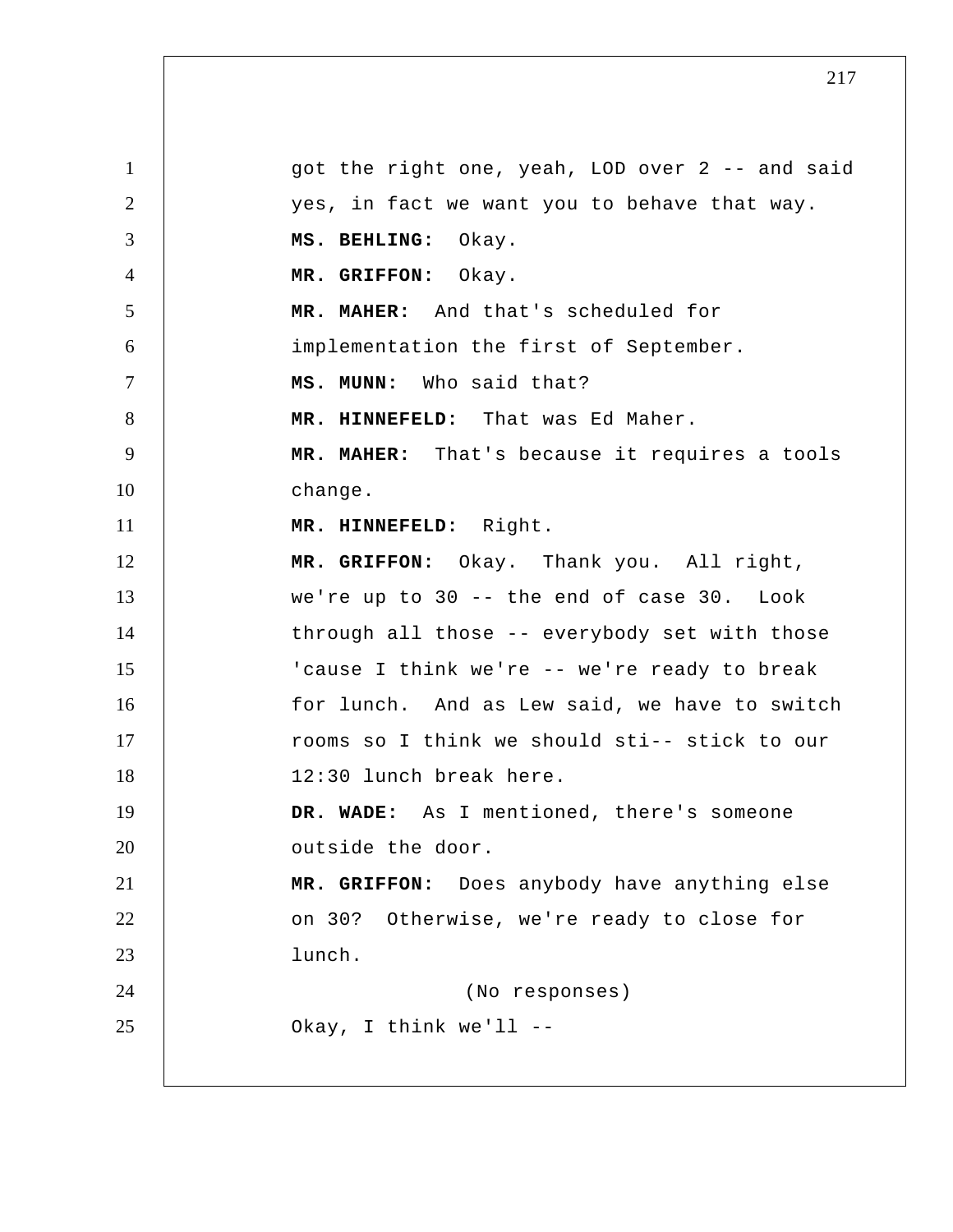1 2 3 4 5 6 7 8 9 10 11 12 13 14 15 16 17 18 19 20 21 22 23 24 25  **DR. WADE:** What time back?  **MR. GRIFFON:** Yeah, we'll come back at 1:30, resume the meeting at 1:30.  **DR. WADE:** Okay, 1:30. Dial back in. We'll be back. (Whereupon, a recess was taken from 12:30 p.m. to 1:35 p.m.) **UNIDENTIFIED:** (Unintelligible) with ORAU is here.  **DR. WADE:** Okay. **MS. GARRISON:** This is Deb Garrison. This is - this is the party.  **DR. WADE:** Well, thank you for joining us. Anyone else?  **MR. MAHER:** Ed Maher.  **DR. WADE:** Okay. Anyone else? (No responses) Okay, thank you. We'll begin in a moment.  **MS. MUNN:** No Mike yet.  **MR. GRIFFON:** Okay, everyone on the phone, we're starting off back on the second set of case matrix. And we're on case number 31, I believe. And the first thing I have is - well, let's look at 31.1, actually. This is the DCF equal to one issue -- right, Kathy? --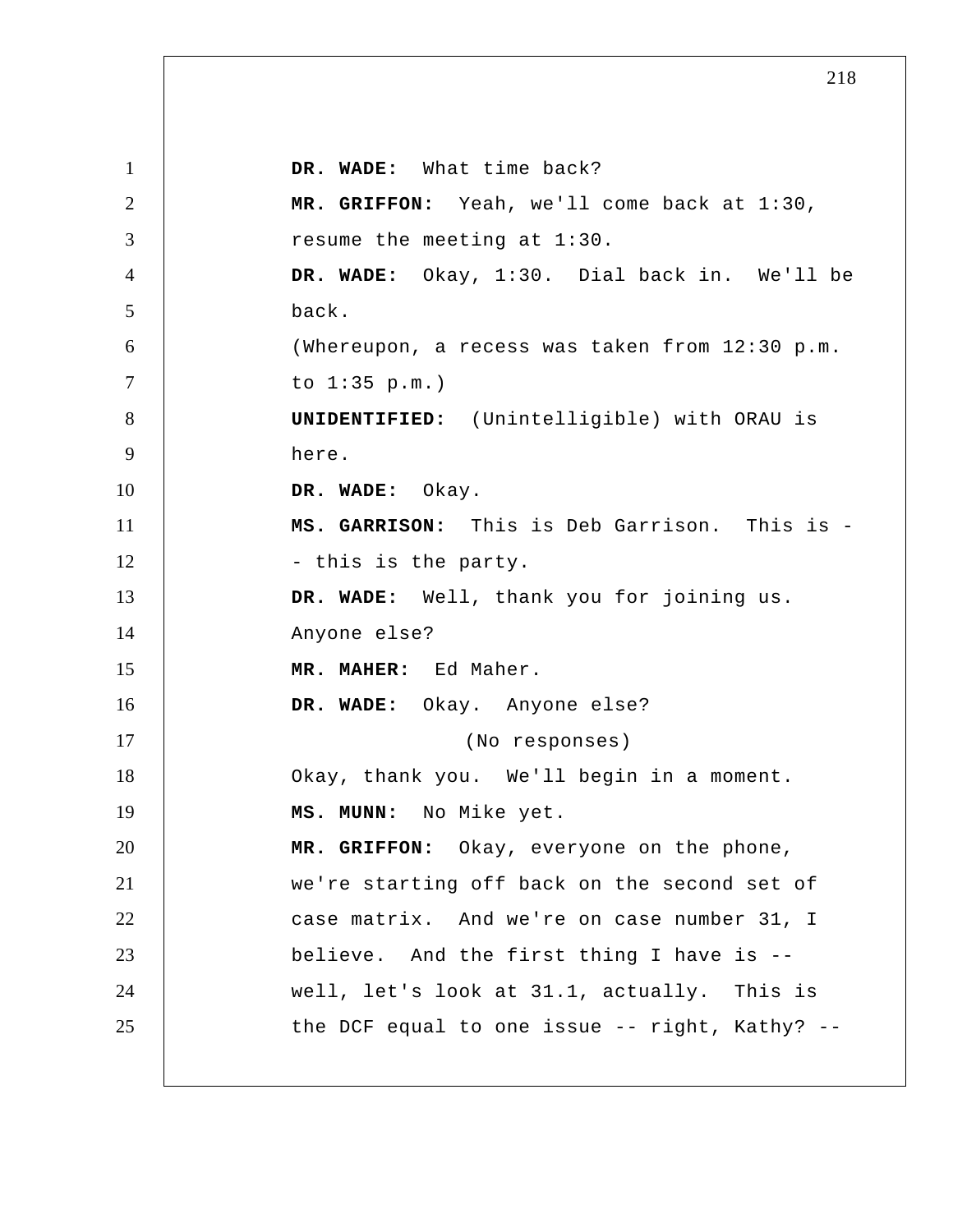1 2 3 4 5 6 7 8 9 10 11 12 13 14 15 16 17 18 19 20 21 22 23 24 25 that you were discussing earlier?  **MS. BEHLING:** Yes. Yes, we discussed (unintelligible).  **MR. GRIFFON:** So just to point that out, that's -- that's going to be carried through.  **MS. BEHLING:** Okay.  **MR. GRIFFON:** And is that in response to modifying a particular procedure, or is this --  **MS. BEHLING:** Well -- **MR. HINNEFELD:** It's a -- it's a recurring comment -- **MR. GRIFFON:** Right.  **MR. HINNEFELD:** -- from dose reconstruction reviews, and apparently number six, initially.  **MS. BEHLING:** This actually tied back, I thought, to the Implementation Guide -- the external Implementation Guide for counting for photon doses (unintelligible) critical (unintelligible).  **MR. HINNEFELD:** Well, there -- there's – IG-1 is where we describe how to do it.  **MS. BEHLING:** Right.  **MR. HINNEFELD:** So if we think that fits, we'll -- we'll take care of it. Uncertainty -- but this is a kind of subset of that question of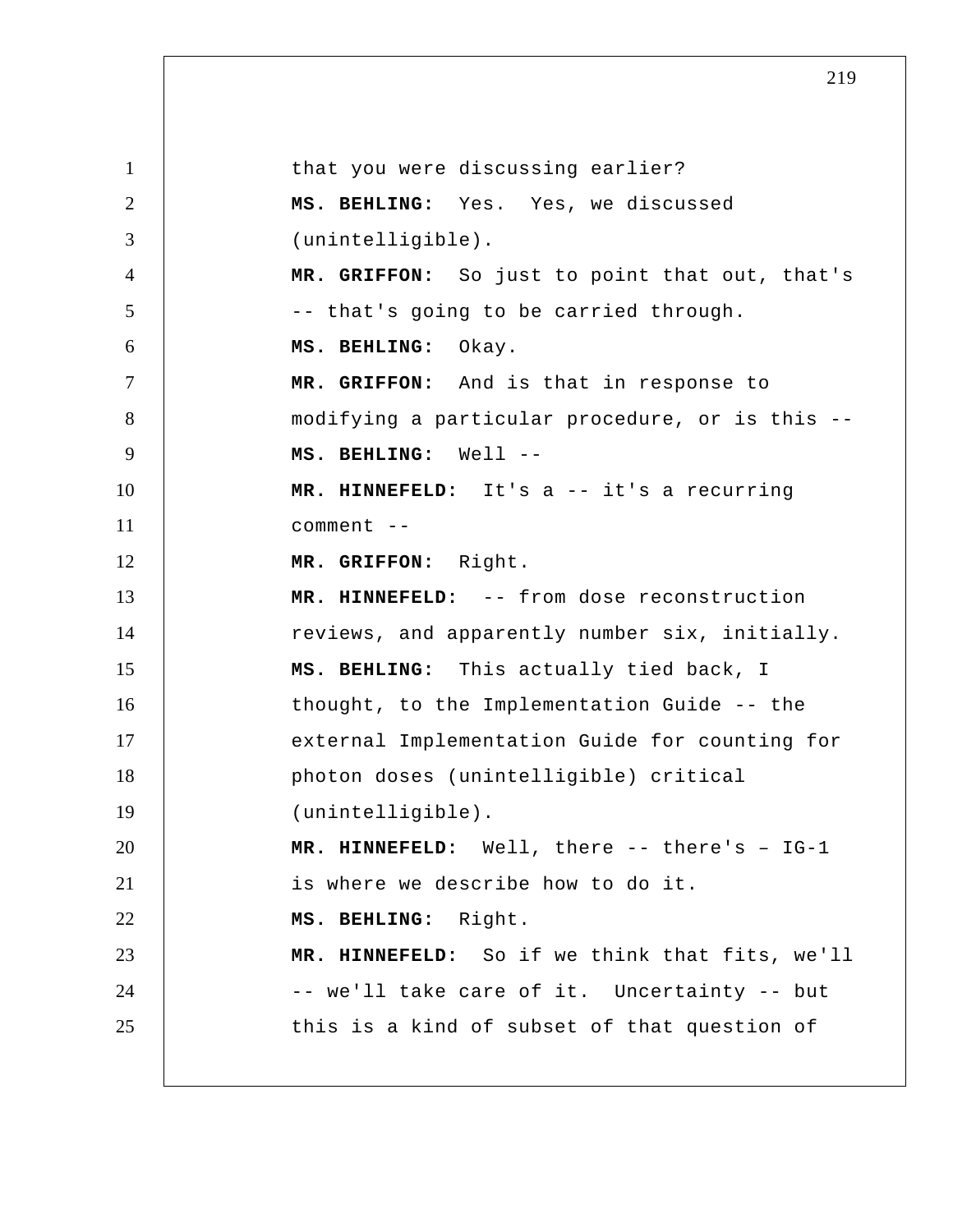1 2 3 4 5 6 7 8 9 10 11 12 13 14 15 16 17 18 19 20 21 22 23 24 25 uncertainty.  **MS. BEHLING:** It is. Yes.  **MR. HINNEFELD:** So we -- this is a specific analysis which we're almost done with.  **MR. GRIFFON:** That's what I thought, okay.  **MS. BEHLING:** Okay.  **MR. GRIFFON:** All right. Going on to 31 -- or 32, actually -- 32.1 --  **MS. BEHLING:** Can -- **MR. GRIFFON:** Or the general one you want to look at? Yeah.  **MS. BEHLING:** Got to go already. But -- can I just go back to 31.2?  **MR. GRIFFON:** Uh-huh.  **MS. BEHLING:** I know this, again, has to do with revising the dose reconstruction wording. Oh, I guess I'm cur-- did you say you have a draft in mind for that dose reconstruction wording? Because -- **MR. HINNEFELD:** I have a draft on my desk.  **MS. BEHLING:** Okay, 'cause in this particular case we're referring specifically to the fact that -- I guess -- we misinterpreted how many missed photon doses were actually calculated here, and so they said that they were going to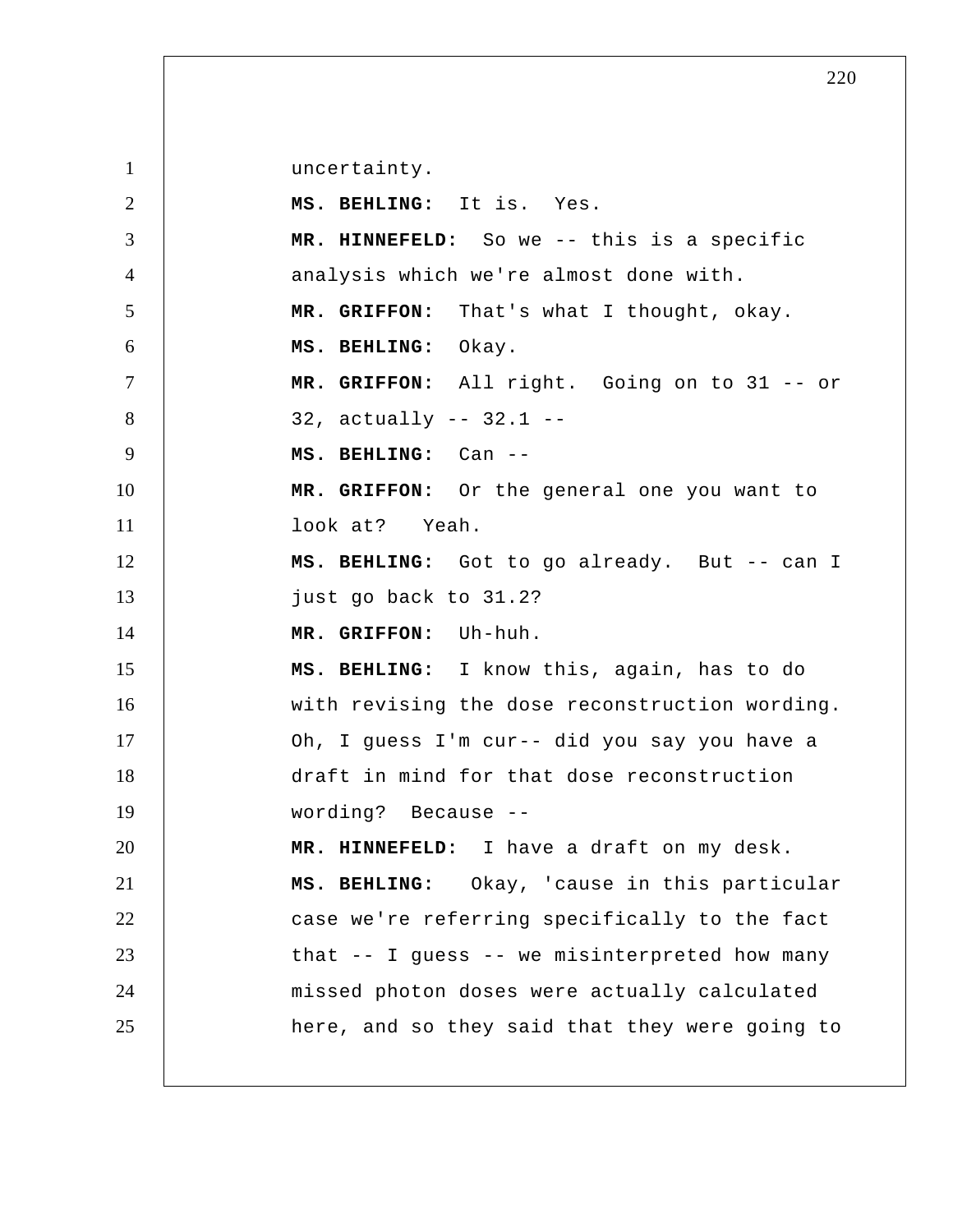1 2 3 4 5 6 7 8 9 10 11 12 13 14 15 16 17 18 19 20 21 22 23 24 25 try to make the dose reconstruction report - am I interpreting this correctly?  **MR. HINNEFELD:** The way the response is written -- what I think what the finding said was the DR says the maximum dose missed is such and such, but the numbers didn't work out, you know. And the -- and it was --  **MS. BEHLING:** Right.  **MR. HINNEFELD:** -- to me it was the structure -- it was the language that was chosen in the dose reconstruction report to describe --  **MS. BEHLING:** That's it. Yes. Okay.  **MR. HINNEFELD:** -- so -- and that's why we think we can clarify it with a language change.  **MS. BEHLING:** Okay. That's right. That's -now I know the issue. Okay.  **MR. HINNEFELD:** Okay.  **MS. BEHLING:** But that is being taken care of in the re-write or the -- whatever changes.  **MR. HINNEFELD:** Yeah, we think -- we think we're saying it better now --  **MS. BEHLING:** Okay.  **MR. HINNEFELD:** -- than we were when this dose reconstruction was written --  **MS. BEHLING:** Okay.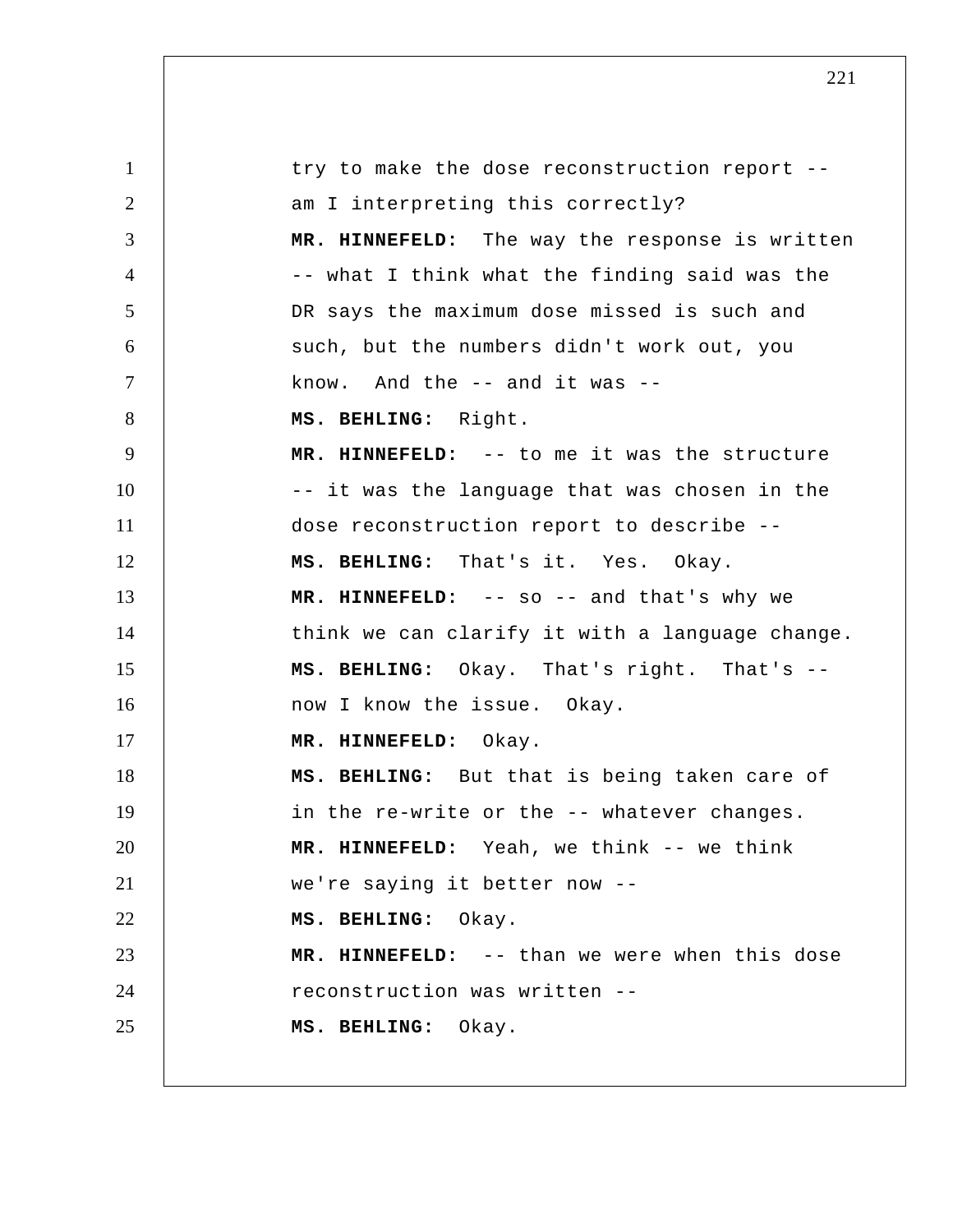1 2 3 4 5 6 7 8 9 10 11 12 13 14 15 16 17 18 19 20 21 22 23 24 25  **MR. HINNEFELD:** -- but we are still going to take care of it in that new format.  **MR. GRIFFON:** Thirty-two point one.  **MS. MUNN:** OTIB-10 has been (unintelligible).  **MR. GRIFFON:** Has been revised.  **MS. MUNN:** Has been revised.  **MR. GRIFFON:** I'm not exactly sure why I highlighted this one in this case, but -- is there a particular reason I highlighted that one, Kathy?  **MS. BEHLING:** I'm not sure.  **MR. GRIFFON:** Help me out.  **MS. BEHLING:** I know, I'm looking at it, too. I -- I'm not sure, 32.1.  **MR. GRIFFON:** Was it a question of -- **MS. BEHLING:** It's the same -- it's the same issue.  **MR. GRIFFON:** Yeah, it's a TIB-10 issue though. Right?  **MS. BEHLING:** Yes.  **MR. GRIFFON:** It wasn't a question there - okay. I think it's -- I think we're okay with that.  **MS. BEHLING:** We're okay.  **MS. MUNN:** It's done now.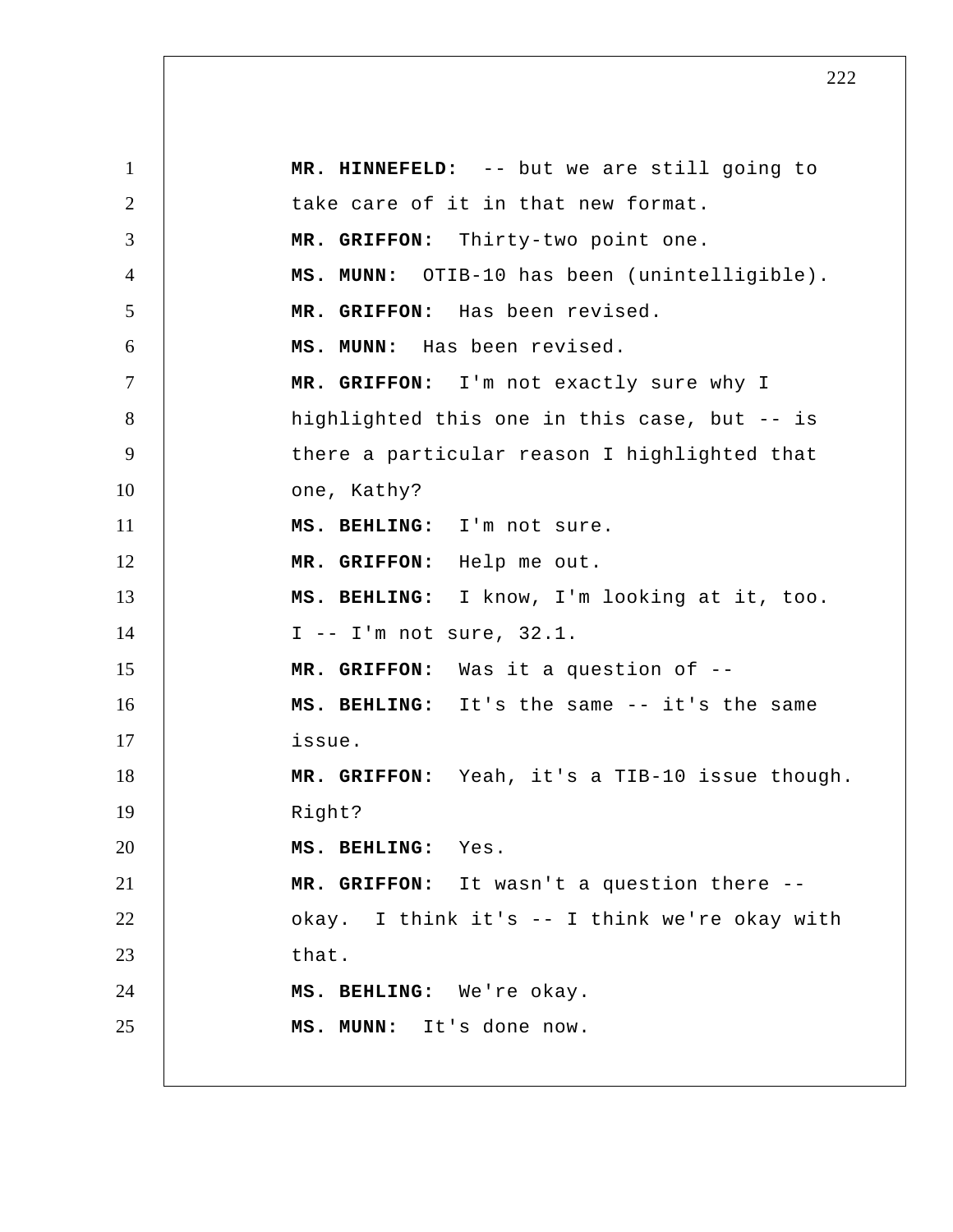1 2 3 4 5 6 7 8 9 10 11 12 13 14 15 16 17 18 19 20 21 22 23 24 25  **MS. BEHLING:** It's done.  **MR. GRIFFON:** All right. Never mind about the highlighting there. Now I'm going on down, I'm down to 34.1 unless there's other ones that you see.  **MS. MUNN:** Someone needs to mute their phone. **THE COURT REPORTER:** Whoa. Gets right to the point.  **MS. MUNN:** Someone still needs to mute their phone.  **MR. GRIFFON:** Would you give her chocolate? She needs chocolate after lunch.  **MS. MUNN:** Someone still needs to mute their phone. (Pause) Thank you. Well, it's ugly.  **MR. GRIFFON:** We'll take -- we'll take a chocolate break, don't worry. All right, 34.1 -- Kathy, are we there? I just wanted to wait for you for a second.  **MS. BEHLING:** Okay, it's an -- **MR. GRIFFON:** And -- oh, I know what I did here, Stu, I modified the NIOSH response.  **MR. HINNEFELD:** Yeah.  **MR. GRIFFON:** Because it -- before, it had said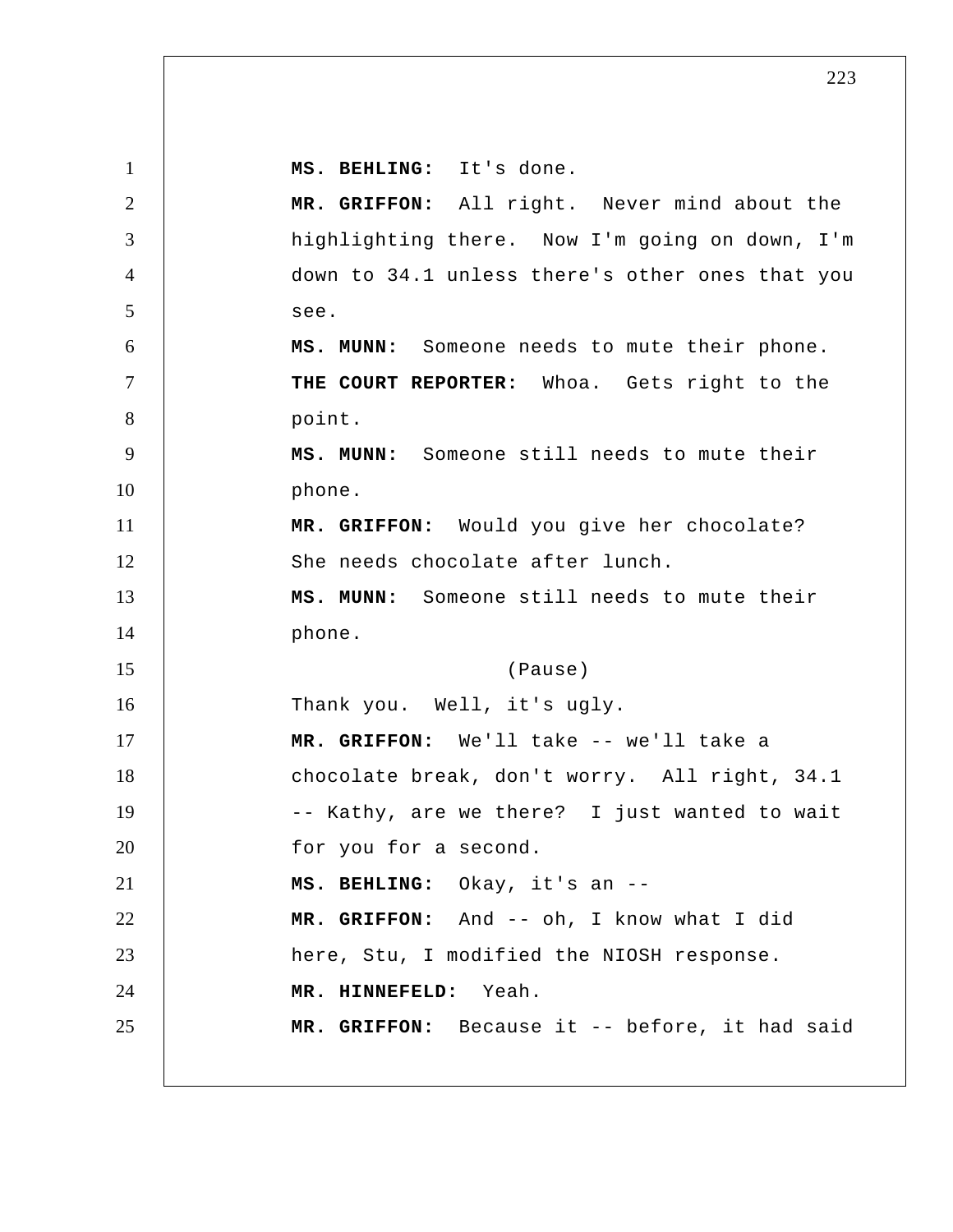1 2 3 4 5 6 7 8 9 10 11 12 13 14 15 16 17 18 19 20 21 22 23 24 25 that -- it was worded differently.  **MR. HINNEFELD:** Okay. I like this wording, actually.  **MR. GRIFFON:** Well, ba-- thank you. Basically in your -- in your action you said that in this case the efficiency approach was justified --  **MR. HINNEFELD:** Uh-huh.  **MR. GRIFFON:** -- but the prior response didn't say that.  **MR. HINNEFELD:** Right.  **MR. GRIFFON:** So I said we-- we've got to be consistent.  **MR. HINNEFELD:** Right.  **MR. GRIFFON:** It was just a consistency thing.  **MR. HINNEFELD:** Yes. Thanks.  **MR. GRIFFON:** So is that okay? Are we up to that point, too, Kathy?  **MS. BEHLING:** Yes. Yes.  **MR. GRIFFON:** Okay. I'm freezing. All right. Chocolate has been delivered to Wanda, and we're all set -- **MS. MUNN:** Calm will now prevail.  **MR. GRIFFON:** Thirty-four point four, Proc -- I -- I added an action that SC&A will review Proc  $60 - -$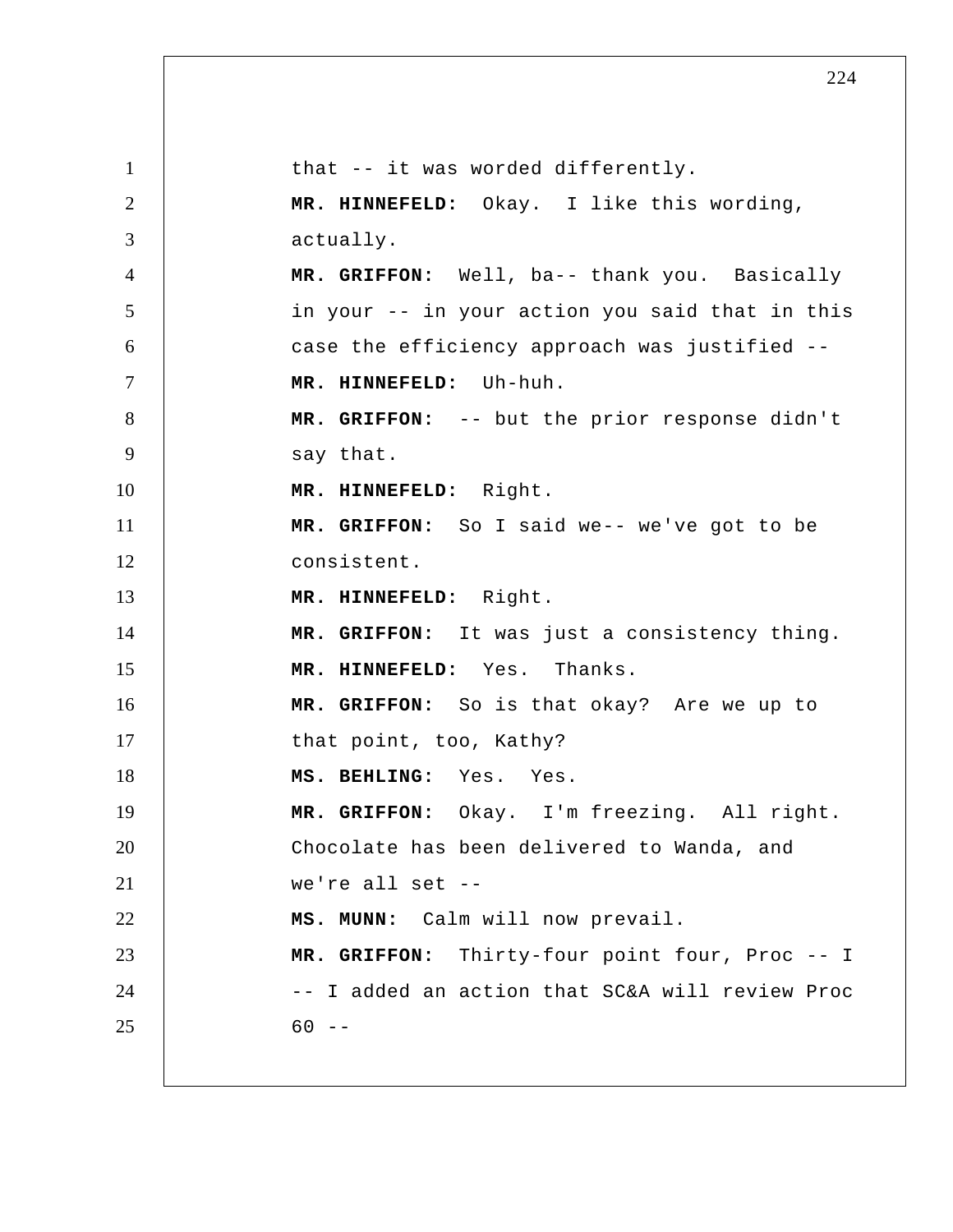1 2 3 4 5 6 7 8 9 10 11 12 13 14 15 16 17 18 19 20 21 22 23 24 25  **MS. BEHLING:** Yes.  **MR. GRIFFON:** -- in this action column. Not a NIOSH action, but -- okay. Same thing for the next one.  **MS. MUNN:** Where did you add that?  **MR. GRIFFON:** In the final column.  **MR. HINNEFELD:** Thirty-four dot -- 34.4.  **MR. GRIFFON:** I'm sorry -- 34.4 and 5, actually.  **MS. MUNN:** So you -- so it now reads --  **MR. GRIFFON:** SC&A will review Proc 60.  **MS. MUNN:** Oh, okay.  **MR. GRIFFON:** Yeah, that's all.  **MS. MUNN:** Yeah, that's -- **MR. GRIFFON:** It was already in there.  **MS. MUNN:** -- what it says, yeah.  **MR. GRIFFON:** Any questions on 34.6, Kathy, or these -- these specific NIOSH findings -- or actions, I mean?  **MS. BEHLING:** Okay, you know, this is fine.  **MR. GRIFFON:** These are fine. Right? Yeah --I just wanted to pause.  **MS. BEHLING:** Yes. That's appropriate.  **MR. GRIFFON:** Okay. I'm panning down to 36.1. I gue-- I'll wait to make sure.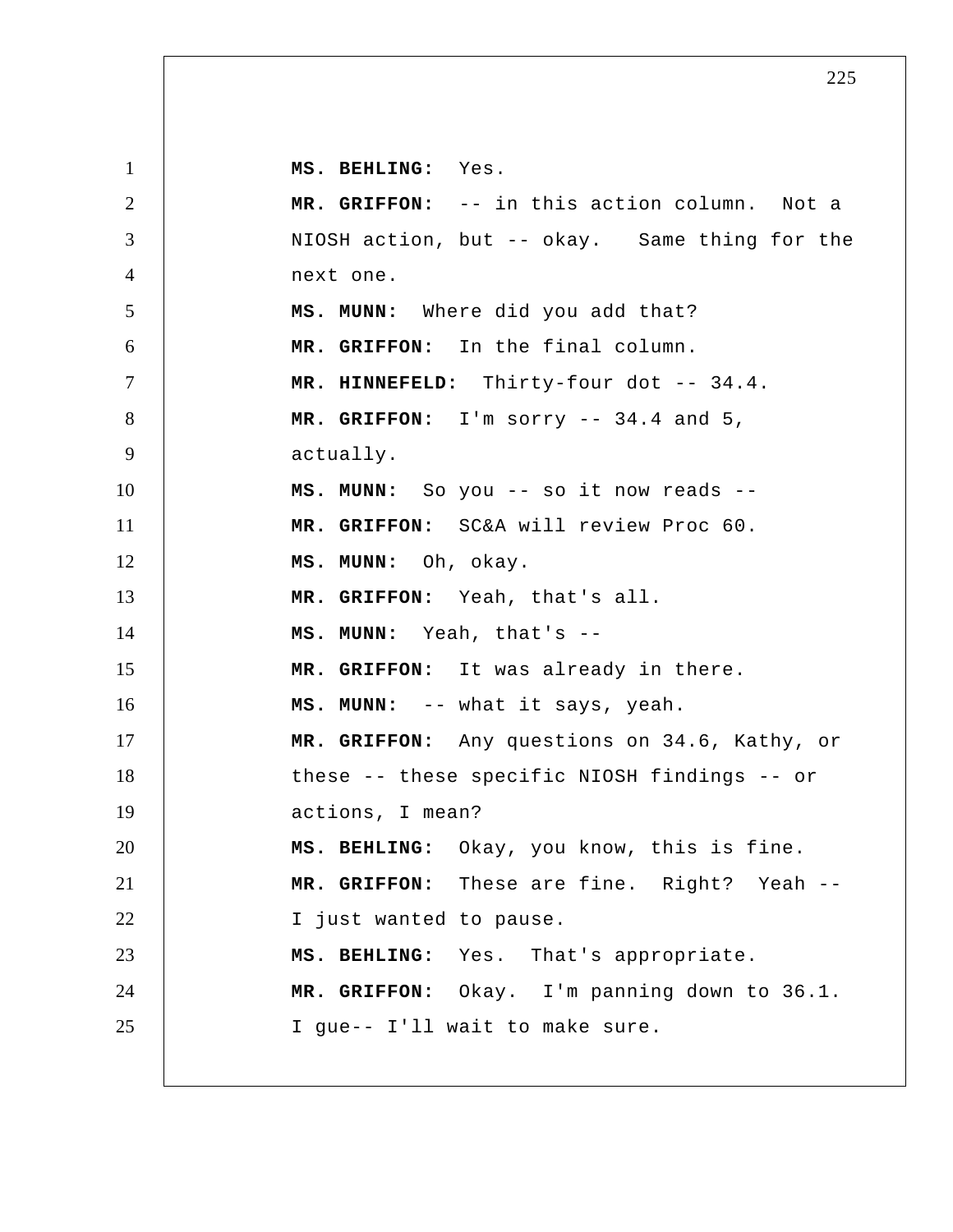1 2 3 4 5 6 7 8 9 10  $11$   $-$ 12 13 14 15 16 17 18 19 20 21 22 23 24 25  **MS. BEHLING:** Just one second.  **MR. GRIFFON:** Yeah.  **MS. BEHLING:** Okay, yes.  **MR. GRIFFON:** I think we're okay on that.  **MS. BEHLING:** Yes.  **MR. GRIFFON:** So 36.1 -- **MS. BEHLING:** Okay, let me be sure. This is the issue where this document right here that's attached to a lot of the --  **MR. GRIFFON:** Is this the Hanford? Yeah, yeah  **MS. BEHLING:** -- Hanford cases -- **MR. GRIFFON:** -- this is the Hanford. Right.  **DR. BEHLING:** (Unintelligible) hard copy DOE records.  **MS. BEHLING:** Right. And --DR. BEHLING: And the binder with a -- an explanation.  **MS. BEHLING:** Right. They provide an explanation of how they deal with various doses for various years -- for assigning various doses and -- and shallow dose specifically. And they have two tables and these --  **MR. GRIFFON:** This is in every case file for Hanford, basically. Yeah, yeah.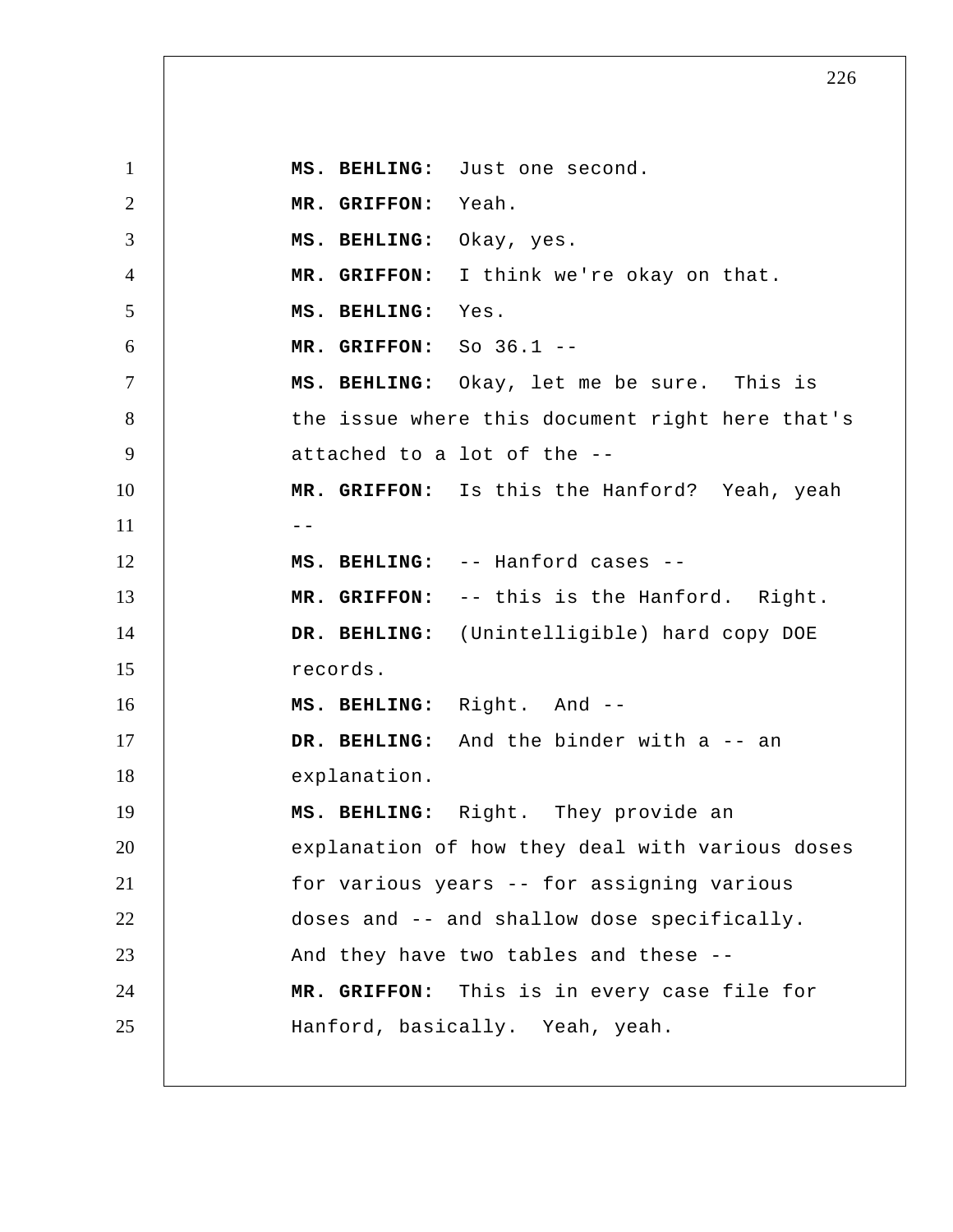**MS. BEHLING:** Yes.

1

2 3 4 5 6 7 8 9 10 11 12 13 14 15 16 17 18 19 20 21 22 23 24 25  **MR. GRIFFON:** Yeah.  **MS. BEHLING:** And so this becomes an issue that we'll have to deal with, I think -- that we have to talk to the Hanford DOE about because the two tables have conflicting data - conflicting information on them as to how to treat shallow dose. At least based on how we read it. I think table one and table two --  **MR. HINNEFELD:** Okay, I didn't attach table one, I only attached -- oh wait, there they are. There it is.  **MR. GRIFFON:** Table one and two at the back of Stu's handout.  **MS. BEHLING:** And -- **MR. HINNEFELD:** Are those the table one and two we're talking about? Or have I mixed and matched table one and two -- did not -- didn't include all of table one?  **MR. GRIFFON:** Yeah, I don't know if they're the same.  **MS. BEHLING:** This is -- oh, you have -- you have something for this.  **MR. GRIFFON:** Yeah, it is. It the same.  **MR. HINNEFELD:** Uh-huh.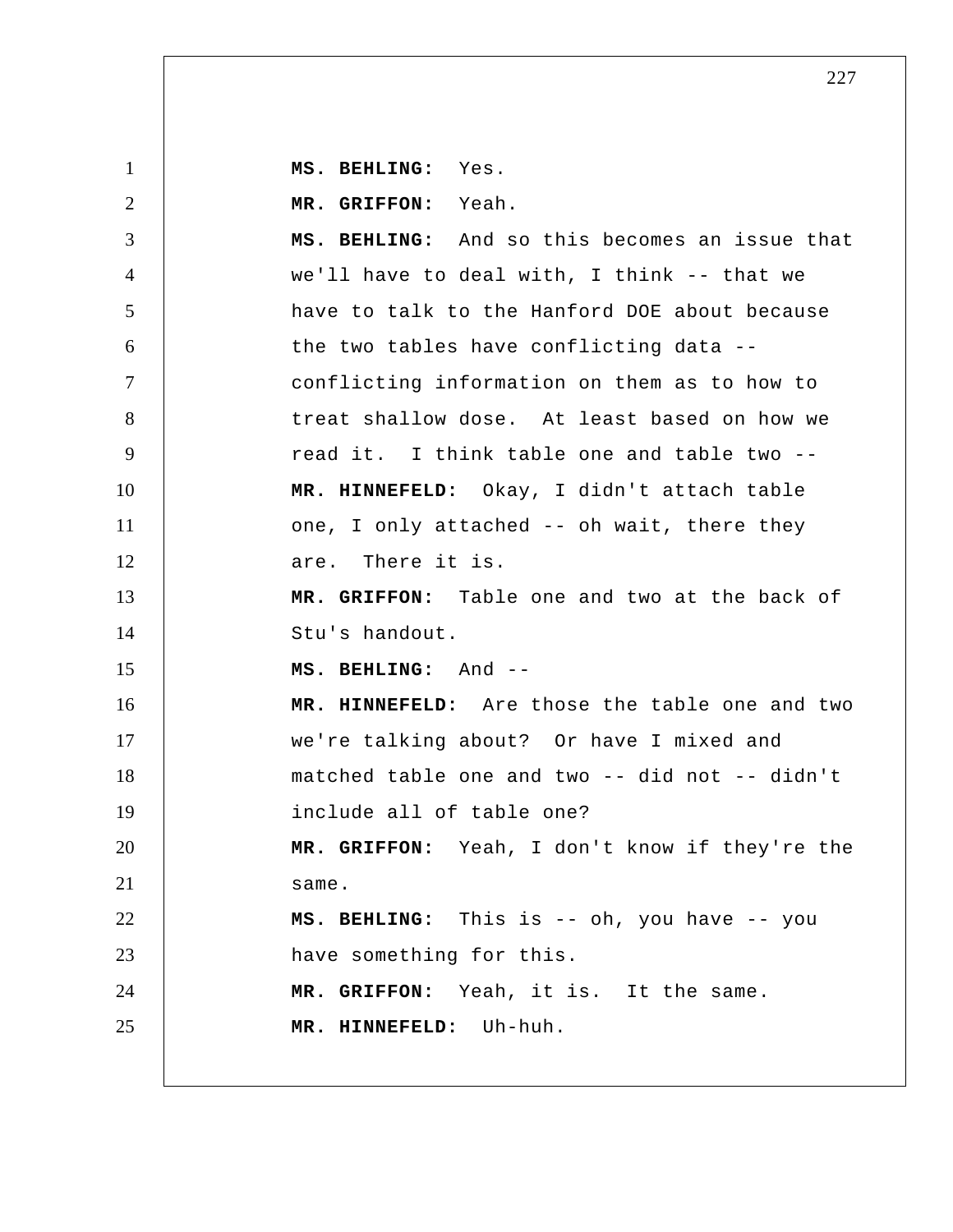1 2 3 4 5 6 7 8 9 10 11 12 13 14 15 16 17 18 19 20 21 22 23 24 25  **MS. BEHLING:** I'm sorry.  **MR. HINNEFELD:** Okay, that is what I handed out, right.  **MR. GRIFFON:** Yeah.  **MS. BEHLING:** Okay, it is.  **MR. GRIFFON:** So we want to -- basically as an action, we thought --  **MR. HINNEFELD:** What -- what I want to do is talk about --  **MR. GRIFFON:** Okay, you can -- **MR. HINNEFELD:** -- what my understanding --  **MR. GRIFFON:** Uh-huh.  **MR. HINNEFELD:** -- of this dosimetry record that we have and the two -- there is, let's see -- there are, again, two renditions of the exposure record there in my package, the - what I handed out. The third and fourth page are two separate renditions of the exposure record. The -- in the table, the era we're talking is 1980 and 1981. That's when the doses were recorded for this person. And so on table two, you look and see this -- this twosided table appears that -- is saying that. But on the left-hand column it gives the dosimeter components of the dosimeter badge.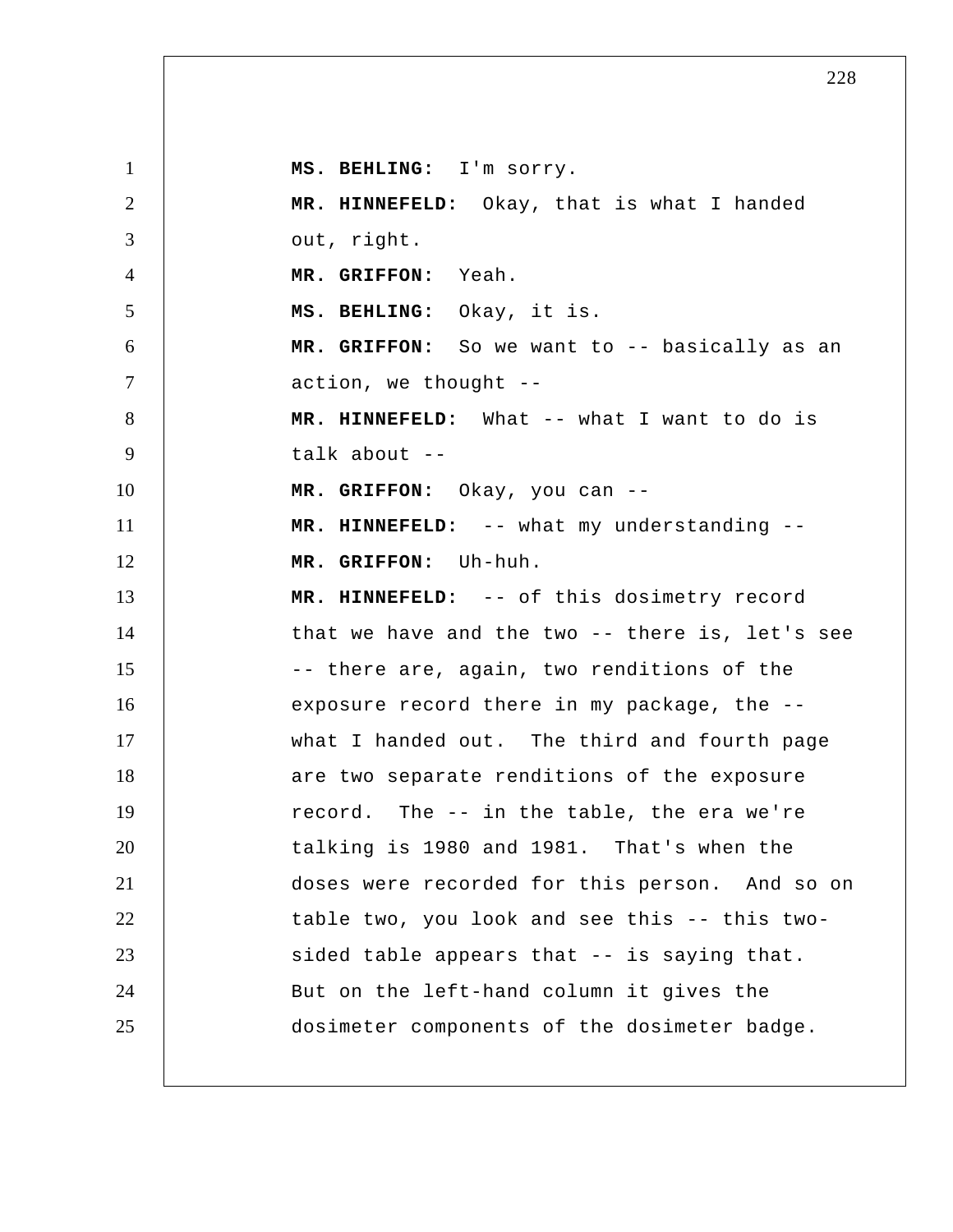1 2 3 4 5 6 7 8 9 10 11 12 13 14 15 16 17 18 19 20 21 22 23 24 25 In other words, they had a component that read non-penetrating photons, penetrating photons, slow neutron and fast neutron, so those were the neutron components. Now on the right-hand column it describes how are those components used to develop the skin and the -- and the whole body doses. So the whole body dose is comp-- is the components - you know, the combination of the penetrating photon, slow neutron and fast neutron component. And the skin dose is the whole body component -- in other words, all that stuff you just added -- plus the shallow photon component. Non-penetrating. Plus the non penetrating component.  **MR. GRIFFON:** Yeah.  **MR. HINNEFELD:** Okay? So -- all right, I'm reading from -- I'm reading from '72 because I believe these dates are the date of change. So the '72 rules would last up through '80 and '81, all the way to '87.  **MS. BEHLING:** That's right.  **MR. HINNEFELD:** Okay? All right. Now on the renditions of the exposure report, which appear to be the same, the values that are reported in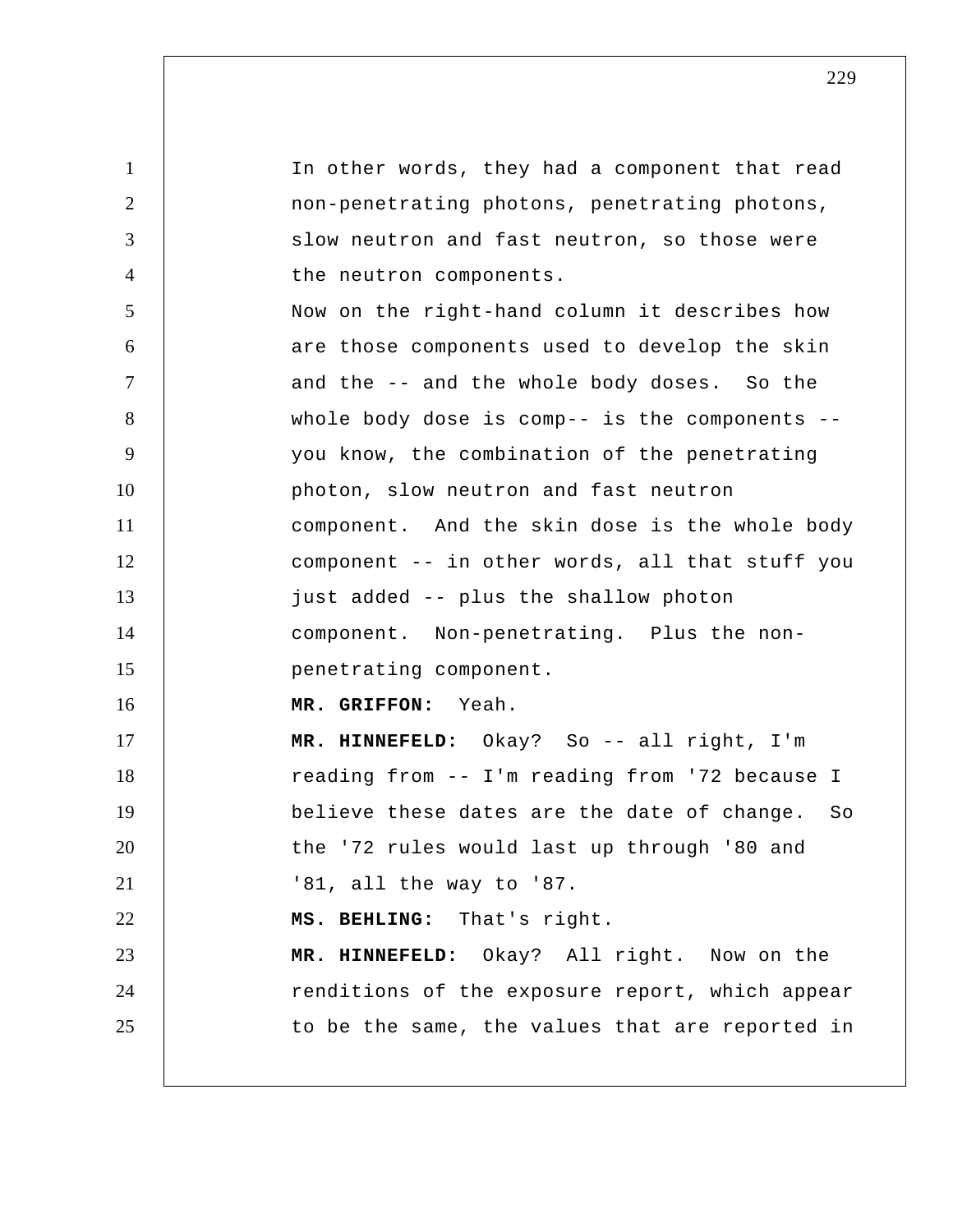1 2 3 4 5 6 7 8 9 10 11 12 13 14 15 16 17 18 19 20 21 22 23 24 25 -- on one are whole body and skin -- external whole body and skin -- and that seems to match with what they've reported in table two, or in the se-- right-hand column of table two they report whole body and skin. So if you look at the values for whole body and skin -- this would be on the first rendition of the attachment -- the difference between the 40 and the ten is the non-penetrating component of the dosimeter badge, the non-penetrating components' contribution --  **MR. GRIFFON:** Right.  **MR. HINNEFELD:** -- based on -- on this table. And so that's the difference then between a non-penetrating exposure to the badge and the penetrating photon exposure. And so that's the difference that's the starting point of the shallow dose calculation. And I believe the DR was done in that fashion.  **MR. PRESLEY:** In other words, you're -- you're saying that there was a calculation made to - to bring that level up for skin that would allow for some type of  $a$  -- of  $a$ -- some piece  $of --$  **MR. HINNEFELD:** That --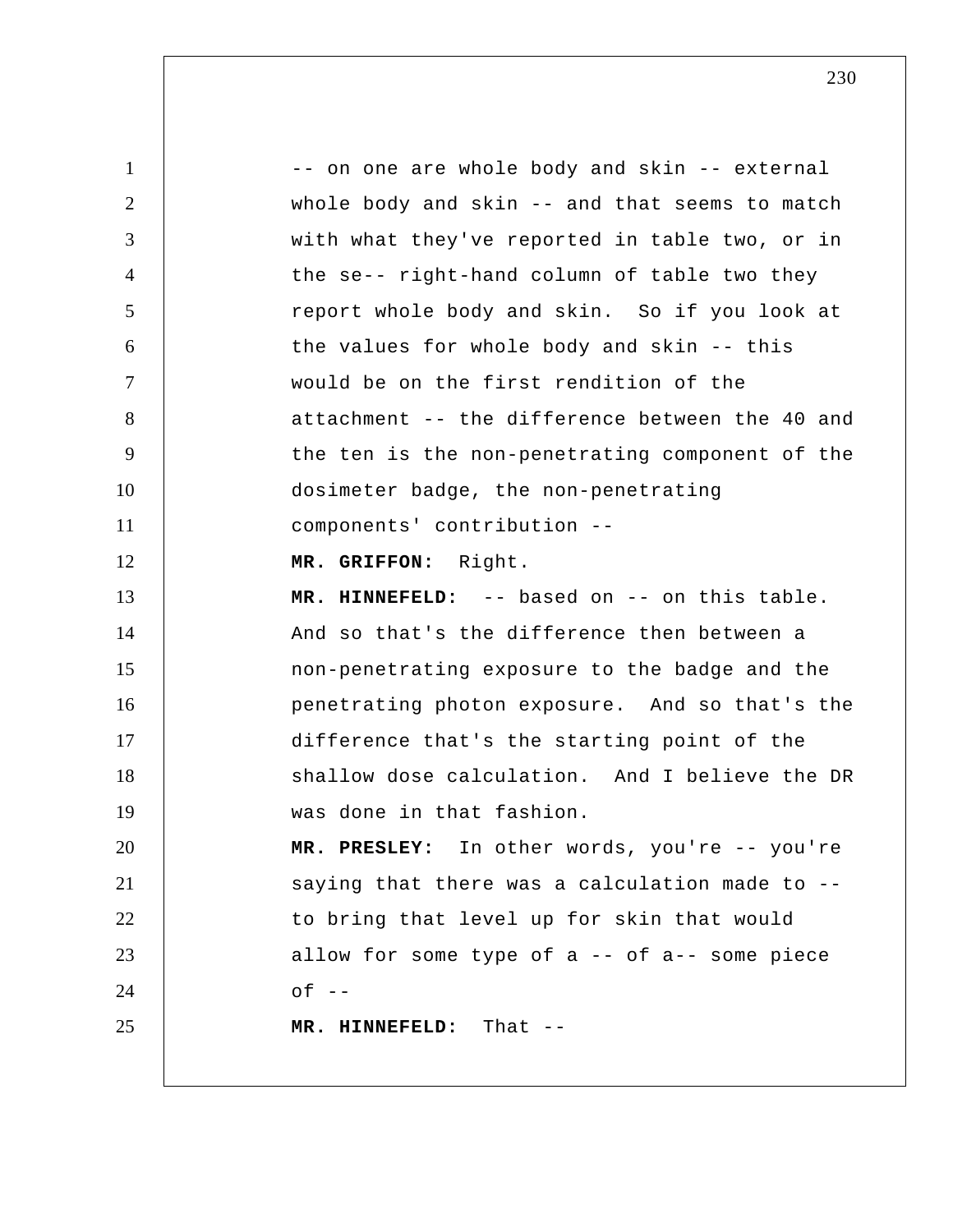1 2 3 4 5 6 7 8 9 10 11 12 13 14 15 16 17 18 19 20 21 22 23 24 25  **MR. PRESLEY:** -- right -- plastic or something?  **MR. HINNEFELD:** What I'm saying -- yeah, the skin dose -- what's reported as the skin dose already includes the penetrating dose, and then the skin is additional to that.  **MR. PRESLEY:** Uh-huh.  **MR. HINNEFELD:** So it's not -- so you wouldn't -- in developing the skin dose you wouldn't take the non-penetrating -- or you wouldn't take the skin and whole body totals and add them together from the back.  **MR. PRESLEY:** Right.  **MR. HINNEFELD:** But it would be -- but the nonpenetrating dose, or the skin dose, would be the difference between what's reported as whole body and what's reported as skin.  **MR. MAHER:** This is the clerk of the Hanford records.  **MR. HINNEFELD:** That was Ed Maher again. Yes. It's not -- and we did agree with the comment, and one part of the comment was the Hanford records were confusing, and we certainly did agree with that part of the comment.  **MS. MUNN:** But they're consistent records.  **MR. HINNEFELD:** Yeah.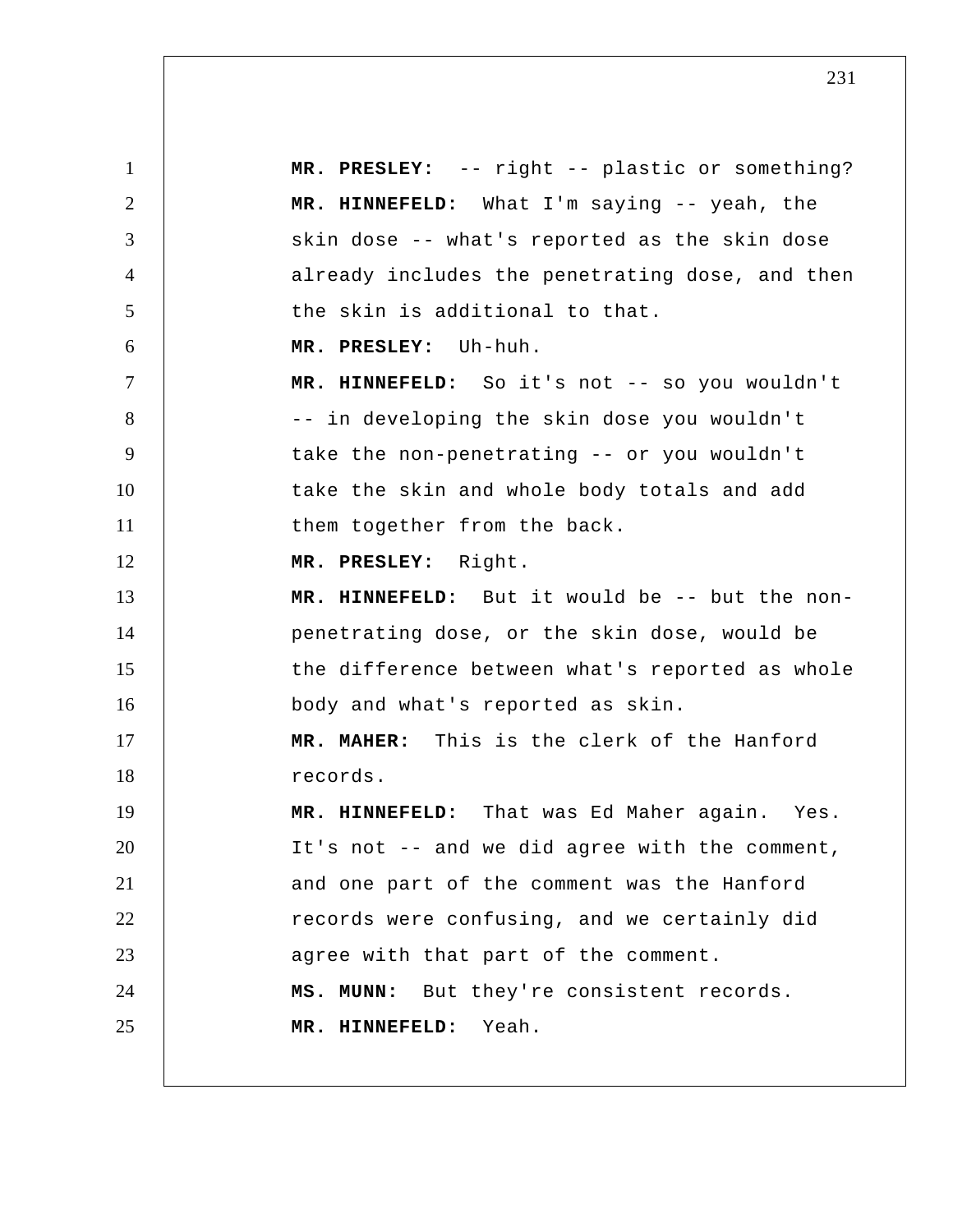1 2 3 4 5 6 7 8 9 10 11 12 13 14 15 16 17 18 19 20 21 22 23 24 25  **MS. MUNN:** Once you know what to do, I mean.  **MR. GRIFFON:** Well, then -- back to your original, Kathy, on these tables being inconsistent.  **MS. BEHLING:** Well, yeah, that's what I thought we had looked here. But  $I$  -- I have to -- I have to go back and think about this one. Because I think it had something to do with --  **DR. BEHLING:** Where does table three come from?  **MS. BEHLING:** This is our table.  **MR. GRIFFON:** Yeah. And table -- Stu, in your handout table three is the same as the other table two?  **MS. BEHLING:** Table three is -- **MR. GRIFFON:** There's like something in there called table three.  **DR. BEHLING:** And I think this comes from the TBD.  **MR. GRIFFON:** And then it's a different version of table two, isn't it?  **DR. BEHLING:** Yeah, and I think this is where the problem came in.  **MR. HINNEFELD:** Okay, so it's inconsistent between table two and three, then?  **MR. GRIFFON:** Maybe, I don't know. That's --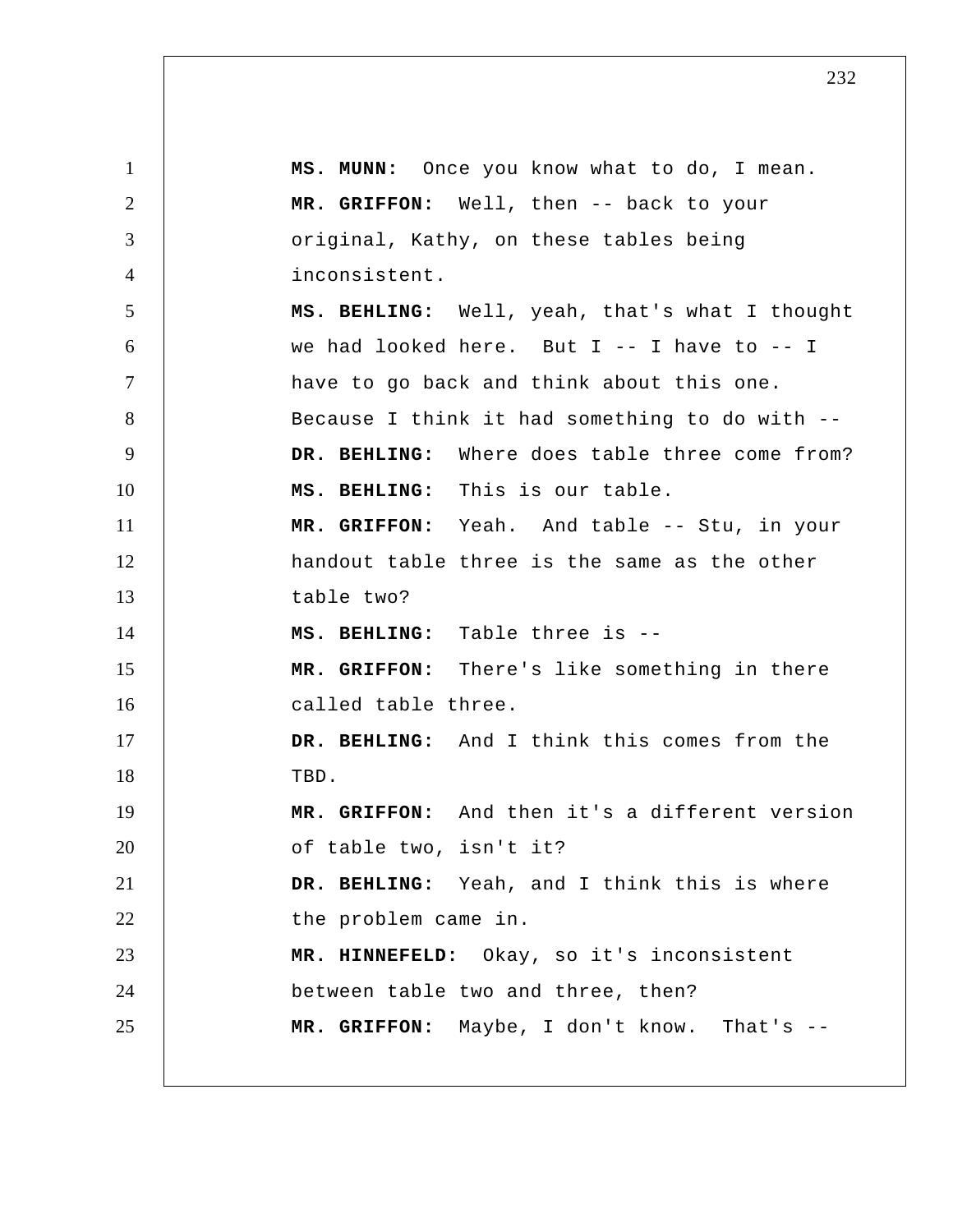1 2 3 4 5 6 7 8 9 10 11 12 13 14 15 16 17 18 19 20 21 22 23 24 25 that's -- I'm not sure.  **MS. BEHLING:** Yeah, -- **MR. HINNEFELD:** Table three comes from the TBD?  **DR. BEHLING:** And your second page is -- is a table three, and I think that comes out of --  **MR. GRIFFON:** From the TBD?  **DR. BEHLING:** -- from the TBD.  **MR. GRIFFON:** Yeah. And the other one's in the DR file.  **DR. BEHLING:** Yes.  **MR. GRIFFON:** And you're saying they might be incon-- I think we might need time. And I don't know if we can do this real time, but --  **MR. HINNEFELD:** Well, from '72 to '94 period it looks to be the same. Right? That table just summarizes -- **MR. GRIFFON:** Yeah.  **MS. BEHLING:** Yeah, it does.  **MR. HINNEFELD:** -- it's -- it's a different date grouping.  **MS. BEHLING:** Yeah.  **MR. HINNEFELD:** It's a different date grouping than table two, but it seems to say the same things that I just said about that period. And we didn't check -- I haven't checked all these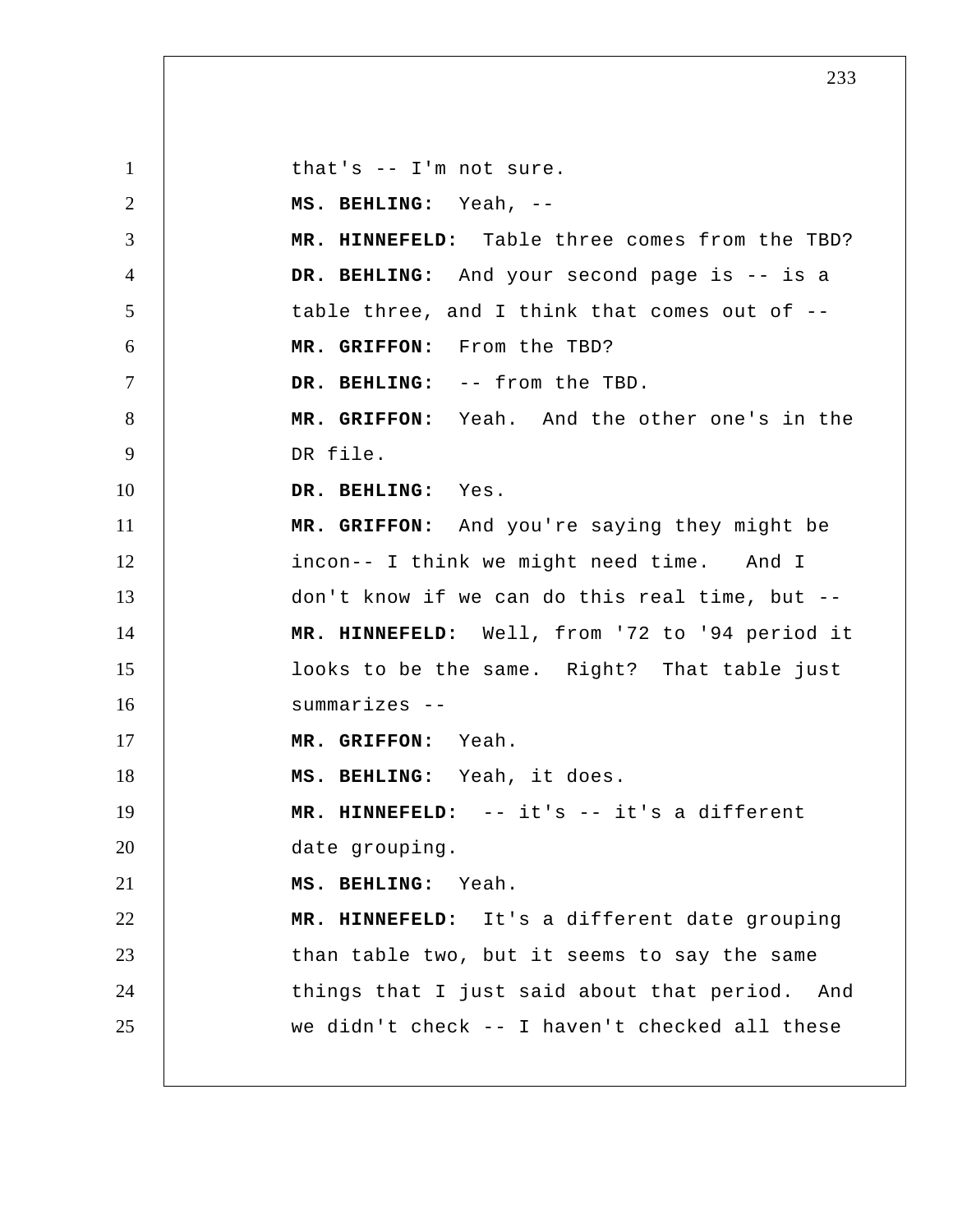1 2 3 4 5 6 7 8 9 10 11 12 13 14 15 16 17 18 19 20 21 22 23 24 25 other date periods in that because I'm -- maybe I misunderstood the nature of the comment.  **MS. BEHLING:** (Unintelligible) because here, in this table, shallow (unintelligible) -- the records -- I don't know.  **MR. GRIFFON:** Here -- here's what I propose is we leave that initial finding 3-- or action 36.1. Stu, you -- you've given us a respon- you know, a response toward that end, I think. Your DR 36.1 -- **MR. HINNEFELD:** Sure.  **MR. GRIFFON:** -- and let's delete the highlighted yellow section at this point. And after further review, if -- if Hans and Kathy feel like there is an inconsistency, then we'll add that on in our --  **MS. BEHLING:** Yeah. I'll -- I'll let you know about that. For some reason I thought there was.  **MR. GRIFFON:** -- but the path forward will - will hinge on your first action. Okay, Stu? Is that  $-$  **MR. HINNEFELD:** Okay. Okay.  **MR. GRIFFON:** So I'm deleting that bottom section of the action.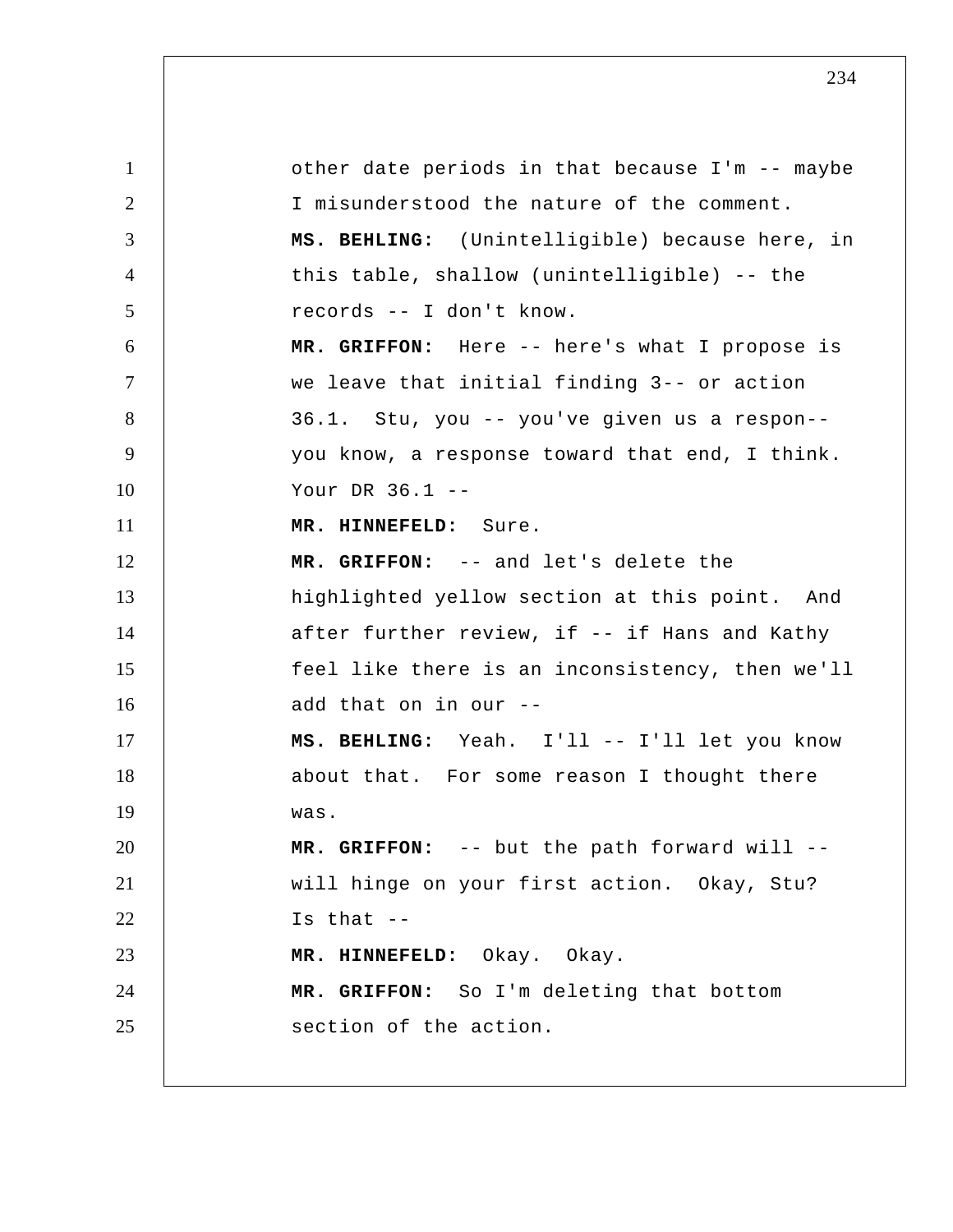1 2 3 4 5 6 7 8 9 10 11 12 13 14 15 16 17 18 19 20 21 22 23 24 25  **DR. BEHLING:** Yeah, I -- I think the issue really comes into play when you look at the actual records themselves, which are defined in -- in -- different terms, where you really are given a shallow dose, a deep dose, a neutron, (unintelligible), et cetera. And then when you just kind of go through the identification of those values and -- without necessarily going through the exercise -- you would tend to come with some -- up with some questionable conclusions out of -- by the table methods in table two or table three. It's just somewhat confusing. I think in the end you may be right. As -- if you go through the full exercise and going over and identifying each of the components that are defined as shallow or deep, you will probably end up with the right number.  **MR. GRIFFON:** Let's -- let's just leave it there and you --  **MS. BEHLING:** Yeah.  **MR. GRIFFON:** -- it'll give you time to -- to look at those again. It's -- you know. Thirty-six point two has this -- I highlighted the DCF-1 issue. Prior to this we had had it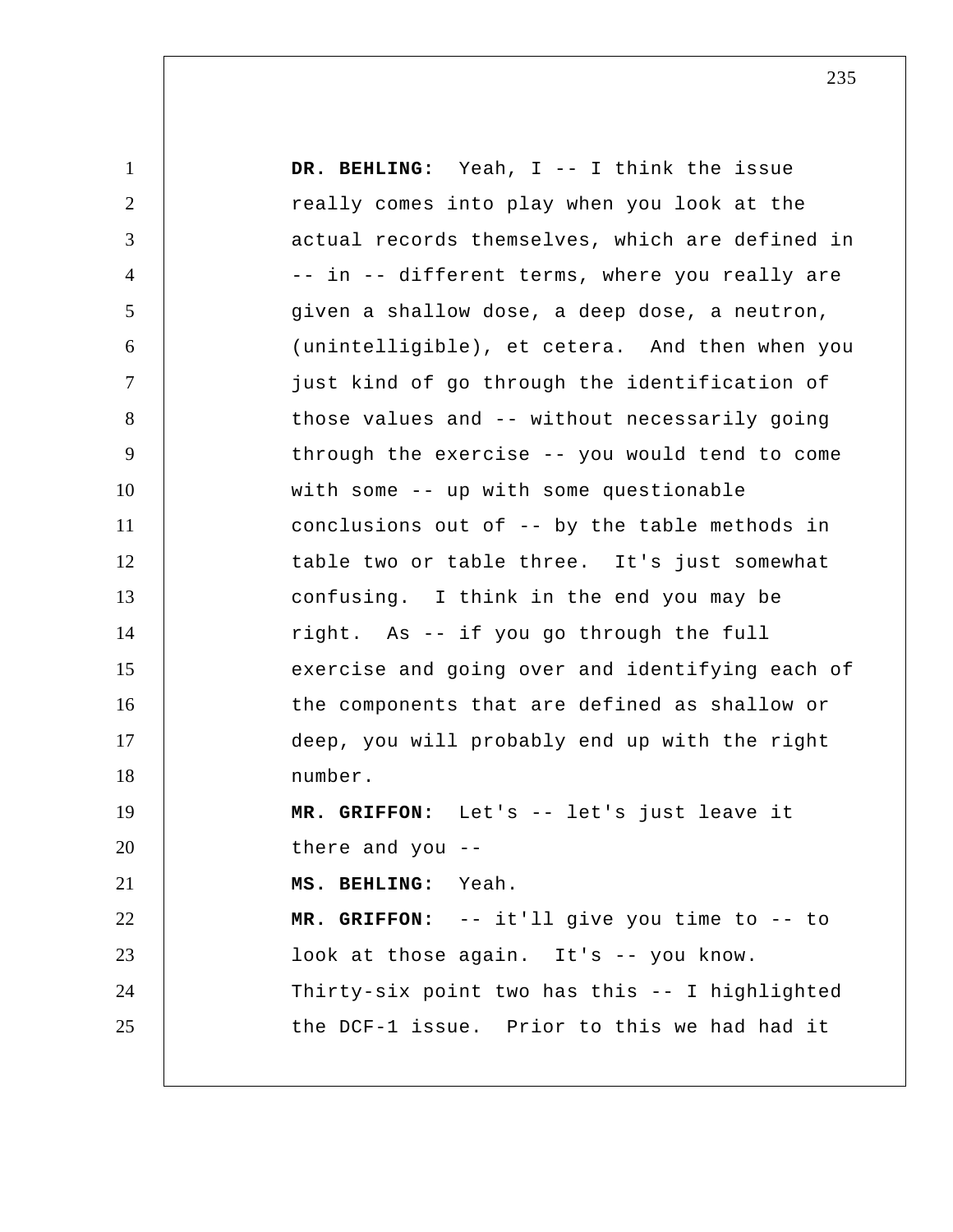1 2 3 4 5 6 7 8 9 10 11 12 13 14 15 16 17 18 19 20 21 22 23 24 25 as an action, I think. Right? So I did- didn't know.  **MR. HINNEFELD:** Well, I -- it was a comment I threw in -- **MR. GRIFFON:** Yeah.  **MR. HINNEFELD:** -- because it -- you know, one of -- part of the comment was if it's skin dose you shouldn't use the DCF but use a DCF of one. And using DCF of one is the same (unintelligible) as DCF.  **MR. GRIFFON:** Right.  **MR. HINNEFELD:** So I just threw that comment in.  **MR. GRIFFON:** Yeah.  **MR. HINNEFELD:** It can be taken out.  **MR. GRIFFON:** Yeah. No, I mean I'll -- I'll just un-highlight it. It's fine.  **MR. HINNEFELD:** Yeah.  **MR. GRIFFON:** Kathy, Hans, are we moving forwa - are you?  **MS. BEHLING:** Yes. Yes.  **MR. GRIFFON:** Look at that later. I -- I think we'll look -- yeah.  **MS. BEHLING:** Sorry.  **MR. GRIFFON:** It's a continued action. I don't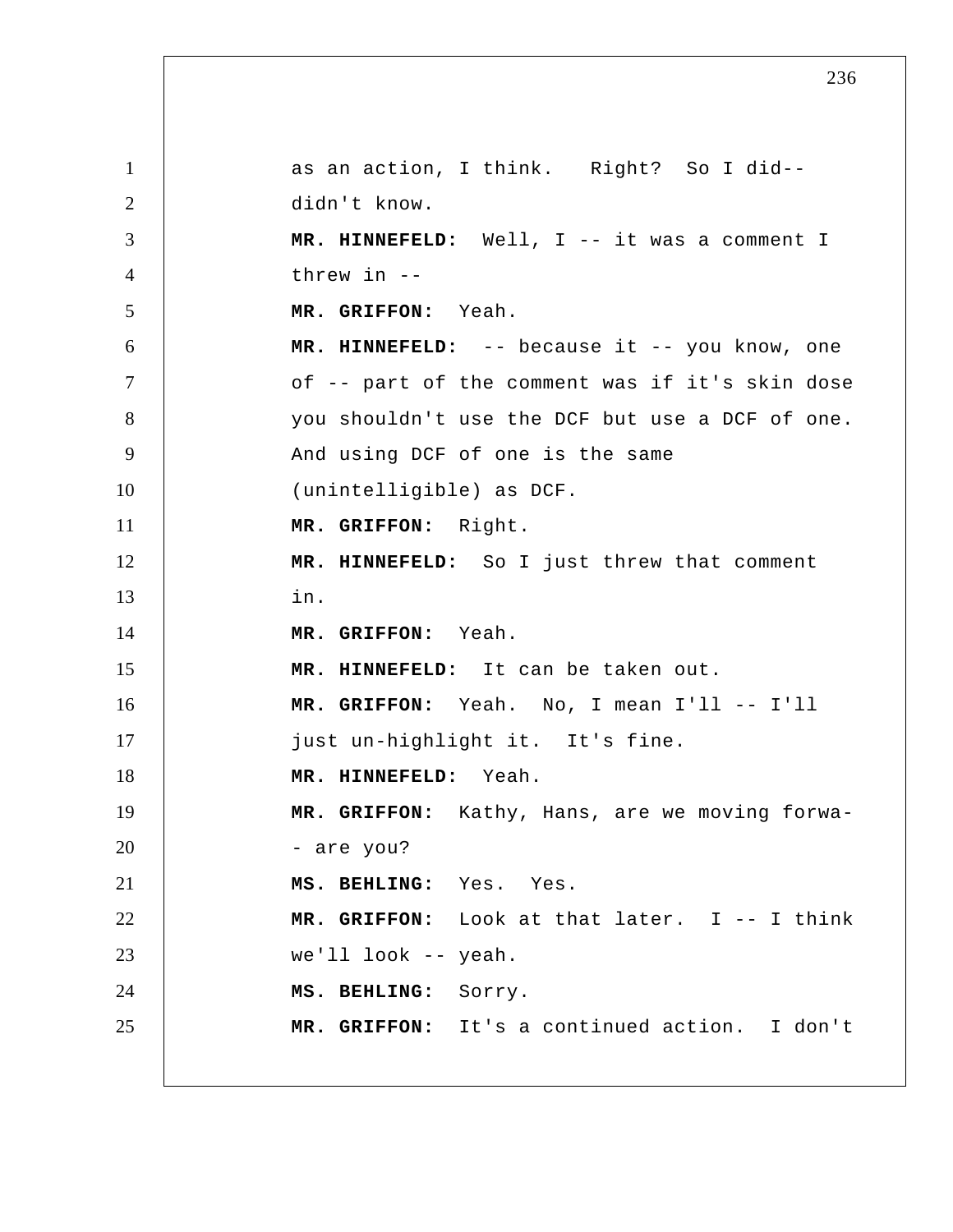1 2 3 4 5 6 7 8 9 10 11 12 13 14 15 16 17 18 19 20 21 22 23 24 25 want to lose the other --  **MS. BEHLING:** Okay.  **MR. GRIFFON:** So I'm on 36.7. I don't have anything highlighted here but I just wanted to make sure that Kathy and Hans didn't have anything.  **MR. HINNEFELD:** Thirty-six seven, eight and nine kind of go together.  **MR. GRIFFON:** Yeah. Okay.  **MS. BEHLING:** Okay. Is this the case where the individual worked at Y-12 and K-25?  **MR. GRIFFON:** No.  **MR. HINNEFELD:** No, this one is the guy who scratched his face and...  **MS. BEHLING:** Oh, okay. Yeah. You resolved that. I think you resolved that.  **MR. GRIFFON:** Yes.  **MR. HINNEFELD:** Yeah. We -- I've got copies of our additional request and our responses --  **MS. BEHLING:** Yes.  **MR. HINNEFELD:** -- if anybody wants them.  **MS. BEHLING:** I think that's resolved based on those records.  **MR. GRIFFON:** Well, "there's no further action" is what's on there right now. Right? For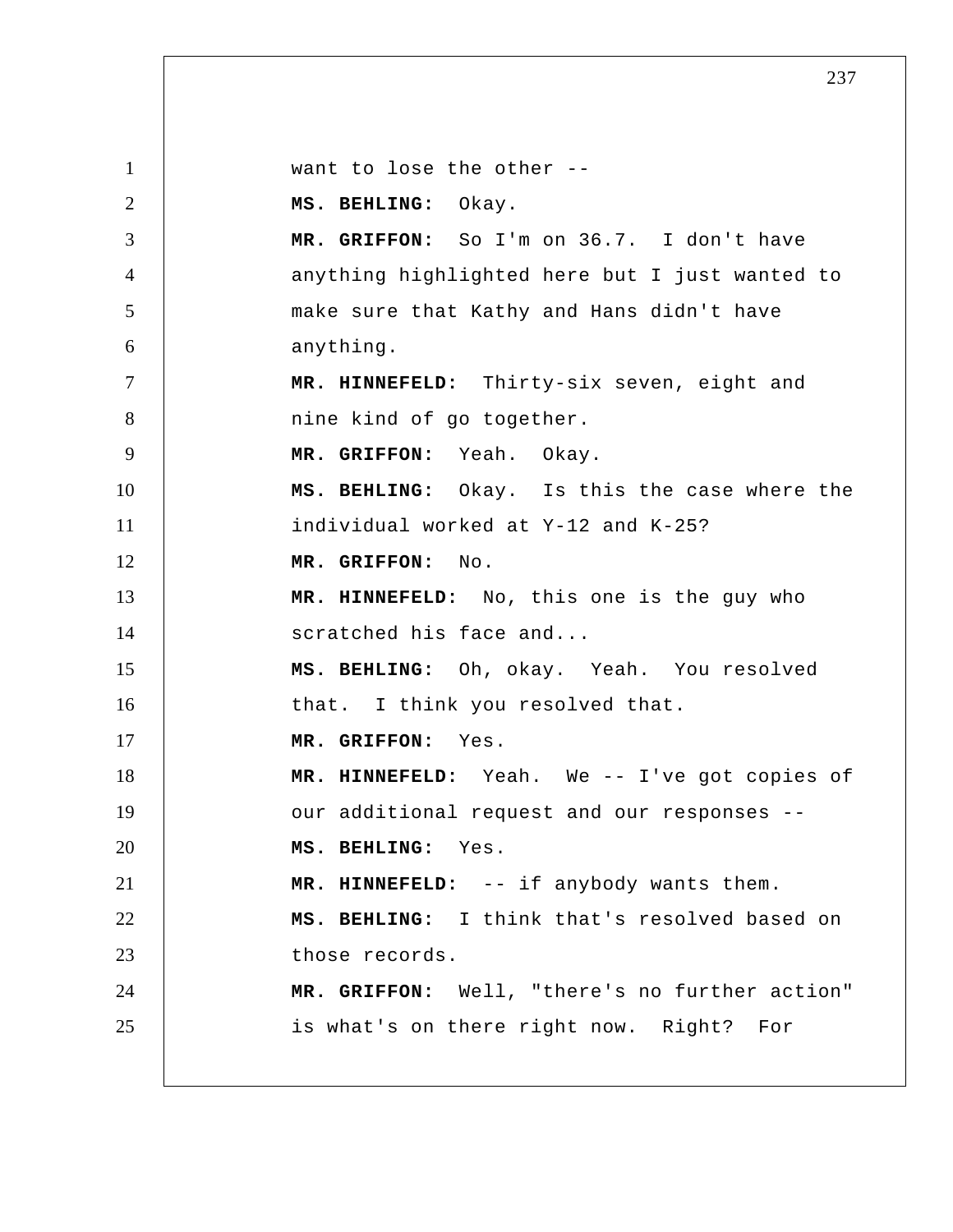36.7, yeah, yeah.

1

2 3 4 5 6 7 8 9 10 11 12 13 14 15 16 17 18 19 20 21 22 23 24 25  **MR. HINNEFELD:** What I'm saying is that we've done what we -- you know, at the last -- at the last meeting, said this is a fairly recent, you know, there -- there might be first aid records, and the --  **MS. BEHLING:** That's right.  **MR. HINNEFELD:** -- the response form, the original response from Hanford didn't have anything checked when he got the incident. It didn't say present, didn't say non-valid - didn't say anything -- **MS. BEHLING:** That's right.  **MR. HINNEFELD:** -- nothing was checked. So we went back and asked. We asked again, hey, specifically for this -- this particular case, do you have any acci-- any incident or first aid information? And they looked for more than just the year we specified. They looked for several years and in two different record cabinets. And they didn't find anything. And this time they did -- when they responded - they did check either "not available or does not exist" to provide -- but they did make the check on their most recent response.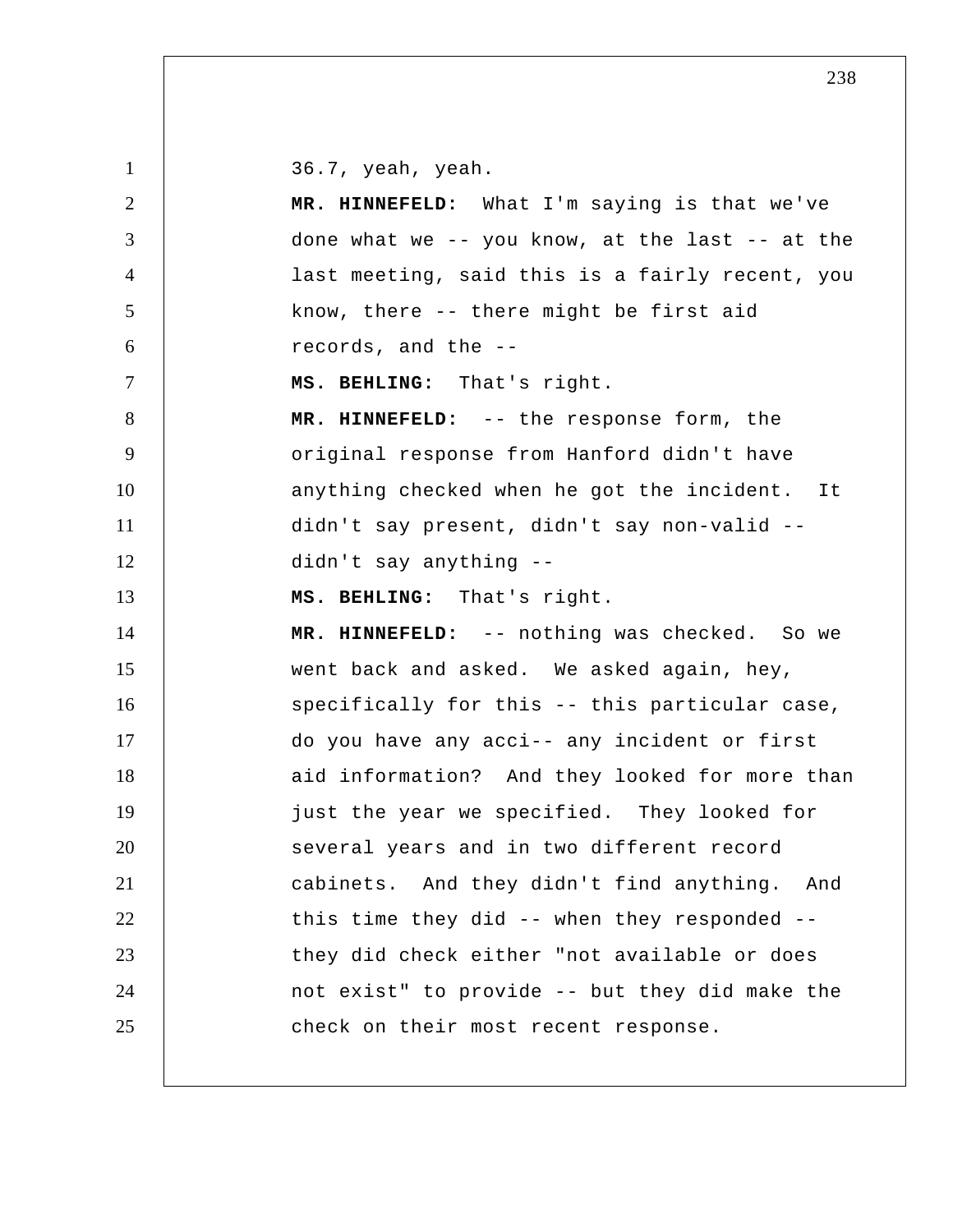| $\mathbf{1}$   | MS. BEHLING: Okay.                             |
|----------------|------------------------------------------------|
| $\overline{2}$ | MR. HINNEFELD: I -- I've included both their   |
| 3              | original cover sheet and their second cover    |
| $\overline{4}$ | sheet.                                         |
| 5              | DR. BEHLING: And that was really all our       |
| 6              | recommendation was, just to verify that there  |
| $\overline{7}$ | was -- there were no records that suggest that |
| 8              | there -- such an injury ever took place.       |
| 9              | MR. HINNEFELD: Right. And so we did pursue     |
| 10             | that.                                          |
| 11             | MS. BEHLING: Okay.                             |
| 12             | MR. GRIFFON: The next two, 36.8 and 9, I'm     |
| 13             | going to delete that second part because we've |
| 14             | discussed it in the procedures review. Right?  |
| 15             | That's what I said earlier, it's the CATI      |
| 16             | question.                                      |
| 17             | MR. HINNEFELD: Yeah.                           |
| 18             | MS. BEHLING: Uh-huh, this is --                |
| 19             | MR. GRIFFON: Thirty-six point eight and 36.9.  |
| 20             | MS. MUNN: Eight and nine. The highlighted      |
| 21             | stuff comes out. Right?                        |
| 22             | MR. GRIFFON: It's in the procedures review,    |
| 23             | correct.                                       |
| 24             | MS. MUNN: Yeah.                                |
| 25             | MR. GRIFFON: All right. And that concludes     |
|                |                                                |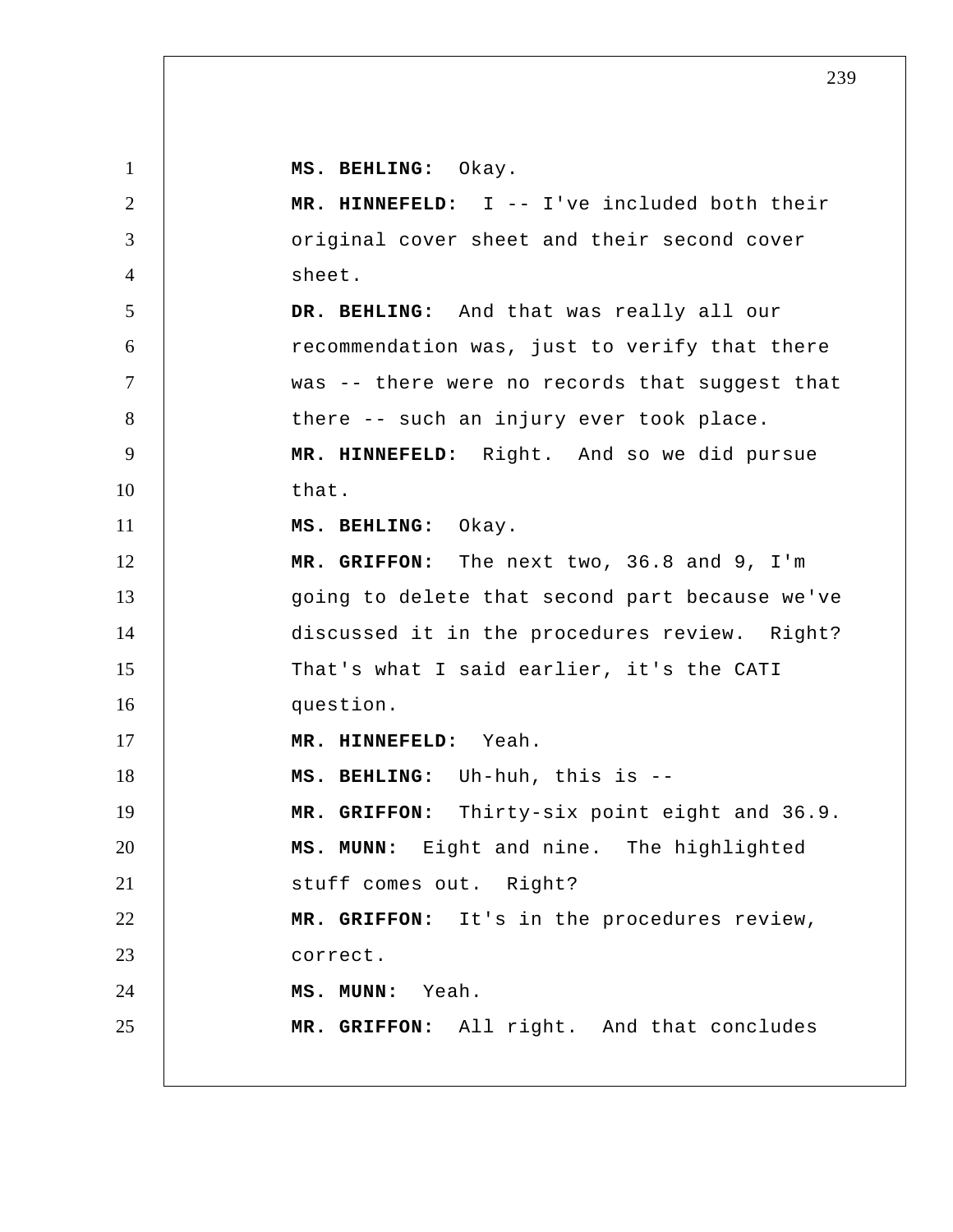1 2 3 4 5 6 7 8 9 10 11 12 13 14 15 16 17 18 19 20 21 22 23 24 25 the second matrix, I think. Everybody satisfied with that?  **MS. BEHLING:** Uh-huh.  **MR. GRIFFON:** Wow, are we good.  **MS. MUNN:** (Unintelligible) none, none, none and none. Oh, I like those nones.  **MR. GRIFFON:** Nein. Not none. All right. **SUMMARY OF FINDINGS MATRIX: CASES 39 THROUGH 60**  Opening up the third set matrix now. Third set of cases titled "Summary of Findings Matrix: Cases 39 through 60." Everybody got that prepared? "July 23rd" it should say on the top -- it's the version.  **MS. BEHLING:** Uh-huh.  **MR. GRIFFON:** All right, 40.1. Is there -- so this is a -- an evaluation, Stu, that's ongoing on 40.1?  **MR. HINNEFELD:** It's one of our actions, right.  **MR. GRIFFON:** Right, okay. I didn't know if you had a related handout.  **MR. HINNEFELD:** No. That's (unintelligible).  **MR. GRIFFON:** Okay, 41.1. This is the CATI question again, so I think it's going away; 42.2 has that action on the "evaluate whether the constant value is bounding," that's the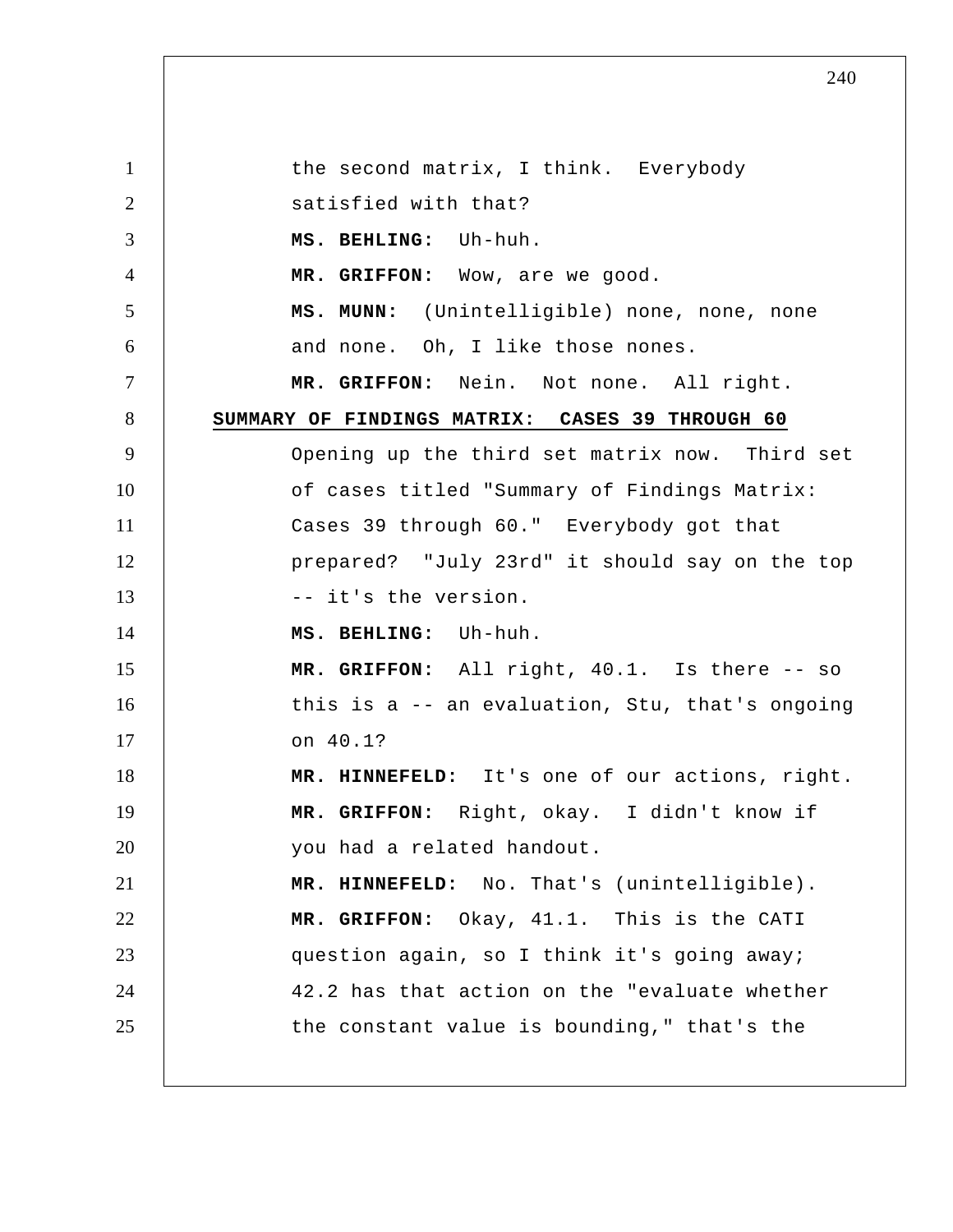DCF-1 issue?

1

2 3 4 5 6 7 8 9 10 11 12 13 14 15 16 17 18 19 20 21 22 23 24 25  **MR. HINNEFELD:** Yes.  **MR. GRIFFON:** Yep. Forty-two point four - yeah, this -- this question was -- "discuss in the site profile review" was in the NIOSH resolution column. And then "none at this time" was the  $-$  so I  $-$  I thought that was inconsistent there. Is the action to discuss this in the NIOSH site profile review?  **MR. HINNEFELD:** This -- well, it could be drawn into the earlier discussion we had where we talked about the OCAS-TIB that talked about assigning neutron doses at Savannah River, 'cause that's the question here. This was a Savannah River worker. And the question was raised -- maybe this guy should be assigned neutrons, having worked there -- because he worked for -- the entirety was before 1971 when TLD badging got -- when they started using TLDs and neutron monitoring kind of got a little more reliable at Savannah River. And so, what about this guy who's an iron worker? And this particular employee has an extensive bioassay record. And the advantage of the bioassay record in this case is it has a work location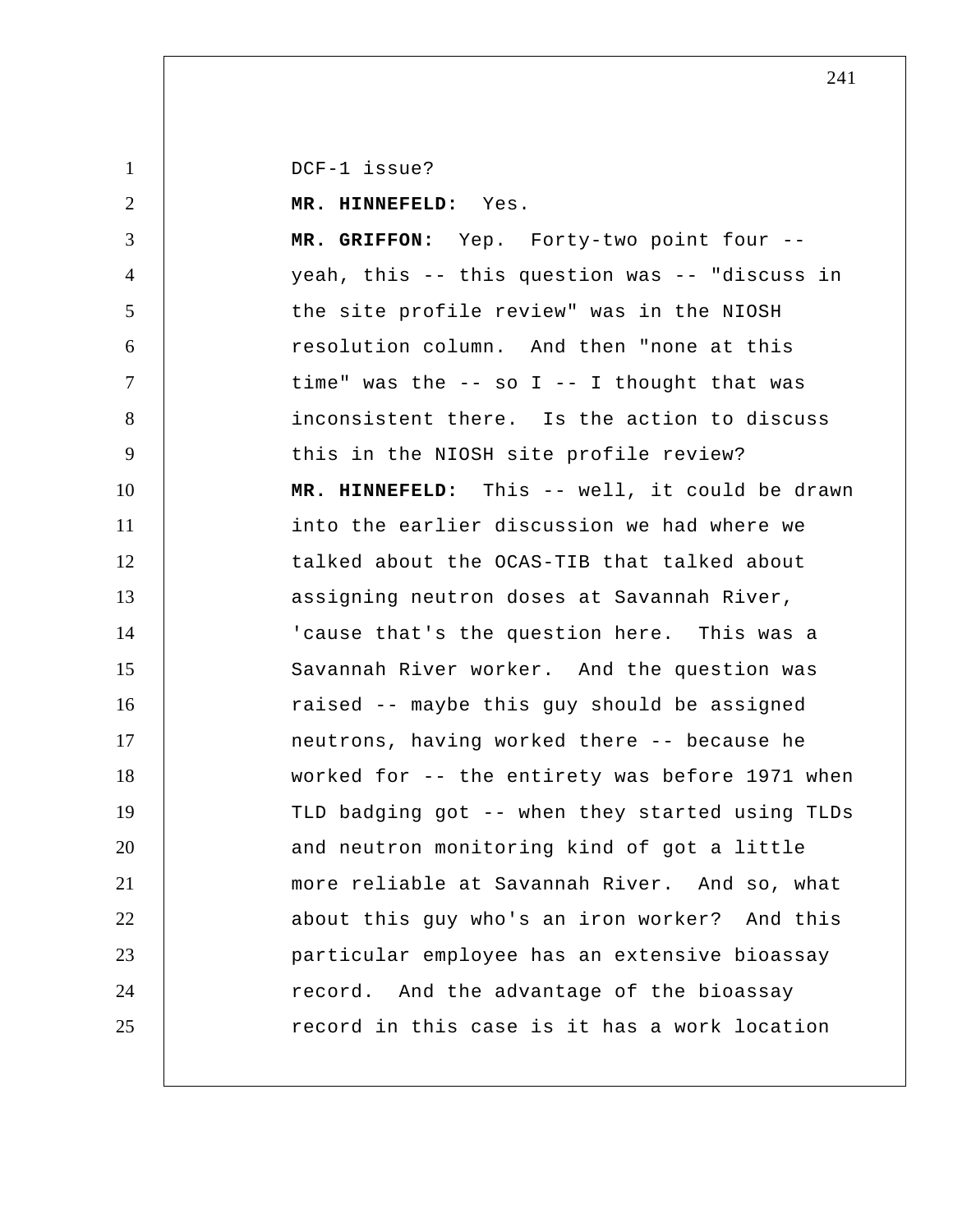1 2 3 4 5 6 7 8 9 10 11 12 13 14 15 16 17 18 19 20 21 22 23 24 25 on it. The majority of this person's bioassays were collected under the abbreviation CS, which is central shops, in the 700 area -- which - where you would not expect to have a neutron exposure to an iron worker. He was in the reactor area, and some of his bioassay was in the -- it would say C or K or P and so he'd be in the reactor area for some of it. And so the is-- the question -- and  $I$  -- the way we get into the site profile or into the OCAS-TIB about neutron exposures is is the guidance sufficient -- is it sufficient so that it was applied correctly and is being applied correctly to people like this. My own reading, which is not necessarily the expert reading because I -- I was doing it to prepare for this, it's not exactly like I know this exactly off the top of my head, is this -- this seems to be like an okay selection. You know, the selection that this guy -- if he was ex- exposed to neutrons, it would have been sort of incidental and not -- not really much to it - came from the fact that he generally seemed to work out of central shops. So he would have been in a number of places rather than in the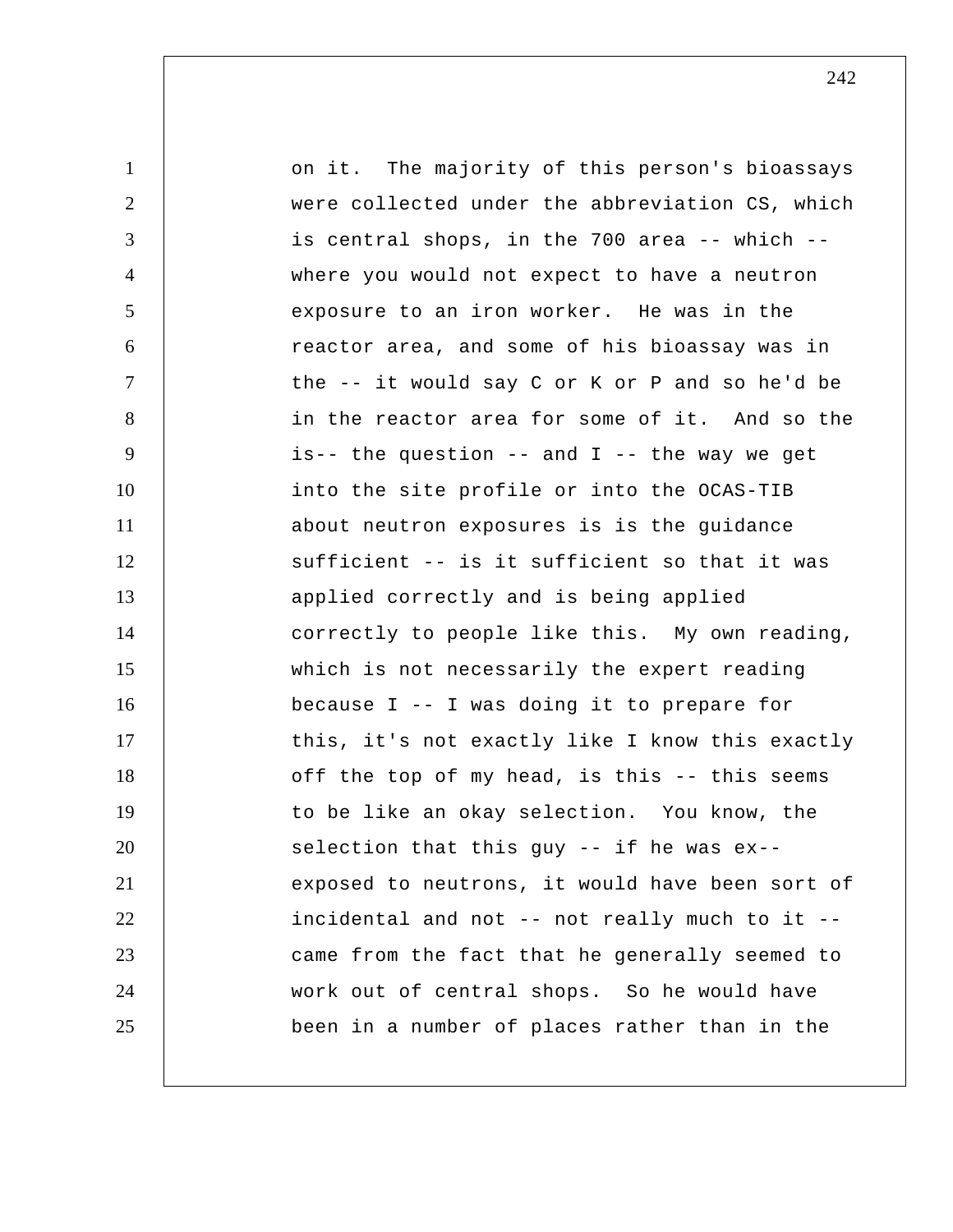1 2 3 4 5 6 7 8 9 10 11 12 13 14 15 16 17 18 19 20 21 22 23 24 25 reactor building. In the reactor -- in the reactor facilities there are some jobs where we do want to include neutron exposure if they worked in a crane bay -- the maintenance in the crane bay, so -- **MR. GRIFFON:** Now I don't -- I don't know enough about Savannah River and how they outsourced maintenance people, but I know some facilities certainly you would have been out of the central shops but you would have done a lot of work -- **MR. HINNEFELD:** Well, he certainly would have worked all over the plant.  **MR. GRIFFON:** Right.  **MR. HINNEFELD:** That's for sure.  **MR. GRIFFON:** But -- but not in the reactor buildings?  **MR. HINNEFELD:** He was assigned. He worked in the reactors. But in the reactors, the neutron -- the people who were neutron-exposed, according to our OTIB -- or R-TIB, not an OTIB; not an OCAS-TIB -- according to that it's - it's not everybody in the reactor areas. There's, you know, people working maintenance in the crane bays and there's a certain number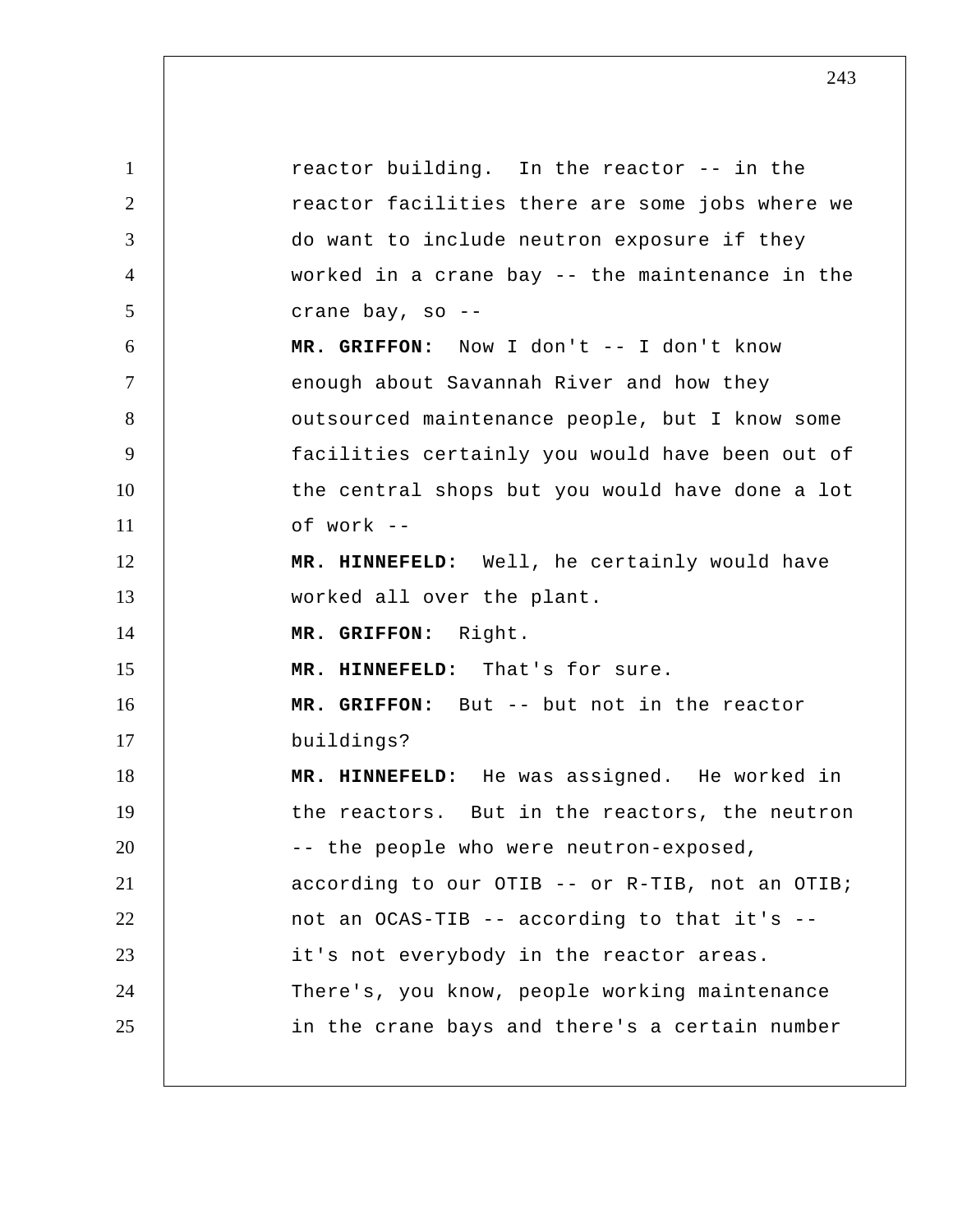1 2 3 4 5 6 7 8 9 10 11 12 13 14 15 16 17 18 19 20 21 22 23 24 25 of construction-type job titles -- or maintenance-type job titles listed there. Iron worker was not one of them. But maybe iron worker should be.  **MR. GRIFFON:** Right.  **MR. HINNEFELD:** And then perhaps operators and (unintelligible) control technicians. Those are the people who were likely in the crane bay while the reactors were running. Most other people in the reactors don't really -- didn't really have a lot of potential for neutron exposure, according to our TIB. So the question, I think, about whether this case was done correctly relates to is the guidance for selecting the people who are potentially neutron-exposed -- is that good enough? Is that good guidance? And which wraps up into Savannah River and TIB combination questions. So that's why I thought it would be best disposed of in the Savannah River site profile.  **MR. GRIFFON:** Okay. Well, I'm in agreement with that. I just noticed that there was no action in your action column.  **MR. HINNEFELD:** Oh, I was tired that day.  **MR. GRIFFON:** Okay. So I -- the -- the next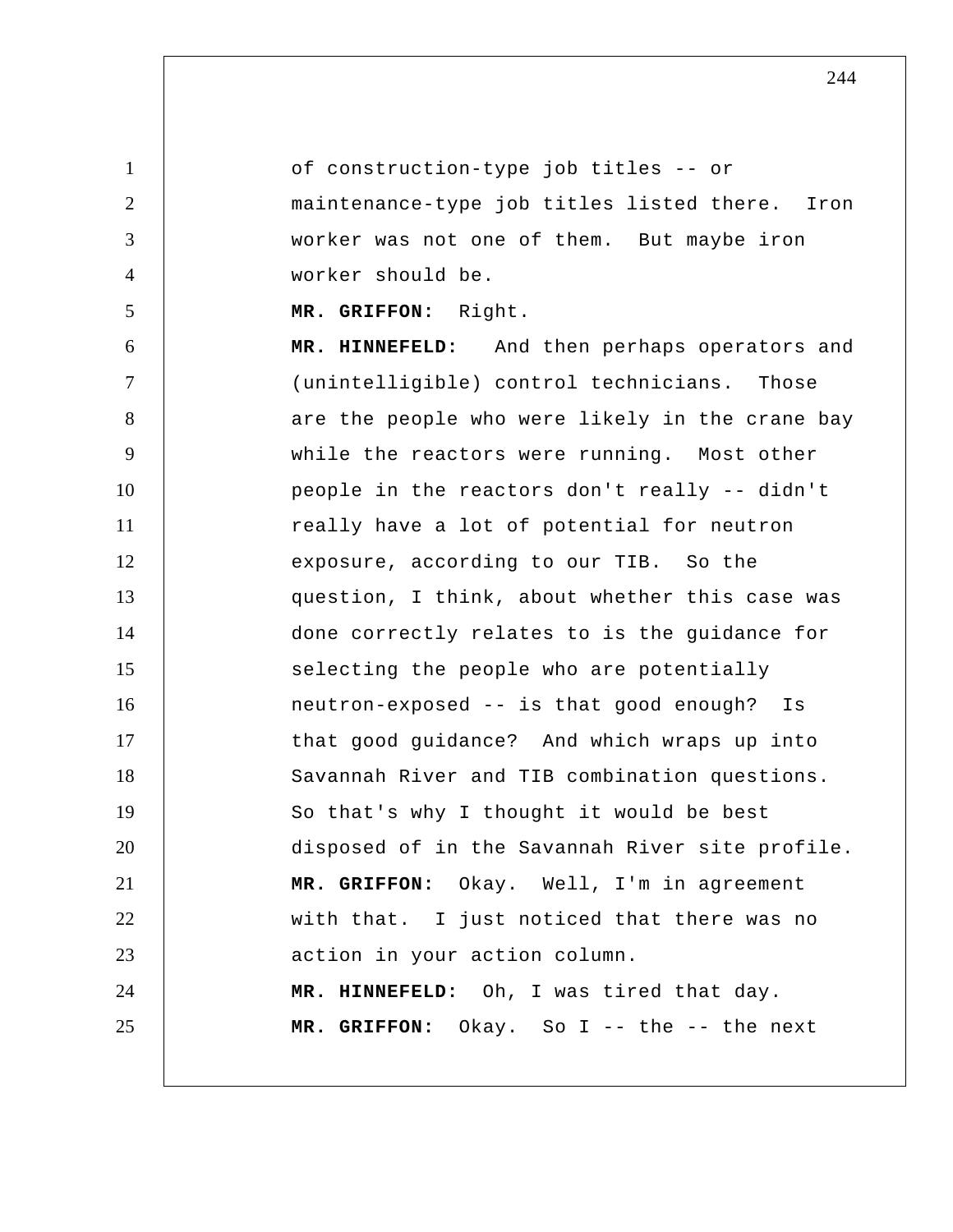1 2 3 4 5 6 7 8 9 10 11 12 13 14 15 16 17 18 19 20 21 22 23 24 25 two I would propose just moving over my resolution into the action also, "discuss in the site profile review."  **MR. HINNEFELD:** Yeah. Yeah.  **MR. GRIFFON:** And you want me to number these as 42.4 -- DR 42.4?  **MR. HINNEFELD:** Sure. Now 43.1 is a different case.  **MR. GRIFFON:** Oh, okay -- yeah, you're right. But it was -- that's right. I thought that was the same case. I'm sorry. Well, this one is 4-- DR -- it'd be DR -- **MR. HINNEFELD:** This would be DR 42.4.  **MR. GRIFFON:** -- 42.4 as an action.  **MR. HINNEFELD:** Yeah.  **MR. GRIFFON:** And it's just to "discuss further in the site profile review."  **MS. BEHLING:** Uh-huh.  **MR. GRIFFON:** And the next one is -- Stu is correct, it's 43.1, a different case. So is this --  **MS. BEHLING:** This is -- excuse me, Mark, I'm sorry. This was a finding that we just added - **MR. GRIFFON:** That's right.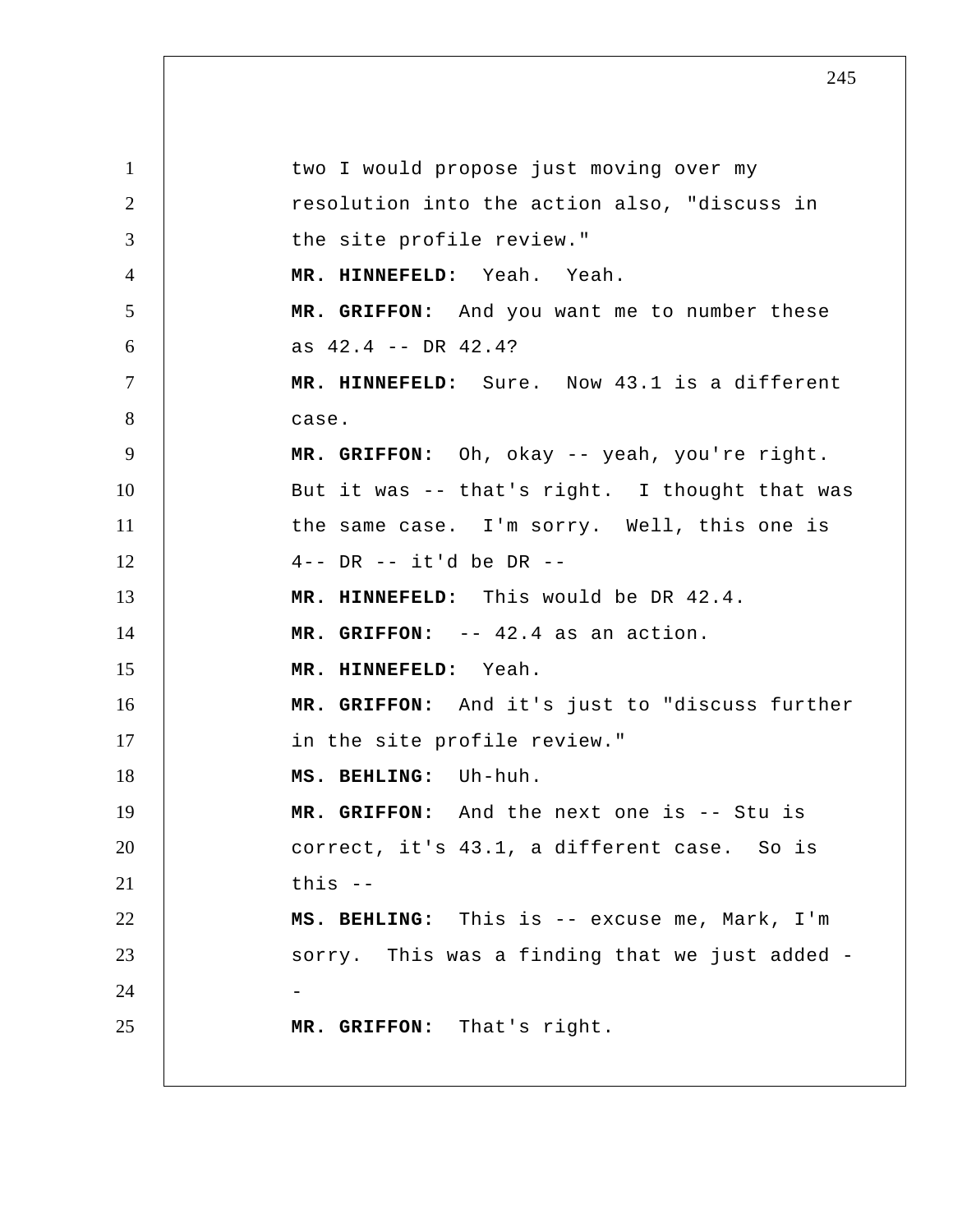1 2 3 4 5 6 7 8 9 10  $11$   $-$ 12 13 14 15 16 17 18 19 20 21 22 23 24 25  **MS. BEHLING:** -- based on our discussions --  **MR. GRIFFON:** This is the K—K-25 one? Yeah.  **MS. BEHLING:** No.  **MR. GRIFFON:** No?  **MS. BEHLING:** This is still not K-25.  **MR. GRIFFON:** Okay.  **MS. BEHLING:** This is Y-12. But we just --  **DR. MAURO:** A coworker.  **MS. BEHLING:** Yeah, this was another coworker issue, and we just added this based on our last  **MR. GRIFFON:** Right.  **MS. BEHLING:** -- working group meeting.  **MR. HINNEFELD:** Is this the Y-12 --  **DR. MAURO:** The pre-'61 coworker problem.  **MR. HINNEFELD:** Okay, we didn't use that for this 'cause they had exposure records pre-'61. Here, I got -- I've got them --  **MR. GRIFFON:** Yeah, this matrix -- you were working off --  **MR. HINNEFELD:** I was working off the previous matrix.  **MR. GRIFFON:** Right.  **MR. HINNEFELD:** But I did look at yours.  **MR. GRIFFON:** So this was -- it was sort of in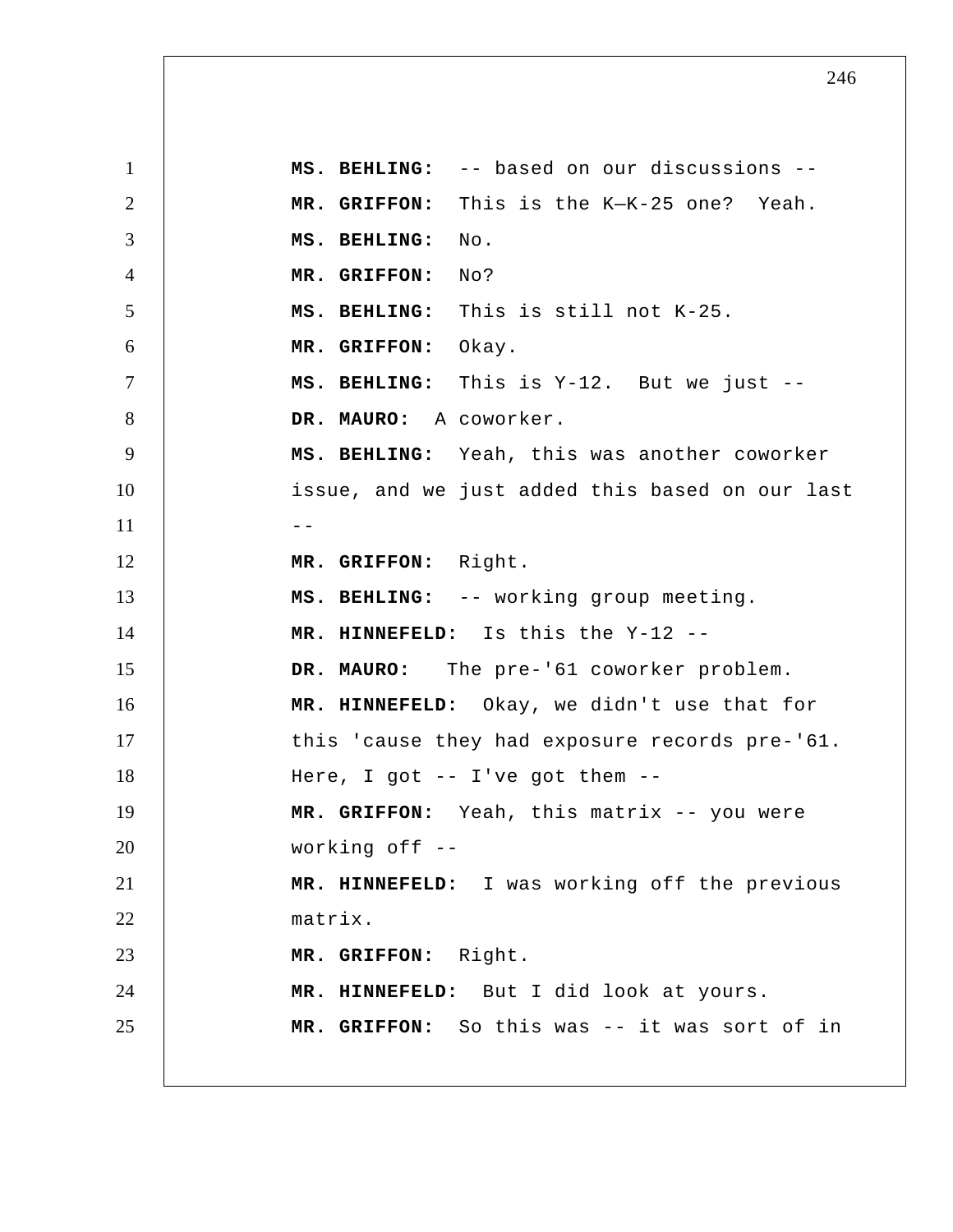1 2 3 4 5 6 7 8 9 10 11 12 13 14 15 16 17 18 19 20 21 22 23 24 25 that matrix, Stu. It was in -- part of the resolution column it said "add finding 43.1" or something like that. So this is more or less -- **MR. HINNEFELD:** This case -- **MR. GRIFFON:** -- more or less new, I think.  **MR. HINNEFELD:** Yeah, this case didn't use the pre-'61 photon coworker model. We used a pers - this individual's exposure records.  **MR. GRIFFON:** Oh, okay.  **MR. HINNEFELD:** This -- this is this claimant's exposure records.  **MR. GRIFFON:** Oh, okay.  **MR. HINNEFELD:** Now clearly the pre-'61 photon, you know, coworker issue is on the table in Y-12.  **MR. GRIFFON:** Why do we -- yeah.  **DR. MAURO:** But didn't go to that year.  **MR. HINNEFELD:** But this -- well, this -- this guy was ba-- badged. He was badged in '54 when he started working.  **DR. MAURO:** So he's one of those few percent --  **MR. HINNEFELD:** One of those few percent that were badged. **UNIDENTIFIED:** (Unintelligible) and this is him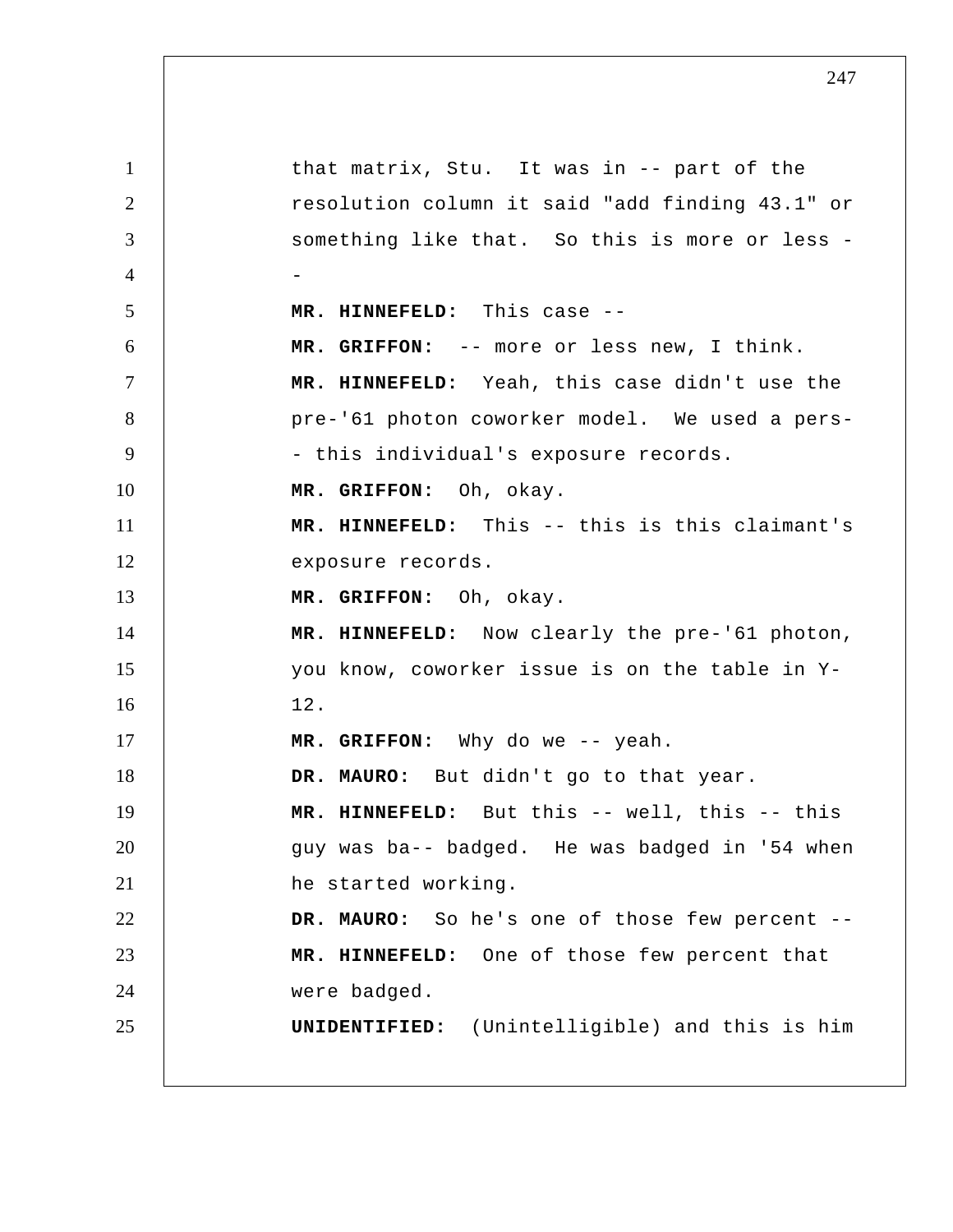here.

| 2              | MR. HINNEFELD: Uh-huh. Yeah, I had to take      |
|----------------|-------------------------------------------------|
| 3              | off the -- the identifier, but if you look up - |
| $\overline{4}$ | - you have access to the record -- you know,    |
| $\mathfrak{S}$ | you look up this guy, this is in his DOL        |
| 6              | response -- DOE response.                       |
| $\tau$         | MR. GRIFFON: So a coworker model was not --     |
| 8              | applied here.                                   |
| 9              | MR. HINNEFELD: A coworker model was not used    |
| 10             | for this case.                                  |
| 11             | DR. MAURO: I seem to forget now, but for pre-   |
| 12             | '61 when you do have data for those two percent |
| 13             | to 20 percent over that time period where you   |
| 14             | have data -- external data -- I quess I wasn't  |
| 15             | quite sure whether you always went to the       |
| 16             | coworker model or you actually used that --     |
| 17             | MR. HINNEFELD: Well, that's a good point. If    |
| 18             | -- if his exposure record would penalize him    |
| 19             | compared to the coworker model, we would use    |
| 20             | the coworker model.                             |
| 21             | DR. MAURO: Ah, I gotcha.                        |
| 22             | DR. BEHLING: And only if you were dealing with  |
| 23             | a maximized dose reconstruction.                |
| 24             | MR. GRIFFON: Right.                             |
| 25             | DR. BEHLING: I would assume that if you were    |
|                |                                                 |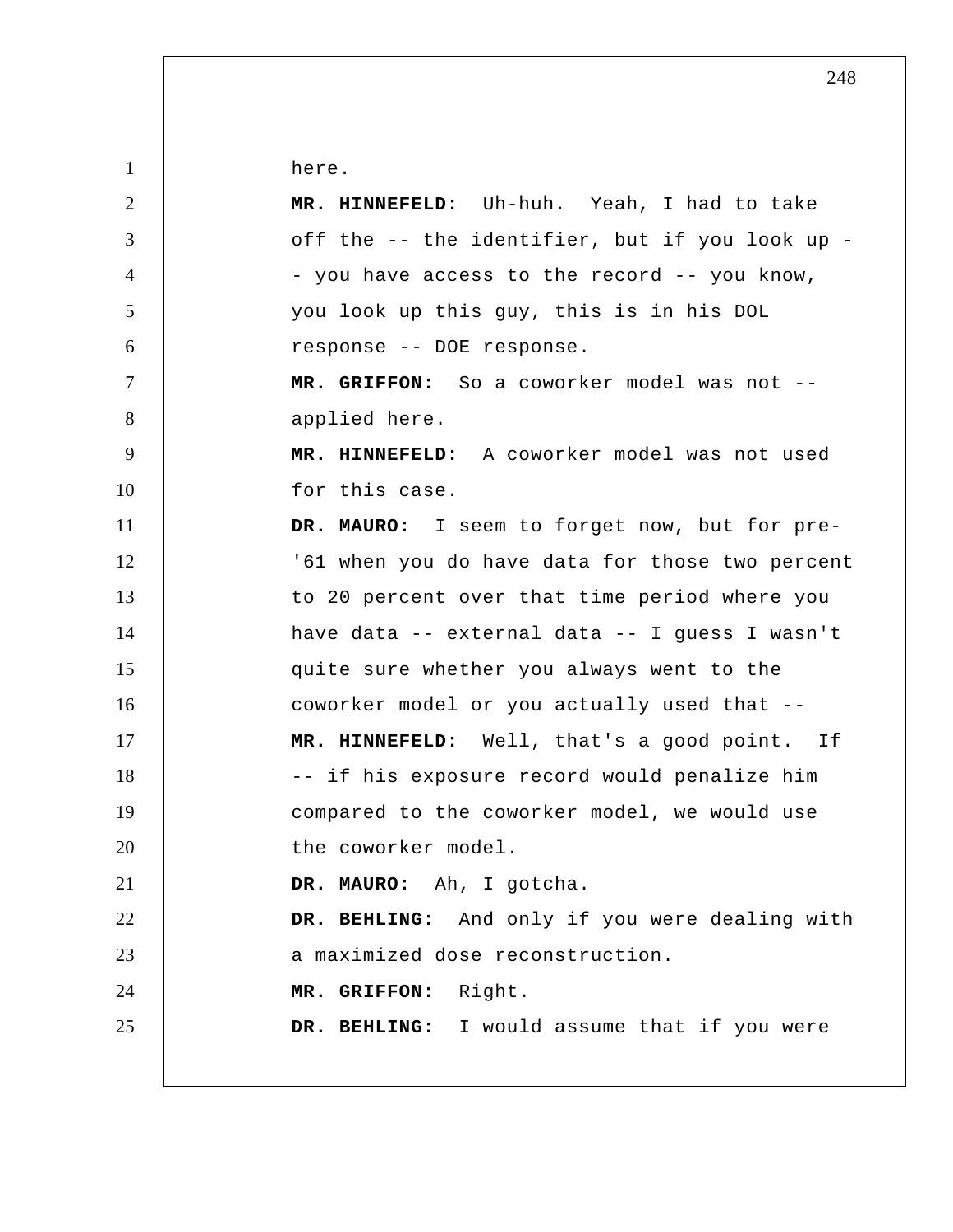1 2 3 4 5 6 7 8 9 10 11 12 13 14 15 16 17 18 19 20 21 22 23 24 25 doing a best estimate you would use the --  **MR. HINNEFELD:** It's been so long I couldn't tell you. I don't really know.  **MR. SHARFI:** But you know -- **MR. GRIFFON:** I would assume that would be the case.  **MR. SHARFI:** I would think we'd be always - we'd default to their -- they have exposure records -- that we'd -- that for best estimate we'd have to use their exposure records.  **DR. BEHLING:** Yeah, I mean --  **MR. GRIFFON:** Right, right. And that seems to make sense.  **DR. BEHLING:** -- regulatory commitments bind you to that. Records always prevail over anything else.  **MR. MAHER:** That's right, the hierological (sic) data usage, yeah.  **MR. HINNEFELD:** Yeah.  **MR. GRIFFON:** Yeah. So what -- I'm trying to figure out 43.1 again. And it was for photon doses so -- **MS. BEHLING:** Well, I believe that we were questioning also -- this particular person was a machinist and I think the reason we put it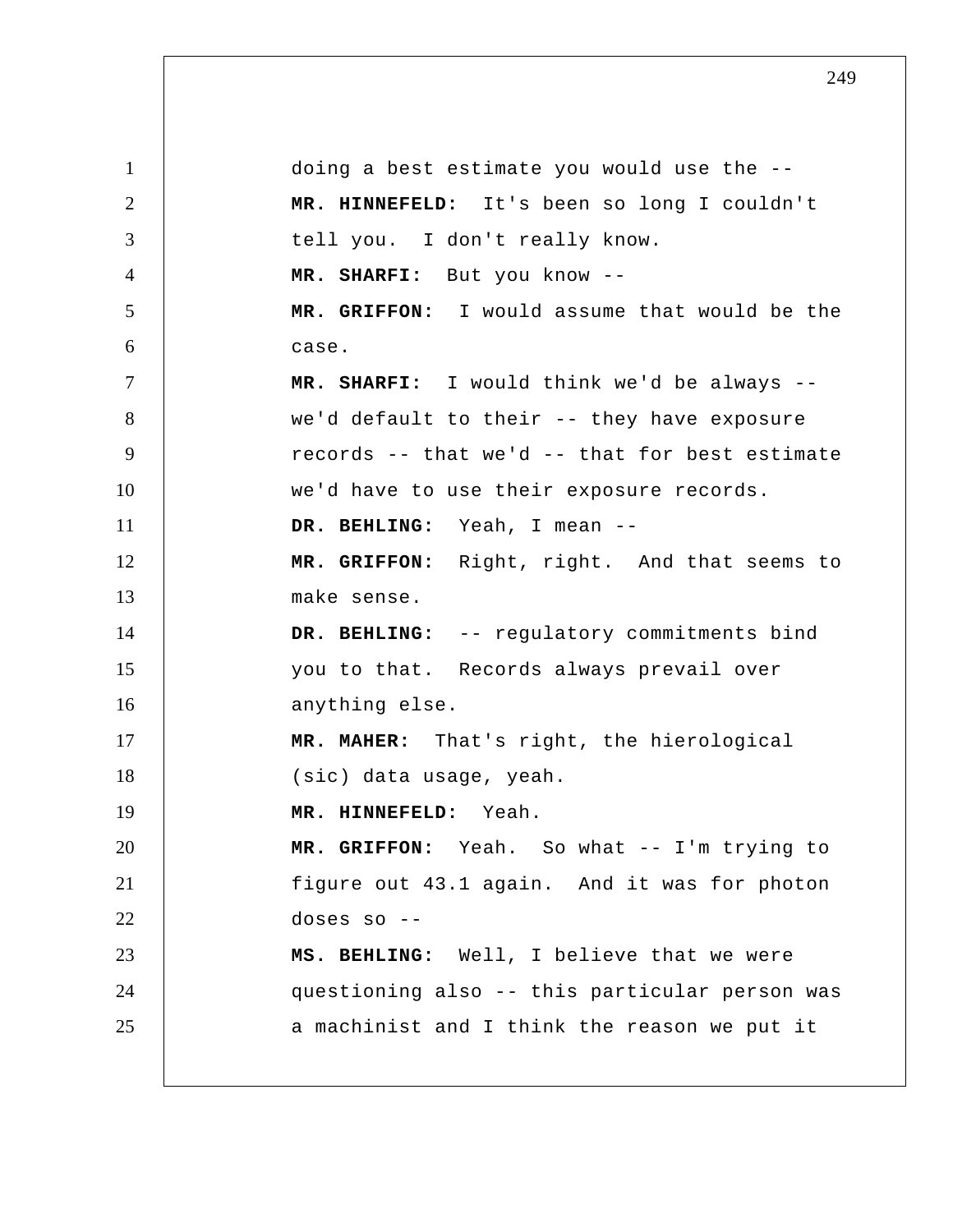1 2 3 4 5 6 7 8 9 10 11 12 13 14 15 16 17 18 19 20 21 22 23 24 25 into the site profile review issue is because we were questioning whether -- and -- and I have to say I'm not -- I didn't go back to these records to realize that this person actually had records -- his own records as opposed to coworker data, but I think we were questioning whether coworker data is appropriate for all of the job -- job titles. But he actually may have gone beyond -- based on the work locations, he actually may have gone beyond being a machinist.  **MR. GRIFFON:** But he -- it looks like in this case he has dosimetry for all the peri-- all the covered periods. Is that what you're --  **MR. HINNEFELD:** He -- yeah, he was one of the few guys. I believe he started working in '54 and that's when his exposure record starts, I believe.  **MR. GRIFFON:** 'Cause that -- **MR. HINNEFELD:** There's another -- **MR. GRIFFON:** He didn't work pre-'54, we're pretty sure -- you're sure of that.  **MS. BEHLING:** '56 and '57 I believe. And I think what we wrote in here is that we were questioning if the use of the coworker model,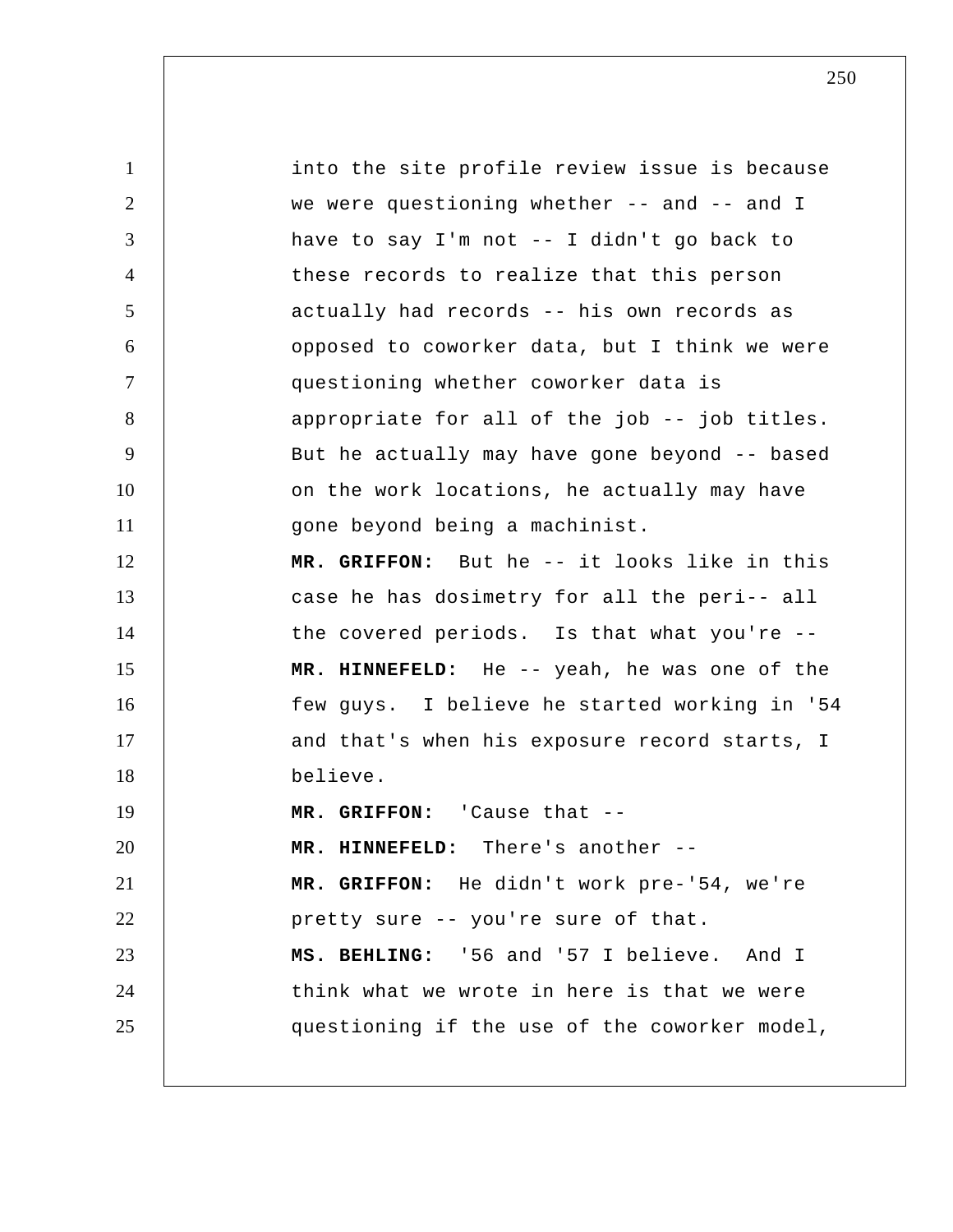1 2 3 4 5 6 7 8 9 10 11 12 13 14 15 16 17 18 19 20 21 22 23 24 25 which combines dose for all monitored worker - workers, is appropriate for specific groups of workers such as -- you know, in this particular case, I guess this individual -- as we said earlier, they did not use a coworker model, but we're -- we were questioning, I think, if it's appropriate for all specific types of workers - **MR. HINNEFELD:** Okay, we'll -- **MS. BEHLING:** -- and that's why it got referred to the site profile.  **MR. HINNEFELD:** That's clearly a Y-- yeah, that's a Y-- that's a site profile (unintelligible).  **MR. GRIFFON:** That is a site profile issue --  **MR. HINNEFELD:** Yes.  **MS. BEHLING:** Okay.  **MR. GRIFFON:** -- but I think there's no action here for this.  **MS. BEHLING:** Not for this case.  **MR. GRIFFON:** Doesn't look like it. Right? Okay. I'm just going to complete the matrix putting no action on that.  **MS. BEHLING:** Okay.  **MR. GRIFFON:** And also in the resolution I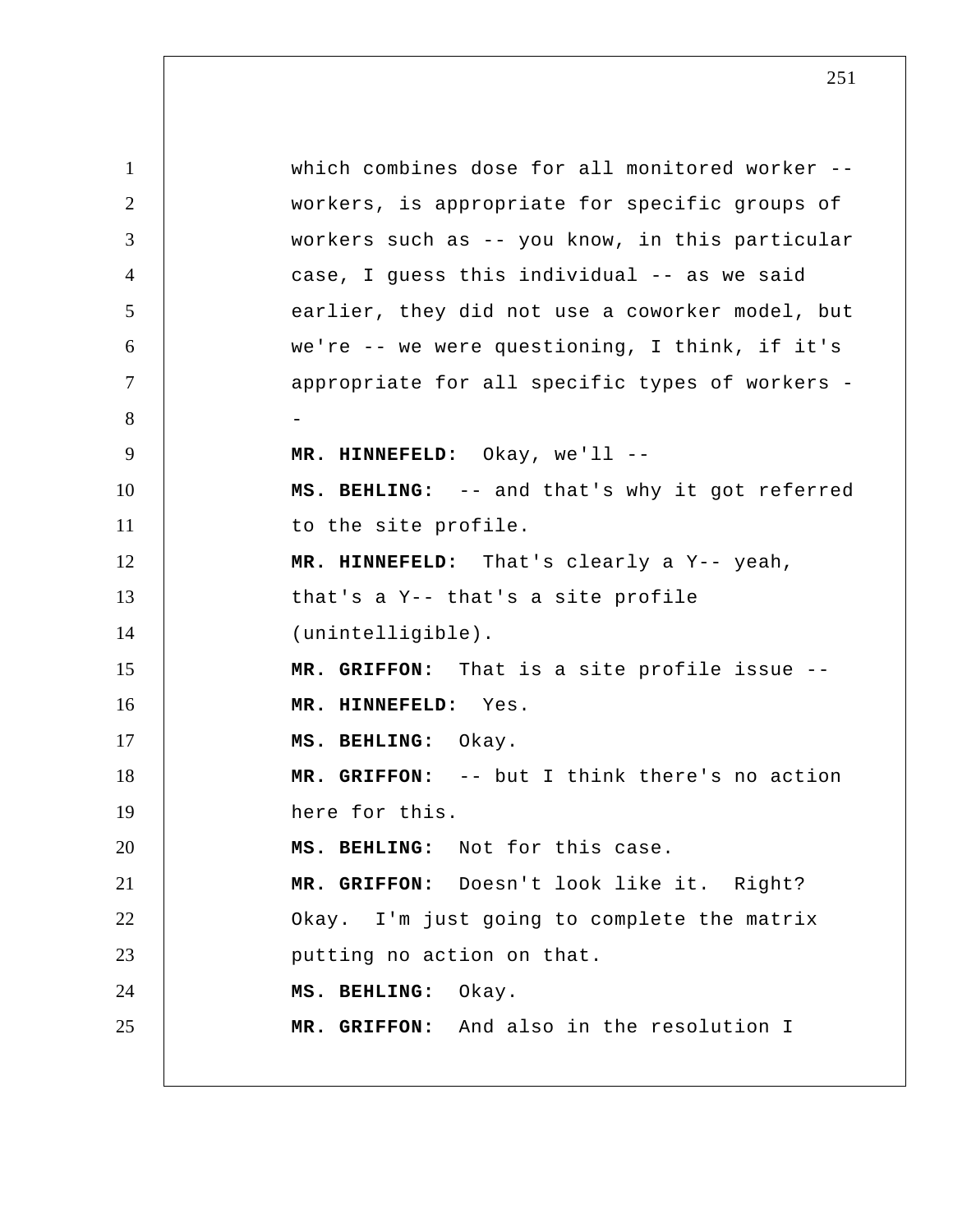1 2 3 4 5 6 7 8 9 10 11 12 13 14 15 16 17 18 19 20 21 22 23 24 25 think I'm going to add that for this individual there were -- he had individual dosimetry records. Yeah.  **MR. HINNEFELD:** I think this individual may have worked in one of the buildings where thorium was used at  $Y-12$  as well. So it may  $-$ the whole case may become -- this pretty good case may become moot.  **MS. BEHLING:** That's it. That's it.  **MR. GRIFFON:** That's what we -- that's what we were discussing.  **MS. BEHLING:** Yes.  **MR. GRIFFON:** I knew there was a reason this was in here. Yes, that's what we were discussing.  **MS. BEHLING:** Yes. That's it. I couldn't - that's it. Yes.  **MR. GRIFFON:** That was why the site profile thing came up.  **MS. BEHLING:** Yes.  **MR. PRESLEY:** He worked in (unintelligible)?  **MR. HINNEFELD:** Ninety-two twelve one?  **MR. GRIFFON:** But it's not -- this says assigning photon doses but --  **MS. BEHLING:** Yeah.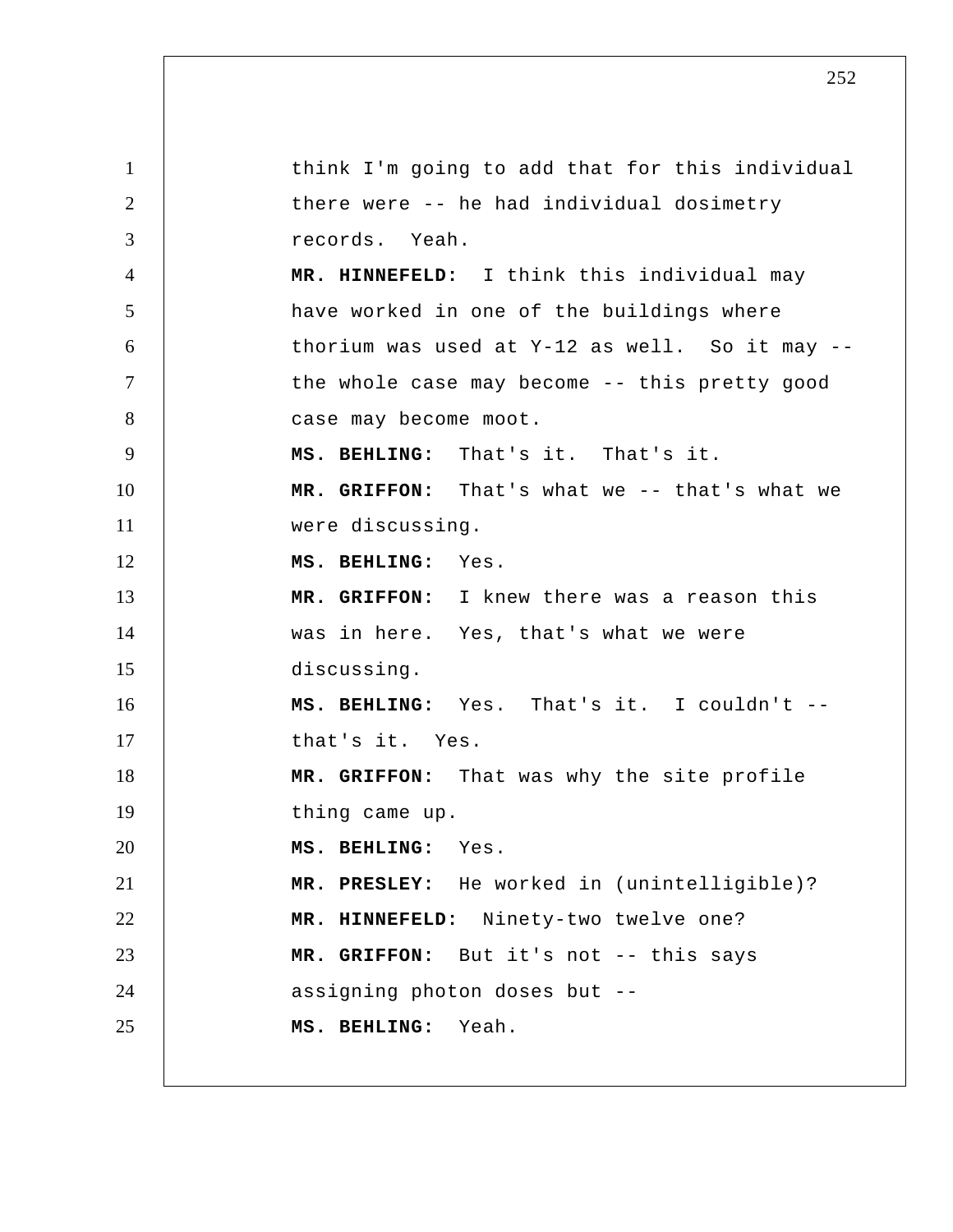| $\mathbf{1}$   | MR. PRESLEY: $9201-1?$                         |
|----------------|------------------------------------------------|
| $\overline{2}$ | MR. HINNEFELD: I can't recall.                 |
| 3              | MR. PRESLEY: That's the general machine shop.  |
| $\overline{4}$ | Most of your thorium work was done in five.    |
| 5              | MR. HINNEFELD: Five?                           |
| 6              | MR. PRESLEY: 9201-(unintelligible) --          |
| $\tau$         | MR. HINNEFELD: He has like four or five --     |
| 8              | MR. GRIFFON: You've got to look at a list of   |
| 9              | buildings, yeah.                               |
| 10             | MR. HINNEFELD: -- he has -- he listed about    |
| 11             | four or five buildings where he worked and I   |
| 12             | asked Bomber, I said any of these buildings on |
| 13             | the list for thorium, and he -- Bomber was     |
| 14             | pretty sure that they were.                    |
| 15             | MS. BRACKETT: He's got chest counts for        |
| 16             | thorium.                                       |
| 17             | MR. HINNEFELD: He does have chest counts that  |
| 18             | include thor-- well --                         |
| 19             | MR. GRIFFON: But that was later. Right?        |
| 20             | MR. HINNEFELD: -- chest count's a              |
| 21             | (unintelligible) amount, though. Right? Or do  |
| 22             | they only -- do they only record thorium if    |
| 23             | there's a potential for thorium or did chest   |
| 24             | counter just spit out that thorium number?     |
| 25             | MS. BRACKETT: No, I believe it was just for    |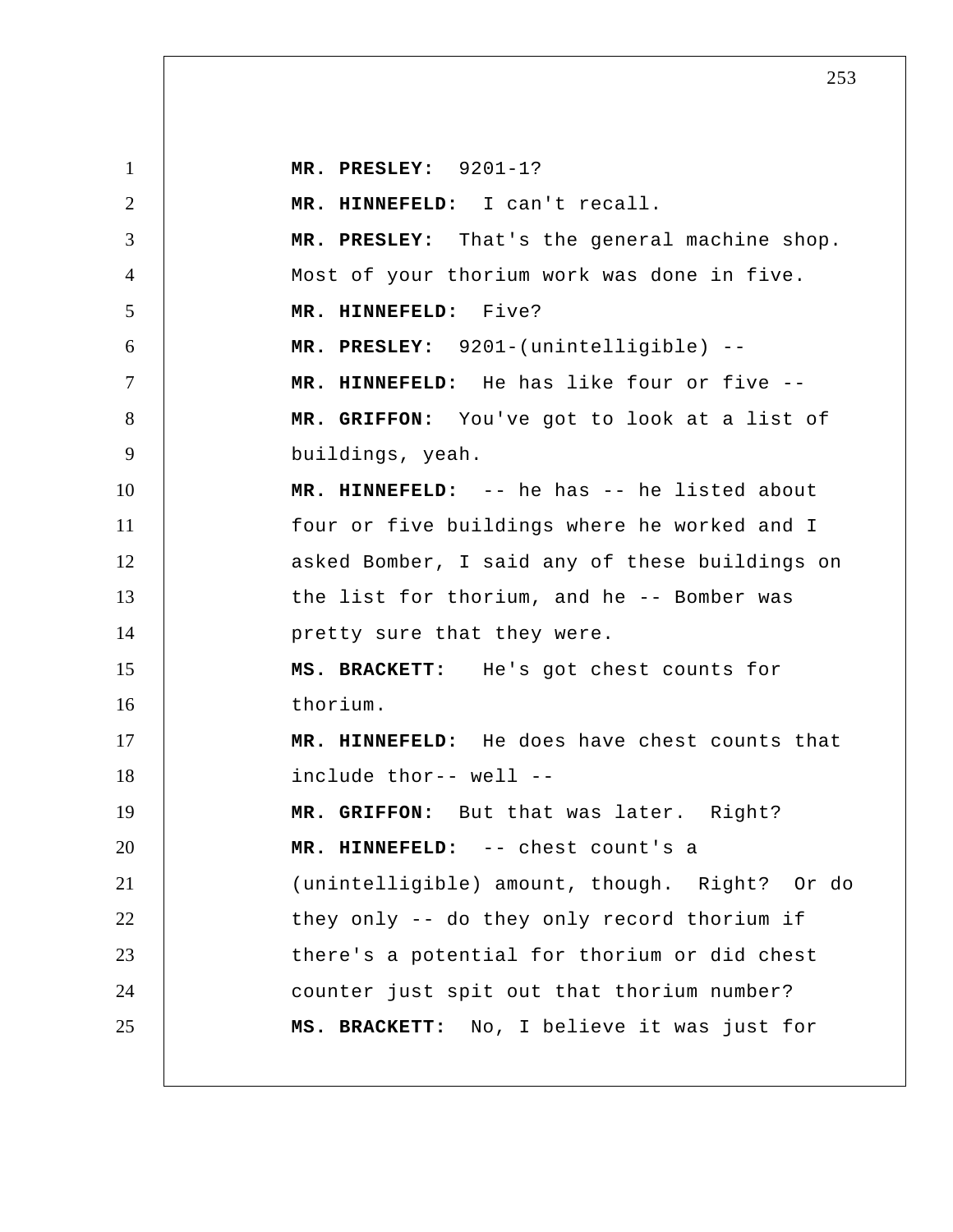1 2 3 4 5 6 7 8 9 10 11 12 13 14 15 16 17 18 19 20 21 22 23 24 25 people who had the potential, because we've got a coworker study based on those results.  **MR. HINNEFELD:** See there, he does have chest counts for thorium.  **MR. GRIFFON:** That would have been post – post-'57. Right?  **MR. HINNEFELD:** Yeah.  **MS. BRACKETT:** Right, it's later on, so...  **MR. GRIFFON:** So did he work there earlier is the question, yeah. But -- that really is a separate, though, site profile issue. But that was part of the discussion I think. Yeah. But for photon doses, the -- I'm putting the resolution that he does have individual dosimetry records, and there's no action for this specific case.  **MS. BEHLING:** That's right.  **MR. GRIFFON:** Is that okay? All right, 43.3, I'll take out that (unintelligible) finding 43.1.  **MS. BEHLING:** Yes.  **MR. GRIFFON:** Now this -- here's the internal part. Right?  **MS. BEHLING:** Yes.  **MR. GRIFFON:** So this is the -- I think this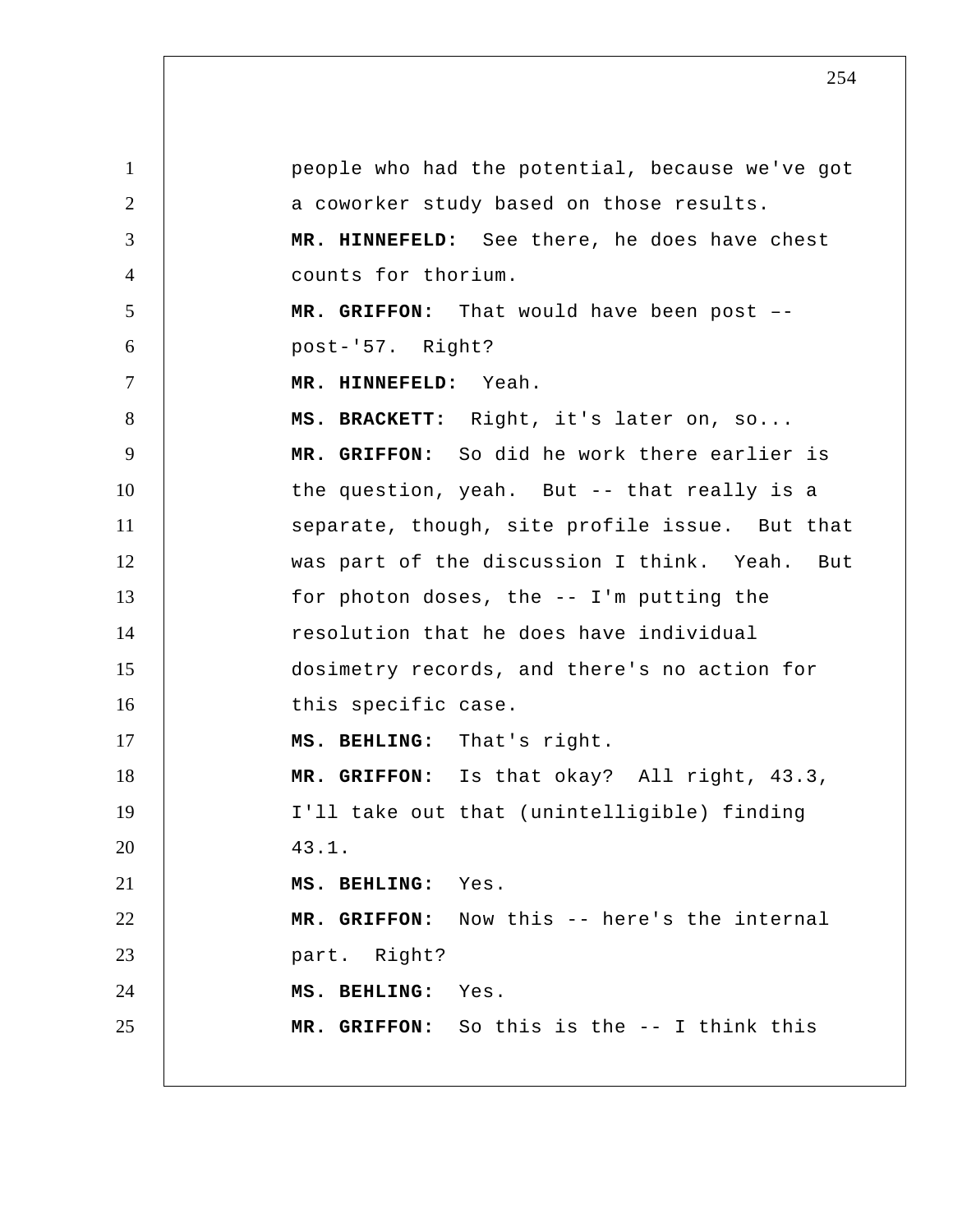1 2 3 4 5 6 7 8 9 10 11 12 13 14 15 16 17 18 19 20 21 22 23 24 25 would involve further discussion in the site profile review. I'm sure it's going to be caught there anyway, but -- right, Stu?  **MR. HINNEFELD:** Yeah. Yeah. There's another aspect of this is this person has a pretty complete bioassay record so why did we use TIB-2. You know, that's one aspect of the finding and it probably shouldn't have used --  **MR. GRIFFON:** That was before -- **MR. HINNEFELD:** -- probably should not have used TIB-2.  **MR. GRIFFON:** -- that was before the thorium question came up with the -- yeah.  **MR. HINNEFELD:** So in this particular case, chances are that the DR should have been done with an internal dose reconstruction using the bioassay record as opposed to using TIB-2. But the -- but -- the whole -- like I said, the whole case I believe is going to be moot 'cause I did check this guy's diagnosis and I believe that's a specified dose -- pretty sure he has a specified cancer.  **MR. GRIFFON:** Okay, I'm going to put DR 43.3, though -- follow up on site profile review? Or does that -- might not make sense?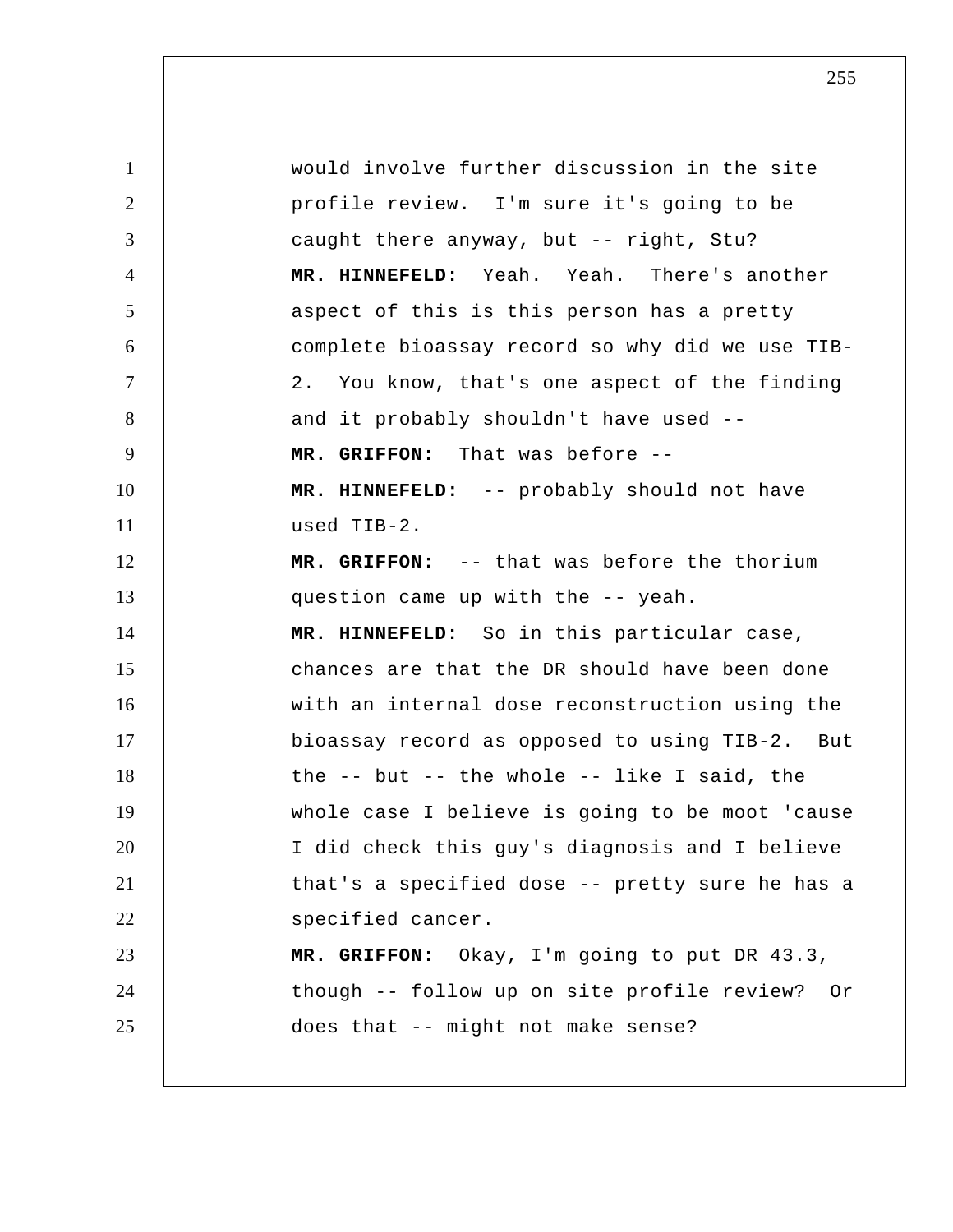1 2 3 4 5 6 7 8 9 10 11 12 13 14 15 16 17 18 19 20 21 22 23 24 25  **MR. HINNEFELD:** Well, I think-- well, it can. I mean the internal question is -- is certainly open in -- in site profile and if you want us to try to take a look at a -- you know, we could -- I would prefer not to go do an internal dose assessment using bioassay record on this case -- **MR. GRIFFON:** Yeah.  **MR. HINNEFELD:** -- if it's -- if it's not going to -- when it's not ever going to go anywhere, because -- you know, so...  **MS. BEHLING:** Of course.  **DR. MAURO:** The only question is what cancer did he have, if it's covered by the --  **MR. HINNEFELD:** I can -- I can confirm that and let you know. I -- I-- in fact, if you've got the DR report it'll say it in the DR review.  **DR. BEHLING:** Yeah.  **MR. GRIFFON:** You're saying the other part - you're -- the other part we're capturing anyway in the SEC follow up. Right? So we don't need an action on this.  **MR. HINNEFELD:** That's listed. Right? Yeah.  **MR. GRIFFON:** All right. So then -- then there's no action. Right? For this specific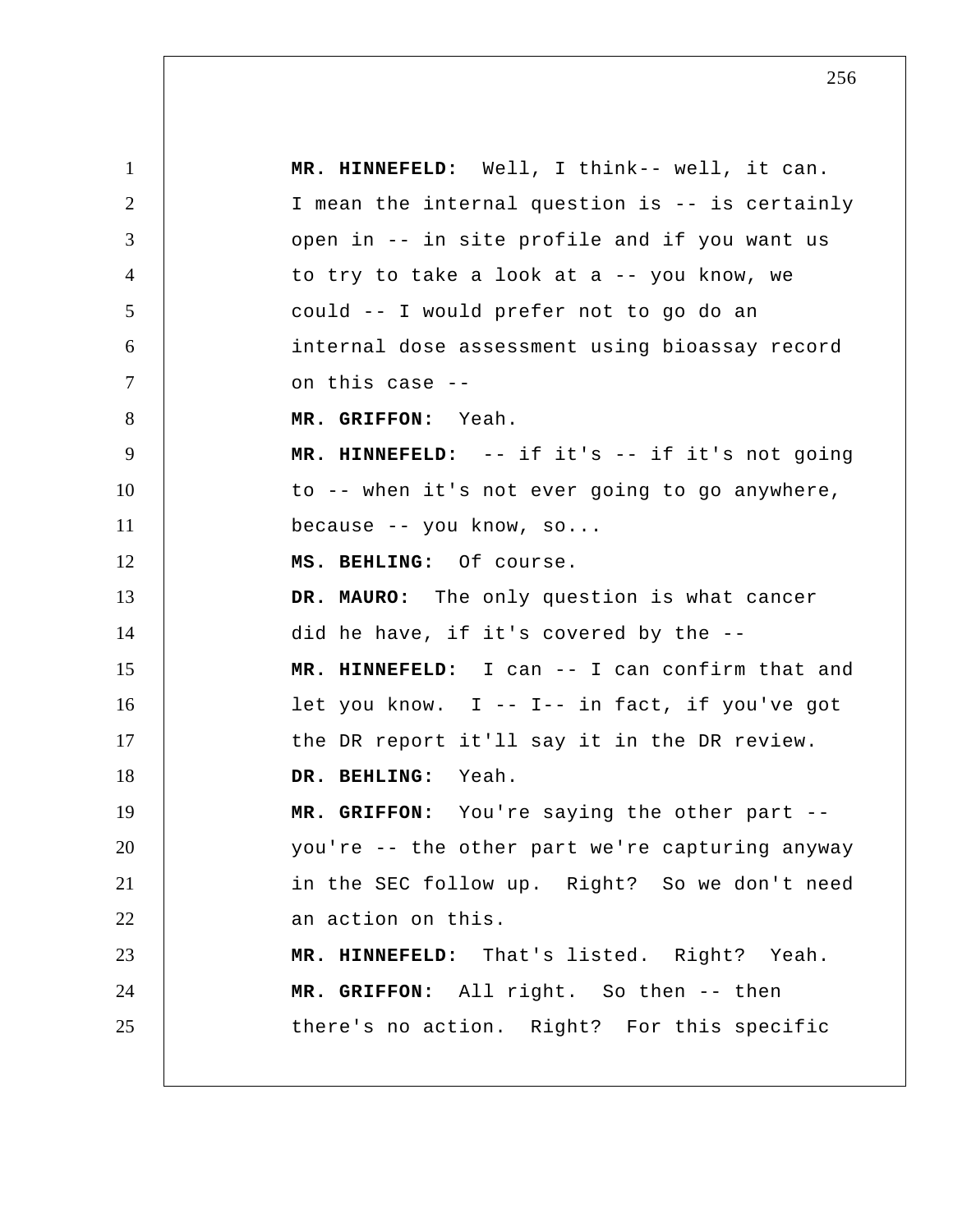1 2  $3 \quad \vert \quad \vert \quad \vert \quad \vert$ 4 5 6 7 8 9 10 11 12 13 14 15 16 17 18 19 20 21 22 23 24 25 case. Okay.  **MS. MUNN:** We can take the site profile review  **MR. GRIFFON:** Right.  **MS. MUNN:** -- on the -- **MR. GRIFFON:** I'm deleting that, yeah. Forty--44.1 I'm down to.  **MS. BEHLING:** This was the individual that worked at Y-12 --  **MR. GRIFFON:** Yes.  **MS. BEHLING:** -- and K-25.  **MR. GRIFFON:** So re-evaluating this case, Stu, is what you're talking about.  **MR. HINNEFELD:** Right.  **MR. GRIFFON:** And -- is there any other comments on that?  **MS. BEHLING:** You haven't done any of that reevaluation?  **MR. HINNEFELD:** We have not done it, no. I will -- I will tell you that -- this one, I do remember a little bit and it has to do -- the guy worked in both Y-12 and K-25 --  **MR. GRIFFON:** Right.  **MR. HINNEFELD:** Correct? He was a machinist? DR. BEHLING: No -- no records for him in K-25.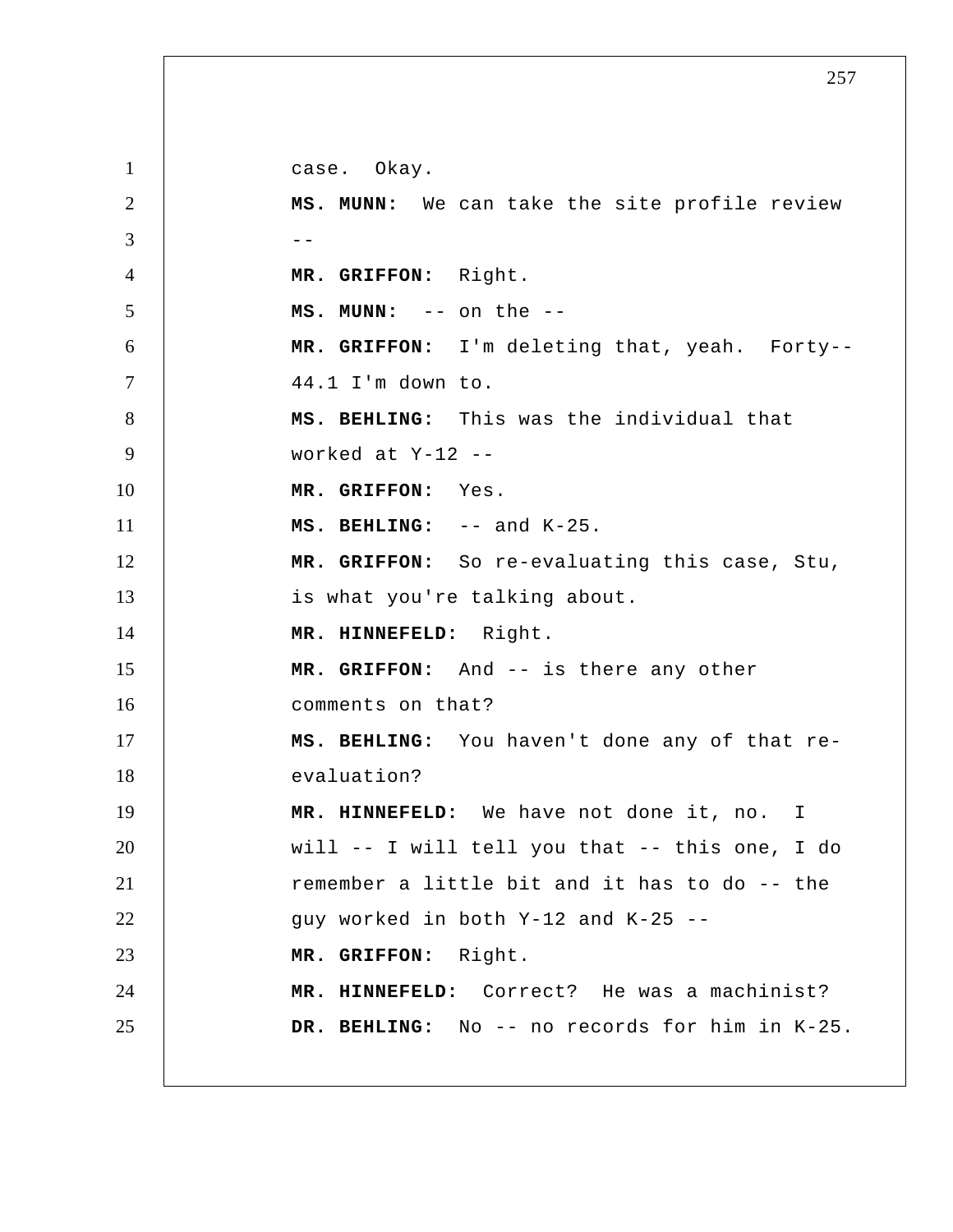1 2 3 4 5 6 7 8 9 10 11 12 13 14 15 16 17 18 19 20 21 22 23 24 25  **MR. HINNEFELD:** And no records in K-25. He worked -- the building identified, 1401 at K-25, is the maintenance building.  **MR. GRIFFON:** Right.  **MR. HINNEFELD:** So he could very well have machined --  **MR. GRIFFON:** Anything.  **MR. HINNEFELD:** -- contaminated equipment. But he wouldn't have been a uranium machinist, which he appeared to be at Y-12. And so the exposure -- chances are there was no -- maybe there was no monitoring required -- I don't know if anybody can help me out -- at, you know, K-25 in the -- in the machining building or the maintenance building, which would not be one of the production buildings.  **MR. GRIFFON:** No, there was -- there was monitoring.  **MR. PRESLEY:** Yeah, and they were all monitored  $- -$  **MR. GRIFFON:**  They were all monitored.  **MR. PRESLEY:**  -- 'cause that's -- you know, that -- that building's --  **MR. GRIFFON:** They had every -- yeah -- they were monitored in that.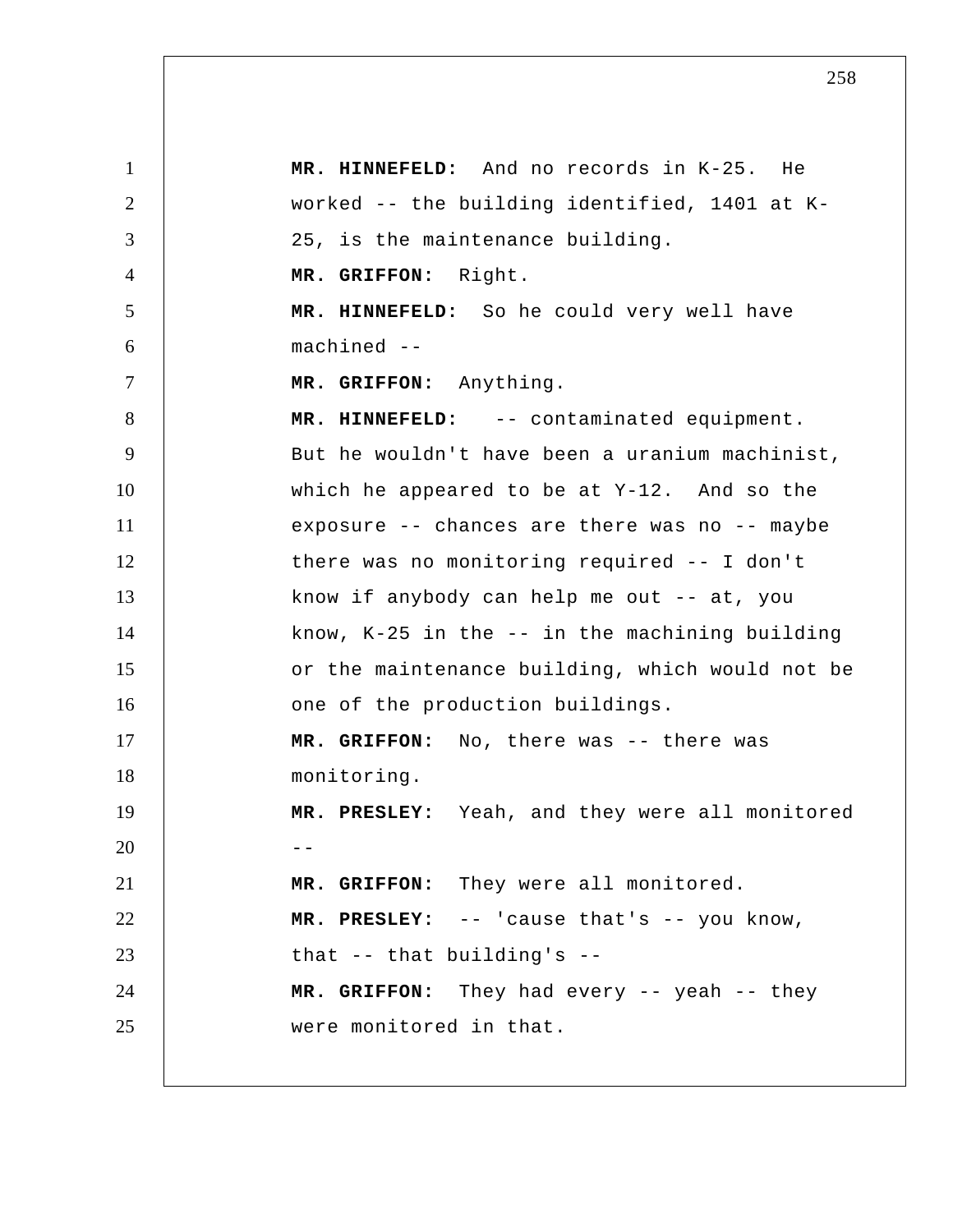1 2 3 4 5 6 7 8 9 10  $11$   $-$ 12 13 14 15 16 17 18 19 20 21 22 23 24 25  **MR. HINNEFELD:** Okay -- in 1305?  **MR. PRESLEY:** Yeah.  **MS. BEHLING:** And this was -- this was back in the '60s and early '70s, '65 through '71.  **MR. GRIFFON:** I checked that time period and the -- and where he was there should have been monitoring. Okay.  **MR. PRESLEY:** Yeah.  **MR. HINNEFELD:** Okay. All right.  **MR. GRIFFON:** So it's worth following up that  **MR. HINNEFELD:** We may -- **MR. MAHER:** Should be something there, Stu.  **MR. HINNEFELD:** Yeah.  **MR. PRESLEY:** Something (unintelligible).  **MR. GRIFFON:** Forty-six point one -- finding 46.1 -- the only question I really had here, Stu, was DR  $6.4$  -- oh, it -- so it came from the first case matrix. Right?  **MR. HINNEFELD:** Yeah, I'm sorry.  **MR. GRIFFON:** But it says revise IG-1 or other document.  **MR. HINNEFELD:** I was writing my note. Which number are we on?  **MR. GRIFFON:** Oh, 46.1, I'm sorry -- 46.1, and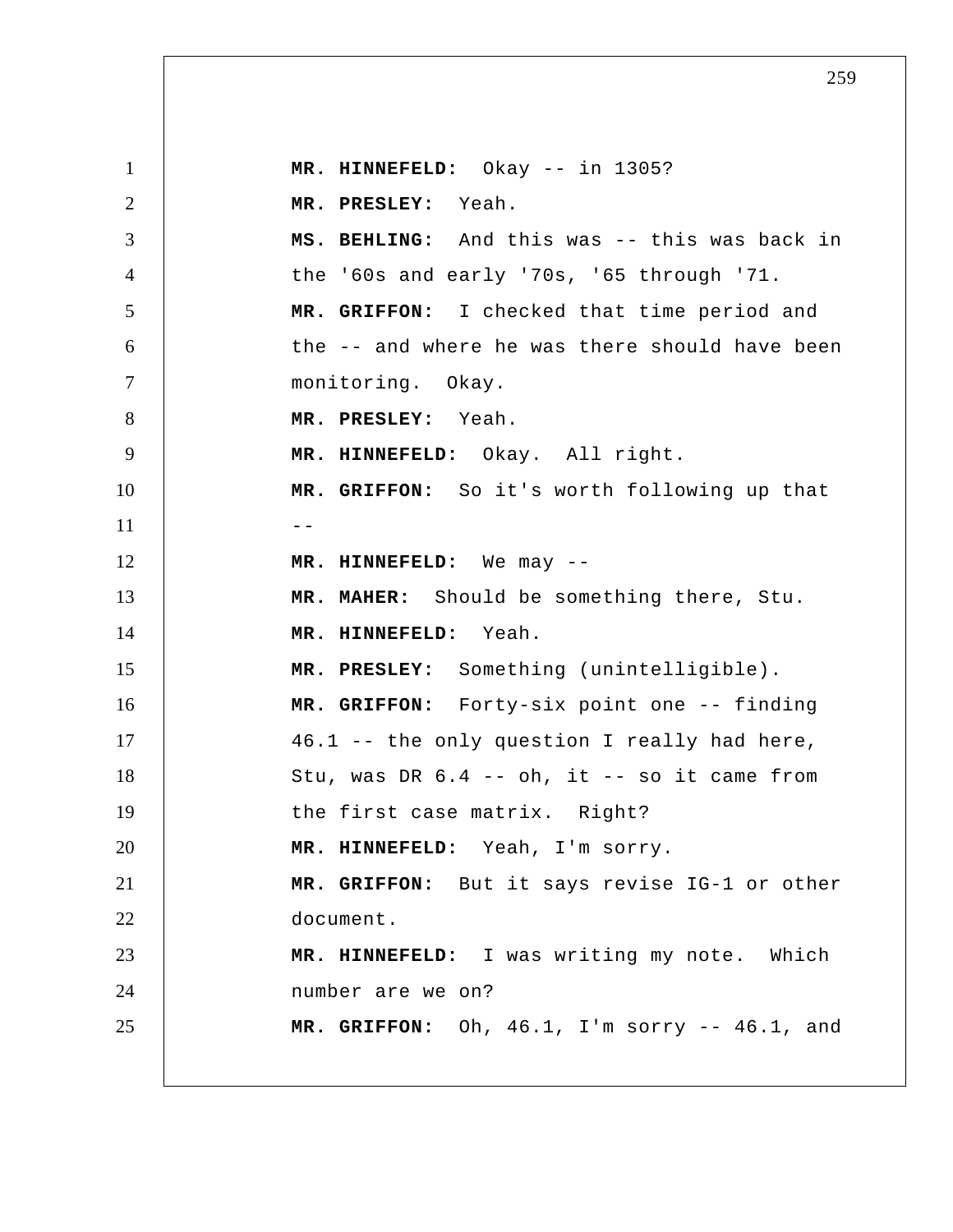1 2 3 4 5 6 7 8 9 10 11 12 13 14 15 16 17 18 19 20 21 22 23 24 25 it's DR 6.4, which would refer back to the first set of twenty cases.  **MR. HINNEFELD:** Uh-huh.  **MR. GRIFFON:** But it -- revise IG-1 or other document. I didn't know what that meant.  **MR. HINNEFELD:** Well, I didn't want to restrict myself to IG-1. I think IG-1 will probably be where it ends up, but there might be something else where we'd want to put it in.  **MR. GRIFFON:** Okay.  **MS. BEHLING:** And this is -- **MR. HINNEFELD:** For example, this is about the LOD over two issue.  **MR. GRIFFON:** Right.  **MS. BEHLING:** You got the memo?  **MR. HINNEFELD:** Yeah. We sent the -- we sent the change management over, said hey, we want you to do it this way. I mean, it involved changes to a whole bunch of tools.  **MR. GRIFFON:** But you're going to incorporate it in a procedure, but you're not sure, it might be in others?  **MR. HINNEFELD:** I'm not sure of the best place to put it. I think IG-1 is a good place to put it, but there might be other places to put it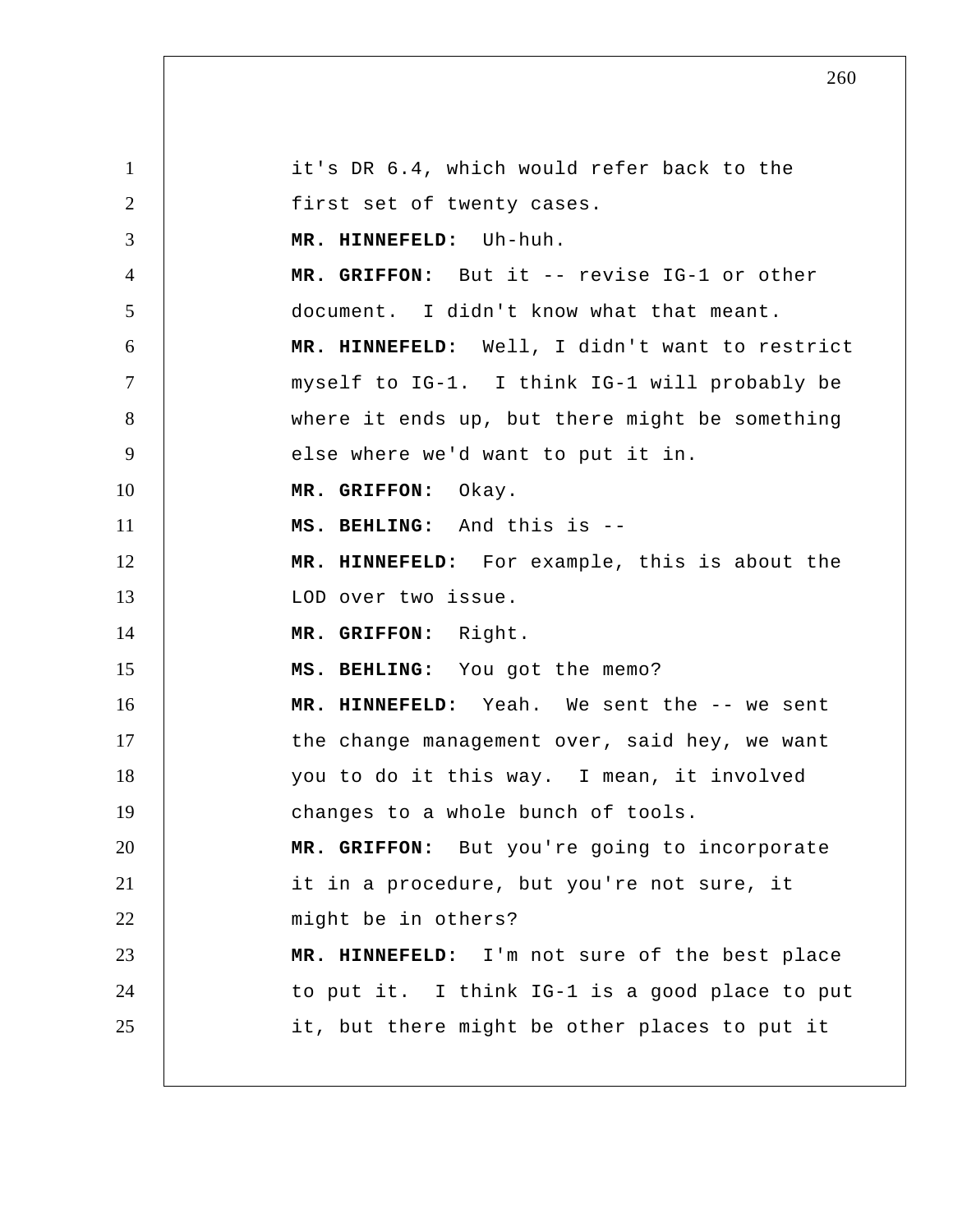1 2 3 4 5 6 7 8 9 10 11 12 13 14 15 16 17 18 19 20 21 22 23  $24$  --25 that would be better -- that would make more sense. And so that's why I put that in there. Might be Proc 6, might be somewhere else, you know.  **MR. GRIFFON:** And as we follow it, we'll know. Right?  $So --$  **MR. HINNEFELD:** Yeah.  **MR. GRIFFON:** Okay. Forty -- the same thing on the next two, yeah, so I'll just delete the highlighting.  **MS. MUNN:** More of the same.  **MR. GRIFFON:** Sorry to be picky. I was just looking for consistency. Forty-eight point one's the same, question of the DCF-1, whether it's bounding. Right?  **MR. HINNEFELD:** Yeah.  **MR. GRIFFON:** I'm down to 49.2. I guess I -- I was just getting -- looking for clarification on what the program evaluation report is.  **MS. BEHLING:** Mark? I'm sorry.  **MR. GRIFFON:** Oh, go ahead. Back?  **MS. BEHLING:** I -- I'm back. I'm back still reading something. I'm way back on 47.1. And  **MR. GRIFFON:** Okay.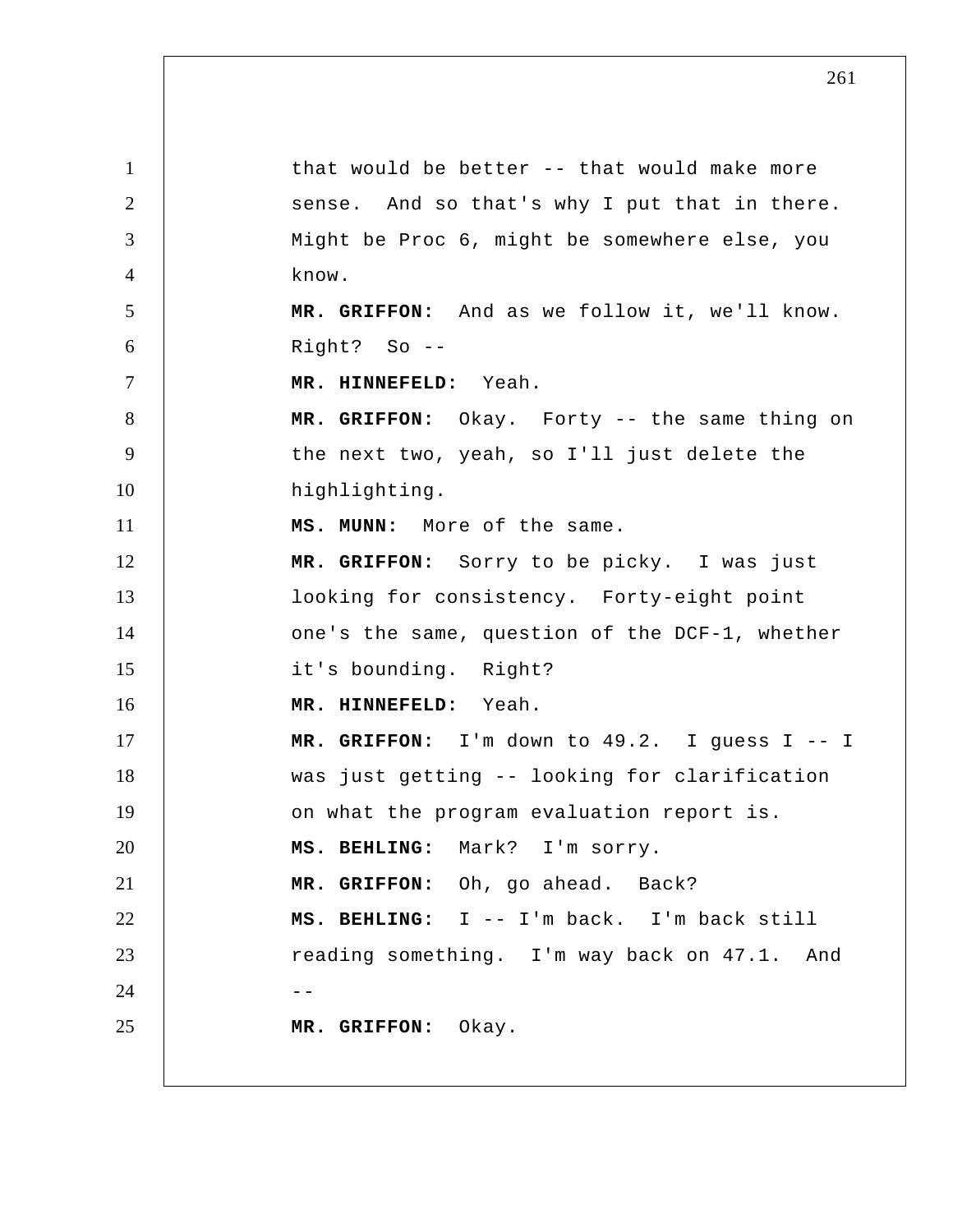1 2 3 4 5 6 7 8 9 10 11 12 13 14 15 16 17 18 19 20 21 22 23 24 25  **MS. BEHLING:** I -- I assume that you thought that this was the issue that we're still going to discuss on the --  **MR. GRIFFON:** Yeah.  **MS. BEHLING:** -- the Hanford records.  **MR. GRIFFON:** But it's different?  **MS. BEHLING:** But I believe in this case, if I recall, this -- we only received lifetime -- a summary lifetime report and an annual exposure records. We didn't have monthly or quarterly records to verify. And I believe there was a difference between those two --  **MR. GRIFFON:** Oh yeah.  **MS. BEHLING:** -- which we see, you know, occasionally.  **MR. GRIFFON:** Yeah, I did -- I did characterize that as a data collection --  **MR. HINNEFELD:** Yeah.  **MS. BEHLING:** Okay.  **MR. GRIFFON:** -- error. But you're right. The action doesn't really reflect that, does it?  **MS. BEHLING:** No.  **MR. HINNEFELD:** I think -- well, they -- you're right.  **MS. BEHLING:** And I believe what you typically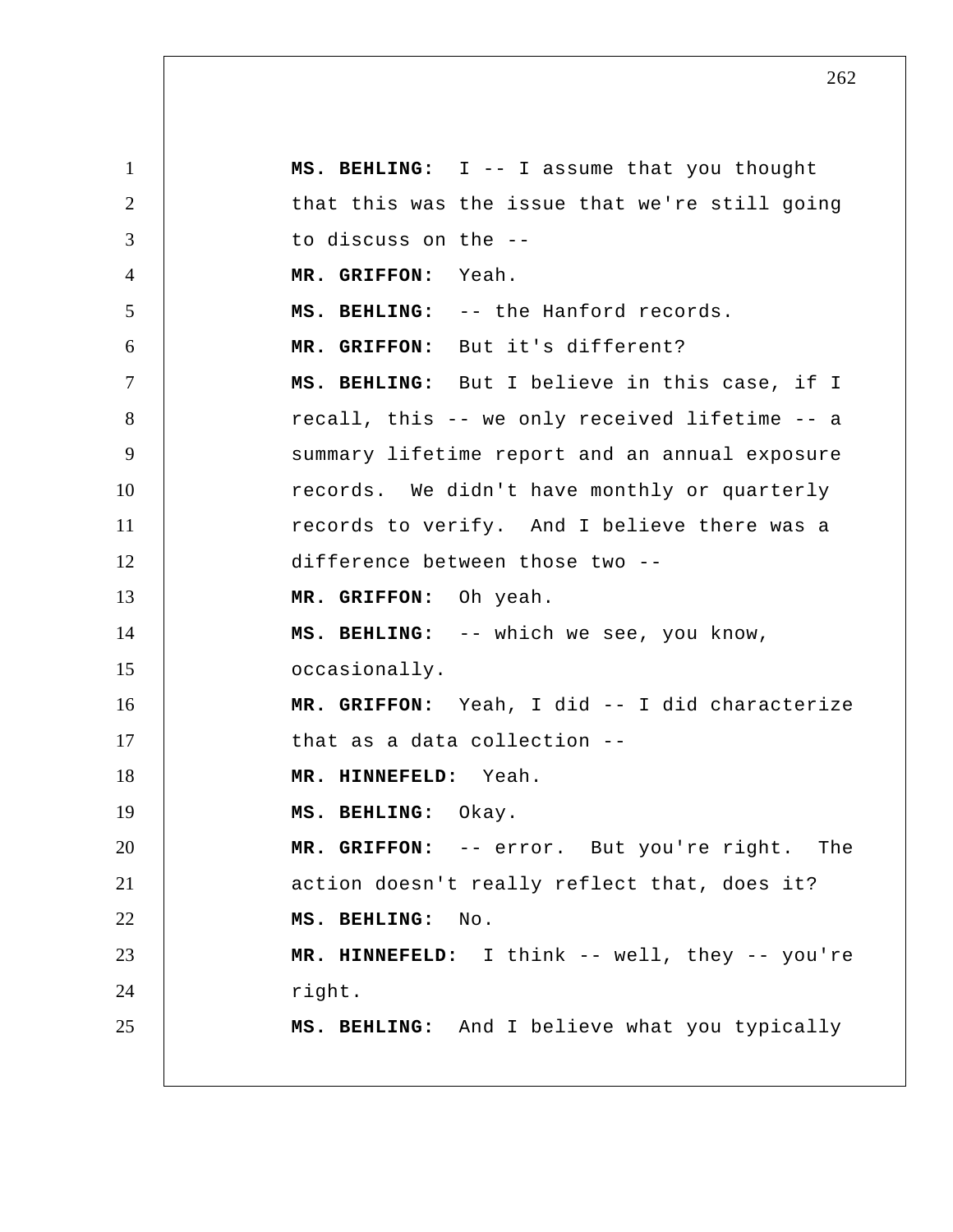1 2 3 4 5 6 7 8 9 10 11 12 13 14 15 16 17 18 19 20 21 22 23 24 25 do is you look at the two and you select the highest, and -- that's what I've seen, anyway, in the past. I didn't know if there was any other follow-up or if you try to get any of the more detailed records.  **MR. HINNEFELD:** We did not follow up in this case because the case could be completed. Actually, it was a compensable case --  **MS. BEHLING:** Okay.  **MR. HINNEFELD:** -- using the lower numbers on the reported exposure and not worrying about missed and things like that. So we could --  **MR. MAHER:** Right. It was an underestimate and it went comp right away.  **MR. HINNEFELD:** So since it was a compensable case, we didn't really want to delay the process by going back and asking for a record.  **MS. BEHLING:** Okay. But in -- in cases where it's not a compensable case, 'cause I do see this occasionally, do you just automatically assume the highest? Do you try to go back and get more detailed records?  **MR. MAHER:** We try to get the -- the -- the regular monitoring data rather than the summary data.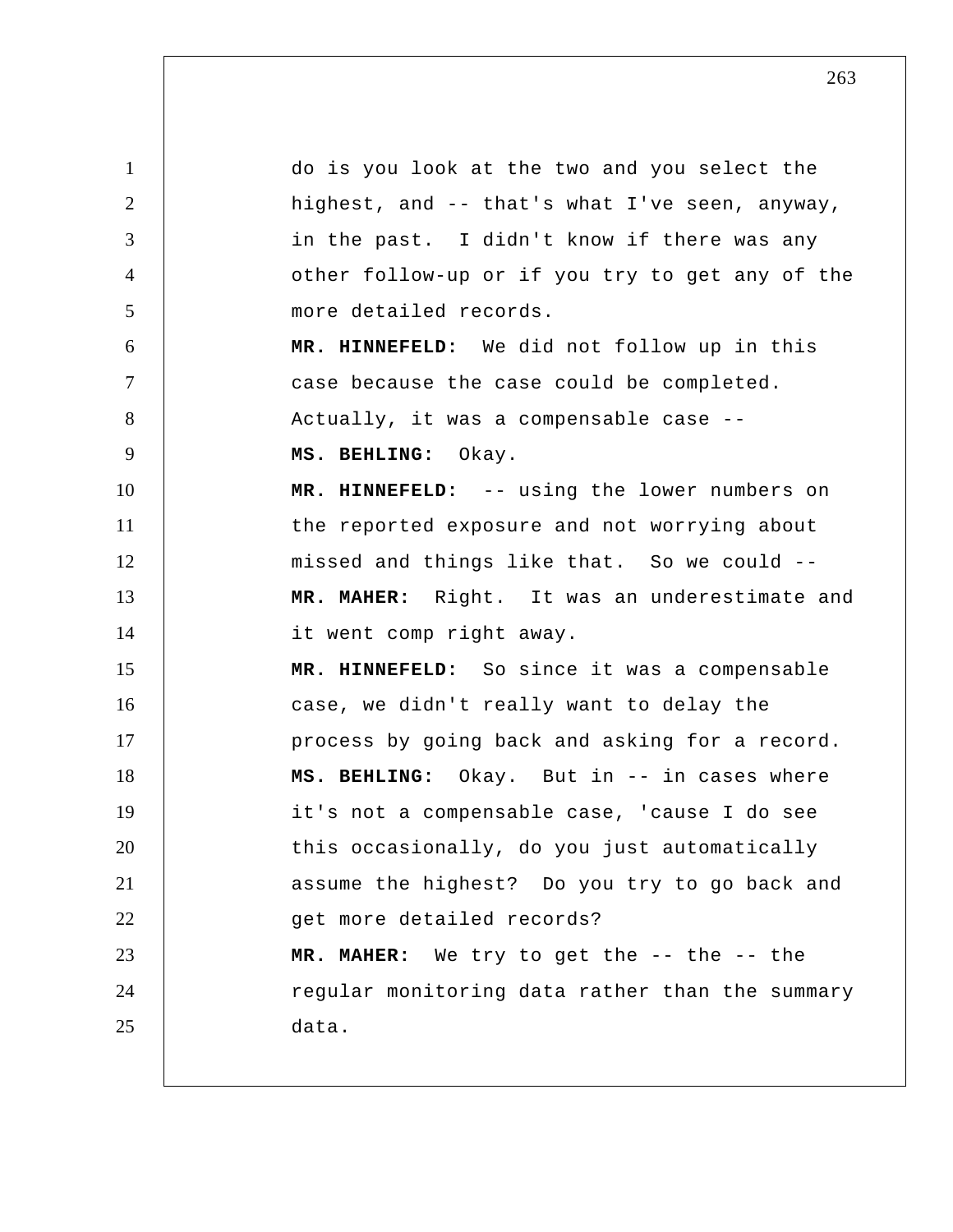**MS. BEHLING:** Okay.

1

2 3 4 5 6 7 8 9 10 11 12 13 14 15 16 17 18 19 20 21 22 23 24 25  **MR. MAHER:** In fact we're doing that right now with the bioassay at a number of the national laboratories.  **MS. BEHLING:** Okay.  **MR. HINNEFELD:** So I think I'm going to change the resolution, too. I mean I think the resolution in this case was there was no nee- you know, NIOSH felt there wasn't a need to --  **MR. MAHER:** On this case only.  **MR. GRIFFON:** On this case only, right. Right.  **MR. HINNEFELD:** Yeah. This sets a casespecific decision on this case, we felt there wasn't a need to.  **MS. BEHLING:** Okay -- that -- that I agree with.  **MS. MUNN:** So, for the entire case we're doing this?  **MR. GRIFFON:** Yeah, it's only one item.  **MR. HINNEFELD:** It's only one finding -- 47.1 is the only finding.  **MS. MUNN:** So it is -- since I was back on 46.  **MR. GRIFFON:** Okay. Sorry, I'm just taking notes here. And I'm going to -- there's no action on this one, is there? I think the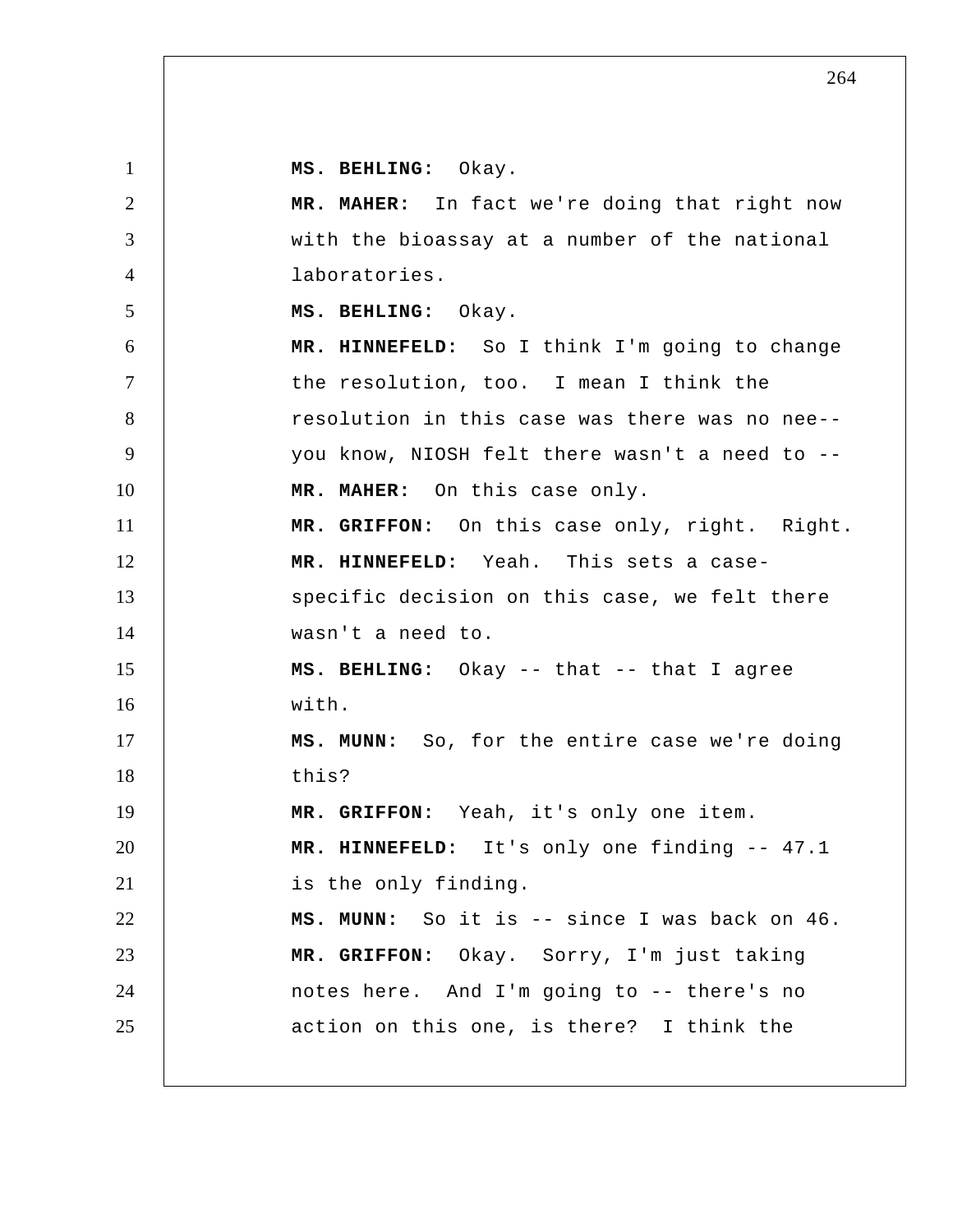1 2 3 4 5 6 7 8 9 10 11 12 13 14 15 16 17 18 19 20 21 22 23 24 25 action for 36 stands alone, doesn't it? We don't need to say for case 36 and 47.  **MR. HINNEFELD:** Right. The one for case 36 stands by itself.  **MR. GRIFFON:** Right, so no action on this. All right. Are we back down to where I was there, Kathy?  **MS. BEHLING:** Yes. I'm sorry.  **MR. GRIFFON:** Okay. That's all right, I'm glad you caught it. So I was up to 49.2.  **MS. BEHLING:** Yes.  **MR. GRIFFON:** This que-- I think I know what you mean here, Stu, but I just wanted to clarify what the program evaluation report was.  **MR. HINNEFELD:** This is a non-Hodgkins lymphoma. We've not that long ago changed the target organ for that particular diagnosis to a different target organ, so this case has to be re—re-done anyway as part of that process to determine whether the --  **MR. GRIFFON:** And then re-evaluated based on the findings of the program evaluation report?  **MR. HINNEFELD:** Well -- **MR. GRIFFON:** I mean, not really via the program --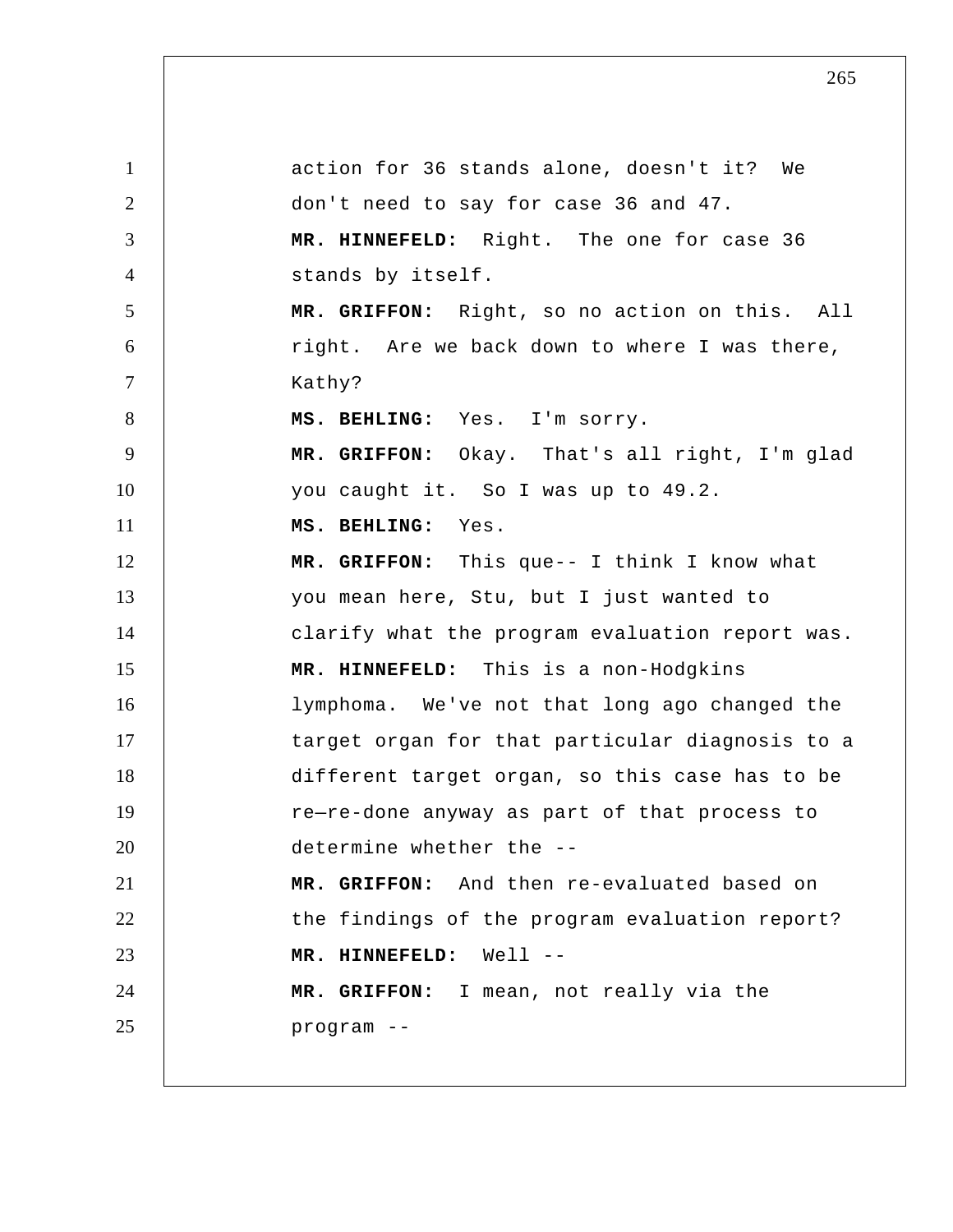1 2 3 4 5 6 7 8 9 10 11 12 13 14 15 16 17 18 19 20 21 22 23 24 25  **MR. HINNEFELD:** Well, we call -- **MR. GRIFFON:** -- or -- **MR. HINNEFELD:** A program evaluation report is sort of the vehicle we use to evaluate completed cases and the impac-- the impact on a completed case when we make a change in methodology --  **MR. GRIFFON:** Oh, okay.  **MR. HINNEFELD:** -- like this. So that's the vehicle we use to evaluate that impact. And  $it's$  -- **MS. BEHLING:** Okay.  **MR. HINNEFELD:** -- this is hundreds, I know, of cases that are being re-evaluated. We're in the middle of it.  **MS. BEHLING:** I was looking for an OCAS-PER.  **MR. HINNEFELD:** PER number?  **MS. BEHLING:** Yeah -- **MR. HINNEFELD:** I -- I don't know the PER num- well, the actual PER is probably going to be wrapped up when we've decided which ones to get back from Labor and rework and things like that, so  $-$  **MS. BEHLING:** That explains that.  **MR. GRIFFON:** So I think we're okay on that.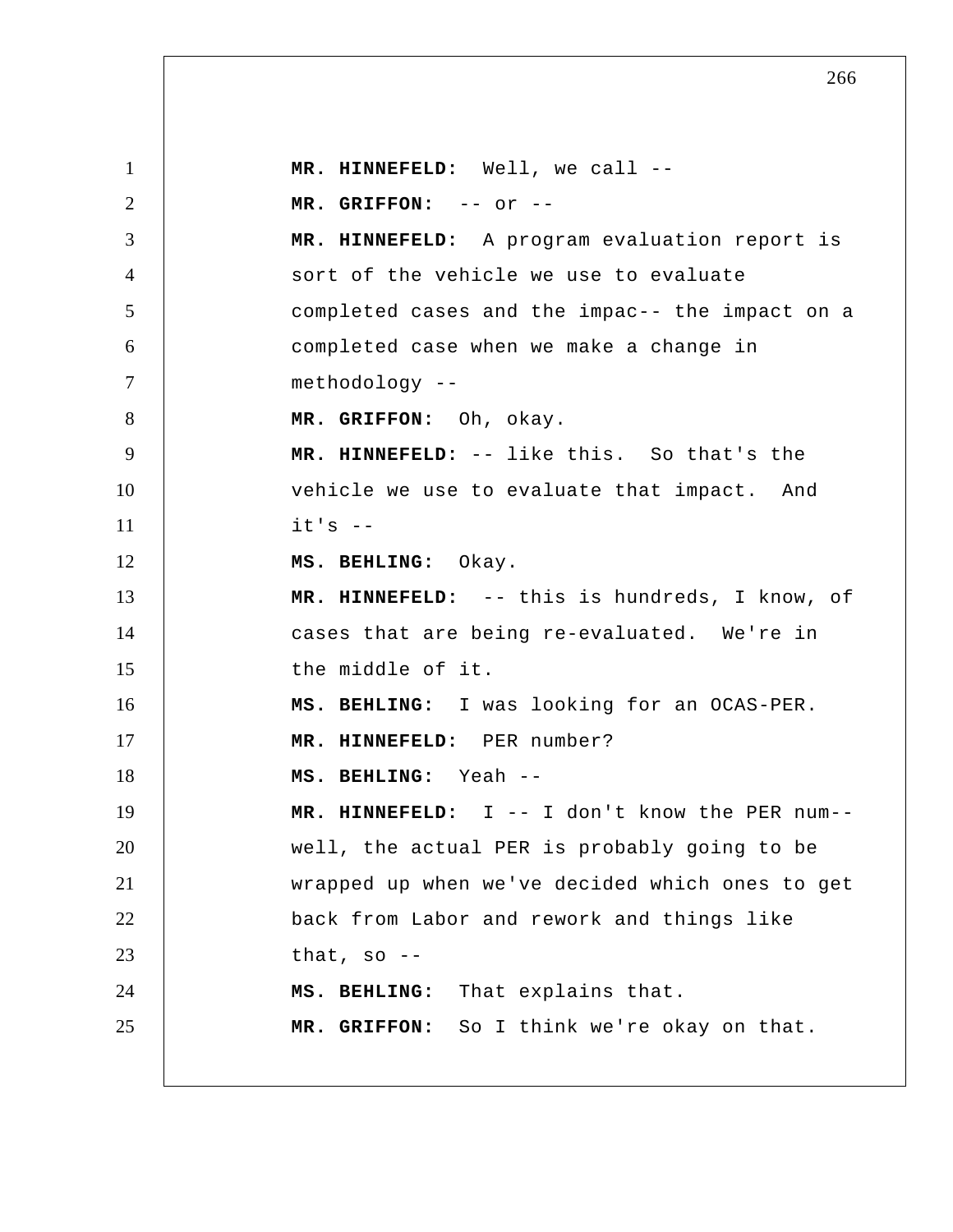1 2 3 4 5 6 7 8 9 10 11 12 13 14 15 16 17 18 19 20 21 22 23 24 25 It was just a matter of a clarification of what that document was. Fifty point three?  **MR. HINNEFELD:** Oh, yeah. This is a -- has to do with how -- which DCF was applied to the ambient dose in -- at Fernald.  **MS. BEHLING:** Oh.  **MR. HINNEFELD:** I think we'd like -- if we're going to address this, let's roll it into the Fernald TBD question because it has several years worth of data where it's -- the data's reported in a particular table as mrem per hour, and did they really adjust? Because the early environmental measurements were made with film, which probably wouldn't be an mrem, it would be an mR measurement, which would require a different DCF and at some point (unintelligible) change -- and we're talking about a couple of hundred millirem a year in most cases. In some cases it'd be higher than that. If -- I mean, if we want to pursue a resolution here, I think we should just kind of -- the Fernald site profile's being reviewed and we can try to just make sure it's clear that that site profile clearly specifies what to do with these numbers, whether it's mrem or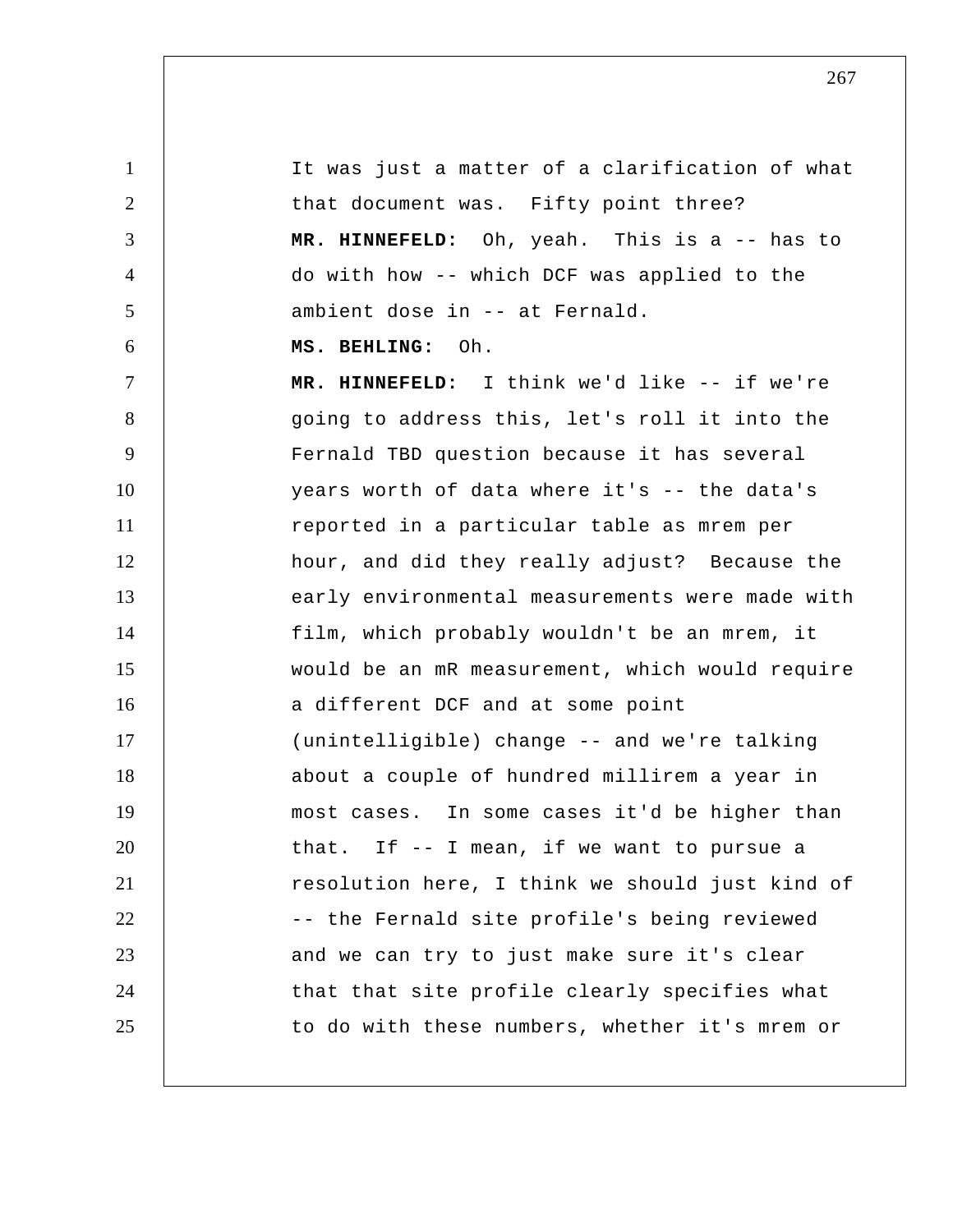1 2 3 4 5 6 7 8 9 10 11 12 13 14 15 16 17 18 19 20 21 22 23 24 25 mR.  **MS. BEHLING:** I believe I recall that this was just an issue of consistency we made and I noticed -- **DR. BEHLING:** Yeah, I mean if you go back -- if you back to the original report, I -- I highlighted -- I said, for mere consistency --  **MR. GRIFFON:** Yeah, yeah.  **DR. BEHLING:** -- (unintelligible) you have to (unintelligible) recorded missed dose. Where they used the DCF of 1.244 --  **MR. HINNEFELD:** Yeah.  **DR. BEHLING:** -- they should have applied that same  $--$  **MS. BEHLING:** Applied it also.  **DR. BEHLING:** -- elevated -- we know it's a generous --  **MR. HINNEFELD:** Yeah.  **DR. BEHLING:** -- gift to -- to be given that value, but it was strictly one of consistency. If you're going to apply it there, why wouldn't you apply it for ambient dose.  **MR. HINNEFELD:** Right. Right. Well th-- and again, if the ambient dose -- it was undoubtedly early on measurable film if they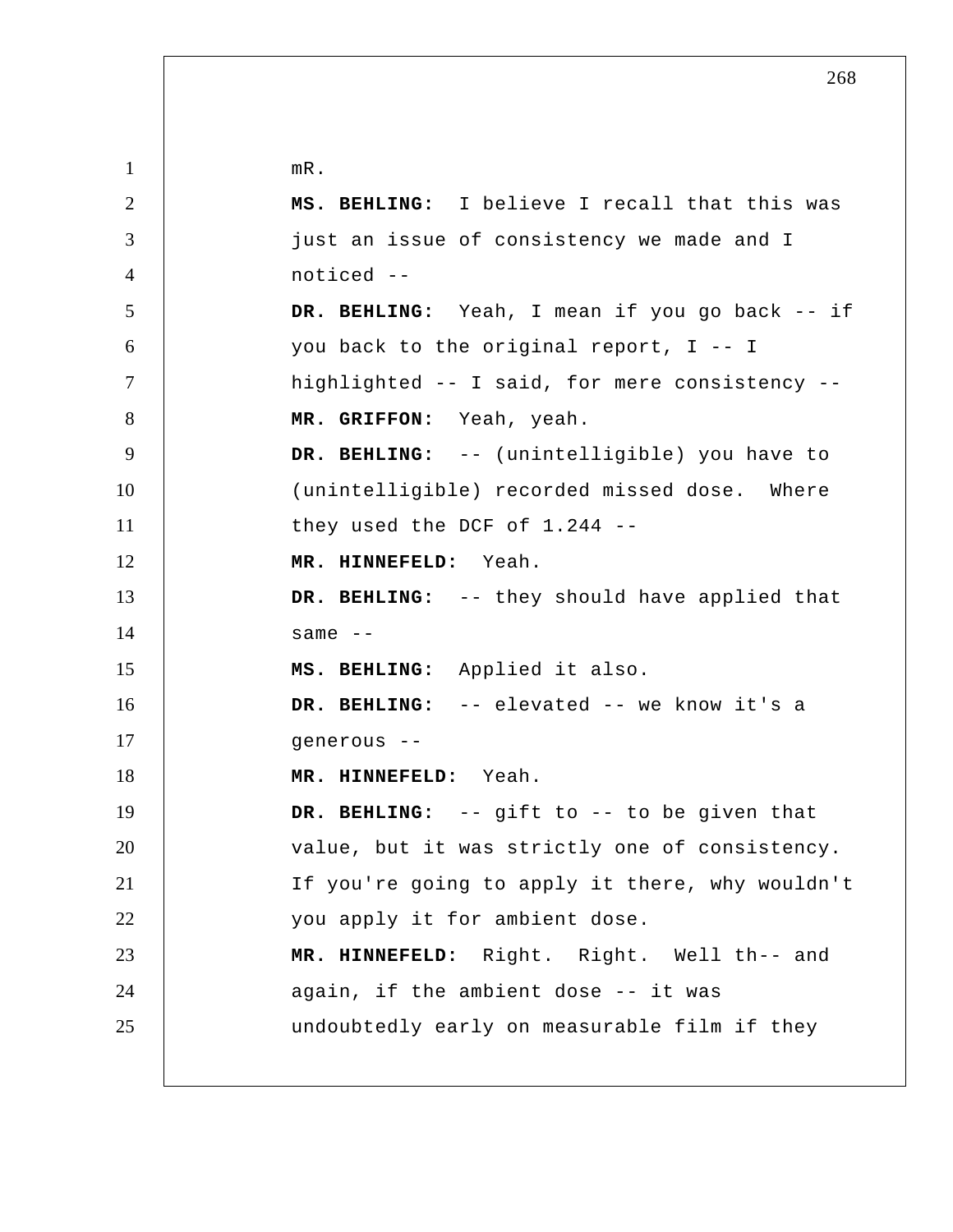1 2 3 4 5 6 7 8 9 10 11 12 13 14 15 16 17 18 19 20 21 22 23 24 25 were measuring it, so it should have been done at that point, and I think '85 was the year they changed.  **DR. BEHLING:** It's strictly cosmetic.  **MR. HINNEFELD:** Yeah.  **MR. GRIFFON:** So is the action that we'll discuss further in the site profile? Doesn't seem like you need much discussion. I mean -- **MR. HINNEFELD:** I wouldn't think it would require much. I mean --  **DR. BEHLING:** No, it -- this is up to the discretion of the dose reconstructor.  **MS. BEHLING:** The dose reconstructor.  **MR. HINNEFELD:** Okay.  **DR. BEHLING:** I mean, he didn't have to do it in any of the cases.  **MR. GRIFFON:** We are rolling, unless Kathy stops me. I'm pausing 'cause there's a few new findings in here I -- people should look through. Not findings, actions. People should check these on me because I did edit these late at night. (Pause)  **MS. BEHLING:** This I think is an issue that needs to be --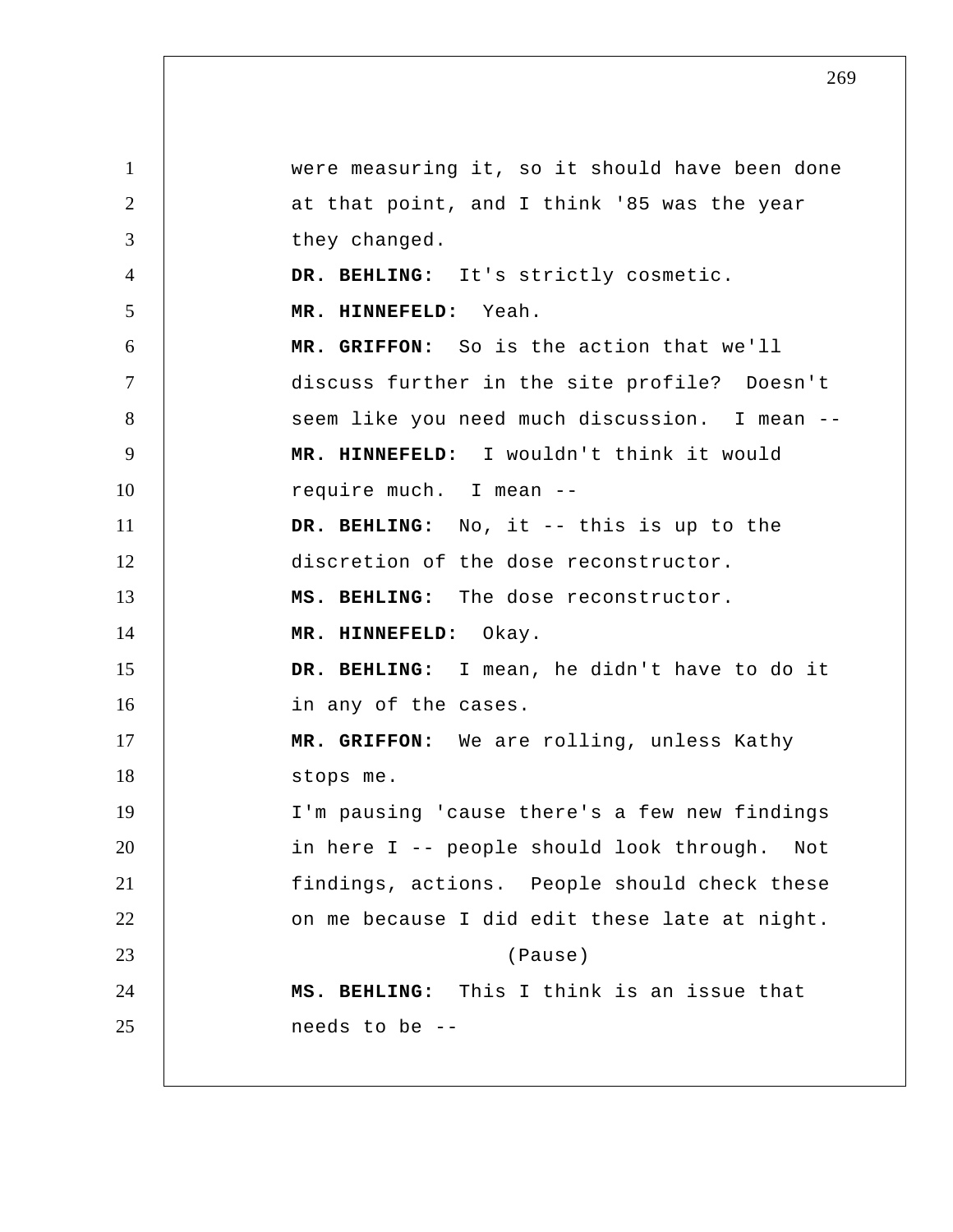1 2 3 4 5 6 7 8 9 10 11 12 13 14 15 16 17 18 19 20 21 22 23 24 25  **MR. GRIFFON:** Which one are you at, Kathy?  **MS. BEHLING:** Oh, I'm sorry, 51.1.  **MR. GRIFFON:** Yeah.  **MS. BEHLING:** Are you -- is Ray okay?  **MR. GRIFFON:** Yep, he's fine. **THE COURT REPORTER:** Yeah.  **MR. GRIFFON:** He's not dozing off again.  **MS. BEHLING:** No.  **MR. GRIFFON:** That was only this morning.  **MS. BEHLING:** I believe this is the situation where the Fernald -- the occupational medical dose that was identified in the TBD is inconsistent with -- was it with another TBD or was it with OTIB-6?  **DR. BEHLING:** I think they just broke rank with the rest of the DOE complex values.  **MR. MAHER:** No, there is a -- there is a difference in the dose here between those documents she referenced, and we have since verified that as being fixed.  **MS. BEHLING:** Okay.  **MR. MAHER:** In -- in this case it's a .3 rem difference so the -- would not affect the compensability outcome.  **MR. GRIFFON:** Right.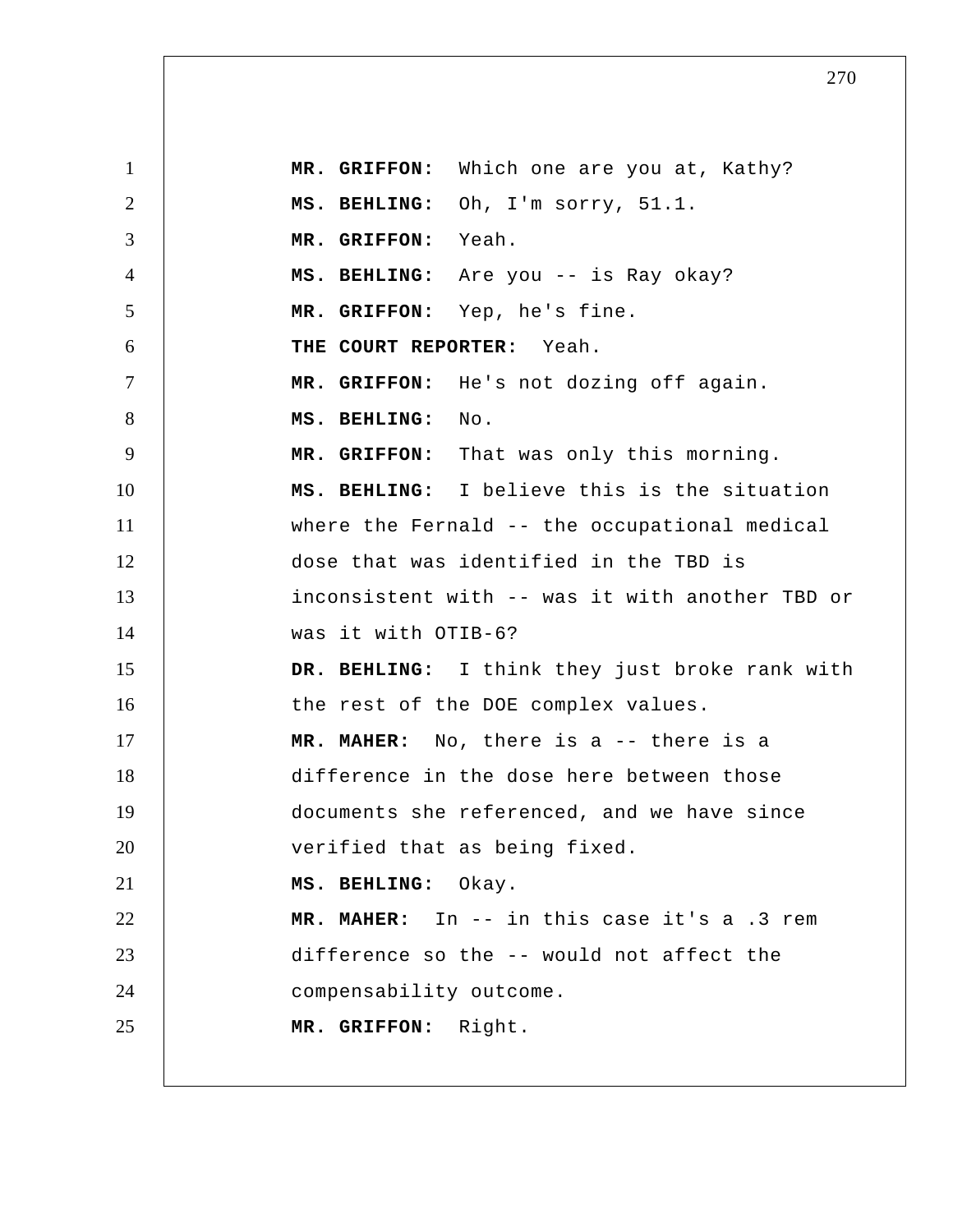1 2 3 4 5 6 7 8 9 10 11 12 13 14 15 16 17 18 19 20 21 22 23 24 25  **MS. BEHLING:** Okay. Just so that this is followed through and -- and (unintelligible).  **MR. MAHER:** But the X-rays cited Fernald at the table there. Yeah.  **MS. BEHLING:** Okay.  **MR. GRIFFON:** Does the -- does the action stand?  **MR. HINNEFELD:** That's the action we're in the middle of.  **MR. GRIFFON:** Right. You're in the middle of it.  **MR. MAHER:** That's right, we're right in the middle of that right now.  **MR. GRIFFON:** Okay. Kathy, I'm waiting for you. I'm down at 54.  **MS. BEHLING:** Okay, I -- I'm moving, yeah.  **MR. GRIFFON:** Hurry up, hurry up -- no.  **MS. BEHLING:** These are all TIB-10s again. I'm down to 55 -- (unintelligible) 55. Okay.  **MR. GRIFFON:** Yeah. A lot of TIB-10s, TIB-8s, yep.  **MS. BEHLING:** TIB-8s and 10s, okay. Now we're down to -- **MR. GRIFFON:** Fifty-six point four?  **MS. BEHLING:** -- 56.4.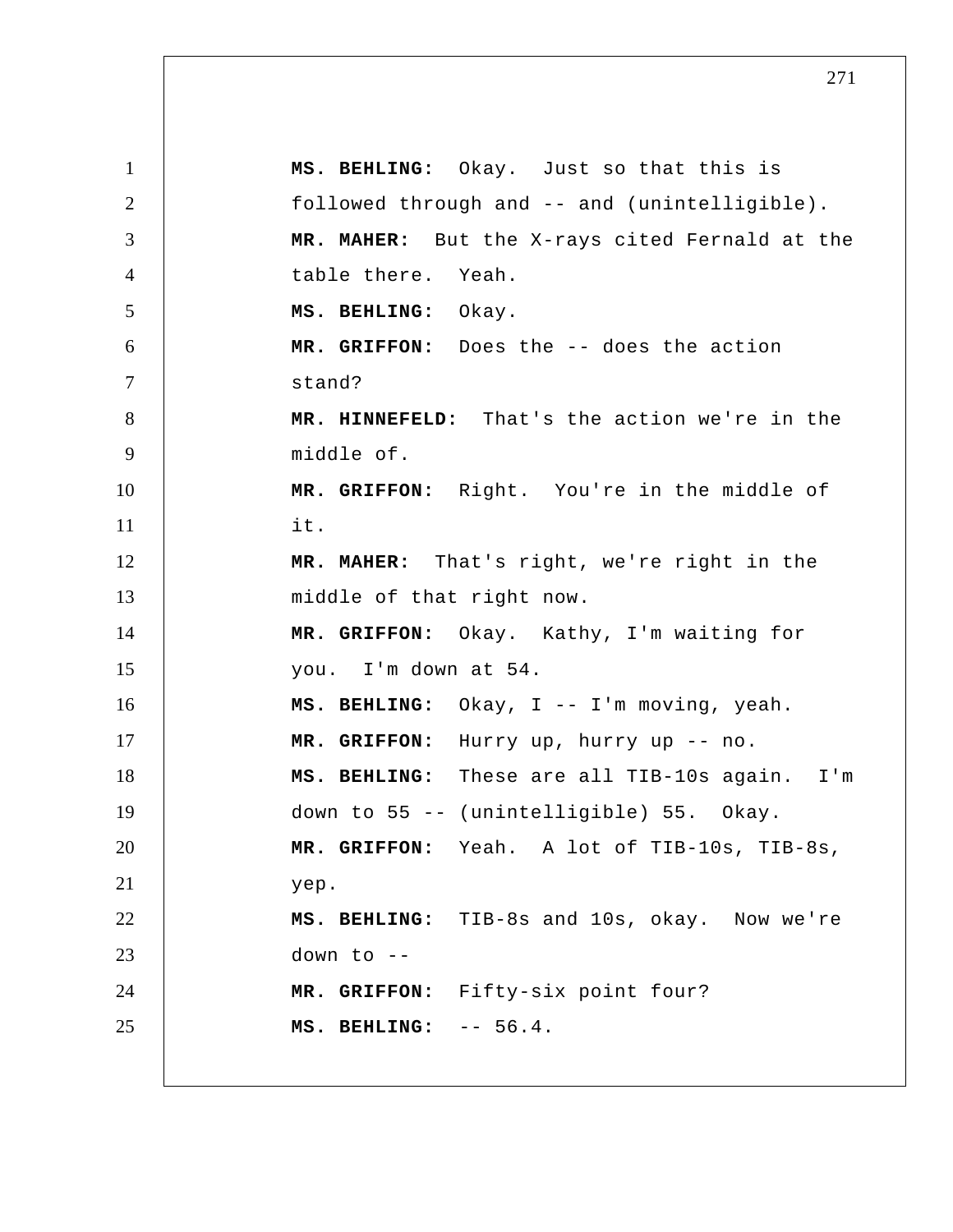| $\mathbf{1}$   | MR. GRIFFON: 56.4, everyone.                     |
|----------------|--------------------------------------------------|
| $\overline{2}$ | MS. BEHLING: Yeah, the wording in this section   |
| 3              | of the NIOSH resolution is not really great      |
| $\overline{4}$ | wording, but $--$                                |
| 5              | MR. GRIFFON: Yeah, right. Well, I might have     |
| 6              | written that, too. That might explain it. It     |
| $\overline{7}$ | was actually not when I was sleepy. But I        |
| 8              | looked back -- I looked back at it and           |
| 9              | highlighted it and said what did I write?        |
| 10             | MR. HINNEFELD: I don't think I've ever           |
| 11             | presumed to write not -- "SC&A agrees". I        |
| 12             | don't believe I've ever written that.            |
| 13             | MS. MUNN: It's -- it's too presumptuous.         |
| 14             | MR. HINNEFELD: Yeah.                             |
| 15             | MS. BEHLING: Okay. I did go back and look at     |
| 16             | this case and $I$ -- this was an issue where the |
| 17             | worker was a steam plant operator and did work   |
| 18             | in areas where there were potentially neutron    |
| 19             | exposures, and the records -- I guess I'm going  |
| 20             | to go back to rehash this, but the records did   |
| 21             | show zero under neutron as if she was            |
| 22             | monitored, and it was zero, and I just thought   |
| 23             | in that case --                                  |
| 24             | MR. GRIFFON: Right.                              |
| 25             | MS. BEHLING: -- there was -- they could have     |
|                |                                                  |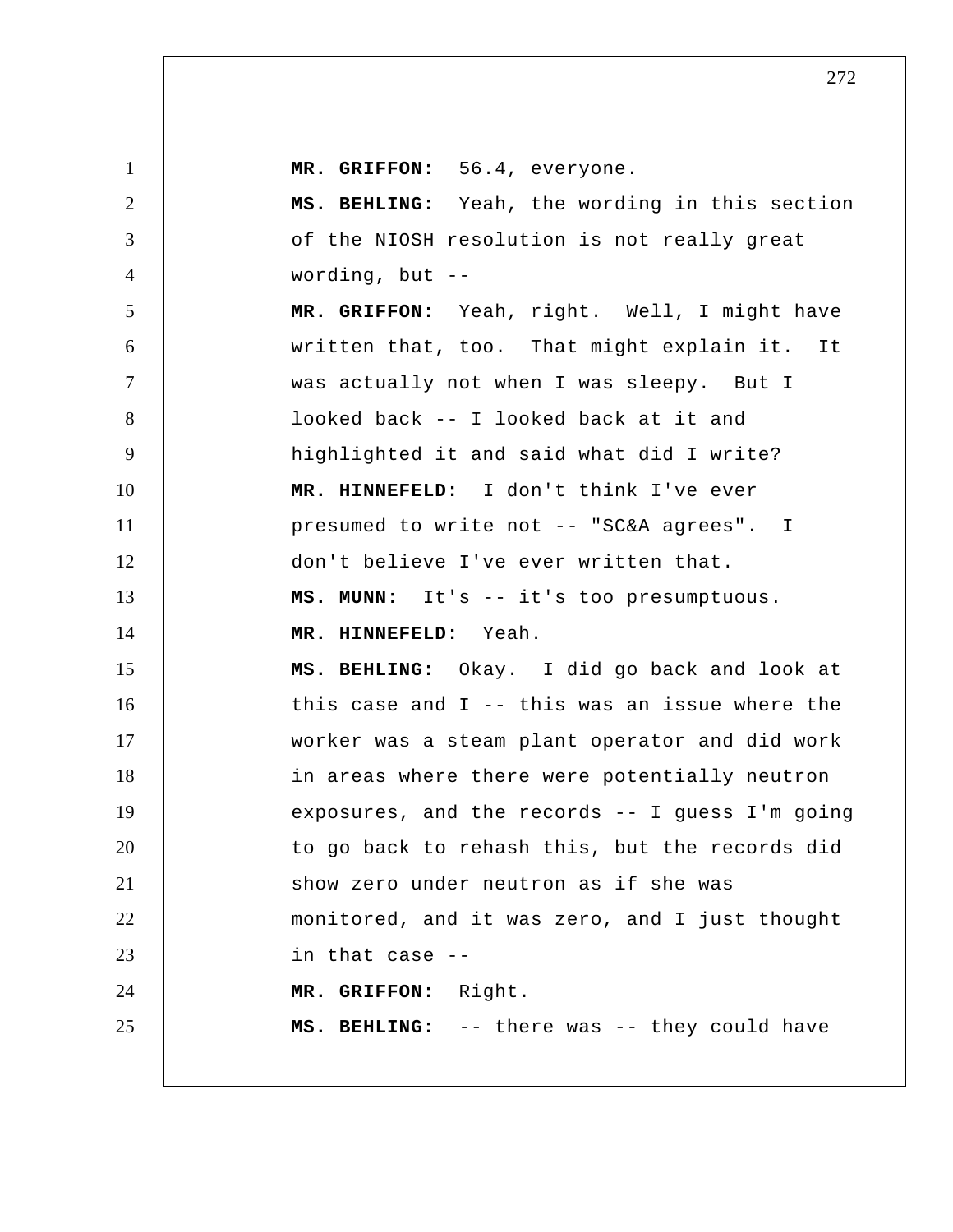1 2 3 4 5 6 7 8 9 10 11 12 13 14 15 16 17 18 19 20 21 22 23 24 25 assigned missed neutron dose. And I guess you felt that, based on -- on the job title and the work locations, she would not have been necessarily exp-- **MR. HINNEFELD:** Yeah the -- the approach that's taken -- certain -- certain sites hang -- when they hang a dosimeter, there's a neutron component. And so there's always a neutron component in the -- in the badge, regardless of whether a person has potential for exposure.  **MR. GRIFFON:** That was the explanation.  **MS. BEHLING:** Okay.  **MR. HINNEFELD:** And so the record will show that zero in the neutron column, and so for those sites, we try to judge -- by job title and assignment -- whether there's potential for neutron exposure or not. I'm not intimately familiar with this case, so I don't --  **MR. GRIFFON:** My recollection was at last meeting you had kind of accepted this explanation, yeah -- yeah.  **MS. BEHLING:** I -- yeah, I -- and we -- I did go back and I -- I calculated what that neutron dose would have been and if it would have impacted this case, and it would not have.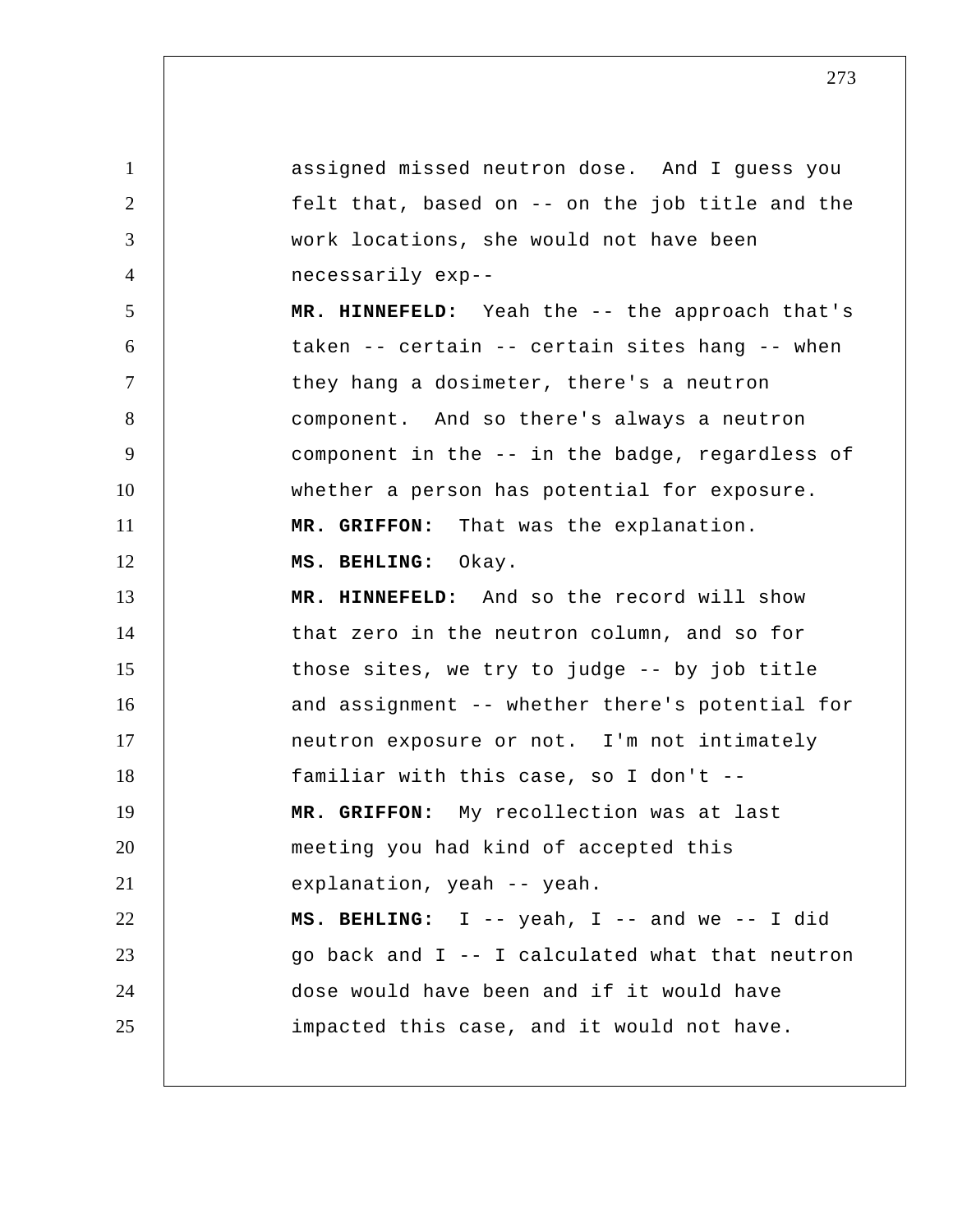1 2 3 4 5 6 7 8 9 10 11 12 13 14 15 16 17 18 19 20 21 22 23 24 25  **MR. GRIFFON:** It would not have anyway, right, so, yeah.  **DR. BEHLING:** Yeah -- 720 milligrams --  **MR. GRIFFON:** Right.  **MS. BEHLING:** I still thought that initially I was legi--  **MR. HINNEFELD:** Yeah.  **MS. BEHLING:** -- it was a legitimate issue, that neutron dose.  **MR. GRIFFON:** So I've slightly reworded that resolution. SC&A agrees based on job title information -- **MR. MAHER:** Well -- a lot of this is the professional judgment of the DR after reading, you know, the information about the EE and the CATIs and all that and, you know, there are differences of opinions among people whether they should be or not.  **MS. BEHLING:** Sure.  **MR. GRIFFON:** Right, right.  **MR. MAHER:** But there are consistent, you know, pretty constant problems throughout this project, yeah. Not a problem, but a difference of opinion.  **MS. BEHLING:** Right.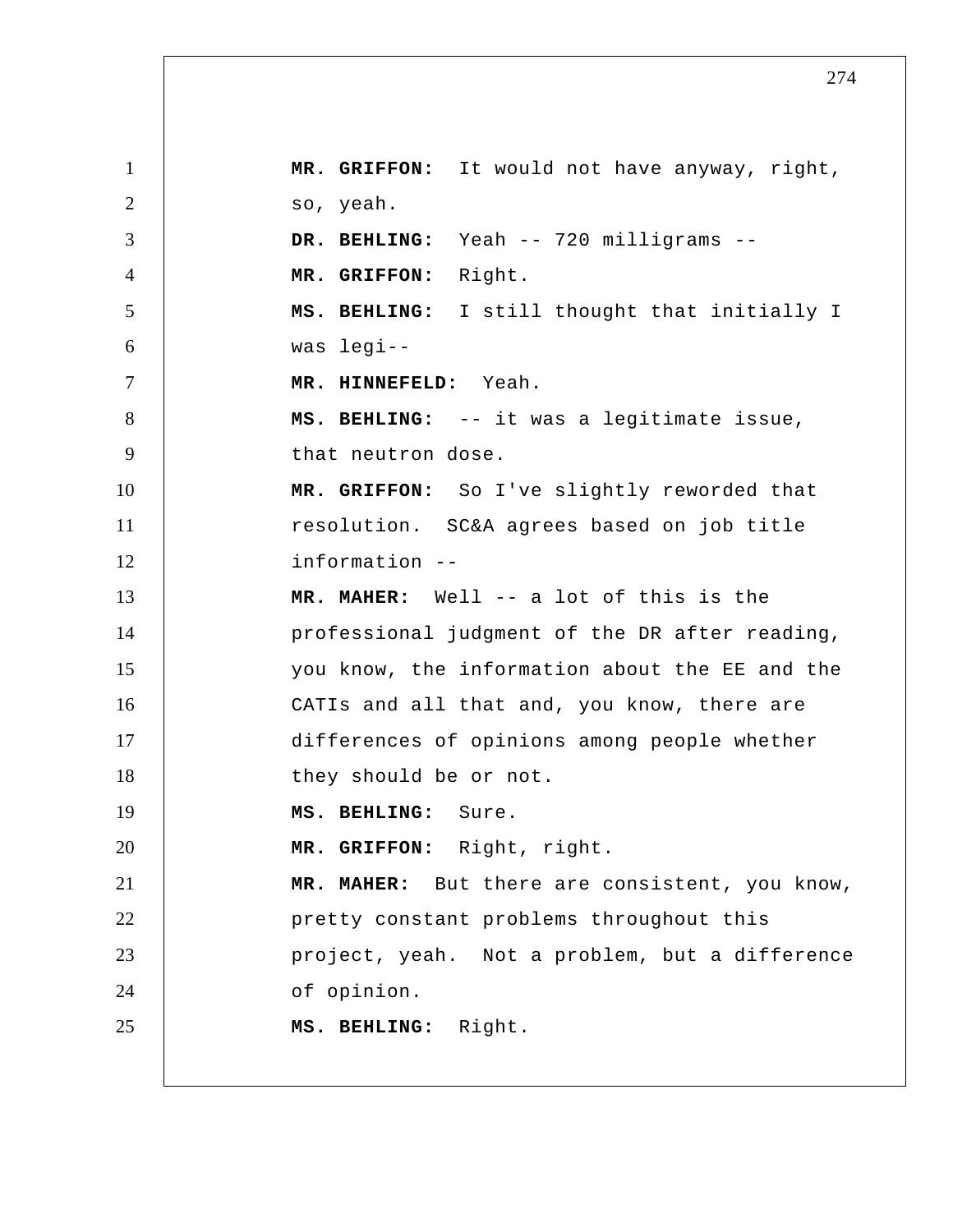1 2 3 4 5 6 7 8 9 10 11 12 13 14 15 16 17 18 19 20 21 22 23 24 25  **MR. GRIFFON:** That's why it was raised --  **MS. BEHLING:** Yeah.  **MR. GRIFFON:** -- but I think we reflected on  $it$   $-$  **MS. BEHLING:** Okay.  **MR. GRIFFON:** -- and we're -- we're in agreement.  **MR. MAHER:** Also, there was an absence of shallow or deep dose -- photon dose -- on this person, which would further collaborate they weren't exposed.  **MS. BEHLING:** Okay.  **MS. MUNN:** Yeah.  **MS. BEHLING:** Is that true? (Pause) That's true. I guess it was mostly missed dose that was calculated. Okay.  **MR. MAHER:** That's part of the thinking for the DR is there -- you know, is there photon dose.  **MS. BEHLING:** Yes, I agree. I agree.  **MR. GRIFFON:** All right. So I'm on to 57.4, if you're ready.  **MS. BEHLING:** Which -- which one are you on, Mark?  **MR. GRIFFON:** Fifty-seven point four, 57.4.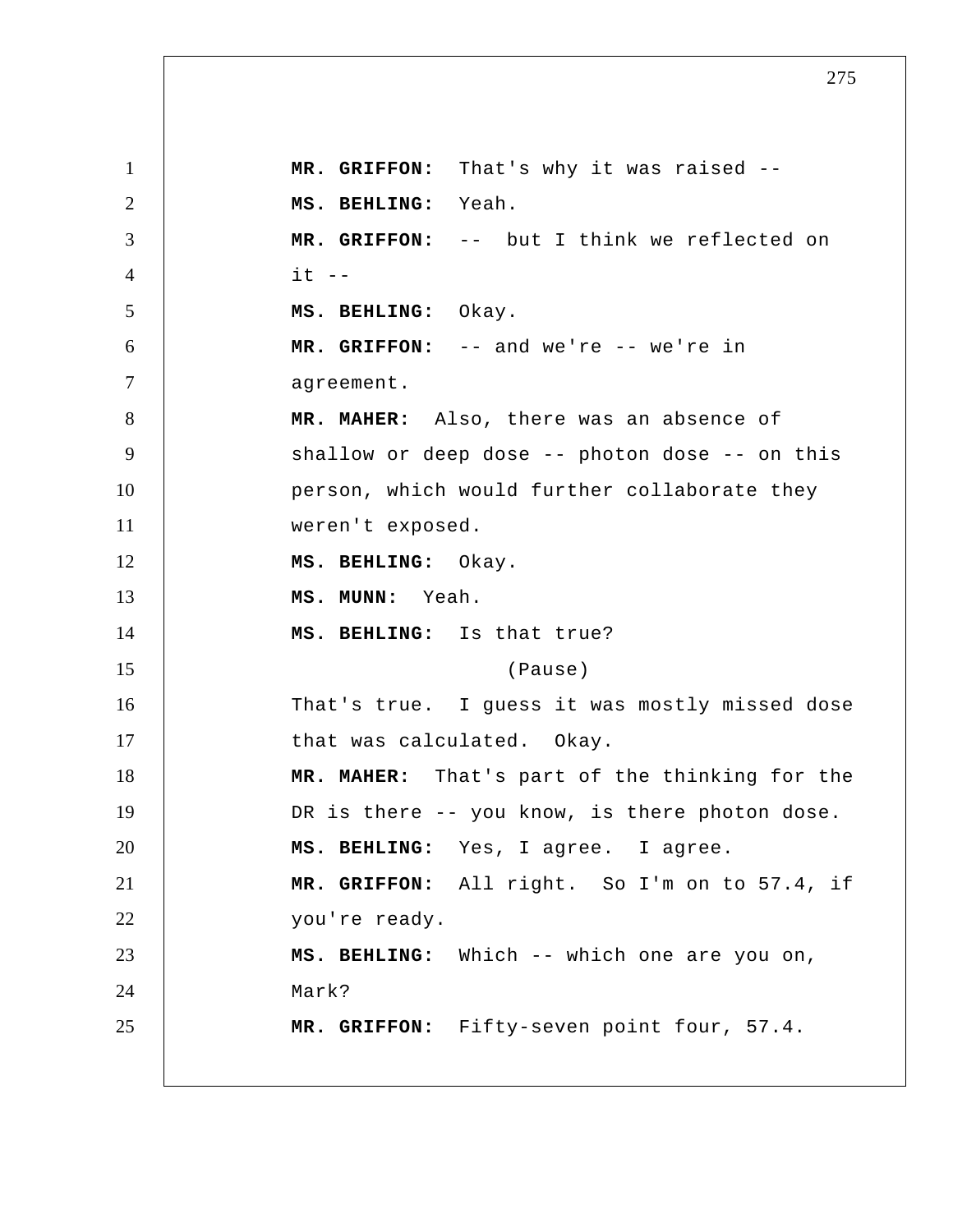1 2 3 4 5 6 7 8 9 10 11 12 13 14 15 16 17 18 19 20 21 22 23 24 25 The only -- **MS. BEHLING:** Okay -- **MR. GRIFFON:** -- thing I wanted to approve - go ahead, if we need to go back?  **DR. BEHLING:** Fifty-six point five -- is that one still under re-- under review? We'll be able to determine -- **MR. GRIFFON:** Oh, yeah.  **MR. HINNEFELD:** Yeah, we're going to try to - we'll make another attempt and see if we can find bias in that.  **MS. BEHLING:** Okay.  **MR. HINNEFELD:** Yeah.  **MS. BEHLING:** Okay.  **MR. GRIFFON:** Then we got the TIB-10s.  **MS. BEHLING:** TIB-10s, okay, I'm good.  **MR. GRIFFON:** Then we're up to 57.4 is -- the only question I had was the note that, Stu, you had added this, I think.  **MR. HINNEFELD:** Well, the finding was that - should you -- I think the finding was that - should -- shouldn't have used the 12 -- should have used the 12 radionuclide --  **MS. BEHLING:** You're right.  **MR. HINNEFELD:** -- intake. And we felt like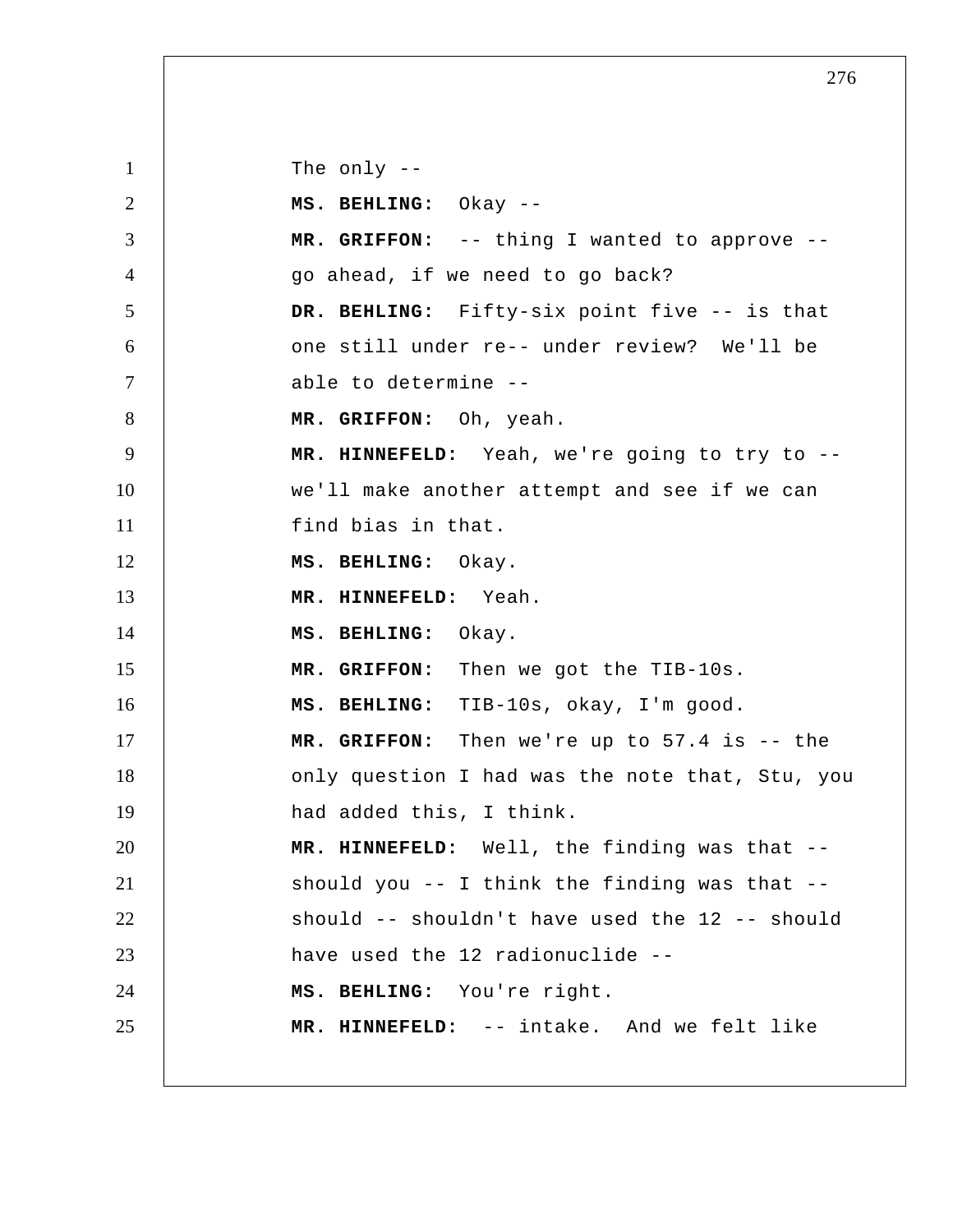1 2 3 4 5 6 7 8 9 10 11 12 13 14 15 16 17 18 19 20 21 22 23 24 25 well, there was places --  **MS. BEHLING:** Yes.  **MR. HINNEFELD:** -- where fission products are a problem, so we felt like using the 28 nuclide was appropriate.  **MR. GRIFFON:** So we -- **MR. HINNEFELD:** But I just threw it in --  **MS. BEHLING:** That is. That's appropriate.  **MR. GRIFFON:** -- so we accept that?  **MS. BEHLING:** Yeah.  **MR. GRIFFON:** All right. Un-highlight it.  **MS. MUNN:** (Unintelligible)  **MR. HINNEFELD:** Hey, fission products are fission products.  **MS. MUNN:** Yeah, I know. I know, I know.  **MR. GRIFFON:** Just -- just to stay on that one for a second, is this -- SC&A agrees with this then, so  $-$  and  $-$  and...  **MS. BEHLING:** Yes.  **MR. GRIFFON:** Well, wait a second, there -- are this -- this is two parts again.  **MR. HINNEFELD:** It's two parts. One is the selection of the organ -- **MR. GRIFFON:** It's the organ and the --  **MR. HINNEFELD:** -- and it was --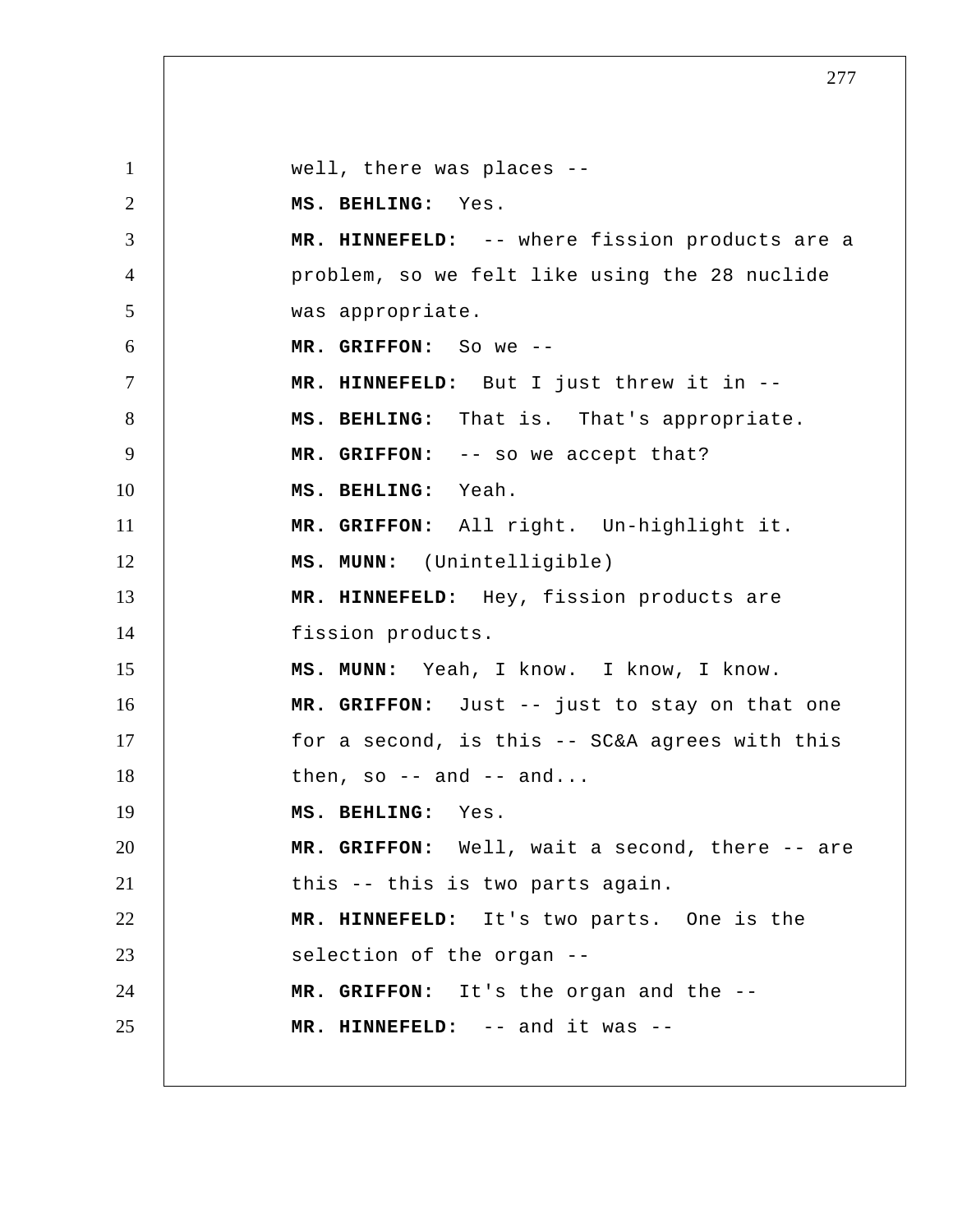1 2 3 4 5 6 7 8 9 10 11 12 13 14 15 16 17 18 19 20 21 22 23 24 25  **MR. GRIFFON:** -- 28 radi-- yeah, so there's --  **MR. HINNEFELD:** -- it was an early model that only allowed use of the --  **MR. GRIFFON:** So -- okay.  **MR. HINNEFELD:** -- of the colon, and now --  **MR. GRIFFON:** There's two parts.  **MR. HINNEFELD:** -- the model allows a broader selection.  **MR. GRIFFON:** So you agree with the one part but the other point is --  **MR. HINNEFELD:** Yeah.  **MR. GRIFFON:** - right, okay. Gotcha. All right. Fifty-eight point three. This is gone, this highlighted section -- again, the CATI.  **MS. MUNN:** Yeah, we eliminate that whole (unintelligible). Right?  **MR. GRIFFON:** Yeah. And I'm down to 60.  **MS. BEHLING:** Okay, 59 is being re-evaluated.  **MR. HINNEFELD:** Yeah.  **MS. BEHLING:** Case 59.  **MR. HINNEFELD:** Yeah.  **MR. GRIFFON:** And actually so is 60, apparently.  **MS. BEHLING:** Same with 60.  **MR. GRIFFON:** On 68.2, Stu, the thing I had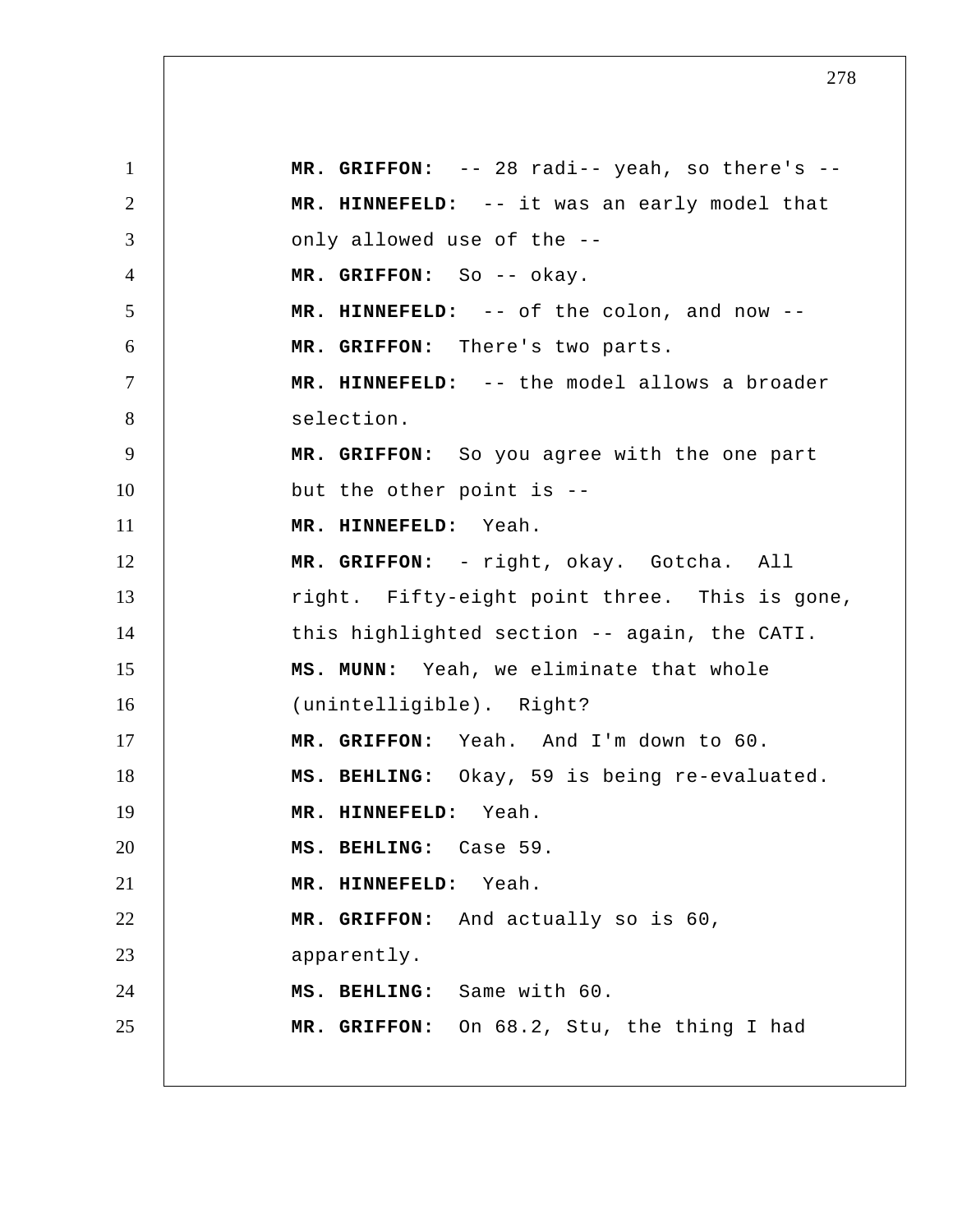1 2 3 4 5 6 7 8 9 10 11 12 13 14 15 16 17 18 19 20 21 22 23 24 25 here was 60.1 and 60.3 said "attempt to resolve differences and re-evaluate the" -- it seemed like -- and then -- it seemed like the whole case was being re-evaluated and you had something different for 60.2, I forget what you had. I should have saved changes. Or -- or -tracked changes.  **MR. HINNEFELD:** I don't remember 60 right off hand.  **MR. GRIFFON:** Shoot, I don't know if I have -- I do, hold on one second. I've got the old hard copy.  **MR. HINNEFELD:** Oh, I remember now.  **MR. GRIFFON:** You got it?  **MR. HINNEFELD:** This person worked at Pantex for two years and was -- I believe this is one who was a patrol officer -- so we felt like if -- if this is -- you know, if 60.2 is correctly, you know, summarized there, we feel like the hypothetical intake -- you know, a TIB-2 intake -- was certainly being conservative for -- for that person in a twoyear work history.  **MR. GRIFFON:** I guess what I was questioning is in the resolution column we had "NIOSH will re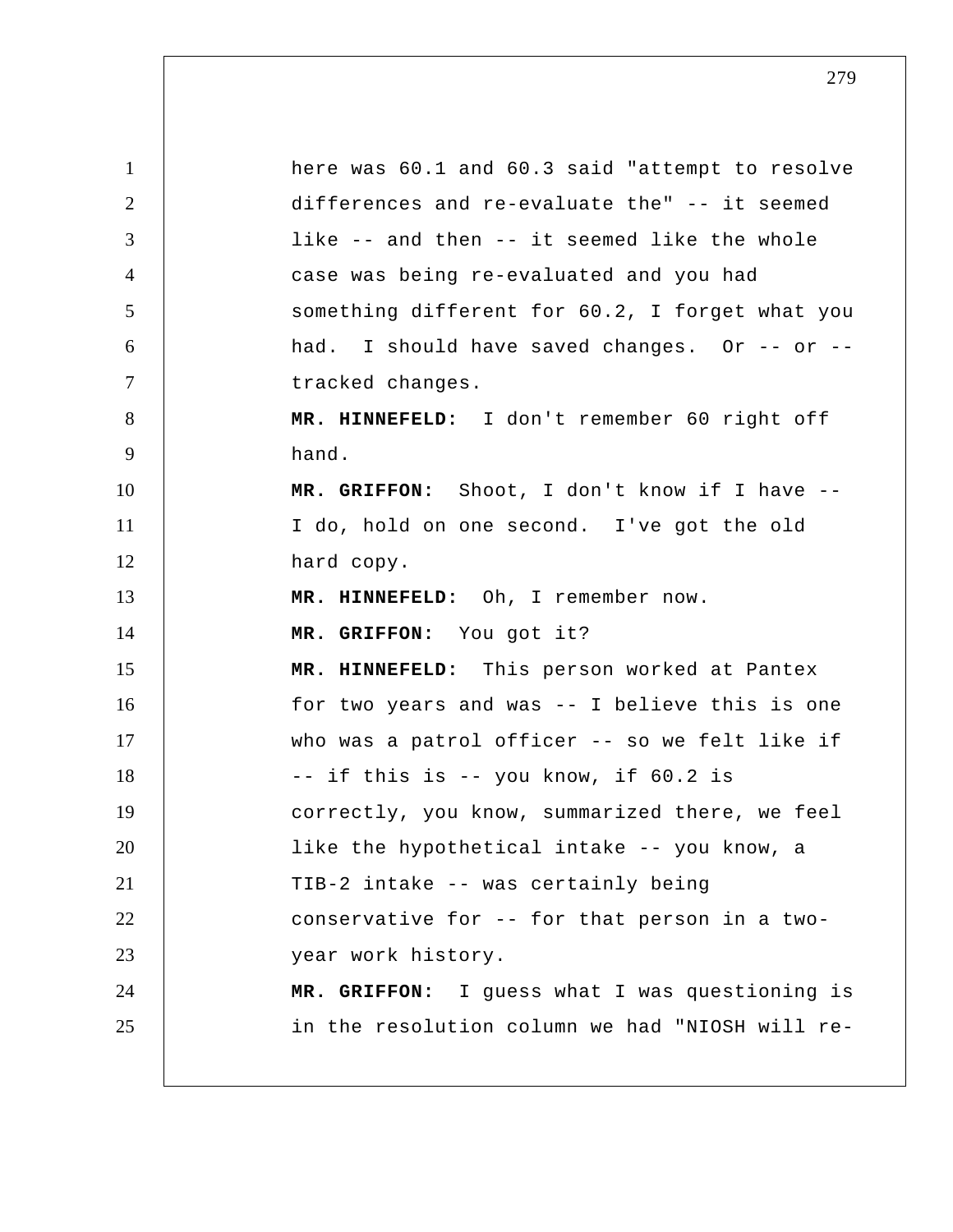1 2 3 4 5 6 7 8 9 10 11 12 13 14 15 16 17 18 19 20 21 22 23 24 25 do case" for all three of those, and then I saw no action for 60.2. It looked a little strange, you know.  **MR. HINNEFELD:** Well, the re-working of the case -- or the -- actually what we said we'd do is we would try -- there's a difference between the exposure record we got and the guy's employ-- verified employment records.  **MR. GRIFFON:** So you don't have to re--  **MR. HINNEFELD:** He has verified employment for two years in the '80's. There's like one -- I think there's a triti-- one tritium bioassay sample from the '90's.  **MR. GRIFFON:** So then we need to--  **MR. HINNEFELD:** -- and that's the extent of his monitoring records.  **MR. GRIFFON:** We need to change the resolution column, not the action column.  **MR. HINNEFELD:** I believe the action column speaks to what we intended to do. We're going to try to see if we can't resolve why does the guy have verified two years of employment - verified employment in the '80s and one tritium sample in the '90's.  **MS. BEHLING:** Yes.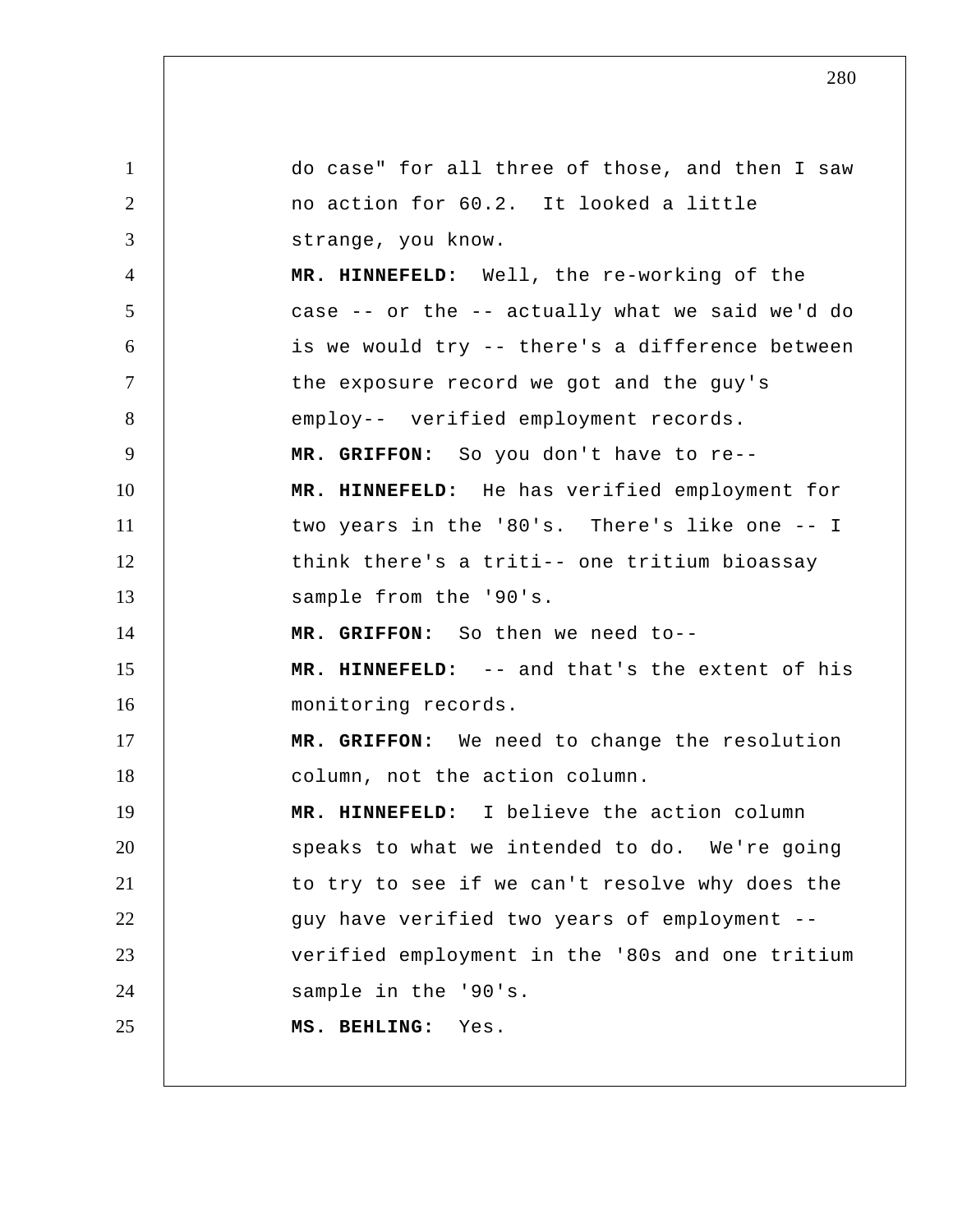1 2 3 4 5 6 7 8 9 10 11 12 13 14 15 16 17 18 19 20 21 22 23 24 25  **MR. HINNEFELD:** You know, why did that happen? And -- and then -- but as far as the TIB-2 intake, it's hard to imagine that a patrol officer in two years at Pantex would have more than a TIB-2 intake, because --  **MS. BEHLING:** Agreed.  **MR. HINNEFELD:** -- a TIB-2 intake is like 110 DAC years of intake.  **MR. GRIFFON:** Right, right.  **MS. BEHLING:** Right.  **MR. GRIFFON:** So SC&A agrees -- the resolution is SC&A agrees with this -- NIOSH's response on the 28 radionuclide question. Right?  **MS. BEHLING:** But -- but you still are going to go back and see if you --  **MR. HINNEFELD:** We're going to try to resolve that difference -- **MS. BEHLING:** -- to resolve that -- **MR. HINNEFELD:** -- in the records, yeah.  **MS. BEHLING:** Yeah -- **MR. HINNEFELD:** We're going to try to do that.  **MS. BEHLING:** -- just because those records were very strange -- **MR. GRIFFON:** But that's for 60.1 and 3.  **MR. HINNEFELD:** Yeah.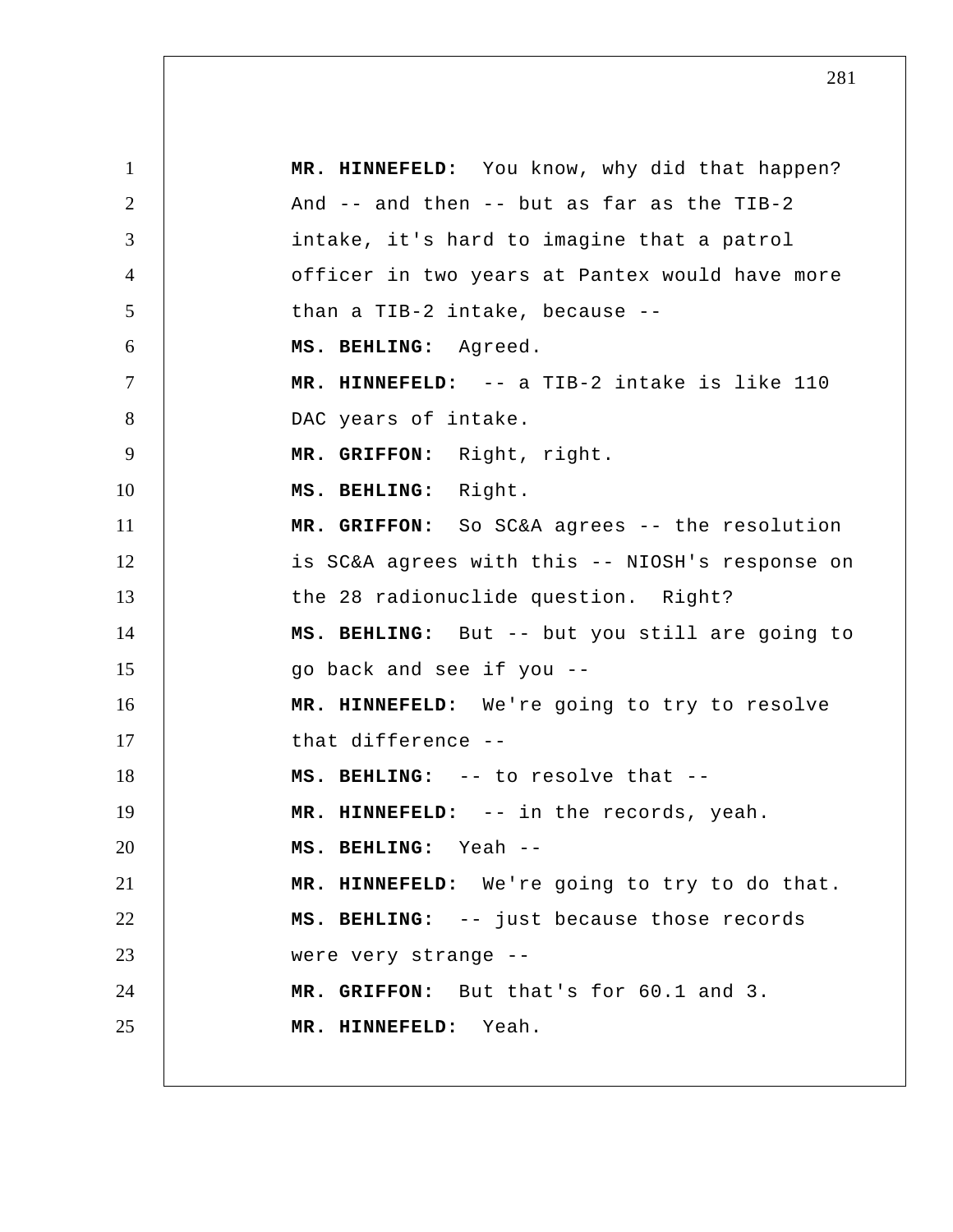**MS. BEHLING:** Yes.

1

2 3 4 5 6 7 8 9 10 11 12 13 14 15 16 17 18 19 20 21 22 23 24 25  **MR. GRIFFON:** Yeah. So you don't really have to do anything with the 28 ra-- that part of it.  **MR. HINNEFELD:** Right.  **MR. GRIFFON:** So I'm going to change 60.2 - the resolution to read "SC&A agrees with NIOSH response" and then no action. That's for 60.2.  **MR. MAHER:** This where -- the case the claimant claims to have had something in 1990?  **MR. HINNEFELD:** No, we've got -- it's on his exposure record, Ed. He's got like one tritium bioassay sample from '92 or '94 or something like that, and his verified employment is two years in the '80's.  **MR. GRIFFON:** Right.  **MS. MUNN:** And it may be a clerical error.  **MR. GRIFFON:** Cler-- yeah, yeah.  **MR. HINNEFELD:** So he may have gone back as a -- on a tour.  **MS. MUNN:** Could have been that. **MR. MAHER:** That's right.  **MS. MUNN:** Or it could be a clerical error.  **MS. BEHLING:** But the other thing that was strange is the only records I -- as I recall,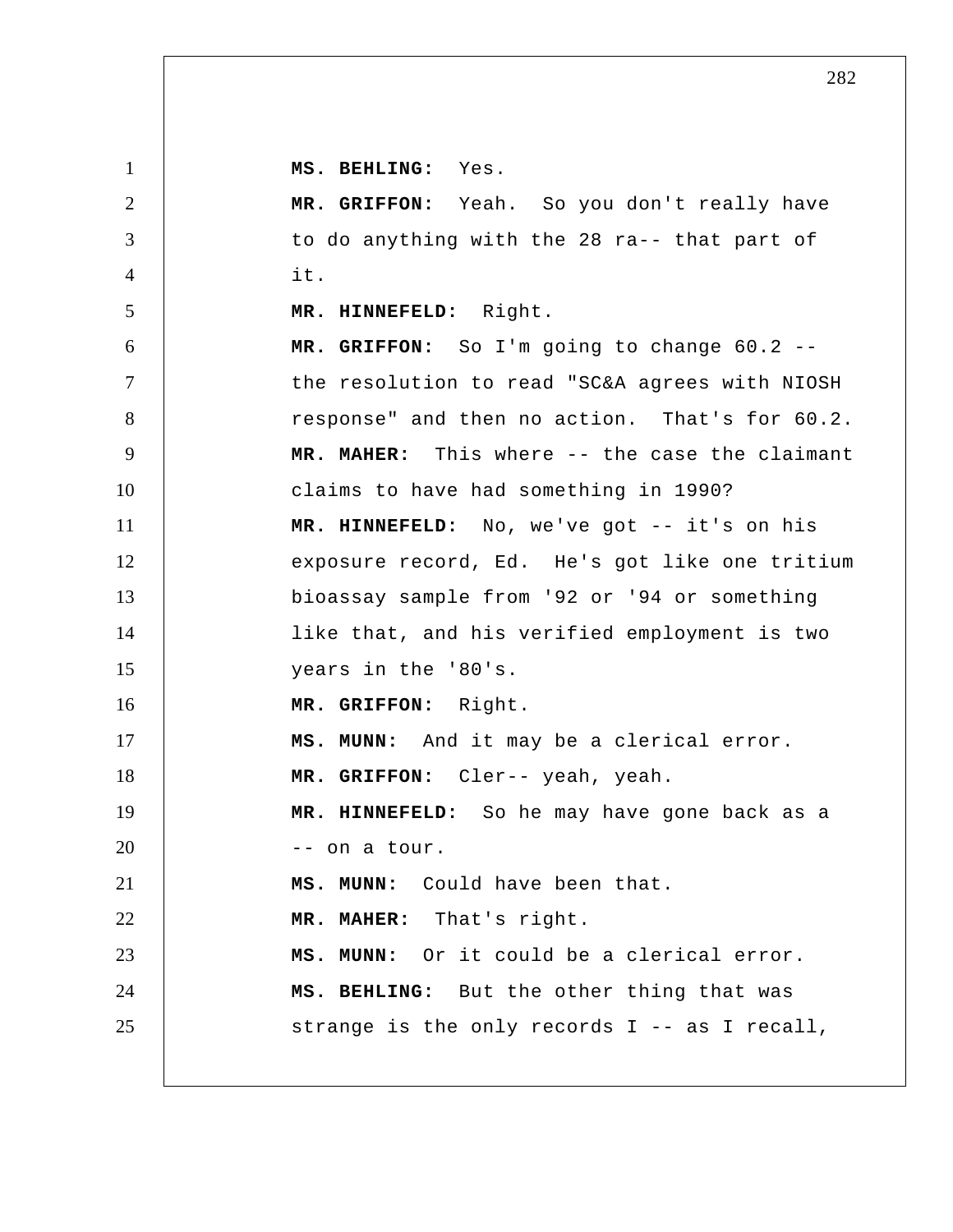1 2 3 4 5 6 7 8 9 10 11 12 13 14 15 16 17 18 19 20 21 22 23 24 25 were summary records, and those summary records were dated like 1992. And it was so much discrepancy between the dates on these various records, and there wasn't -- there was no detailed records. It was always summary or annual records.  **MR. HINNEFELD:** I was thinking we just had one. I -- I thought we only had one record. It was like --**MR. MAHER:** Right, just one record.  **MR. HINNEFELD:** -- one -- one indication, or maybe it was one year's -- maybe it was annual tritium dose of zero or something in '92 or something like that. But I was thinking it was really (unintelligible).  **DR. BEHLING:** There may also have been a discrepancy between issues of statements made in the CATI report regarding -- **MR. MAHER:** That's what I think it was is --  **DR. BEHLING:** -- monitoring.  **MR. MAHER:** -- CATI -- **MR. HINNEFELD:** Yeah, we'll -- **MR. MAHER:** -- where he had (unintelligible) --  **MR. GRIFFON:** So you're going to check those either way.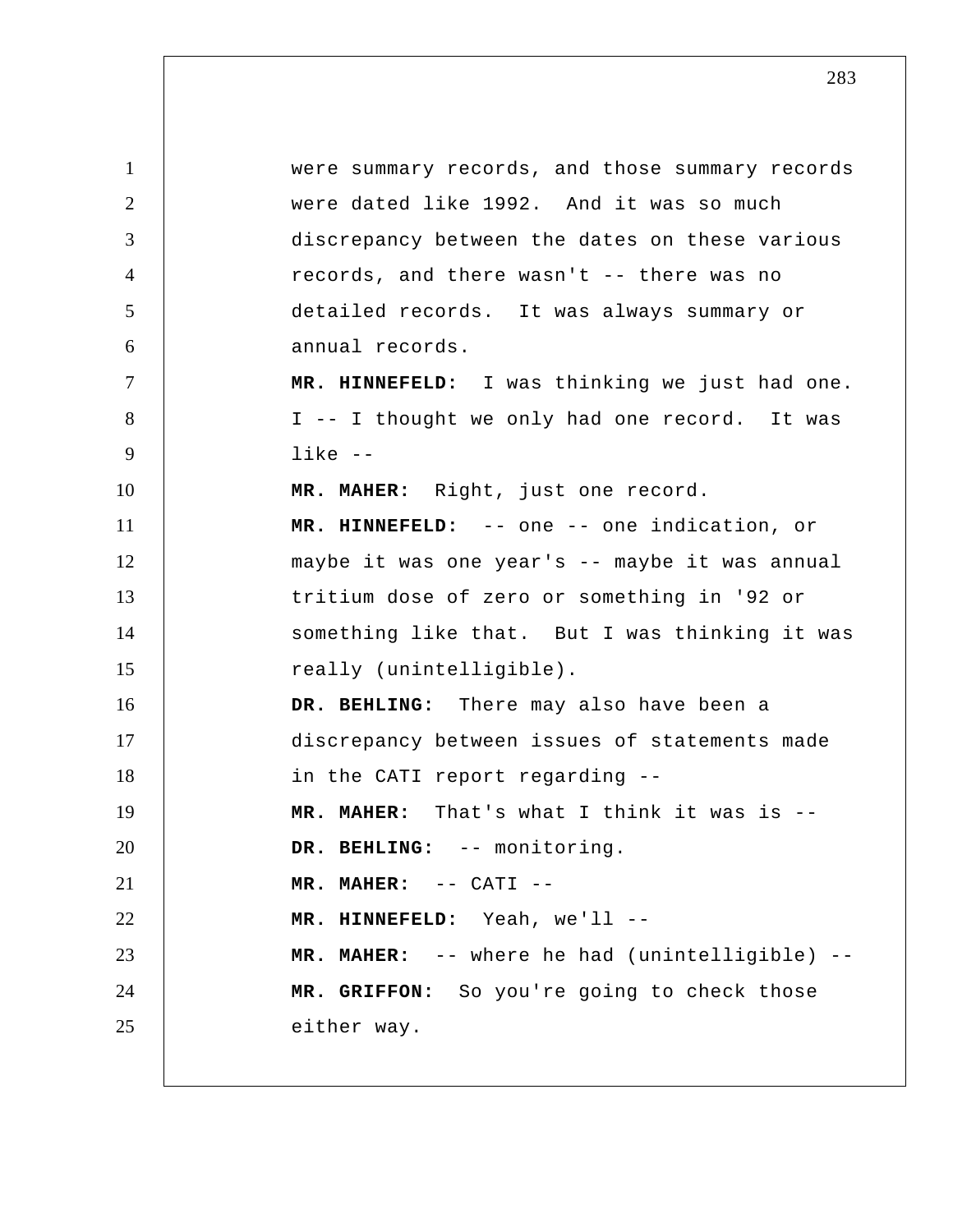1 2 3 4 5 6 7 8 9 10 11 12 13 14 15 16 17 18 19 20 21 22 23 24 25  **MR. HINNEFELD:** Yeah.  **MS. BEHLING:** But you're going to check into it.  **MR. HINNEFELD:** We're going to chase it down.  **MS. BEHLING:** Plus the work history, it was a combination.  **MR. MAHER:** Yeah and -- and where we often see the claimants confused security badges with dosimeter badges.  **MR. HINNEFELD:** Yeah, and just people oftentimes in a CATI say that they have -- were breath -- had breath monitoring. Breath monitoring as bioassay was really only done for radium.  **MS. MUNN:** Yeah.  **MR. HINNEFELD:** And -- and -- they - **MR. MAHER:** He was given 22 rem --  **MR. HINNEFELD:** Yeah.  **MR. MAHER:** -- and with POC of 18 percent.  **MR. GRIFFON:** Right.  **DR. BEHLING:** I mean -- **MR. HINNEFELD:** We'll take another look. We'll try to resolve the record for the (unintelligible).  **MR. GRIFFON:** Just those discrepancies, right.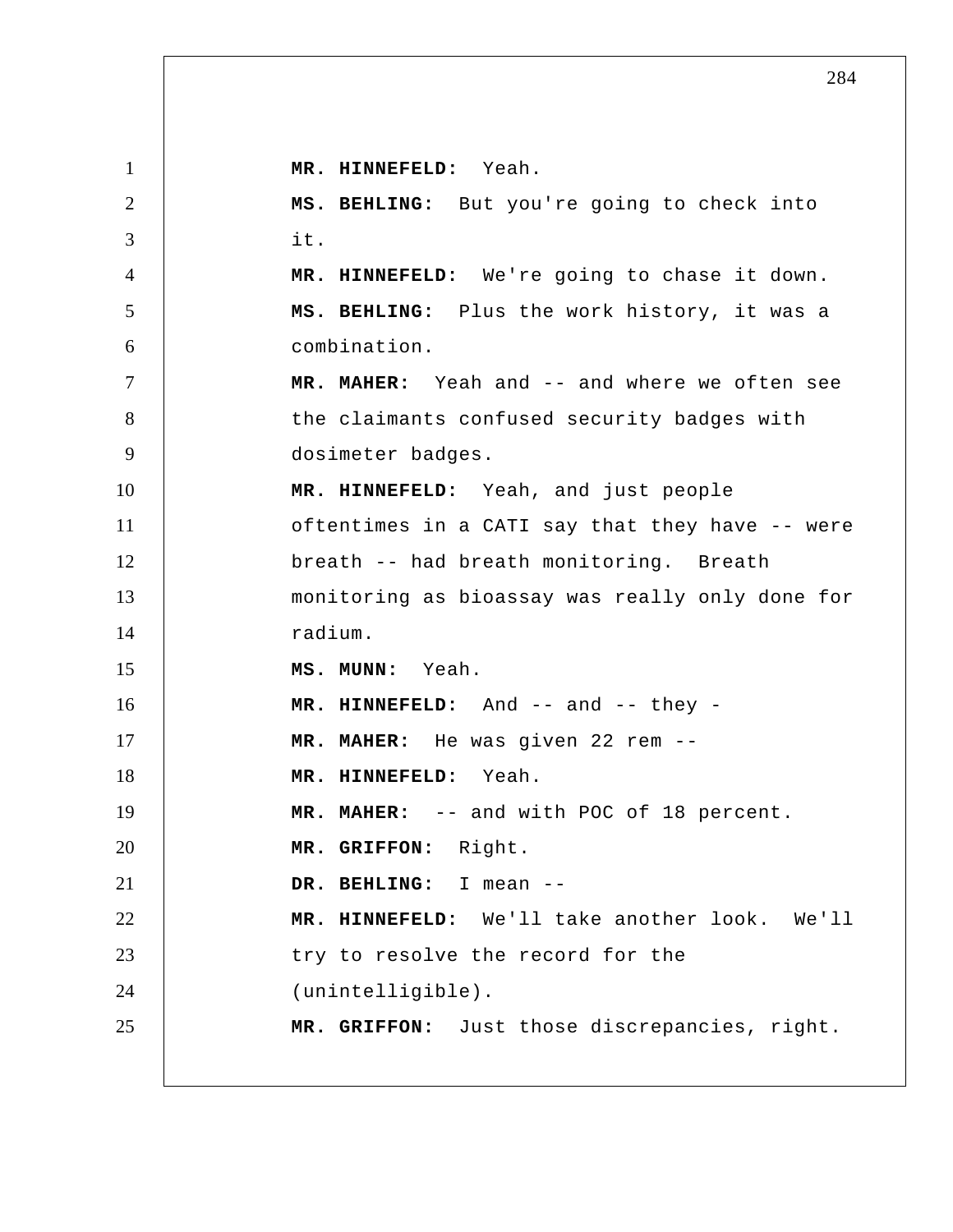1 2 3 4 5 6 7 8 9 10 11 12 13 14 15 16 17 18 19 20 21 22 23 24 25  **MR. HINNEFELD:** But I don't think the case is going to change.  **MR. GRIFFON:** But the -- the middle -- the 60.2 remains. No action on 60.2.  **MS. MUNN:** Doesn't make any sense, 22 rem (unintelligible) – **FOURTH SET MATRIX MR. GRIFFON:** And then we're -- we're up to the fourth matrix. Only an introduction.  **MR. HINNEFELD:** I'm not ready to talk about it.  **MR. GRIFFON:** I know, I know. I did want to --  **MR. HINNEFELD:** Except in general terms.  **MR. GRIFFON:** I think we're done with the third -- are we done with the third set?  **MS. BEHLING:** Yes.  **MR. GRIFFON:** The only way I -- the only thing I did want to do is just maybe get a path forward on the fourth set. Kathy and Hans, can I ask -- I have a version here -- I think in the title here it -- it doesn't have a date on the matrix.  **MS. BEHLING:** That was probably the initial matrix that I generated, that I sent in. Is there a date in the bottom?  **MR. GRIFFON:** There's no date.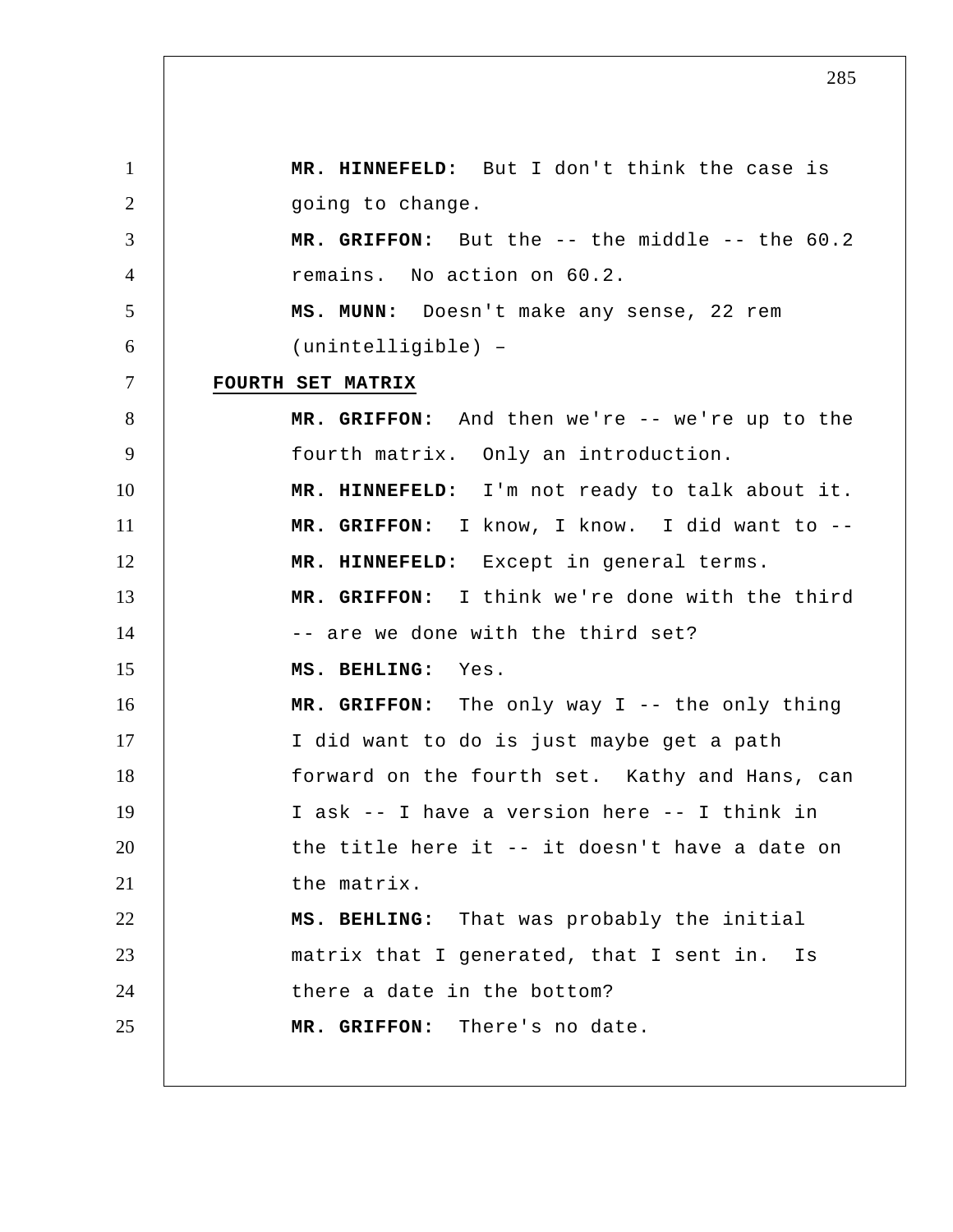1 2 3 4 5 6 7 8 9 10 11 12 13 14 15 16 17 18 19 20 21 22 23 24 25  **MS. BEHLING:** No date?  **MR. GRIFFON:** No dates at all.  **MS. BEHLING:** Okay.  **MR. GRIFFON:** Maybe you can e-- e-mail -- have you done any -- not -- any -- **MR. HINNEFELD:** I've not added any responses.  **MR. GRIFFON:** -- responses? No NIOSH responses at this point.  **MS. BEHLING:** But you have my matrix.  **MR. HINNEFELD:** Yes.  **MS. BEHLING:** Okay.  **MR. HINNEFELD:** Yes.  **MS. BEHLING:** He has my matrix.  **MR. HINNEFELD:** I have the matrix. I've not put anything in the matrix and so I've not made any modifications to it. We have done some work on the cases and so we have some information we could put in there.  **MR. GRIFFON:** Right.  **MR. HINNEFELD:** But I have not gone to the step of getting it in there.  **MR. GRIFFON:** This is the fourth set. I don't know -- **MR. HINNEFELD:** Fourth set.  **MS. BEHLING:** Fourth set.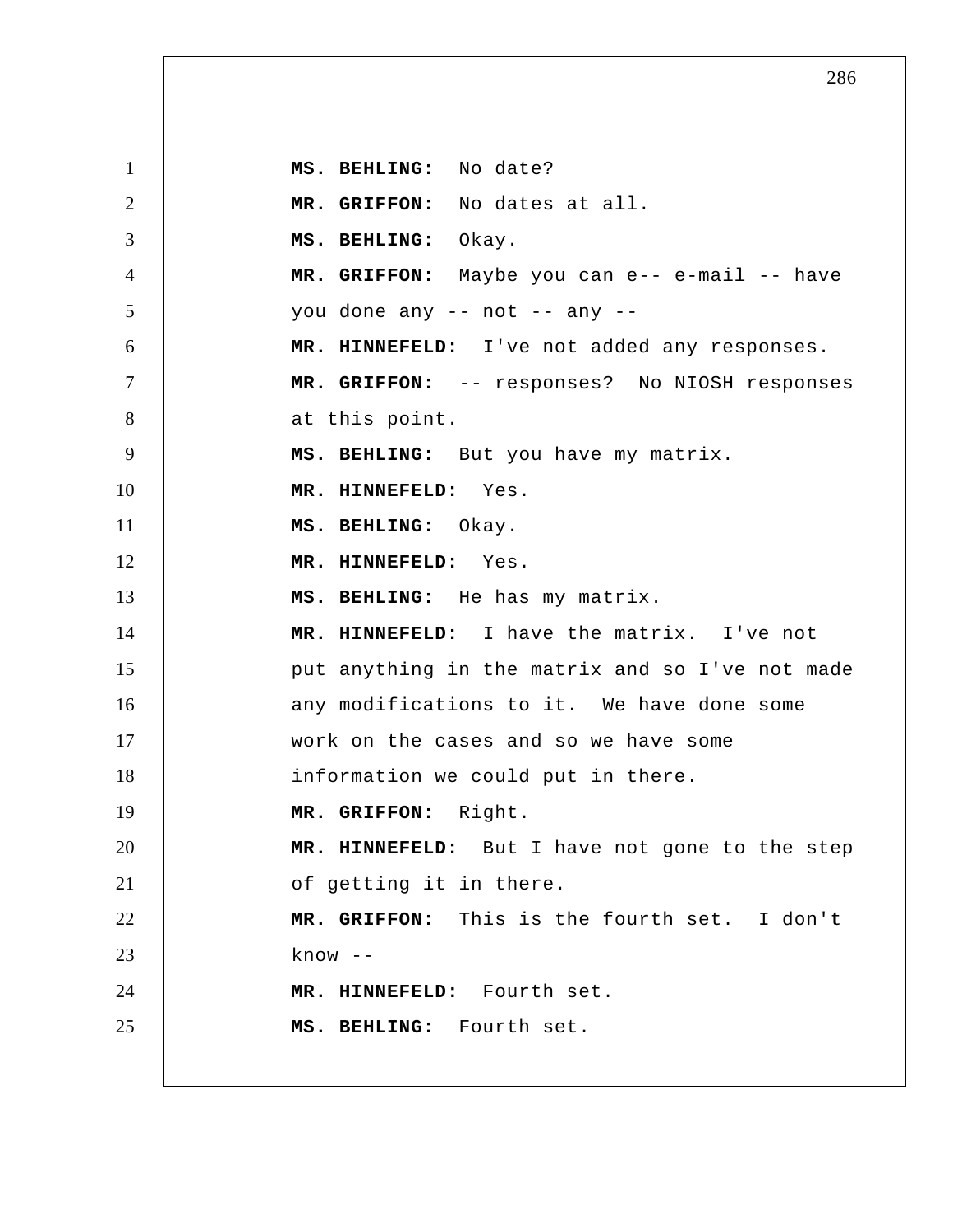1 2 3 4 5 6 7 8 9 10 11 12 13 14 15 16 17 18 19 20 21 22 23 24 25  **MR. GRIFFON:** -- if you have it. We might -if you could, maybe e-mail it again, just to the work group?  **MS. BEHLING:** Okay.  **MR. GRIFFON:** And I think you should e-mail it to John Poston, too, because I think when we pick this up again we'll be in our subcommittee -- right, Lew? Yeah.  **MS. BEHLING:** Is there any general comments that you want to make about the fourth set of cases?  **MR. HINNEFELD:** Well, I'll say this. There -there are a number of -- there are a few cases -- I think there are three cases in there where it was identified that overestimating approaches were used on a compensable claim.  **DR. MAURO:** OTIB-4.  **MR. HINNEFELD:** And so -- yeah, TIB-4, a TIB-4 approach. And so I can say a little bit about how that came to pass.  **MS. BEHLING:** Okay, bec-- **MR. HINNEFELD:** This was a -- an effort on our part to identify cases where we may not ever do any better than a general approach. And we have a generous approach and I thought it would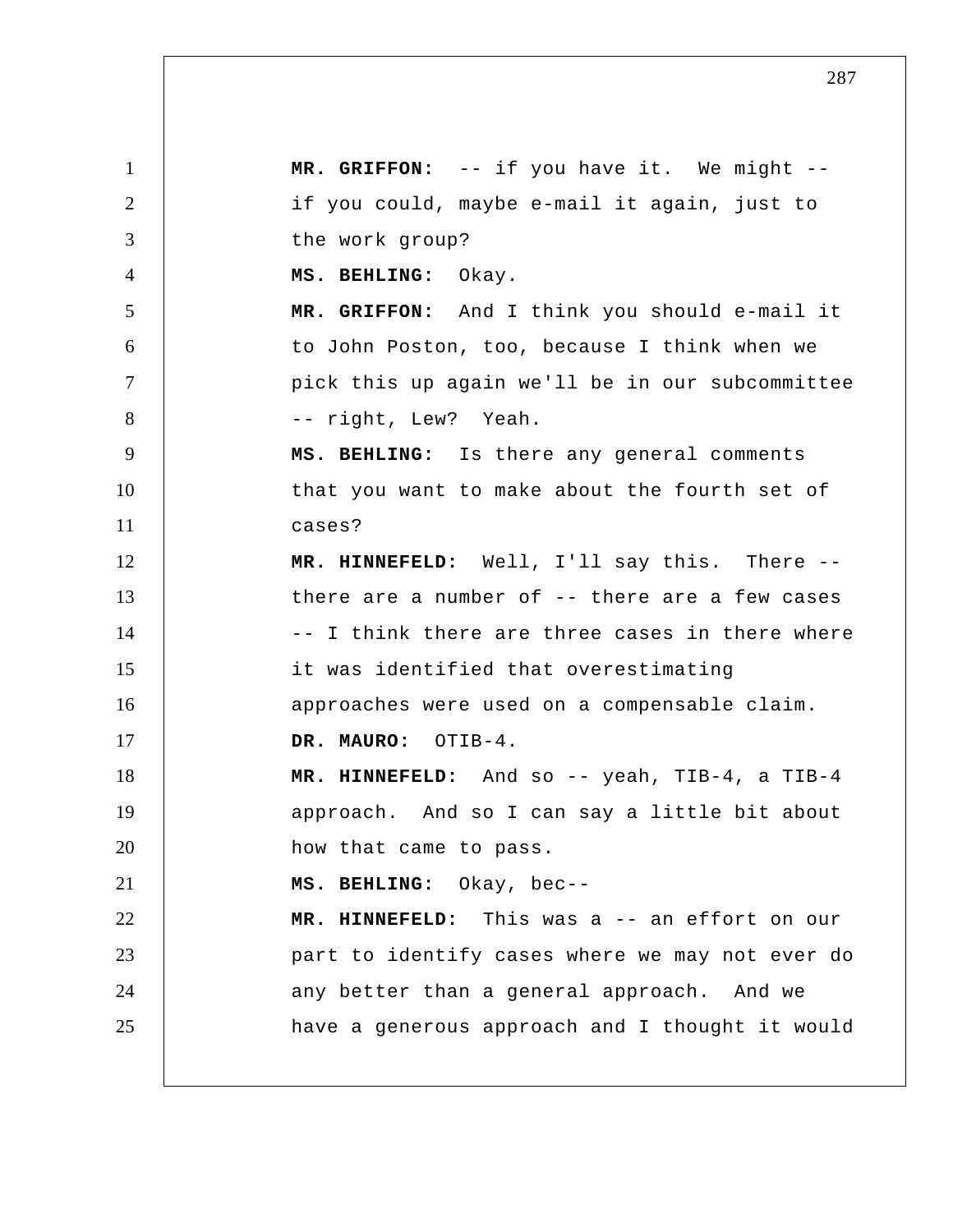1 2 3 4 5 6 7 8 9 10 11 12 13 14 15 16 17 18 19 20 21 22 23 24 25 be to our benefit in order to -- well, not necessarily I -- we thought it would be in our benefit, if we are in a situation where we have some sites where we may never ever do any better than this -- **MS. BEHLING:** So you don't -- **MR. HINNEFELD:** -- we may not refine it any better.  **MS. BEHLING:** Okay.  **MR. HINNEFELD:** This might be the best we can do. Now, in doing that, in our haste to get these cases out, we neglected some things. For instance, we didn't modify TIB-4 to say things like this is an overestimating case or can be used in cases where the -- the exposures cannot be refined any further. And so TIB-4 really precludes its use in a compensable case and so that was our bad. But we did it with the best of intentions. We did it with the best of intentions in order to make progress on cases where we didn't foresee making any better estimate, any more refined estimate, and doing an estimate in those cases.  **MR. GRIFFON:** And wh-- where are these. I think we can say without identifiers where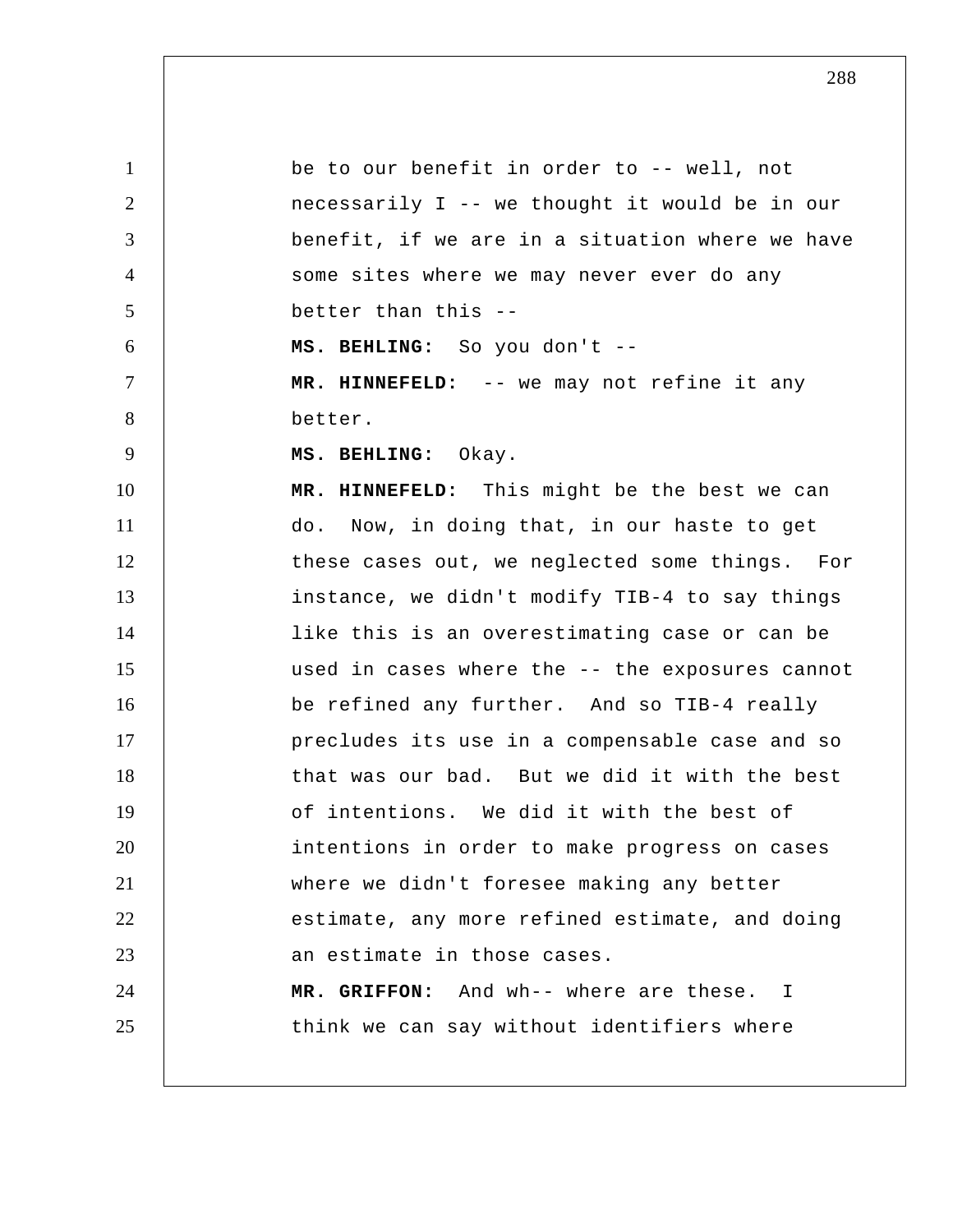1 2 3 4 5 6 7 8 9 10 11 12 13 14 15 16 17 18 19 20 21 22 23 24 25 these cases were from. Do you recall?  **MR. HINNEFELD:** If I recall -- and whether they were -- **MR. GRIFFON:** Were they all AW-- small AWE sites?  **MR. HINNEFELD:** They gen-- they tended to be AWEs but they weren't, and so there's another question of did we -- did we apply our approach appropriately or did we make mistakes in the application, and that's probably on the (unintelligible). (Whereupon, multiple participants spoke simultaneously.)  **DR. BEHLING:** AWE facilities where we questioned not just the -- the use of it for compensation, but the fact that they may not be appropriate.  **MR. HINNEFELD:** Right.  **MR. GRIFFON:** Right.  **MR. HINNEFELD:** So the application of what we were attempting to do we didn't pull off very well.  **DR. MAURO:** There were two problems that I thought of as part of this process. One had to do with -- in fact one was Bridgeport Brass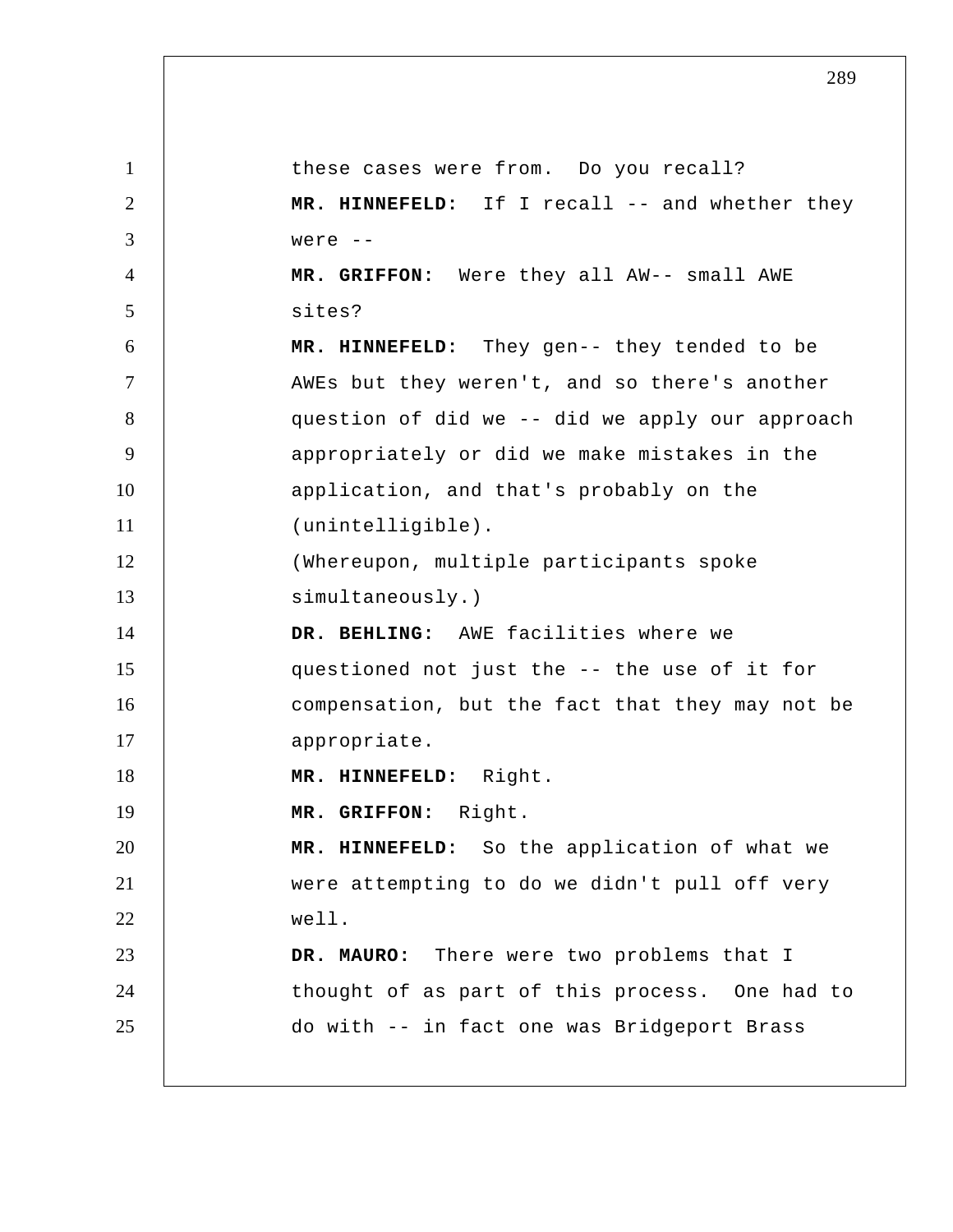1 2 3 4 5 6 7 8 9 10 11 12 13 14 15 16 17 18 19 20 21 22 23 24 25 where you used OTIB-4 as a  $-$  where a  $-$  I think there -- and Hans and Kathy, please help me out. When I -- when I reviewed the Bridgeport Brass, this first one, where you used OTIB-4 and you compensated. Now there is a Bridgeport Brass site profile. Now my concern goes toward okay, now that the site profile is out, and a dose reconstructor has access to that, and then let's say deny using the site profile, you're -- you're in a difficult situation, and you underst-- so --  **MR. HINNEFELD:** Oh, sure. **DR. MAURO:** -- and we're -- we're about to do that again 'cause I think I -- we have some new cases now -- **MR. HINNEFELD:** Yeah, I believe there are probably five.  **DR. MAURO:** -- where we -- and I'm not quite sure what would happen there, whether he's a compensating or not, but you could see -- I could see the problem coming up -- oh, we used the site profile and denied on a -- on one case, but in another case, you used TIB-4 and granted. So I -- that -- that was one dilemma. And of course the other was using TIB-4 for a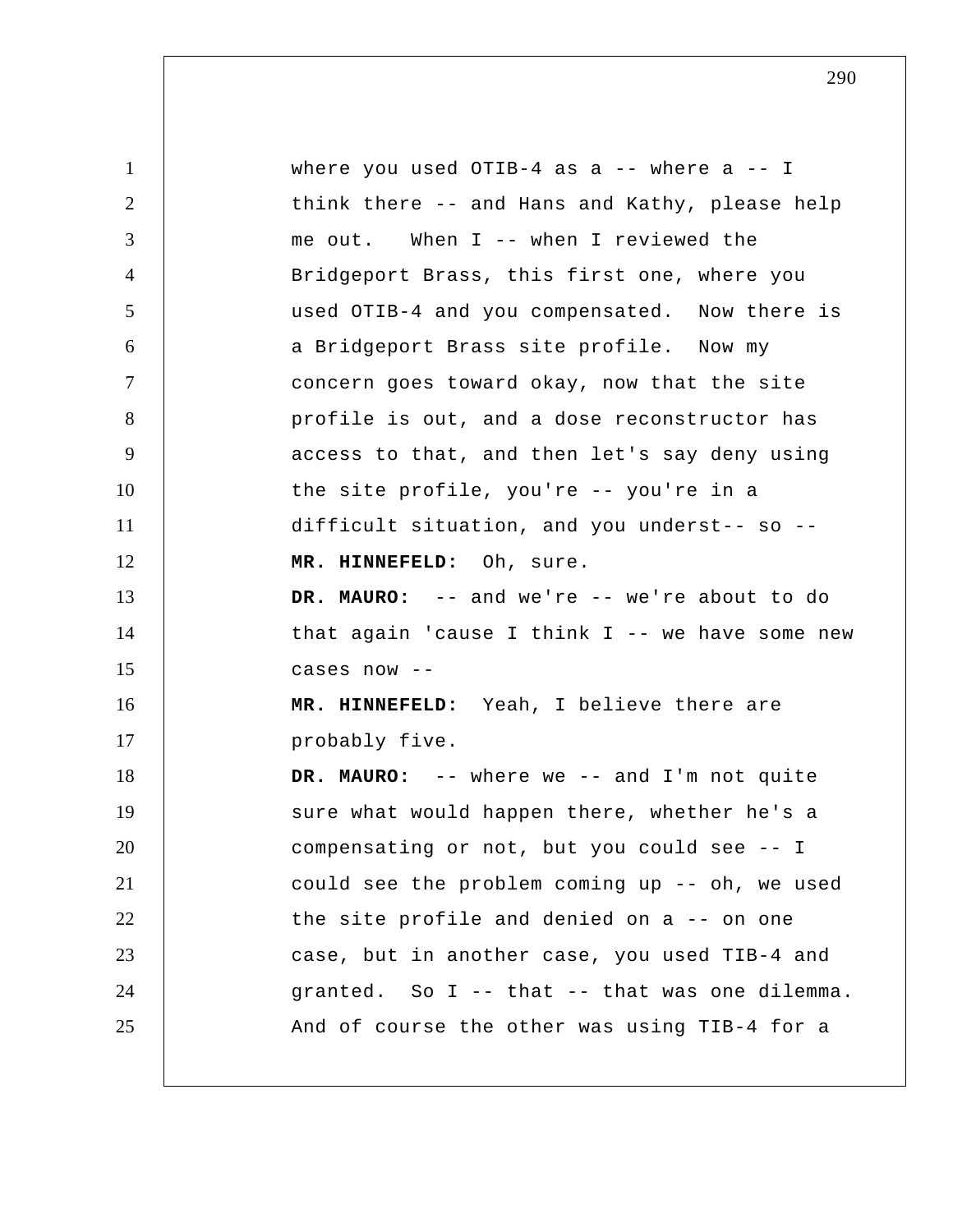1 2 3 4 5 6 7 8 9 10 11 12 13 14 15 16 17 18 19 20 21 22 23 24 25 site that was not an AWE, such as West Valley.  **DR. BEHLING:** No, it's an AWE but not --  **DR. MAURO:** West Valley was AWE?  **MR. HINNEFELD:** It's not -- it's not a uranium handling -- **DR. MAURO:** Not a uranium handling. Okay.  **DR. BEHLING:** Because it's not a uranium facility, so...  **DR. MAURO:** Okay.  **MS. BEHLING:** And -- **MR. HINNEFELD:** The -- go ahead.  **MS. BEHLING:** Excuse me, 'cause -- and then there's a third issue as to whether we should assume now that TIB-4 can be used to compensate cases for AWEs where you do not intend to develop a site profile.  **MR. HINNEFELD:** Well, not in its present form. Not as -- not in the words on the page today. There would have to be changes to the words on the page on TIB-4 to allow that use.  **MS. BEHLING:** Okay. Okay.  **MR. HINNEFELD:** This entire population of claims came -- was done in a short period of time in 2005 that -- we know the entire population of claims. We're in discussion with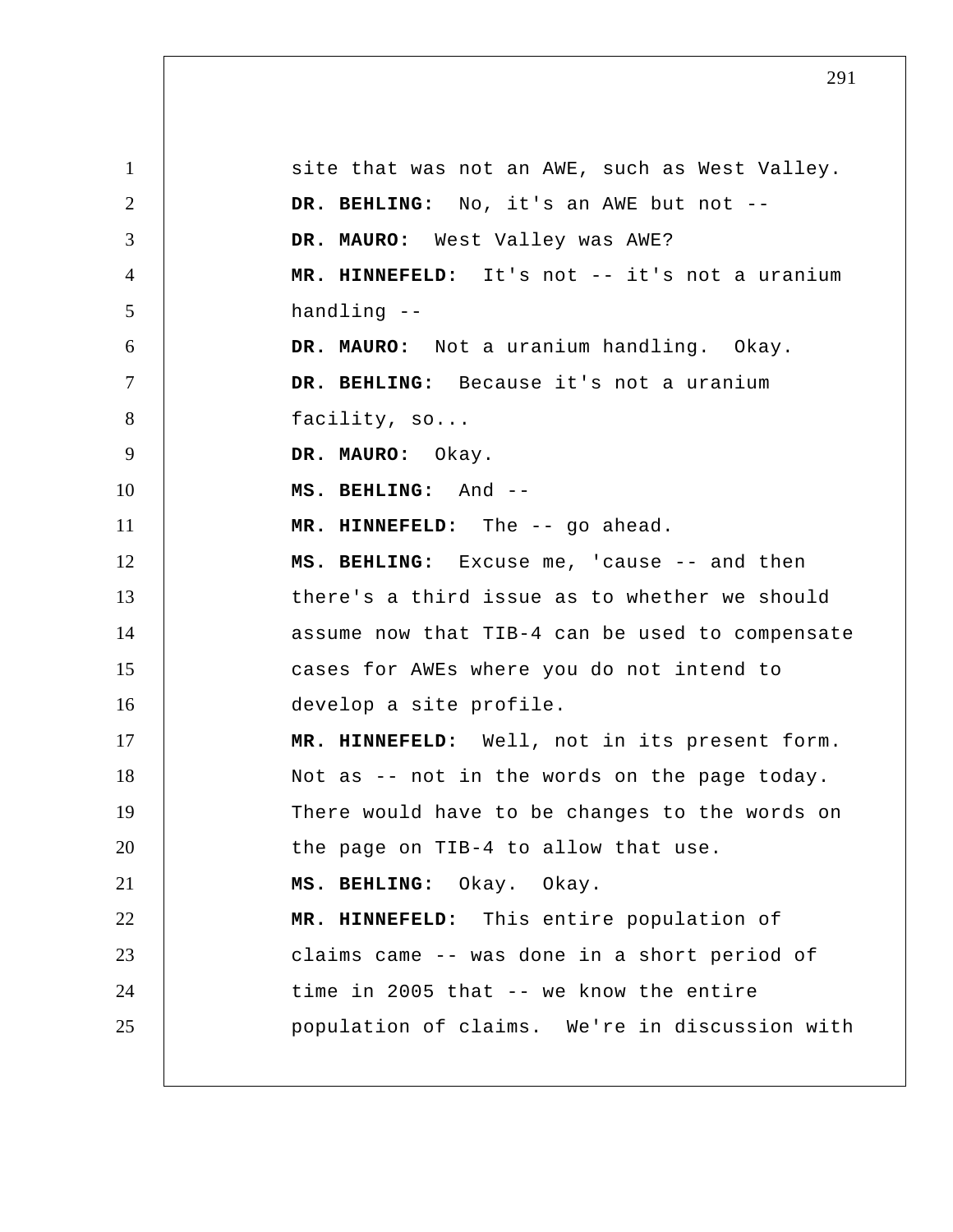1 2 3 4 5 6 7 8 9 10 11 12 13 14 15 16 17 18 19 20 21 22 23 24 25 DOL about what will happen with these claims, so it's -- it's an issue that clearly is on the table that we're having --  **MR. GRIFFON:** I mean Stu, is this -- I'm trying to understand -- was this kind of an ad hoc policy in -- in application of TIB-4 or --  **MR. HINNEFELD:** Yeah, I guess you would call it that.  **MR. GRIFFON:** How did you decide what facilities -- it was kind of within your - within your DR group? Or how -- I don't understand the sort of process on how this was -- determinations were made.  **MR. HINNEFELD:** Well, there's intent and then there's execution and --  **MR. GRIFFON:** Yeah.  **MR. HINNEFELD:** -- communication failures and communication breakdowns.  **MR. GRIFFON:** I mean I'm not trying to point at -- I'm just trying to understand --  **MR. HINNEFELD:** The intent was that there is this population of claims that OTIB-4 -- there were the uranium sites that TIB-4 correctly applies to. Chances are we will not be able in any kind of timely fashion to do any better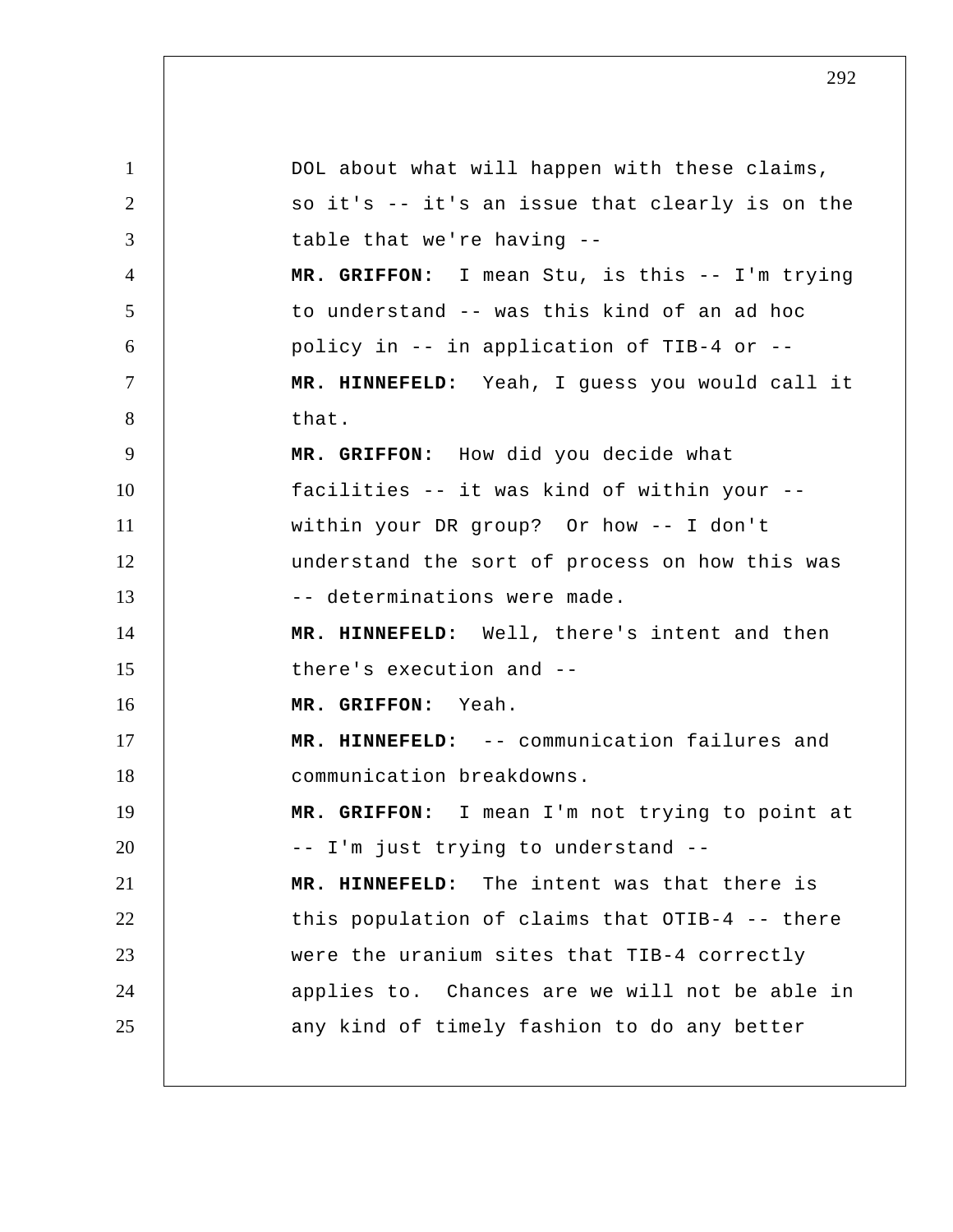1 2 3 4 5 6 7 8 9 10 11 12 13 14 15 16 17 18 19 20 21 22 23 24 25 than this, so we -- we should use this as -- we can't refine the estimate any more than this. It -- that was the intent. That was the thought process.  **DR. WADE:** And the -- the policy level was made at the Director of NIOSH's level.  **MR. HINNEFELD:** Yes. The execution and communication of that, among our own staff and to our contractor -- there were some communication failures in terms of how the implementation of that should go. And so, based on that, some things -- some -- it was applied more broadly than chances are it would have been applied. This was an attempt to move cases. You know, this was May of 2005. There was a lot of pressure to move cases. We were doing it for the best of purpo-- best of reasons -- **MR. GRIFFON:** Right.  **MR. HINNEFELD:** -- to try to get answers to people, and -- and in looking for broader application, we just pushed the boundaries of applicability beyond the point it should have been.  **DR. BEHLING:** Has -- has TIB-4 been revised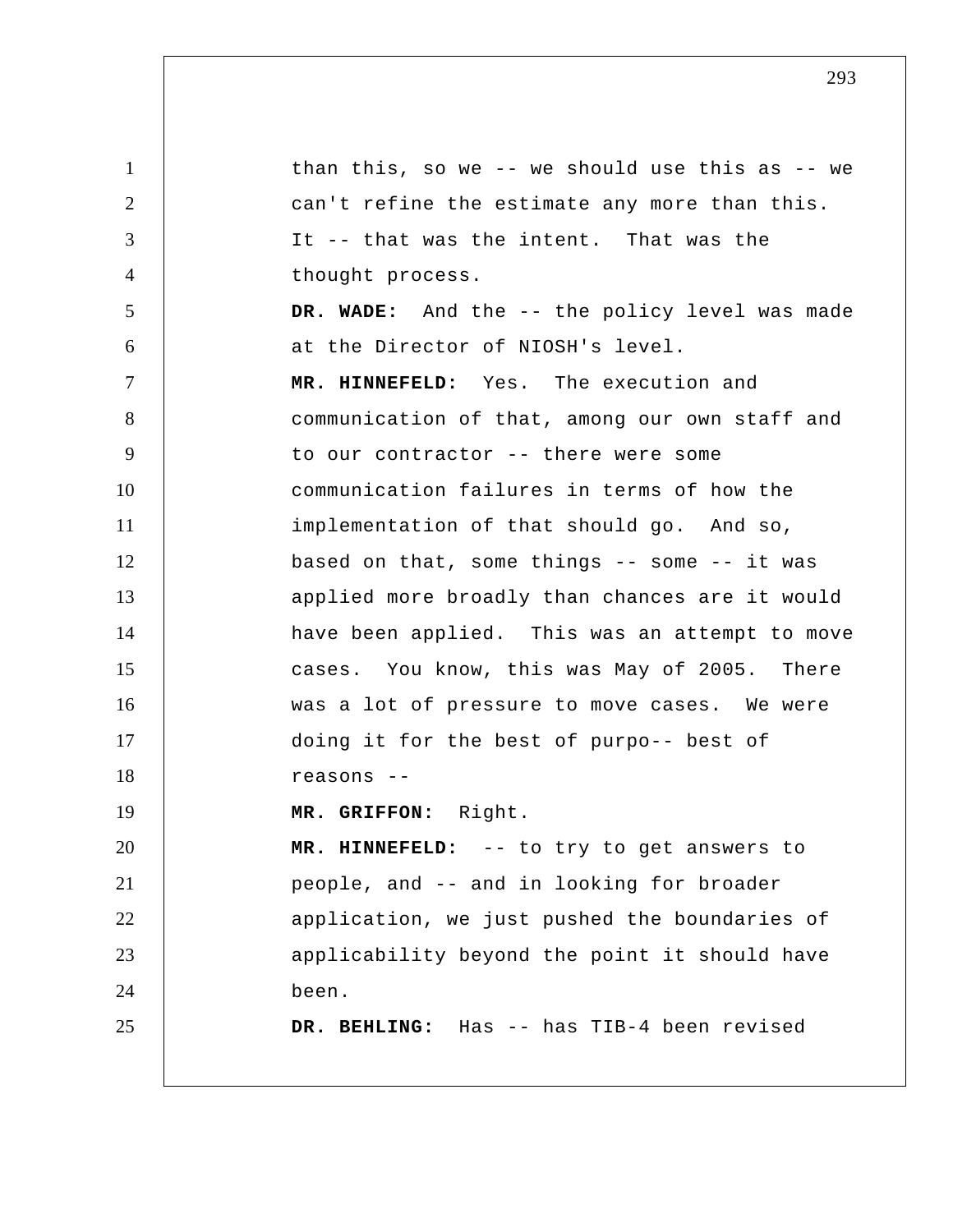1 2 3 4 5 6 7 8 9 10 11 12 13 14 15 16 17 18 19 20 21 22 23 24 25 currently to the point where it can be used for compensating claims and -- and -- in a sense --  **MR. GRIFFON:** I think he said no.  **MS. BEHLING:** He said no.  **DR. BEHLING:** -- that it defines bounding values -- it has not?  **MR. HINNEFELD:** No. No, it has not. And it's not being used in that -- has not been used in that sense for probably over a year.  **DR. BEHLING:** But we will tell you that --  **MS. BEHLING:** This set.  **DR. BEHLING:** -- in the sixth set has a number  $of --$  **MR. HINNEFELD:** They were all done in that same period.  **DR. BEHLING:** Okay.  **MR. GRIFFON:** They were all done in the same time frame, yeah.  **DR. BEHLING:** So in all likelihood we will then be forced to just bring that up as an issue.  **MR. HINNEFELD:** You'll have -- it'll be the same issue. It'll be just like -- it'll be TIB-- TIB-8 and TIB-10 revisited. It'll be -- **MR. MAHER:** For -- for more than a year now our direction is not to use overestimates on co--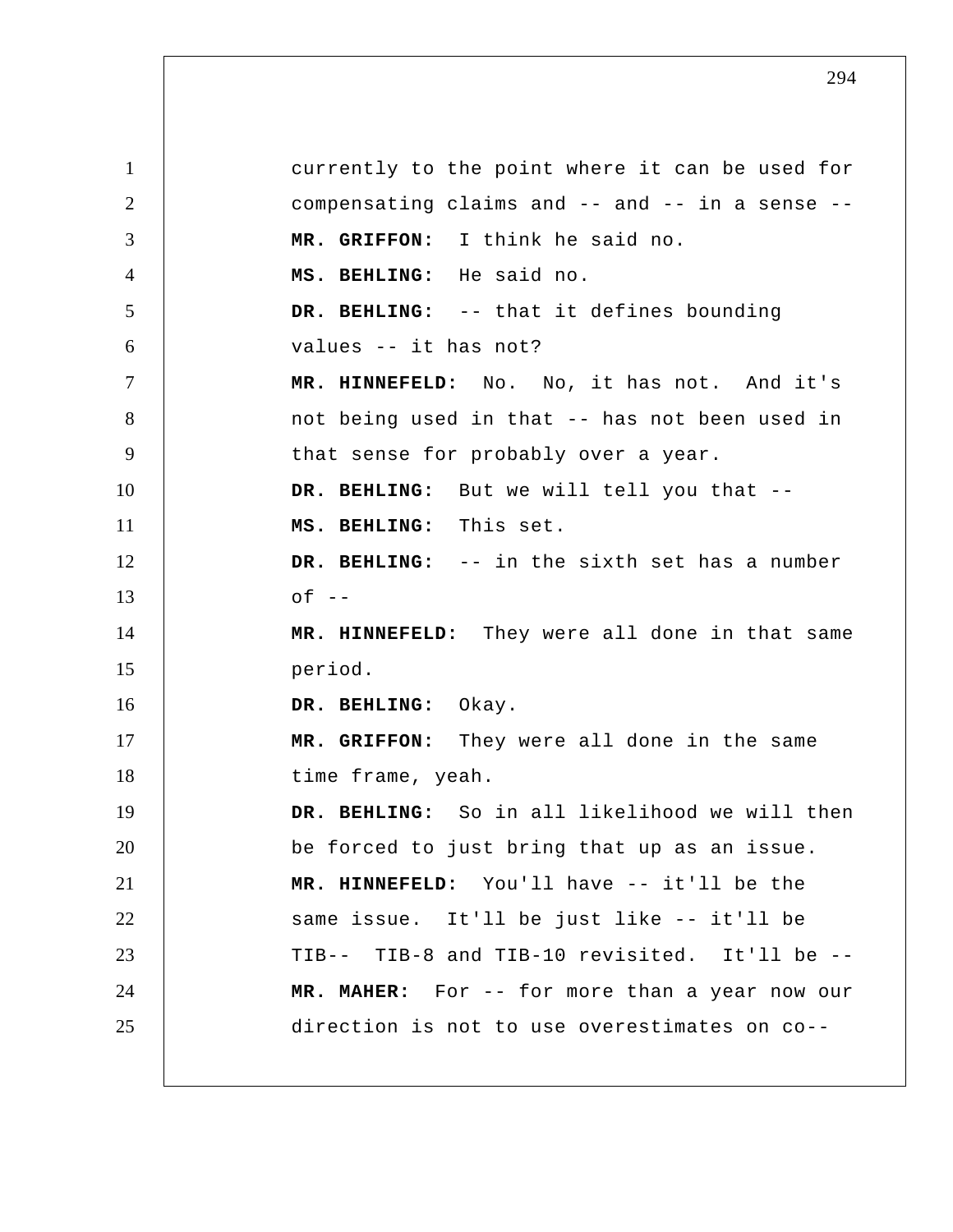compensable cases.

| 2              | DR. BEHLING: I was under the impression that    |
|----------------|-------------------------------------------------|
| 3              | perhaps there had been some revisions where you |
| $\overline{4}$ | would say TIB-4 provides bounding estimates,    |
| 5              | and since we're not going to use -- develop     |
| 6              | TBDs, then it can be used to reach a --         |
| $\tau$         | MR. HINNEFELD: We may in fact get there. We     |
| 8              | may do that.                                    |
| 9              | DR. WADE: It's a reasonable approach.           |
| 10             | MR. HINNEFELD: It is a reasonable approach to   |
| 11             | do.                                             |
| 12             | DR. BEHLING: If that's a statement in the TIB,  |
| 13             | then that's fine.                               |
| 14             | MR. HINNEFELD: Exactly.                         |
| 15             | DR. WADE: But as Stu said, it hasn't been       |
| 16             | modified.                                       |
| 17             | MR. HINNEFELD: Yeah, it has not been modified   |
| 18             | to that effect yet.                             |
| 19             | MR. GRIFFON: At this -- at this point, Stu,     |
| 20             | you have -- is there one of these -- I forget   |
| 21             | what they're called, directives or whatever,    |
| 22             | that you -- things like you said were --        |
| 23             | MR. HINNEFELD: I could probably come up with a  |
| 24             |                                                 |
| 25             | MR. GRIFFON: -- in touch with that e-mail       |
|                |                                                 |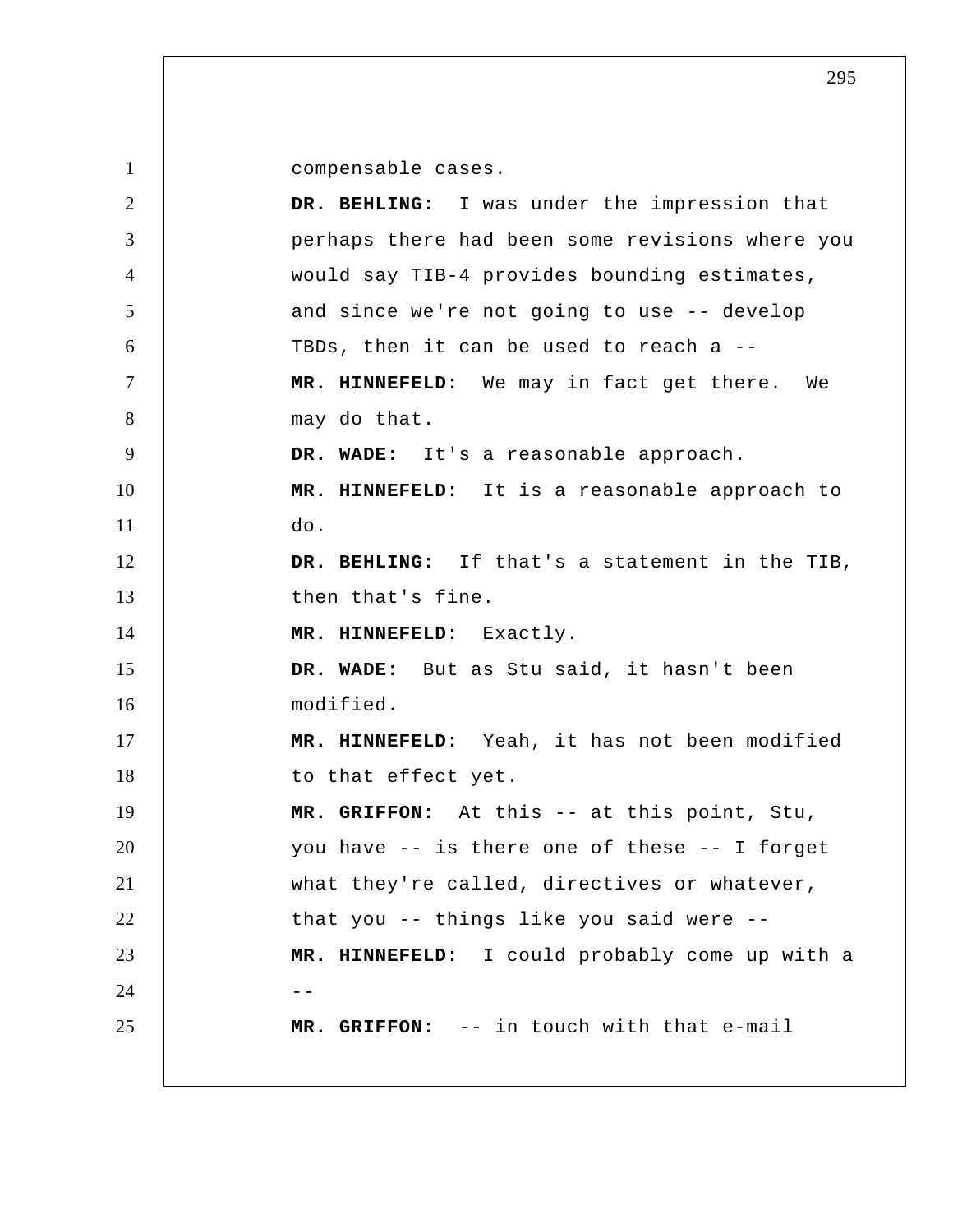1 2 3 4 5 6  $7$  --8 9 10 11 12 13 14 15 16 17 18 19 20 21 22 23 24 25 stream -- **MR. HINNEFELD:** I can probably come up with a trail.  **MR. GRIFFON:** -- that show that a year ago you -- you -- **MR. HINNEFELD:** I told them to do this and then  **MR. GRIFFON:** Right.  **MR. HINNEFELD:** -- later on told them to stop? I think I probably can.  **MR. GRIFFON:** I mean as we go down the matrix, I think that might be useful, you know.  **MR. HINNEFELD:** I think I probably can.  **DR. MAURO:** What might help the process also is we just completed a review of Rev 3 of TIB-4, the latest version of TIB-4.  **MR. HINNEFELD:** Okay.  **DR. MAURO:** And -- and by and large, the most important aspect of it has to do with adopting the 100 MAC as the default upper bound value and we -- we come away with saying that that is a reasonable, plausible upper bound. That is, when you look at the distribution of the data upon which that 100 MAC was selected, it falls in at about the upper 95th percentile of the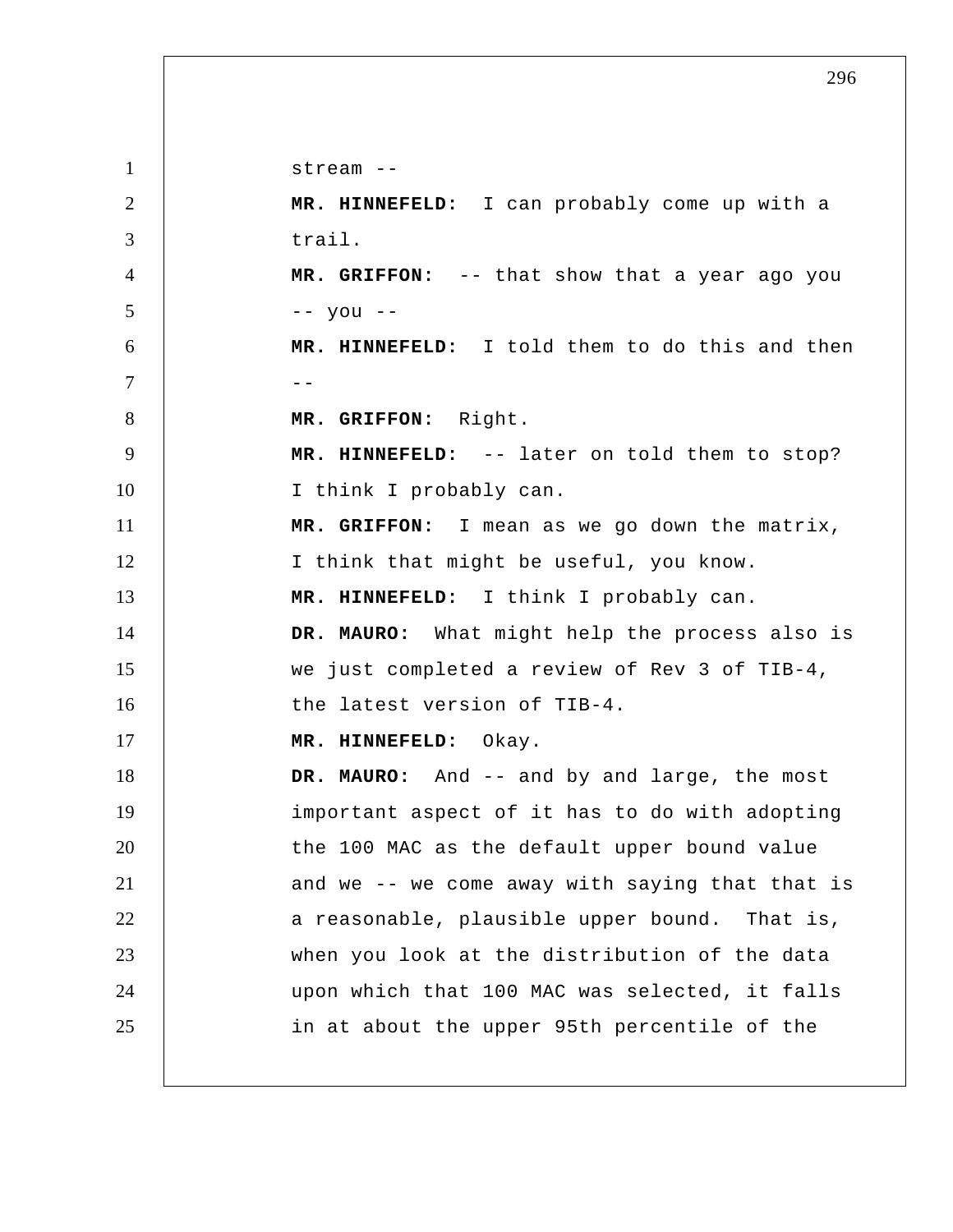1 2 3 4 5 6 7 8 9 10 11 12 13 14 15 16 17 18 19 20 21 22 23 24 25 distribution measurements that were made for those seven facilities that were used --  **MR. HINNEFELD:** Right.  **DR. MAURO:** -- as the basis for it.  **MR. HINNEFELD:** Right.  **DR. MAURO:** So what I'm getting at is I could see TIB-4 being a very functional upper - plausible upper bound for AWE --  **MS. BEHLING:** Appropriate AWEs -- **DR. MAURO:** Appropriate, yeah. It's appropriate and not some -- some gross unrealistic, unreal overestimate or whatever.  **MR. HINNEFELD:** Right.  **MR. GRIFFON:** Yeah.  **MR. HINNEFELD:** And we -- we may do that.  **MS. BEHLING:** But you're not there yet.  **MR. HINNEFELD:** But we are not doing it today.  **MS. BEHLING:** Okay. That helps us with moving on.  **MR. HINNEFELD:** Yeah.  **MS. BRACKETT:** And isn't Battelle doing the AWEs now anyway? Would they be using (unintelligible)?  **MR. HINNEFELD:** I -- I'm not really up to date on what they're doing. But Battelle -- many of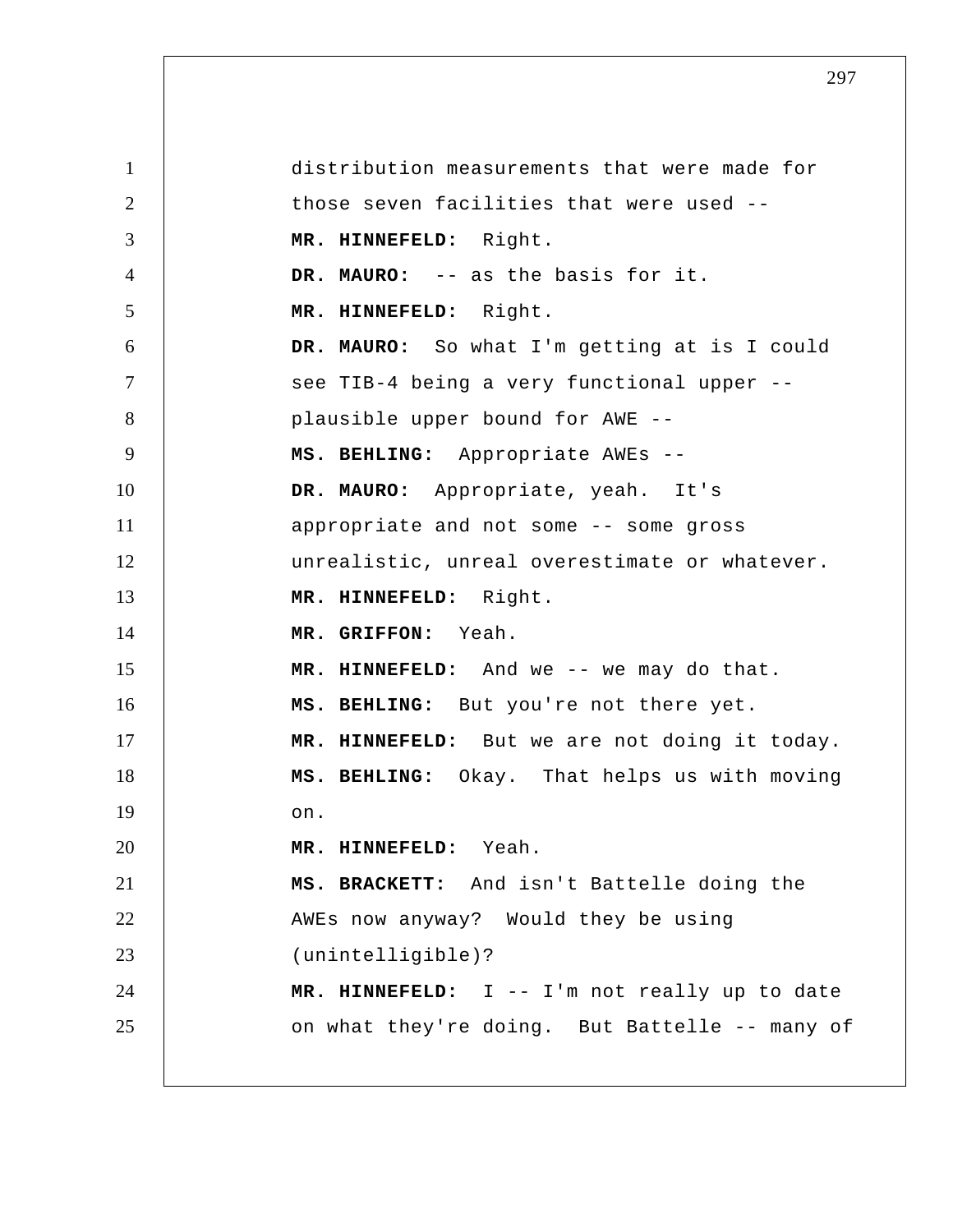1 2  $3 \quad \vert \quad \vert \quad \vert \quad \vert$ 4 5 6 7 8 9 10 11 12 13 14 15 16 17 18 19 20 21 22 23 24 25 these sites are now the responsibility for Battelle to do the dose reconstructions and so  **DR. WADE:** It's a policy decision.  **MR. HINNEFELD:** But a policy decision's a policy decision.  **DR. BEHLING:** Okay. That answers a lot of critical questions for the next set.  **MS. BEHLING:** Yes. Yes.  **MR. GRIFFON:** I think that's -- I mean I don't know that we can go much further with this fourth set. Really I -- I, you know, it -- I think at the next Board meeting we should be in a position where we're going to set up our subcommittee. Right? And we'll carry this work over into the subcommittee, I assume.  **DR. WADE:** We were going to try to charter it on a call -- **MR. GRIFFON:** Right.  **DR. WADE:** -- and have it ready to go in September. MR. GRIFFON: Yeah. Okay. So if -- if -maybe by the September meeting, Stu, do you think it's realistic that you might have responses at least for part of this matrix?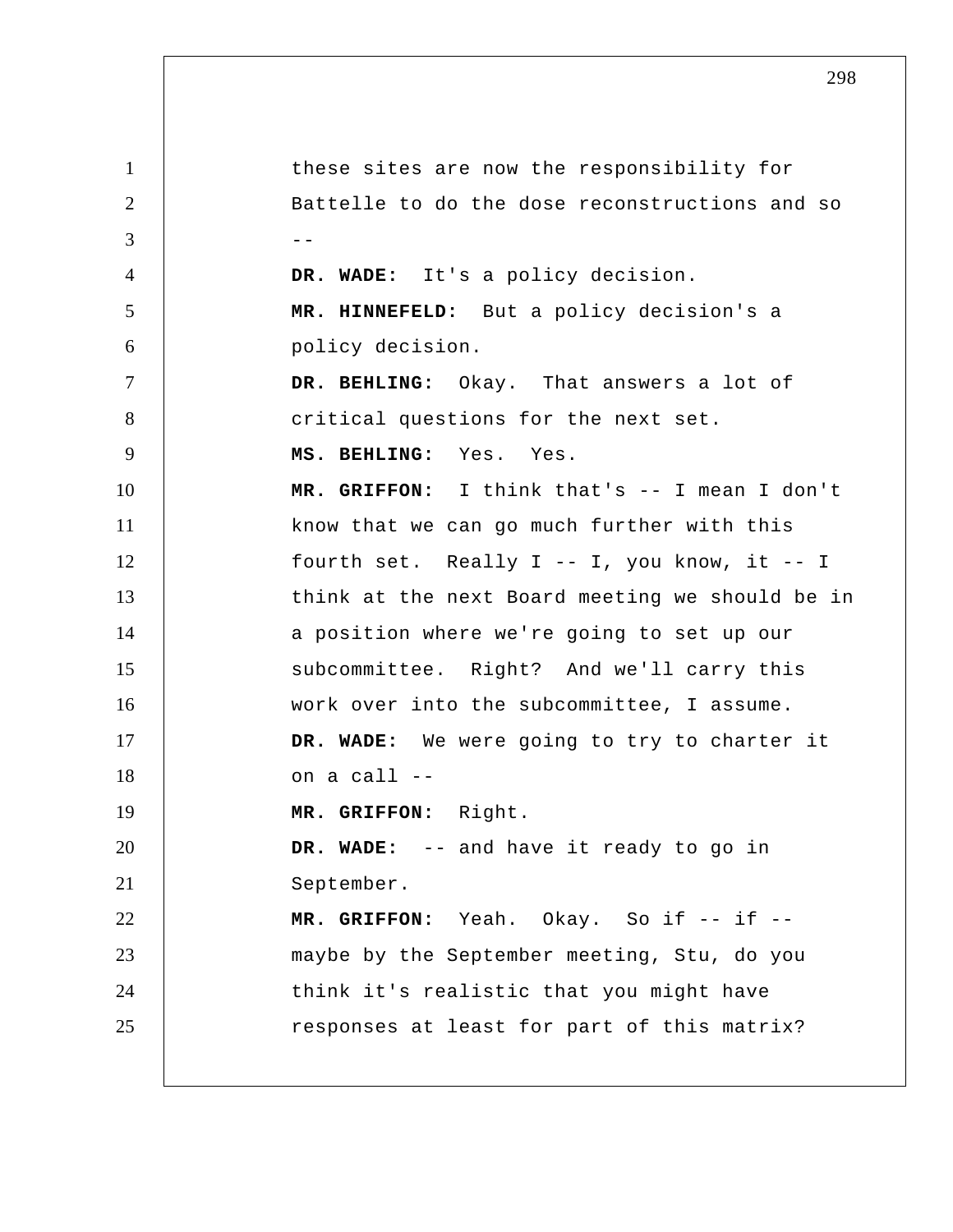1 2 3 4 5 6 7 8 9 10 11 12 13 14 15 16 17 18 19 20 21 22 23 24 25  **MR. HINNEFELD:** Yeah.  **MR. GRIFFON:** Okay.  **MR. HINNEFELD:** By the September Board meeting, we said the 19th of September?  **MR. GRIFFON:** Yeah.  **MR. HINNEFELD:** We can cer-- I mean, we have some pieces and parts --  **MR. GRIFFON:** Right.  **MR. HINNEFELD:** -- I just haven't put it on the matrix yet, and so we do have some -- I can have some (unintelligible).  **MR. GRIFFON:** I mean if -- if -- even if it's still, you know, under -- under further review or whatever, you know --  **MR. HINNEFELD:** Yeah.  **MR. GRIFFON:** -- but if you can get a lot -- if you can get most of them and there's a few outstanding -- **MR. MAHER:** Stu, we -- we have completed our responses to that fourth set.  **MR. HINNEFELD:** Okay. So they're -- **MR. GRIFFON:** Yeah, okay.  **MS. MUNN:** Just about ready.  **MR. GRIFFON:** So we -- we'll pick that up in September and carry it into the subcommittee, I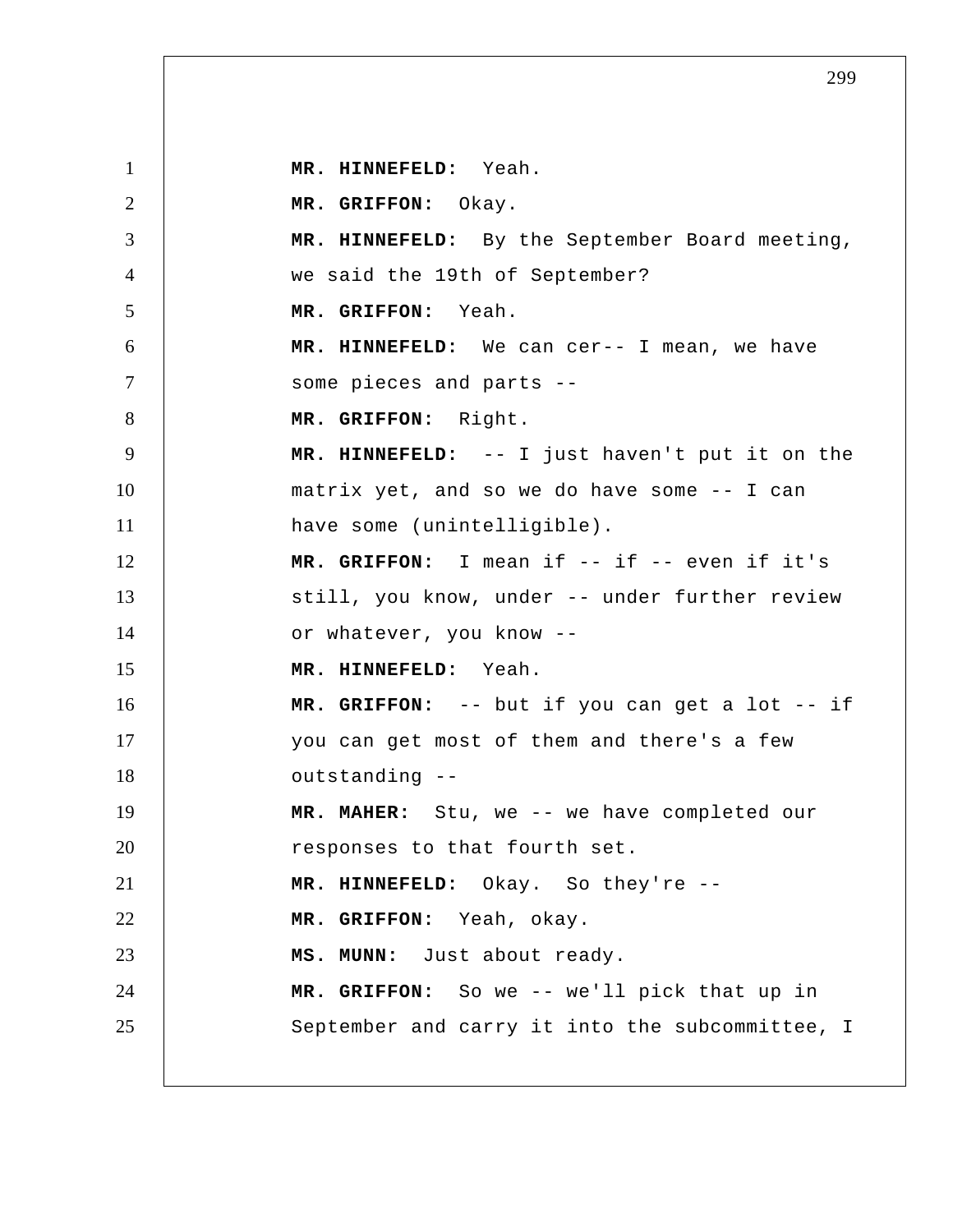think.

1

2 3 4 5 6 7 8 9 10 11 12 13 14 15 16 17 18 19 20 21 22 23 24 25  **DR. WADE:** And now you do have the fifth and sixth sets.  **MR. GRIFFON:** Fifth and sixth set? Yeah, and on those I think I had asked SC&A to look at that listing and look at the cases and see if the cases lined up with the definition of best estimate or maximum-minimum case. And Kath--Kathy e-mailed a response and I don't know that I'm -- I haven't cross-walked -- the one question I had was there was a -- I haven't cross-walked it with what we thought the fir- when we had the selection matrices we had a final column. And Stu you said that, you know, this was a judgment so it might -- there might be some areas or some, you know --  **MR. HINNEFELD:** Yeah.  **MR. GRIFFON:** -- but I haven't cross-walked - have you cross-walked that, Kathy, or --  **MS. BEHLING:** No --  **MR. GRIFFON:** All right.  **MS. BEHLING:** No, I haven't I --  **MR. GRIFFON:** What I wanted to look at was did the selections match up with the reality on those cases. In other words, if we thought we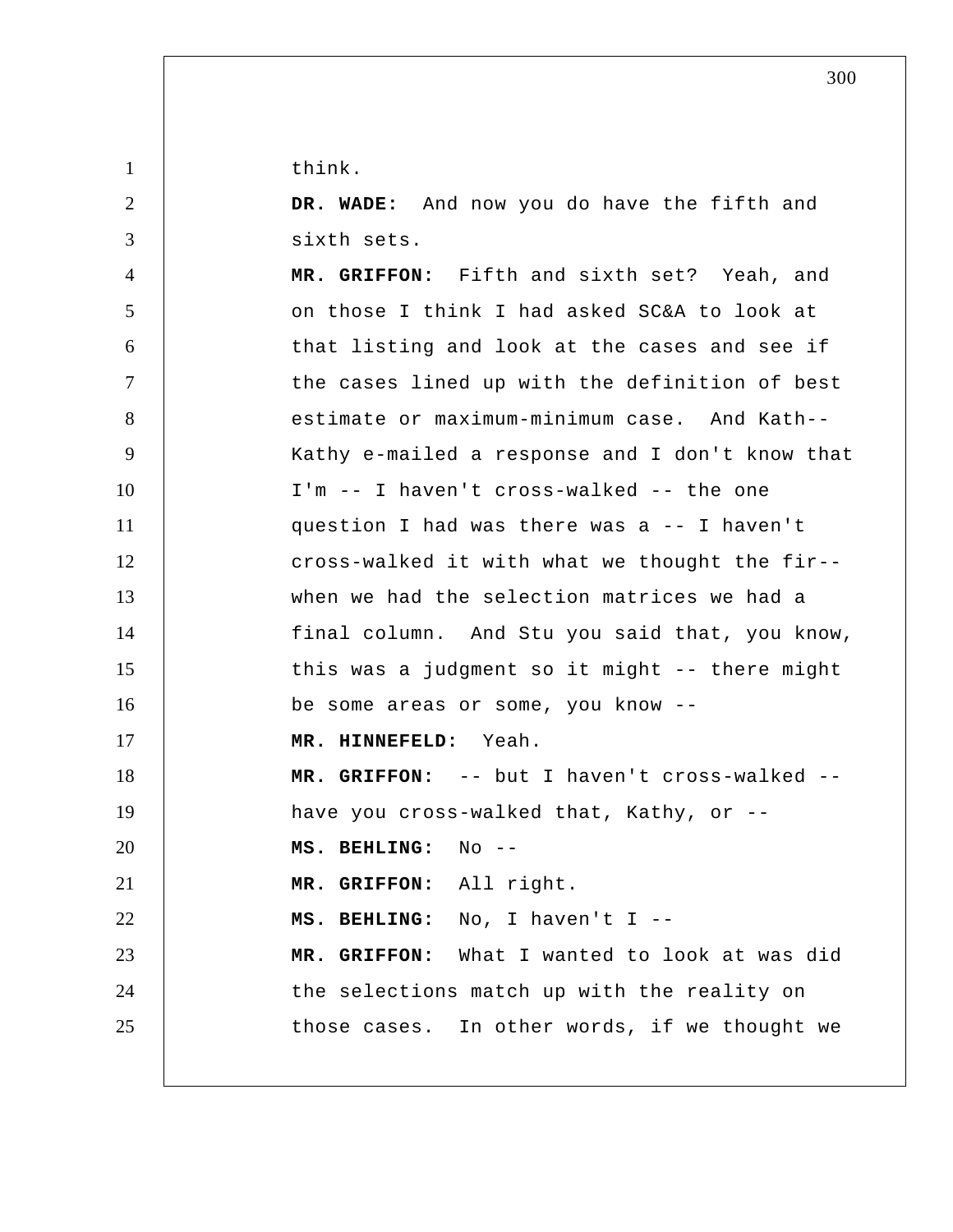1 2 3 4 5 6 7 8 9 10 11 12 13 14 15 16 17 18 19 20 21 22 23 24 25 had ten best estimates and ten --  **MS. BEHLING:** Yes.  **MR. GRIFFON:** -- max, did we get ten, then ten? And  $--$  **MS. BEHLING:** In the fifth set -- especially the fifth set -- I do not believe that you did because we also went into the fifth set -- you all went into the fifth set in selecting cases of AWEs that we haven't reviewed yet. Some of those -- most of those AWEs were on that list of full external/full internal. But I think, as you would define a best estimate, they -- in my mind -- would not be considered a best estimate. However, they were on that list of full internal/full external.  **MR. HINNEFELD:** An AWE that was done in accordance with a one-size-fits-all TIB --  **MR. GRIFFON:** Right.  **MS. BEHLING:** Right.  **MR. HINNEFELD:** -- would be -- we would click as best estimate.  **DR. MAURO:** We would click it as best estimate.  **MS. BEHLING:** Exactly.  **DR. MAURO:** At the Linde site, that was a best estimate.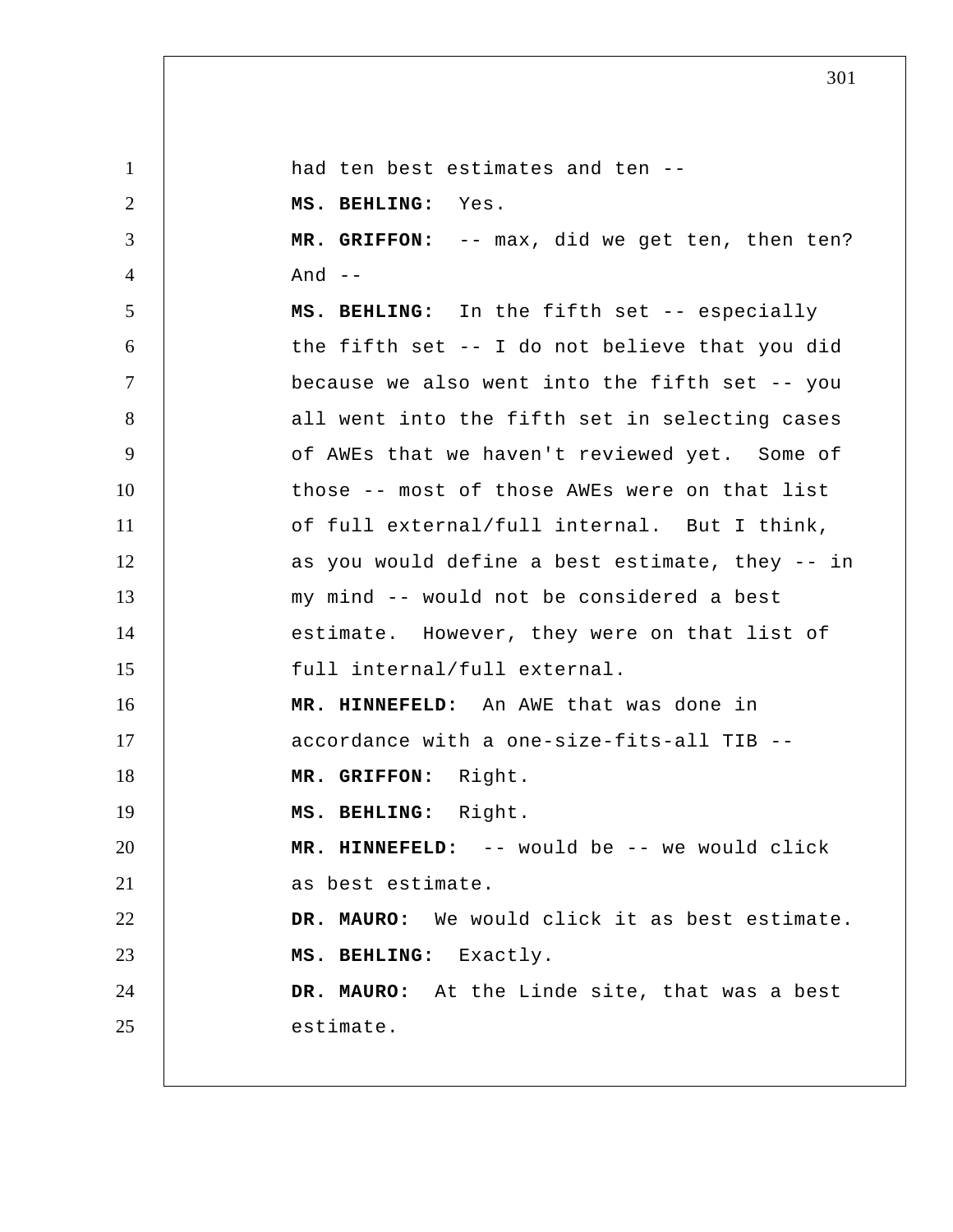1 2 3 4 5 6 7 8 9 10 11 12 13 14 15 16 17 18 19 20 21 22 23 24 25  **MR. GRIFFON:** And I think I'll -- I'll try to present something at that on the August 8th phone call and -- and -- because the -- it still may be important, especially for those AWEs that don't have TIBs. Even though it's a one-size-fits-all, this may be our shot at reviewing that site, more or less, you know. So it may still be that the Board wants to do that, you know. And I think it will be.  **MS. BEHLING:** And it's -- **MS. MUNN:** It might not be a bad idea.  **MS. BEHLING:** It was difficult --  **MR. GRIFFON:** Right. Right.  **MS. BEHLING:** It was difficult for me to classify those, and so I tried to put a little bit of a different explanation. Rather than putting min/max or best estimate, I said compensated using TIB-4 or some -- something along those lines. But I know what your idea of a best estimate is -- **MR. GRIFFON:** Yeah.  **MS. BEHLING:** -- and I wouldn't think that those fall into that category.  **MR. HINNEFELD:** There aren't -- there won't be too many AWEs that really get a full-blown what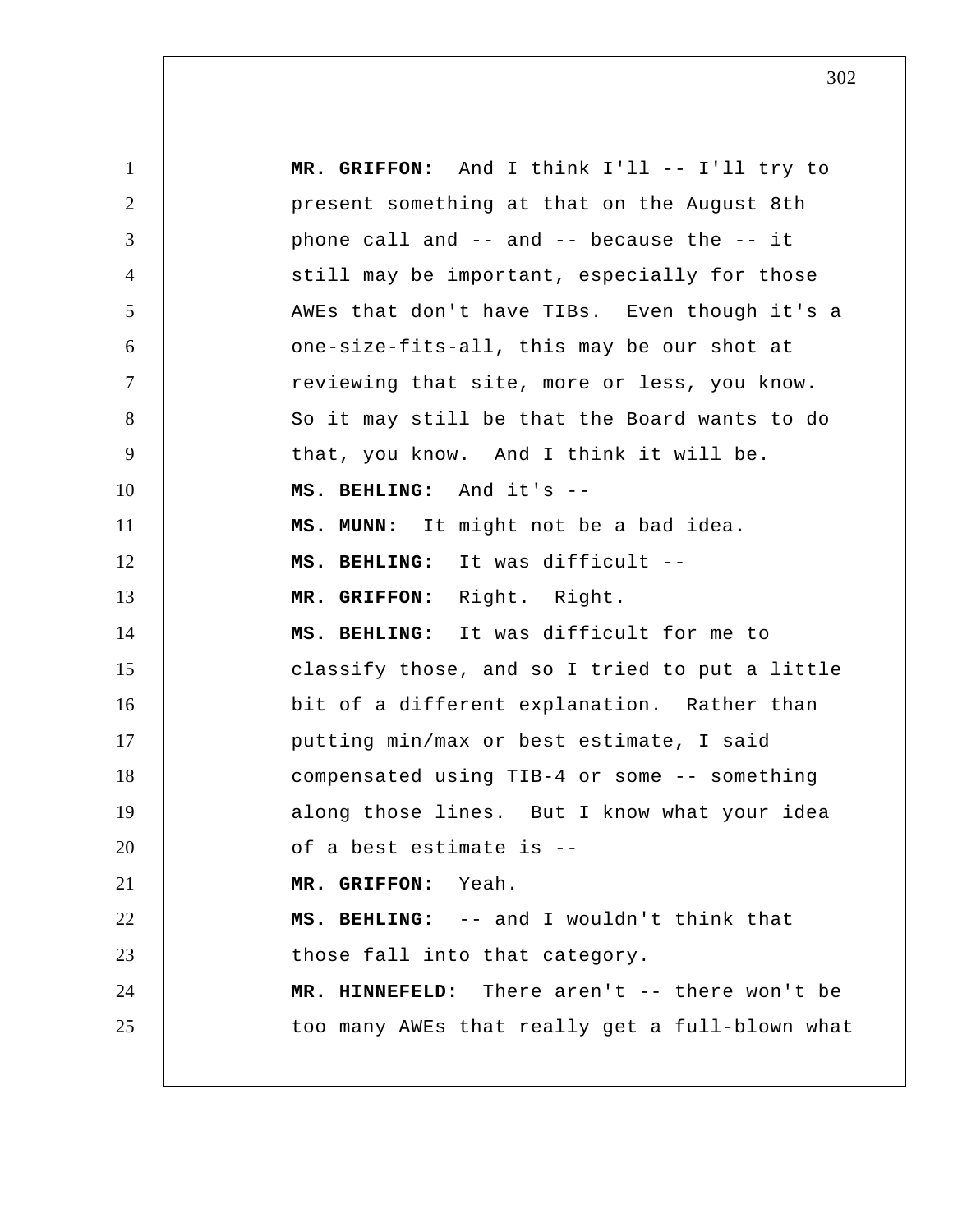| $\mathbf{1}$   | we think of as a best estimate from Savannah        |
|----------------|-----------------------------------------------------|
| $\overline{2}$ | River.                                              |
| 3              | DR. WADE: Mark -- excuse me -- do you want us       |
| 4              | to have any information on the call that could      |
| 5              | allow for the replacement of cases? Or would        |
| 6              | $you --$                                            |
| $\tau$         | MR. GRIFFON: Let me first -- let me first --        |
| 8              | I'll -- let me do the cross-walk and talk with      |
| 9              | Kathy if I have any questions on that.              |
| 10             | DR. WADE: Then let us know so we --                 |
| 11             | MR. GRIFFON: And then if there -- yeah, and         |
| 12             | then $--$ then I'll let you know if $--$ if we need |
| 13             | to maybe pull -- have some cases available.         |
| 14             | But it may be -- it may be that it's close          |
| 15             | enough that we don't -- you know.                   |
| 16             | MR. HINNEFELD: Okay.                                |
| 17             | MS. BEHLING: Okay.                                  |
| 18             | DR. WADE: Okay.                                     |
| 19             | MS. MUNN: But especially if all of -- If            |
| 20             | literally all of the cases that were on the         |
| 21             | original list we had to choose from -- if too       |
| 22             | many of them fall into the category that don't      |
| 23             | fit our -- our need, then --                        |
| 24             | MR. GRIFFON: We may have to --                      |
| 25             | MS. MUNN: -- (unintelligible) --                    |
|                |                                                     |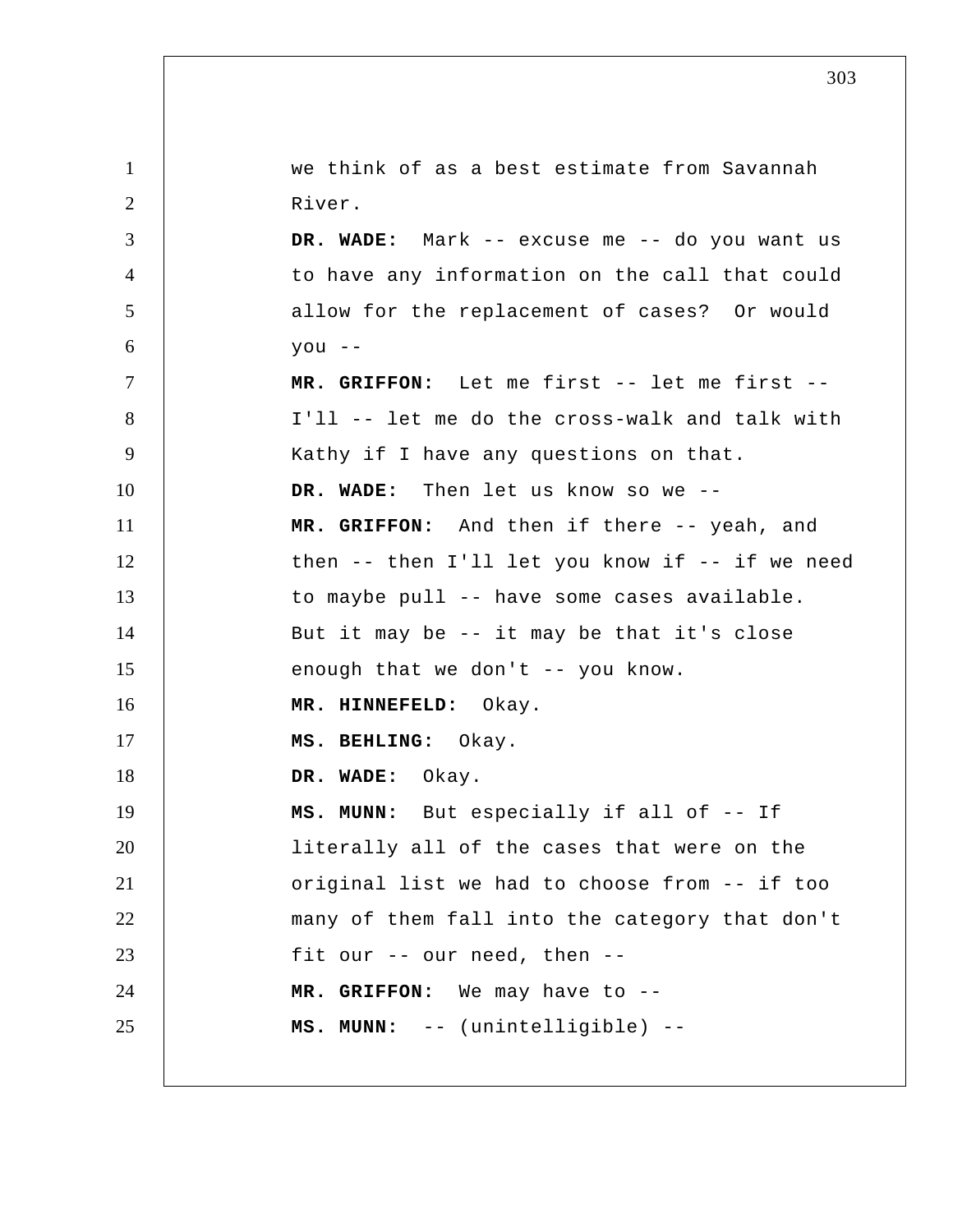1 2 3 4 5 6 7 8 9 10 11 12 13 14 15 16 17 18 19 20 21 22 23 24 25  **MR. GRIFFON:** Yeah, we don't want to waste our time.  **MS. MUNN:** No.  **MR. GRIFFON:** Yeah, right. That was the whole point of doing that, we don't want to waste our time with -- **DR. MAURO:** We began work on the fifth set, I mean, they're just -- they're moving forward.  **MR. GRIFFON:** Oh, okay.  **DR. MAURO:** Should we -- should we reign that in?  **MS. MUNN:** That's fine.  **MS. BEHLING:** Oh.  **DR. WADE:** I would say no.  **MR. GRIFFON:** Yeah, I would say -- I would say no. But -- let me -- I-- I'll look quickly at this.  **DR. WADE:** Certainly look at the sixth one.  **MR. GRIFFON:** You haven't started on the sixth?  **MS. BEHLING:** The sixth -- I've done that also but I haven't cross-walked that.  **DR. WADE:** But you haven't started working -- **DR. MAURO:** It's not actually doing work. We haven't -- **MS. BEHLING:** But there's -- but there, I do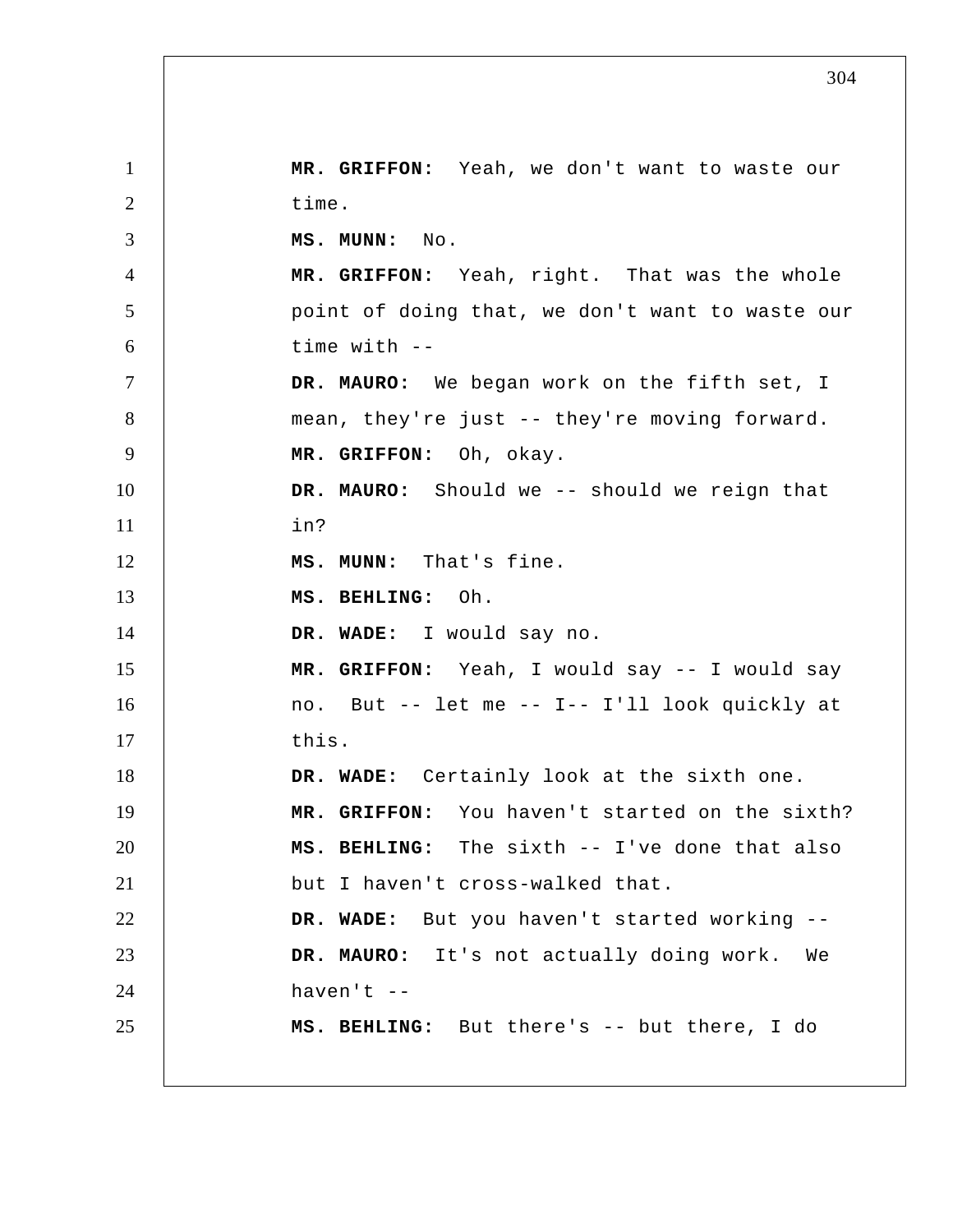1 2 3 4 5 6 7 8 9 10 11 12 13 14 15 16 17 18 19 20 21 22 23 24 25 believe you've captured quite a few --  **MR. GRIFFON:** Yeah, I think -- I think the sixth we were safer 'cause we were picking mostly from best estimate cases.  **MS. BEHLING:** Yes. Like DOE sites.  **MR. GRIFFON:** Yeah.  **DR. MAURO:** The -- I think there may -- perhaps this designation of best estimate, 'cause I was surprised to see that, for example, we -- we have  $a - a$  Linde site was one of the  $- -$  in the fifth set that I just finished, and I noticed that the -- the whole dose is based on an exposure matrix for Linde. One size fits all. And I guess I was having a little -- and I see that in the write-up you represent the matrix as a best estimate. And there's something about calling a one-size-fits-all a best estimate that would apply to everyone that worked at Linde just -- I don't know, there's something about that I'm having a little trouble getting my brain around.  **MR. HINNEFELD:** Well, let me just explain the thought process and the choices you have as a dose reconstructor, or as a reviewer, when you approve a dose reconstruction. The choices you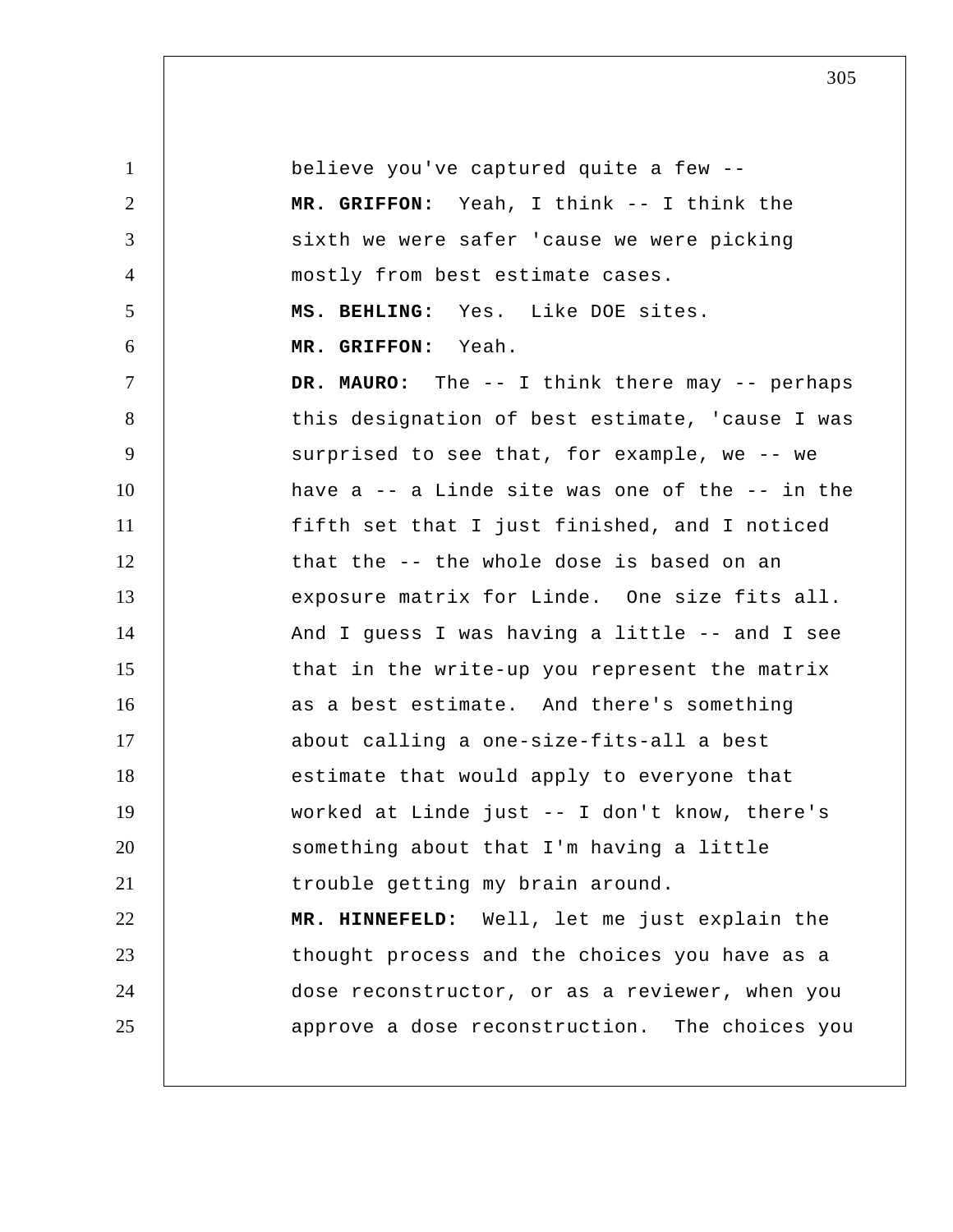1 2 3 4 5 6 7 8 9 10 11 12 13 14 15 16 17 18 19 20 21 22 23 24 25 can pick are full internal and external, which is what we call best estimate; underestimate, primarily internal; underestimate, primarily external; underestimate, internal and external; and then overestimate for those three categories. And those are your choices. So when you have a one-size-fits-all, you haven't made any maximizing assumptions, you haven't thrown in any extra -- you know, extra zeroes in the missed dose, you haven't jacked up the DCFs.  **DR. MAURO:** And so in that respect --  **MR. GRIFFON:** Let me understand. **DR. MAURO:** -- you didn't do any of that.  **MR. HINNEFELD:** I haven't done a TIB-2 overestimating intake --  **DR. MAURO:** Yeah, you didn't do any of that.  **MR. HINNEFELD:** -- it's all --**DR. MAURO:** It's all there.  **MR. HINNEFELD:** -- one-size-fits-all. **DR. MAURO:** It's all there.  **MS. MUNN:** It's the best you can do.  **MR. GRIFFON:** Stu, I under-- I understand your --  **DR. BEHLING:** But you know, in a loose sense of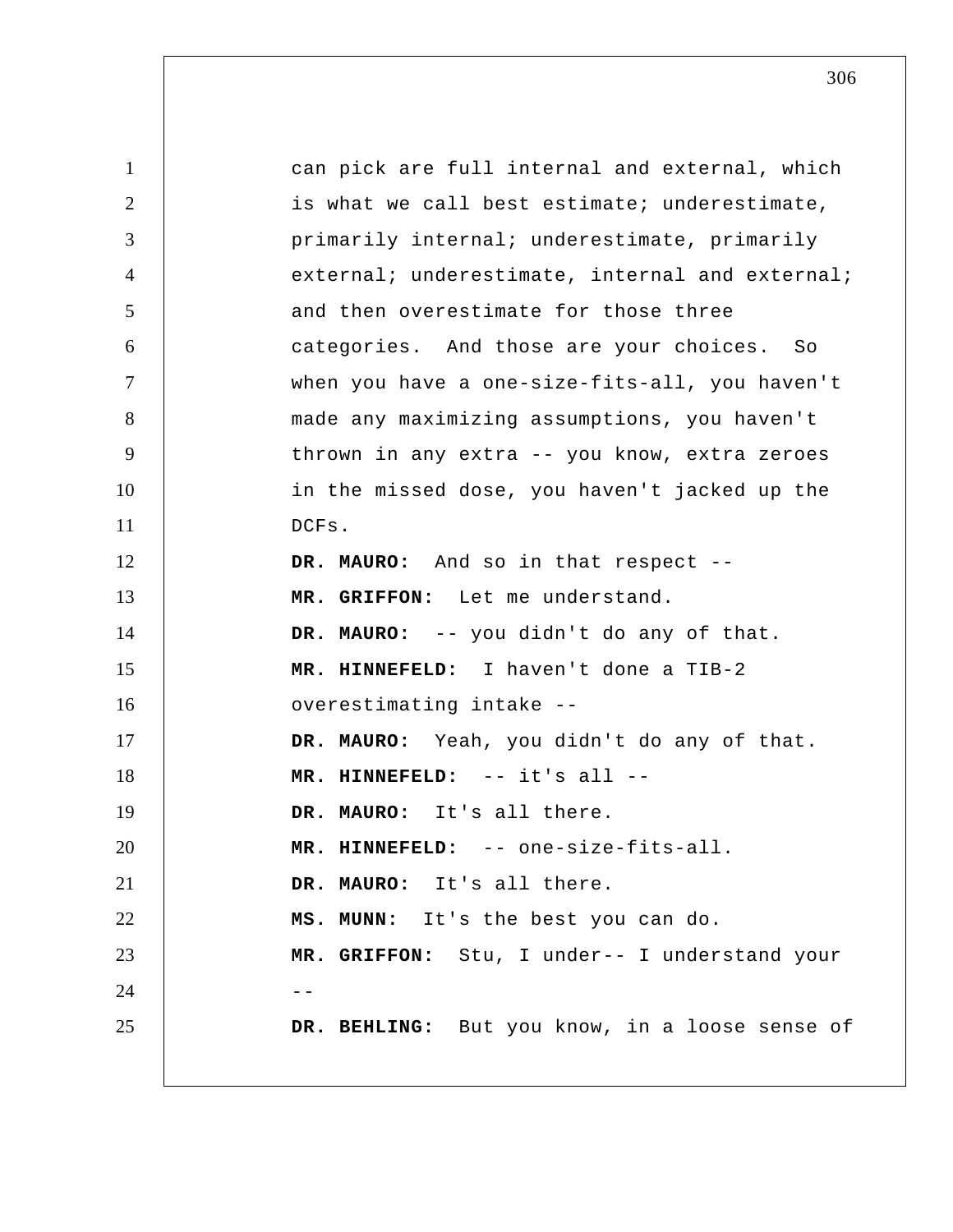1 2  $-$ 3 4 5 6 7 8 9 10 11 12 13 14 15 16 17 18 19 20 21 22 23 24 25 the word, it does comply with the descriptions  **MR. GRIFFON:** John, was your -- was your point that in the DR report that it was --  **DR. MAURO:** Yeah, the do-- the dose -- the actual --  **DR. BEHLING:** -- (unintelligible) best estimate you can get.  **MS. MUNN:** Best you can get.  **DR. BEHLING:** So, in a loose way, it does satisfy the definition.  **MS. MUNN:** Yeah. That, of course, is not what we're meaning in later cases when we have the option.  **MR. GRIFFON:** That -- that's my -- I guess that might be different in the DR report, if it's characterized as a best estimate and --  **MS. MUNN:** Yep.  **DR. MAURO:** It -- it is.  **MR. GRIFFON:** And if you --  **MS. MUNN:** It's the best you can do. MR. GRIFFON: I mean that -- that may be something that you want to bring forward as a finding -- I don't know, you know -- depending on what you think of -- you know, whether you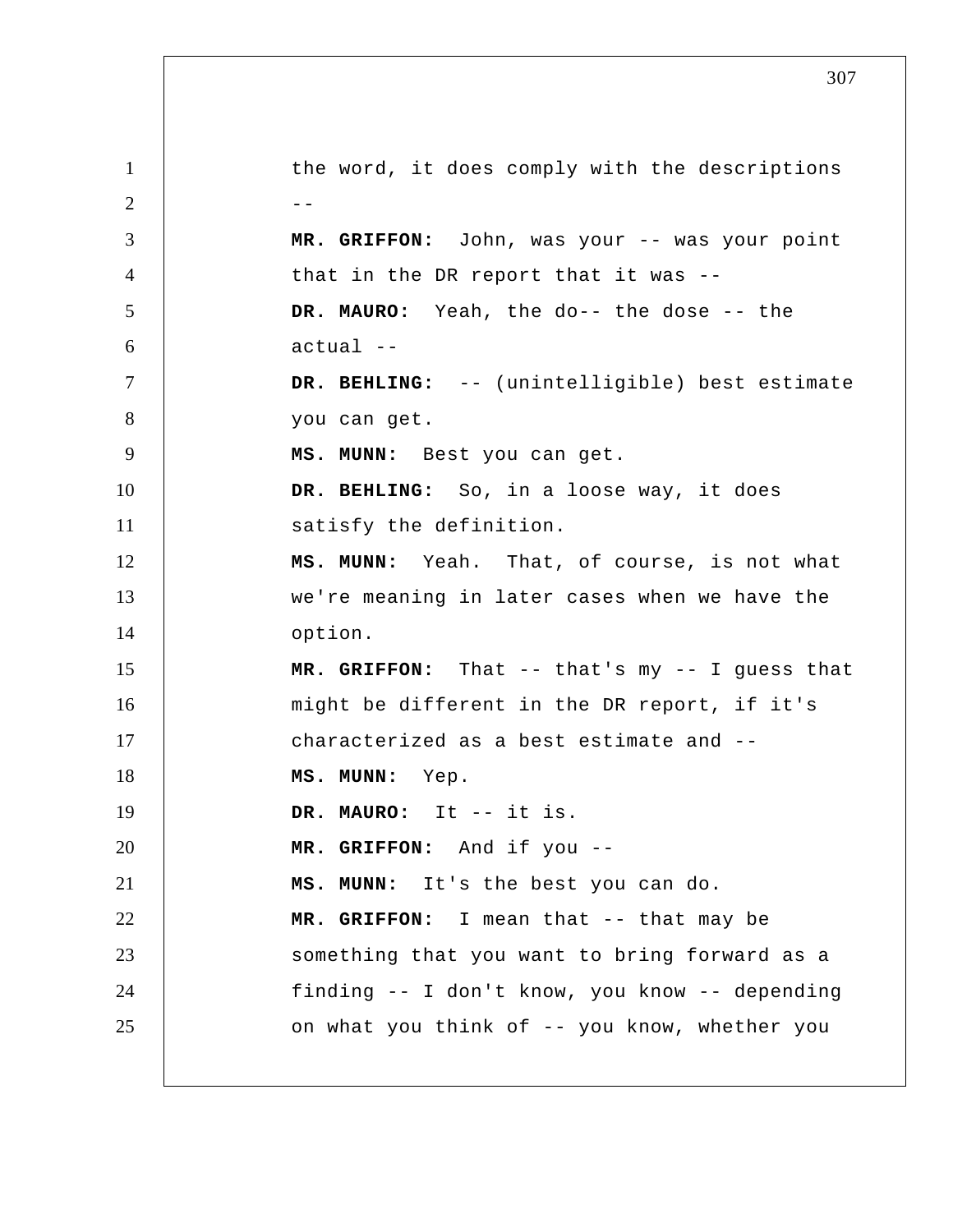| $\mathbf{1}$   | think that mischaracterizes --                  |
|----------------|-------------------------------------------------|
| 2              | MR. HINNEFELD: Well, in a DR report we'll say   |
| 3              | a case is an overestimate to indicate -- we've  |
| 4              | done an efficiency method, an overestimate.     |
| 5              | And we'll put in there words like "if the facts |
| 6              | of the case change we have to rework it" --     |
| $\overline{7}$ | Right.<br>MR. GRIFFON:                          |
| 8              | MR. HINNEFELD: -- "but dose may actually go     |
| 9              | down because of the overestimating efficiency   |
| 10             | techniques we used in this overestimating       |
| 11             | approach."                                      |
| 12             | MS. MUNN: Uh-huh.                               |
| 13             | MR. HINNEFELD: And in an underestimate --       |
| 14             | we'll call an underestimate in dose             |
| 15             | reconstruction an underestimate because we      |
| 16             | don't use all the components of the dose and so |
| 17             | it won't look like others. But if we have a     |
| 18             | one-size-fits-all exposure matrix --            |
| 19             | DR. MAURO: You use it all.                      |
| 20             | MR. HINNEFELD: -- they're all going to do       |
| 21             | that. You know, they're all going to come out   |
| 22             | there and that's as fine as we've -- best we    |
| 23             | can do.                                         |
| 24             | MR. GRIFFON: That's the best you can do, so it  |
| 25             | is a best estimate in a sense.                  |
|                |                                                 |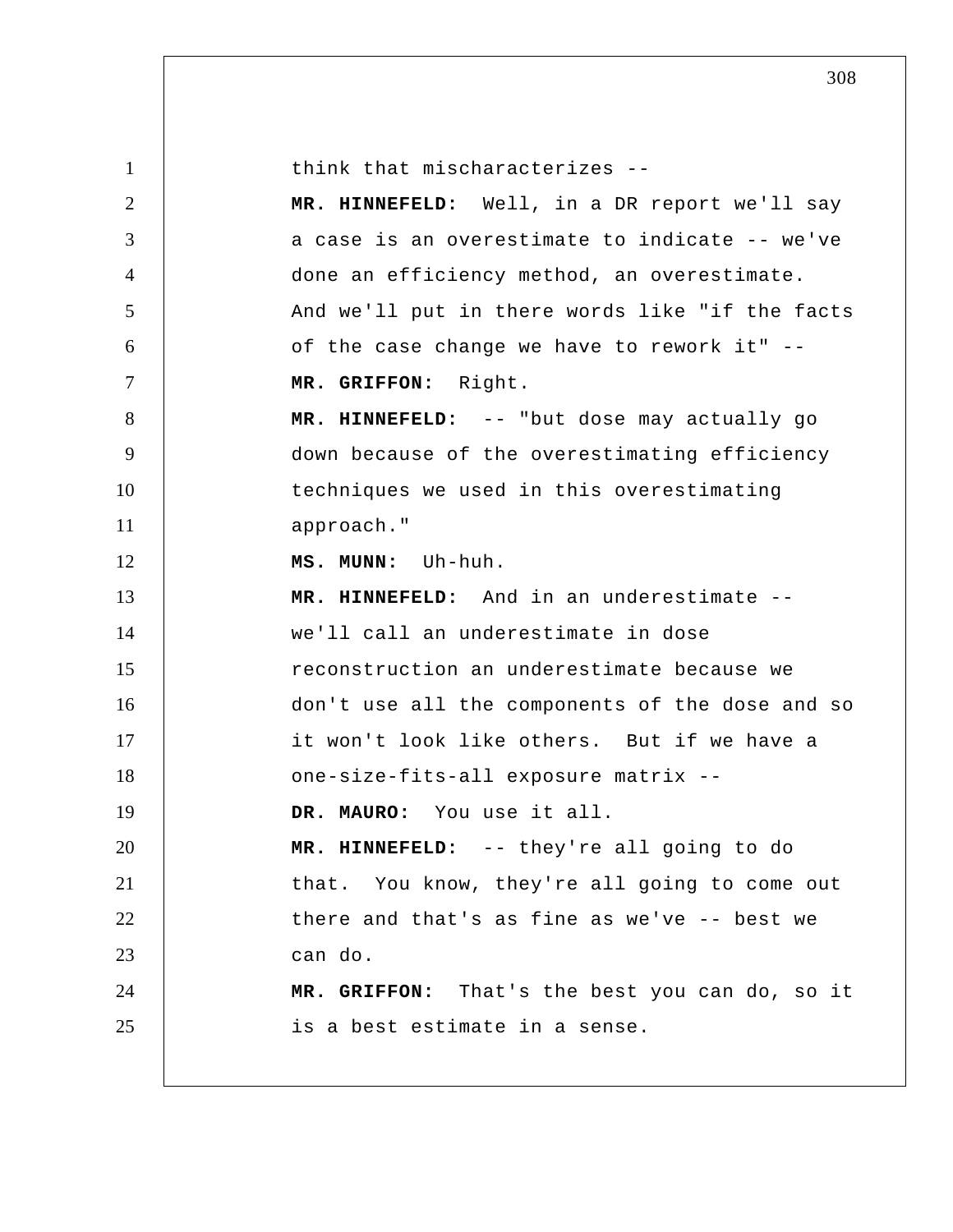1 2 3 4 5 6 7 8 9 10 11 12 13 14 15 16 17 18 19 20 21 22 23 24 25  **MR. HINNEFELD:** It's just not a -- not a complicated -- it's a really simple dose reconstruction. It's not a complicated one like a -- a best estimate at Hanford.  **MR. GRIFFON:** And that's part of why we want to go down this path, is when we were looking for best estimates we were looking for the more complicated, you know --  **MR. HINNEFELD:** We could bring -- I mean, for selection purposes, we could bring additional information. If we have AWEs that are called best estimates, we can come to the table saying whether that AWE best estimate really was relying on individual data, because we do have some individual data from A-- some AWEs and we could theoretically do some --  **DR. MAURO:** Not in this case.  **MR. HINNEFELD:** -- individual cases. **DR. MAURO:** The one I'm looking at --  **MR. HINNEFELD:** No. No.  **MR. GRIFFON:** I think in the last round of selection, you know -- I --  **MR. HINNEFELD:** Meaning the last time --  **MR. GRIFFON:** -- we kind of called on you because I was, you know, saying -- when we were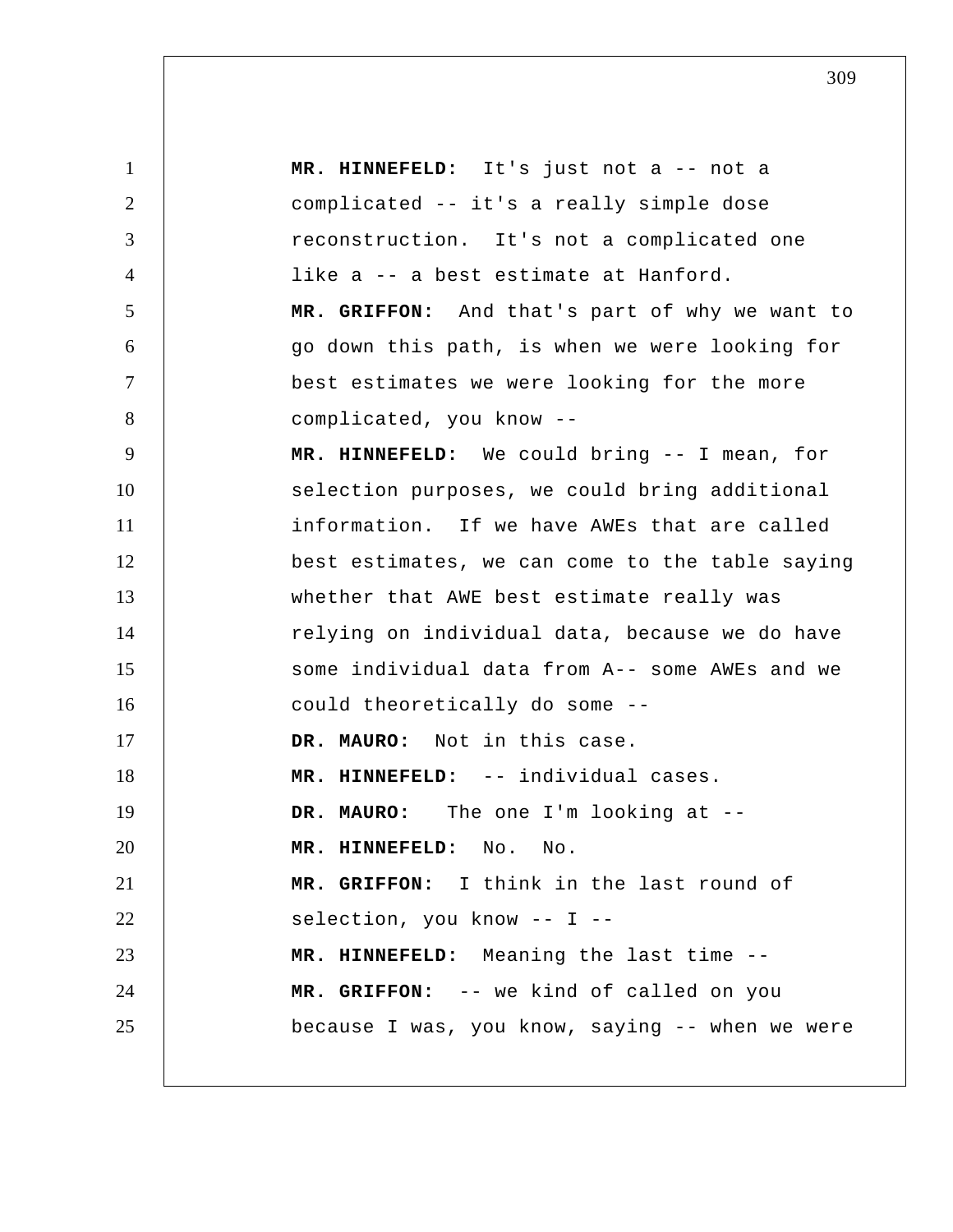1 2 3 4 5 6 7 8 9 10 11 12 13 14 15 16 17 18 19 20 21 22 23 24 25 picking uranium facilities I was saying isn't this another one-size-fits-all?  **MR. HINNEFELD:** A lot of those uranium AWEs that  $-$  **MR. GRIFFON:** You were confirming that it was -- yeah.  **MR. HINNEFELD:** -- were non-compensable you can almost count on being TIB-4.  **MR. GRIFFON:** Right. Right.  **MR. HINNEFELD:** But there were some on there that surprised me. There were some AWEs that I thought would be a cookie cutter that we actually had the exposure record on, and it was generated off the exposure record. So in selec-- I remember one in particular in the sixth selection.  **MR. GRIFFON:** So let's -- let's -- I'll give an update on five and six at the August 8th, but don't hold up work, I agree.  **MS. BEHLING:** Okay.  **MR. HINNEFELD:** We -- we wouldn't hold up work.  **DR. BEHLING:** We're well into doing the audits.  **MR. GRIFFON:** Okay. All right. And I think we're done. Is that a wrap?  **DR. WADE:** It's a wrap.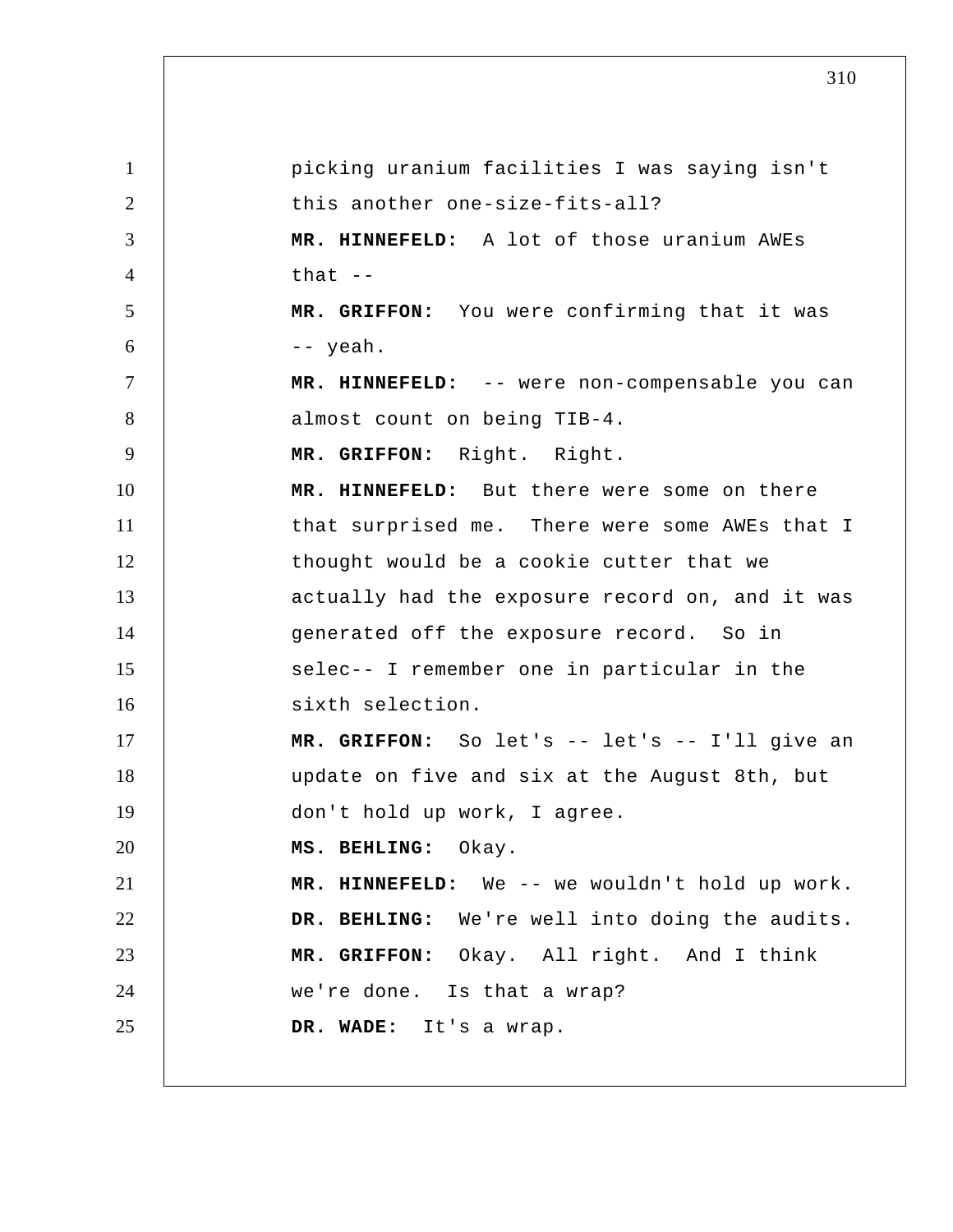| $\mathbf{1}$   | MR. HINNEFELD: Good by me.                      |
|----------------|-------------------------------------------------|
| $\overline{2}$ | DR. WADE: Well done. Thank you all.             |
| 3              | MR. GRIFFON: Meeting adjourned at this time.    |
| $\overline{4}$ | DR. WADE: We'll see you next in -- on the       |
| 5              | phone call on August 8th, although there is a   |
| 6              | working group meeting next Monday, Dr. Melius's |
| $\overline{7}$ | working group dealing with conflict of          |
| 8              | interest. And maybe we'll see some of you       |
| 9              | there -- or hear some of you there.             |
| 10             | (Whereupon, the meeting was concluded at 3:00   |
| 11             | $p.m.$ )                                        |
| 12             |                                                 |
| 13             |                                                 |
|                |                                                 |
|                |                                                 |
|                |                                                 |
|                |                                                 |
|                |                                                 |
|                |                                                 |
|                |                                                 |
|                |                                                 |
|                |                                                 |
|                |                                                 |
|                |                                                 |
|                |                                                 |
|                |                                                 |